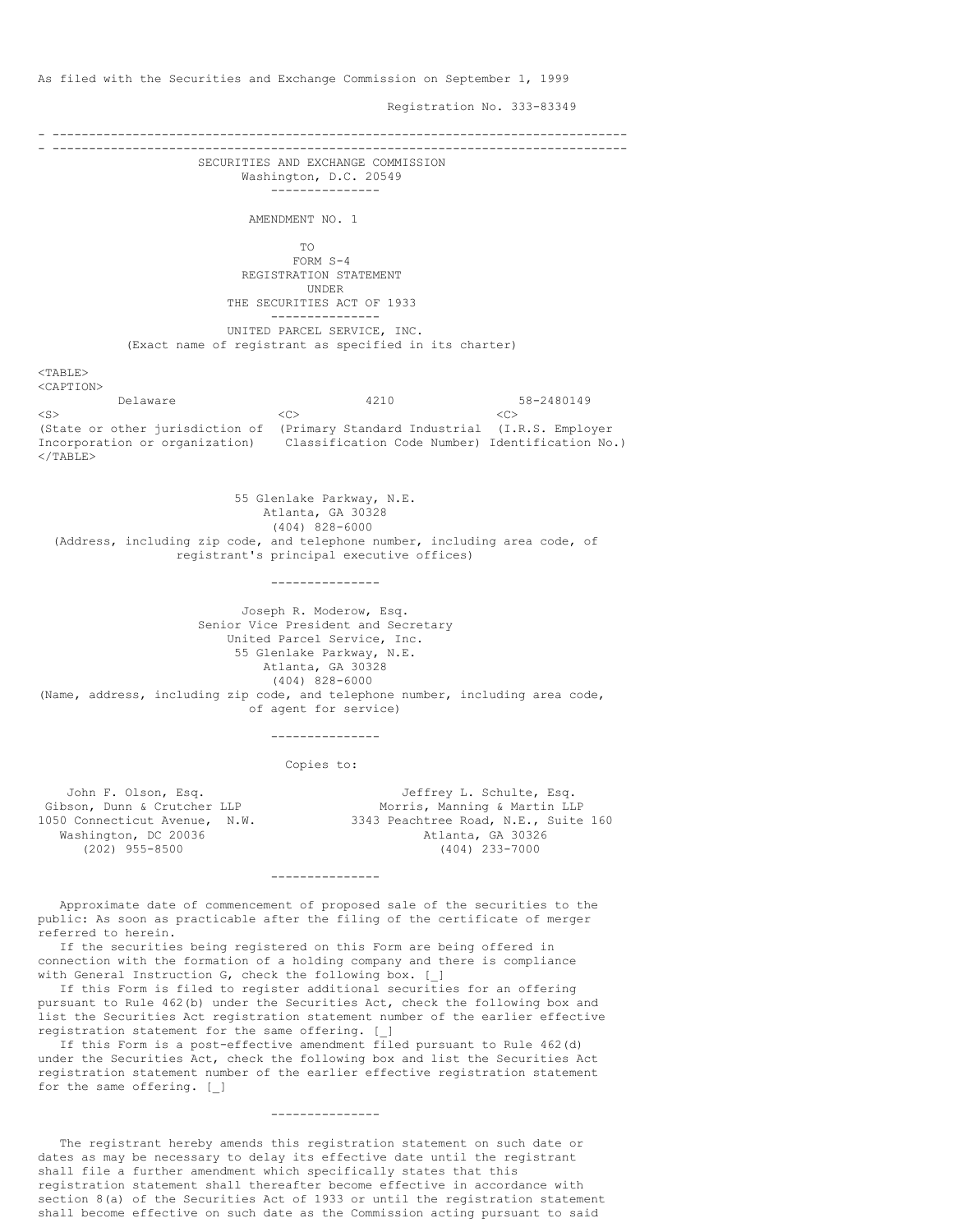- -------------------------------------------------------------------------------

- -------------------------------------------------------------------------------

UPS LOGO

September , 1999

#### To our shareowners:

You are cordially invited to a special meeting of shareowners of United Parcel Service of America, Inc., which will be held at The Corporation Trust Company, 1209 Orange Street, Wilmington, Delaware 19801, on October , 1999, at 9:00 A.M. At the special meeting, shareowners will vote on a merger of UPS and our wholly owned subsidiary, UPS Merger Subsidiary, Inc.

The purpose of the proposed merger is to enable us to become a publicly traded company. In the merger, UPS will become a wholly owned subsidiary of United Parcel Service, Inc. Your existing UPS shares will convert automatically into class A shares of this new company, which we call New UPS, and you will continue to own the same percentage of New UPS stock that you now own of UPS stock. Class A shares will be entitled to ten votes each.

After the merger, we intend to offer New UPS class B shares to the public. Class B shares will have the same economic rights as class A shares, but will be entitled to one vote each. We have designed New UPS's certificate of incorporation and bylaws to be appropriate for a public company while helping us preserve our unique UPS culture. As a publicly traded company, New UPS will have no right of first refusal on transfers of its common stock and no right to call any of its shares.

We plan to use the net proceeds of the public offering to purchase some of the class A shares. We will do this in a cash tender offer to all shareowners, which we intend to launch within several months after the public offering. Upon completion of these transactions, we anticipate that current UPS shareowners will own about 90% of New UPS's total outstanding shares and control about 99% of the votes.

Our board of directors has carefully considered the merger, the public offering and the related transactions that are described in the enclosed proxy statement/prospectus. We believe that implementing this program will position us for continued success in an increasingly competitive world while preserving the essence of our employee-owned and owner-managed culture.

In order to proceed with these transactions, our shareowners must approve the merger. Our board of directors has unanimously determined that the merger is in the best interests of our shareowners, and unanimously recommends that you vote FOR the proposals described in the enclosed proxy statement/prospectus.

You should carefully consider the risk factors relating to the merger, the related transactions and our business, which are described beginning on page 13 of the enclosed proxy statement/prospectus.

Your vote is important. We urge you to vote FOR the merger.

#### /s/ James P. Kelly

\_\_\_\_\_\_\_\_\_\_\_\_\_\_\_\_\_\_\_\_\_\_\_\_\_\_\_\_\_\_\_\_\_\_\_\_\_\_\_ James P. Kelly Chairman and Chief Executive Officer

#### NOTICE OF SPECIAL MEETING OF SHAREOWNERS

to be held on October , 1999

To our shareowners:

A special meeting of shareowners of United Parcel Service of America, Inc. will be held at The Corporation Trust Company, 1209 Orange Street, Wilmington, Delaware 19801, on October , 1999, at 9:00 A.M., for the purpose of voting on two proposals:

to approve an Agreement and Plan of Merger, dated as of September 1999, among United Parcel Service of America, Inc., United Parcel Service, Inc. and UPS Merger Subsidiary, Inc., pursuant to which UPS Merger Subsidiary, Inc. will merge with and into United Parcel Service of America, Inc. and all of our currently outstanding stock will be converted into shares of class A common stock of United Parcel Service, Inc.; and

. to approve the United Parcel Service, Inc. Incentive Compensation Plan.

The board of directors has fixed the close of business on August 30, 1999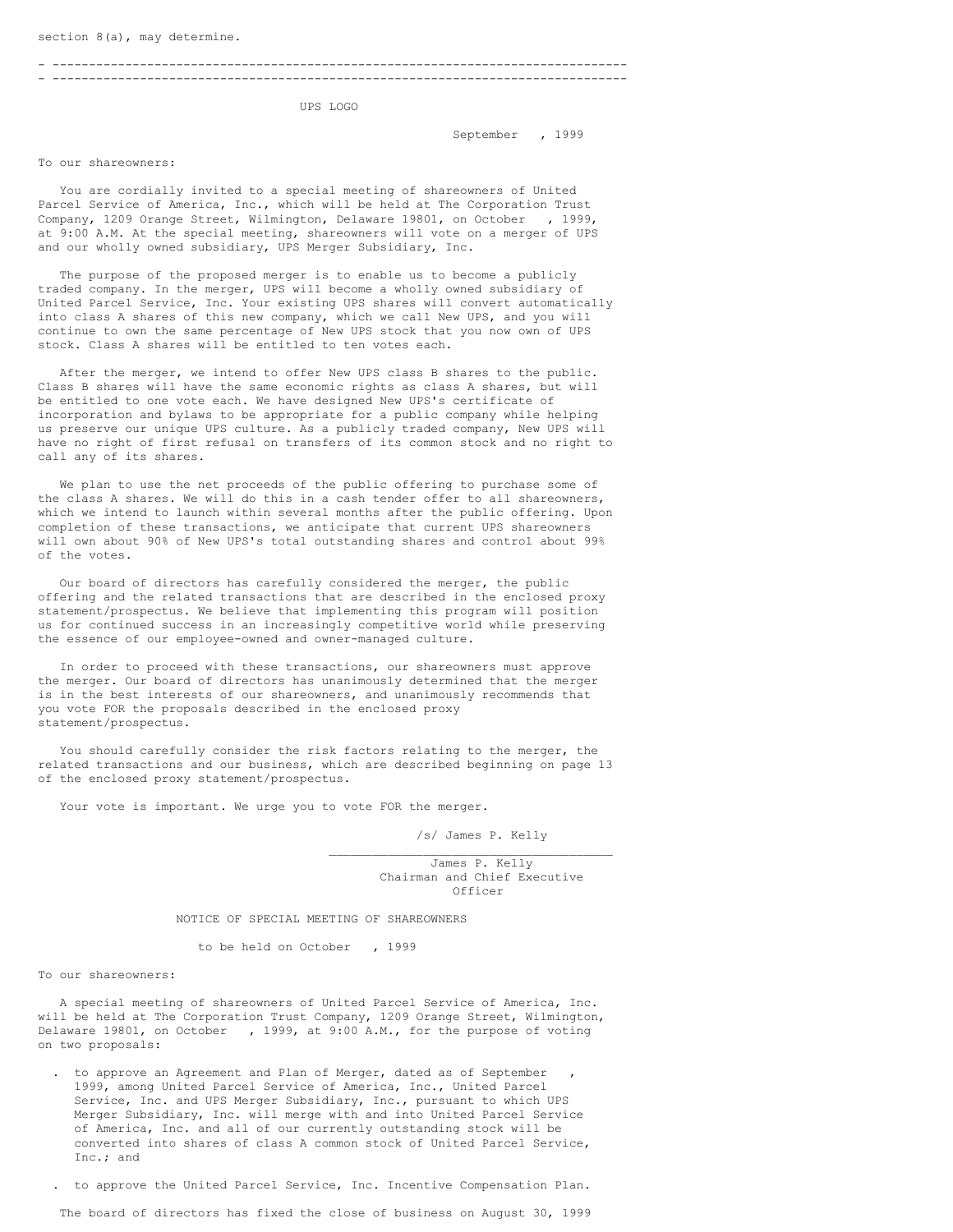as the record date for determining holders of our common stock entitled to notice of and to vote at the special meeting.

> /s/ Joseph R. Moderow \_\_\_\_\_\_\_\_\_\_\_\_\_\_\_\_\_\_\_\_\_\_\_\_\_\_\_\_\_\_\_\_\_\_\_\_\_

Joseph R. Moderow Secretary

Atlanta, Georgia

September , 1999

Your vote is important. Even if you expect to attend the special meeting, please complete, sign and date the enclosed proxy card and return it promptly in the enclosed postage-paid envelope. You have the right to revoke your proxy at any time before it is voted by giving us written notice of revocation, by submitting a subsequent proxy or by voting in person at the special meeting. If you indicate no instructions on your proxy card with respect to a proposal, we will vote your shares FOR that proposal. It is important that you vote. To approve these proposals, it is necessary that a majority of our outstanding shares be voted in favor of the merger, and that a majority of the shares present at the meeting, in person or by proxy, be voted in favor of the incentive compensation plan.

Neither the Securities and Exchange Commission nor any state securities commission has approved or disapproved the class A shares to be distributed as a result of the merger, or determined if this proxy statement/prospectus is truthful or complete. Any representation to the contrary is a criminal offense. This proxy statement/prospectus does not constitute an offer to sell or a solicitation of an offer to buy any securities in any jurisdiction where such an offer or solicitation would be illegal.

The date of this proxy statement/prospectus is September , 1999. It is first being mailed to UPS shareowners on September , 1999.

### TABLE OF CONTENTS

<TABLE> <CAPTION>

|                                                                         | Page                  |
|-------------------------------------------------------------------------|-----------------------|
| $<$ S>                                                                  | < <sub><br/>- 1</sub> |
| Where You Can Find More Information About UPS                           | 6                     |
|                                                                         | 7                     |
|                                                                         | 13                    |
| Special Note About Forward-Looking Statements                           | 17                    |
|                                                                         | 18                    |
| Selected Consolidated Financial and Operating Data                      | 19                    |
| Management's Discussion and Analysis of Financial Condition and Results | 21                    |
|                                                                         | 33                    |
|                                                                         | 35                    |
| The Merger, the Public Offering and the Tender Offer                    | 51                    |
|                                                                         | 55                    |
| The Special Meeting; Voting Rights and Proxies                          | 56                    |
| Description of Capital Stock, Certificate of Incorporation and Bylaws   | 58                    |
| Market for Old UPS's Common Equity and Related Shareowner Matters       | 64                    |
| Management and Stock Ownership Information                              | 67                    |
|                                                                         | 77                    |
| Relationships with Overseas Partners Ltd                                | 81                    |
| Federal Income Tax Consequences to Shareowners                          | 83                    |
|                                                                         | 85                    |
|                                                                         | 85                    |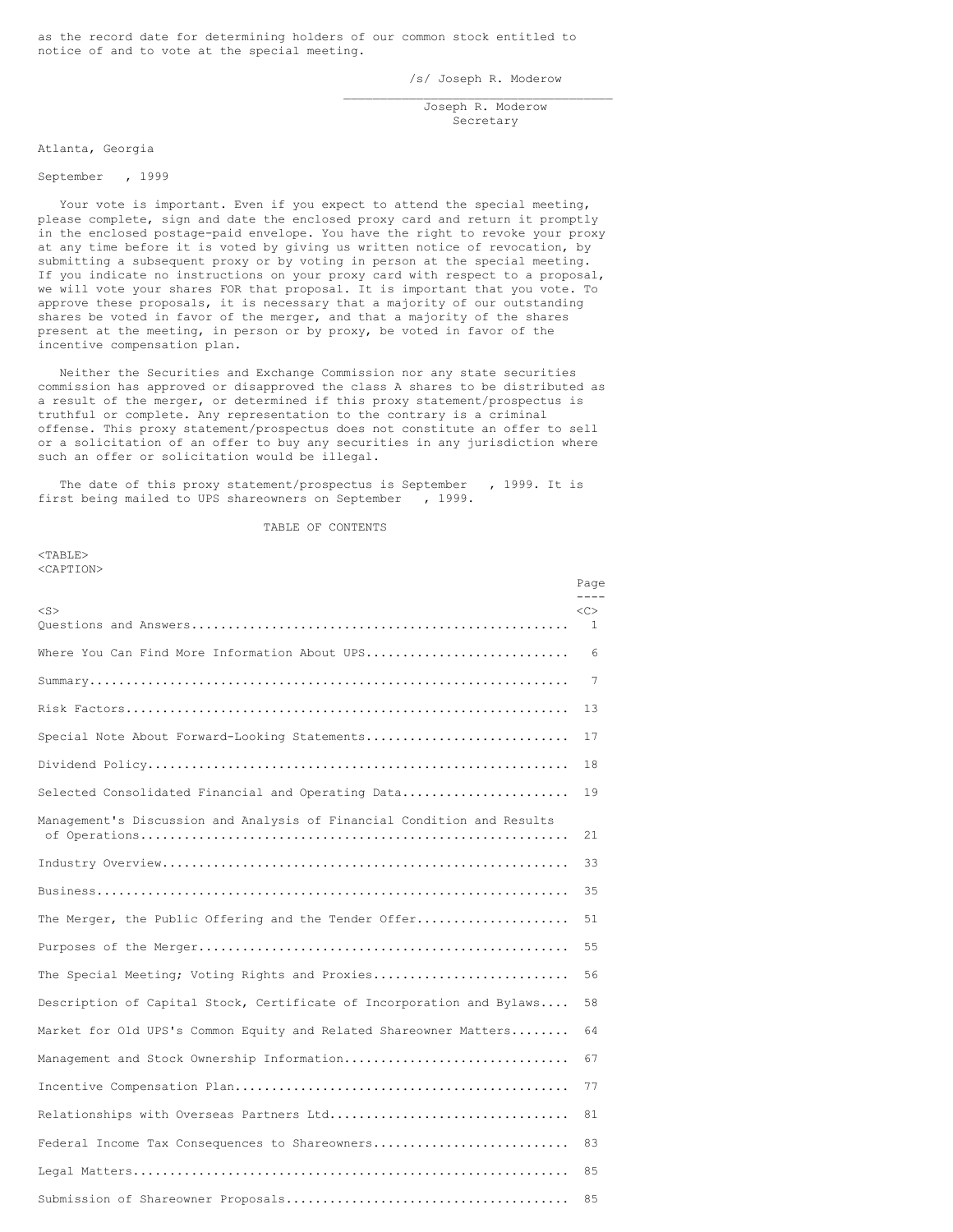| Annex A--Form of Agreement and Plan of Merger A-1                       |  |
|-------------------------------------------------------------------------|--|
| Annex B--Form of Restated Certificate of Incorporation of United Parcel |  |
| $\langle$ /TARI.E>                                                      |  |

i

#### QUESTIONS AND ANSWERS

# Why are we doing this?

Our goal is to continue to be the pre-eminent global company in our industry in the 21st century. In order to achieve this goal, we want to have greater financial flexibility to respond to changes in global market conditions, including the ability to use a publicly traded security to make strategic acquisitions in important markets around the world. The proposal will allow us to achieve this goal in a manner that keeps voting control in the hands of our current shareowners. Our board of directors has given this question careful study and unanimously believes that creating a publicly traded security is the right thing for us to do at this time.

### What does this mean for UPS?

UPS is a very special company. For 92 years, spanning almost the entire 20th century, UPS has been primarily owned by its employees and managed by its owners. Over that period of time, UPS has become the largest package distribution company in the world. We owe our success, to a significant degree, to our ownership structure and to the commitment it inspires in our current and former employee owners. We believe that these proposals will help preserve the best aspects of our employee-owned and owner-managed culture. Current shareowners will retain voting control, and we will be positioned for success in the 21st century.

Will New UPS basically be the same company after we have outside investors?

Yes. The proposals will preserve our corporate culture and structure. Our commitment to our shareowners, employees and customers is unchanged. New UPS will have the same directors, officers and employees and the same goals and visions.

What does this mean for me?

If you are a current employee owner:

- . your shares will no longer be subject to our right of first refusal, or to recall when you leave UPS or retire
- . eligibility to participate in stock purchase plans will be unchanged, although you will be able to purchase New UPS common stock

If you are a retired or former employee owner, an heir of a retired or former employee owner, or a foundation:

- . your shares will no longer be subject to recall or repurchase
- . after the expiration of the transfer restrictions discussed below, you will be able to sell your shares in the public markets

How and when will we complete the public offering?

As soon as our board of directors deems advisable after the merger is approved, we plan to sell shares of New UPS class B common stock to the public in an underwritten public offering. If the merger is approved, we will complete it simultaneously with the completion of our public offering. If the merger is not approved, the public offering will not occur. If the public offering does not occur, we will not effect the merger.

### How much stock are we selling to the public?

Our financial advisers tell us that it is advisable to sell about 10% of our outstanding shares to the public in order to create a satisfactory trading market in our class B common stock. After the public offering:

. class A common stock will constitute about 90% of our total outstanding common stock and about 99% of our total voting power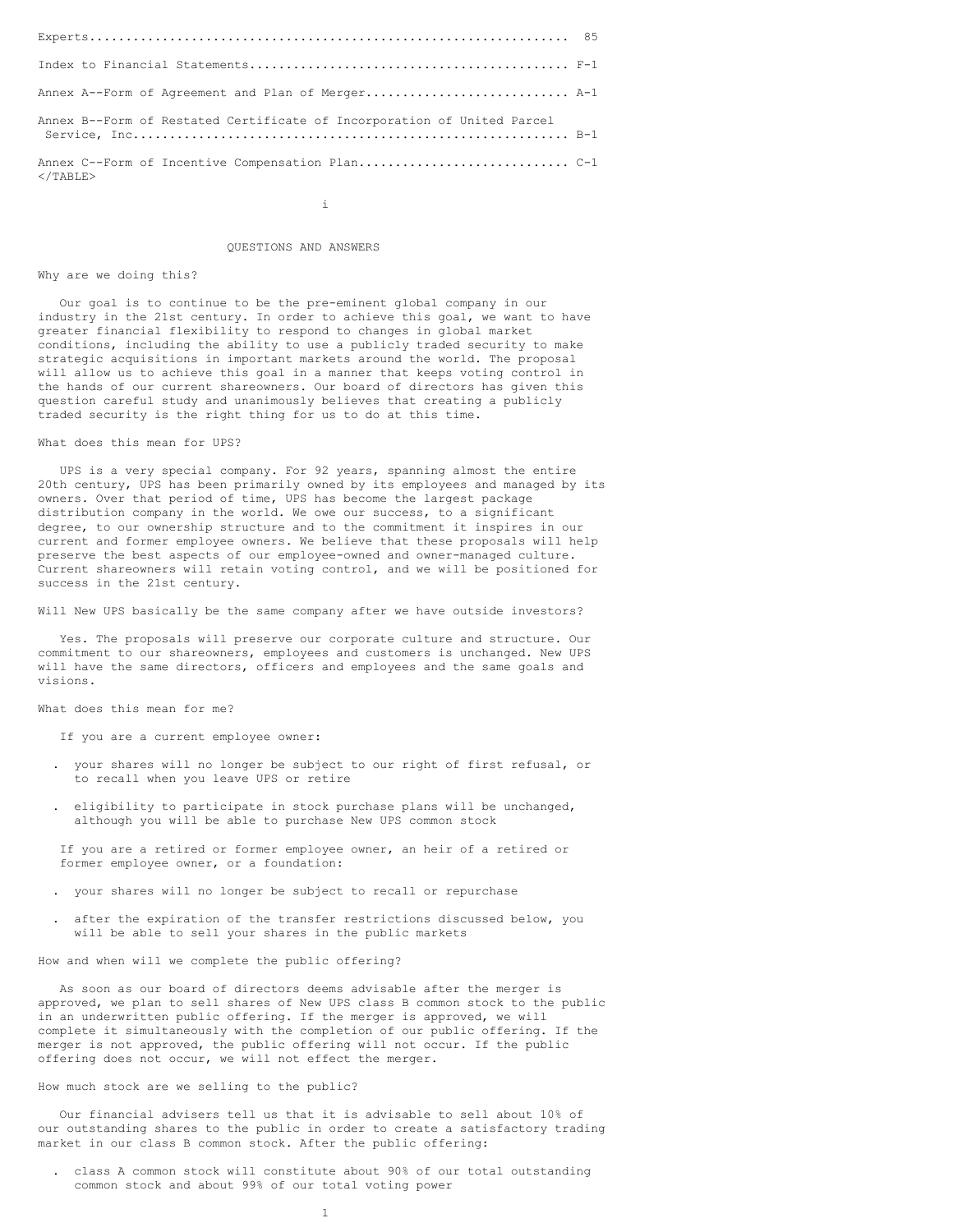. class B common stock will constitute about 10% of our total outstanding common stock and about 1% of our total voting power

What do we plan to do with the proceeds of the public offering?

We plan to use the net proceeds of the public offering to offer to purchase class A common stock from all of our existing shareowners in a cash tender offer.

Why do we plan to make a tender offer for class A common stock?

Because we do not need the proceeds of the public offering for our current or foreseeable operations, we could have gone public by allowing our shareowners to sell some of their shares to the public instead of offering new shares to the public. But we wanted all of our shareowners to have the same opportunity to sell some of their stock on a voluntary basis, and an offering that permitted all of our existing 125,000 shareowners to participate would have been extremely difficult to accomplish. The public offering followed by the tender offer will produce a result similar to a direct offering by our shareowners.

What effect will there be on voting control?

Voting control of New UPS will remain in the hands of current shareowners after we complete the public offering.

What will I receive in the merger?

In the merger, all of your outstanding common stock will convert automatically into New UPS's class A common stock. Of the UPS shares you currently own:

- . one-third will be converted into class A-1 common stock
- . one-third will be converted into class A-2 common stock
- . one-third will be converted into class A-3 common stock

Except for the transfer restrictions that we describe below, each share of class A common stock will be identical. Since the class A-1 common stock, class A-2 common stock and class A-3 common stock are exactly the same except for the length of these restrictions, we refer to them collectively as the class A common stock.

How will the merger and the public offering affect UPS's corporate structure?

There is a diagram that illustrates the merger and the public offering, and their effect on UPS's structure, on page 5.

Will I be able to sell or transfer my class A common stock immediately?

No. To facilitate our public offering, New UPS's certificate of incorporation will restrict you from selling or transferring class A common stock to anyone other than a "permitted transferee," entering into any swap or other arrangement that transfers any of the economic consequences of ownership of your class A common stock, or converting class A common stock into class B common stock, for a period after the public offering. These restrictions will expire:

- . 180 days after our public offering for class A-1 common stock
- . 360 days after our public offering for class A-2 common stock
- . 540 days after our public offering for class A-3 common stock

Our financial advisers tell us that these restrictions are necessary to ensure an orderly initial trading market for our class B shares for a period following the commencement of trading. It is a common practice to impose transfer restrictions on existing shares in connection with an initial public offering. We have staggered the expiration of the transfer restrictions so that all existing shares do not become freely tradeable at the same time.

 $\mathfrak{D}$ 

The percentage of your shares that you will be able to sell in the tender offer will depend on the amount of proceeds we receive in the public offering, the market price of the class B shares when we make the tender offer and the level of participation by other shareowners in the tender offer. As a result, we will not be able to determine the percentage of your shares that you will be able to sell in the tender offer until the tender offer is complete.

After the expiration of the restricted periods referred to above, you also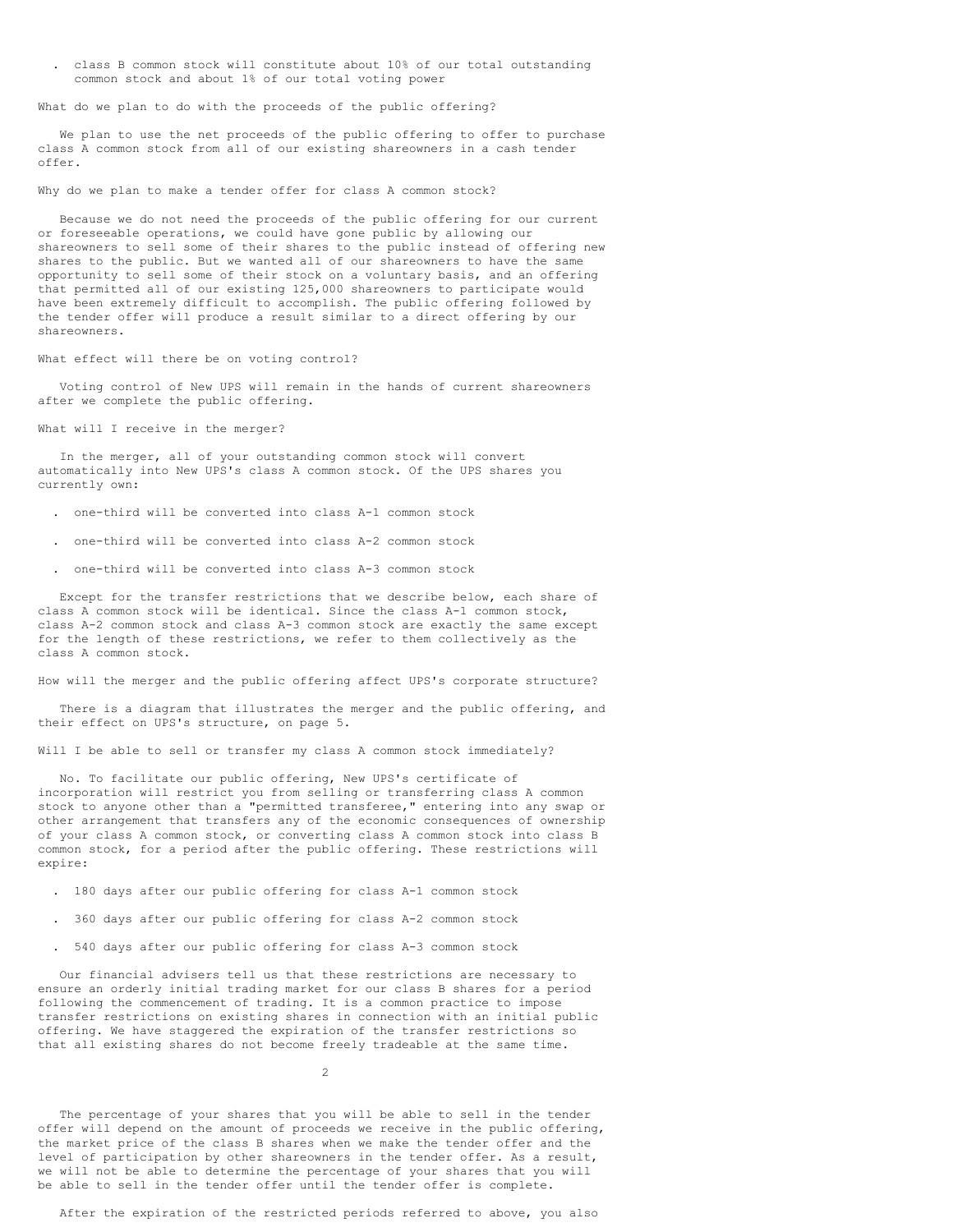will be able to sell your shares in the public market. If you transfer your class A common stock to anyone but a "permitted transferee" or sell your class A common stock in the public markets, it will convert automatically into class B common stock, so that the buyers will acquire only class B common stock.

Does management still think it is important for our people to own shares?

Yes. Management believes that it is important for our managers and employees to have a significant investment in our company so that they will be motivated to strive for our continued success. Other than sales in the tender offer, management expects that, in the future, our people will maintain their investment in our company until retirement.

Who is a "permitted transferee"?

Permitted transferees generally include:

- . your spouse and children
- . trusts for your, your spouse's or your children's benefit
- . your individual retirement account
- . your estate
- . a bank to which you pledge your shares as collateral
- . charitable organizations

Each of these is not a permitted transferee under some circumstances. You should read "The Merger, The Public Offering and The Tender Offer--Transfer Restrictions on Shares of Class A Common Stock" for important details and conditions of transfers to permitted transferees.

What must I do to get my new class A common stock?

In the merger, your shares will be converted automatically, without any action on your part, into New UPS class A common stock. Shortly after the completion of our public offering, we will send you a letter telling you how you will receive your class A common stock. You should not send us any share certificates at this time.

What will happen to UPS's right of first refusal to repurchase my stock?

When we are a publicly traded company, you will not be required to offer your shares to us before you can sell them to third parties.

What will happen to the right of recall and the UPS Employees Stock Trust and UPS Managers Stock Trust?

We intend to terminate the UPS Managers Stock Trust, Employees Stock Trust and similar trusts that give us recall rights. Separately, we are seeking the approval of these terminations by a majority of participants in each of these Trusts. On termination of these Trusts, our right to recall shares from members of the Trusts will terminate.

3

Will the Managers Incentive Plan be continued?

Yes, but future awards that we historically would have granted under the Managers Incentive Plan will be awarded under the new incentive compensation plan. We believe that this type of compensation is an appropriate incentive for our managers, and we intend to continue it in the future.

Will I be able to buy more shares?

Yes. You will be able to buy shares of our class B common stock on a stock exchange at market-determined prices after the public offering.

When will the initial public offering price be determined and what will my stock be worth after the public offering?

The class B common stock will be listed on a stock exchange and will trade at prices that depend on a number of factors, including market conditions, our net income and operating performance, and our performance relative to that of comparable companies with publicly traded stock. Our stock price may fluctuate based on these factors. We do, however, expect that our initial public stock price will be higher than the current price. We expect that the market price of our class B common stock will significantly influence the value of our class A common stock.

What will our dividend policy be after the public offering?

We expect to continue to declare dividends on our common stock after the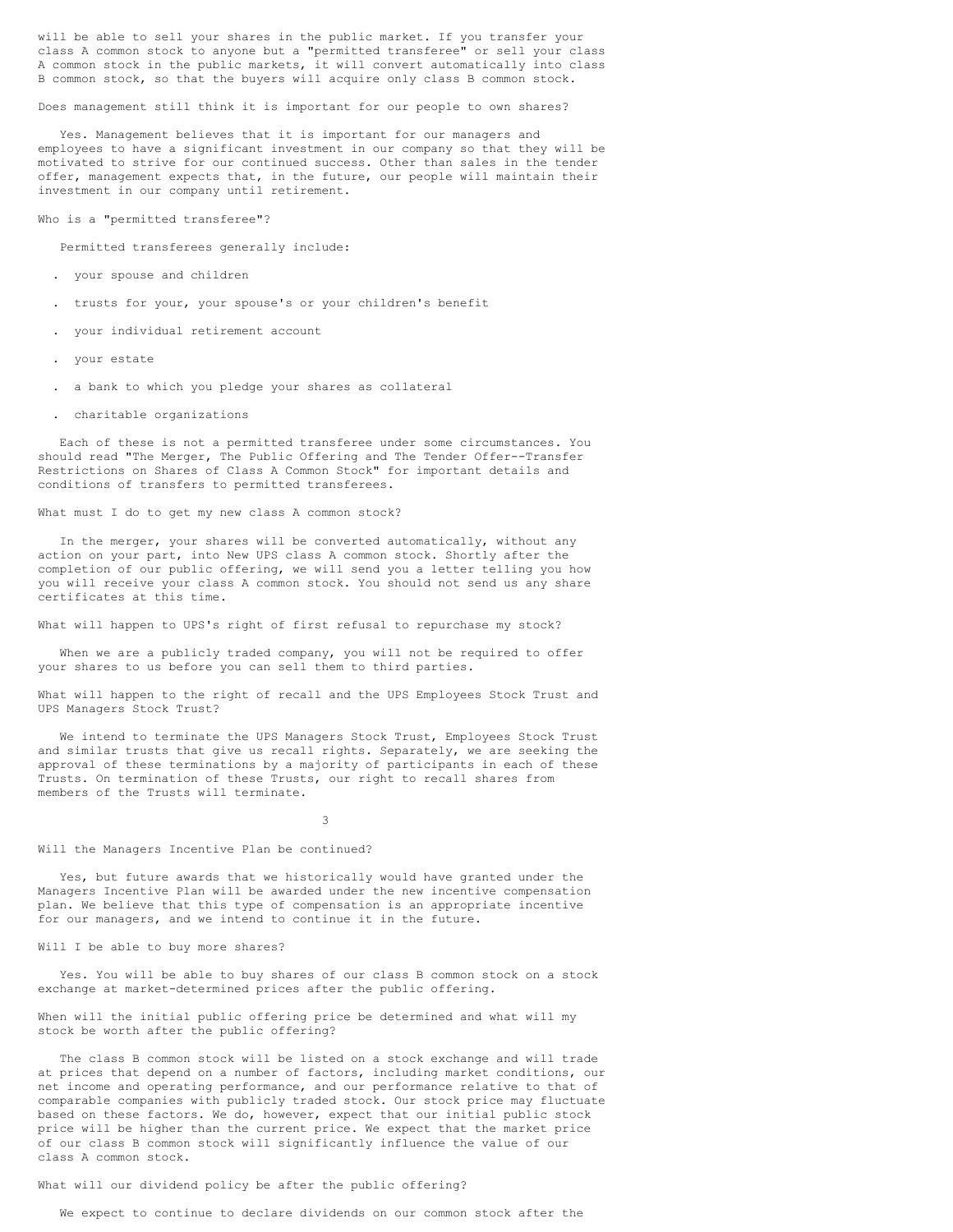public offering. The declaration of future dividends is subject to the discretion of our board of directors in light of all relevant factors, including earnings, general business conditions and working capital requirements.

If I sell class A common stock, how does it convert into class B common stock?

You will sell your class A common stock through a stockbroker and our transfer agent will issue new class B common stock to the buyer. You will not have to do anything more to cause the conversion from class A to class B.

#### What will my tax consequences be?

The merger, the conversion of your shares into New UPS's class A common stock and the public offering will not be taxable transactions for you for U.S. federal income tax purposes. Any sale of your class A common stock, in the tender offer or otherwise, will be a taxable transaction for you for U.S. federal income tax purposes.

#### Why are we merging with one of our subsidiaries?

We need the flexibility of New UPS's certificate of incorporation to go public. To obtain this type of certificate of incorporation, we could amend our existing certificate of incorporation, which would require the approval of 80% of our outstanding shares, or merge with New UPS, which requires the approval of only a majority of our outstanding shares. Our board concluded that pursuing the merger alternative would be a more efficient method of achieving this goal.

How will New UPS's certificate of incorporation be different from our current certificate of incorporation?

New UPS's certificate of incorporation will:

- . authorize a class of common stock, called class A common stock, that will be entitled to ten votes per share and will be issued to you in exchange for your current shares of our common stock
- . authorize a class of common stock, called class B common stock, that will have the same economic rights as the class A common stock, but will be entitled to one vote per share
	- 4
- . eliminate the existing requirement that you must offer your shares to us for purchase before you can sell them to third parties
- . modify our "scaled voting" provision so that it does not reduce the voting power of shareowners unless they own more than 25% of our total voting power
- . add provisions that restrict the transferability of the class A common stock for a period of time to allow us to complete a successful public offering

Separately, we are seeking approval to terminate the UPS Managers Stock Trust, the UPS Employees Stock Trust and other similar trusts, so that we will not have the right to recall any New UPS common stock.

#### What do I need to do now?

It is important that you vote. In order to make sure that your vote is counted, you must return a completed, signed and dated proxy card. To approve the merger, it is necessary that a majority of our outstanding shares be voted in favor of the merger. To approve the incentive compensation plan, it is necessary that a majority of the shares present at the meeting, in person or by proxy, be voted in favor of the plan. Please complete, sign and date the enclosed proxy card and return it promptly in the enclosed postage-paid envelope. If you indicate no instruction on your proxy card with respect to a proposal, we will vote your shares FOR that proposal at the special meeting.

#### Who can help answer any questions I have?

If you have any questions, you should contact UPS Shareowner Relations at (404) 828-6000.

----------------

The following diagram illustrates the effect of the merger and the public offering on UPS:

[DIAGRAM OF MERGER AND PUBLIC OFFERING APPEARS HERE]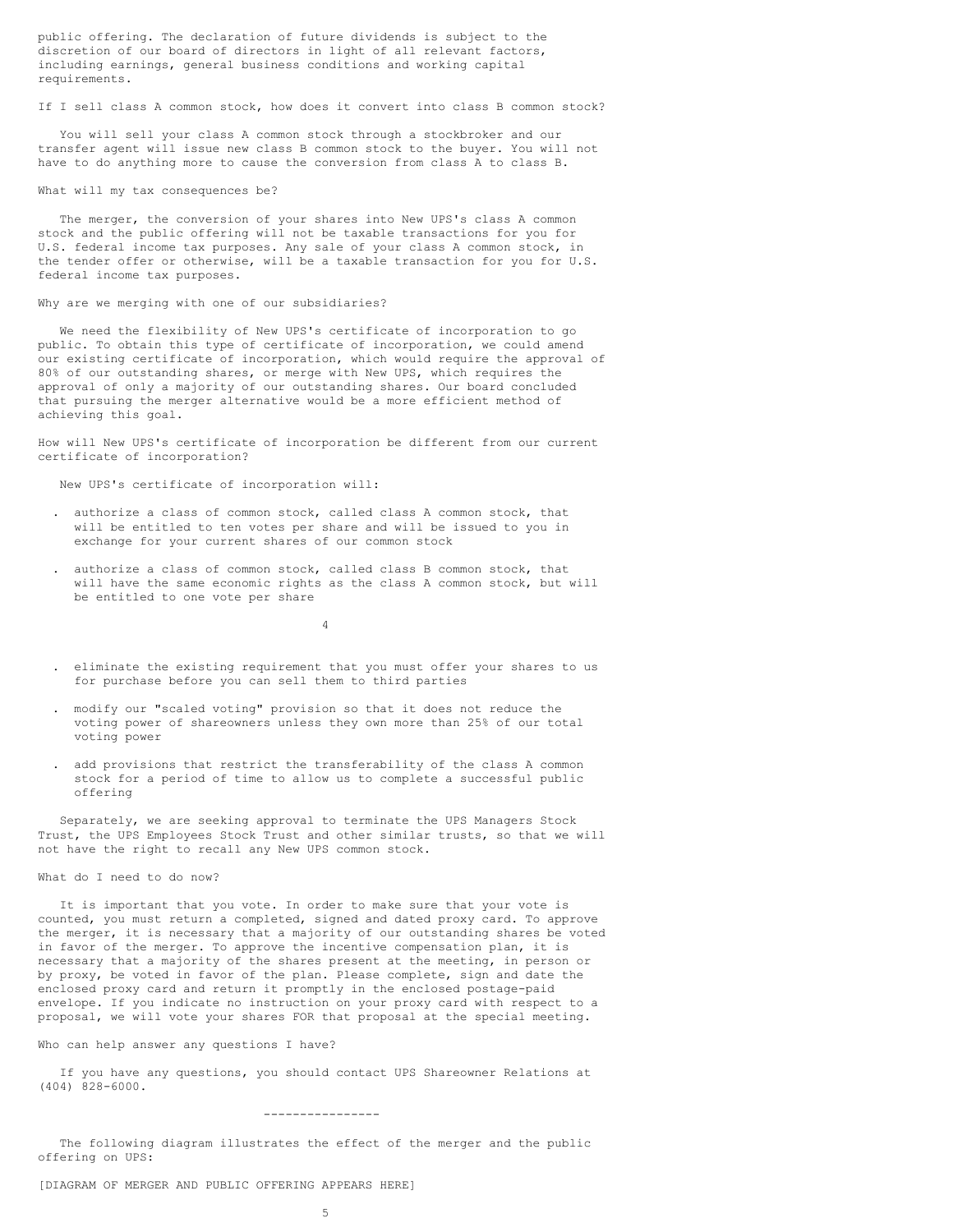Old UPS files, and after the public offering we will file, annual, quarterly and special reports, proxy statements and other information with the SEC. Old UPS's SEC filings are available to the public over the Internet at the SEC's web site at http://www.sec.gov. You may read and copy any document we file at the SEC's public reference rooms in Washington, D.C. at 450 Fifth Street, N.W., Judiciary Plaza, Washington, D.C. 20549, and at the SEC's regional offices in New York at 7 World Trade Center, 13th Floor, New York, NY 10048, and in Chicago at Suite 1400, Northwestern Atrium Center, 14th Floor, 500 W. Madison Street, Chicago, IL 60661. Please call the SEC at 1-800-SEC-0330 for further information about the public reference rooms.

We have filed a registration statement on Form S-4 with the SEC. This proxy statement/prospectus is part of that registration statement and, as allowed by SEC rules, does not include all of the information you can find in the registration statement or the exhibits to the registration statement. We also have filed a registration statement on Form S-1 relating to our proposed public offering of shares of class B common stock.

### 6

# SUMMARY

This summary highlights selected information in this proxy statement/prospectus, but it may not contain all of the information that is important to you. To better understand the merger, and for a more complete description of the merger and related transactions, you should read this entire document and the other documents that we refer you to. See "Where You Can Find More Information About UPS" on page 6.

UPS

# Our Company

We are the world's largest express carrier, the world's largest package delivery company and a leading global provider of specialized transportation and logistics services. We deliver over 12 million packages each business day for 1.7 million shipping customers to six million consignees. In 1998, our 330,000 employees delivered more than three billion packages and documents worldwide, generating revenues of \$24.8 billion and net income of \$1.7 billion.

Our primary business is the delivery of packages and documents throughout the United States and in over 200 other countries and territories. In addition, we provide logistics services, including comprehensive management of supply chains, for major companies worldwide. We are the industry leader in the delivery of goods purchased over the Internet. We seek to position ourselves as an indispensable branded component of e-commerce and to focus on the movement of goods, information and funds.

We have the following competitive strengths:

- . Global Reach and Scale. We believe that our integrated worldwide ground and air network is the most extensive in the industry. We operate about 149,000 delivery vehicles and over 500 airplanes, and we estimate that our end-to-end delivery system carries goods having a value in excess of 6% of the U.S. gross domestic product.
- . Distinctive People and Culture. Our people are our most valuable asset. We believe that the dedication of our employees results in large part from our distinctive "employee-owner" concept. Currently, employees and retirees own about two-thirds of our outstanding shares. Every one of our executive officers has more than 25 years of service with UPS and has accumulated a meaningful ownership stake in our company.
- . Broad, Flexible Range of Distribution Services. We offer to our customers as broad and flexible a range of delivery services as any provider in the industry. All of our air, international and business-tobusiness ground delivery service offerings are time-definite, which means that they arrive at times specified by our customers, and guaranteed. Our integrated air and ground network enhances pickup and delivery density and provides us with the flexibility to transport packages using the most efficient and cost-effective transportation mode or combination of modes.
- . Brand Equity. We have built strong brand equity by being a leader in quality service and product innovation in our industry. We have been rated the second strongest business-to-business brand in the U.S. in a recent Image Power(R) survey and have been Fortune magazine's Most Admired Transportation Company in the mail, package and freight category for 16 consecutive years.
	- . Customer Relationships. We focus on building and maintaining long-term customer relationships. We serve all of the Fortune 1000 companies.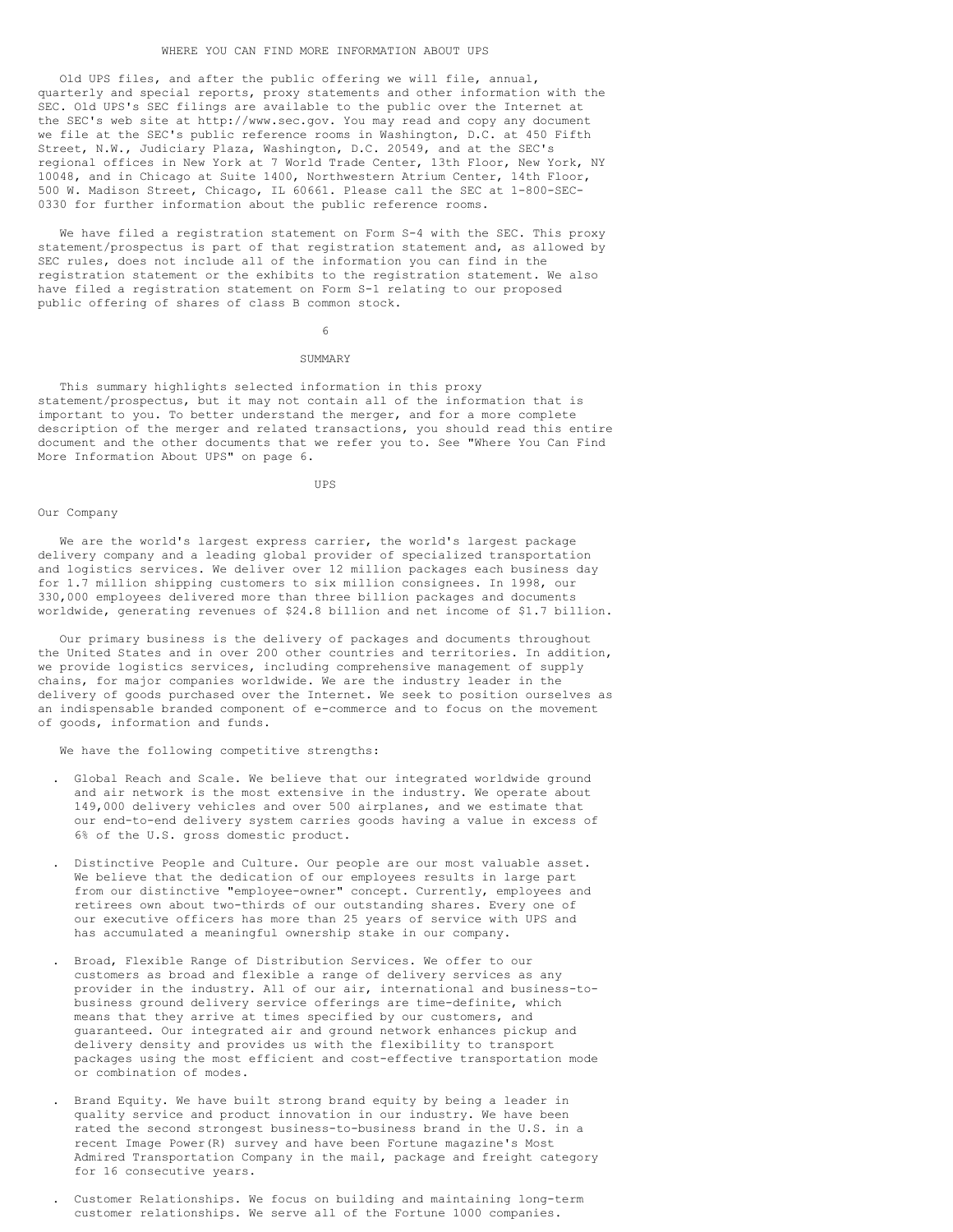. Technology Systems. Over the past decade, we invested extensively in technology to capture and move electronic information to serve our customers and support our operations. We currently collect electronic data on 7.5 million packages each day--more than any of our competitors. As a result, we have improved our efficiency and price competitiveness, and we provide improved customer solutions.

7

- . E-Commerce Capabilities. According to Zona Research, during the 1998 holiday season we shipped 55% of the goods purchased over the Internet. We have teamed with over 100 e-commerce leaders to offer our existing and potential customers Web-based solutions that integrate our delivery products and information services into their websites.
- . Financial Strength. Our balance sheet gives us financial strength that few companies can match. We are one of the few companies--and the only transportation company--with a triple-A credit rating from both Standard & Poor's and Moody's.

### Our Industry

The package delivery business has evolved rapidly over the last two decades, driven by the integration of world markets, the rationalization of corporate supply chains and the implementation of enterprise software and Internet-based information technology solutions. Customers increasingly focus on the timing and predictability of deliveries rather than the mode of transportation. Timedefinite transportation, which is no longer limited to air express, has become a critical part of inventory management and improving overall distribution efficiency, and has grown from 4% of the U.S. parcel delivery market in 1977 to over 60% today.

The four key industry trends are:

- . globalization
- . increased need for time-definite services
- . significant advances in technology
- . industry consolidation

Individual shipments are generally smaller but more frequent, and a greater proportion of products is being delivered directly to end-users. Customers expect high performance levels and broad product offerings as they seek to optimize supply chain efficiency. Companies, such as UPS, that provide logistics support to third parties have become extensively involved in the full range of customer supply chain functions. We believe that these trends will benefit companies like UPS with global reach, diverse product portfolios, extensive distribution capabilities and sophisticated tracking and information technology.

# Our Growth Strategy

The principal components of our growth strategy are as follows:

- . Expand Our Leadership Position in Our Core Domestic Business. Our strategy is to increase core domestic revenues through cross-selling of our existing and new services to our large and diverse customer base, to limit the rate of expense growth and to employ technology-driven efficiencies to increase operating profit. Our core business is also a springboard for our growth in all other areas, including international, e-commerce, logistics, supply chain management and financial services.
- . Continue International Expansion. We plan to leverage our worldwide infrastructure and broad product portfolio to continue to improve our international business mix, to grow high margin premium services and to continue to implement cost, process and technology improvements. We plan to solidify and expand our market position in Europe, where we have already created a pan-European network. We intend to continue to seek additional air operating authority to enhance our Asian operations. We are expanding our market presence in Latin America to enable us to enhance our cargo business and pursue additional express package volume.

. Provide Comprehensive Logistics and Financial Solutions. We believe that we are well positioned to capitalize on the expected strong growth in the market for logistics support. We now redesign and operate supply chains for major companies in 45 countries where we have improved customers' inventory flows while reducing their need for capital assets, lowering their costs and enhancing their customer service. To complement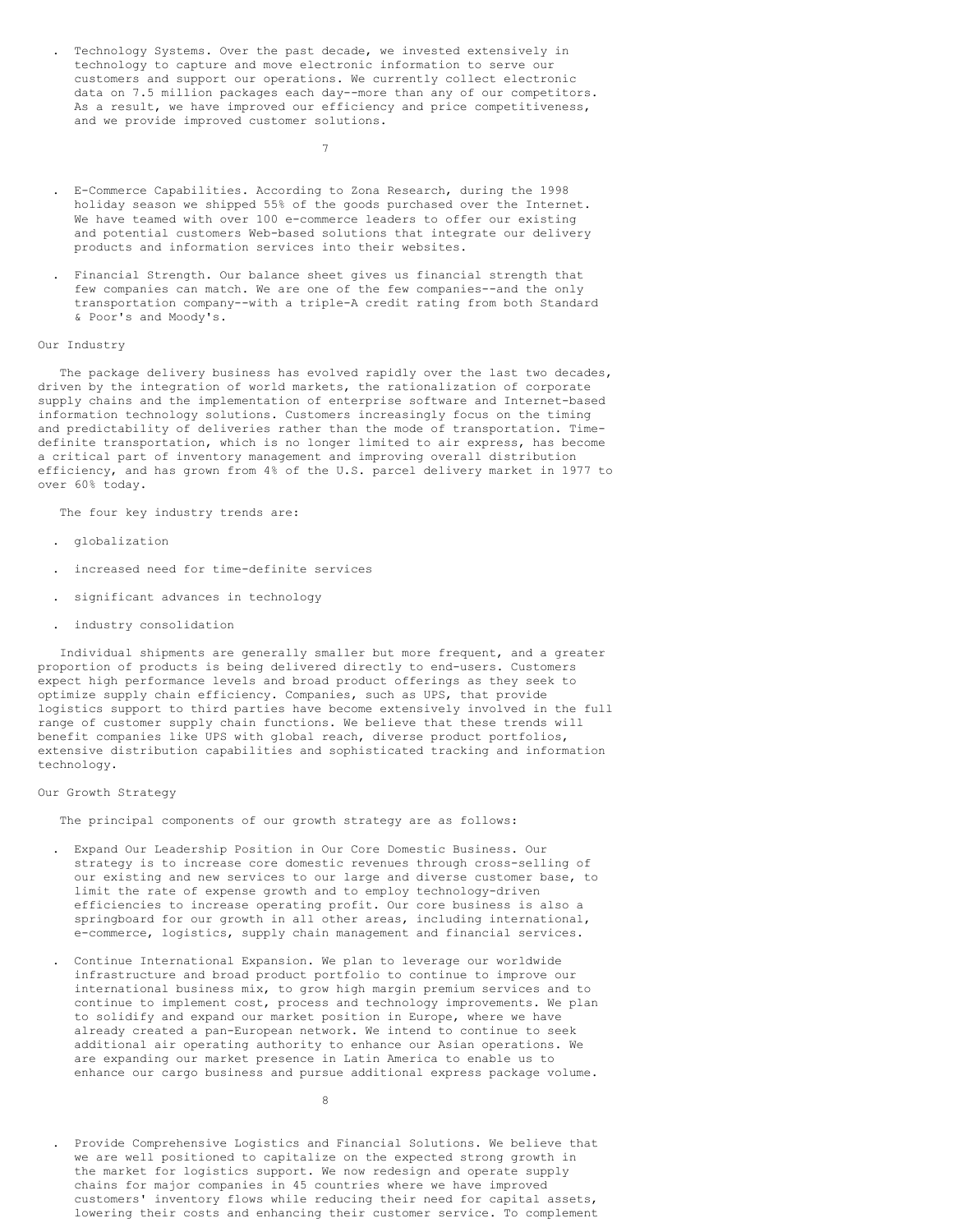our existing logistics and supply chain solutions, we plan to design a portfolio of financial products and services that capitalizes on our financial strength, customer relationships and extensive package-level data on our customers' shipments.

- . Leverage Our Leading-Edge Technology and E-Commerce Advantage. A key component of our strategy is to expand relationships with technology providers in the areas of enterprise resource planning, electronic procurement, or "e-procurement," systems integration and others, to integrate UPS technologies into their solutions and into the websites and systems of their customers.
- . Pursue Strategic Acquisitions and Global Alliances. Our public offering will better position us to aggressively pursue strategic acquisitions and enter into global alliances that can complement our core business, build our global brand, enhance our technological capabilities or service offerings, lower our costs and expand our geographic presence and managerial expertise.

# 9

# THE SPECIAL MEETING

| Date and Time                       | , 1999, at 9:00 A.M.<br>October                                                                                                                                                                                                                                                                                                                                                                                                                                                                                                                                                                                                                                                                                                                                                                                                                                                             |
|-------------------------------------|---------------------------------------------------------------------------------------------------------------------------------------------------------------------------------------------------------------------------------------------------------------------------------------------------------------------------------------------------------------------------------------------------------------------------------------------------------------------------------------------------------------------------------------------------------------------------------------------------------------------------------------------------------------------------------------------------------------------------------------------------------------------------------------------------------------------------------------------------------------------------------------------|
| Location                            | The Corporation Trust Company, 1209 Orange<br>Street, Wilmington, Delaware 19801.                                                                                                                                                                                                                                                                                                                                                                                                                                                                                                                                                                                                                                                                                                                                                                                                           |
| Record Date                         | August 30, 1999. Only shareowners of record as of<br>the close of business on the record date will be<br>entitled to vote at the special meeting.                                                                                                                                                                                                                                                                                                                                                                                                                                                                                                                                                                                                                                                                                                                                           |
| Voting Shares Held in the<br>Trusts | If you own shares of our common stock that are<br>held by First Union National Bank as Trustee<br>under the UPS Managers Stock Trust, the UPS<br>Employees Stock Trust or the UPS Qualified Stock<br>Ownership Plan and Trust, you may direct voting<br>of these shares by executing and returning to<br>First Union voting instructions that are included<br>with this proxy statement/prospectus.                                                                                                                                                                                                                                                                                                                                                                                                                                                                                         |
| Shares Entitled to Vote             | shares of common stock outstanding and<br>We had<br>entitled to vote as of the close of business on<br>the record date. These shares are the only<br>securities that may be voted at the special<br>meeting. Each share is entitled to one vote on<br>each proposal, except that the voting rights of<br>any shareowner or shareowners as a group who<br>beneficially own more than 10% of the common<br>stock (except for the UPS Managers Stock Trust,<br>the UPS Employees Stock Trust, the UPS Qualified<br>Stock Ownership Plan and Trust or any of our<br>other employee benefit plans) may cast only<br>1/100th of a vote on each proposal with respect<br>to each share in excess of 10% of the outstanding<br>shares of common stock. First Union, as trustee,<br>shares, which constitute % of our<br>owns<br>outstanding common stock entitled to vote as of<br>the record date. |
| Quorum                              | Holders of a majority of the issued and<br>outstanding shares of our common stock, present<br>in person or by proxy, will constitute a quorum<br>for the transaction of business at the special<br>meeting.                                                                                                                                                                                                                                                                                                                                                                                                                                                                                                                                                                                                                                                                                 |
| Votes Required                      | A majority of all issued and outstanding shares<br>of our common stock entitled to vote is required<br>to approve the merger at the special meeting. A<br>majority of the shares present at the meeting, in<br>person or by proxy, is required to approve the<br>incentive compensation plan.                                                                                                                                                                                                                                                                                                                                                                                                                                                                                                                                                                                               |
| No Appraisal Rights                 | You will not be entitled to appraisal rights<br>under Section 262 of the Delaware General<br>Corporation Law in connection with the merger or<br>the conversion of our outstanding common stock                                                                                                                                                                                                                                                                                                                                                                                                                                                                                                                                                                                                                                                                                             |

### FINANCIAL ADVISERS

into New UPS class A common stock.

Morgan Stanley & Co. Incorporated and Tanner & Co., Inc. are acting as our financial advisers in connection with the proposed merger and the related transactions.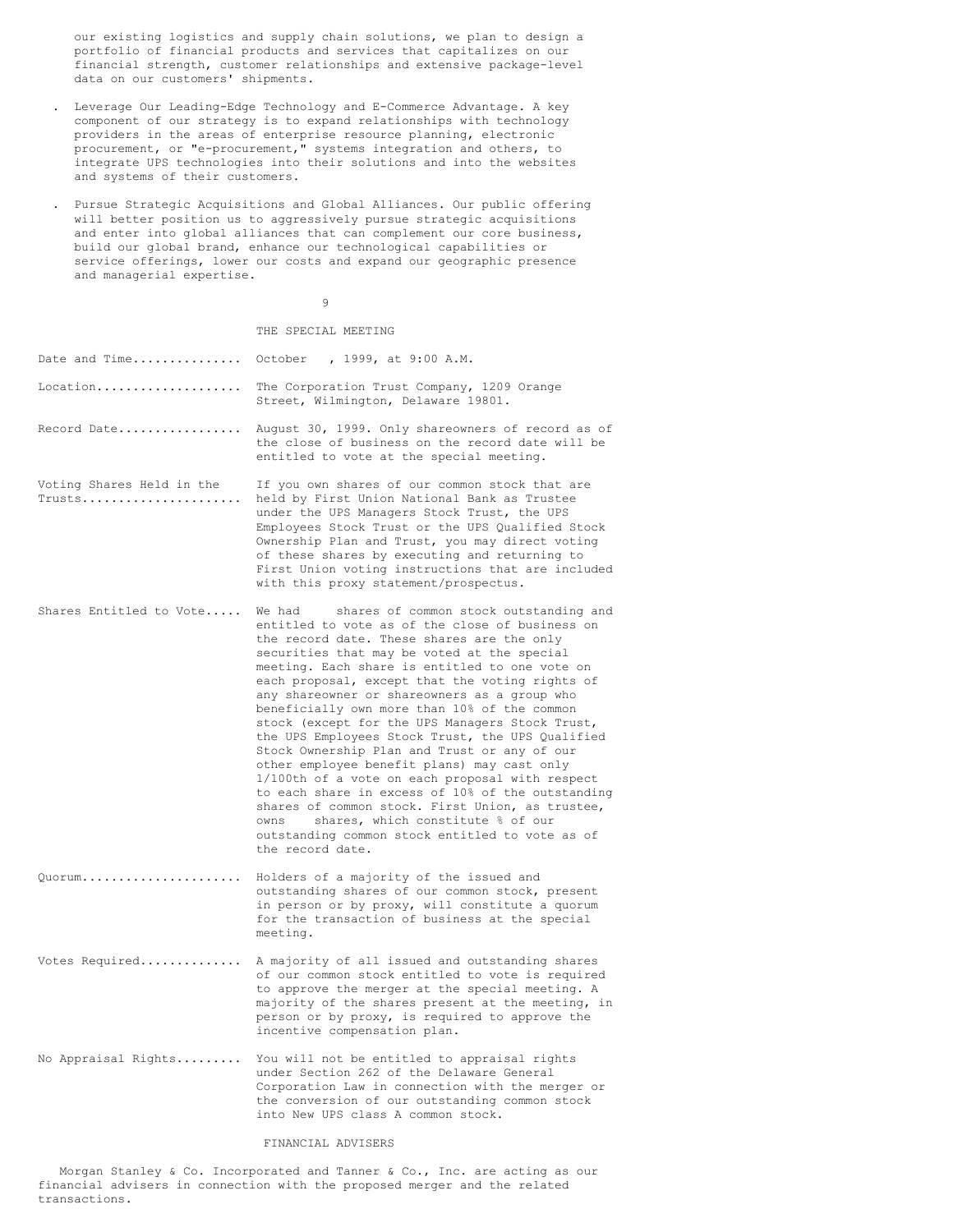#### SUMMARY CONSOLIDATED FINANCIAL AND OPERATING DATA

The following table sets forth summary consolidated financial and operating data. The financial data as of and for the periods ended December 31, 1997 and 1998 and June 30, 1999, and for the periods ended December 31, 1996 and June 30, 1998, presented in this table are derived from the consolidated financial statements and notes thereto which are included elsewhere in this proxy statement/prospectus. You should read the financial data below in conjunction with those consolidated financial statements and notes, as well as "Management's Discussion and Analysis of Financial Condition and Results of Operations" and the financial data appearing elsewhere in this proxy statement/prospectus. The remaining financial data are derived from consolidated financial statements that are not contained in this proxy statement/prospectus.

The financial and operating data as of and for the year ended December 31, 1997 reflect the impact of the Teamsters strike. The strike resulted in a net loss of \$211 million and an operating loss of \$349 million for the month of August 1997, compared to net income of \$113 million and operating profit of \$187 million for August 1996. Except as noted, the financial data for the six months ended June 30, 1999 reflect a tax assessment charge relating to a Tax Court decision.

#### <TABLE> <CAPTION>

|                                                                                                                                    |                                               | Year Ended December 31,                                                                                                                                                                                                                                                                                                                                                                                                                                                      | ---------------------------------               | Six Months Ended<br>June $30l$<br>--------------- |                                       |                                                        |                                          |
|------------------------------------------------------------------------------------------------------------------------------------|-----------------------------------------------|------------------------------------------------------------------------------------------------------------------------------------------------------------------------------------------------------------------------------------------------------------------------------------------------------------------------------------------------------------------------------------------------------------------------------------------------------------------------------|-------------------------------------------------|---------------------------------------------------|---------------------------------------|--------------------------------------------------------|------------------------------------------|
|                                                                                                                                    | 1994                                          | 1995                                                                                                                                                                                                                                                                                                                                                                                                                                                                         | 1996                                            | 1997<br>$- - - - - - -$                           | 1998<br>-------                       | 1998<br>$- - - - - - - -$                              | 1999                                     |
|                                                                                                                                    |                                               |                                                                                                                                                                                                                                                                                                                                                                                                                                                                              |                                                 |                                                   |                                       | (financial data in millions, except per share amounts) |                                          |
| $<$ S $>$<br>Statement of Income<br>Data:                                                                                          | <<>                                           | <<                                                                                                                                                                                                                                                                                                                                                                                                                                                                           | <<                                              | <<                                                | <<                                    | <<                                                     | <<                                       |
| Revenue:<br>U.S. domestic package<br>International package<br>Non-package                                                          | \$16,998<br>2,291<br>287<br>--------          | \$17,773<br>2,886<br>386<br>-------                                                                                                                                                                                                                                                                                                                                                                                                                                          | \$18,881<br>2,989<br>498<br>--------            | \$18,868<br>2,934<br>656<br>--------              | \$20,650<br>3,237<br>901<br>-------   | \$9,982<br>1,560<br>424<br>--------                    | \$10,665<br>1,700<br>526<br>--------     |
| Total revenue<br>Operating expenses:<br>Compensation and                                                                           | 19,576                                        | 21,045                                                                                                                                                                                                                                                                                                                                                                                                                                                                       | 22,368                                          | 22,458                                            | 24,788                                | 11,966                                                 | 12,891                                   |
| benefits<br>Other<br>Restructuring charge                                                                                          | 11,727<br>6,293<br>$- -$                      | 12,401<br>6,478<br>372<br>-------                                                                                                                                                                                                                                                                                                                                                                                                                                            | 13,326<br>7,013<br>$- -$                        | 13,289<br>7,471<br>$- -$<br>------                | 14,346<br>7,352<br>$- -$              | 7,002<br>3,519<br>$ -$                                 | 7,377<br>3,646                           |
| Total operating<br>expenses<br>Operating profit (loss):                                                                            | 18,020                                        | 19,251                                                                                                                                                                                                                                                                                                                                                                                                                                                                       | 20,339                                          | 20,760                                            | 21,698                                | 10,521                                                 | 11,023                                   |
| U.S. domestic package<br>International package<br>Non-package<br>Corporate                                                         | 1,896<br>(465)<br>125<br>$- -$<br>-------     | 1,937<br>(250)<br>107<br>$ -$<br>-----                                                                                                                                                                                                                                                                                                                                                                                                                                       | 2,181<br>(281)<br>129<br>$--$<br>------         | 1,654<br>(67)<br>111<br>$--$<br>-------           | 2,899<br>56<br>135<br>$ -$<br>------  | 1,341<br>34<br>70<br>$-\,-$<br>$- - - - -$             | 1,643<br>109<br>58<br>58<br>-----        |
| Total operating profit<br>Other income (expense):<br>Investment income<br>Interest expense<br>Tax assessment<br>Miscellaneous, net | 1,556<br>13<br>(29)<br>$- -$<br>35<br>------- | 1,794<br>26<br>(77)<br>$--$<br>(35)                                                                                                                                                                                                                                                                                                                                                                                                                                          | 2,029<br>39<br>(95)<br>$--$<br>(63)             | 1,698<br>70<br>(187)<br>$---$<br>(28)             | 3,090<br>84<br>(227)<br>$- -$<br>(45) | 1,445<br>30<br>(115)<br>$- -$<br>6                     | 1,868<br>70<br>(105)<br>(1, 786)<br>(22) |
| Income before income<br>taxes<br>Income taxes                                                                                      | 1,575<br>632<br>-------                       | 1,708<br>665<br>-----                                                                                                                                                                                                                                                                                                                                                                                                                                                        | 1,910<br>764<br>--------                        | 1,553<br>644<br>--------                          | 2,902<br>1,161<br>-------             | 1,366<br>556<br>-----                                  | 25<br>380<br>$--- - - -$                 |
| Net income $(\text{loss}) \dots \dots$                                                                                             | 943<br>\$<br>=======                          | \$1,043<br>$\begin{tabular}{lllllllllll} \toprule & $\mathcal{P}_1$ & $\mathcal{P}_2$ & $\mathcal{P}_3$ & $\mathcal{P}_4$ & $\mathcal{P}_5$ & $\mathcal{P}_6$ & $\mathcal{P}_7$ & $\mathcal{P}_7$ & $\mathcal{P}_8$ & $\mathcal{P}_9$ & $\mathcal{P}_9$ & $\mathcal{P}_9$ & $\mathcal{P}_9$ & $\mathcal{P}_9$ & $\mathcal{P}_9$ & $\mathcal{P}_9$ & $\mathcal{P}_9$ & $\mathcal{P}_9$ & $\mathcal{P}_9$ & $\mathcal{P}_9$ & $\mathcal{P}_9$ & $\mathcal{P}_9$ & $\mathcal{P$ | \$1,146<br>$=$ $=$ $=$ $=$ $=$ $=$              | \$<br>909<br>$=$ $=$ $=$ $=$ $=$ $=$              | \$1,741<br>-------                    | \$<br>810                                              | (355)<br>\$.                             |
| Per share amounts:<br>Basic earnings (loss)                                                                                        |                                               |                                                                                                                                                                                                                                                                                                                                                                                                                                                                              | 2.06                                            |                                                   |                                       |                                                        | S                                        |
| per share<br>Diluted earnings (loss)<br>per share                                                                                  | 1.68<br>Ş.<br>1.66                            | \$<br>1.87<br>1.84                                                                                                                                                                                                                                                                                                                                                                                                                                                           | \$<br>2.03                                      | \$<br>1.65<br>1.63                                | \$<br>3.18<br>3.14                    | \$<br>1.49<br>1.47                                     | (.64)<br>(.64)                           |
| Dividends declared per<br>share<br>As Adjusted Net Income<br>Data:<br>Net income before impact                                     | .55                                           | .64                                                                                                                                                                                                                                                                                                                                                                                                                                                                          | .68                                             | .70                                               | .85                                   | .40                                                    | .55                                      |
| of tax assessment in<br>$1999$ \$<br>As a percentage of<br>revenue<br>$\langle$ /TABLE>                                            | 4.8%                                          | 5.0%                                                                                                                                                                                                                                                                                                                                                                                                                                                                         | $943 \quad $1,043 \quad $1,146 \quad $$<br>5.1% | 4.0%                                              | $909 \div 1,741 \div$<br>7.0%         | 810S<br>6.8%                                           | 1,087<br>8.4%                            |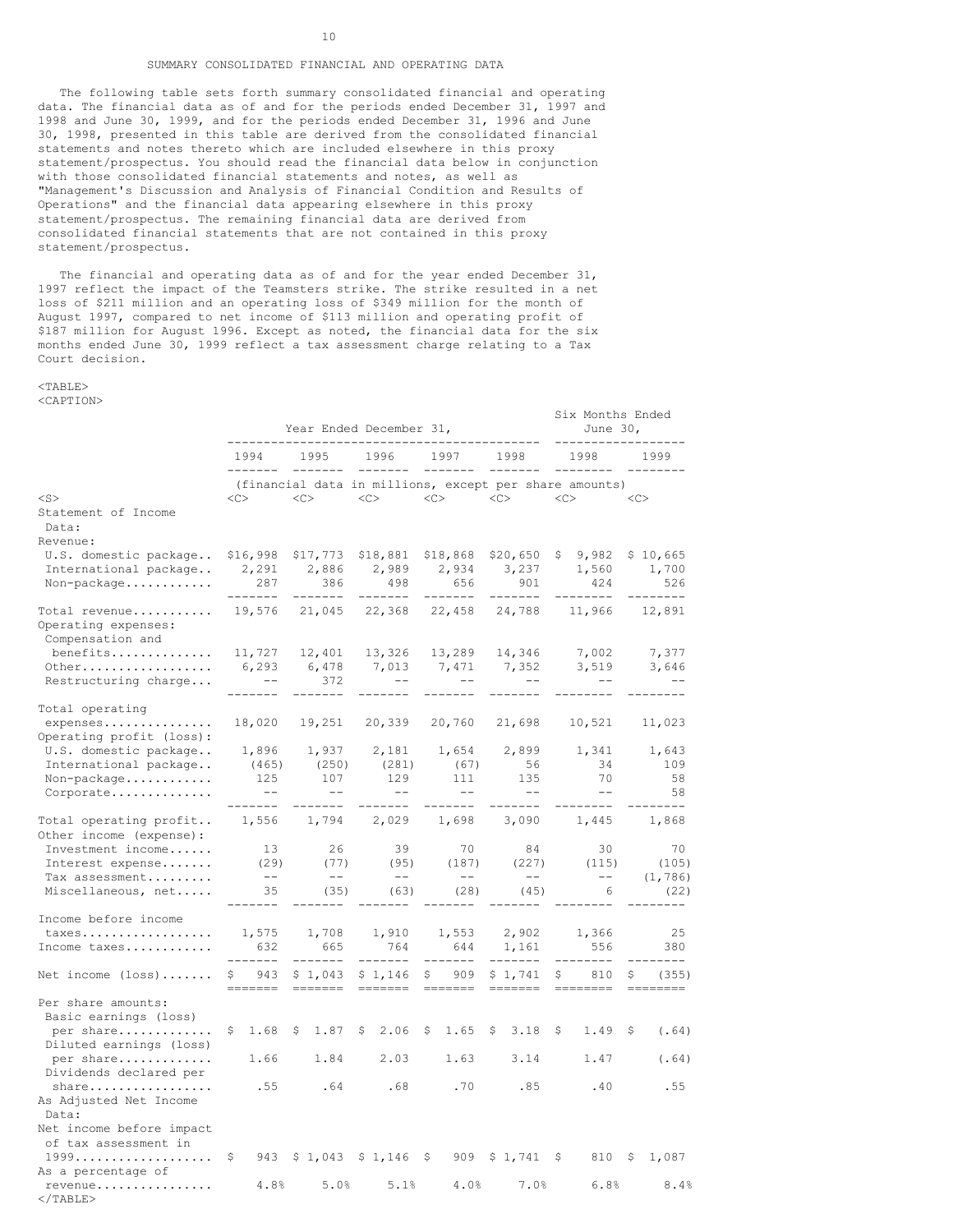11

|                                                                                                 |                                                      |                          | Six Months Ended<br>June $30r$ |                                                            |                          |                     |                                       |
|-------------------------------------------------------------------------------------------------|------------------------------------------------------|--------------------------|--------------------------------|------------------------------------------------------------|--------------------------|---------------------|---------------------------------------|
|                                                                                                 | 1994                                                 | 1995                     | 1996                           | 1997                                                       | 1998                     | 1998                | 1999                                  |
| $<$ S $>$<br>Balance Sheet Data                                                                 | <<                                                   | <<                       | <<                             | (financial data in millions)<br><<                         | $<$ C>                   | <<                  | < <sub></sub>                         |
| (at end of period):<br>Working capital<br>Long-term debt<br>Total assets<br>Shareowners' equity | $\mathsf{S}$<br>$120$ \$<br>1,127<br>11,182<br>4,647 | 1,729<br>12,645<br>5,151 | 2,573<br>14,954<br>5,901       | 261 \$ 1,097 \$ 1,079 \$ 1,708<br>2,583<br>15,912<br>6,087 | 2,191<br>17,067<br>7,173 |                     | \$<br>434<br>2,138<br>18,302<br>6,122 |
| Operating Data:<br>Delivery volume (in<br>millions of packages)                                 | 3,028                                                | 3,094                    | 3,153                          | 3,038                                                      | 3,137                    | 1,530               | 1,574                                 |
| Average daily package<br>volume (in thousands):<br>U.S. domestic:<br>Next day air               | 589                                                  | 671                      | 760                            | 822                                                        | 938                      | 912                 | 995                                   |
| Deferred<br>Ground                                                                              | 628<br>9,917                                         | 724<br>9,956             | 763<br>10,015                  | 771<br>9,521                                               | 783<br>9,645             | 752<br>9,414        | 790<br>9,639                          |
| Total U.S. domestic<br>International:                                                           | 11,134                                               | 11,351                   | 11,538                         | 11, 114                                                    | 11,366                   | 11,078              | 11,424                                |
| Domestic<br>Export                                                                              | 664<br>123                                           | 722<br>177               | 683<br>194                     | 678<br>217                                                 | 730<br>256               | 723<br>246          | 684<br>286                            |
| Total International<br>Total average daily                                                      | 787                                                  | 899                      | 877                            | 895                                                        | 986                      | 969                 | 970                                   |
| package volume                                                                                  |                                                      | 11,921 12,250            | 12,415                         |                                                            | 12,009 12,352 12,047     |                     | 12,394                                |
| Average revenue per<br>piece:<br>U.S. domestic:                                                 |                                                      |                          |                                |                                                            |                          |                     |                                       |
| Next day air                                                                                    | \$19.53\$                                            | 19.39S                   | $19.34$ \$                     | $19.49$ \$                                                 |                          | $19.69$ \$ 19.48 \$ | 19.71                                 |
| Deferred                                                                                        | 12.12                                                | 11.46                    | 11.39                          | 11.87                                                      | 12.39                    | 12.35               | 12.45                                 |
| Ground                                                                                          | 4.83                                                 | 4.91                     | 5.09                           | 5.19                                                       | 5.51                     | 5.47                | 5.66                                  |
| Total U.S. domestic<br>International:                                                           | 6.02                                                 | 6.19                     | 6.44                           | 6.71                                                       | 7.15                     | 7.09                | 7.35                                  |
| Domestic                                                                                        | 5.88                                                 | 6.39                     | 6.10                           | 5.35                                                       | 5.14                     | 5.03                | 5.26                                  |
| Export                                                                                          | 41.15                                                | 38.43                    | 39.10                          | 36.70                                                      | 35.12                    | 35.09               | 34.21                                 |
| Total International<br>Total average revenue                                                    | 11.39                                                | 12.69                    | 13.42                          | 12.95                                                      | 12.93                    | 12.67               | 13.80                                 |
| per piece<br>Operating weekdays<br>Employees                                                    | $6.37$ \$<br>\$<br>254                               | $6.67$ \$<br>253         | $6.94$ \$<br>254               | $7.18$ \$<br>253                                           | $7.61$ \$<br>254         | $7.54$ \$<br>127    | 7.86<br>127                           |
| $(at$ September 30)<br>Shipping customers (in                                                   |                                                      | 320,000 337,000 338,000  |                                | 331,000                                                    | 333,000                  |                     |                                       |
| millions)<br>Aircraft fleet (at end<br>of period)                                               | 1.50<br>462                                          | 1.61<br>467              | 1.64<br>529                    | 1.61<br>555                                                | 1.69<br>536              |                     |                                       |
| Delivery vehicles (at                                                                           |                                                      |                          |                                |                                                            |                          |                     |                                       |
| end of period)<br>Capital expenditures (in                                                      | 134,000                                              | 153,000                  | 160,000                        | 149,000                                                    | 149,000                  |                     |                                       |
| $millions)$<br>$\langle$ /TABLE>                                                                |                                                      |                          |                                | $$1,789$ \$ 2,096 \$ 2,333 \$ 1,984 \$ 1,645 \$            |                          | $504$ \$            | 597                                   |

12

# RISK FACTORS

Risks Relating to New UPS's Certificate of Incorporation and Bylaw Provisions and the Public Offering

The class A common stock that you receive initially will be illiquid

The class A common stock that you receive as a result of the merger will not be listed on a national securities exchange or traded in an organized over-the-counter market. In addition, New UPS's certificate of incorporation will further restrict transferability of your class A shares. Under these provisions:

. class A-1 common stock may not be transferred to anyone other than a permitted transferee or converted into class B common stock until 180 days after our public offering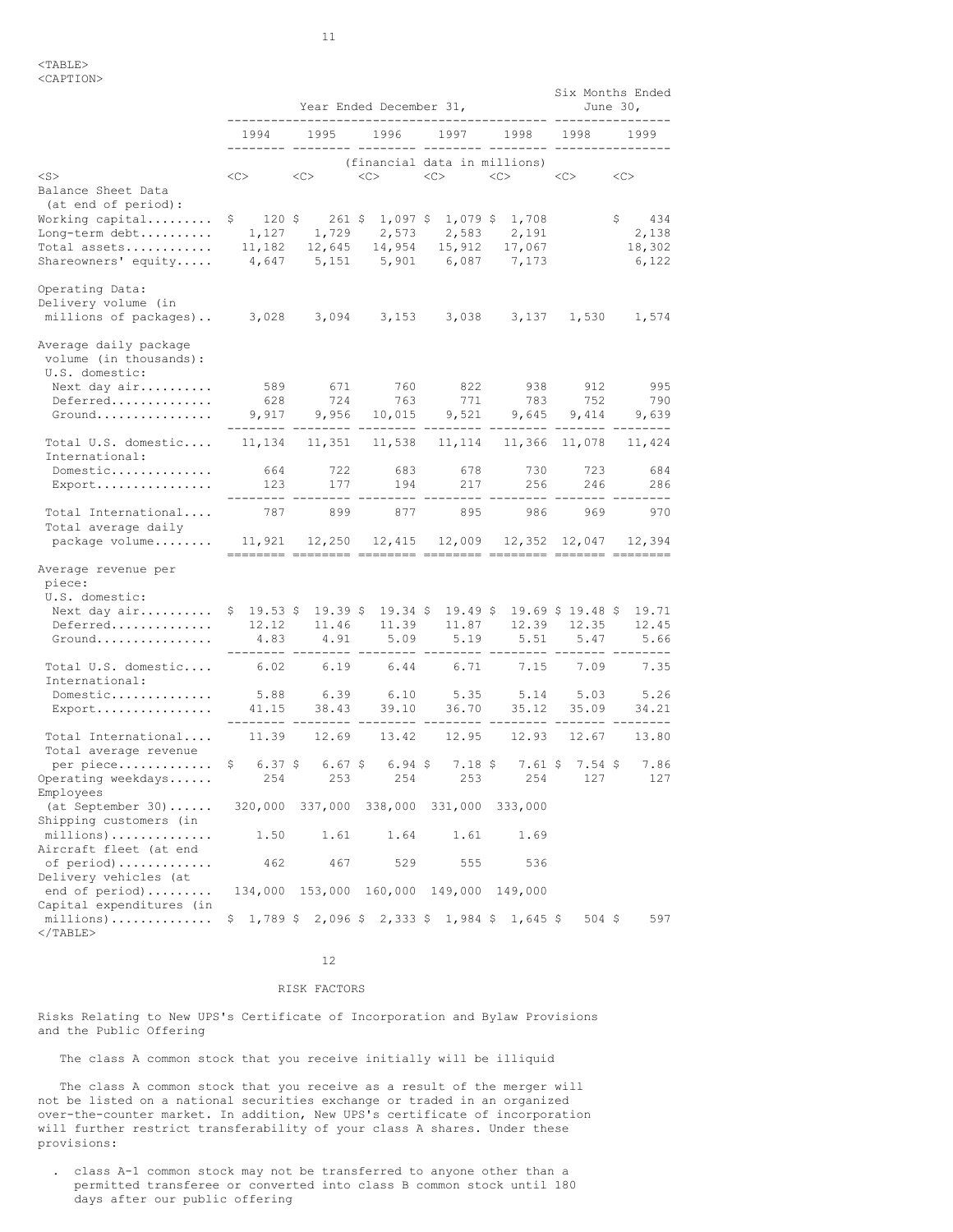- . class A-2 common stock may not be transferred to anyone other than a permitted transferee or converted into class B common stock until 360 days after our public offering
- . class A-3 common stock may not be transferred to anyone other than a permitted transferee or converted into class B common stock until 540 days after our public offering

You also will be prohibited from entering into any swap or other arrangement that transfers any of the economic consequences of ownership of your class A common stock during these restricted periods.

After the merger and the public offering are completed, we intend to discontinue purchasing shares of our common stock as a general practice when those shares are offered to us by shareowners. Therefore, you may not be able to sell or transfer the class A common stock that you receive for a period of time.

The market price of our class B common stock may be volatile, which could cause the value of your investment in UPS to decline

Because class A common stock will convert automatically into class B common stock upon a valid transfer to anyone who is not a permitted transferee, the market price of our class B common stock will significantly influence the value of our class A common stock. Any of the following factors could affect the market price of our class B common stock:

- . changes in earnings estimates by financial analysts
- . our failure to meet financial analysts' performance expectations
- . changes in market valuations of other transportation and logistics companies
- . the expiration of any of the three restricted periods on class A common stock
- . general market and economic conditions

In addition, many of the risks described elsewhere in this "Risk Factors" section could materially and adversely affect our stock price. The stock markets have experienced price and volume volatility that has affected many companies' stock prices. Stock prices for many companies have experienced wide fluctuations that have often been unrelated to the operating performance of those companies. Fluctuations such as these may affect the market price of our class B common stock.

Our certificate of incorporation and bylaw provisions, and several other factors, could limit another party's ability to acquire us and deprive you of the opportunity to obtain a takeover premium for your shares

A number of provisions that are in our certificate of incorporation and bylaws, and will be in New UPS's certificate of incorporation and bylaws after we effect the merger, will make it difficult for another company to acquire us and for you to receive any related takeover premium for your shares. For example, our certificate of incorporation severely reduces the voting power of any person or group that beneficially owns more than 10% of our shares, allows our board of directors to issue up to 200,000,000 preferred shares without a shareowner vote and provides that shareowners may not act by written consent and may not call a special meeting. New UPS's certificate of incorporation has similar provisions, although the 10% threshold has been raised to 25%.

13

In addition, New UPS's capital structure may deter a potential change in our control, because our voting power will be concentrated in our class A common stock. These shares will be held by our current shareowners and, upon any valid transfer to someone who is not a "permitted transferee," will automatically convert into class B common stock. This automatic dilution of voting power in the hands of a potential acquiror may be a deterrent to any potential acquisition transaction. We anticipate that in the future we will issue class A common stock to our managers and employees, which may include managers and employees of companies we acquire. Our managers and employees may be less inclined to accept a takeover offer for their shares than other shareowners.

Sales by current shareowners of a large number of our shares could cause the value of your shares to decline

As the restricted periods on class A common stock expire, those shares will be eligible to be sold, including in the public market, upon automatic conversion into class B common stock. Substantial numbers of our shares are held by foundations and trusts established by the founders of UPS and by the heirs and descendants of those founders. These holders have owned their shares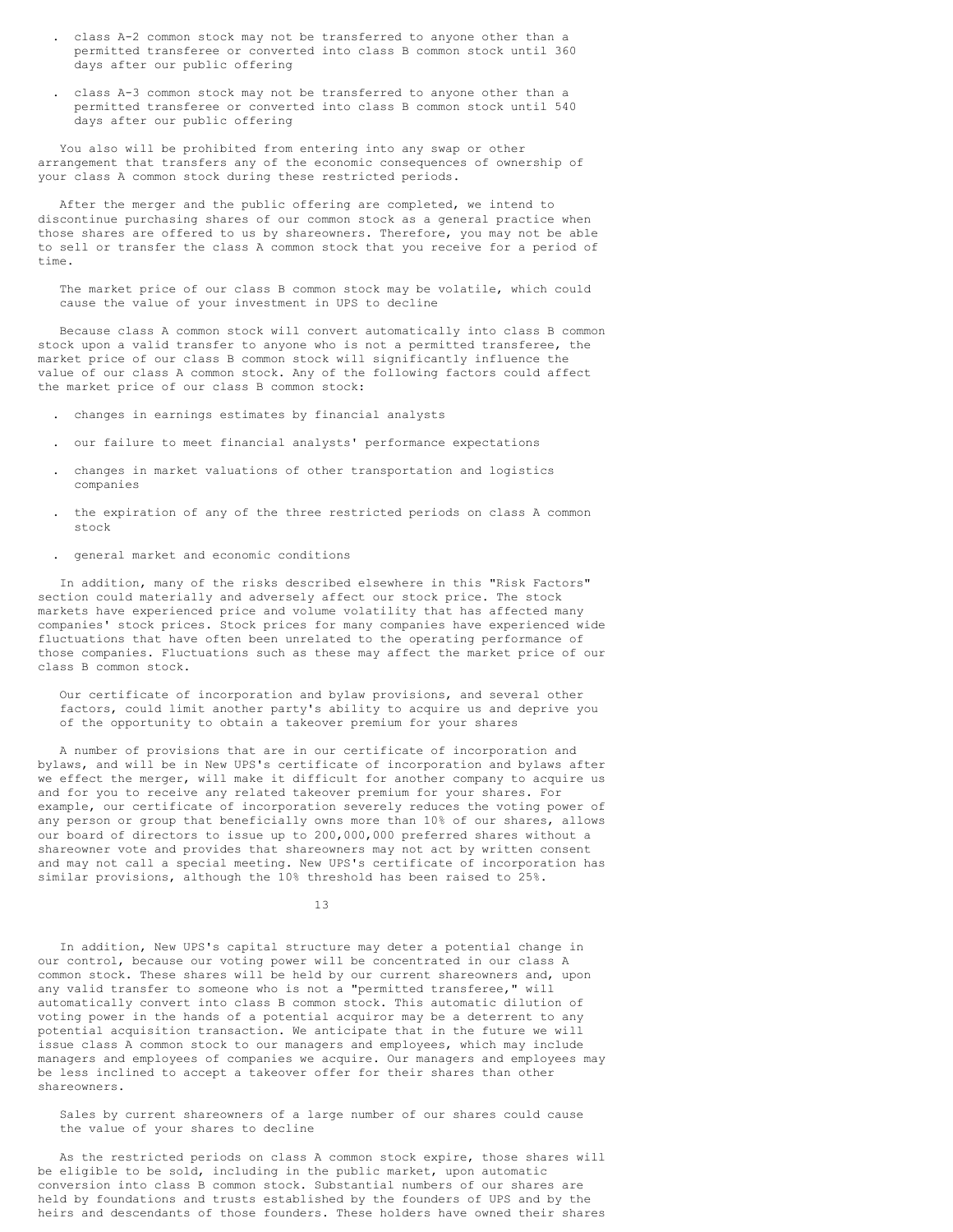for many years and have not had access to a public market in which to sell their shares. We cannot assure you that these significant shareowners will not take advantage of a public market to sell significant amounts of their stock. Substantial sales could adversely affect the market value of the class B common stock and the value of your shares.

Risks Relating to Our Business

#### We face aggressive competition

We compete with many companies and services on a local, regional, national and international basis. Our competitors include the postal services of the U.S. and other nations, various motor carriers, express companies, freight forwarders, air couriers and others. Postal services may be able to obtain government subsidies or to subsidize operating costs through profits from their monopoly operations. Our industry is undergoing rapid consolidation, and the combining entities are competing aggressively for business at low rates. If we are unable to compete on price with these competitors as they attempt to increase their market share, our business will be materially adversely affected.

Historically, we competed primarily in the U.S., where our size and geographic reach have given us a competitive advantage. As our domestic competitors have grown and consolidated, and as the market for our services has grown increasingly international, we face more significant competitive challenges both here and abroad.

Strikes, work stoppages and slowdowns by our employees can negatively affect our results of operations

Our business depends to a significant degree on our ability to avoid strikes and other work stoppages by our employees. As our competitors have grown in size and strength, we face permanent loss of customers if we are unable to provide uninterrupted service. In 1997, a labor strike by the International Brotherhood of Teamsters, and the refusal of the Independent Pilots Association to cross the picket lines, had a material adverse effect on our results of operations.

The International Brotherhood of Teamsters represents about 202,000 (62%) of our employees. The Independent Pilots Association represents all of our non-management pilots. Our new collective bargaining agreement with the Teamsters, which was negotiated in August 1997, terminates on July 31, 2002. We have an eight-year agreement with the Independent Pilots Association that becomes amendable on January 1, 2004.

A number of our competitors are less unionized than we are, which may enable them to implement more flexible work rules than we are able to employ. These more flexible rules could provide our competitors with the ability to offer services that we are unable to match without concessions from our unions.

14

We cannot assure you as to the results of negotiations of future collective bargaining agreements, whether future collective bargaining agreements will be negotiated without service interruptions or the possible impact of future collective bargaining agreements on our financial condition and results of operations. And we cannot assure you that strikes will not occur in the future in connection with labor negotiations or otherwise. Any prolonged strike or work stoppage could have a material adverse effect on our results of operations and financial condition.

We have incurred significant costs, and may incur significant additional costs, as a result of a recent unfavorable Tax Court decision

On August 9, 1999 the U.S. Tax Court issued an opinion unfavorable to UPS regarding a Notice of Deficiency asserting that we are liable for additional tax for the 1983 and 1984 tax years. The Court held that we are liable for tax on income of Overseas Partners Ltd., a Bermuda company, which has reinsured excess value package insurance purchased by our customers beginning in 1984. Excess value package insurance, also called shippers' risk insurance, is insurance purchased by UPS shippers for packages whose declared value exceeds \$100. UPS arranged primary insurance from unaffiliated insurance companies to cover possible loss or damage to these packages. OPL historically has reinsured the primary insurance companies' risk in exchange for substantially all of the premiums collected.

The Court held that for the 1984 tax year we are liable for taxes of \$31 million on income reported by OPL, additions to tax of \$93 million and interest for a total after-tax exposure we estimate at approximately \$246 million.

In addition, during the first quarter of 1999, the IRS issued two Notices of Deficiency asserting that we are liable for additional tax for the 1985 through 1987 tax years, and the 1988 through 1990 tax years. The primary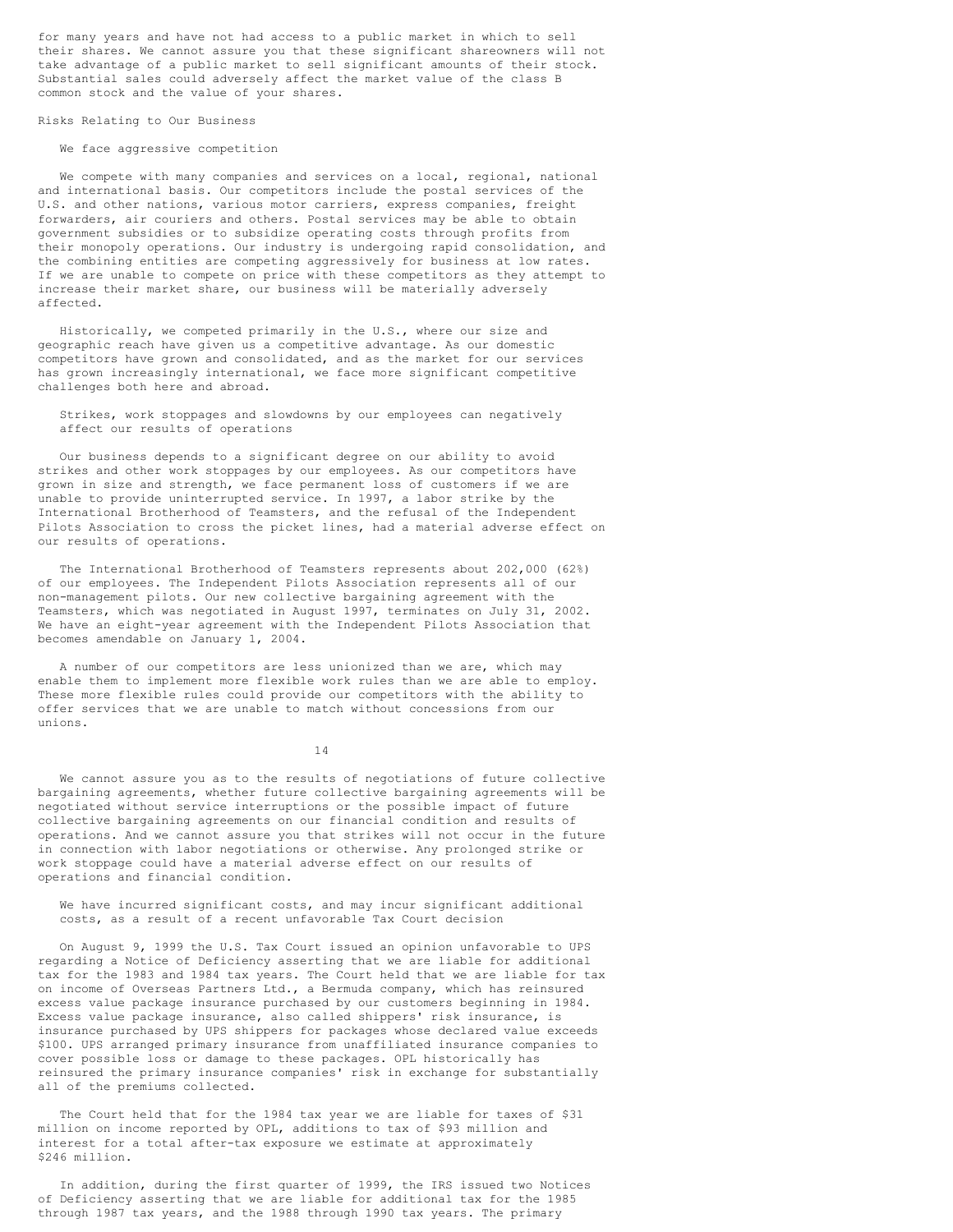assertions by the IRS relate to the reinsurance of excess value package insurance, the issue raised for the 1984 tax year. The IRS has based its assertions on the same theories included in the 1983-1984 Notice of Deficiency.

We anticipate that the IRS will take similar positions for tax years subsequent to 1990. Based on the Tax Court opinion, we currently estimate that our total after-tax exposure for the tax years 1984 through 1999 could be as high as \$2.353 billion. We are in the process of analyzing our position in light of the Tax Court opinion and are evaluating our options, including appeal of the Tax Court decision, continuance of the litigation or negotiation of a settlement.

In our second quarter 1999 financial statements, we have recorded a tax assessment charge of \$1.786 billion, which includes an amount for related state tax liabilities. The charge includes taxes of \$915 million and interest of \$871 million. This assessment resulted in a tax benefit of \$344 million related to the interest component of the assessment. As a result, our net charge to net income for the tax assessment was \$1.442 billion, increasing our total after-tax reserve with respect to these matters to \$1.672 billion.

We determined the size of our reserve with respect to these matters in accordance with generally accepted accounting principles based on our estimate of our most likely liability. In making this determination, we concluded that it was more likely that we would be required to pay taxes on income reported by OPL and interest, but that it was not probable that we would be required to pay any additions to tax. If additions to tax ultimately are determined to be payable, we would have to record an additional charge of up to \$681 million. We cannot assure you that our ultimate liability for these matters will not exceed the level of our reserves.

We may have conflicts of interest in connection with transactions we enter into with Overseas Partners Ltd.

We have a significant historical and current relationship with OPL. At least a majority of our current shareowners also are shareowners of OPL, and a majority of OPL's directors and officers are current and former UPS employees. We and OPL do not have any formal conflict of interest resolution procedure. We cannot assure you that transactions between us and OPL have been or will be made on the most favorable terms that we could obtain in transactions with an unrelated party.

15

Our relationship with OPL is described in greater detail under the heading "Relationships with Overseas Partners Ltd."

Our failure to comply with, or the costs of complying with, government regulation could negatively affect our results of operations

Our operations are subject to a number of complex and stringent aviation, transportation, environmental, labor, employment and other laws and regulations. These laws and regulations generally require us to maintain and comply with a wide variety of certificates, permits, licenses and other approvals. See "Business--Government Regulation." Our failure to maintain required certificates, permits or licenses, or to comply with applicable laws, ordinances or regulations, could result in substantial fines or possible revocation of our authority to conduct our operations.

We cannot assure you that existing laws or regulations will not be revised or that new laws or regulations, which could have an adverse impact on our operations, will not be adopted or become applicable to us. We also cannot assure you that we will be able to recover any or all increased costs of compliance from our customers or that our business and financial condition will not be materially and adversely affected by future changes in applicable laws and regulations.

Some of our systems, and the systems of third parties we work with, may not be year 2000 compliant

Our failure to appropriately address a material year 2000 issue, or the failure by any third parties who provide goods or services that are critical to our business activities to appropriately address their year 2000 issues, could have a material adverse effect on our financial condition, liquidity or results of operations. Our business is increasingly reliant on sophisticated computer systems, and we would suffer material adverse consequences if our systems malfunctioned due to year 2000 issues.

Economic and other conditions in the international markets in which we operate can affect demand for our services and our results of operations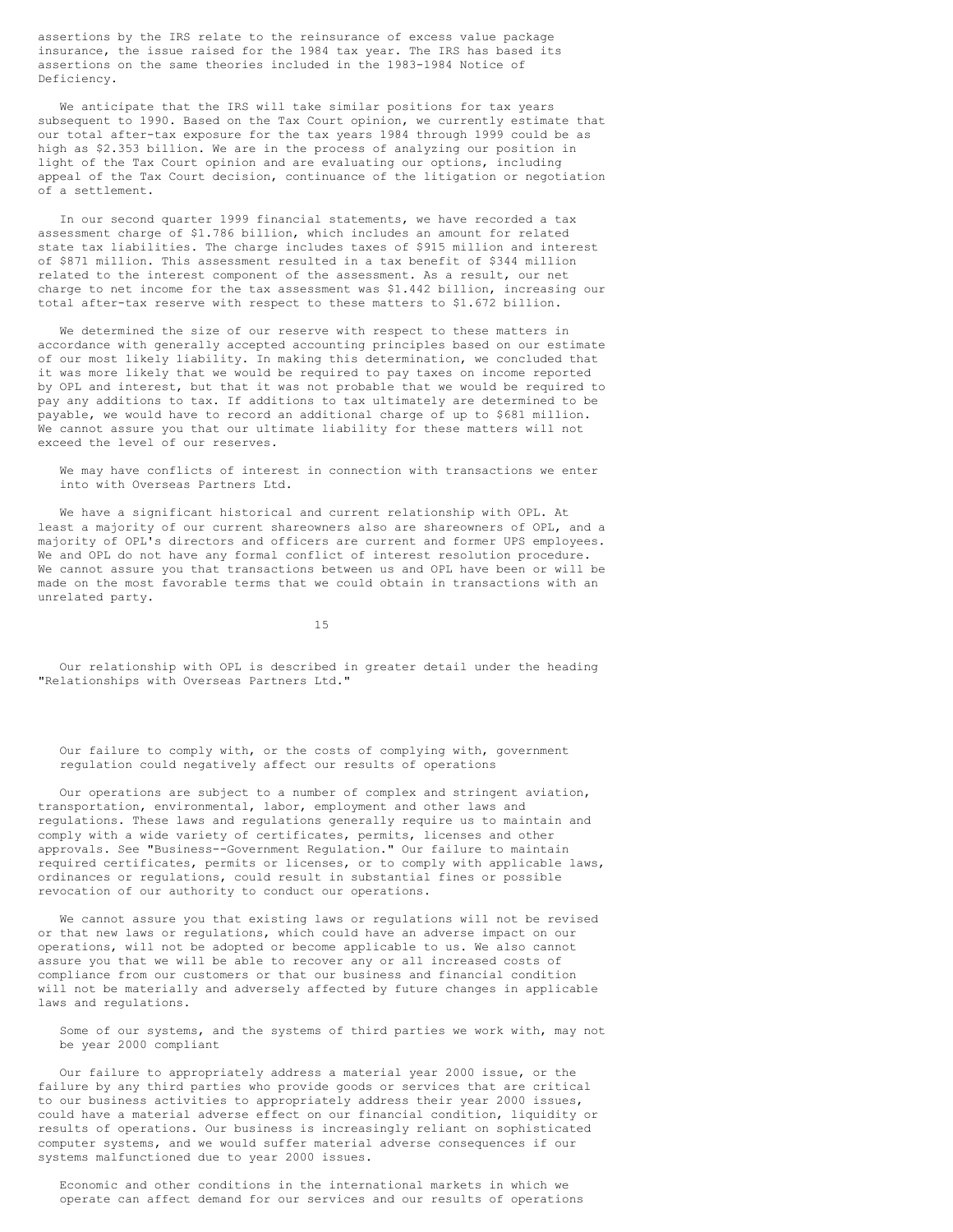A key component of our business, and a major target for our future growth, is our operations outside of the United States. For the year ended December 31, 1998, we derived approximately 13% of our revenues from international operations. If we are unable to compete successfully in these markets, our results of operations will be adversely affected.

In many countries, we face vigorous competition from government-owned or sponsored postal services that are able to price their services extremely competitively due to their ability to obtain government subsidies or to subsidize operating costs through profits from their monopoly operations.

Operations in international markets also present currency exchange and inflation risks. In some countries where we operate, economic and monetary conditions could affect our ability to convert our earnings to United States dollars or to remove funds from those countries. We may experience adverse tax consequences as we attempt to repatriate funds to the United States from other countries.

Increases in aviation and motor fuel prices can negatively affect our results of operations

We require significant quantities of gasoline, diesel fuel and jet fuel for our aircraft and delivery vehicles. We therefore are exposed to commodity price risk associated with variations in the market price for petroleum products. Competitive and other pressures may prevent us from passing these costs on to our customers. We cannot assure you that our supply of these products will continue uninterrupted, that rationing will not be imposed or that the prices of, or taxes on, these products will not increase significantly in the future. Increases in prices that we are unable to pass on to our customers will adversely affect our results of operations.

Our operating results are subject to cyclical and seasonal fluctuations

We serve numerous industries and customers that experience significant fluctuations in demand based on economic conditions and other factors beyond our control. Demand for our services could be materially adversely affected by downturns in the businesses of our customers.

16

Historically, we have experienced our best operating results in the second and fourth quarters of each year. Shipping activity is generally lowest during the first quarter, and weather conditions also can adversely affect first quarter operating results. Shipping activity is generally highest in the fourth quarter as a result of the holiday season. Our European operations experience lower volumes in the third quarter due to the general slowdown in business activity in August.

# SPECIAL NOTE ABOUT FORWARD-LOOKING STATEMENTS

We have made forward-looking statements in this document, including the section entitled "Management's Discussion and Analysis of Financial Condition and Results of Operations," that are based on our management's beliefs and assumptions and on information currently available to our management. Forwardlooking statements include the information concerning our possible or assumed future results of operations, business strategies, financing plans, competitive position, potential growth opportunities, benefits resulting from the merger, the public offering and the tender offer, the effects of future regulation and the effects of competition. Forward-looking statements include all statements that are not historical facts and can be identified by the use of forward-looking terminology such as the words "believes," "expects," "anticipates," "intends," "plans," "estimates" or similar expressions.

Forward-looking statements involve risks, uncertainties and assumptions. Actual results may differ materially from those expressed in these forwardlooking statements. You should not put undue reliance on any forward-looking statements. We do not have any intention or obligation to update forwardlooking statements after we distribute this proxy statement/prospectus, consistent with our obligations under Item 512 of Regulation S-K under the Securities Act.

You should understand that many important factors, in addition to those discussed elsewhere in this proxy statement/prospectus, could cause our results to differ materially from those expressed in forward-looking statements. These factors include our competitive environment, economic and other conditions in the markets in which we operate, strikes, work stoppages and slowdowns, governmental regulation, our year 2000 issues, year 2000 issues of third parties we work with, increases in aviation and motor fuel prices and cyclical and seasonal fluctuations in our operating results.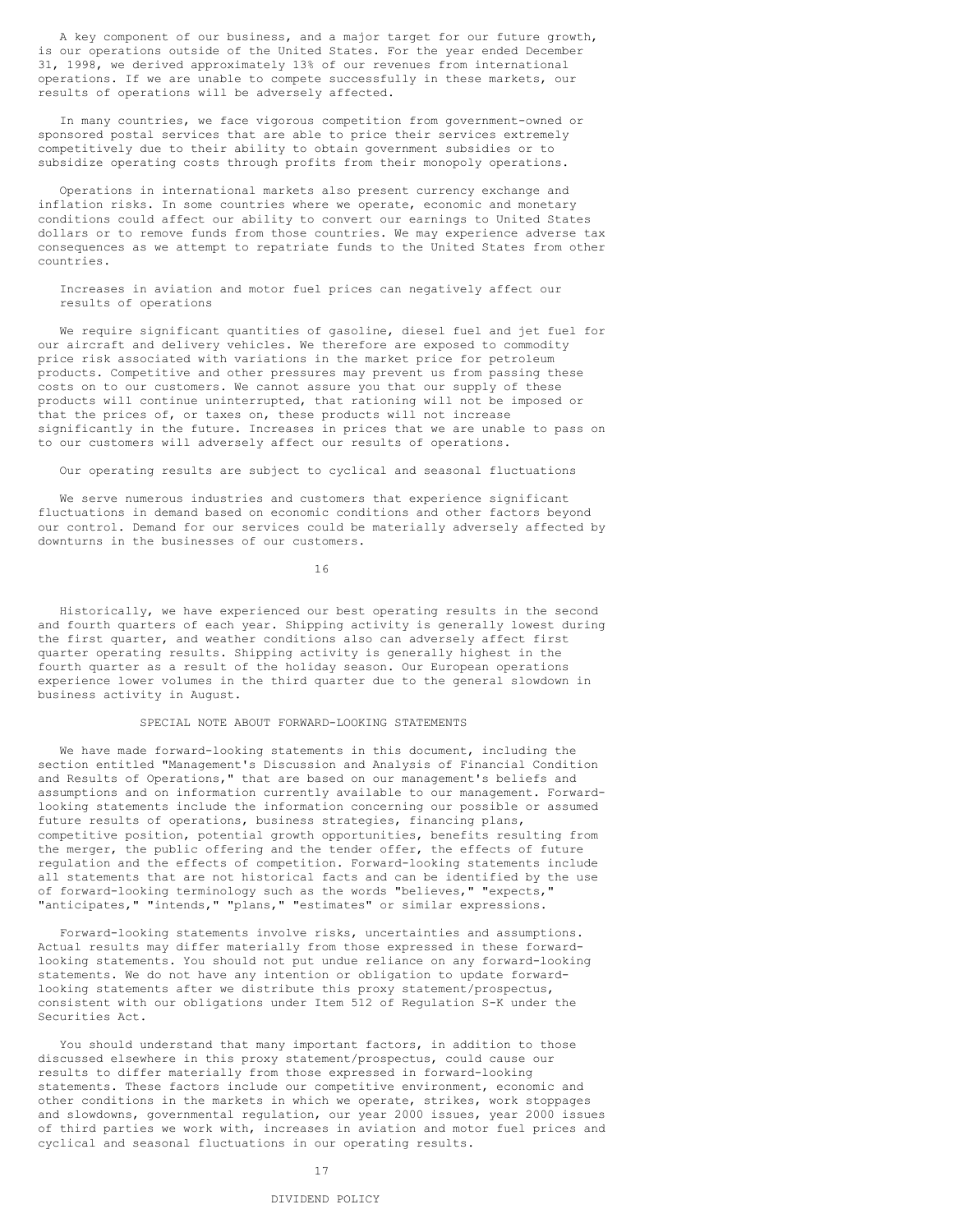The following table sets forth the dividends declared on our common stock for the periods indicated:

<TABLE> <CAPTION>

|                                                                                  |                                                                                                                                                                     |  |  | Six Months Ended<br>Year Ended December 31, June 30, |           |      |
|----------------------------------------------------------------------------------|---------------------------------------------------------------------------------------------------------------------------------------------------------------------|--|--|------------------------------------------------------|-----------|------|
|                                                                                  | 1994 1995 1996 1997 1998 1998                                                                                                                                       |  |  |                                                      |           | 1999 |
| $<$ S><br>Dividends per share \$.55 \$.64 \$.68 \$.70 \$.85 \$.40<br>$<$ /TABLE> | $\langle C \rangle \quad \langle C \rangle \quad \langle C \rangle \quad \langle C \rangle \quad \langle C \rangle \quad \langle C \rangle \quad \langle C \rangle$ |  |  |                                                      | < <c></c> | S.55 |

Our board of directors' policy is to declare dividends each year out of current earnings. Our board of directors expects to continue to declare dividends on our common stock after the public offering. The declaration of future dividends is subject to the discretion of our board of directors in light of all relevant factors, including earnings, general business conditions and working capital requirements.

### 18

# SELECTED CONSOLIDATED FINANCIAL AND OPERATING DATA

The following table sets forth consolidated financial and operating data. The financial data as of and for the periods ended December 31, 1997 and 1998 and June 30, 1999, and for the periods ended December 31, 1996 and June 30, 1998, presented in this table are derived from the consolidated financial statements and notes thereto which are included elsewhere in this proxy statement/prospectus. You should read the financial data below in conjunction with those consolidated financial statements and notes, as well as "Management's Discussion and Analysis of Financial Condition and Results of Operations" and the financial data appearing elsewhere in this proxy statement/prospectus. The remaining financial data are derived from consolidated financial statements that are not contained in this proxy statement/prospectus. The consolidated financial data as of June 30, 1999 and for the six months ended June 30, 1998 and 1999 have been derived from our unaudited consolidated financial statements, which are included in this proxy statement/prospectus and which, in our opinion, reflect all adjustments, consisting only of adjustments of a normal and recurring nature, necessary for a fair presentation. Results for the six months ended June 30, 1999 are not necessarily indicative of results for the full year.

The financial and operating data as of and for the year ended December 31, 1997 reflect the impact of the Teamsters strike. The strike resulted in a net loss of \$211 million and an operating loss of \$349 million for the month of August 1997, compared to net income of \$113 million and operating profit of \$187 million for August 1996. Except as noted, the financial data for the six months ended June 30, 1999 reflect a tax assessment charge relating to the Tax Court decision.

#### <TABLE> <CAPTION>

|                                                                                                                     | Six Months<br>Ended<br>June 30, |                                              |                                                                                                |                                                             |                                             |               |          |
|---------------------------------------------------------------------------------------------------------------------|---------------------------------|----------------------------------------------|------------------------------------------------------------------------------------------------|-------------------------------------------------------------|---------------------------------------------|---------------|----------|
|                                                                                                                     |                                 |                                              | 1994 1995 1996 1997 1998 1998 1999                                                             |                                                             |                                             |               |          |
|                                                                                                                     |                                 |                                              | (financial data in millions, except per share amounts)                                         |                                                             |                                             |               |          |
| $<$ S $>$<br>Statement of Income<br>Data:                                                                           | $<\infty$                       | $\langle$ C> $\rangle$                       |                                                                                                | $\langle C \rangle$ $\langle C \rangle$ $\langle C \rangle$ |                                             | <<            | <<>      |
| Revenue:<br>U.S. domestic package<br>International package 2,291 2,886 2,989 2,934 3,237 1,560 1,700<br>Non-package |                                 |                                              | $$16,998$ $$17,773$ $$18,881$ $$18,868$ $$20,650$ \$ 9,982 \$10,665<br>287 386 498 656 901 424 | -------                                                     | --------                                    | --------      | 526      |
| Total revenue 19,576 21,045 22,368 22,458 24,788 11,966 12,891<br>Operating expenses:<br>Compensation and           |                                 |                                              |                                                                                                |                                                             |                                             |               |          |
| benefits 11,727 12,401 13,326 13,289 14,346 7,002 7,377<br>Other<br>Restructuring charge                            | $- -$                           | 372                                          | 6,293 6,478 7,013 7,471 7,352 3,519<br>$ -$                                                    |                                                             |                                             |               | 3,646    |
| Total operating                                                                                                     |                                 | --------                                     |                                                                                                |                                                             |                                             |               |          |
| $expenses \ldots \ldots \ldots$<br>Operating profit (loss):                                                         |                                 |                                              | 18,020 19,251 20,339                                                                           |                                                             | 20,760 21,698                               | 10,521 11,023 |          |
| U.S. domestic package<br>International package<br>Non-package<br>Corporate                                          |                                 | 125 107<br>the company of the company of the | $1,896$ 1,937 2,181 1,654 2,899 1,341 1,643<br>(465) (250) (281) (67) 56 34 109                |                                                             | 129 111 135<br>우리 사람들은 아이들은 사람들의 사람들을 만들었다. | 70<br>$- -$   | 58<br>58 |
| Total operating profit 1,556 1,794 2,029 1,698 3,090 1,445 1,868                                                    |                                 |                                              |                                                                                                |                                                             |                                             |               |          |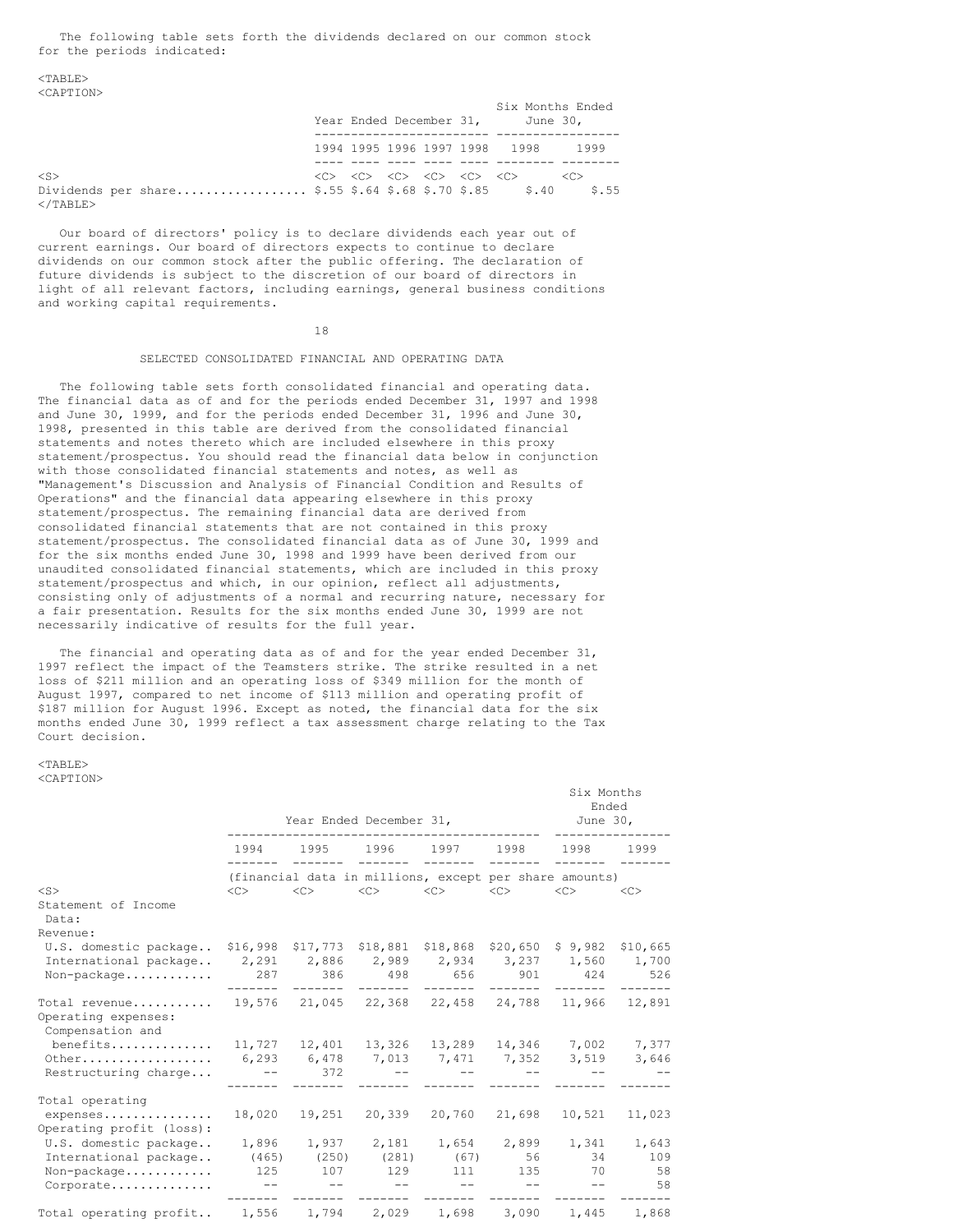| Other income (expense):<br>Investment income<br>Interest expense<br>Tax assessment<br>Miscellaneous, net                                                                                                                             | (29)<br>$- -$     | $- -$               | $- -$ | 13 26 39 70 84 30 70<br>$(77)$ $(95)$ $(187)$ $(227)$ $(115)$ $(105)$<br>$ -$<br>35 (35) (63) (28) (45) 6                   |                          |      | $- -(-)$ $(1, 786)$<br>(22)  |
|--------------------------------------------------------------------------------------------------------------------------------------------------------------------------------------------------------------------------------------|-------------------|---------------------|-------|-----------------------------------------------------------------------------------------------------------------------------|--------------------------|------|------------------------------|
| Income before income<br>taxes 1,575 1,708 1,910 1,553 2,902 1,366 25<br>Income taxes                                                                                                                                                 |                   |                     |       | -----<br>632 665 764 644 1,161 556                                                                                          | -----<br>------- ------- |      | 380                          |
| Net income $(\text{loss}) \dots \dots$                                                                                                                                                                                               | \$943<br>-------- | --------<br>======= |       | $$1,043$ $$1,146$ $$909$ $$1,741$ $$810$                                                                                    | $=$ $=$ $=$ $=$ $=$ $=$  |      | (355)<br>S.                  |
| Per share amounts:<br>Basic earnings (loss)<br>per share<br>Diluted earnings (loss)<br>per share<br>Dividends declared per<br>share                                                                                                  |                   |                     |       | $$1.68$ $$1.87$ $$2.06$ $$1.65$ $$3.18$ $$1.49$ $$5$<br>$1.66$ $1.84$ $2.03$ $1.63$ $3.14$<br>$.55$ $.64$ $.68$ $.70$ $.85$ |                          | 1.47 | (.64)<br>(.64)<br>$.40$ . 55 |
| As Adjusted Net Income<br>Data:<br>Net income before impact<br>of tax assessment in<br>$1999$ $$ $$ $$ $\begin{cases} 943 & 51043 & 51146 & 5909 & 51741 & 5810 & 51087 \end{cases}$<br>As a percentage of<br>revenue<br>$<$ /TABLE> |                   |                     |       | $4.8\%$ 5.0% 5.1% $4.0\%$ 7.0%                                                                                              |                          |      | $6.8$ $8.4$                  |

19

 $<$ TABLE $>$ 

<CAPTION>

|                                                                                        |                     |       |                         | Year Ended December 31,<br>__________________________________                               |           |                            | Six<br>Months Ended<br>June 30, |
|----------------------------------------------------------------------------------------|---------------------|-------|-------------------------|---------------------------------------------------------------------------------------------|-----------|----------------------------|---------------------------------|
|                                                                                        | 1994                | 1995  | 1996                    |                                                                                             | 1997 1998 | 1998                       | --------------<br>1999          |
| $<$ S>                                                                                 | $\langle C \rangle$ | <<    |                         | (financial data in millions)<br>$\langle C \rangle$ $\langle C \rangle$ $\langle C \rangle$ |           | $<<$ $>$                   | <<                              |
| Balance Sheet Data<br>(at end of period):                                              |                     |       |                         |                                                                                             |           |                            |                                 |
| Working capital                                                                        |                     |       |                         | $$120 \t$ 261 \t$ 1,097 \t$ 1,079 \t$ 1,708$                                                |           |                            | \$ 434                          |
| Long-term debt                                                                         |                     |       |                         | $1,127$ $1,729$ $2,573$ $2,583$ $2,191$                                                     |           |                            | 2,138                           |
| Total assets<br>Shareowners' equity                                                    |                     |       |                         | 11, 182  12, 645  14, 954  15, 912  17, 067<br>4,647 5,151 5,901 6,087 7,173                |           |                            | 18,302<br>6,122                 |
| Operating Data:<br>Delivery volume (in<br>millions                                     |                     |       |                         |                                                                                             |           |                            |                                 |
| of packages) 3,028 3,094 3,153 3,038 3,137 1,530                                       |                     |       |                         |                                                                                             |           |                            | 1,574                           |
| Average daily package<br>volume (in thousands):<br>U.S. domestic:                      |                     |       |                         |                                                                                             |           |                            |                                 |
| Next day air                                                                           | 589                 | 671   | 760                     | 822                                                                                         |           | 938 912                    | 995                             |
| Deferred<br>Ground                                                                     | 628<br>9,917        |       | 724 763<br>9,956 10,015 | 771<br>9,521                                                                                |           | 783 752<br>$9,645$ $9,414$ | 790<br>9,639                    |
|                                                                                        |                     |       |                         |                                                                                             |           |                            |                                 |
| Total U.S. domestic 11,134 11,351 11,538 11,114 11,366 11,078 11,424<br>International: |                     |       |                         |                                                                                             |           |                            |                                 |
| Domestic                                                                               | 664                 | 722   | 683                     | 678                                                                                         | 730       | 723                        | 684                             |
| Export                                                                                 | 123<br>-----        | 177   | 194                     | 217<br>------ -------- -                                                                    | 256       | 246<br>------ ------       | 286<br>$- - - - - -$            |
| Total International<br>Total average daily                                             | 787                 | 899   | 877                     | 895                                                                                         | 986       | 969                        | 970                             |
| package volume 11,921 12,250 12,415 12,009 12,352 12,047 12,394                        |                     |       |                         |                                                                                             |           |                            |                                 |
| Average revenue per<br>piece:<br>U.S. domestic:                                        |                     |       |                         |                                                                                             |           |                            |                                 |
| Next day air                                                                           |                     |       |                         | $$19.53 \t$ 19.39 \t$ 19.34 \t$ 19.49 \t$ 19.69 \t$19.48 \t$ 19.71$                         |           |                            |                                 |
| Deferred                                                                               |                     |       |                         | $12.12$ $11.46$ $11.39$ $11.87$ $12.39$ $12.35$ $12.45$                                     |           |                            |                                 |
| Ground                                                                                 |                     |       |                         | 4.83 4.91 5.09 5.19 5.51 5.47 5.66                                                          |           |                            |                                 |
| Total U.S. domestic<br>International:                                                  | 6.02                | 6.19  | 6.44                    | 6.71                                                                                        | 7.15      | 7.09                       | 7.35                            |
| Domestic                                                                               |                     |       |                         | 5.88 6.39 6.10 5.35                                                                         | 5.14      | 5.03                       | 5.26                            |
| Export                                                                                 | 41.15               | 38.43 | 39.10                   | 36.70                                                                                       |           | 35.12 35.09                | 34.21                           |
| Total International 11.39 12.69 13.42 12.95 12.93 12.67<br>Total average revenue       |                     |       |                         |                                                                                             |           |                            | 13.80                           |
| per piece                                                                              | $6.37\;$ \$<br>\$   |       | $6.67$ \$ 6.94 \$       | $7.18$ \$                                                                                   |           |                            | 7.61 \$ 7.54 \$ 7.86            |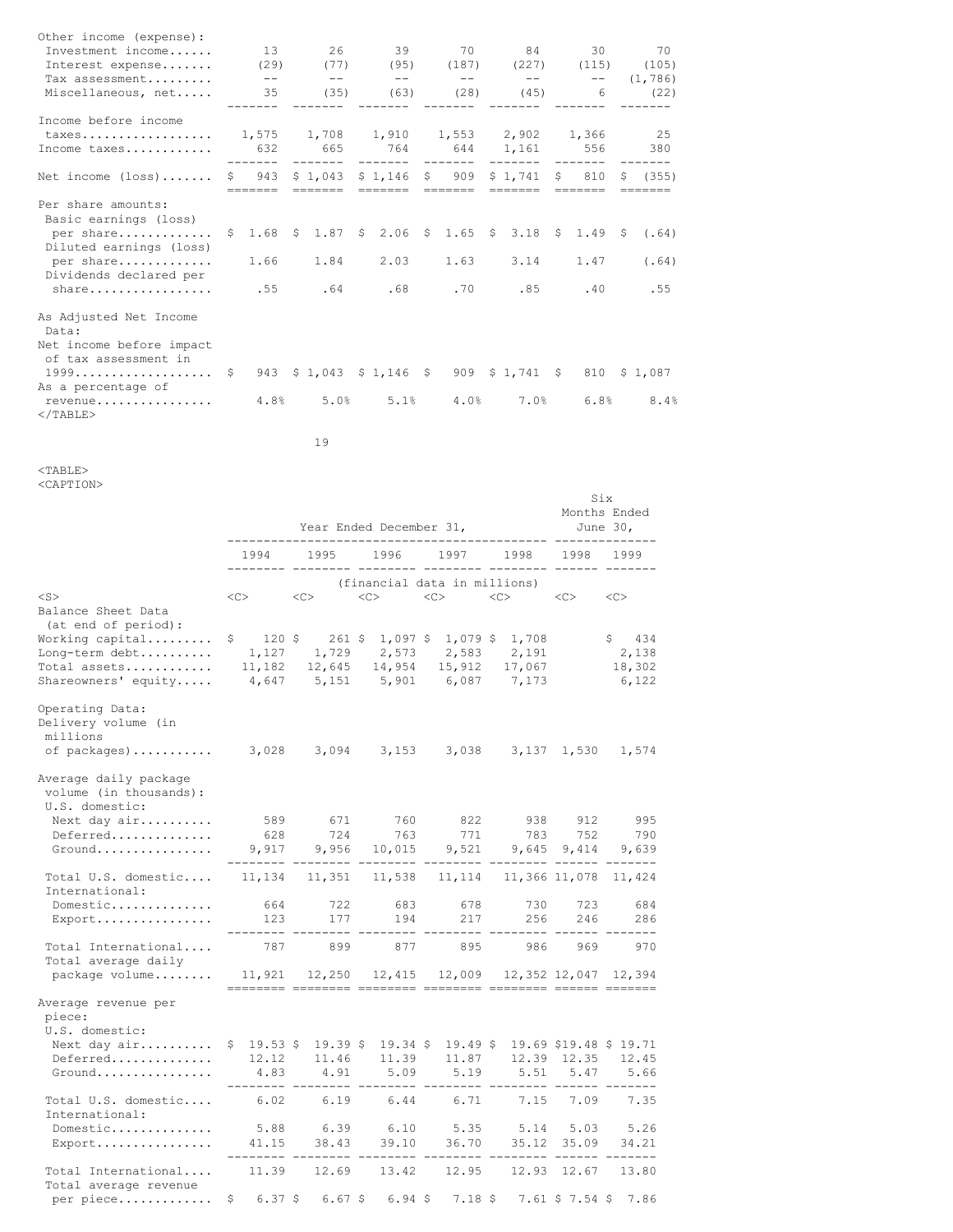| Operating weekdays       | 2.54 | 253 | 2.54    | 2.53                                    | 2.54                                                   | 127 | 127 |
|--------------------------|------|-----|---------|-----------------------------------------|--------------------------------------------------------|-----|-----|
| Employees                |      |     |         |                                         |                                                        |     |     |
| $(at$ September 30)      |      |     |         | 320,000 337,000 338,000 331,000 333,000 |                                                        |     |     |
| Shipping customers (in   |      |     |         |                                         |                                                        |     |     |
| millions)                |      |     |         | 1.50 1.61 1.64 1.61                     | 1.69                                                   |     |     |
| Aircraft fleet (at end   |      |     |         |                                         |                                                        |     |     |
| of                       |      |     |         |                                         |                                                        |     |     |
| period)                  | 462  |     | 467 529 | 555                                     | 536                                                    |     |     |
| Delivery vehicles (at    |      |     |         |                                         |                                                        |     |     |
| end of period)           |      |     |         | 134,000 153,000 160,000 149,000 149,000 |                                                        |     |     |
| Capital expenditures (in |      |     |         |                                         |                                                        |     |     |
| millions)                |      |     |         |                                         | $$1,789$ \$ 2,096 \$ 2,333 \$ 1,984 \$ 1,645 \$ 504 \$ |     | 597 |
| $<$ /TABLE>              |      |     |         |                                         |                                                        |     |     |
|                          |      |     |         |                                         |                                                        |     |     |

 $20$ 

#### MANAGEMENT'S DISCUSSION AND ANALYSIS OF FINANCIAL CONDITION AND RESULTS OF OPERATIONS

### Overview

We are one of the leading global providers of specialized transportation and logistics services. Our primary business is the delivery of time-definite packages and documents for 1.7 million shipping customers throughout the United States and in over 200 other countries and territories. We also provide logistics services, including integrated supply chain management, for major companies worldwide. Since the founding of our company in 1907, we have successfully established a vast and reliable global transportation infrastructure, developed a comprehensive, competitive and guaranteed portfolio of services, and consistently supported them with advanced technology.

We report our operations in three segments: U.S. domestic package operations, international package operations and non-package operations. Package operations represent our core business and are divided into regional operations around the world. Regional operations managers are responsible for both domestic and export operations within their geographic region. International package operations include shipments wholly outside the U.S. as well as shipments with either origin or distribution outside the U.S. Nonpackage operations, including logistics, are distinct from package operations. Third-party logistics is one of our fastest growing businesses.

E-commerce affects all of our operating segments. We have teamed with over 100 leading providers of e-commerce solutions to offer fully integrated Internet-based solutions for our customers, and believe that we are well positioned for growth in this area.

# Sources of Revenue

We derive our revenue primarily from the delivery of packages and also from non-package services. Package delivery rates vary depending on weight, size, distance and level of service. We review rates periodically, and have increased our rates across most product lines in each of 1997, 1998 and 1999. We derive our non-package revenue primarily from logistics, warehousing operations, truck leasing, refrigerated transport services and courier services.

Over the past two decades, we have been developing our international business and have become a global company. As our international business has evolved, we have improved our product mix by focusing on our core express package business. We are now shipping more time-definite cross-border packages and fewer lower-yielding intra-country packages. As a result, our international business achieved profitability in 1998.

The following table sets forth the percentage of our revenue attributable to each operating segment:

#### $<$ TABLE> <CAPTION>

|                                                     | Year Ended<br>December 31,<br>----------- |               |               | SIX MONTUS<br>Ended<br>June 30.    |               |
|-----------------------------------------------------|-------------------------------------------|---------------|---------------|------------------------------------|---------------|
| Operating Segment                                   | 1996                                      | 1997 1998     |               | 1998                               | 1999          |
| ---------------                                     |                                           |               |               |                                    |               |
| $<$ S>                                              | $<<$ $C$ $>$                              | < <sub></sub> | < <sub></sub> | < <sub></sub>                      | < <sub></sub> |
| U.S. domestic package 84.4% 84.0% 83.3% 83.4% 82.7% |                                           |               |               |                                    |               |
| International package $13.4$ 13.1 13.1 13.0         |                                           |               |               |                                    | 13.2          |
|                                                     |                                           |               | 3.6           | 3.6                                | 4.1           |
|                                                     |                                           |               |               |                                    |               |
|                                                     |                                           |               |               | 100.0% 100.0% 100.0% 100.0% 100.0% |               |
|                                                     |                                           |               |               |                                    |               |

Six Months

#### $\langle$ /TABLE>

We are in the process of implementing a new arrangement for providing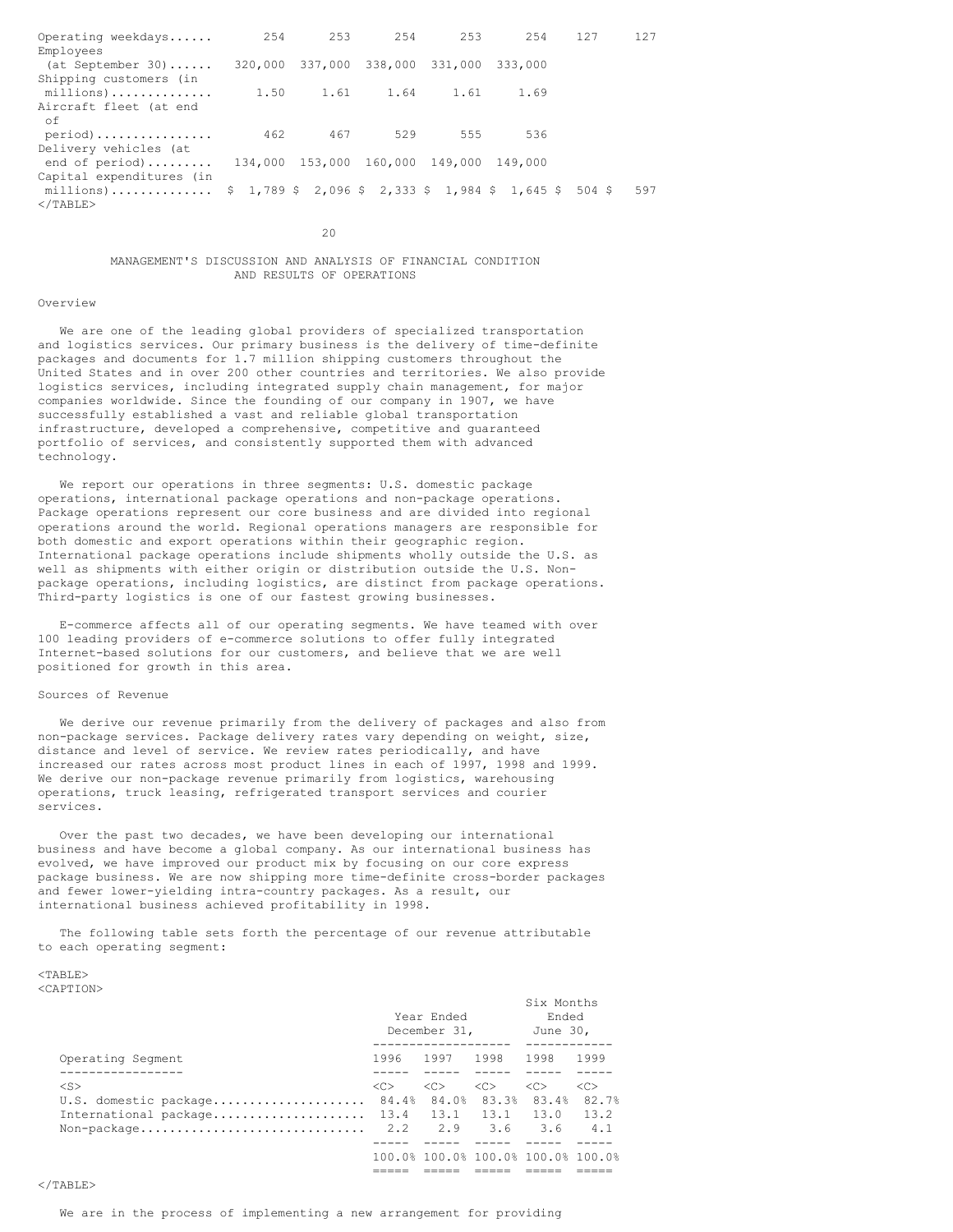excess value package insurance for our customers through UPS subsidiaries. This new arrangement will result in including in our non-package operating segment the net operations of the excess value package insurance program offered to our customers. This revised arrangement, once in place, should eliminate for future periods the issues considered by the Tax Court in the Notices of Deficiency relating to OPL and increase our revenue and net income in future periods as compared to what our revenue and net income would have been were the arrangement with OPL still in place. See "Relationships with Overseas Partners Ltd."

21

# Components of Expenses

The largest components of our costs are compensation and benefits, fuel, purchased transportation, depreciation and amortization, repairs and maintenance and other occupancy expenses. Purchased transportation expenses include rail, contractor compensation and airlift costs. Other occupancy expenses consist primarily of facility rental and utilities.

Our operating ratio, which measures operating expenses as a percentage of revenue, improved in 1998 and again in the first six months of 1999. This improvement reflects our continuing initiative to increase our operating efficiency and to reduce the rate by which our costs grow across our company. We will continue to focus on ways to limit the growth of our costs to improve our competitiveness.

#### Results of Operations

The following table sets forth statement of income data as a percentage of revenue. Results for 1997 reflect the impact of the Teamsters strike, and results for the six months ended June 30, 1999 reflect a tax assessment charge relating to the Tax Court decision:  $<$ TABLE $>$ 

<CAPTION>

|                                                                               |              | Year Ended<br>December 31, | Six Months<br>Ended<br>June 30, |                                               |                             |
|-------------------------------------------------------------------------------|--------------|----------------------------|---------------------------------|-----------------------------------------------|-----------------------------|
|                                                                               |              | 1996 1997                  | 1998                            | 1998                                          | 1999                        |
| $<$ S $>$                                                                     | <<           | $<<$ $>$                   | $<<$ $>$                        | < <sub></sub>                                 | <<                          |
| Operating expenses:                                                           |              |                            |                                 |                                               |                             |
| Compensation and benefits                                                     | 59.6         |                            |                                 | 59.2 57.9 58.5                                | 57.2                        |
|                                                                               |              |                            | $33.3$ $29.7$ $29.4$            |                                               | 28.3                        |
| Operating ratio<br>Operating profit<br>Net income (loss)<br>$\langle$ /TABLE> | 90.9<br>5.1% |                            | 92.4 87.5                       | 87.9<br>$9.1$ 7.6 12.5 12.1<br>4.0% 7.0% 6.8% | 85.5<br>14.5<br>$(2.8)$ $*$ |

\* Net income as adjusted to eliminate the impact of the tax assessment charge would have been 8.4% of revenue.

Six Months Ended June 30, 1999 Compared to Six Months Ended June 30, 1998

The following table shows the change in revenue, both in dollars and in percentage terms:

 $<$ TABLE> <CAPTION>

|                                                                                              | Six Months | Ended<br>June 30, Change                                                        |  |  |
|----------------------------------------------------------------------------------------------|------------|---------------------------------------------------------------------------------|--|--|
| Operating Segment                                                                            |            | 1998 1999 \$ %                                                                  |  |  |
|                                                                                              |            | (dollars in millions)                                                           |  |  |
| $<$ S>                                                                                       |            | $\langle C \rangle$ $\langle C \rangle$ $\langle C \rangle$ $\langle C \rangle$ |  |  |
| U.S. domestic package \$ 9,982 \$10,665 \$683 6.8%                                           |            |                                                                                 |  |  |
| International package 1,560 1,700 140 9.0                                                    |            |                                                                                 |  |  |
| $\text{Non-package} \dots \dots \dots \dots \dots \dots \dots \dots \dots \dots \dots \dots$ |            | 424 526 102 24.1                                                                |  |  |
|                                                                                              |            |                                                                                 |  |  |
|                                                                                              |            |                                                                                 |  |  |
|                                                                                              |            |                                                                                 |  |  |

#### $\langle$ /TABLE>

U.S. domestic package revenue increased primarily due to a 3.1% volume increase and a shift by our customers to more time-definite services, as well as an increase in rates. Package volume for our express and ground products increased 7.3% and 2.4%, respectively.

During the first quarter of 1999, we increased rates for standard ground shipments an average of 2.5% for commercial deliveries. The ground residential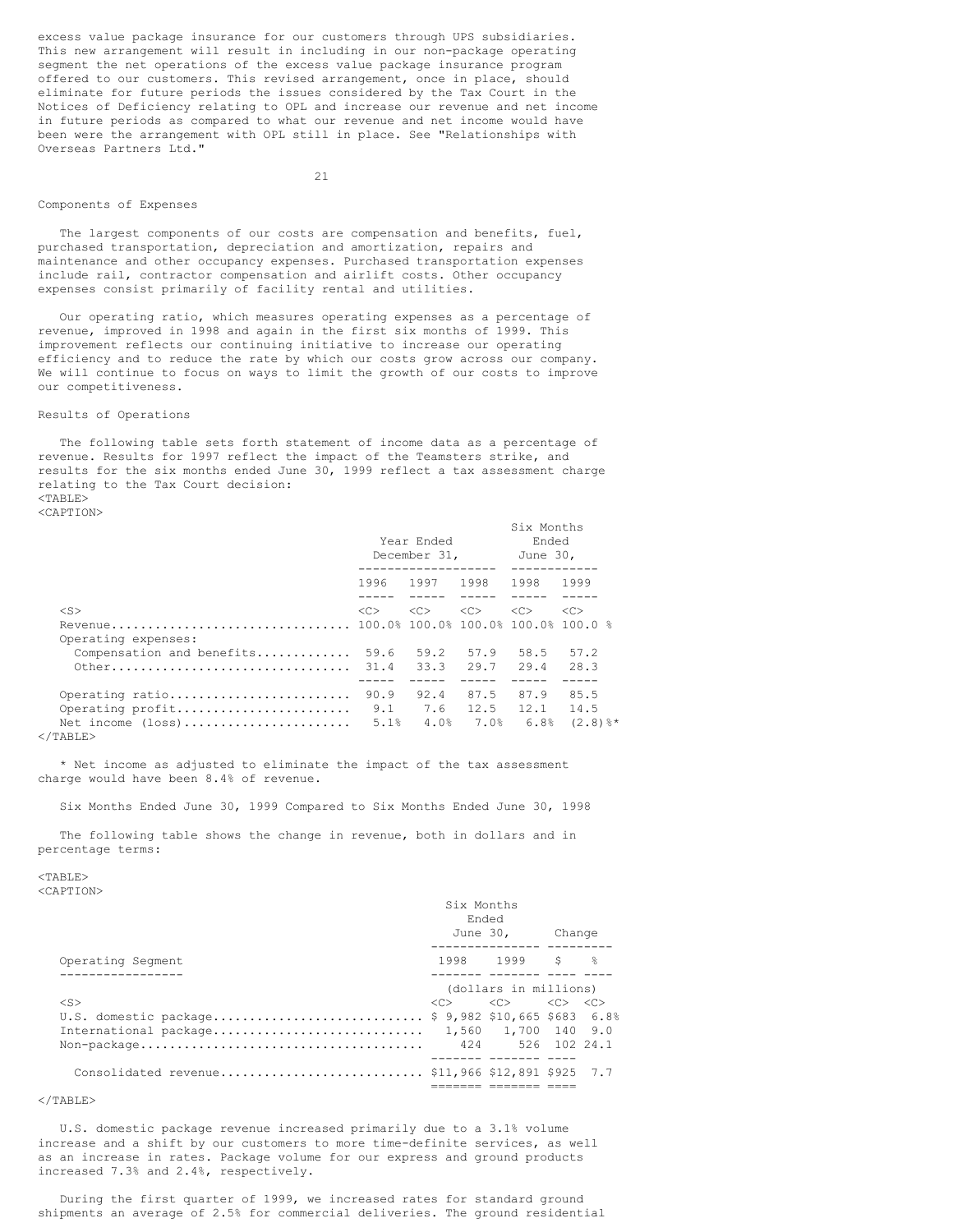charge continues to be \$1.00 over the commercial ground rate, with an additional delivery area surcharge added to some less accessible areas. In addition, we increased rates for UPS Next Day Air, UPS Next Day Air Saver and UPS 2nd Day Air an average of 2.5%, while we decreased the rate for UPS 2nd Day Air A.M. by 2.2%. The rate for UPS Next Day Air Early A.M. did not change. Rates for international shipments originating in the U.S. did not change for UPS Worldwide Express, Worldwide Express Plus, UPS Worldwide Expedited and UPS International Standard service. Rate changes for shipments originating outside the U.S. were made throughout the past year and varied by geographic market.

22

The increase in international package revenue was primarily due to an overall improvement in product mix, specifically volume growth for express and pan-European products. Although overall volume was relatively flat for international operations, all international operations posted volume increases for express products, with the largest increases experienced in our Asia Pacific and European operations.

Operating expenses increased by \$502 million, or 4.8%. Compensation and benefits expenses, which increased 5.4%, accounted for \$375 million of this increase. The operating ratio improved from 87.9 during the first six months of 1998 to 85.5 during the first six months of 1999. This improvement resulted primarily from containment of operating expense growth through better utilization of existing capacity and from continued company-wide cost containment efforts. Fuel costs during the first six months of 1999 were also slightly lower.

The following table shows the change in operating profit, both in dollars and in percentage terms:

 $<$ TABLE> <CAPTION>

|                                                                                     | Six Months            | Ended<br>June 30,                       | Change |                |
|-------------------------------------------------------------------------------------|-----------------------|-----------------------------------------|--------|----------------|
| Operating Segment                                                                   |                       | 1998 1999 \$                            |        | 욲              |
|                                                                                     | (dollars in millions) |                                         |        |                |
| $<$ S>                                                                              | $<<$ $>$              | $\langle C \rangle$ $\langle C \rangle$ |        | < <sub></sub>  |
| U.S. domestic package                                                               |                       | $$1,341$ $$1,643$ $$302$ 22.5%          |        |                |
| International package                                                               |                       | 34                                      |        | 109 75 220.6   |
| $Non-package \ldots \ldots \ldots \ldots \ldots \ldots \ldots \ldots \ldots \ldots$ |                       | 70 —                                    |        | 58 (12) (17.1) |
|                                                                                     | $ -$                  |                                         | 58 58  | $\star$        |
|                                                                                     |                       |                                         |        |                |
| Consolidated operating profit \$1,445 \$1,868 \$423 29.3                            |                       |                                         |        |                |
|                                                                                     |                       |                                         |        |                |

 $<$ /TABLE>

\* Not meaningful.

U.S. domestic package operating profit improved due to a 3.6% increase in revenue per piece, combined with the volume increases discussed previously. Operating expenses increased at a lower rate than revenue, due to the factors noted above.

International package operating profit more than tripled due to volume growth in our higher revenue per piece express products. Revenue per piece for this segment increased 9.0%. The largest contributor to the operating profit improvement was the Europe region, followed closely by the Asia Pacific region.

The decrease in non-package operating income reflects, in part, higher third-party underwriting losses by UPINSCO, our captive insurance company, lower profits for our UPS Logistics Group, and start-up costs at UPS Capital Corporation during the first six months of 1999. UPINSCO's third-party underwriting losses relate primarily to the reinsurance of personal automobile liability coverage.

Beginning in 1999, we have added a "Corporate" line-item to our segment reporting. This line-item reflects a new accounting pronouncement that requires us to capitalize some of our costs to develop or obtain computer software for internal use. These costs are not allocated to segments. We discuss this new accounting pronouncement further under the heading "Future Accounting Changes."

In our financial statements for the six months ended June 30, 1999, we have recorded a tax assessment charge that reduced our net income by \$1.442 billion. Further discussion is included under the heading "Liquidity and Capital Resources."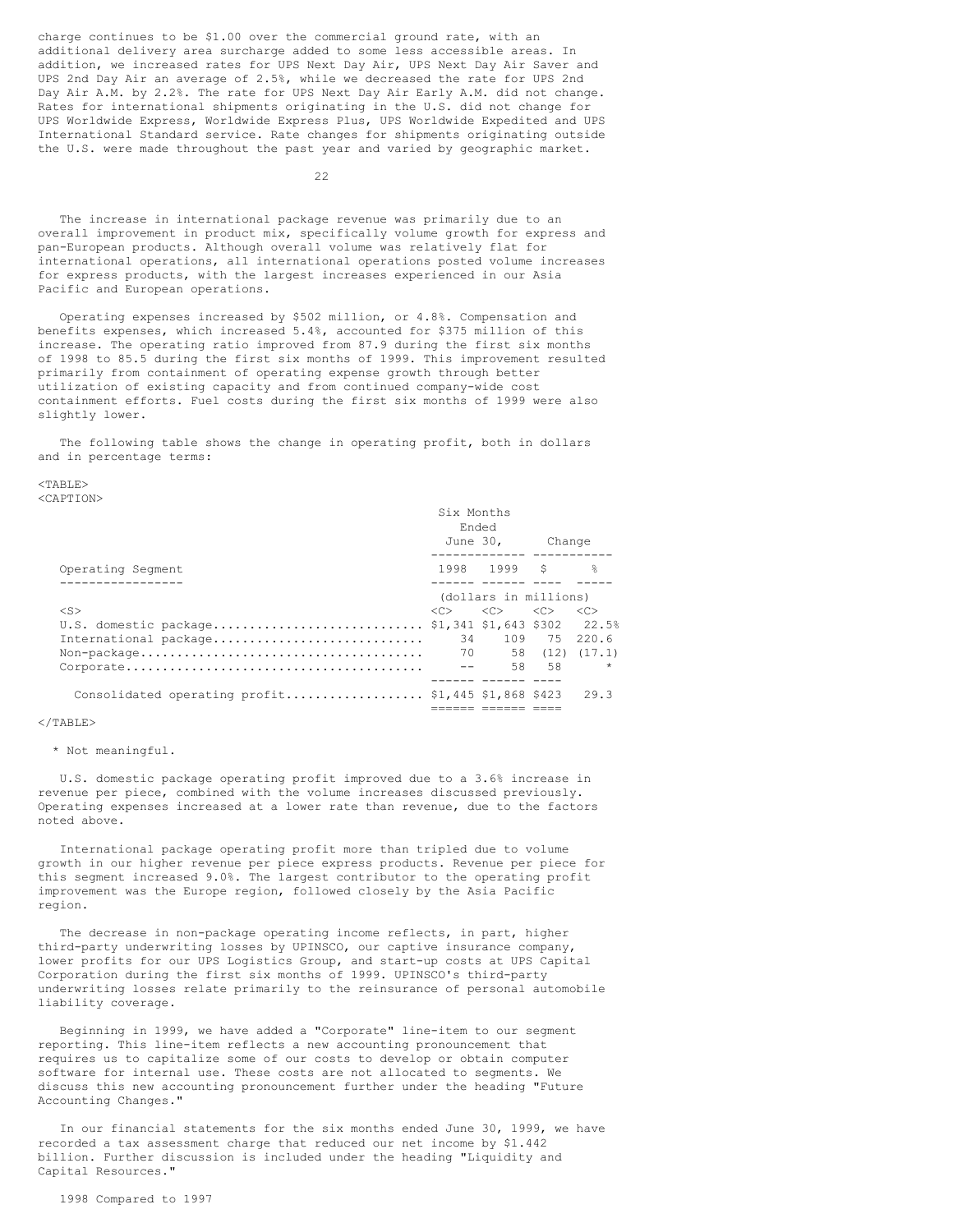The following table shows the change in revenue, both in dollars and in percentage terms:

<TABLE> <CAPTION>

|                                                      | Year Ended<br>December 31, Change<br>------------- -------- |                                         |  |                     |
|------------------------------------------------------|-------------------------------------------------------------|-----------------------------------------|--|---------------------|
| Operating Segment                                    |                                                             | 1997 1998 \$ %                          |  |                     |
|                                                      |                                                             | (dollars in millions)                   |  |                     |
| $<$ S>                                               | $\langle C \rangle$ . The set of $\langle C \rangle$        | $\langle C \rangle$ $\langle C \rangle$ |  | $\langle C \rangle$ |
| U.S. domestic package \$18,868 \$20,650 \$1,782 9.4% |                                                             |                                         |  |                     |
|                                                      |                                                             |                                         |  |                     |
|                                                      |                                                             | 656 901 245 37.3                        |  |                     |
|                                                      |                                                             |                                         |  |                     |
| Consolidated revenue \$22,458 \$24,788 \$2,330 10.4  |                                                             |                                         |  |                     |
|                                                      |                                                             |                                         |  |                     |

 $\langle$ /TABLE>

23

The increase in U.S. domestic package revenue in 1998 resulted from continued improvement in product mix, combined with generally higher revenue per piece. The 1997 revenues were adversely affected by the 15-day Teamsters strike. The Teamsters union, which represents about 202,000 of our employees, was on strike from August 4 through August 19, 1997. In addition, the Independent Pilots Association, which represents all of our non-management pilots, observed picket lines in support of the Teamsters strike. Excluding the period of the strike, average daily domestic volume in 1998 was 2.2% below 1997, reflecting residual lost volume following the strike. Domestic express volume, however, increased by 4.0%.

During the first quarter of 1998, we increased rates for standard ground shipments an average of 3.6% for commercial deliveries, and increased the ground residential premium from \$.80 to \$1.00 over the commercial ground rate. In addition, we increased rates for each of UPS Next Day Air, UPS 2nd Day Air and UPS 3 Day Select about 3.3%. Rates for international shipments originating in the U.S. did not change for UPS Worldwide Express, UPS Worldwide Expedited and UPS Standard Service to Canada. Rate changes for shipments originating outside the U.S. were made throughout 1998 and varied by geographic market.

The increase in international package revenue in 1998 was attributable primarily to a 10.5% increase in volume and an improvement in product mix. The revenue increase was partially offset by the stronger U.S. dollar. Europe was a significant contributor to international revenue growth in 1998 as a result of a 12.2% volume increase and improved product mix. The increase in nonpackage revenue in 1998 was driven mainly by continued growth of the UPS Logistics Group.

Consolidated operating expenses increased \$938 million, or 4.5%, in 1998 over 1997, while the operating ratio improved from 92.4 during 1997 to 87.5 during 1998. Compensation and benefits expenses increased \$1.057 billion in 1998, in part due to labor costs not incurred during the Teamsters strike in August 1997. Other operating expenses decreased \$119 million from 1997 to 1998, mainly driven by lower fuel costs and the reduction of overhead costs in 1998.

The following table shows the change in operating profit, both in dollars and in percentage terms:

# $<$ TABLE>

<CAPTION>

|                                                            | Year Ended<br>December 31,                                                                     |                       | Change |         |
|------------------------------------------------------------|------------------------------------------------------------------------------------------------|-----------------------|--------|---------|
| Operating Segment                                          |                                                                                                | 1997 1998 \$ %        |        |         |
|                                                            |                                                                                                | (dollars in millions) |        |         |
| $<$ S>                                                     | $\langle C \rangle \qquad \langle C \rangle \qquad \langle C \rangle \qquad \langle C \rangle$ |                       |        |         |
| U.S. domestic package \$1,654 \$2,899 \$1,245 75.3%        |                                                                                                |                       |        |         |
| International package                                      |                                                                                                | $(67)$ 56 123         |        | $\star$ |
|                                                            |                                                                                                |                       |        |         |
|                                                            |                                                                                                |                       |        |         |
| Consolidated operating profit \$1,698 \$3,090 \$1,392 82.0 |                                                                                                |                       |        |         |
|                                                            |                                                                                                |                       |        |         |

 $<$ /TABLE>

\* Not meaningful.

Approximately \$703 million of the U.S. domestic package operating profit increase resulted from improvements in U.S. domestic revenue per piece, improved product mix and containment of operating expense growth. The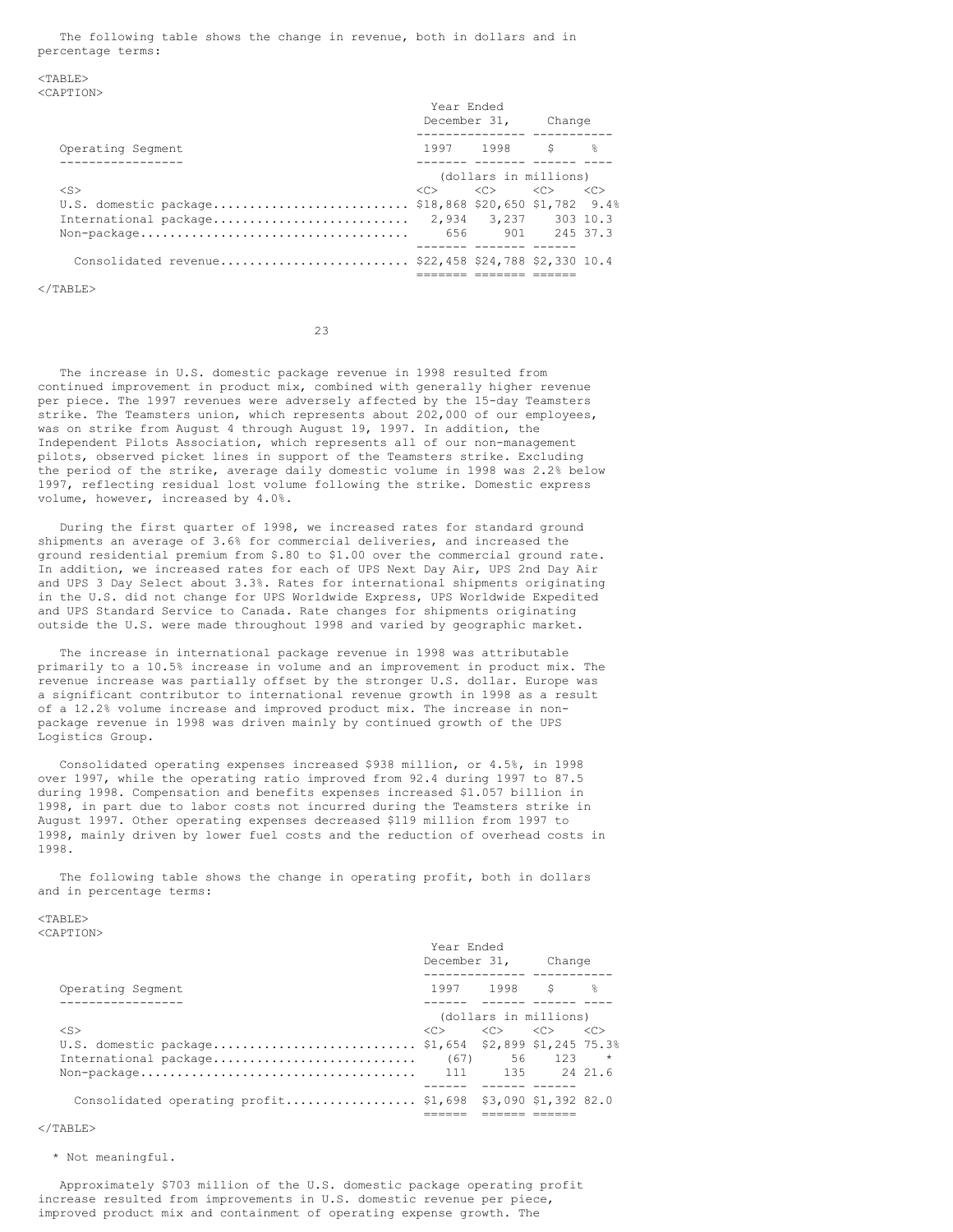remaining \$542 million of the increase reflects the change between August 1998 and August 1997, the period in which the Teamsters strike occurred.

The favorable trend in international operations resulted primarily from higher volume, improved product mix and better utilization of existing capacity. Most of this improvement was due to the Europe region. Despite the economic problems in Asia, operating results associated with the Asia Pacific region continued to improve in 1998.

Net income increased by \$832 million in 1998 over 1997. Approximately \$496 million of this improvement was due primarily to higher revenue per piece on U.S. domestic products, improved product mix, improved international operating results and the containment of operating expense growth. The remaining increase of \$336 million resulted from the change in net income for August 1998 as compared to August 1997, the period in which the Teamsters strike occurred.

24

# 1997 Compared to 1996

The Teamsters strike severely limited U.S. domestic package operations during August 1997 and also curtailed international operations. The strike resulted in a net loss of \$211 million and an operating loss of \$349 million for the month of August 1997, compared to net income of \$113 million and operating profit of \$187 million for August 1996, causing a significant adverse effect on net income for 1997.

The following table shows the change in revenue, both in dollars and in percentage terms:

# <TABLE>

<CAPTION>

|                                              | Year Ended            | December 31,                                                                                   | Change |     |
|----------------------------------------------|-----------------------|------------------------------------------------------------------------------------------------|--------|-----|
| Operating Segment                            |                       | 1996 1997 \$ %                                                                                 |        |     |
|                                              |                       |                                                                                                |        |     |
|                                              | (dollars in millions) |                                                                                                |        |     |
| $<$ S>                                       |                       | $\langle C \rangle \qquad \langle C \rangle \qquad \langle C \rangle \qquad \langle C \rangle$ |        |     |
| U.S. domestic package                        |                       | $$18,881$ \$18,868 \$(13) (0.1) %                                                              |        |     |
|                                              |                       |                                                                                                |        |     |
|                                              |                       | 498 656 158 31.7                                                                               |        |     |
|                                              |                       |                                                                                                |        |     |
| Consolidated revenue \$22,368 \$22,458 \$ 90 |                       |                                                                                                |        | 0.4 |
|                                              |                       |                                                                                                |        |     |

### $\langle$ /TABLE>

U.S. domestic package revenue decreased in 1997 primarily due to lower volume, which was down 4.1% for the year compared to 1996, due to the downtime from the strike, along with residual lost volume following the strike. The decline in volume was offset by higher revenue per piece in 1997. Despite the strike, volume in higher yielding express packages increased 4.2%. Although ground volume subsequent to the strike had not returned to pre-strike levels by year-end, overall U.S. domestic package revenue improved by \$137 million, or 2.7%, for the fourth quarter of 1997 in comparison to the fourth quarter of 1996. This improvement is attributable mainly to higher revenue per piece and a 6.2% volume growth in express services.

During the first quarter of 1997, we increased rates for standard ground shipments an average of 3.4% for commercial deliveries and 4.3% for residential deliveries. We increased rates for each of UPS Next Day Air, UPS 2nd Day Air and UPS 3 Day Select approximately 3.9% during the same time period. We increased rates for international shipments originating in the U.S. by 2.6% for UPS Worldwide Express and 4.9% for UPS Worldwide Expedited during the first quarter of 1997. Rate changes for shipments originating outside the U.S. were made throughout 1997 and varied by geographic market. Rates for Standard Service to Canada did not change during 1997.

The decrease in international package revenues was primarily a result of the strengthening of the U.S. dollar, particularly in the Europe region.

For 1997, operating expenses increased by \$421 million, or 2.1%, over 1996. A combination of increased operating expenses along with decreased revenues due to the strike resulted in a deterioration of the operating ratio from 90.9 during 1996 to 92.4 during 1997.

The following table shows the change in operating profit, both in dollars and in percentage terms:

<TABLE> <CAPTION>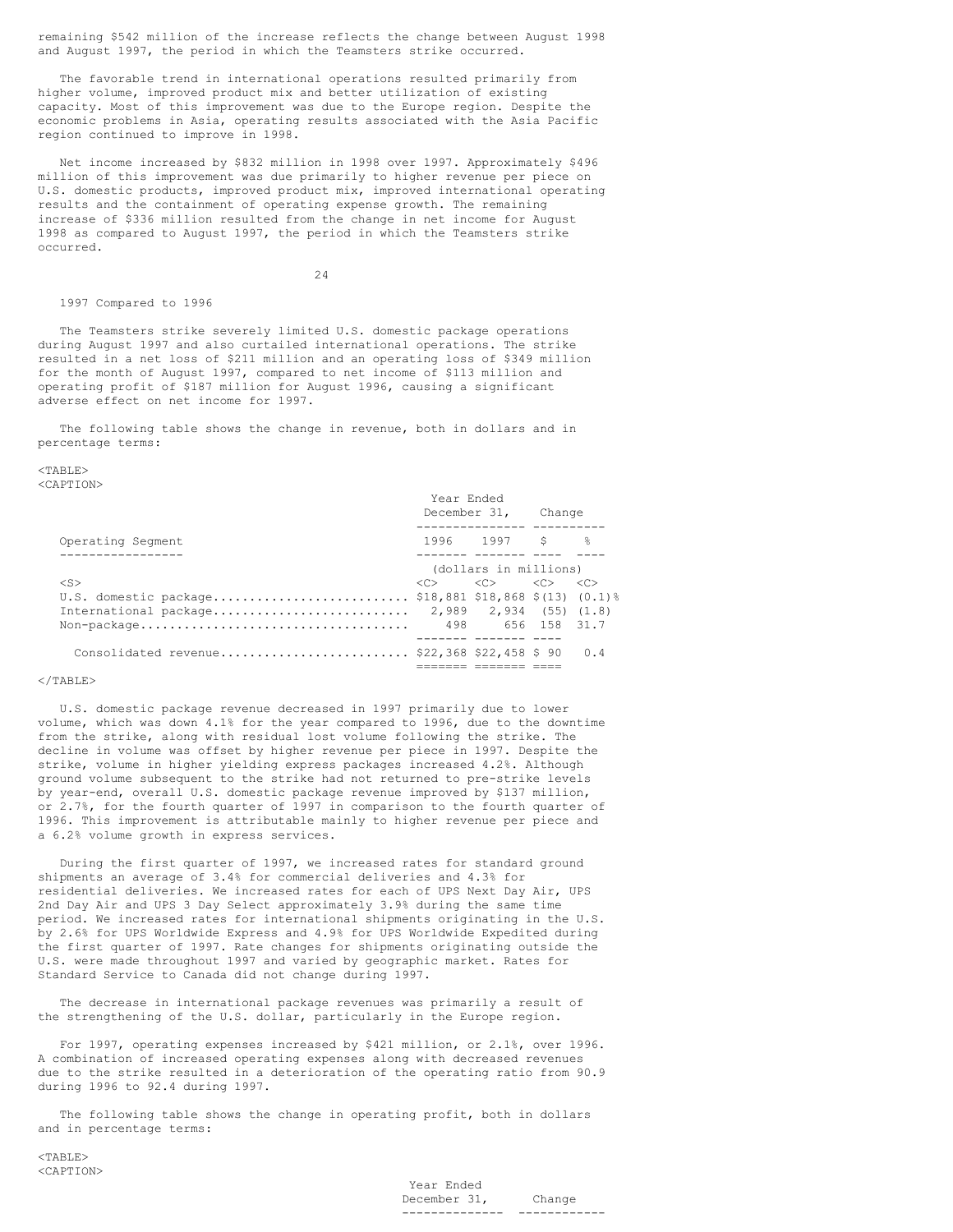| Operating Segment                                            |                       | 1996 1997 \$                                                |  | 욲         |  |  |
|--------------------------------------------------------------|-----------------------|-------------------------------------------------------------|--|-----------|--|--|
|                                                              |                       |                                                             |  |           |  |  |
|                                                              | (dollars in millions) |                                                             |  |           |  |  |
| $\langle S \rangle$                                          |                       | $\langle C \rangle$ $\langle C \rangle$ $\langle C \rangle$ |  | < <c></c> |  |  |
| U.S. domestic package \$2,181 \$1,654 \$(527) (24.2) %       |                       |                                                             |  |           |  |  |
| International package (281) (67) 214 76.2                    |                       |                                                             |  |           |  |  |
|                                                              |                       |                                                             |  |           |  |  |
|                                                              |                       |                                                             |  |           |  |  |
| Consolidated operating profit \$2,029 \$1,698 \$(331) (16.3) |                       |                                                             |  |           |  |  |
|                                                              |                       |                                                             |  |           |  |  |

 $<$ /TABLE>

The decrease in U.S. domestic package operating profit resulted from lower revenues in 1997 due to the strike. The international package operating loss improvement was primarily due to cost reductions associated

25

with our efforts to reduce unprofitable volume. While improvements in operations in 1997 occurred throughout all regions, Europe was the primary contributor.

Interest expense amounted to \$187 million in 1997, an increase of \$92 million over 1996. The increase is primarily attributable to interest costs incurred on higher debt levels outstanding during 1997. In addition, investment income increased by \$31 million in 1997 over 1996 as a result of correspondingly higher cash and cash equivalent balances.

### Quarterly Results of Operations

We typically experience our best operating results in the second and fourth quarters of each year. Shipping activity is generally lowest during the first quarter and weather conditions also can adversely affect first quarter operating results. Shipping activity is generally highest in the fourth quarter as a result of the holiday season. Our European operations experience lower volumes in the third quarter due to the general slowdown in business activity in August.

The following table sets forth revenues, operating profit and net income by fiscal quarter. Results for the third quarter of 1997 reflect the impact of the Teamsters strike. Following the strike, the fourth quarter of 1997 was our most profitable quarter to that date. Results for the second quarter of 1999 reflect a tax assessment charge relating to the Tax Court decision.

<TABLE> <CAPTION>

| March 31, June 30, Sept. 30, Dec. 31, March 31, June 30, Sept. 30, Dec. 31, March 31, June<br>1999<br><<<br>\$5,231 |
|---------------------------------------------------------------------------------------------------------------------|
|                                                                                                                     |
|                                                                                                                     |
|                                                                                                                     |
|                                                                                                                     |
|                                                                                                                     |
|                                                                                                                     |
| 839                                                                                                                 |
| 261                                                                                                                 |
|                                                                                                                     |
| 6,331                                                                                                               |
| 765                                                                                                                 |
| 44                                                                                                                  |
| 25                                                                                                                  |
| 32                                                                                                                  |
|                                                                                                                     |
| 866                                                                                                                 |
|                                                                                                                     |
|                                                                                                                     |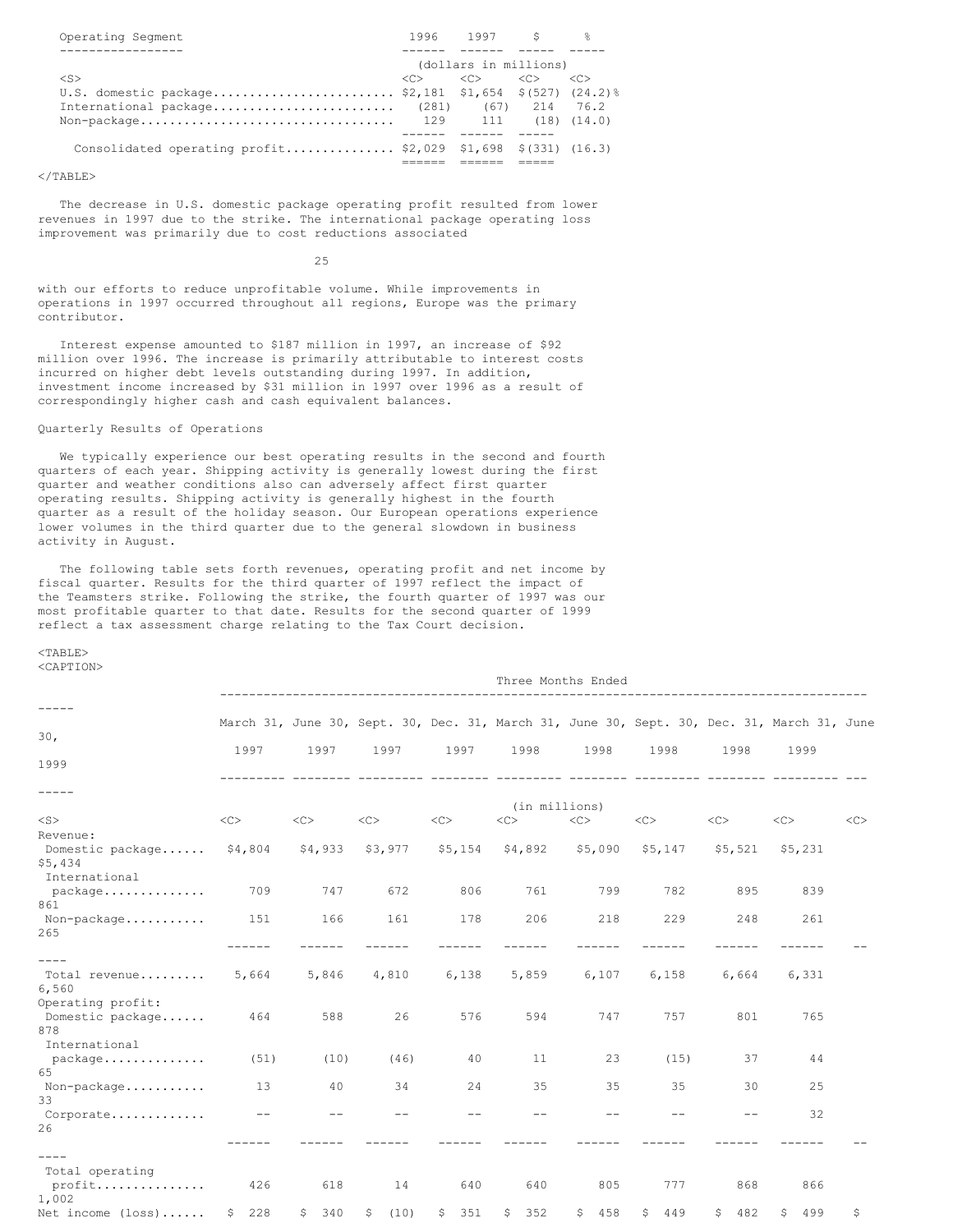$(854)*$  $\langle$ /TABLE>

\* Net income as adjusted to eliminate the impact of the tax assessment charge would have been \$588 million.

# Liquidity and Capital Resources

Our primary source of liquidity is our cash flow from operations. We maintain significant cash, cash equivalents and marketable securities, amounting to \$3.2 billion at June 30, 1999. We maintain a commercial paper program under which we are authorized to borrow up to \$2.0 billion. Approximately \$819 million was outstanding under that program as of June 30, 1999. Since we do not intend to refinance the full commercial paper balance outstanding at June 30, 1999, \$719 million has been classified as a current liability on our balance sheet. The average interest rate on the amount outstanding at June 30, 1999 was 5.1%.

 $26$ 

We maintain two credit agreements with a consortium of banks. These agreements provide revolving credit facilities of \$1.25 billion each, with one expiring in April 2000 and the other expiring in April 2003. There were no borrowings under either of these agreements as of June 30, 1999. Interest on any amounts we borrow under these facilities would be charged at 90-day LIBOR plus 15 basis points.

We also maintain a European medium-term note program with a borrowing capacity of \$1.0 billion. Under this program, we may issue notes from time to time denominated in a variety of currencies. At June 30, 1999, \$500 million was available under this program. Of the amount outstanding at June 30, 1999, \$200 million bears interest at 6.625% and \$300 million bears interest at 6.25%.

In January 1999, we filed a shelf registration statement with the SEC, under which we may issue debt of up to \$2.0 billion, which may be denominated in a variety of currencies. There is currently no debt issued under this shelf registration statement.

On August 9, 1999 the U.S. Tax Court issued an opinion unfavorable to UPS regarding a Notice of Deficiency asserting that we are liable for additional tax for the 1983 and 1984 tax years. The Court held that we are liable for tax on income of Overseas Partners Ltd., a Bermuda company, which has reinsured excess value package insurance purchased by our customers beginning in 1984. The Court held that for the 1984 tax year we are liable for taxes of \$31 million on income reported by OPL, additions to tax of \$93 million and interest for a total after-tax exposure we estimate at approximately \$246 million.

In addition, during the first quarter of 1999, the IRS issued two Notices of Deficiency asserting that we are liable for additional tax for the 1985 through 1987 tax years, and the 1988 through 1990 tax years. The primary assertions by the IRS relate to the reinsurance of excess value package insurance, the issue raised for the 1984 tax year. The IRS has based its assertions on the same theories included in the 1983-1984 Notice of Deficiency.

We anticipate that the IRS will take similar positions for tax years subsequent to 1990. Based on the Tax Court opinion, we currently estimate that our total after-tax exposure for the tax years 1984 through 1999 could be as high as \$2.353 billion. We are in the process of analyzing our position in light of the Tax Court opinion and are evaluating our options, including appeal of the Tax Court decision, continuance of the litigation or negotiation of a settlement.

In our second quarter 1999 financial statements, we have recorded a tax assessment charge of \$1.786 billion, which includes an amount for related state tax liabilities. The charge includes taxes of \$915 million and interest of \$871 million. This assessment resulted in a tax benefit of \$344 million related to the interest component of the assessment. As a result, our net charge to net income for the tax assessment was \$1.442 billion, increasing our total after-tax reserve with respect to these matters to \$1.672 billion. The tax benefit of deductible interest is included in income taxes; however, since none of the income on which this tax assessment is based is our income, we have not classified the tax charge as income taxes.

We determined the size of our reserve with respect to these matters in accordance with generally accepted accounting principles based on our estimate of our most likely liability. In making this determination, we concluded that it was more likely that we would be required to pay taxes on income reported by OPL and interest, but that it was not probable that we would be required to pay any additions to tax. If additions to tax ultimately are determined to be payable, we would have to record an additional charge of up to \$681 million.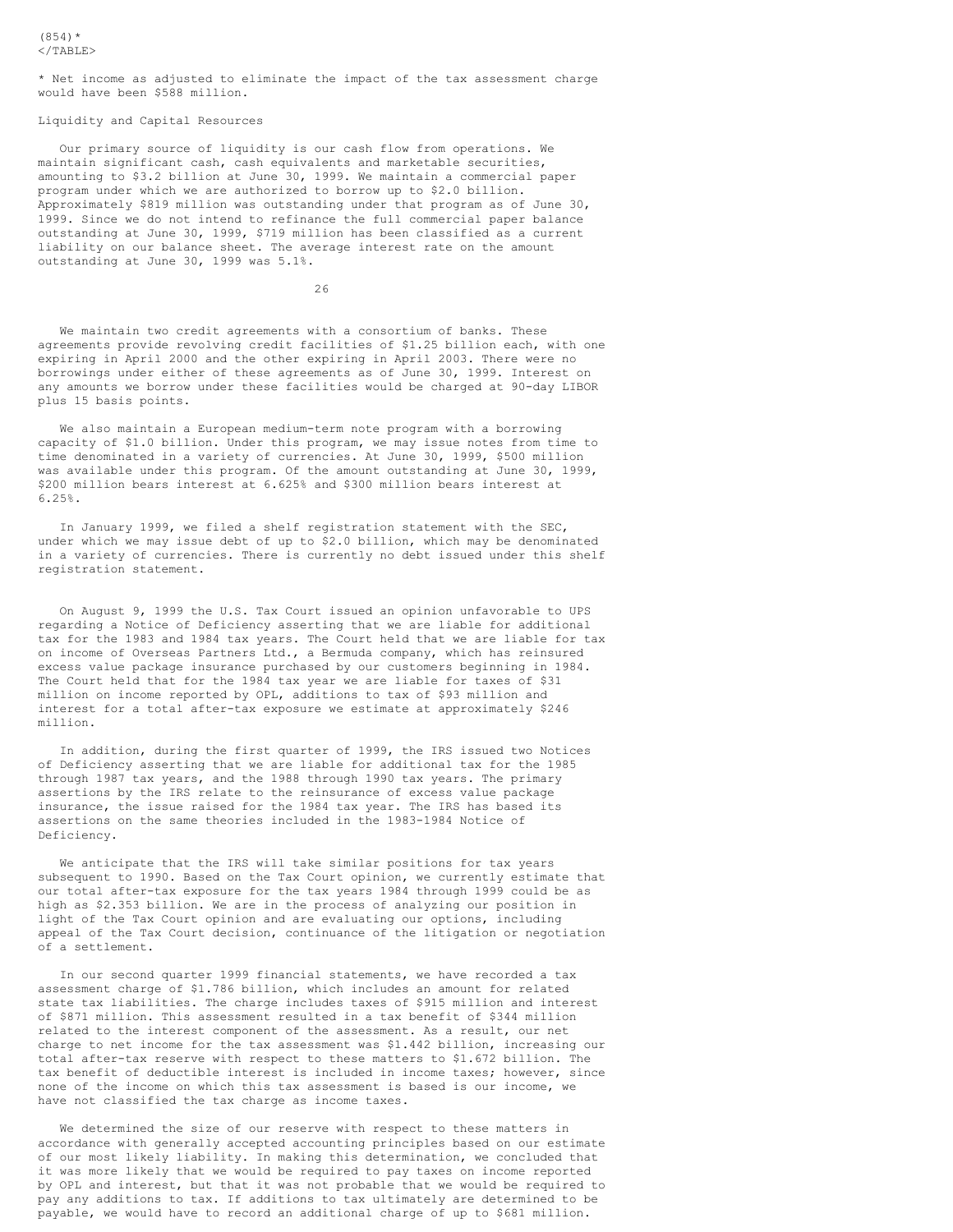We cannot assure you that our ultimate liability for these matters will not exceed the level of our reserves.

We have sufficient cash, cash equivalents and marketable securities on hand to deposit with the IRS, if we choose to do so, the full amount necessary to satisfy our total estimated maximum after-tax exposure for these tax matters, without affecting our ability to meet our foreseeable operating expenses and budgeted capital expenditures.

27

We believe that funds from operations and borrowing programs will provide adequate sources of liquidity and capital resources to meet our expected longterm needs for the operation of our business, including anticipated capital expenditures such as commitments for aircraft purchases, through 2005.

Following is a summary of capital expenditures:  $<$ TABLE $>$ <CAPTION>

|                                          | Year Ended December<br>31. |                                      |               |
|------------------------------------------|----------------------------|--------------------------------------|---------------|
|                                          |                            | 1996 1997 1998                       |               |
| $<$ S>                                   | $<<$ $>$                   | (in millions)<br>$\langle C \rangle$ | < <sub></sub> |
| Building and facilities \$ 517 \$ 523 \$ | 1,124                      | 907                                  | 408<br>942    |
| Information technology                   | 2.18                       | 474 333 141<br>221                   | 1.54          |
|                                          |                            | \$2,333 \$1,984 \$1,645              |               |
|                                          |                            |                                      |               |

# $\langle$ /TABLE>

Our capital expenditures have declined over the past three years primarily as a result of better utilization of our existing transportation system and other assets and our focus on return on invested capital.

We anticipate capital expenditures of approximately \$1.5 billion in 1999 and \$1.7 billion in 2000. These expenditures will provide for replacement of existing capacity and anticipated future growth.

# Market Risk

We are exposed to a number of market risks in the ordinary course of business. These risks, which include interest rate risk, foreign currency exchange risk and commodity price risk, arise in the normal course of business rather than from trading. We have examined our exposures to these risks and concluded that none of our exposures in these areas is material to fair values, cash flows or earnings. We have engaged in several strategies to manage these market risks.

Our indebtedness under our various financing arrangements creates interest rate risk. In connection with each debt issuance and as a result of continual monitoring of interest rates, we may enter into interest rate swap agreements for purposes of managing our borrowing costs.

For all foreign currency-denominated borrowing and certain lease transactions, we simultaneously entered into currency exchange agreements to lock in the price of the currency needed to pay the obligations and to hedge the foreign currency exchange risk associated with such transactions. We are exposed to other foreign currency exchange risks in the ordinary course of our business operations due to the fact that we provide our services in more than 200 countries and collection of revenues and payment of certain expenses may give rise to currency exposure.

We require significant quantities of gasoline, diesel fuel and jet fuel for our aircraft and delivery vehicles consume. We therefore are exposed to commodity price risk associated with variations in the market price for petroleum products. We manage this risk, in part, by purchasing commodity forward contracts on crude oil.

#### Future Accounting Changes

In March 1998, the Accounting Standards Executive Committee issued Statement of Position 98-1, "Accounting for the Costs of Computer Software Developed or Obtained for Internal Use," which requires that some costs to develop or obtain computer software for internal use be capitalized. We adopted the new standard on January 1, 1999. Since we had previously expensed all such costs, the change will result in lower expenses in the initial year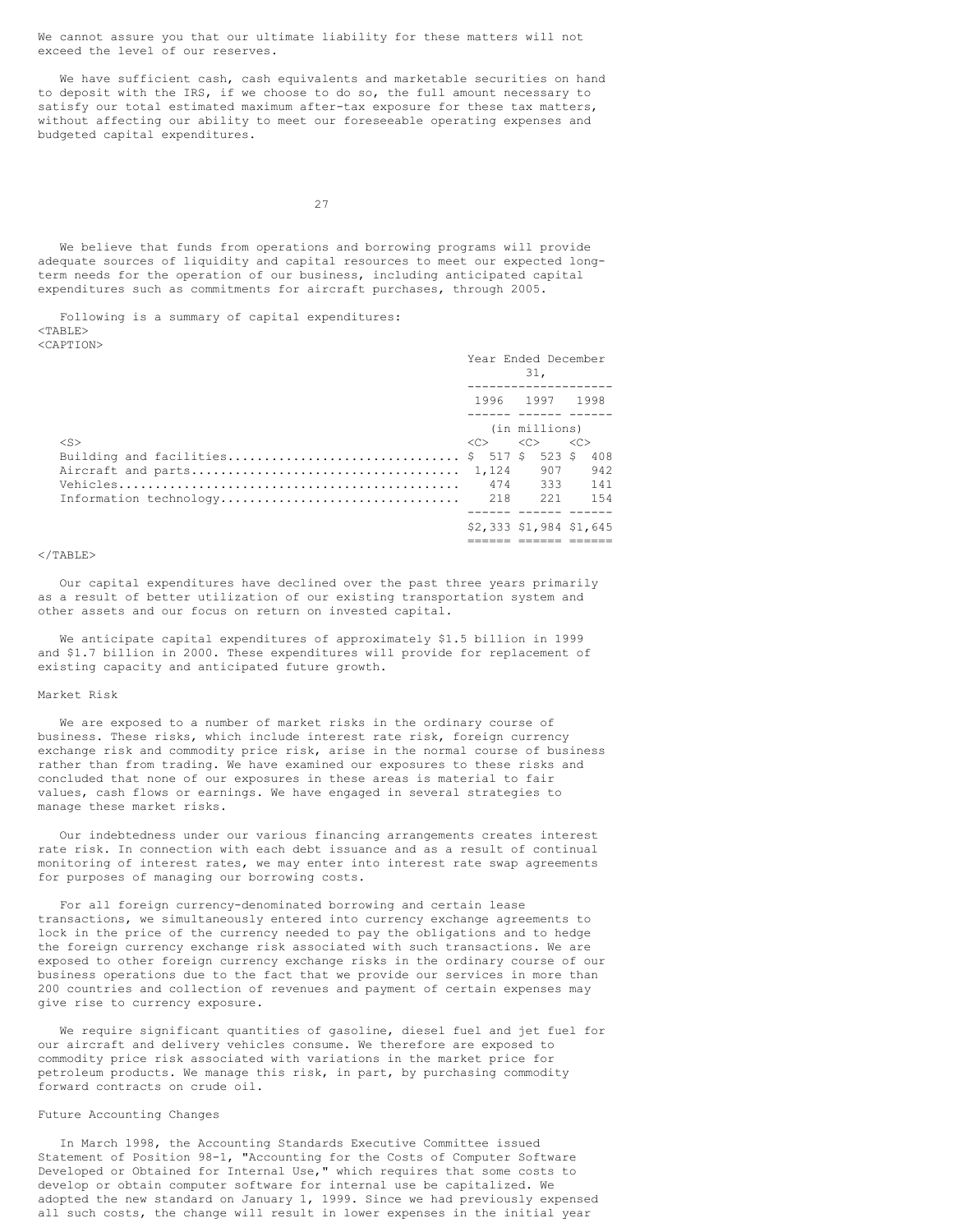of adoption and is estimated to increase 1999 net income by approximately \$70 million to \$90 million.

28

In June 1998, the FASB issued Statement No. 133, "Accounting for Derivative Instruments and Hedging Activities," which provides a comprehensive and consistent standard for the recognition and measurement of derivatives and hedging activities. The new statement is effective for fiscal years beginning after June 15, 2000, with earlier adoption encouraged but not required. We have not yet completed our analysis of the effects of adopting this standard.

# Impact of the Year 2000 Issue

#### Introduction

The term "year 2000 issue" is a general term used to describe the various problems that may result from the improper processing of dates and datesensitive calculations by computers and other machinery as the year 2000 is approached and reached. These problems generally arise from the fact that most of the world's computer hardware and software historically have used only two digits to identify the year in a date, often meaning that the computer will fail to distinguish dates in the "2000s" from dates in the "1900s." These problems also may arise from other sources as well, such as the use of special codes and conventions in software that make use of the date field.

#### State of Readiness

In 1995, we created a Year 2000 Committee tasked with evaluating the year 2000 issue and taking appropriate action to address the implications of the year 2000 issue for us. The Year 2000 Committee has developed and is implementing a comprehensive initiative to make our business critical information technology assets, including embedded microprocessor systems incorporated into computer hardware and related software, and business critical non-IT assets, such as vehicles, facilities, equipment and their embedded microprocessor systems, year 2000 ready. The year 2000 initiative covers the following eight phases:

- 1. inventory of IT and non-IT assets
- 2. assessment of repair requirements
- 3. repair of IT and non-IT assets
- 4. unit and system integration testing of individual IT and non-IT assets to determine correct manipulation of dates and date-related data
- 5. certification by users that IT and non-IT assets correctly handle dates and date-related data
- 6. selected verification by our internal auditors that phases 1 through 5 were properly completed for IT and non-IT assets
- 7. "end-to-end" testing of selected IT and non-IT assets, both internally developed and vendor-provided, to determine correct manipulation of dates and date-related data
- 8. creation of contingency plans in the event of year 2000 failures

Since we believe that the majority of our business-critical IT assets are controlled by our Information Services Group, we began implementation of the year 2000 initiative with these assets. Generally, we consider an IT asset to be business critical if its failure would have a material adverse effect on package movement, customer relations or our financial condition, liquidity or results of operations, or if other factors, including regulatory requirements, require the characterization of the IT asset as business critical. This group includes, for example, package tracking, billing, customer telephone service centers, and UPS OnLine(R) automation systems.

As of July 31, 1999:

. The first seven phases of the year 2000 initiative had been completed for substantially all of the IT assets which are controlled by our IS Group.

29

. The first six phases of the year 2000 initiative had been completed for approximately 91% of the other assets covered by the year 2000 initiative (non-IT assets and IT assets controlled by all business functions other than the IS Group).

We have contacted suppliers who provide both critical IT assets and other critical goods and services such as vehicles, fuel, packaging materials and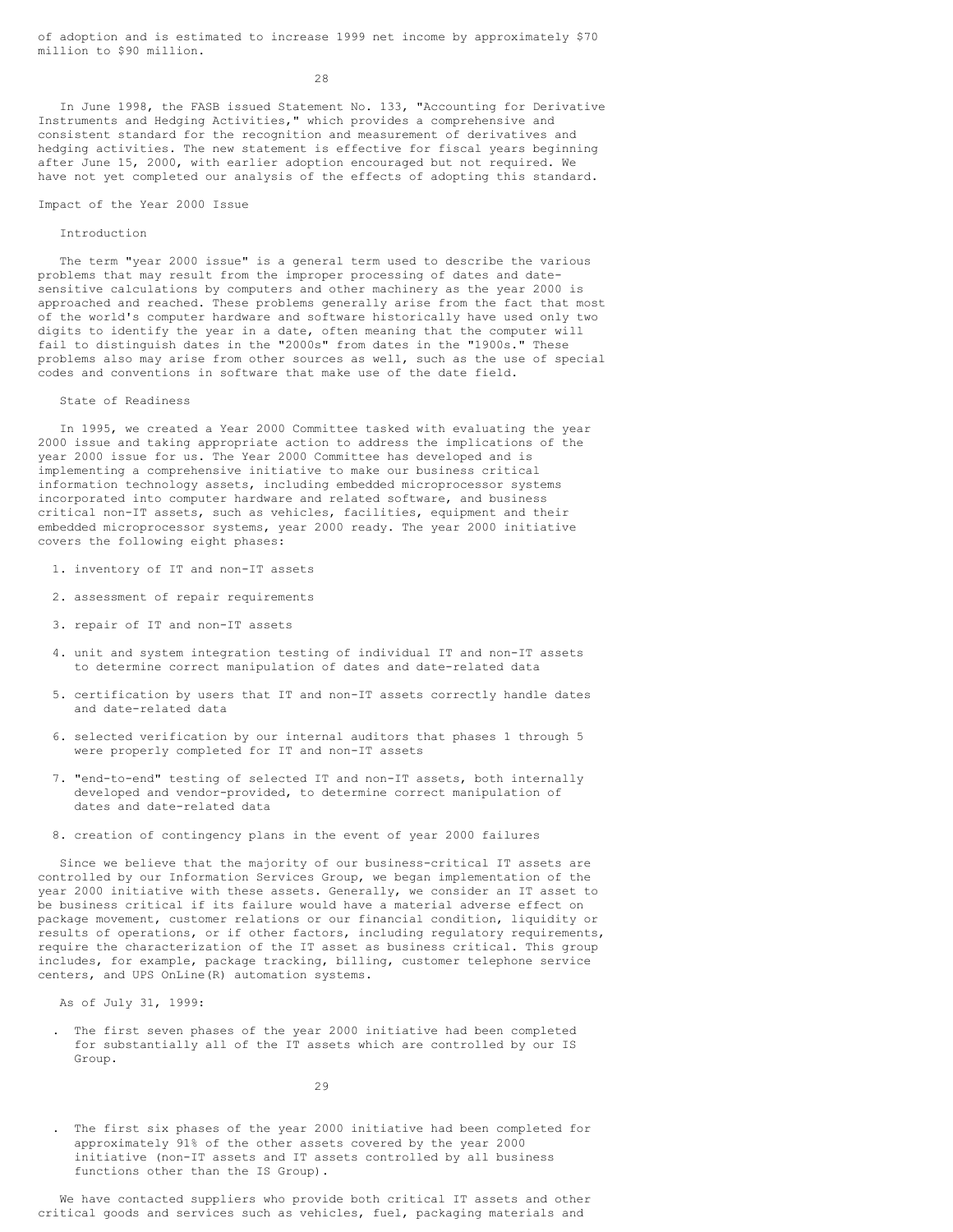forms to evaluate their year 2000 compliance plans and state of readiness and to determine whether a year 2000-related event will impede the ability of such suppliers to continue to provide such goods and services. We have received assurances from substantially all of our suppliers of critical IT assets controlled by the IS Group that these assets will correctly manipulate dates and date-related data. We have reviewed the responses received from these vendors to evaluate the accuracy and adequacy of the disclosures made by the vendors as to their year 2000 compliance status. Moreover, the majority of these assets are subject to evaluation under applicable phases of our year 2000 initiative.

In addition, we have sent letters to all of our suppliers of critical non-IT and IT assets controlled by business functions other than the IS Group. As of July 31, 1999:

- . We have received responses from substantially all of these suppliers.
- . We are reviewing these responses to evaluate the assertions from the vendors as to their year 2000 compliance status.
- . We are seeking additional information from selected vendors to substantiate their claims of year 2000 readiness.
- . We are also conducting interface testing between ourselves and vendors who transfer data directly with us.

We have conducted meetings with the majority of business critical suppliers. We intend to develop appropriate contingency plans for any business critical supplier that does not provide an adequate response to us on a timely basis. We currently are working with four material suppliers to obtain appropriate responses to our letters and ongoing dialogue. If we do not receive appropriate responses from these suppliers, we will address our concerns in our contingency plans. As a general matter, we are vulnerable to significant suppliers' inability to remedy their own year 2000 issues.

We also rely, both domestically and internationally, upon government agencies, particularly the Federal Aviation Administration, telecommunication service companies, utility companies and other service providers outside of our control. As part of the year 2000 initiative, we are involved with several national and international associations to pursue common year 2000 objectives. For example, we have been and remain involved, through our participation in the International Air Transport Association and the Air Transport Association of America, in a global and industry-wide effort to understand the year 2000 compliance status of airports, air traffic systems, customs clearance and other U.S. and international government agencies, and common vendors and suppliers. In addition, we continue to monitor publicly available information describing the year 2000 compliance plans and status of our vendors. But we cannot assure you that suppliers, governmental agencies or other third parties will not suffer a year 2000 business disruption. Such failures could have a material adverse effect on our financial condition, liquidity or results of operations.

We are aware that the media and other third parties have reported that year 2000 compliance activity is generally considered to be further ahead in the United States than in other countries. We continue to monitor these reports and to evaluate the possible impact of year 2000 events outside of the United States on our operations. Additionally, we have included contingency planning for international operations in our overall contingency planning process.

We have also retained independent consultants to assess whether the year 2000 initiative, if appropriately implemented, can result in our year 2000 readiness, and our progress on the year 2000 initiative. Based on our consultants' July 1999 review, the initiative is progressing at a satisfactory rate to achieve year 2000 readiness. In addition, our consultants are involved in the contingency planning phase of the year 2000 initiative.

### 30

### Testing

As part of the year 2000 initiative, we maintain a testing program to determine whether our business-critical IT and non-IT assets are year 2000 ready. Our testing program is conducted in three stages:

- . The initial stage--"unit testing"--consists of testing individual systems (units) for year 2000 readiness. Unit testing includes, for example, testing a particular application to ensure that it correctly manipulates dates and date-related data and properly operates in a year 2000 ready environment. Following successful completion of unit testing, a system will move into stage two.
- . Stage two--"integration testing"--includes testing interfaces between systems units to ensure that these interfaces will correctly send and receive date-related data. Stages one and two are included in phase four of the overall year 2000 initiative. All business critical IT and non-IT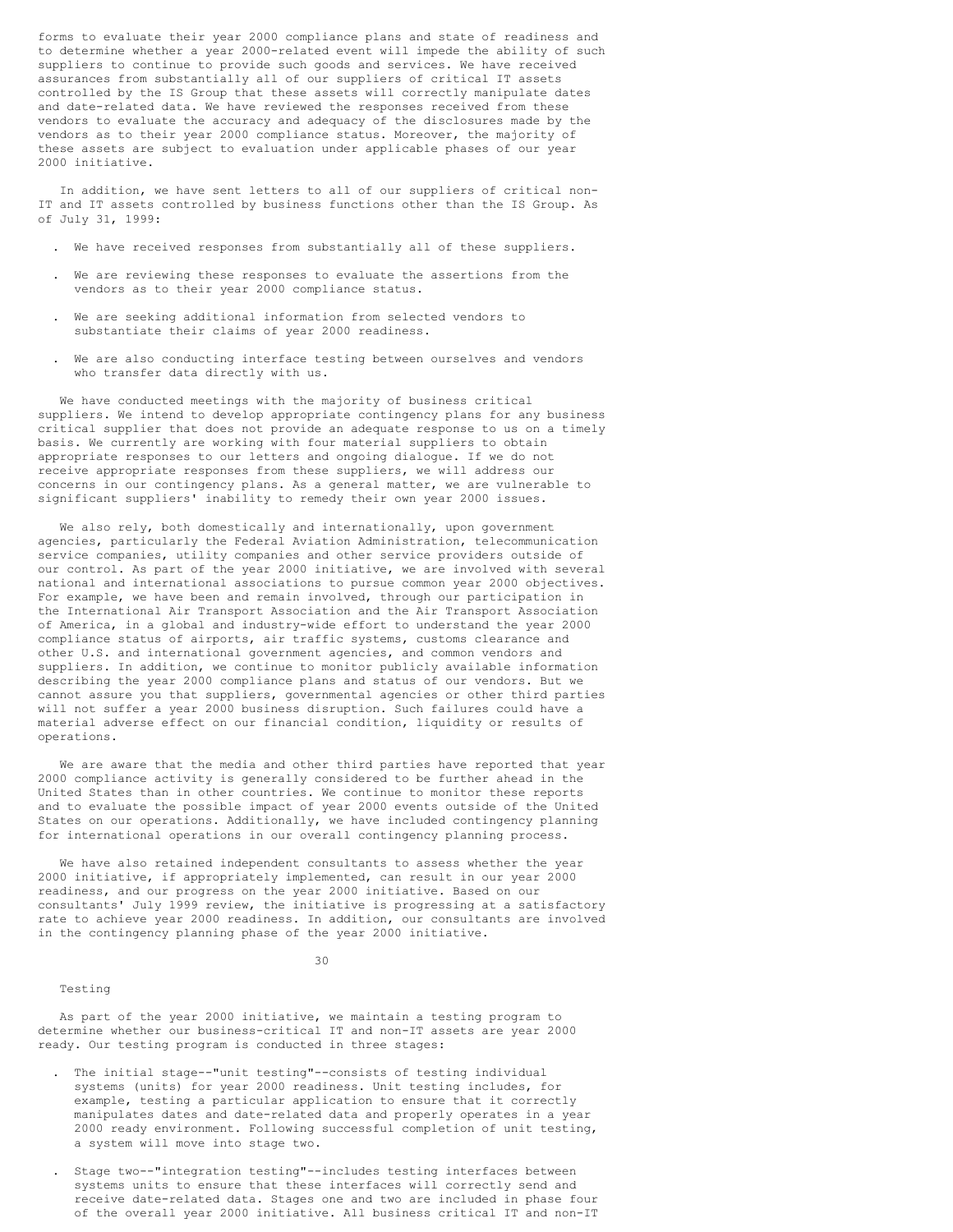assets are subject to the first two testing stages. After successful completion of phases four and five of the year 2000 initiative, some tested assets are subject to independent review and verification by our internal auditors in conjunction with phase six of the year 2000 initiative.

- . Stage three--"end-to-end testing"--involves validating core business processes. We perform end-to-end testing on selected core processes. We have completed our end-to-end testing program for substantially all business critical IT assets related to the selected core processes. We plan to complete the majority of end-to-end testing for other assets by the end of the third quarter of 1999.
- . In addition, with respect to business critical IT assets, we maintain a change management process to reduce the likelihood that remediation efforts adversely affect functionality and to retest units or systems after changes where appropriate.

We currently are deploying IT and non-IT assets that have completed at least the fifth phase of the year 2000 initiative and will continue that process throughout 1999. We have not deferred any major information technology project as a result of the implementation of the year 2000 initiative, although we may have incurred an opportunity cost in dedicating resources to year 2000 compliance activity rather than other endeavors. We have elected to limit the deployment of new releases, upgrades or implementation of information technology assets from October 1, 1999 through January 31, 2000, to facilitate our ability to manage year 2000-related concerns.

Costs to Address the Year 2000 Issue

We estimate that we have spent approximately \$78 million through June 30, 1999 on implementation of the year 2000 initiative, with the majority of the work being performed by our employees. We expect to spend an estimated additional \$24 million to complete the year 2000 initiative.

These costs do not include the costs of developing our year 2000 contingency plans. Currently, we estimate that we will incur approximately \$6 million to \$10 million in direct costs in connection with developing our contingency plans.

We also are incurring costs in connection with the assessment and remediation of IT assets and non-IT assets that are not business critical. Our management believes that the costs associated with these activities are significantly less than the costs of our year 2000 initiative.

These are our management's best estimates and may be revised as additional information becomes available. We intend to fund all costs associated with our year 2000 efforts from operations.

#### Risks Presented by the Year 2000 Issue

Our failure to appropriately address a material year 2000 issue, or the failure by any third parties who provide goods or services that are critical to our business activities to appropriately address their year 2000 issues, could have a material adverse effect on our financial condition, liquidity or results of operations. To date, we have not identified any material IT or non-IT assets critical to our operations that present a material risk of not being year 2000 ready, that cannot be replaced with a suitable alternative, or for which we do not have an acceptable contingency plan.

31

As the year 2000 initiative has proceeded, we have identified our highest risk third party providers that present a potential risk of a year 2000 related disruption. We will continue to monitor these suppliers and develop contingency plans, as necessary. Although there is inherent uncertainty in the year 2000 problem, we expect that the year 2000 initiative will significantly reduce our level of uncertainty about our year 2000 issues. At this point, we believe that our most reasonably likely worst case scenario will result from challenges presented by year 2000 disruptions experienced by third parties located both within and outside the United States, such as the following:

- . air traffic control systems
- . airports
- . customers
- . customs brokerages
- . railroads
- . utility service providers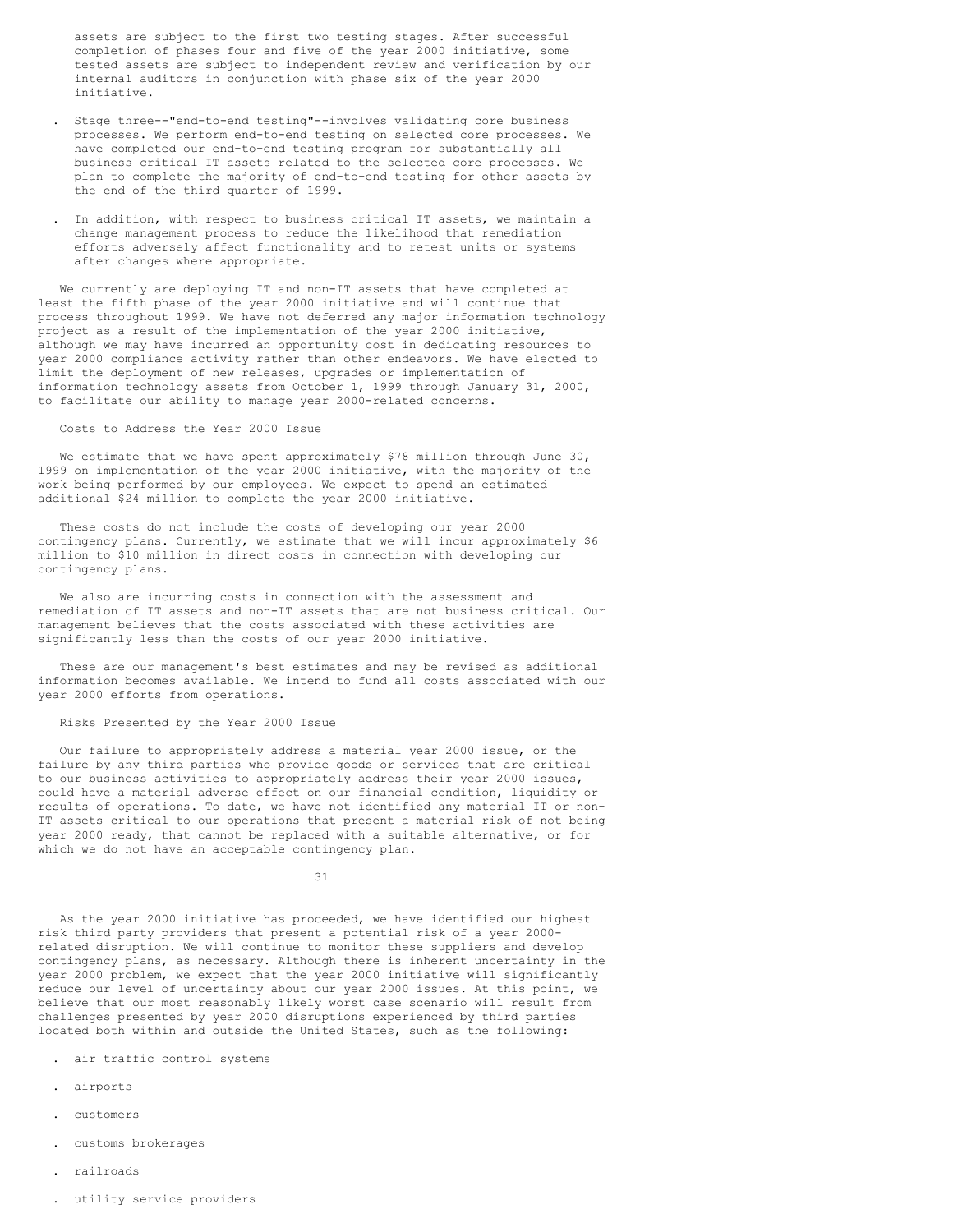- . other government agencies
- . other suppliers

A significant disruption in services provided by such a third party could have a material adverse impact on our financial condition, liquidity or results of operations.

### Contingency Plans

In the normal course of business, we maintain and deploy contingency plans designed to address potential business interruptions. These plans may be applicable to address the interruption of support provided by third parties resulting from their failure to be year 2000 ready. We have also established a Contingency Plan Committee to monitor and address the development of additional contingency plans. The year 2000 initiative calls for us to conduct risk assessment reviews to determine whether an additional contingency plan should be developed. Under this process, a contingency plan may be required for reasons other than an expectation of failure, such as the importance of a business process. The majority of business units have completed risk assessment reviews. The business units are in the process of developing year 2000 contingency plans required by these reviews. We expect that substantially all contingency plans will be complete by October 31, 1999. We have also elected to establish Command and Control Centers at our key operational locations and at other regional centers of operations, to facilitate management of year 2000 events.

As discussed above, we currently are working with four material suppliers to obtain appropriate responses to our letters and ongoing dialogue. If we do not receive appropriate responses from these suppliers, we will address our concerns in our contingency plans.

Our contingency plans call for some of our employees to be involved in such contingency planning activities as command center staffing and plan implementation at operating locations, and to validate IT and non-IT assets before and during the millennium weekend. We will monitor year 2000 events which may result in additional staffing needs beyond the millennium weekend.

### 32

#### INDUSTRY OVERVIEW

The package delivery business has evolved rapidly over the last two decades, driven by the integration of world markets, the rationalization of corporate supply chains and the implementation of enterprise software and Internet-based information technology solutions. The ability to provide timedefinite delivery options and process and transfer information increasingly determines success. Customer demands for real-time information processing and worldwide distribution and logistics capabilities favor large, global companies with integrated services. These trends are driving increased consolidation in the industry.

Customers increasingly focus on the timing and predictability of deliveries rather than the mode of transportation. As customers re-engineer the total distribution process, which includes order processing, administration, warehousing, transportation and inventory management, they are attempting to reduce the most expensive and fastest growing component--inventory carrying costs. Time-definite transportation, which is no longer limited to air express, has become a critical part of just-in-time inventory management and improving overall distribution efficiency.

Technology advances have made it easier for companies to analyze and compare distribution options. Rapid advances in technology have also helped move the traditional business model where manufacturers "pushed" products into the supply chain, often based on incomplete information, toward a model where end-user demand "pulls" products through the supply chain. This evolution has placed greater demands on transportation systems for visibility of information at all stages of the order/delivery process, because time-to-market is becoming a key component of financial and operating success.

As a result of these changes, individual shipments are generally smaller but more frequent, and a greater proportion of products is being delivered directly to end-users. Customers expect high performance levels and broad product offerings as they seek to optimize supply chain efficiency. We believe that these trends will benefit companies like UPS with global reach, diverse product portfolios, extensive distribution capabilities and sophisticated tracking and information technology.

# Time-Definite Package Delivery

Delivery of packages to a specific destination at a guaranteed time has been the growth engine for the package delivery industry over the past decade. Time-definite service has grown from 4% of the U.S. parcel delivery market in 1977 to over 60% today. Time-definite service has grown from just under 10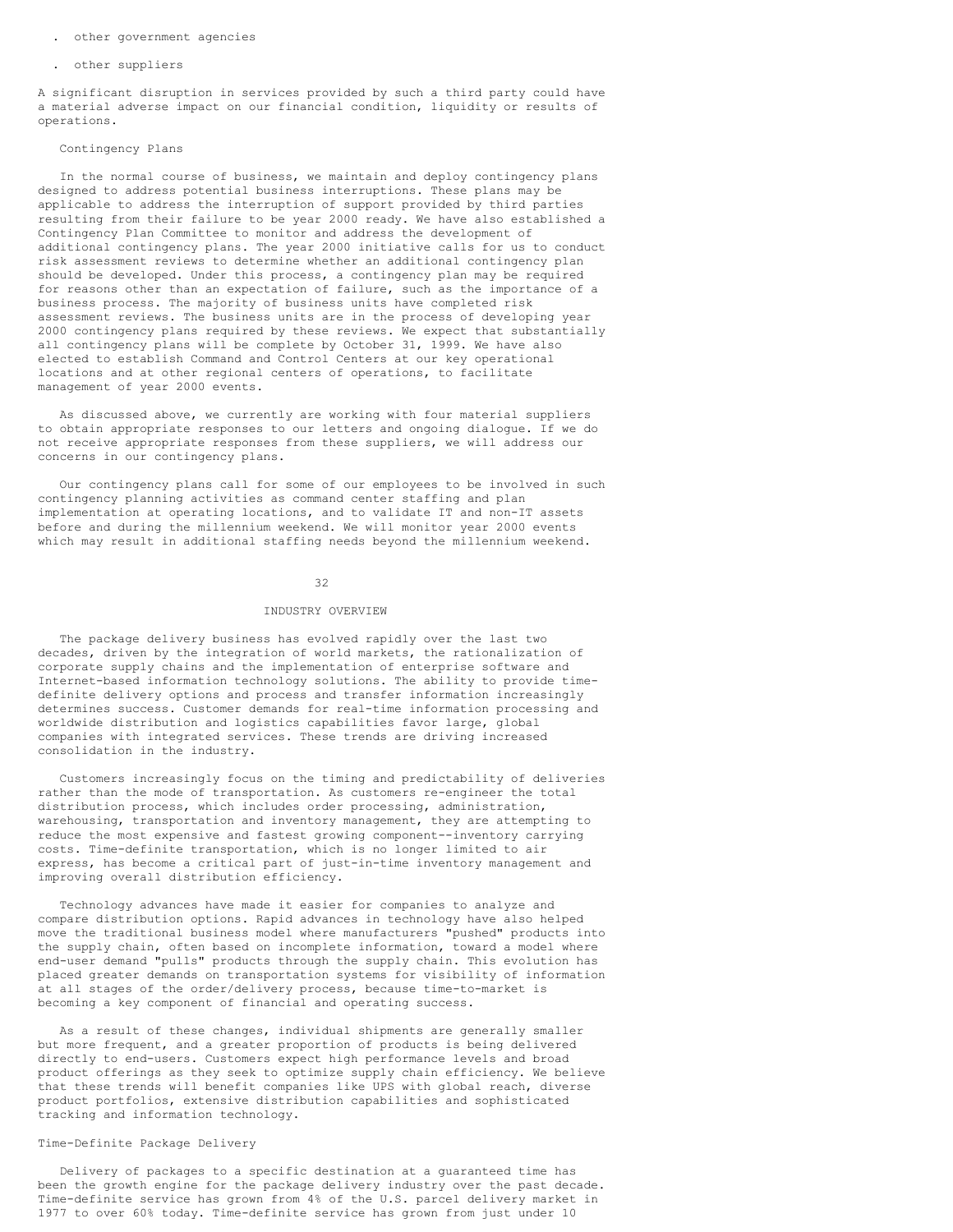billion revenue ton miles in 1989 to over 14 billion revenue ton miles in 1997, for a compound annual growth rate of 4.3%, while charter, scheduled mail and scheduled freight have remained relatively flat during that period. Internationally, however, time-definite service represents only 6% of the parcel delivery market, demonstrating the potential for substantial growth.

#### Logistics, Supply Chain Management and Integrated Services

Many businesses have decided to outsource the management of all or part of their supply chain. As a result, third-party logistics providers, such as UPS, have become extensively involved in the full range of customer supply chain functions. Third-party services include order fulfillment, freight bill auditing and payment, cross-docking, product marking, labeling and packaging, inventory and warehouse management, parts return and repair and the actual physical movement of goods. The domestic third-party logistics market was estimated to be between \$18 billion and \$20 billion in 1998, or about 4% of an estimated \$450 billion in contractible logistics dollars. We believe the third-party portion of this market will continue to grow significantly over the next several years. Finally, we believe that the third-party logistics market is highly fragmented and likely to experience consolidation.

#### Industry Trends

### The key industry trends are:

Globalization. The growing demand for global consumer brands, the increasing number of multinational corporations, global sourcing and the breaking down of trade barriers have all spurred substantial growth in

33

cross-border delivery. As a result, international freight traffic has grown consistently at a rate three times that of United States domestic freight traffic.

The use of express services in Europe is estimated to be about half as prevalent as in the U.S., but further opening of European trade markets is likely to lead to substantial growth in European cross-border deliveries. In addition, the European Commission is expected to consider deregulation of European mail markets by 2003. In Asia and Latin America, growth in package deliveries continued throughout the recent economic difficulties.

Increased Need for Time-Definite Services. The need for just-in-time and other time-definite delivery has increased as a result of the globalization of manufacturing, greater implementation of demand-driven supply chains, the shortening of product cycles and the increasing value of individual shipments. It is estimated that 46% of all goods in the U.S. will be shipped just-in-time by the year 2000, up from 17% in 1994. Companies have also recognized that increased spending on time-definite delivery services can reduce total distribution costs by reducing inventory levels and inventory loss, either through shrinkage, spoilage or obsolescence.

Significant Advances in Technology. There has been dramatic growth in the utilization of e-commerce by both consumers and businesses for the transfer of goods. Consumers who use the Internet for home shopping and other services shop across borders and require global delivery capabilities. According to Forrester Research, \$80 billion in goods were purchased globally over the Internet in 1998, and this figure is expected to reach over \$3.2 trillion in 2003. Of this \$80 billion, 80% to 85% represented business-to-business sales, with the remainder representing business-to-residential sales.

Customers are demanding increasingly complex supply chain management solutions that require more sophisticated information technology systems. Major manufacturers require increased precision in delivery time, and customers demand precise tracking and timely information about potential service disruptions. As a result, third-party providers need increasing amounts of capital and technological know-how.

Industry Consolidation. The industry has become increasingly dominated by large integrated carriers that provide seamless services, including pick-up and delivery, shipment via air and/or road transport and customs clearance. The pace of consolidation in the package delivery industry has increased on a global scale, particularly in Europe, due to the following factors:

- . the need for global distribution networks, large vehicle fleets, global information technology systems and the resources necessary for their development or acquisition
- . customers' desire for integrated services
- . high growth in the international and cross-border delivery segments
- . deregulation of European delivery markets

Industry participants are acquiring, merging with or forming alliances with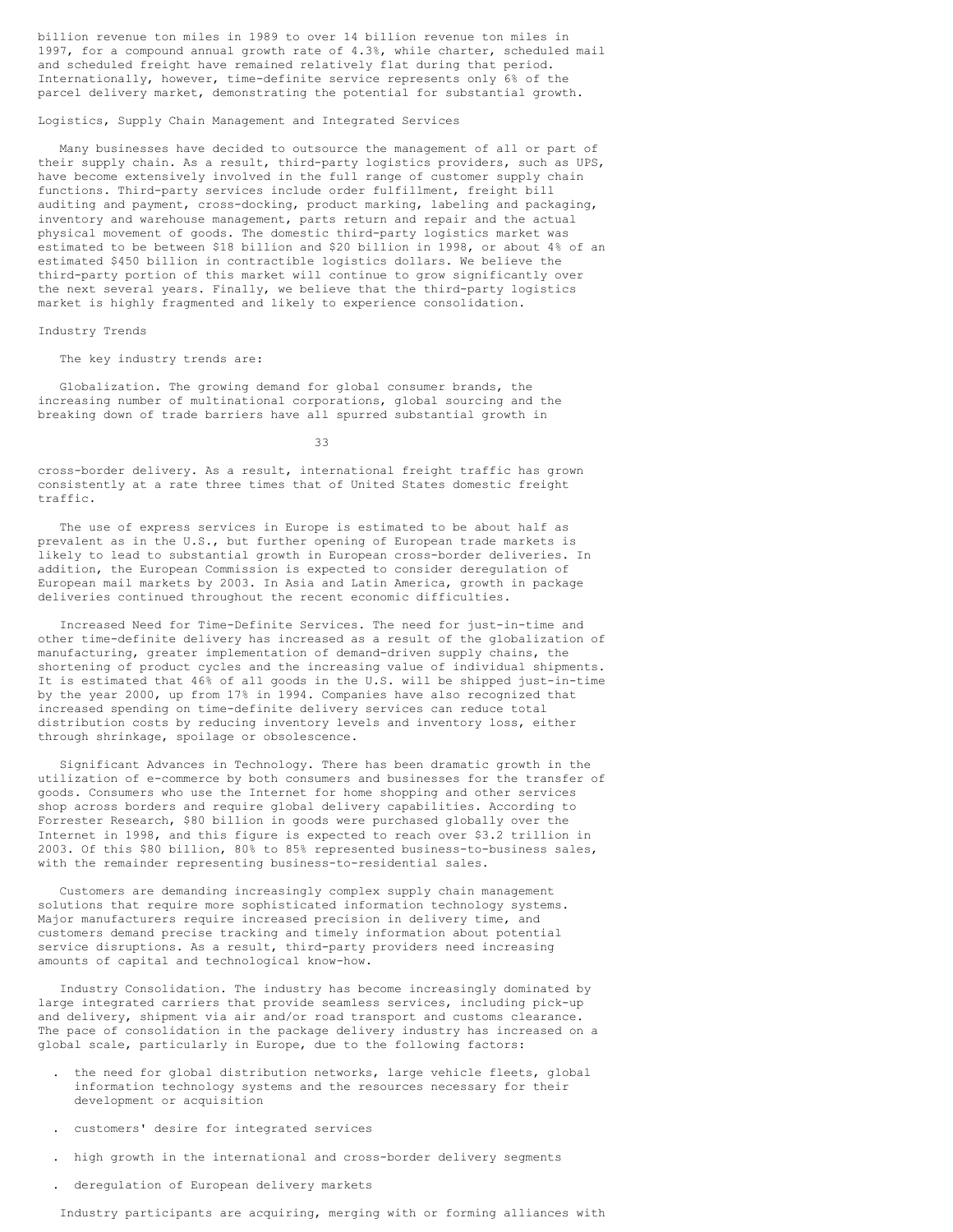partners that can expand global reach, breadth of services or technological capabilities in order to better enable those participants to compete in a rapidly changing global environment. In particular, government-run post offices have made several recent alliances with and acquisitions of privatesector companies. Post offices, which still maintain numerous advantages over private-sector companies, create significant challenges for competitors worldwide.

34

### **BUSINESS**

#### Overview

We are the world's largest express carrier, the world's largest package delivery company and a leading global provider of specialized transportation and logistics services. We deliver over 12 million packages each business day for 1.7 million shipping customers to six million consignees. In 1998, our 330,000 employees delivered more than three billion packages and documents worldwide, generating revenues of \$24.8 billion and net income of \$1.7 billion.

Our primary business is the time-definite delivery of packages and documents throughout the United States and in over 200 other countries and territories. In addition, we provide logistics services, including integrated supply chain management, for major companies worldwide. We are the industry leader in the delivery of goods purchased over the Internet. We seek to position ourselves as an indispensable branded component of e-commerce and to focus on the movement of goods, information and funds.

We were founded in 1907 to provide private messenger and delivery services in the Seattle, Washington area. Over the past 92 years, we have expanded our small regional parcel delivery service into a global company. Our founders fostered the development of our employee ownership culture with the initiation of employee stock ownership in 1927. Today, we have established a vast and reliable global transportation infrastructure, developed a comprehensive, competitive and guaranteed portfolio of services, and consistently supported these services with advanced technology.

### Competitive Strengths

We have the following competitive strengths:

Global Reach and Scale. We believe that our integrated worldwide ground and air network is the most extensive in the industry. We operate about 149,000 delivery vehicles and over 500 airplanes. We estimate that our integrated endto-end delivery system carries goods having a value in excess of 6% of the U.S. gross domestic product and covers about 99% of U.S. businesses and virtually all U.S. residential addresses. We have invested billions of dollars in information technology, a fleet of airplanes and many other improvements across our vast global delivery network. Based on number of aircraft operated, we are now the ninth largest airline in the United States and the tenth largest airline in the world, with our primary air hub in Louisville, Kentucky.

We established our first international operation when we entered Canada in 1975, and we first entered Europe in 1976 when we established a domestic operation in West Germany. In the 1980s and early 1990s, we expanded our operations throughout Europe, as we identified the opportunities presented by the development of the single market and responded to the need for pan-European delivery services. Today, we offer the broadest portfolio of timedefinite services available, ranging from same-day service to logistics solutions for total supply chain management. We currently have what we believe is the most comprehensive integrated delivery and information services portfolio of any carrier in Europe.

In the last decade, we entered into more than two dozen alliances with various Asian delivery companies and currently serve more than 40 Asia Pacific countries and territories. Our primary focus has been on the transport of express packages to and from the region, and volumes remained strong throughout the recent economic downturn in Asia. We have also established operations in Latin America and the Caribbean, and are positioned to capitalize upon the growth potential there. This was most recently exemplified by our agreement to acquire the assets and air routes of Challenge Air Cargo. In addition, we have formed alliances with more than 50 service partners in countries throughout our Americas region.

In 1998, Fortune magazine recognized us as the World's Most Admired Global Mail, Package and Freight Delivery Company. The Fortune magazine survey also ranked us as the fourth most admired U.S. company overall.

35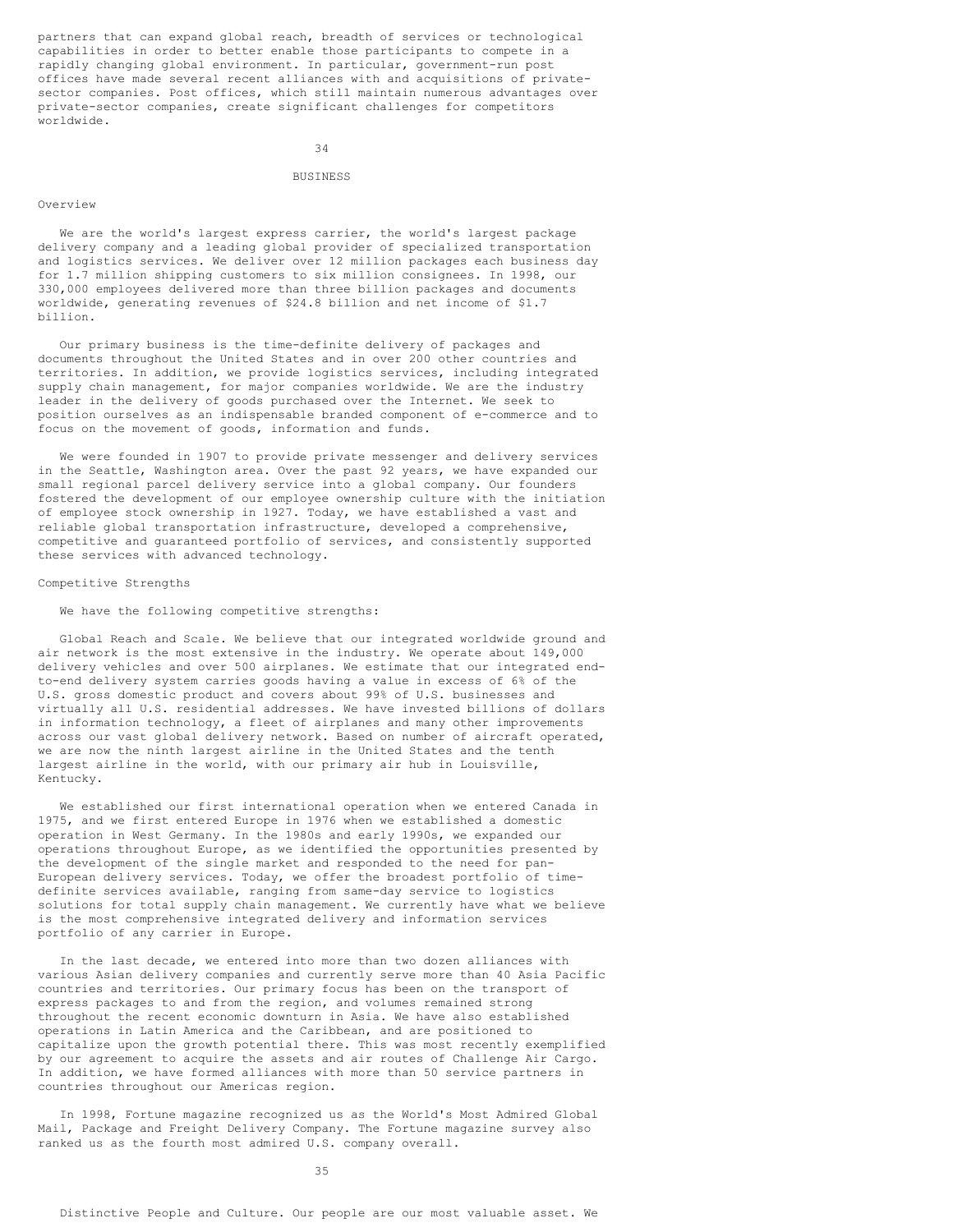believe that the dedication of our employees results in large part from our distinctive "employee-owner" concept. Our employee stock ownership tradition dates from 1927, when our founders, who believed that employee stock ownership was a vital foundation for successful business, first offered stock to UPS employees. To facilitate stock ownership by employees, we have maintained several stock-based compensation plans. Currently, employees and retirees own about two-thirds of our outstanding shares, and the founders' families and foundations own the remaining shares. Following the public offering that is contemplated as part of the proposed change in our capital structure, the current UPS shareowners will own about 90% of our total outstanding shares and will control about 99% of the vote.

Complementing our tradition of employee ownership, we also have a longstanding policy of "promotion from within," and this policy has significantly reduced our need to hire managers and executive officers from outside UPS. A majority of our management team began their careers as full-time or part-time hourly UPS employees, and have since spent their entire careers with UPS. Every one of our executive officers, including our CEO, has more than 25 years of service with UPS and has accumulated a meaningful ownership stake in our company. Therefore, our executive officers have a strong incentive to provide effective management of UPS, which will benefit all of our shareowners.

We have a legacy of commitment to the communities in which our employees live and work. Our many community service activities include:

- . UPS Foundation. Since 1951, our Foundation has provided financial support to alleviate social problems--most notably programs that support family and workplace literacy, food distribution and nationwide volunteerism. Our Foundation also supports high-impact educational and urgent human needs programs.
- . Community Internship Program. For the past 30 years, selected managers have participated in four weeks of intense community service in underprivileged areas. We designed this initiative to educate managers about the needs of a diverse work force and customer base and to allow these managers to apply their problem solving skills in the community.
- . Neighbor to Neighbor. Through an ongoing company-wide initiative, we match our employees' and their families' volunteer efforts with local programs. In 1998, about 30,000 volunteers participated in this program.
- . United Way. Since our first campaign in 1982, we and our employees have contributed over \$355 million to the United Way, making us the United Way's second largest corporate giver in the U.S.
- Welfare to Work. In 1997, we became one of the five founding members of the White House-sponsored Welfare-to-Work program, which places people on public assistance into private sector jobs. We have developed, trained and mentored over 20,000 qualified candidates nationwide for positions at UPS.
- . School to Work. We have introduced a school-to-work program, which promotes education and real-world work experience for at-risk youth.

Broad, Flexible Range of Distribution Services. We offer to our customers as broad and flexible a range of delivery services as any provider in the industry. All of our air, international and business-to-business ground delivery service offerings are time-definite and guaranteed. Our portfolio of service offerings enables customers to choose the delivery option that is most appropriate for their requirements.

Our express air services are complemented by our vast ground delivery system. Our integrated air and ground network enhances pickup and delivery density and provides us with the flexibility to transport packages using the most efficient and cost-effective transportation mode or combination of modes. Our sophisticated engineering systems allow us to optimize our network efficiency and asset utilization.

36

We make guaranteed international shipments to more than 200 countries and territories worldwide, including guaranteed overnight delivery of documents to many of the world's most important business centers. We offer a complete portfolio of time-definite services for customers in major markets.

We pioneered technologies that allow for secure, encrypted and trackable digital file deliveries over the Internet, such as UPS OnLine Courier in 1998. To make our services more easily available and to integrate our presence on the Web wherever e-commerce is taking place, we have developed a wide range of Internet tools accessible both from our website and from the websites of many of our customers. Among these tools are online tracking, rating and service selection, address validation, time in transit detail, package detail upload, shipping and handling and service mapping.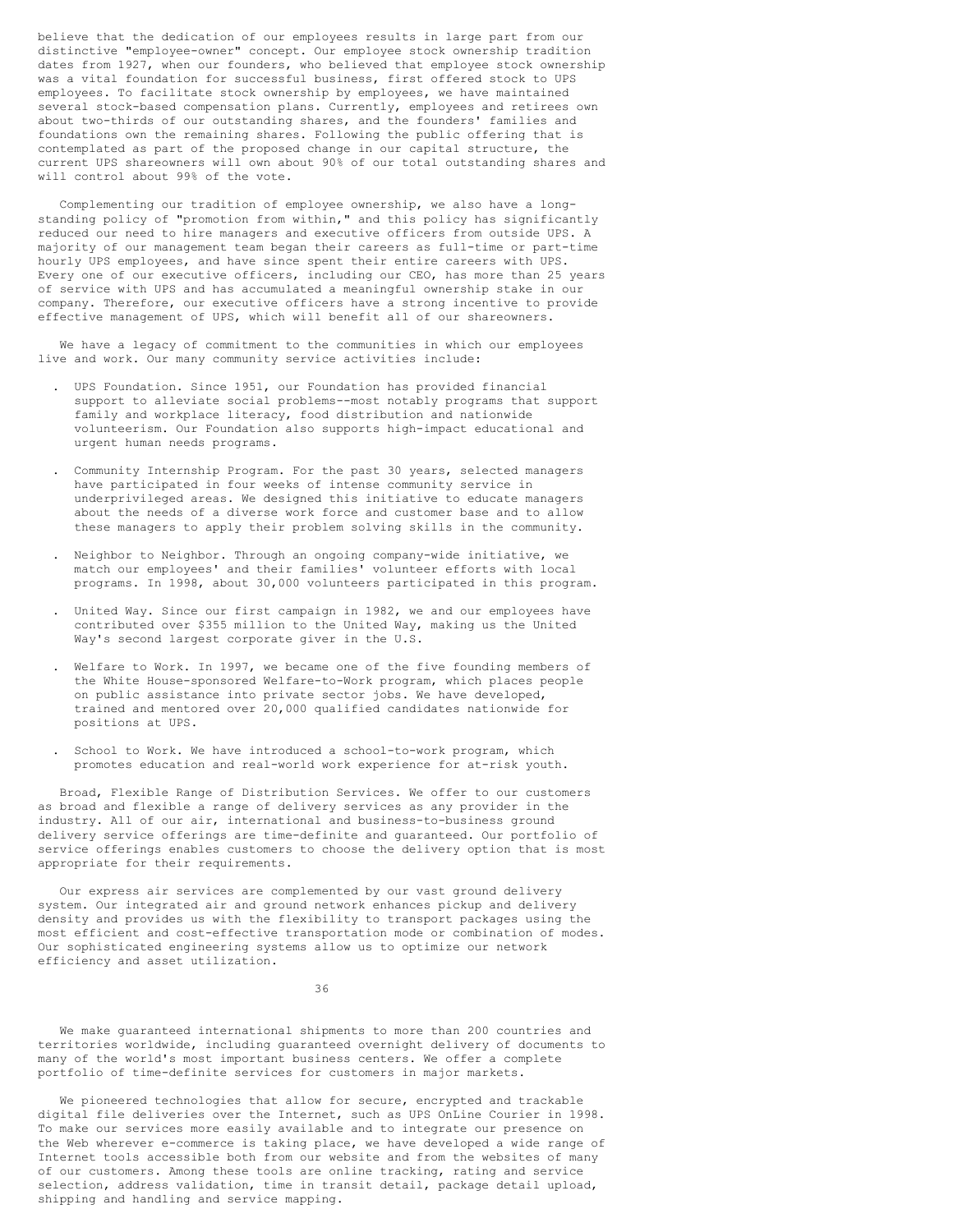Brand Equity. We have built strong brand equity by being a leader in quality service and product innovation in our industry. A recent survey of senior business executives, called Image Power(R), rated UPS as the second strongest business-to-business brand in the U.S., behind Microsoft. Among the factors that contribute to our brand equity are our:

- . friendly, professional delivery employees and familiar brown delivery vehicles
- . long history of service reliability
- . comprehensive service portfolio
- . state-of-the-art technology
- . history of innovation and industry firsts
- . competitive pricing
- . consistent advertising and communications to customers and the public about our evolving capabilities
- . longstanding and significant contributions to the communities in which we live and work

Our brand has successfully made the transition from a U.S.-based ground delivery company to a global time-definite service provider with the ability to launch innovative new products and services around the globe. For example, we were the first company to offer next day delivery to every address in the 48 contiguous states and guaranteed next business day delivery of packages and documents by 8:00 a.m. or 8:30 a.m. We were also the first full service carrier to introduce same-day delivery services in the U.S. and the first company to provide guaranteed nationwide ground service in the U.S. Increasingly, our customers recognize that UPS is not just a reliable carrier of packages, but an innovator of transportation and information-based business solutions on a broadening global scale.

One of the many ways that we have supported our brand is through sponsorship arrangements, such as our status as the official package delivery company of the National Football League in the U.S. and globally as a Worldwide Olympic Partner. We have been Fortune magazine's Most Admired Transportation Company in the mail, package and freight category for 16 consecutive years.

Customer Relationships. We serve the ongoing package distribution requirements of our customers worldwide, and provide additional services that both enhance customer relationships and complement our position as the foremost provider of package distribution services. Our current volume mix is about 80% business-to-business, and our customer base includes all of the Fortune 1000 companies.

We focus on building and maintaining long-term customer relationships. We provide automatic daily pick-up services at the request of 1.7 million shipping customers. In addition, thousands of our other customers access us daily through on-call pick-up for air delivery services, 51,000 letter dropboxes and 30,000 independently owned shipping locations. We also have affinity relationships with 486 professional associations.

37

We place significant importance on the quality of our customer relationships and conduct comprehensive market research to monitor customer service. Since 1992, we have conducted telephone interviews with shipping decision makers virtually every business day to determine their satisfaction with delivery providers and perception of performance on 17 key service factors. We use the telephone interview data to develop a statistical model that identifies those service factors that have the greatest impact on improving customer satisfaction, leading to enhanced profitability. This proprietary Customer Satisfaction Index allows us to continuously monitor satisfaction levels and helps us to focus our sales and communications efforts and new service development. The 1998 CSI showed that our customer satisfaction level for domestic U.S. service exceeded that of any of our competitors. One particular area of UPS strength relative to all the competitors measured was in the area of customer communications. This service advantage is attributable in large part to our Preferred Customer Loyalty program, aggressive ongoing communications through customer publications, direct marketing, teleservicing, and personal contact programs through our drivers, sales force and other management personnel.

Our customer focus is exemplified by the fact that we received the 1998 Platinum Pentastar, the most prestigious award that DaimlerChrysler presents to its suppliers. This was the third time that we have been named "best in class" for Chrysler's, and now DaimlerChrysler's, entire supplier base.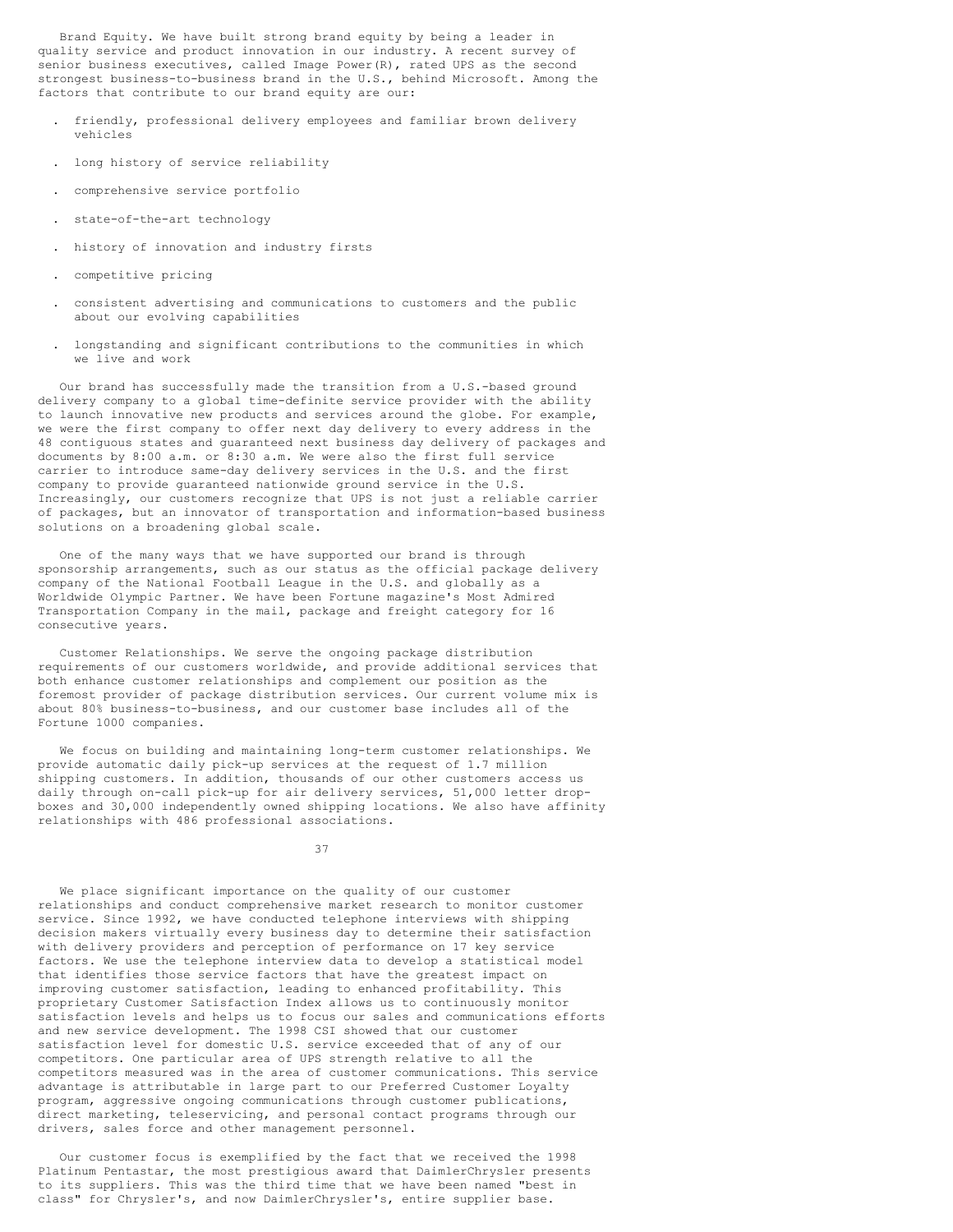Technology Systems. We have expanded our reputation as a leading package distribution company by developing an equally strong capability as a mover of electronic information. We currently collect electronic data on 7.5 million packages each day--more than any of our competitors. As a result, we have improved our efficiency and price competitiveness, and we provide improved customer solutions.

We have made significant investments in technology over the past decade. CIO magazine ranked us 35th in the U.S. for our corporate information systems, and we have won two Computerworld Smithsonian Awards for our technology. The state-of-the-art technology that we currently deploy over our network enables us to serve our customers globally in the most efficient ways. This technology provides our customers with total order visibility and improves customer service, receiving, order management and accounting operations. Currently, about 64% of our volume is with shipping customers that are connected to us electronically. We have found that customers that are connected to us electronically on average generate 10-15% higher revenues to us than before they were connected to our systems.

The following are examples of our technology:

- . We built and maintain the world's largest private DB2 database.
- We recently introduced DIAD III, which provides the fastest and most complete delivery information of any hand-held computer used by any delivery company in the world.
- . We are the only company to provide electronic capture and retrieval of package recipients' signatures.
- . In selected hubs, we have installed sophisticated, automated sortation systems to improve processing speed and operational efficiency.
- . We developed an array of UPS Online Solutions, which are proprietary software and hardware packages that we provide to our customers. UPS Online Solutions enable our customers to send, manage and track their shipments and provide us with electronic package-level detail to support these functions.

E-Commerce Capabilities. We are a leading participant in and facilitator of e-commerce, which we define as the use of networked computer technology to facilitate the buying and selling of goods and services. We have teamed with over 100 e-commerce leaders to offer fully integrated Web-enabled solutions for our customers. According to Zona Research, during the 1998 holiday season we shipped 55% of the goods purchased over the Internet. Over two-thirds of ActivMedia, Inc.'s top 50 websites that use transportation services are UPS customers.

38

We have integrated our systems with software produced by leading manufacturers of enterprise resource planning, Internet transactions, e-procurement and systems integration solutions. Our e-commerce alliance partners include AT&T, Harbinger, IBM, Oracle and PeopleSoft. These solutions give our customers the integration of UPS delivery options into their websites, including real-time package delivery information. This allows our customers to lower their package tracking costs, to improve their collections through closed loop billing and to provide better customer service. At the same time, we gain a competitive advantage as the preferred transportation solution.

Our website strategy is to provide our customers with the convenience of all the functions that they would otherwise perform over the phone or at one of the shipping outlets. Our site, www.ups.com, which receives 350,000 separate user sessions per day, including over one million package tracking transactions, uses technology to strengthen ties to our customers. Our customers can easily download our tools on to their own websites for direct use by their customers. This allows users to access our tools without leaving our customers' websites. Our Internet tools include enhanced tracking, rate calculation, service selection, address validation, time-in-transit, service mapping and electronic manifesting. Matrix Media and The Economist both rated our website as the top transportation website in the world. Business Marketing's NetMarketing also named our website one of the top 25 business-tobusiness sites.

Financial Strength. Our balance sheet gives us financial strength that few companies can match. We are one of the few companies--and the only transportation company--with a triple-A credit rating from both Standard & Poor's and Moody's. This credit rating reflects the strength of our competitive position, our consistent earnings and cash flow growth and our conservative balance sheet. As of June 30, 1999, we had a balance of cash, cash equivalents and marketable securities of approximately \$3.2 billion and shareowners' equity of \$6.1 billion. Long-term debt was \$2.1 billion, slightly lower than at the end of 1998. Our financial strength has given us the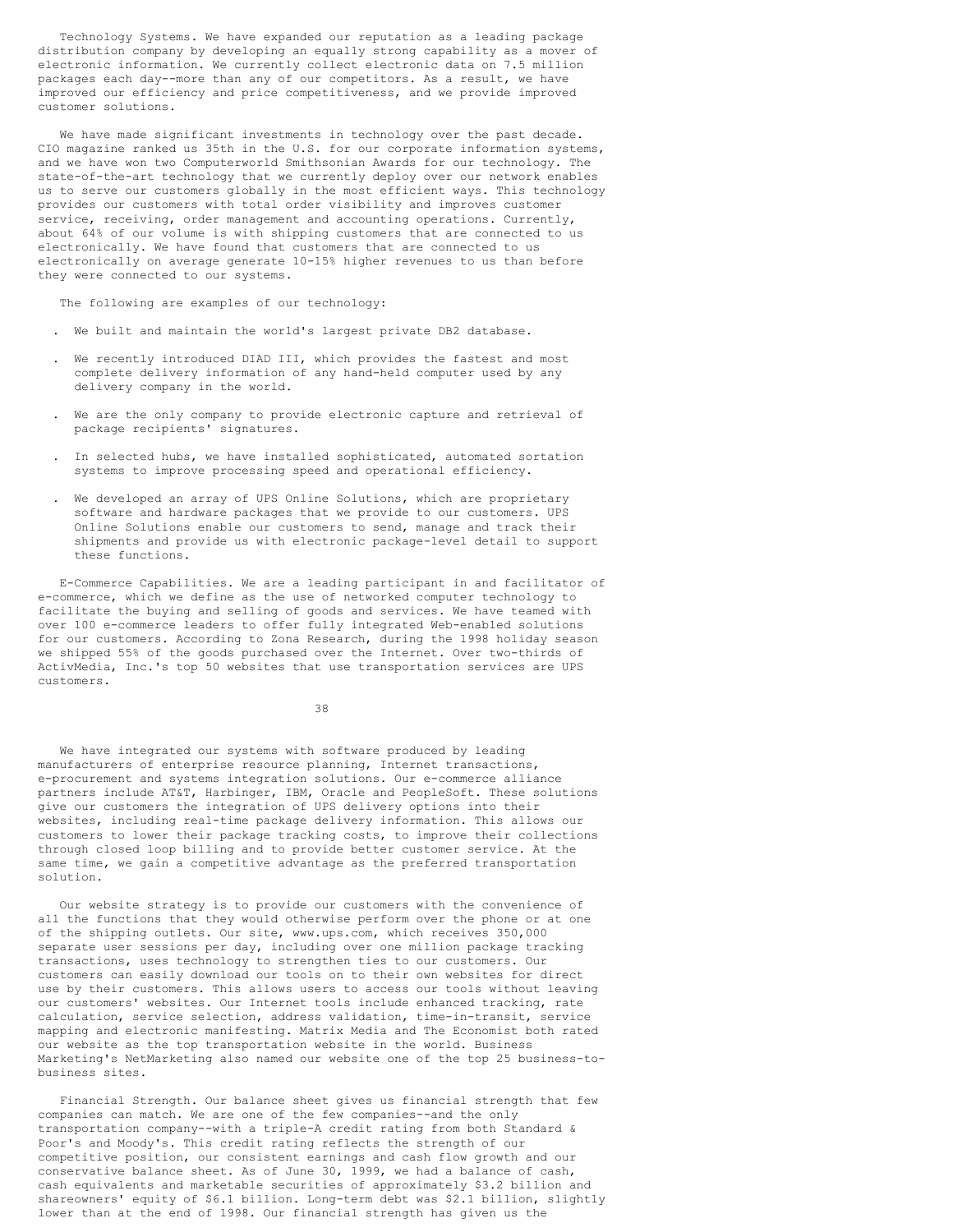resources to achieve global scale and to make needed investments in technology and fleet to position us for growth.

### Growth Strategy

Our growth strategy is designed to take advantage of our competitive strengths while maintaining our focus on meeting or exceeding our customers' requirements. The principal components of our growth strategy are as follows:

Expand Our Leadership Position in Our Core Domestic Business. Our U.S. package operation is the foundation of our business and the primary engine for our future growth. We believe that our tradition of reliable parcel service, our experienced and dedicated employees and our unmatched delivery system provide us with the advantages of reputation, service quality and economies of scale that differentiate us from our competitors. Our strategy is to increase core domestic revenues through cross-selling of our existing and new services to our large and diverse customer base, to limit the rate of expense growth and to employ technology-driven efficiencies to increase operating profit. Our core business is also a springboard for our growth in all other areas, including international, e-commerce, logistics, supply chain management and financial services.

We plan to focus on maintaining and improving service quality, meeting customer demands and providing innovative service offerings in order to continue to grow domestic package revenues. A good example of this is last year's introduction of the first nationwide guaranteed ground package delivery service.

Continue International Expansion. We have built a strong international presence through significant investments over a number of years. In 1998, our international package operations generated \$3.2 billion of revenue and became profitable. The international package delivery market has grown, and continues to grow, at a faster rate than the U.S. market. We plan to leverage our worldwide infrastructure and broad product portfolio to continue to improve our international business mix, to grow high margin premium services and to implement cost, process and technology improvements.

39

Europe, which includes our operations in Africa and the Middle East, remains our largest regional market outside of the U.S., accounting for more than half of our international revenue. As the European Community evolves into a single marketplace, with well-established regional standards and regulations, we believe that our business will benefit from additional growth within Europe as well as continued growth in imports and exports worldwide. We plan to solidify and expand our market position in Europe, where we have already created a pan-European network. We have introduced new aircraft and additional capacity in Europe to support volume growth and add flexibility to our European air operations. In addition, we have gained operating rights, enhanced our European hubs and supported the Express Shuttle, a high-speed rail project that would facilitate the use of rail transportation of packages throughout Europe. We believe that we have the strongest portfolio of pan-European services of any integrated carrier in Europe, combining time-definite delivery options and related information capabilities. We plan to continue to expand our service offerings in Eastern Europe and the Middle East.

In Asia, we primarily focus on the movement of express packages to and from, as opposed to within, that region, and volumes remained strong throughout the recent economic downturn. We are investing in our Asian air network to enhance our operations. We recently developed new multi-million dollar hubs in Hong Kong and Taiwan. We also acquired operating rights to provide service to points in Asia and beyond from Tokyo, and we are seeking to acquire additional air operating authority from a number of countries.

We believe that there is significant untapped potential in Latin America for us to expand our service offerings. To this end, we are introducing overnight delivery between key cities in the Mercosur and other trade blocs, introducing 8:00 a.m. delivery to the U.S., Canada and Europe and launching domestic express service in selected markets. Most importantly, through our recently announced agreement to acquire the assets and air routes of Challenge Air Cargo, we will become the largest air cargo carrier in Latin America. This position will enable us to further develop our cargo business and provide advantages in pursuit of additional express package volume, a market which is less developed in the region.

Provide Comprehensive Logistics and Financial Solutions. Many businesses have decided to outsource the management of all or part of their supply chains to cut costs and to improve service. The domestic third-party logistics market was estimated to be between \$18 billion and \$20 billion in 1998, and this market is expected to grow at 15% to 20% annually. We believe that this trend, evident in North America, Asia and Europe, will be closely followed by a further demand for a service offering that incorporates transportation and logistics supply chain services with complete financial support and information services. We believe that we are well positioned to capitalize on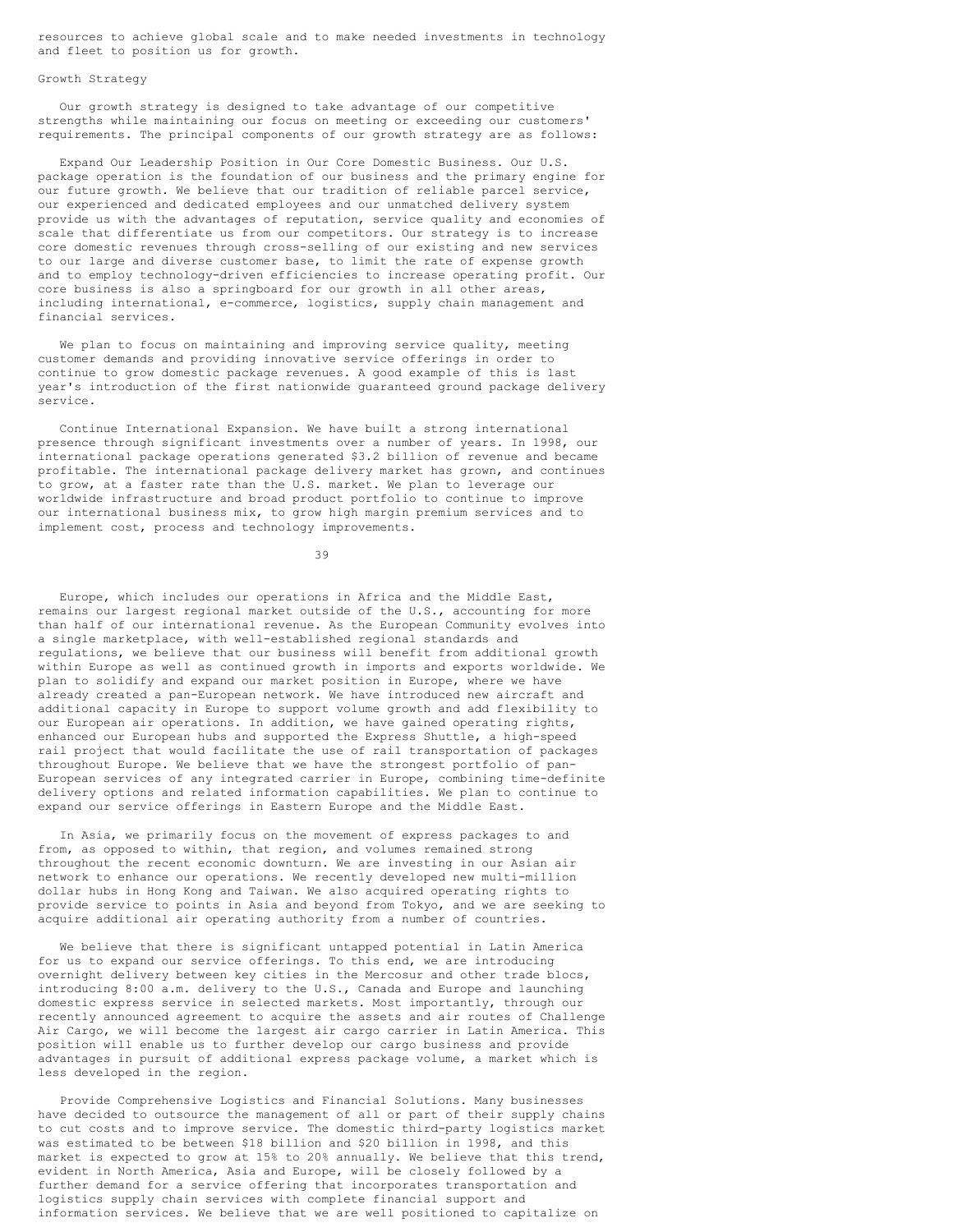these trends for the following reasons:

- We now redesign and operate supply chains for major companies in 45 countries, with about five million square feet of distribution space and 35 centralized locations worldwide.
- . We focus on technology and management-based solutions for our customers rather than the more traditional logistics focus on trucks, warehouses and assets.
- . Maintaining long-term relationships with our customers allows us to share our expertise in organizing supply chain management, to establish an innovative way to speed the product to market and to recommend to our customers more efficient services for their customers.

To complement our existing logistics and supply chain solutions, we plan to design a portfolio of financial products and services that capitalizes on our financial strength, customer relationships and extensive package-level data on our customers' shipments. We have recently developed UPS Capital Corporation to provide customers with funding in a variety of forms.

40

Leverage Our Leading-Edge Technology and E-Commerce Advantage. Forrester Research projects that the worldwide e-commerce business will grow from \$80 billion in 1998 to over \$3.2 trillion in 2003, for a compounded annual growth rate of 109%. According to Zona Research, we are the preferred shipper for e-commerce, shipping 55% of the goods purchased over the Internet during the 1998 holiday season. E-commerce is an important part of our future growth because we believe that it will drive smaller and more frequent shipments and provide a strong complement to our core delivery service offerings.

Our goal is to integrate UPS technology into the business processes of our customers, providing information to assist them in serving their customers and improving their cash flows. We will also use our technology and our physical infrastructure to help provide the operational backbone to businesses striving to create new business models in e-commerce. These new business models will operate in just-in-time or manufacturer-direct distribution modes, which are heavily dependent on smaller, more frequent shipments. In the process, we will gain knowledge of new repeatable business models and market this expertise elsewhere. A key component of this strategy is to expand relationships with technology providers in the areas of enterprise resource planning, e-procurement, systems integration and others, to integrate UPS technologies into their solutions and into the websites and systems of their customers.

To date, our leading-edge technology has enabled our e-commerce partners to integrate our shipping functionality into their e-commerce product suites. Our partners' products are being installed throughout the Internet and these legacy systems should provide us with a competitive advantage. In addition, the UPS technology integrated into our partners' products creates significant value for our customers through reduced cycle times, lower operating costs, improved customer service, enhanced collections and the ability to offer strong delivery commitments.

Pursue Strategic Acquisitions and Global Alliances. In order to remain the pre-eminent global company in our industry, we will continue to make strategic acquisitions and enter into global alliances. Our public offering will better position us to aggressively pursue strategic acquisitions and enter into global alliances that can:

- . complement our core business
- . build our global brand
- . enhance our technological capabilities or service offerings
- . lower our costs
- . expand our geographic presence and managerial expertise

#### Products and Services

#### Domestic Ground Services

For most of our history, we have been engaged primarily in the delivery of packages traveling by ground transportation. We expanded this service gradually, and today standard ground service is available for interstate and intrastate destinations, serving every address in the 48 contiguous states and intrastate in Alaska and Hawaii. We restrict this service to packages that weigh no more than 150 pounds and are no larger than 108 inches in length and 130 inches in combined length and girth. In 1998, we introduced UPS Guaranteed GroundSM, which gives guaranteed, time-definite delivery of all commercial ground packages.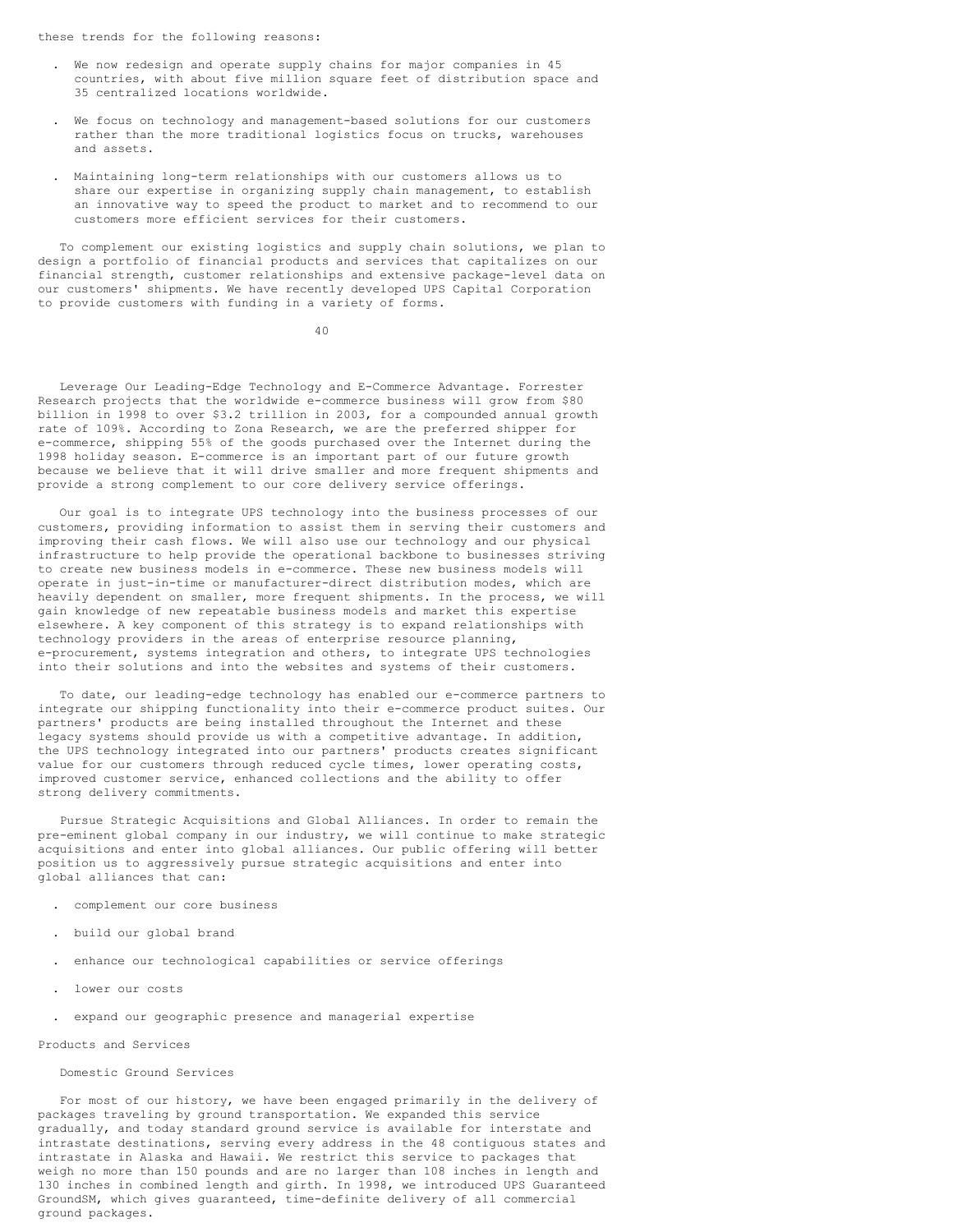In addition to our standard ground delivery product, UPS Hundredweight Service(R) offers discounted rates to customers sending multiple package shipments having a combined weight of 200 pounds or more, or air shipments totaling 100 pounds or more, addressed to one recipient at one address and shipped on the same day. Customers can realize significant savings on these shipments compared to regular ground or air service rates. UPS Hundredweight Service is available in all 48 contiguous states.

# Domestic Air Services

We provide domestic air delivery throughout the United States. UPS Next Day Air(R) offers guaranteed next business day delivery by 10:30 a.m. to more than 75% of the United States population, delivery by noon to areas covering an additional 13% and end-of-day delivery to the remainder. We offer Saturday delivery for UPS Next Day Air shipments for an additional fee.

UPS Early A.M.(R) guarantees next business day delivery of packages and documents by 8:00 a.m. or 8:30 a.m. to more than 55% of the United States population. UPS Early A.M. is available from virtually all overnight shipping locations coast to coast. In addition, UPS Next Day Air Saver(R) offers next day delivery by 3:00 or 4:30 p.m. to commercial destinations and by the end of the day to residential destinations in the 48 contiguous United States.

UPS SonicAir Best FlightSM provides same-day and next-flight-out delivery services to virtually any location in the United States.

We offer three options for customers who desire guaranteed delivery services but do not require overnight delivery.

- . UPS 2nd Day Air A.M.(R) provides guaranteed delivery of packages and documents to commercial addresses by noon of the second business day.
- . UPS 2nd Day Air(R) provides guaranteed delivery of packages and documents in two business days.
- . UPS 3 Day Select(R) provides guaranteed delivery in three business days. 3 Day Select is priced between traditional ground and air-express services.

In 1998, we introduced the first reusable Next Day Air letter container, which features a resealable flap and is made from 100% recycled material. We also expanded our On-Call Air Pickup services to 94% of all businesses.

# International Delivery Services

We deliver international shipments to more than 200 countries and territories worldwide, and we provide guaranteed overnight delivery to many of the world's most important business centers. Throughout 1998, we continued to develop our global delivery and logistics network. We offer a complete portfolio of services that are designed to provide a uniform service offering across major countries. This portfolio includes guaranteed 8:30 a.m. and 10:30 a.m. next business day delivery to major cities, as well as scheduled daydefinite ground service. We offer complete customs clearance service for any mode of transportation, regardless of carrier, at all UPS Customhouse Brokerage sites in the U.S. and Canada.

UPS Worldwide ExpressSM provides door-to-door, customs-cleared delivery to over 200 countries and territories. This service includes guaranteed overnight delivery of documents from major U.S. cities to many international business centers. For package delivery, UPS Worldwide Express provides guaranteed overnight delivery to major cities in Mexico and Canada and guaranteed second business day delivery for packages to over 290 cities in Europe. Shipments to other destinations via UPS Worldwide Express are generally delivered in two business days.

42

UPS Worldwide Express Plus SM complements our regular express service by providing guaranteed early morning delivery options from international locations to major cities around the world and guaranteed early morning second business day delivery from the United States to over 150 cities in Europe. In February 1998, we introduced two new shipment pricing options for UPS Worldwide Express and UPS Worldwide Express Plus: the UPS 10KG Box(TM) and the UPS 25KG Box(TM). These new options offer a simple, convenient, door-to-door fixed-rate shipping solution for express shipments up to 10 kilograms and 25 kilograms. Customers using this packaging option receive flat rates based on destination.

We also offer UPS Worldwide Expedited SM service, which is designed to meet customers' requirements for routine shipments that do not require overnight or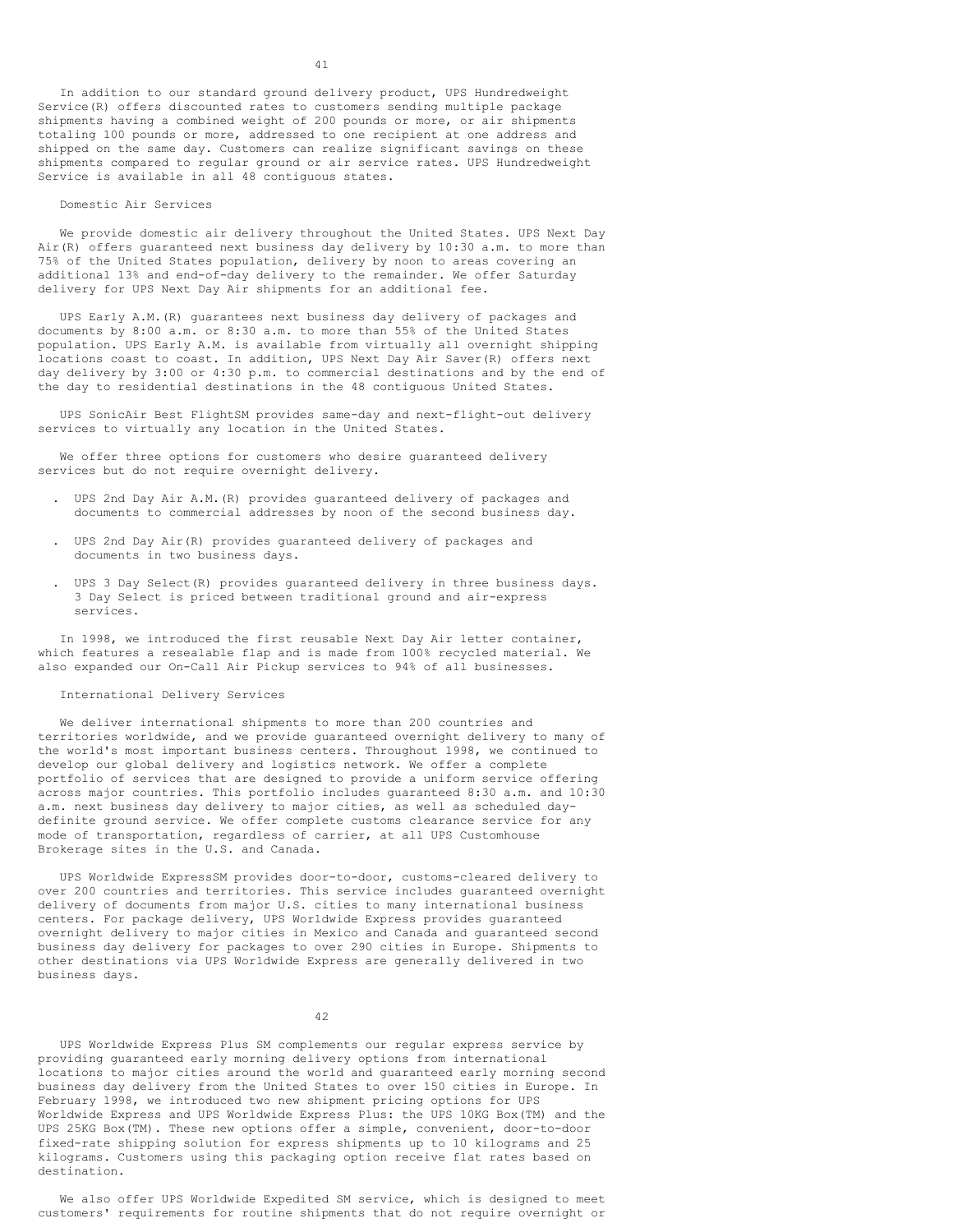express delivery. From the United States, shipments to Mexico and Canada are delivered in three business days, and shipments to most major destinations in Europe and Asia are generally delivered in four business days. Both UPS Worldwide Express and UPS Worldwide Expedited services are offered between many international locations and from international locations to the United States, providing guaranteed service from international locations that vary from country to country.

UPS International Standard SM service provides scheduled delivery of shipments within and between the European Union countries, within Canada and Mexico and between the United States and Canada. This service includes dayspecific delivery of less-than-urgent package shipments. The service offers delivery typically between one and three days, depending on the distance.

We operate a European air hub in Cologne, Germany and an Asia Pacific air hub in Taipei, Taiwan.

### Non-Package Operations

We provide other services that are distinct from our package operations, a component of which is UPS Logistics Group, Inc., discussed below. We formed UPS Logistics Group, Inc. in early 1996. It is the parent company for a number of operating subsidiaries.

UPS Worldwide Logistics(R), Inc., a subsidiary of UPS Logistics Group, Inc., provides third-party supply chain management solutions for a number of industries, including high-tech, telecommunications, apparel, automotive and electronics. It designs and operates basic inventory, warehouse and transportation management services, as well as complex integrated logistics services for its customers' inbound, outbound and international logistics needs. It operates warehouses in the United States, Mexico, Singapore, Hong Kong, Japan, The Netherlands, Germany, Taiwan, France and the United Kingdom, using state-of-the-art information systems that reduce customers' distribution and capital costs.

Service Parts Logistics. We believe that supply chain management will be a significant new segment of opportunity. Service Parts Logistics brings together a number of our competencies to the management of field service technicians for manufacturers of computers and other office equipment. Our services include call center and technical service hotline management, inventory financing, just-in-time inventory stocking and transportation, and parts repair and return.

Some of the other subsidiaries of UPS Logistics Group, Inc. are:

- . SonicAir(R), Inc., which provides same-day and next-flight-out delivery services and critical parts warehousing to virtually any location in the United States and locations in more than 180 countries.
- . Roadnet(R) Technologies, Inc., a route scheduling software developer.
- . Diversified Trimodal, Inc., also known as Martrac(R), which transports produce and other commodities in temperature-controlled trailers over railroads.
- . Worldwide Dedicated Services, Inc., which provides dedicated contract fleet management services.

43

. UPS Truck Leasing(R), Inc., a subsidiary of UPS Logistics Group, Inc., rents and leases trucks and tractors to commercial users under fullservice rental agreements. In addition, it provides maintenance for other companies' fleets of vehicles on a contract basis.

# Electronic Services

We also provide a family of electronic shipping and tracking solutions under the UPS OnLine(R) shipping system. UPS OnLine Office is software that helps shippers streamline their shipping activities. It processes shipments, prints address labels, tracks packages and provides basic management reports from a desktop computer. Office software supports international shipments as easily as domestic shipments and quickly prepares any export documentation. UPS OnLine Professional is designed to support a complex shipping environment with solutions for domestic and international shipping. It combines a powerful shipping and tracking system with sophisticated information management tools. UPS OnLine Tracking software is easily installed on personal computers and provides the user with immediate tracking and delivery information for packages anywhere in the world. Packages can be tracked with a tracking number or the shipper's own reference number. UPS OnLine Host Access provides electronic connectivity between UPS and the shipper's host computer system, linking UPS shipping information directly to all parts of the customer's organization. UPS OnLine Host Access can be used to enhance and streamline the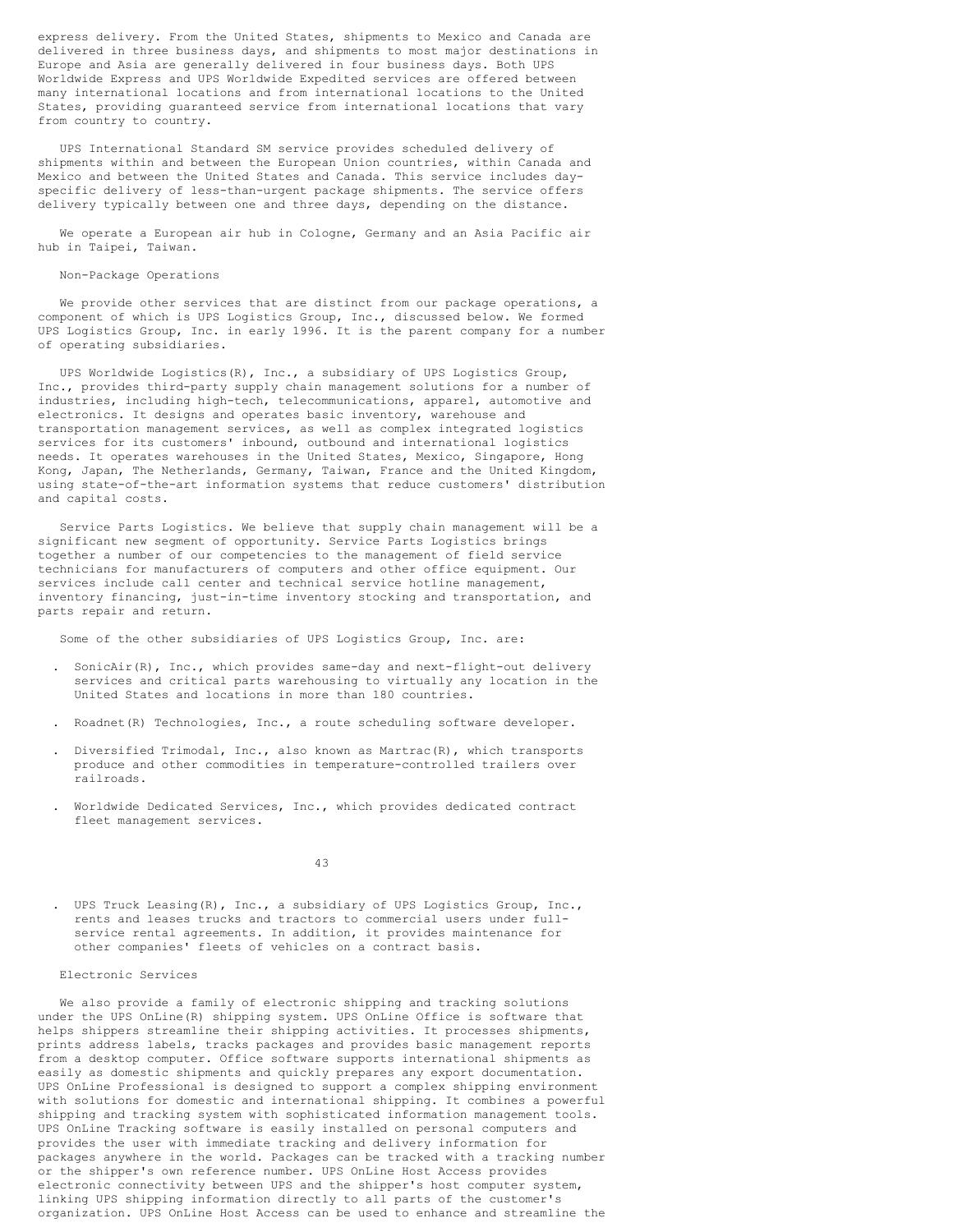customer's sales, service, distribution and accounting functions by providing direct access to vital transportation planning, shipment status and merchandise delivery information. UPS OnLine Compatible Solutions offer similar benefits to customers using shipping systems supplied by third parties.

Our website, www.ups.com, brings a wide array of information services to customers worldwide. Package tracking, pick-up requests, rate quotes, service mapping, drop-off locator, transit times and supply ordering services are all available at the customer's desktop. The site also displays full domestic and international service information and provides an avenue for customers to download UPS software.

UPS Document ExchangeSM, featuring UPS OnLine Courier ServiceSM, is a delivery solution that utilizes the Internet as the mode of transport. This service offers features not found in traditional e-mail applications, such as document tracking, version translation, scheduled delivery, delivery confirmation, security options and the ability to carry any type of digital file. This gives customers the ability to send any digitally produced material in a secured environment, which allows them to take advantage of the speed and efficiencies of electronic delivery.

In April 1998, we established a web site at www.ec.ups.com to support our commitment to e-commerce. This site promotes the advantages of e-commerce and spotlights our unique position with regard to the facilitation of commerce.

## Delivery Service Options

We offer additional services such as Consignee Billing, Delivery Confirmation and Call Tag Service to those customers who require customized package distribution solutions. We designed Consignee Billing for customers who receive large volumes of merchandise from a number of vendors. We bill these consignee customers directly for their shipping charges, enabling the customer to obtain tighter control over inbound transportation costs. Delivery Confirmation provides automatic confirmation and weekly reports of deliveries and is available throughout the United States and Puerto Rico. Immediate confirmation is also available upon request. Call Tag Service provides prompt pick-up and return of packages previously delivered by UPS from any address in the 48 contiguous states.

### Sales and Marketing

Our sales force consists of about 3,500 account executives worldwide, spread across our 15 regions. Account executives, except for regional management account executives, are further allocated to individual

44

operating districts. We have an organization of regionally based account managers, who report directly to our corporate office, for our biggest multisite customers.

We recently instituted our new Sales Force 2000 initiative, which realigned our sales force based on an assessment of customer revenue and potential. Account responsibilities were rationalized, and account executives' workloads were distributed based on the size and strategic importance of individual customers.

We are also in the process of providing each of our account executives with laptop computers loaded with our proprietary "Link" account management software. These systems will provide account executives with useful productivity tools, and we have determined that the systems increase the time our account executives are able to spend with customers and potential customers and improve their overall effectiveness.

In addition to our general sales force, we have overlaid three supplemental sales forces: International Business, focused on international business out of major U.S. business centers; UPS HundredWeight ServiceSM business; and ecommerce. Within these specialty sales forces, the account executives report to their respective districts. Our logistics operations and other subsidiaries maintain their own sales forces.

Our marketing organization is generally organized along similar lines. At the corporate level, the marketing group is engaged in rate-making and revenue management policy, market and customer research, product development, brand management, product management, marketing alliances and e-commerce, including the non-technical aspects of our web presence. Advertising, public relations and most formal marketing communications are centrally conceived and controlled.

Individual district and region marketing personnel are engaged in business planning, bid preparation and other revenue management activities, and in coordinating alignment with corporate marketing initiatives. Individual regions and districts may engage in local promotional and public relations activities pertinent to their locales.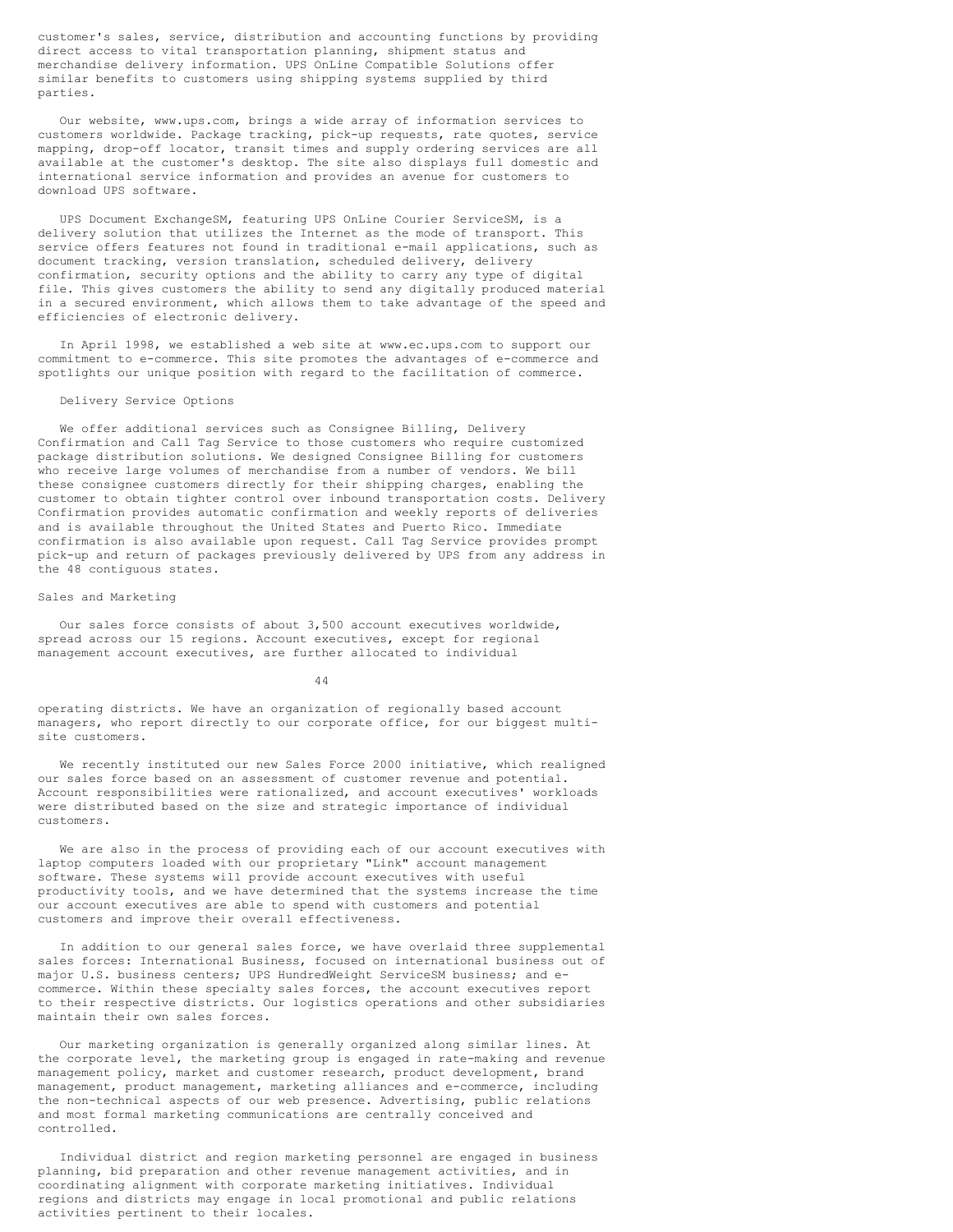#### Employees

During 1998, we employed over 330,000 employees. We were recently named one of Fortune magazine's Diversity Elite--one of the 50 best companies for Asians, Blacks and Hispanics.

Approximately 89,000 full-time and 116,000 part-time employees are represented by various labor unions, primarily the International Brotherhood of Teamsters. We and the Teamsters are parties to a five-year master agreement that expires July 31, 2002. This is the longest agreement we have ever reached with the Teamsters. In addition, we employ about 2,100 pilots represented by the Independent Pilots Association. We and the Independent Pilots Association have an eight-year agreement that becomes amendable on January 1, 2004.

We believe that our relations with our employees are good.

### Properties and Facilities

We own our headquarters, which are located in Atlanta, Georgia and consist of about 735,000 square feet of office space on an office campus.

We also own our 29 principal U.S. package operating facilities, which have floor spaces that range from about 354,000 to 693,000 square feet. In addition, we have a 1.9 million square foot operating facility near Chicago, Illinois, which is designed to streamline shipments between East Coast and West Coast destinations.

We also own about 730, and lease about 873, smaller operating facilities, throughout the United States for our package operations. The smaller of these facilities have vehicles and drivers stationed for the pickup of

45

packages and facilities for the sorting, transfer and delivery of packages. The larger of these facilities have additional facilities for servicing our vehicles and equipment and employ specialized mechanical installations for the sorting and handling of packages. We also own or lease other facilities that support our international package and non-package operations. We believe our facilities are adequate to support our current operations.

Our aircraft are operated in a hub and spokes pattern in the United States. Our principal air hub in the United States is located in Louisville, Kentucky, with regional air hubs in Columbia, South Carolina, Dallas, Texas, Hartford, Connecticut, Ontario, California, Philadelphia, Pennsylvania and Rockford, Illinois. These hubs house facilities for the sorting, transfer and delivery of packages. Our Louisville, Kentucky hub handles the largest volume of packages for air delivery in the United States. Our European air hub is located in Cologne, Germany, and our Asia-Pacific air hub is in Taipei, Taiwan. Regional air hubs in Canada include facilities in Hamilton, Ontario and Montreal, Quebec. Our new automated sorting facility, "Hub 2000," is currently under construction in Louisville, Kentucky, and we expect it to commence partial operations in 2000. We expect this new facility to increase our hub capacity by over 40% in Louisville.

Our computer operations are consolidated in a 435,000 square foot leased facility, the Ramapo Ridge facility, which is located on a 39-acre site in Mahwah, NJ. We have leased this facility for an initial term ending in 2019 for use as a data processing, telecommunications and operations facility. We also own a 160,000 square foot facility located on a 25-acre site in the Atlanta, Georgia area, which serves as a backup to the main computer operations facility in New Jersey. This facility provides production functions and backup capacity in case a power outage or other disaster incapacitates the main data center. It also helps us to meet communication needs.

#### Fleet

#### Aircraft

As of December 31, 1998, our fleet consisted of the following 536 aircraft:

# <TABLE>

<CAPTION>

|                             |                     | Leased        |   |                                         |
|-----------------------------|---------------------|---------------|---|-----------------------------------------|
| Description                 |                     |               |   | Owned from Others On Order Under Option |
|                             |                     |               |   |                                         |
| $<$ S>                      | $\langle C \rangle$ | < <sub></sub> |   | < <sub></sub>                           |
| McDonnell-Douglas $DC-8-71$ | 23                  |               |   |                                         |
| McDonnell-Douglas $DC-8-73$ | 26                  |               |   |                                         |
| Boeing $727-100$            | 51                  |               |   |                                         |
| Boeing $727-200$            | 10                  |               |   |                                         |
| Boeing $747-100$            | 12                  |               |   |                                         |
| Boeing 747-200              | 4                   |               |   |                                         |
| Boeing 757-200              | 64                  | 9             | 2 |                                         |
| Boeing $767-300$            | 21                  | 6             |   |                                         |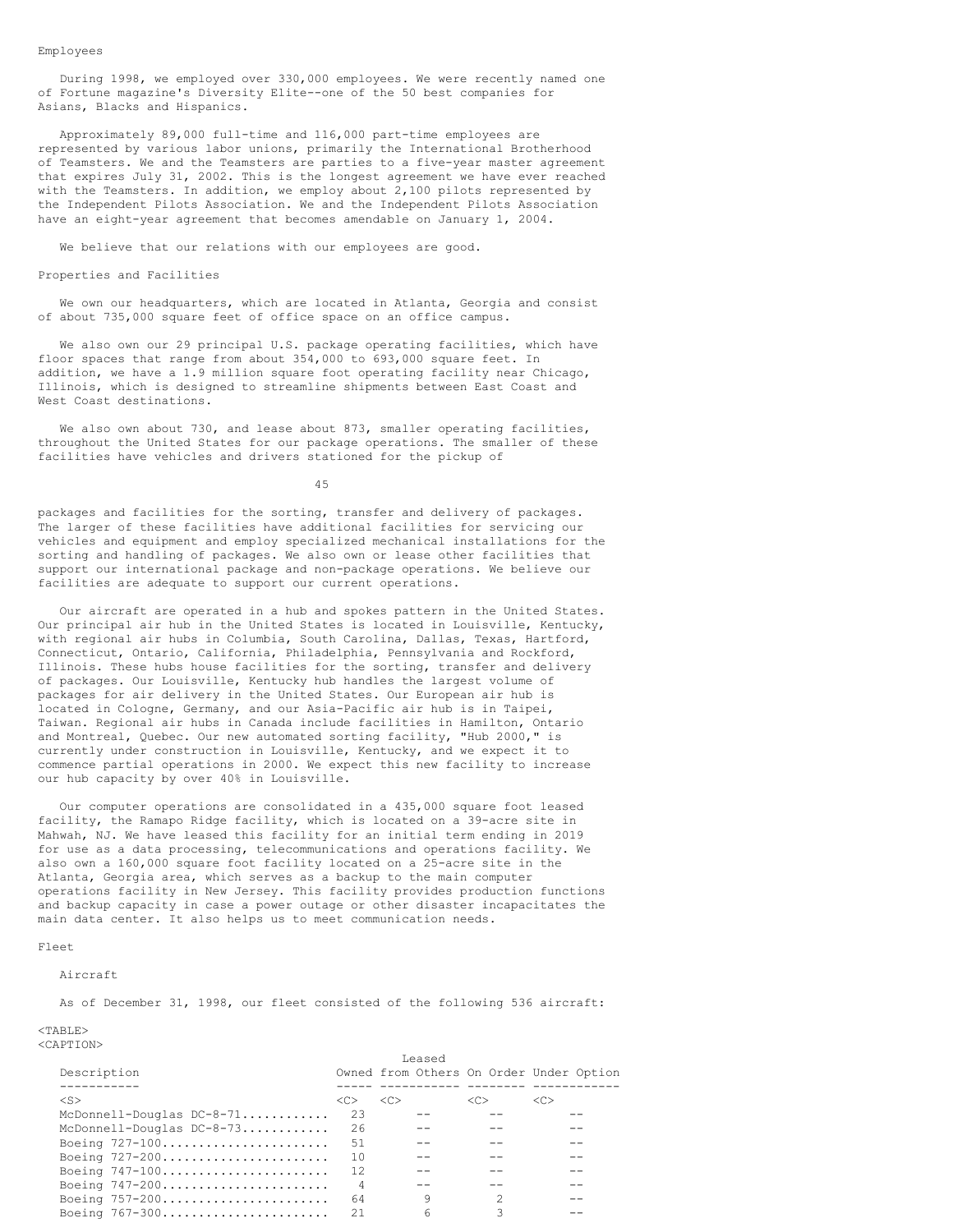|                                                                 |       |      | -30  | 3 U E |
|-----------------------------------------------------------------|-------|------|------|-------|
| $Other \ldots \ldots \ldots \ldots \ldots \ldots \ldots \ldots$ | $- -$ | 31 O | --   |       |
|                                                                 |       |      |      |       |
|                                                                 |       | 325  | - 35 | 3 U E |
|                                                                 |       |      |      |       |

</TABLE>

We maintain an inventory of spare engines and parts for each aircraft.

All of the aircraft we own meet Stage III federal noise regulations, and can operate at airports that have aircraft noise restrictions. We became the first major airline to successfully operate a 100% Stage III fleet more than three years in advance of the date required by federal regulations.

During 1998, we took delivery of two Boeing 747-200, three Boeing 757-200 and five Boeing 767-300 aircraft. We also exercised options to purchase ten Boeing 757-200 aircraft that we previously accounted for under operating leases. During 1999, we have taken delivery of two Boeing 757-200 and two Boeing 767-200 aircraft, and we expect to take delivery of one Boeing 767-200 aircraft in September. We also have firm

46

commitments to purchase four Airbus A300-600 aircraft during 2000 and 26 Airbus A300-600 aircraft between 2001 and 2005, and we have options to purchase 30 Airbus A300-600 aircraft between 2002 and 2009.

Because of our maintenance schedules, and our fewer daily flight cycles as compared to commercial passenger airlines, we do not anticipate the need to retire any currently owned aircraft in the next ten years.

#### Vehicles

We operate a fleet of about 149,000 delivery vehicles, ranging from panel delivery vehicles to large tractors and trailers, including about 1,400 temperature-controlled trailers owned by Martrac and about 4,000 vehicles owned by UPS Truck Leasing.

Our management believes that these aircraft and vehicles are adequate to support our operations over the next year.

#### Safety

We promote safety throughout our operations.

Our Automotive Fleet Safety Program is built with the following components:

- . Selection. Six out of every seven drivers come from our part-time ranks. Therefore, many of our new drivers are familiar with our philosophy, policies, practices and training programs.
- . Training. Training is the cornerstone of our Fleet Safety Program. Our approach starts with training the trainer. All trainers undergo a rigorous training workshop to ensure that they have the skills and motivation to effectively train novice drivers. The first 30 days of a new driver's employment includes eight hours of classroom "space and visibility" training followed by three safety training rides integrated into their training cycle.
- . Responsibility. Our operations managers are responsible for their drivers' safety records. We investigate every accident. If we determine that the accident could have been prevented, we re-train the driver.
- . Preventive Maintenance. An integral part of our Fleet Safety Program is a comprehensive Preventive Maintenance Program. Our fleet is tracked by computer to ensure that each vehicle is serviced before a breakdown or accident can occur.
- . Honor Plan. A well-defined safe driver honor plan recognizes and rewards our drivers when they achieve success. We currently have about 2,850 drivers who have driven for 25 years or more without an avoidable accident.

Our workplace safety program consists of a comprehensive health and safety program that is monitored by our employee-management health and safety committees. The workplace safety process focuses on employee conditioning and safety-related habits. We enlist employees' help in designing facilities and work processes.

#### Competition

We are the largest package distribution company in the world, in terms of both revenue and volume. We offer a broad array of services in the package delivery industry and therefore compete with many different companies and services on a local, regional, national and international basis. These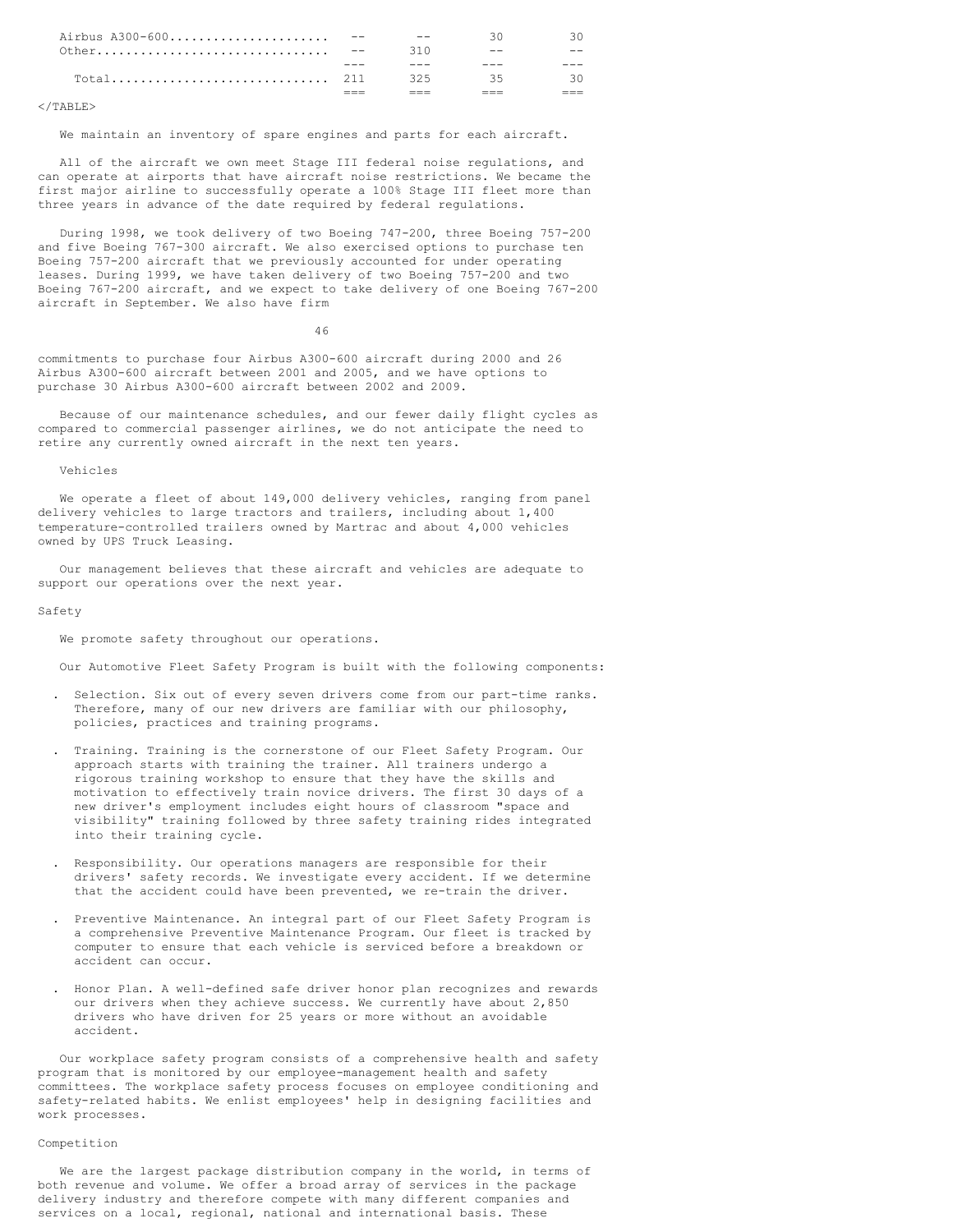competitors include the postal services of the United States and other nations, various motor carriers, express companies, freight forwarders, air couriers and others. Our major competitors include Federal Express, the United States Postal Service, RPS, Inc., Airborne Express, DHL Worldwide Express, Deutsche Post and TNT Post Group.

47

Competition is increasingly based on a carrier's ability to integrate its distribution and information systems with its customers' systems to provide unique transportation solutions at competitive prices. We rely on our vast infrastructure and service portfolio to attract and maintain customers. As we move into the logistics and other non-package areas, we compete with a number of participants in the logistics, financial services and information technology industries.

# Government Regulation

Both the Department of Transportation and the Federal Aviation Administration regulate air transportation services.

The DOT's authority relates primarily to economic aspects of air transportation, such as discriminatory pricing, non-competitive practices, interlocking relations or cooperative agreements. The DOT also regulates, subject to the authority of the President of the United States, international routes, fares, rates and practices, and is authorized to investigate and take action against discriminatory treatment of United States air carriers abroad. The FAA's authority relates primarily to safety aspects of air transportation, including aircraft standards and maintenance, personnel and ground facilities. In 1988, the FAA granted us an operating certificate, which remains in effect so long as we meet the operational requirements of federal aviation regulations.

The FAA has issued rules mandating repairs on all Boeing Company and McDonnell-Douglas Corporation aircraft that have completed a specified number of flights, and has also issued rules requiring a corrosion control program for Boeing Company aircraft. Our total expenditures under these programs for 1998 were about \$16.4 million. The future cost of repairs pursuant to these programs may fluctuate. All mandated repairs have been completed or are scheduled to be completed within the timeframes specified by the FAA.

Our ground transportation of packages in the United States is subject to the DOT's jurisdiction with respect to the regulation of routes, and both the DOT's and the states' jurisdiction with respect to the regulation of safety, insurance and hazardous materials.

We are subject to similar regulation in many non-U.S. jurisdictions. In addition, we are subject to non-U.S. government regulation of aviation rights to and beyond non-U.S. jurisdictions, and non-U.S. customs regulation.

# Postal Rate Proceedings

The Postal Reorganization Act of 1970 created the postal service as an independent establishment of the executive branch of the federal government, and vested the power to recommend domestic postal rates in a regulatory body, the Postal Rate Commission. We believe that the postal service consistently attempts to set rates for its monopoly services, particularly first class letter mail, above the cost of providing these services, in order to use the excess revenues to subsidize its expedited, parcel, international and other competitive services. Therefore, we participate in the postal rate proceedings before the Postal Rate Commission in an attempt to secure fair postal rates for competitive services.

On June 29, 1998, the Postal Service Board of Governors adopted, with minor exceptions, the Postal Rate Commission's Recommended Decision in the general rate case filed by the postal service in 1997. On July 13, 1998, we filed a notice of appeal with the United States Court of Appeals for the District of Columbia, claiming the Postal Rate Commission erred in the treatment of air transportation costs associated with the movement of parcel post packages in the state of Alaska and Priority Mail's contribution to covering institutional (overhead) costs. The appeal is pending.

Legislation has been proposed that would result in significant amendments to the Postal Reorganization Act. If adopted, it would introduce a form of rate-cap regulation of monopoly services, loosen regulation of competitive services and, for some matters, strengthen the powers of the Postal Rate Commission.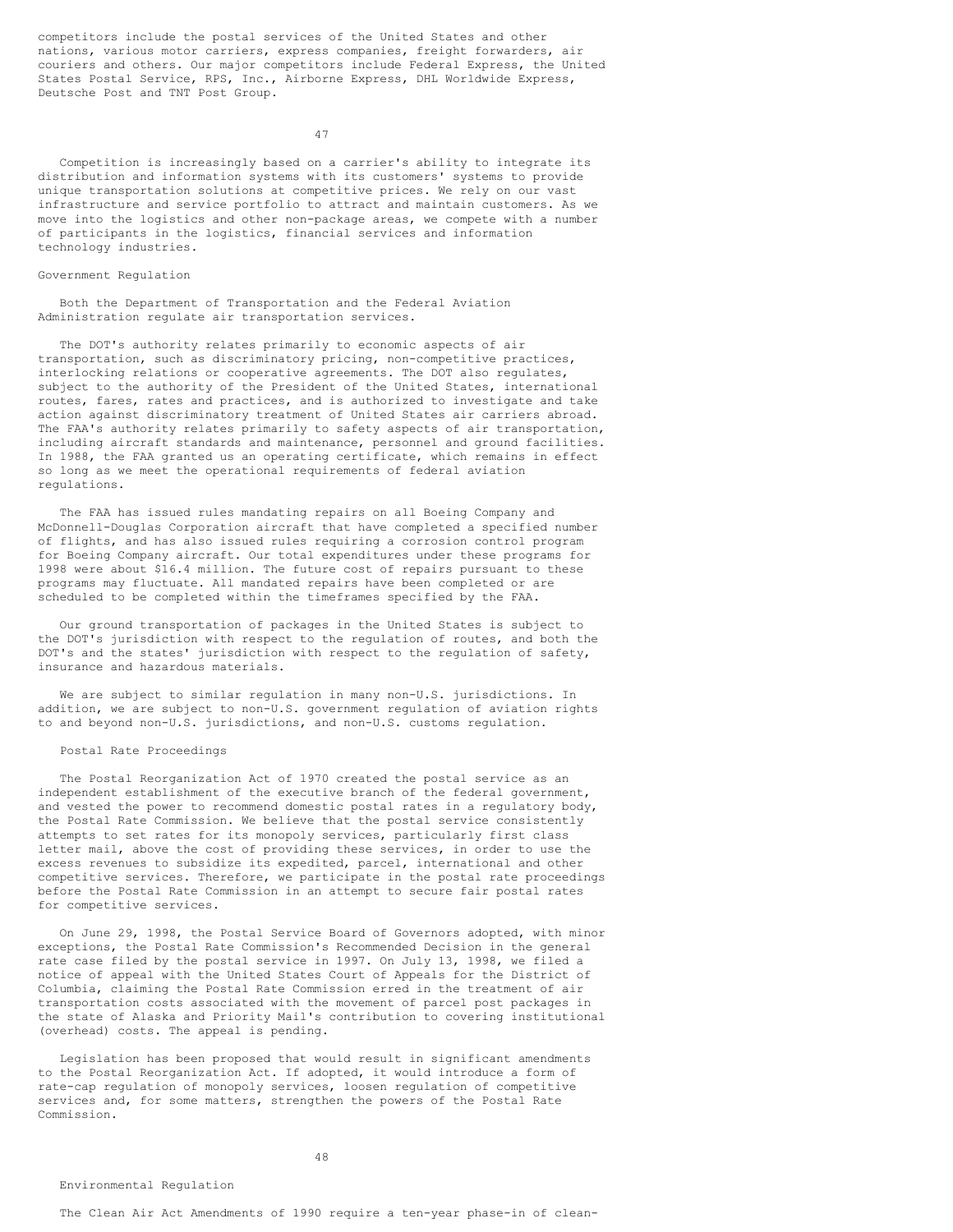fuel vehicles by some fleets in urban areas with the worst air quality problems. We began a project in 1989 using clean compressed natural gas as a fuel in some package cars. By the end of 1998, more than 850 UPS package cars were running on compressed natural gas in various cities. The EPA's final rules under the Clean Air Act Amendments of 1990 established regulations governing the exemption of clean fuel fleet vehicles from some transportation control measures. The regulations exempt clean fuel vehicles, such as our compressed natural gas vehicles, from urban transportation control measures, which include truck bans and time-of-day restrictions. The regulations also permit the compressed natural gas vehicles to travel in high occupancy vehicle lanes, if they meet emission criteria.

All of the aircraft we own meet Stage III federal noise regulations.

# Litigation

On August 9, 1999 the U.S. Tax Court issued an opinion unfavorable to UPS regarding a Notice of Deficiency asserting that we are liable for additional tax for the 1983 and 1984 tax years. The Court held that we are liable for tax on income of Overseas Partners Ltd., a Bermuda company, which has reinsured excess value package insurance purchased by our customers beginning in 1984. The Court held that for the 1984 tax year we are liable for taxes of \$31 million on income reported by OPL, additions to tax of \$93 million and interest for a total after-tax exposure we estimate at approximately \$246 million.

In addition, during the first quarter of 1999, the IRS issued two Notices of Deficiency asserting that we are liable for additional tax for the 1985 through 1987 tax years, and the 1988 through 1990 tax years. The primary assertions by the IRS relate to the reinsurance of excess value package insurance, the issue raised for the 1984 tax year. The IRS has based its assertions on the same theories included in the 1983-1984 Notice of Deficiency.

We anticipate that the IRS will take similar positions for tax years subsequent to 1990. Based on the Tax Court opinion, we currently estimate that our total after-tax exposure for the tax years 1984 through 1999 could be as high as \$2.353 billion. We are in the process of analyzing our position in light of the Tax Court opinion and are evaluating our options, including appeal of the Tax Court decision, continuance of the litigation or negotiation of a settlement.

In our second quarter 1999 financial statements, we have recorded a tax assessment charge of \$1.786 billion, which includes an amount for related state tax liabilities. The charge includes taxes of \$915 million and interest of \$871 million. This assessment resulted in a tax benefit of \$344 million related to the interest component of the assessment. As a result, our net charge to net income for the tax assessment was \$1.442 billion, increasing our total after-tax reserve with respect to these matters to \$1.672 billion.

We determined the size of our reserve with respect to these matters in accordance with generally accepted accounting principles based on our estimate of our most likely liability. In making this determination, we concluded that it was more likely that we would be required to pay taxes on income reported by OPL and interest, but that it was not probable that we would be required to pay any additions to tax. If additions to tax ultimately are determined to be payable, we would have to record an additional charge of up to \$681 million. We cannot assure you that our ultimate liability for these matters will not exceed the level of our reserves.

We have sufficient cash, cash equivalents and marketable securities on hand to deposit with the IRS, if we choose to do so, the full amount necessary to satisfy our total estimated maximum after-tax exposure for these tax matters, without affecting our ability to meet our foreseeable operating expenses and budgeted capital expenditures.

49

The IRS has also raised a number of unrelated issues regarding the timing of deductions, the characterization of expenses as capital rather than ordinary and our entitlement to the Investment Tax Credit and the Research Tax Credit in the 1985 through 1990 tax years. These issues total \$88 million in tax for the 1985 through 1987 tax years and \$245 million in tax for the 1988 through 1990 tax years. Additions to tax and interest are in addition to these amounts. The IRS may take similar positions for periods subsequent to 1990. The majority of these adjustments capitalize items for which depreciation deductions would be allowed in future years, and we believe their eventual resolution will not result in a material adverse effect on our financial condition, results of operations or liquidity.

We are a defendant in various employment-related lawsuits. In one of these actions, which alleges employment discrimination by UPS, class action status has been granted, and the United States Equal Employment Opportunity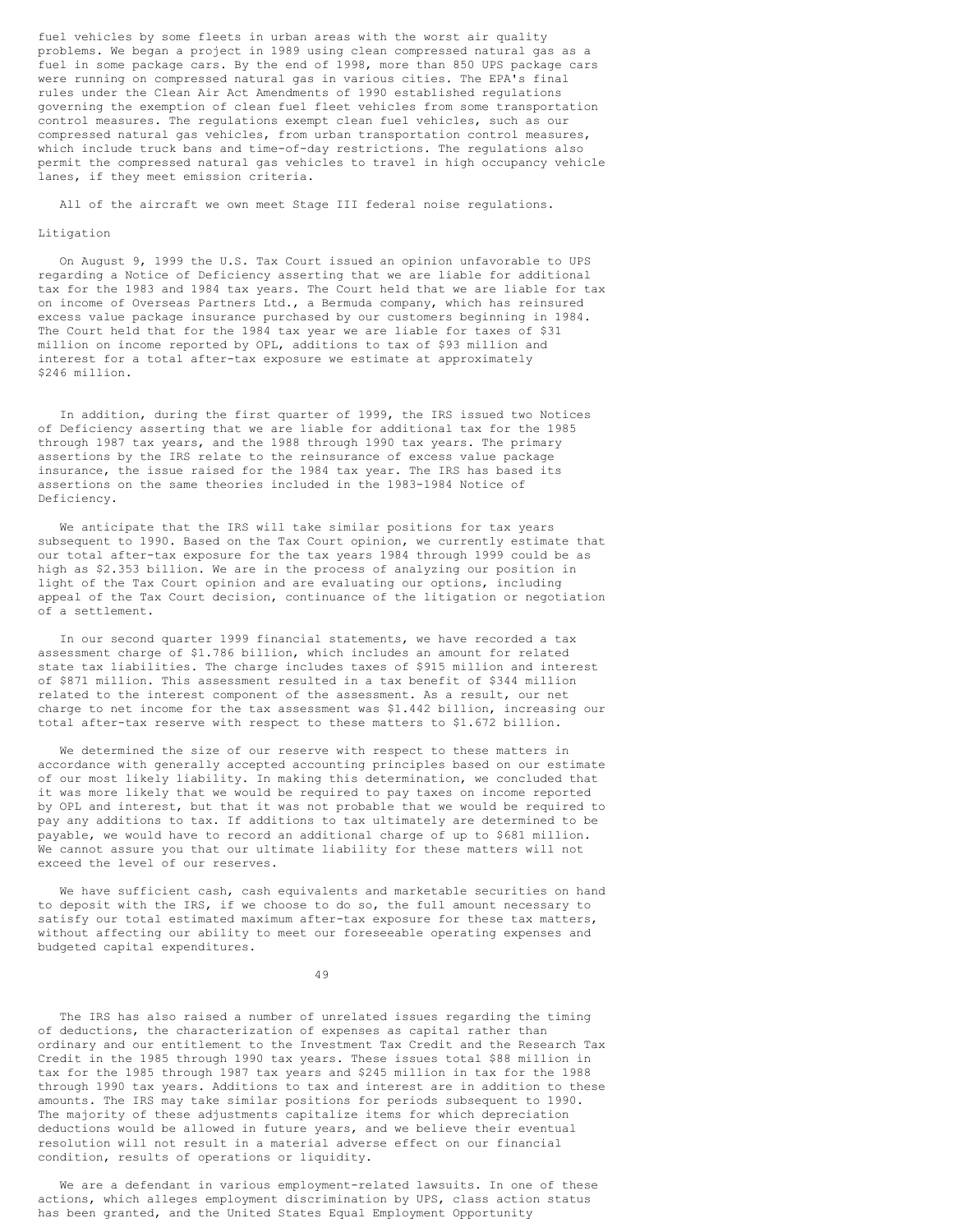Commission has been granted the right to intervene. We are also a defendant in various other lawsuits that arose in the normal course of business. In our opinion, none of these cases is expected to have a material adverse effect upon our financial condition, results of operations or liquidity.

50

# THE MERGER, THE PUBLIC OFFERING AND THE TENDER OFFER

## The Merger

How It Will Work

Old UPS currently owns all of New UPS's (United Parcel Service, Inc.) common stock, and New UPS currently owns all of UPS Merger Subsidiary, Inc.'s common stock. When Old UPS merges with UPS Merger Subsidiary, Inc.:

- . Old UPS will survive the merger, and UPS Merger Subsidiary, Inc. will cease to exist
- . all of Old UPS's outstanding common stock will automatically convert into New UPS's class A common stock, and Old UPS's current shareowners will own all of New UPS's class A common stock
- . New UPS will own all of Old UPS's common stock

The result will be that our current shareowner-owned company, Old UPS, will become a subsidiary of New UPS, and you will own New UPS class A common stock instead of Old UPS common stock. The new shareowner-owned company, New UPS, will have a new certificate of incorporation and bylaws, while Old UPS's certificate of incorporation will remain unchanged. A copy of the merger agreement is included as Annex A to this proxy statement/prospectus.

We believe that New UPS's capital structure will help preserve the best aspects of our employee-owned and owner-managed culture while providing us with a publicly traded equity security that we could use for strategic alliances and acquisitions in important markets around the world. You no longer will be required to offer your shares to us before you can sell them to third parties. And we are seeking to terminate the right of recall by terminating the Managers Stock Trust, the Employees Stock Trust and similar trusts. See "Purposes of the Merger."

New UPS's Certificate of Incorporation

New UPS's certificate of incorporation will be different from our current certificate of incorporation in the following principal ways:

- . it will replace the current common stock with class A-1 common stock, class A-2 common stock, class A-3 common stock and class B common stock
- . it will eliminate the requirement that you must offer your shares to us for purchase before you can sell them to third parties
- . it will modify our "scaled voting" provision so that it does not reduce the voting power of shareowners unless they own more than 25% of our total voting power
- . it will add provisions that restrict the transferability of the class A common stock for a period of time to allow us to complete a successful public offering

There are additional changes in New UPS's certificate of incorporation. You should read "Description of Capital Stock, Certificate of Incorporation and Bylaws" and New UPS's certificate of incorporation, which is included as Annex B to this proxy statement/prospectus.

# Voting Rights

Holders of class A common stock will be entitled to ten votes per share on all matters voted upon by our shareowners. Holders of class B common stock will have the same economic rights as holders of class A common stock, but will be entitled to one vote per share on all matters voted upon by our shareowners. Any person or group that beneficially owns more than 25% of our total voting power will be allowed only 1/100th of a vote with respect to each vote in excess of 25% of our total voting power. Old UPS's certificate of incorporation contains a similar provision, but it applies to any person or group that owns more than 10% of our total voting power.

51

What You Will Receive

When we effect the merger, all of our outstanding common stock will convert automatically into shares of New UPS's class A common stock. Of the Old UPS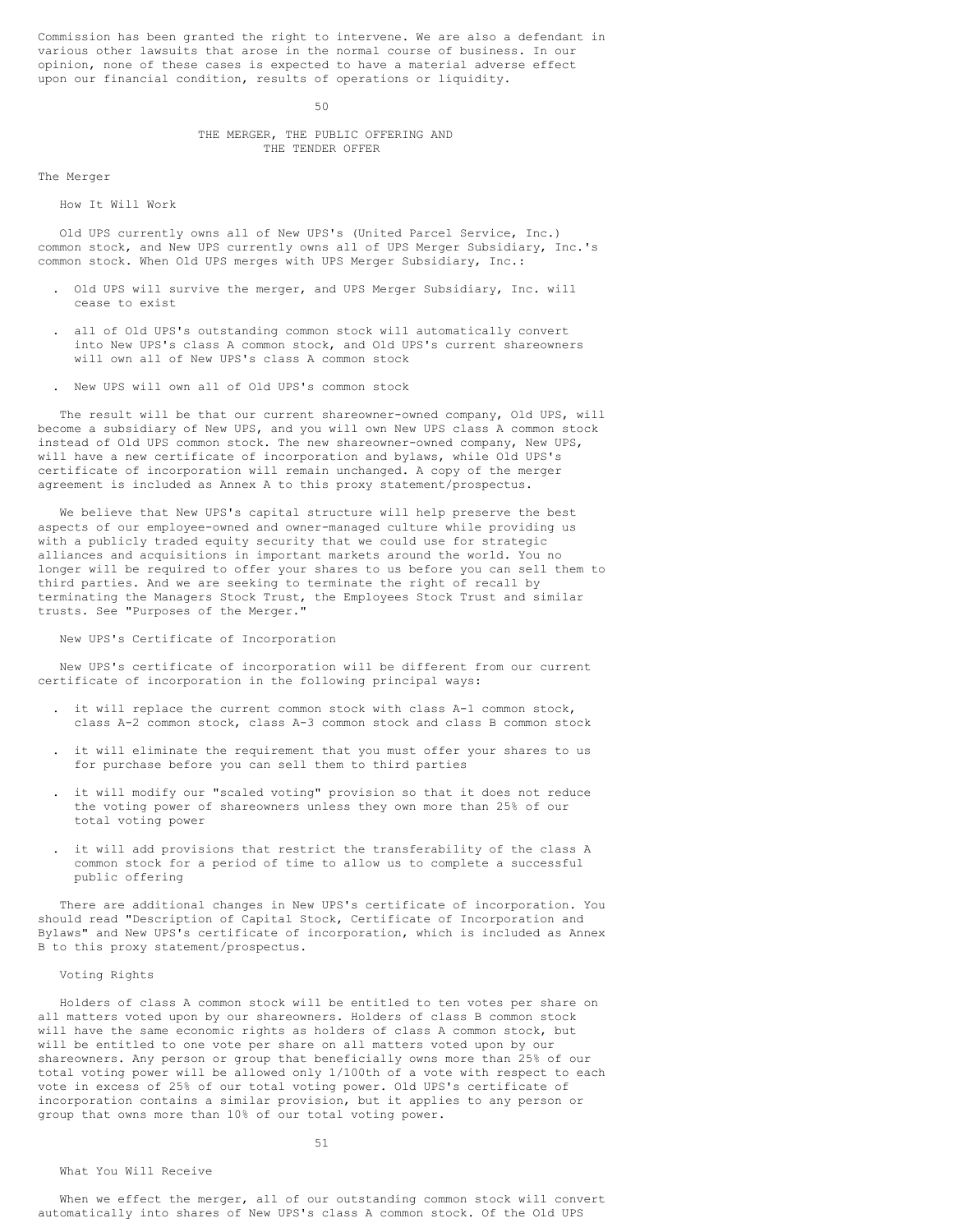shares you own:

- . one-third will be converted into class A-1 common stock
- . one-third will be converted into class A-2 common stock
- . one-third will be converted into class A-3 common stock

Except for the applicable restricted period, which we describe below, each share of class A common stock will be identical.

Separately, we are seeking approval to terminate the UPS Managers Stock Trust, the UPS Employees Stock Trust and other trusts that give us recall rights. The shares of class A common stock you receive as a result of the merger will not be subject to these trusts and may not be recalled by us.

Transfer Restrictions on Shares of Class A Common Stock

You will not be able to sell or transfer shares of class A common stock to anyone other than a permitted transferee, or convert shares of class A common stock into class B shares, until the relevant restricted period expires. This restricted period will expire:

- . 180 days after our public offering for class A-1 common stock
- . 360 days after our public offering for class A-2 common stock
- . 540 days after our public offering for class A-3 common stock

You also will be prohibited from entering into any swap or other arrangement that transfers any of the economic consequences of ownership of your class A common stock during these restricted periods.

Subject to restrictions on persons deemed to be our affiliates, you will be able to transfer shares of class A common stock freely after the applicable restricted period expires. Management thinks that it is important for our people to have a significant investment in our common stock in order to be truly motivated to strive for our continued success. Other than sales in the tender offer, management expects that, in the future, our people will maintain their investment in the company until retirement.

If you validly transfer any shares of class A common stock to someone who is not a permitted transferee, those shares automatically will convert into shares of class B common stock.

A "permitted transferee" means:

- . the transferor's spouse or child if:
	- . the transferor was a holder on the date of the merger of the shares being transferred and the transfer occurs within 540 days of that date, or
	- . the transferor is an employee of New UPS or one of its subsidiaries
- . a trust for the sole benefit of the transferor or the transferor's spouse or child, if
	- . the transferor was a holder on the date of the merger of the shares being transferred and the transfer occurs within 540 days of that date, or
	- . the transferor is an employee of New UPS or one of its subsidiaries
- an individual retirement account that receives shares directly from:
	- . any employee benefit plan sponsored by New UPS or any of its subsidiaries

52

- . any distributee of such an employee benefit plan, or
- . another individual retirement account for the benefit of such a distributee
- . the beneficial owner of an individual retirement account that receives the shares from the individual retirement account

the estate of a deceased holder of shares, if

. the deceased holder was a holder on the date of the merger of the shares being transferred and the transfer occurs within 540 days of that date, or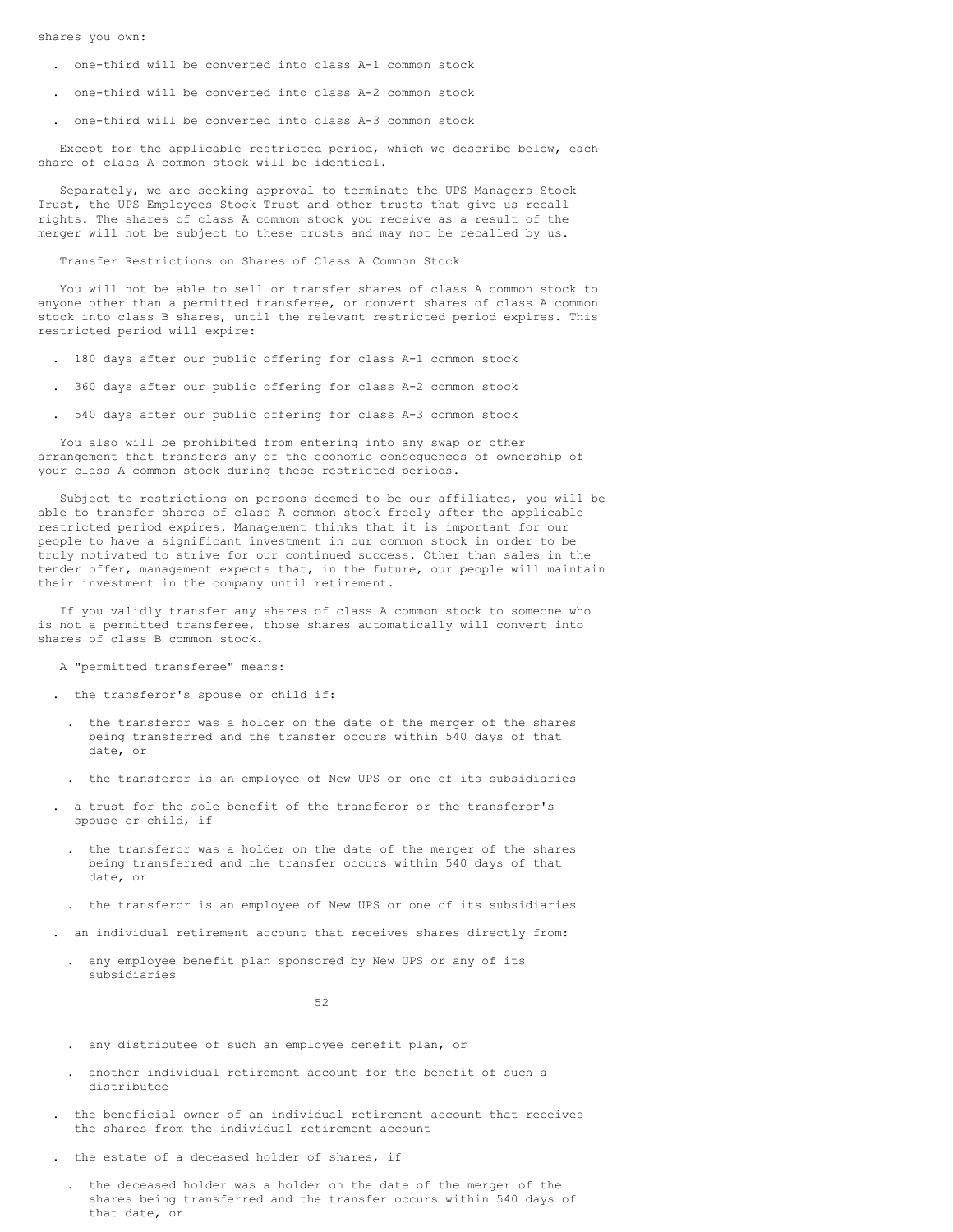- . the deceased was an employee of New UPS or one of its subsidiaries on the date of death and the transfer was made pursuant to the deceased holder's will or the laws of distribution
- . the beneficiary of an estate referred to in the preceding item, if that beneficiary is the spouse or child of the deceased or a trust for the sole benefit of the spouse or child of the deceased
- . an employee benefit plan sponsored by New UPS or any of its subsidiaries
- . a bank or trust company in connection with a pledge of shares by a person who either was:
	- . a holder on the date of the merger of the shares being pledged and the pledge is made within 540 days of that date, or
	- . an employee of New UPS or one of its subsidiaries on the date of the pledge

as bona fide collateral for a loan to that person, if the lending institution agrees in writing to immediately sell the shares of New UPS in the event that the lending institution forecloses on the shares

- . a charitable organization that agrees in writing to sell the shares to New UPS immediately following the transfer
- . New UPS or any of its subsidiaries, and
- . any distributee that receives the shares from any employee benefit plan sponsored by New UPS or any of its subsidiaries pursuant to the terms of the plan.

#### Listing

The class A common stock will not be listed on a national securities exchange or traded in the organized over-the-counter market. The class B common stock will be listed on the New York Stock Exchange.

# The Public Offering

Soon after the merger is approved, subject to market conditions, we plan to make a public offering of New UPS's class B common stock.

After the public offering:

- . class A common stock will constitute about 90% of our total outstanding common stock and about 99% of our total voting power
- . class B common stock will constitute about 10% of our total outstanding common stock and about 1% of our total voting power

### The Tender Offer

After the public offering, we intend to use the net proceeds of the public offering to fund a cash tender offer for some of the class A-1 common stock. This will give you an opportunity to sell a portion of your class A-1 common stock before the restricted periods expire.

### 53

The percentage of your shares that you will be able to sell in the tender offer will depend on the amount of proceeds we receive in the public offering, the market price of the class B shares when we make the tender offer and the level of participation by other shareowners in the tender offer. As a result, we will not be able to determine the percentage of your shares that you will be able to sell in the tender offer until the tender offer is complete.

We will purchase shares in the tender offer pursuant to an offer to purchase and related materials, which we will distribute to you when we commence the tender offer. We will also file a Schedule 13E-4 with the SEC in connection with the tender offer.

# How We Will Effect the Merger and the Public Offering

If approved, we will effect the merger immediately prior to the closing of the public offering. At that time, we will file a certificate of merger with the Secretary of State of the State of Delaware. We currently expect that this will occur by the end of 1999.

Your shares will be converted automatically, without any action on your part, into New UPS's class A common stock. Shortly after the completion of our public offering, we will send you a letter telling you how you will receive certificates for your class A common stock.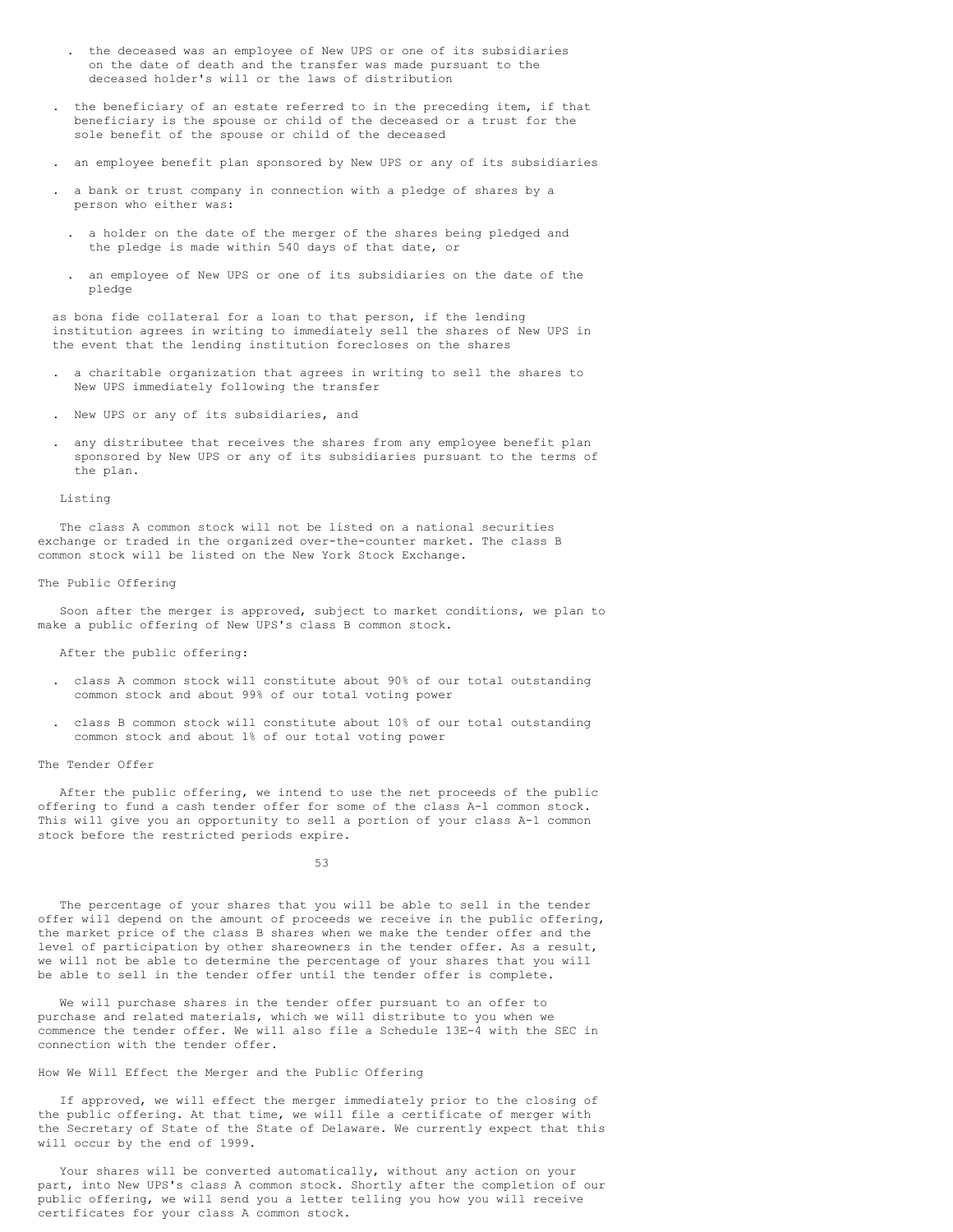You should not send any share certificates to us at this time.

Conditions to the Merger

We will cause the merger to become effective only if each of the following conditions is satisfied or waived:

- . A majority of the outstanding shares of our common stock entitled to vote at the special meeting approve the merger agreement
- . We simultaneously consummate the initial public offering of our class B shares
- . Certain of our employee benefit plans receive an exemption or opinion from the Department of Labor to the effect that the exchange of Old UPS common stock for New UPS class A common stock is not a "prohibited transaction" under ERISA

## Federal Income Tax Consequences of the Merger

The merger, the conversion of your shares into New UPS's class A common stock and the public offering will not be taxable transactions for you for U.S. federal income tax purposes. Any sale of your class A common stock, in the tender offer or otherwise, will be a taxable transaction for you for U.S. federal income tax purposes. You should read the section of this proxy statement/prospectus entitled "Federal Income Tax Consequences to Shareowners."

#### 54

# PURPOSES OF THE MERGER

The purposes of the merger are:

- . to put in place a capital structure that will give us greater financial flexibility to respond to changes in global market conditions
- . to give us a publicly traded equity security that we could use when appropriate for strategic alliances and acquisitions in important markets around the world, and simultaneously to preserve the best aspects of our employee-owned and owner-managed culture

Our current capital structure and certificate of incorporation have functioned well for us over the past century as a private company. The transfer restrictions that apply to all of our voting stock have ensured that we remained owned and controlled by our managers and employees and their heirs and descendants. We have provided limited liquidity to our shareowners by offering to purchase shares at prices set by our board of directors.

But as we enter the 21st century, we face a rapidly changing competitive and operating environment. The package delivery industry is globalizing and consolidating at an unprecedented rate. We face new competitive challenges from postal monopolies, which have considerable resources and infrastructures. We believe that we should have a publicly traded equity security that we could use when appropriate for strategic alliances and acquisitions in order to maintain our pre-eminent position.

We have determined that we and our shareowners would benefit from having a publicly traded equity security. We also have determined that employee ownership and owner management are important facets of our corporate identity that should not be sacrificed. Therefore, we have designed the merger and related transactions and New UPS's certificate of incorporation to continue our historical culture of employee ownership and owner management, while allowing us to simultaneously issue our stock to the public.

New UPS's certificate of incorporation accomplishes these goals by concentrating both our equity ownership and voting power in our newly created class A common stock, while offering our newly created class B common stock, which has the same economic rights but has less voting power and represents less of our total equity, to the public. Because we initially will issue our class A common stock only to our current shareowners, and because we intend to issue our class A common stock primarily to our managers and employees in the future, this structure will maintain and enhance our historical ownership profile. Simultaneously, our class B common stock will be publicly traded, providing us with a market pricing mechanism for all of our stock and a publicly traded equity security that we could use when appropriate for strategic alliances and acquisitions in the future.

55

We are furnishing this proxy statement/prospectus to you in connection with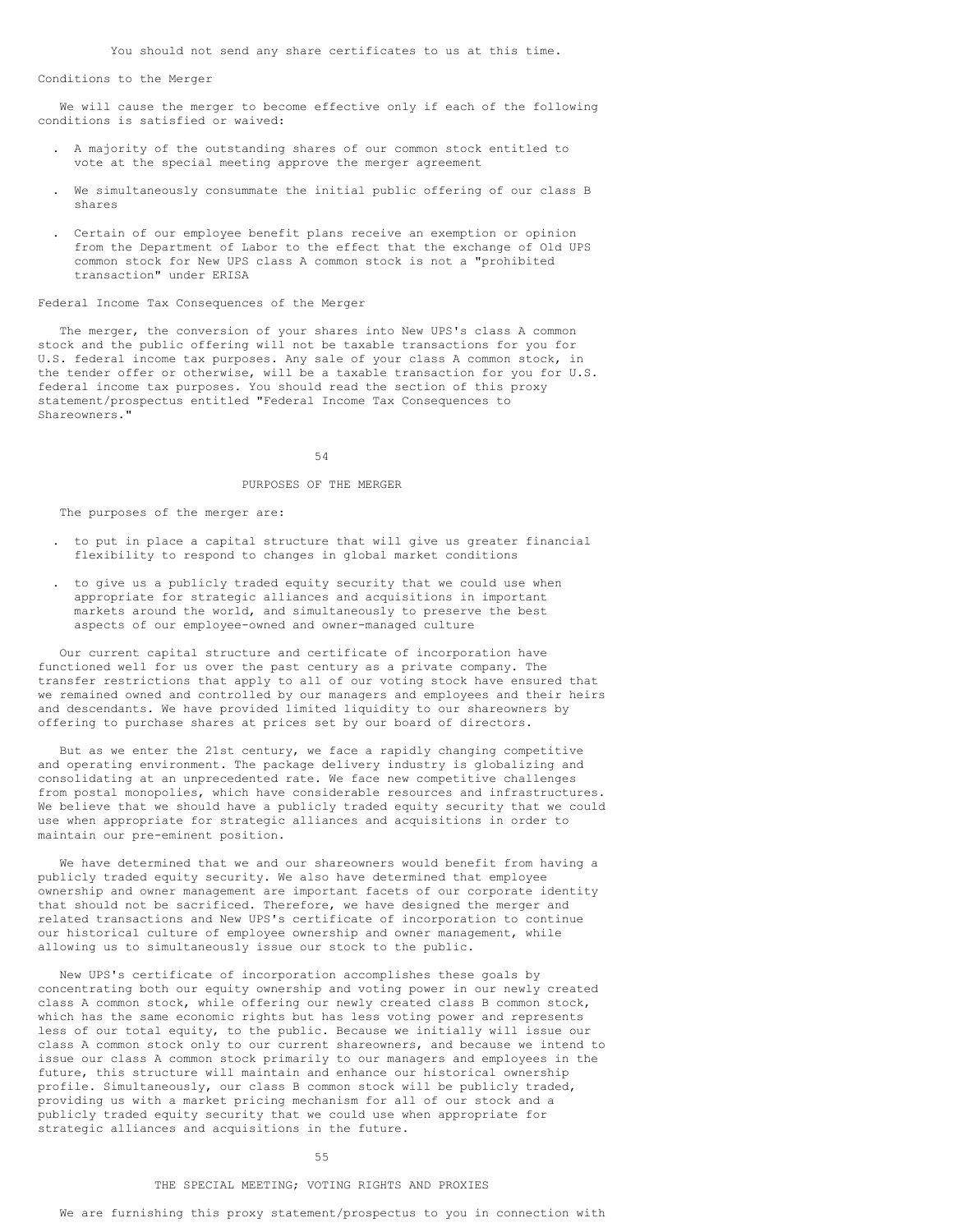our solicitation of proxies at the special meeting. We are first mailing this proxy statement/prospectus and the accompanying form of proxy on or about September , 1999. We also are furnishing this proxy statement/prospectus as a prospectus in connection with New UPS's issuance of class A common stock as a result of the merger.

## Time, Place and Purposes

We will hold the special meeting at The Corporation Trust Company, 1209 Orange Street, Wilmington, Delaware 19801, on October , 1999, at 9:00 A.M. At the special meeting, we will ask you to vote upon two proposals:

- to approve an Agreement and Plan of Merger, dated as of September 1999, among Old UPS, New UPS and UPS Merger Subsidiary, Inc., pursuant to which UPS Merger Subsidiary, Inc. will merge with and into Old UPS and all of our currently outstanding stock will be converted into shares of New UPS's class A common stock; and
- . to approve the United Parcel Service, Inc. Incentive Compensation Plan.

Record Date; Voting Rights; Votes Required for Approval

Our board has fixed the close of business on August 30, 1999 as the record date for determining shareowners entitled to receive notice of and to vote at the special meeting. Only shareowners of record as of the close of business on the record date will be entitled to vote at the special meeting.

We had shares of common stock outstanding and entitled to vote as of the close of business on the record date. These shares are the only securities that may be voted at the special meeting. Each share is entitled to one vote. First Union, as trustee under the Managers Stock Trust, the Employees Stock Trust and the Qualified Stock Ownership Plan and Trust, owns shares, which constitute % of our outstanding common stock entitled to vote as of the record date.

Holders of a majority of the issued and outstanding shares of our common stock, present in person or by proxy, will constitute a quorum for the transaction of business at the special meeting.

A majority of all outstanding shares of our common stock entitled to vote is required to approve the merger. A majority of the shares present at the meeting, in person or by proxy, is required to approve the incentive compensation plan.

# Voting and Revocation of Proxies

All shares represented by valid proxies that we receive before the special meeting will be voted at the special meeting as specified in the proxy, unless the proxy has been previously revoked. If no specification is made on a proxy with respect to a proposal, the related shares will be voted FOR that proposal.

Unless you indicate otherwise, your proxy card also will confer discretionary authority on the board-appointed proxies to vote the shares represented by the proxy on any matter that is properly presented for action at the special meeting.

You have the right to revoke your proxy at any time before it is voted by giving written notice of revocation to our Secretary, by submitting a subsequent later-dated proxy or by voting in person at the special meeting.

If you own shares of our common stock that are held by First Union as trustee under the UPS Managers Stock Trust, the UPS Employees Stock Trust or the UPS Qualified Stock Ownership Plan and Trust, you may direct voting of these shares by executing and returning to First Union voting instructions that are included with

56

this proxy statement/prospectus. If you do not return voting instructions to First Union, First Union may execute a proxy that will enable a member of our management to vote your shares in his or her discretion at the special meeting with respect to shares held under the UPS Managers Stock Trust of the UPS Employees Stock Trust. If this occurs, your shares would be voted FOR the merger and FOR the incentive compensation plan. If you do not return instructions to First Union with respect to shares held under the UPS Qualified Stock Ownership Plan and Trust, First Union will vote your shares in the same proportion as other allocated shares are voted.

# Costs of Solicitation

We will pay the expenses of printing, assembling and mailing this proxy statement/prospectus. In addition to the use of the mails, our directors, officers or regular employees may solicit proxies without additional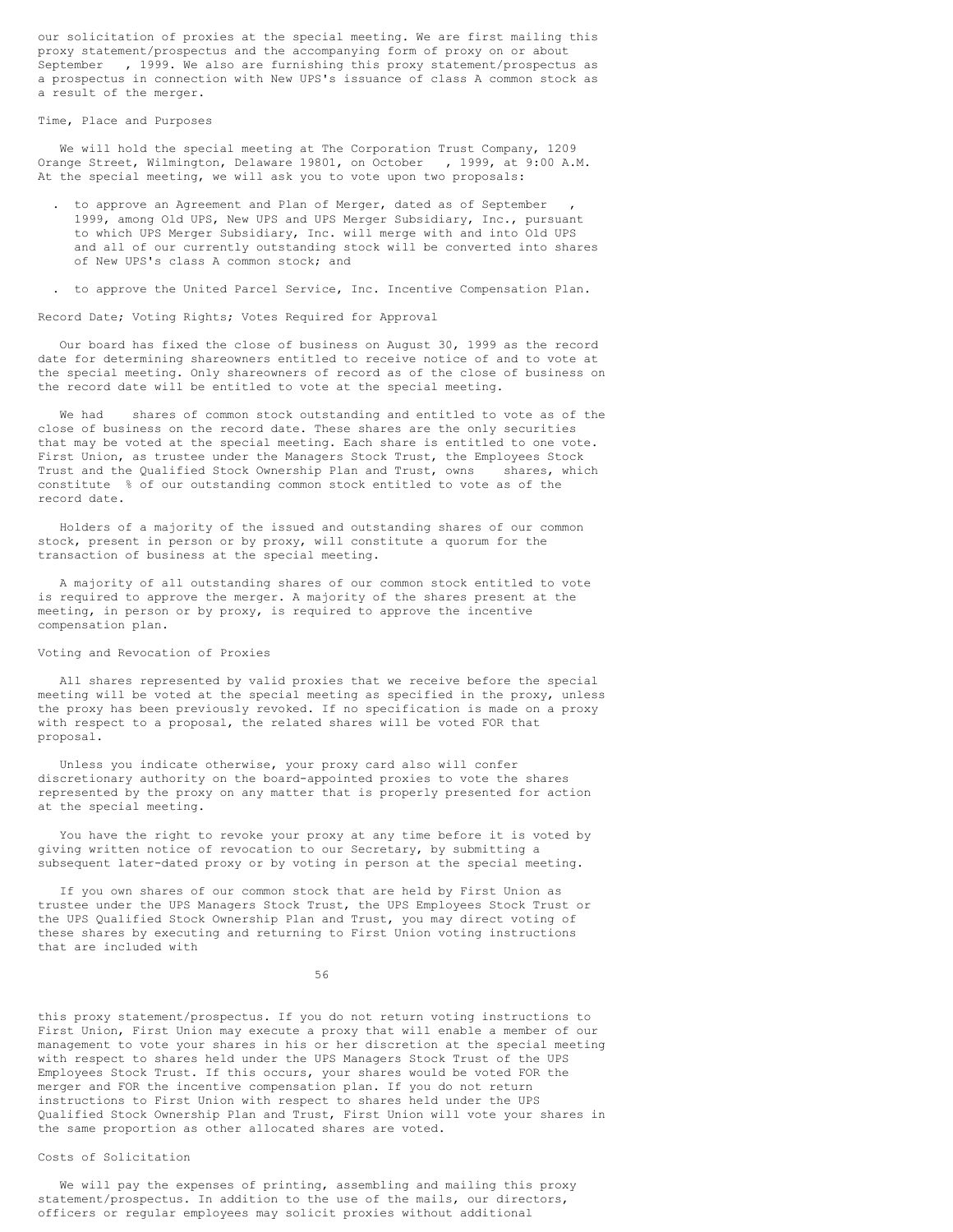compensation, except for reimbursement of actual expenses. They may do so using the mails, in person, by telephone, by facsimile transmission or by other means of electronic communication.

We will reimburse brokers, fiduciaries, custodians and other nominees for out-of-pocket expenses incurred in sending these proxy materials to, and obtaining instructions from, beneficial owners.

# No Appraisal Rights

You will not be entitled to appraisal rights under Section 262 of the Delaware General Corporation Law in connection with the merger or the conversion of our outstanding common stock into New UPS's class A common stock.

57

DESCRIPTION OF CAPITAL STOCK, CERTIFICATE OF INCORPORATION AND BYLAWS

# Authorized Capitalization

New UPS's capital structure will consist of authorized class A-1 shares, authorized class A-2 shares, authorized class A-3 shares, authorized class B shares and authorized preferred shares. After the merger and the public offering, there will be class A-1, class A-2, class A-3 and class B shares outstanding. This assumes that the underwriters do not exercise their over-allotment option in connection with the public offering.

Old UPS's capital structure consists of 900,000,000 authorized shares of common stock and 200,000,000 authorized shares of preferred stock. As of the record date, shares of Old UPS's common stock and no shares of preferred stock were outstanding.

Description of New UPS's Certificate of Incorporation

This section describes other key provisions of New UPS's certificate of incorporation, which is included as Annex B to this proxy statement/prospectus.

- . Right of First Refusal. New UPS's certificate of incorporation will not include the right of first refusal that is contained in our current certificate of incorporation.
- . Scaled Voting. New UPS's certificate of incorporation will provide that any person or group that owns more than 25% of New UPS's total voting power will be entitled to only 1/100th of a vote for each vote in excess of 25% of New UPS's voting power. Old UPS's certificate of incorporation contains a similar provision, but it applies to any person or group that owns more than 10% of our total voting power.
- . No Shareowner Action by Written Consent. New UPS's certificate of incorporation prohibits shareowner action by written consent. This does not differ from our current certificate of incorporation and bylaws.
- . No Shareowner Ability to Call a Special Meeting. New UPS's certificate of incorporation will provide that special meetings of our shareowners may be called only by our board of directors or the chairman of our board of directors. This does not differ from our current certificate of incorporation.
- . Limitation of Director Liability. New UPS's certificate of incorporation will provide that our directors are not liable to our shareowners for monetary damages for breach of fiduciary duty, except for liability:
	- .for breach of duty of loyalty;
	- .for acts or omissions not in good faith or involving intentional misconduct or knowing violation of law;
	- .under Section 174 of the Delaware General Corporation Law (unlawful dividends); and
	- .for transactions from which the director derived improper personal benefit.

These director liability provisions do not differ from our current certificate of incorporation.

. Indemnification of Directors and Officers. New UPS's certificate of incorporation will not provide for indemnification of our directors and officers, but New UPS's bylaws will provide that we must indemnify our directors and officers to the fullest extent authorized by the Delaware General Corporation Law, subject to very limited exceptions. This does not differ materially from our current certificate of incorporation and bylaws.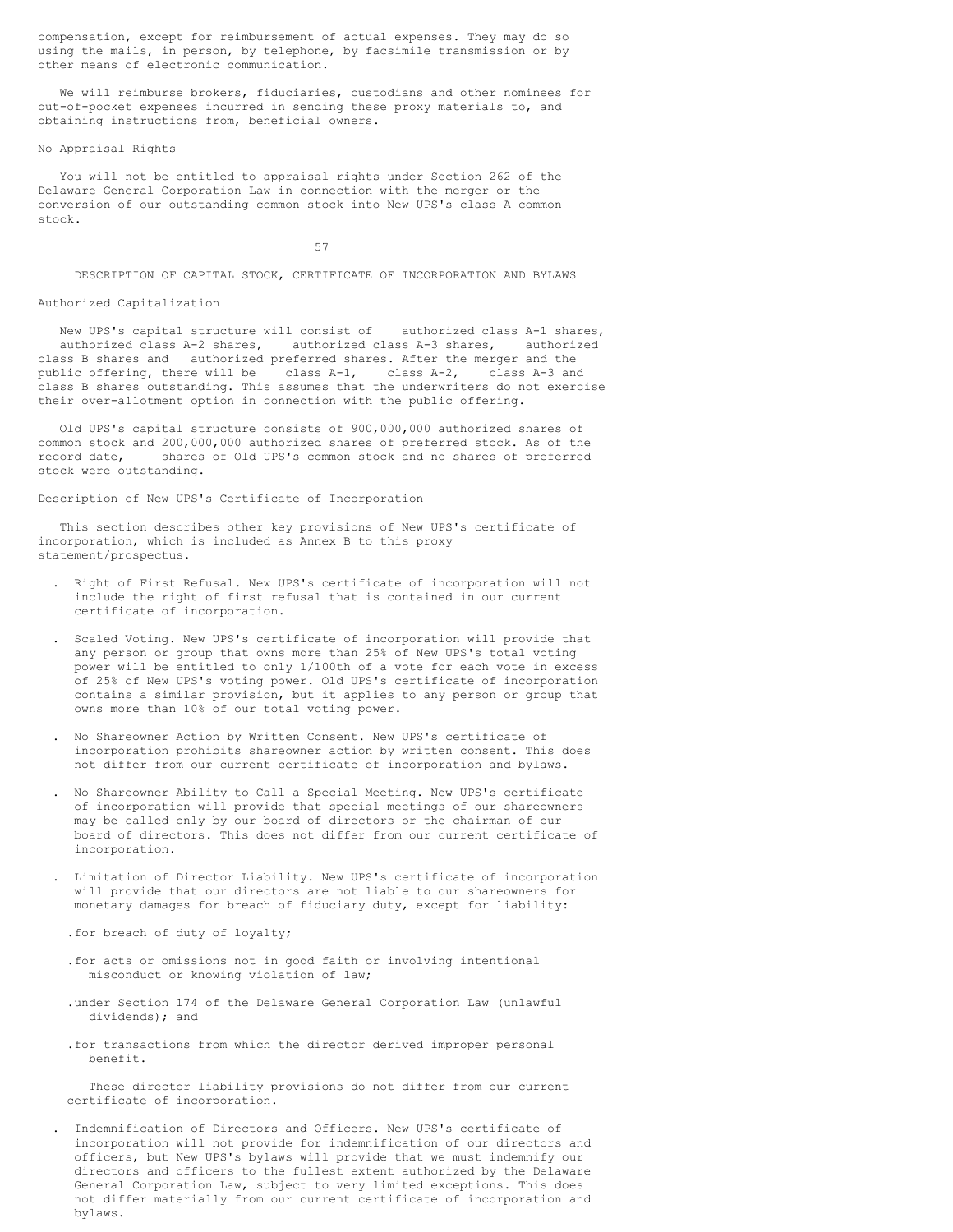- . No Classified Board of Directors. New UPS's certificate of incorporation will not provide for a classified board of directors. This does not differ from our current certificate of incorporation.
- . No Cumulative Voting. New UPS's certificate of incorporation will provide that our shareowners are not entitled to cumulative voting in the election of our directors. This does not differ from our current certificate of incorporation.

58

. No Preemptive Rights. New UPS's certificate of incorporation will provide that our shareowners are not entitled to preemptive rights to subscribe to any class of our stock. This does not differ from our current certificate of incorporation.

Comparison of Our Currently Outstanding Common Stock to New UPS's Class A Common Stock and Class B Common Stock

The following table compares our currently outstanding common stock and New UPS's class A common stock and class B common stock.

### <TABLE> <CAPTION>

|                            | Old UPS's                                                                                                                                                                                                                                                                                                                                                                                                                                                                               | New UPS's                                                                                                                                                                                               | New UPS's                                                                                                                                                                                                                                                                                                                                                                                         |
|----------------------------|-----------------------------------------------------------------------------------------------------------------------------------------------------------------------------------------------------------------------------------------------------------------------------------------------------------------------------------------------------------------------------------------------------------------------------------------------------------------------------------------|---------------------------------------------------------------------------------------------------------------------------------------------------------------------------------------------------------|---------------------------------------------------------------------------------------------------------------------------------------------------------------------------------------------------------------------------------------------------------------------------------------------------------------------------------------------------------------------------------------------------|
|                            | Common Stock<br>------------                                                                                                                                                                                                                                                                                                                                                                                                                                                            | Class A Shares<br>--------------                                                                                                                                                                        | Class B Shares<br>--------------                                                                                                                                                                                                                                                                                                                                                                  |
| $<$ S $>$<br>Public Market | <<<br>None.                                                                                                                                                                                                                                                                                                                                                                                                                                                                             | <<<br>None.                                                                                                                                                                                             | $<\infty$<br>Will be listed on the New<br>York Stock Exchange,<br>subject to official notice<br>of issuance.                                                                                                                                                                                                                                                                                      |
| Voting Rights              | matters voted upon by<br>shareowners.                                                                                                                                                                                                                                                                                                                                                                                                                                                   | One vote per share on all Ten votes per share on all One vote per share on all<br>matters voted upon by<br>shareowners.                                                                                 | matters voted upon by<br>shareowners.                                                                                                                                                                                                                                                                                                                                                             |
|                            | The voting rights of any<br>shareowner or shareowners<br>as a group who<br>10% of the common stock<br>(except for the UPS<br>Managers Stock Trust, the our employee benefit<br>UPS Employees Stock Trust, plans) may cast only<br>the UPS Qualified Stock<br>Ownership Plan and Trust<br>or any of our employee<br>benefit plans) may cast<br>only 1/100th of a vote<br>with respect to each share<br>in excess of 10% of the<br>outstanding shares of<br>common stock.                 | The voting rights of any<br>shareowner or shareowners<br>as a group who<br>25% of the total voting<br>power (except for any of<br>$1/100$ th of a vote with<br>respect to each vote in<br>voting power. | The voting rights of any<br>shareowner or shareowners<br>as a group who<br>beneficially own more than beneficially own more than beneficially own more than<br>25% of the total voting<br>power (except for any of<br>our employee benefit<br>plans) may cast only<br>1/100th of a vote with<br>respect to each vote in<br>excess of 25% of the total excess of 25% of the total<br>voting power. |
|                            | No cumulative voting in<br>the election of our<br>directors.                                                                                                                                                                                                                                                                                                                                                                                                                            | No cumulative voting in<br>the election of our<br>directors.                                                                                                                                            | No cumulative voting in<br>the election of our<br>directors.                                                                                                                                                                                                                                                                                                                                      |
|                            | Transfer Restrictions Subject to right of first Not subject to right of<br>refusal by UPS.                                                                                                                                                                                                                                                                                                                                                                                              | first refusal.                                                                                                                                                                                          | Not subject to right of<br>first refusal.                                                                                                                                                                                                                                                                                                                                                         |
|                            | If held in the UPS<br>or the UPS Qualified Stock Trust.<br>Ownership Plan and Trust,<br>subject to our right to<br>purchase shares at fair<br>market value, as defined,<br>when you retire, die or<br>cease to be our employee,<br>or when you request the<br>withdrawal of shares from<br>the trust. Also subject to<br>purchase by us after we<br>receive a request from you<br>to release the shares from<br>the trust and upon<br>occurrence of several<br>other enumerated events. | Managers Stock Trust, the UPS Managers Stock Trust                                                                                                                                                      | Will not be subject to the Will not be subject to the<br>UPS Managers Stock Trust<br>UPS Employees Stock Trust or the UPS Employees Stock or the UPS Employees Stock<br>Trust.                                                                                                                                                                                                                    |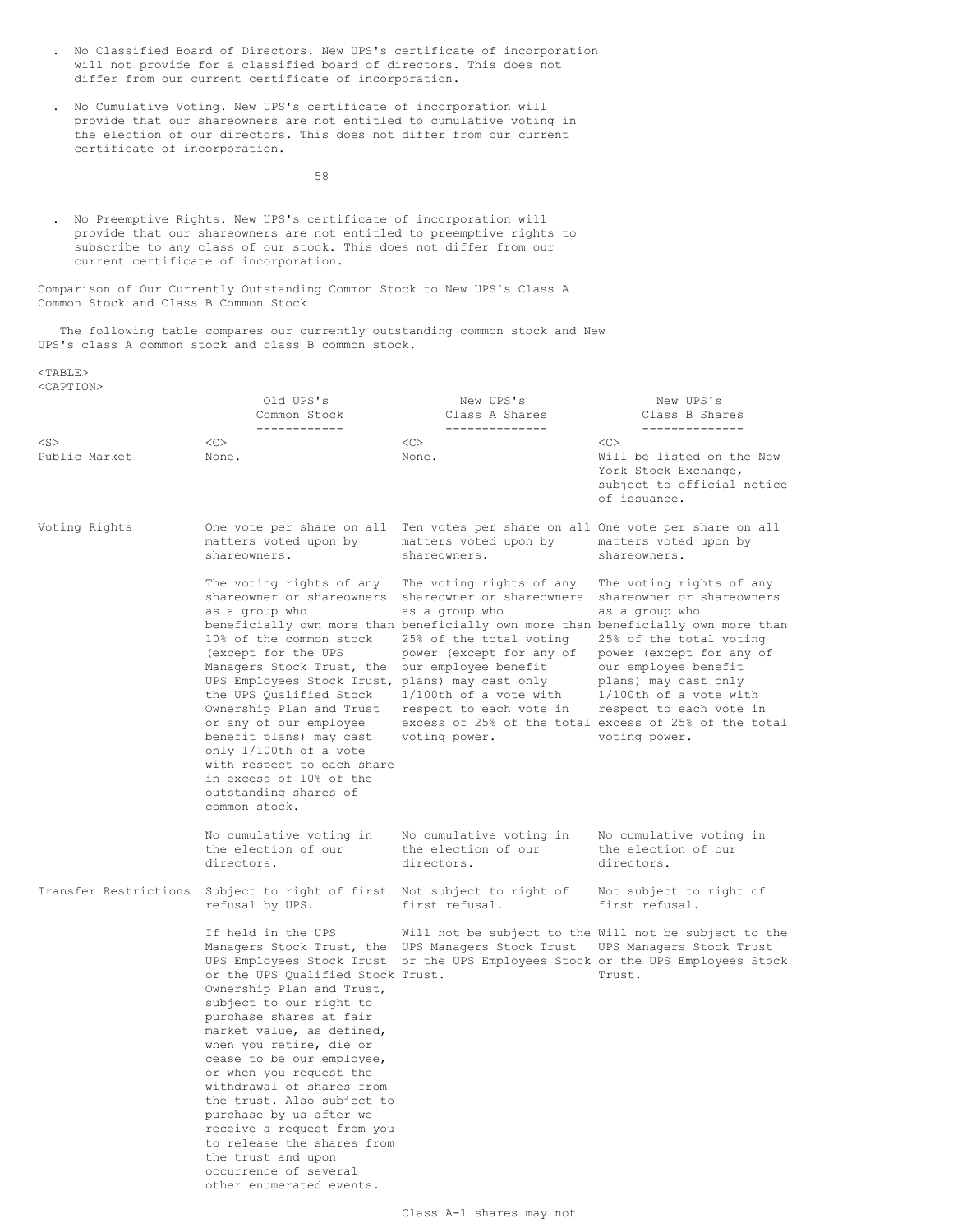be transferred to anyone other than a permitted transferee or converted into class B shares until 180 days after our public offering; Class A-2 shares may not be transferred to anyone other than a permitted transferee or converted into class B shares until 360 days after our public offering; Class A-3 shares may not be transferred to anyone other than a permitted transferee or converted into class B shares until 540 days after our public offering. You will be prohibited from entering into any swap or other arrangement that transfers any of the economic consequences of ownership of your class A common stock during these restricted periods.

 $<$ /TABLE>

59

<TABLE> <CAPTION>

| <b>SUBLIONS</b>                                                                                | Old UPS's<br>Common Stock<br>------------ | New UPS's<br>Class A Shares<br>--------------                                                                                                                                                                                                                                      | New UPS's<br>Class B Shares<br>--------------                                                                                                                                                                                                                                      |
|------------------------------------------------------------------------------------------------|-------------------------------------------|------------------------------------------------------------------------------------------------------------------------------------------------------------------------------------------------------------------------------------------------------------------------------------|------------------------------------------------------------------------------------------------------------------------------------------------------------------------------------------------------------------------------------------------------------------------------------|
| $<$ S $>$                                                                                      | <<                                        | < <sub><br/>If you validly transfer<br/>any class A shares to<br/>someone who is not a<br/>"permitted transferee,"<br/>those shares automatically<br/>will convert into class B<br/>shares.</sub>                                                                                  | < <sub></sub>                                                                                                                                                                                                                                                                      |
| Conversion                                                                                     | Not convertible.                          | If you validly transfer<br>any class A shares to<br>someone who is not a<br>"permitted transferee,"<br>those shares automatically<br>will convert into class B<br>shares.                                                                                                          | Not convertible.                                                                                                                                                                                                                                                                   |
|                                                                                                |                                           | Each share of class A<br>common stock will convert<br>automatically into one<br>share of class B common<br>stock if the outstanding<br>class A shares constitute<br>less than % of the total<br>voting power.                                                                      |                                                                                                                                                                                                                                                                                    |
| Rights upon Merger, None specified.<br>Consolidation or<br>Reorganization<br>$\langle$ /TABLE> |                                           | In the event that we<br>reorganize, merge or<br>consolidate with one or<br>more other corporations,<br>holders of class A shares<br>will be entitled to<br>receive the same kind and<br>amount of securities or<br>property that is<br>receivable by holders of<br>class B shares. | In the event that we<br>reorganize, merge or<br>consolidate with one or<br>more other corporations,<br>holders of class B shares<br>will be entitled to<br>receive the same kind and<br>amount of securities or<br>property that is<br>receivable by holders of<br>class A shares. |

New UPS's board of directors has approved an amendment to New UPS's charter, which, when it becomes effective, will combine the class A-1 common stock, class A-2 common stock and class A-3 common stock into a single class of common stock. Old UPS, as New UPS's sole shareowner, will approve this amendment before the merger. This single class of common stock will have all of the rights, including voting rights, of the class A common stock. The amendment will become effective after the transfer restrictions on the class A-3 common stock expire.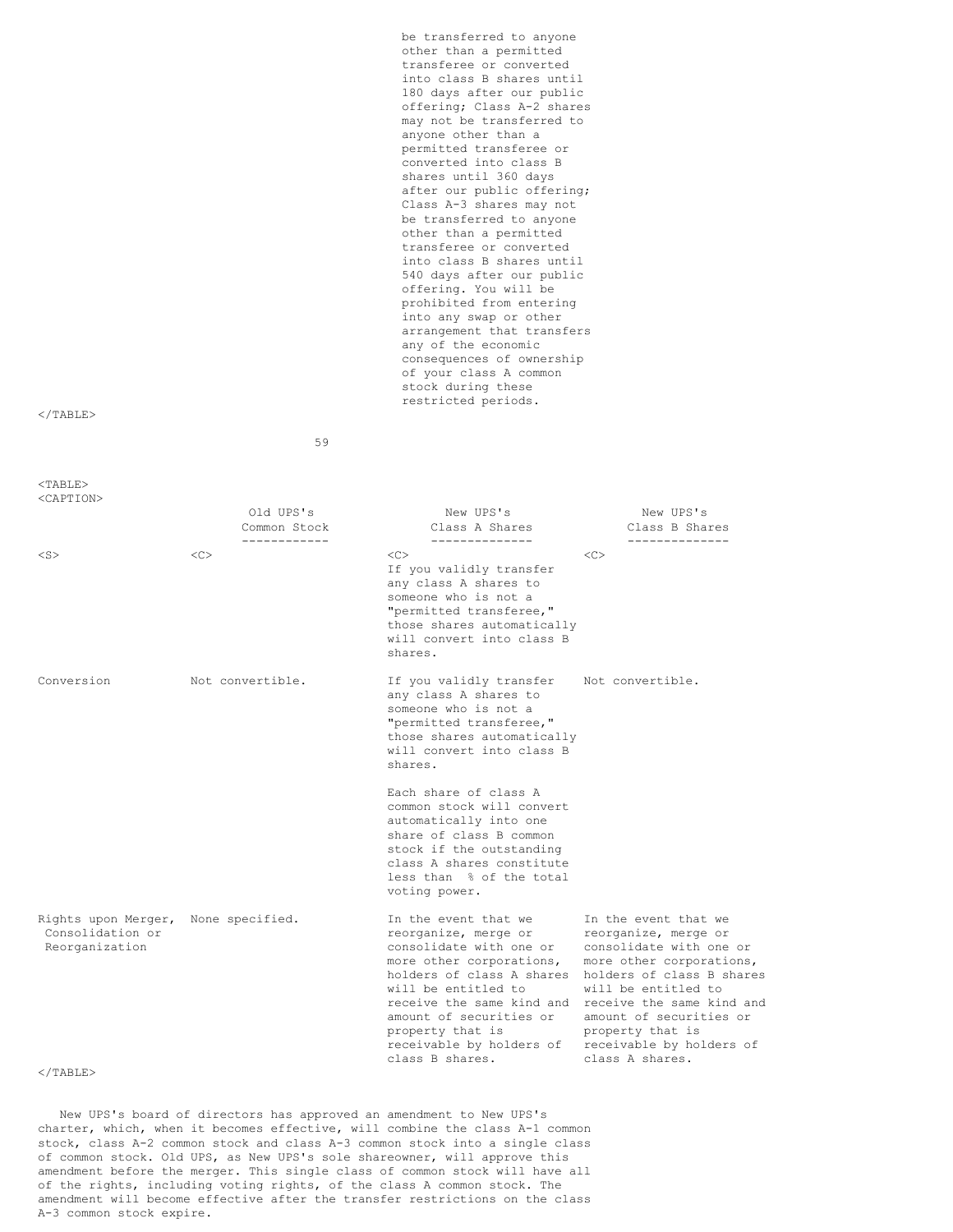### Dividends; Subdivision and Combinations

Subject to the rights of the holders of preferred stock, holders of class A shares and class B shares will be entitled to receive dividends and other distributions in cash, stock of any corporation (other than our common stock) or our property as our board of directors may declare from time to time out of our legally available assets or funds, and will share equally on a per share basis in all such dividends and other distributions. If dividends or other distributions are payable in New UPS's common stock, including distributions pursuant to stock splits or divisions of our common stock, only class A shares will be paid or distributed with respect to class A shares and only class B shares will be paid or distributed with respect to class B shares. The number of class A shares and class B shares so distributed will be equal on a per share basis.

Except pursuant to the amendment described above, neither our class A shares nor our class B shares may be reclassified, subdivided or combined unless the reclassification, subdivision or combination occurs simultaneously and in the same proportion for each class.

When the merger becomes effective, all the outstanding class A shares will be validly issued, fully paid and nonassessable. When our public offering is completed, all the outstanding class B shares will be validly issued, fully paid and nonassessable.

#### Preferred Stock

New UPS's board of directors has the authority to issue shares of preferred stock from time to time on terms that it may determine, to divide preferred stock into one or more classes or series, and to fix the designations, voting powers, preferences and relative participating, optional or other special rights of each class or series, and the qualifications, limitations or

60

restrictions of each class or series, to the fullest extent permitted by Delaware law. The issuance of preferred stock could have the effect of decreasing the market price of our common stock, impeding or delaying a possible takeover and adversely affecting the voting and other rights of the holders of common stock. This does not differ from our current certificate of incorporation.

Anti-Takeover Effects of Various Provisions of Delaware Law and New UPS's Certificate of Incorporation and Bylaws

Our current certificate of incorporation and bylaws, and New UPS's certificate of incorporation and bylaws, contain provisions that may have some anti-takeover effects. Provisions of Delaware law may have similar effects under both our current certificate of incorporation and New UPS's certificate of incorporation.

# Delaware Anti-Takeover Statute

We are now, and New UPS will be, subject to Section 203 of the Delaware General Corporation Law. Subject to specific exceptions, Section 203 prohibits a publicly held Delaware corporation from engaging in a "business combination" with an "interested stockholder" for a period of three years after the date of the transaction in which the person became an interested stockholder, unless:

- . the "business combination," or the transaction in which the stockholder became an "interested stockholder" is approved by the board of directors prior to the date the "interested stockholder" attained that status;
- . upon consummation of the transaction that resulted in the stockholder becoming an "interested stockholder," the "interested stockholder" owned at least 85% of the voting stock of the corporation outstanding at the time the transaction commenced (excluding those shares owned by persons who are directors and also officers, and employee stock plans in which employee participants do not have the right to determine confidentially whether shares held subject to the plan will be tendered in a tender or exchange offer); or
- . on or subsequent to the date a person became an "interested stockholder," the "business combination" is approved by the board of directors and authorized at an annual or special meeting of shareowners by the affirmative vote of at least two-thirds of the outstanding voting stock that is not owned by the "interested stockholder."

"Business combinations" include mergers, asset sales and other transactions resulting in a financial benefit to the "interested stockholder." Subject to various exceptions, an "interested stockholder" is a person who, together with his or her affiliates and associates, owns, or within three years did own, 15% or more of the corporation's outstanding voting stock. These restrictions could prohibit or delay the accomplishment of mergers or other takeover or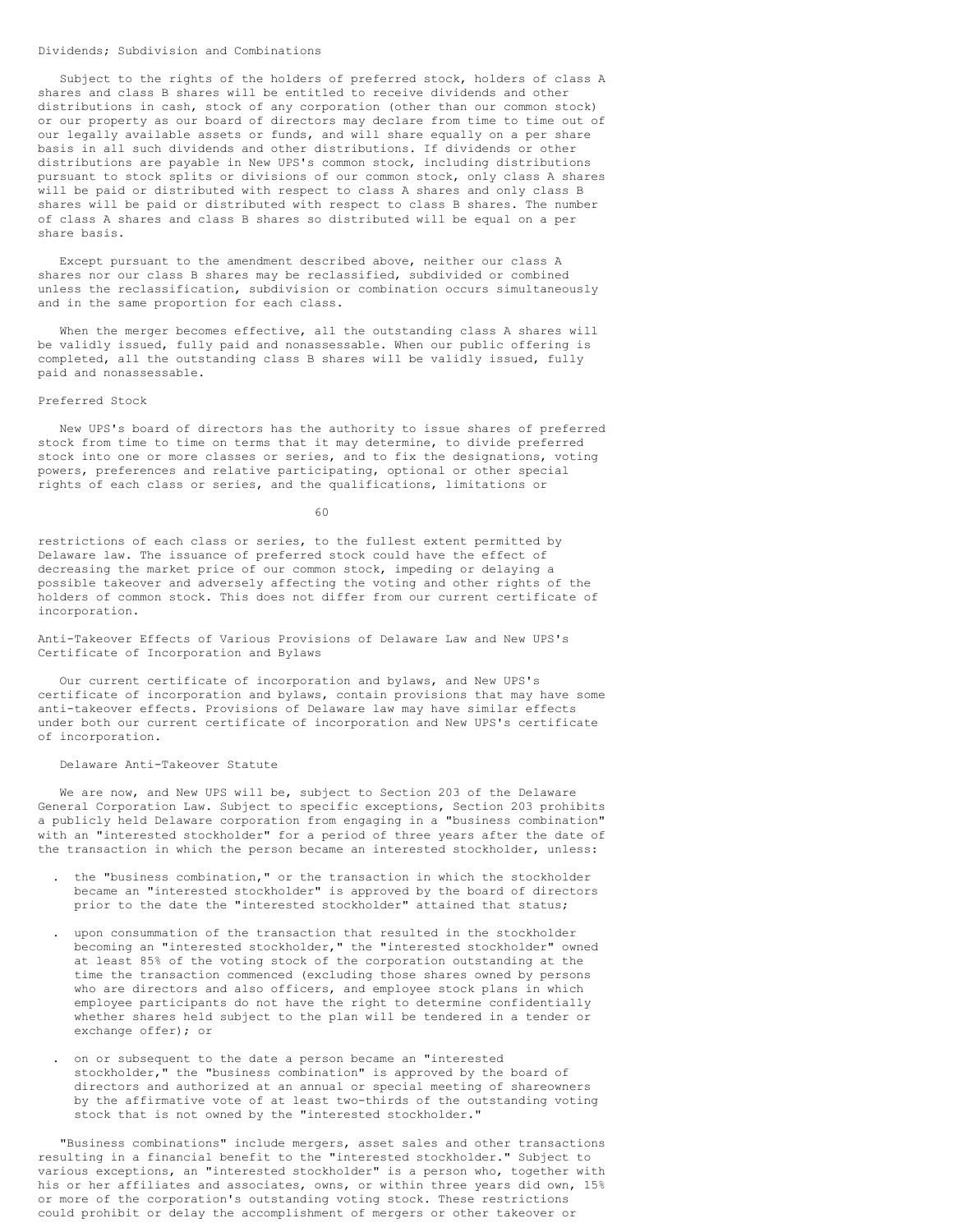change-in-control attempts with respect to us and, therefore, may discourage attempts to acquire us.

In addition, various provisions of our certificate of incorporation and bylaws and New UPS's certificate of incorporation and bylaws, which are summarized in the following paragraphs, may be deemed to have an anti-takeover effect and may delay, defer or prevent a tender offer or takeover attempt that a shareowner might consider in its best interest, including those attempts that might result in a premium over the market price for the shares held by shareowners.

#### No Cumulative Voting

Our certificate of incorporation and New UPS's certificate of incorporation expressly deny you the right to cumulate votes in the election of directors.

No Shareowner Action by Written Consent; Calling of Special Meetings of Shareowners

Our certificate of incorporation and New UPS's certificate of incorporation prohibit shareowner action by written consent. They also provide that special meetings of our shareowners may be called only by the board of directors or the chairman of our board of directors.

61

Advance Notice Requirements for Shareowner Proposals

Our bylaws and New UPS's bylaws provide that shareowners seeking to bring business before an annual meeting of shareowners must provide timely notice of their proposal in writing to the corporate secretary. To be timely, a shareowner's notice must be delivered or mailed and received at our principal executive offices not less than 120 days in advance of the anniversary date of our proxy statement in connection with our previous year's annual meeting. Our bylaws and New UPS's bylaws also specify requirements as to the form and content of a shareowner's notice. These provisions may impede shareowners' ability to bring matters before an annual meeting of shareowners or make nominations for directors at an annual meeting of shareowners.

Limitations on Liability and Indemnification of Officers and Directors

The Delaware General Corporation Law authorizes corporations to limit or eliminate the personal liability of directors to corporations and their shareowners for monetary damages for breaches of directors' fiduciary duties. Our certificate of incorporation and New UPS's certificate of incorporation include a provision that eliminates the personal liability of directors for monetary damages for actions taken as a director, except for liability:

- . for breach of duty of loyalty
- . for acts or omissions not in good faith or involving intentional misconduct or knowing violation of law
- . under Section 174 of the Delaware General Corporation Law (unlawful dividends)
- . for transactions from which the director derived improper personal benefit.

Our certificate of incorporation and New UPS's bylaws provide that we must indemnify our directors and officers to the fullest extent authorized by the Delaware General Corporation Law, subject to very limited exceptions. We are also expressly authorized to carry directors' and officers' insurance providing indemnification for our directors, officers and certain employees for some liabilities. We believe that these indemnification provisions and insurance are necessary to attract and retain qualified directors and executive officers.

The limitation of liability and indemnification provisions in our certificate of incorporation and bylaws may discourage shareowners from bringing a lawsuit against directors for breach of their fiduciary duty. These provisions may also have the effect of reducing the likelihood of derivative litigation against directors and officers, even though such an action, if successful, might otherwise benefit us and our shareowners. In addition, your investment may be adversely affected to the extent we pay the costs of settlement and damage awards against directors and officers pursuant to these indemnification provisions.

There is currently no pending litigation or proceeding involving any of our directors, officers or employees for which indemnification is sought. We are unaware of any threatened litigation that may result in claims for indemnification.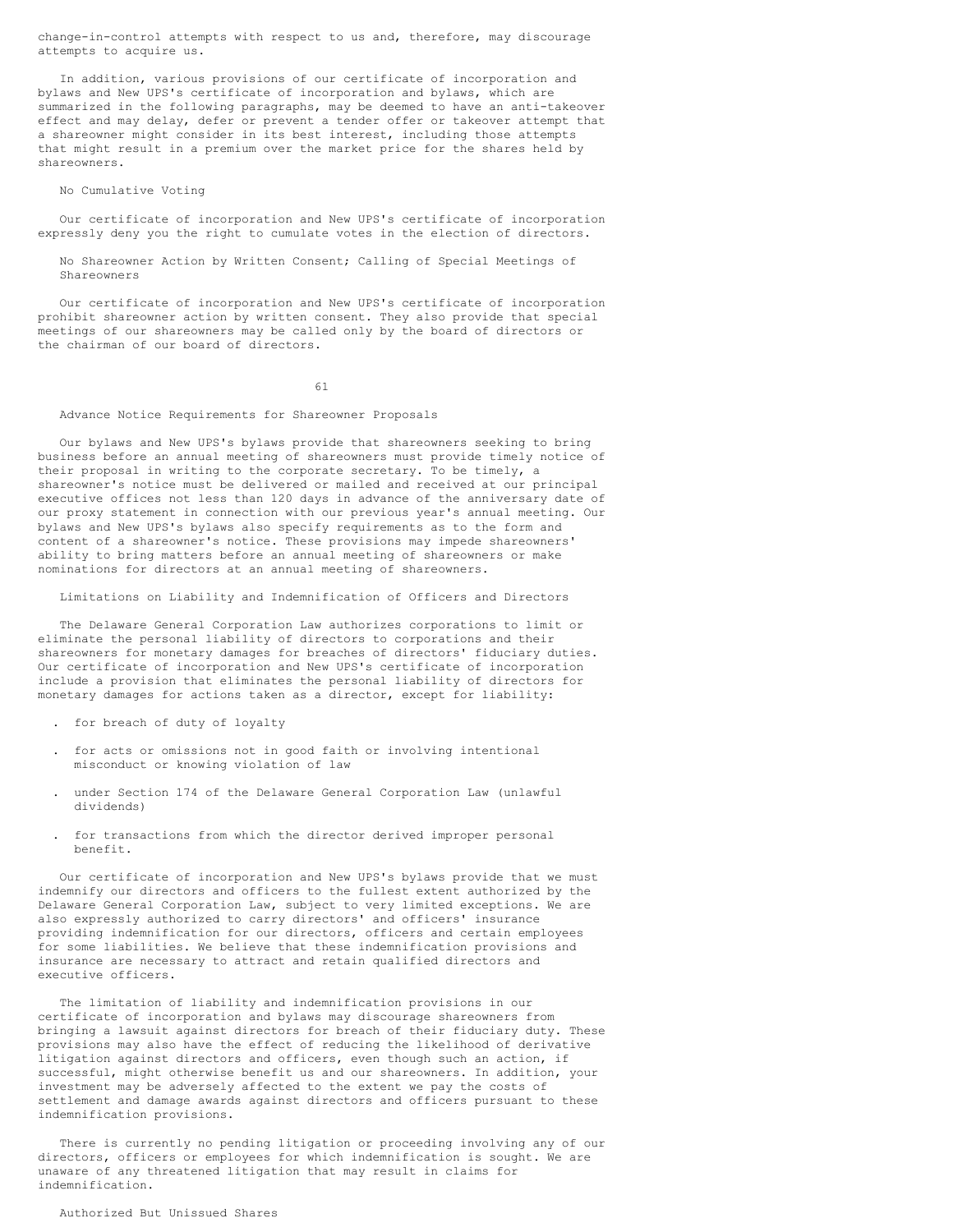New UPS's authorized but unissued shares of common stock and preferred stock will be available for future issuance without your approval. We may use these additional shares for a variety of corporate purposes, including future public offerings to raise additional capital, corporate acquisitions and employee benefit plans. The existence of authorized but unissued shares of common stock and preferred stock could render more difficult or discourage an attempt to obtain control of us by means of a proxy contest, tender offer, merger or otherwise.

# Supermajority Provisions

The Delaware General Corporation Law provides generally that the affirmative vote of a majority in interest of the shares entitled to vote on any matter is required to amend a corporation's certificate of incorporation or

62

bylaws, unless the certificate of incorporation requires a greater percentage. Our current certificate of incorporation provides that the following provisions may be amended only by a vote of 80% or more of all of the outstanding shares of our stock entitled to vote:

- . the requirement that you must offer your shares to us before you can sell them to third parties
- . the reduction in voting power of shares held by beneficial owners of more than 10% of our stock
- . the prohibition on shareowner action by written consent
- . the ability to call a special meeting of shareowners being vested solely in our board of directors and the chairman of our board

New UPS's certificate of incorporation will also provide that each of these provisions may be amended only by an 80% vote, except that the reduction in voting power will apply only to beneficial owners of more than 25% of New UPS's stock, and New UPS's certificate of incorporation will not include any requirement that you must offer your shares to us before you can sell them to third parties.

## Transfer Agent and Registrar

First Union is the Transfer Agent and Registrar for Old UPS's common stock and will be the Transfer Agent and Registrar for New UPS's class A common stock and class B common stock.

#### 63

# MARKET FOR OLD UPS'S COMMON EQUITY AND RELATED SHAREOWNER MATTERS

The following description relates to Old UPS's common stock.

Each share of Old UPS common stock is entitled to one vote in the election of directors and other matters. Any shareowner, or shareowners acting as a group, however, who beneficially own Old UPS more than 10% of the voting stock are entitled to only one one-hundredth of a vote with respect to each vote in excess of 10% of the voting power of the then outstanding shares of voting stock. Holders have no preemptive or other right to subscribe to additional shares. In the event of liquidation or dissolution, shareowners are entitled to share ratably in the assets available after payment of all obligations. The shares are not redeemable by us except through our exercise of the preferential right of purchase mentioned below and, in the case of stock subject to the UPS Managers Stock Trust, the UPS Employees Stock Trust and the UPS Qualified Stock Ownership Plan and Trust, our right of purchase in the circumstances described therein. Old UPS common stock is not listed on a national securities exchange or traded in the organized over-the-counter market.

Our certificate of incorporation provides that no outstanding shares of our common stock entitled to vote generally in the election of directors may be transferred to any other person, except by bona fide gift or inheritance, unless the shares first shall have been offered, by written notice, for sale to us at the same price and on the same terms upon which they are to be offered to the proposed transferee.

We have the right, within 30 days after receipt of the notice, to purchase all or a part of the shares at the price and on the terms offered. If we fail to exercise or waive the right, the shareowner may, within a period of 20 days thereafter, sell to the proposed transferee all, but not part, of the shares that we elected not to purchase, for the price and on the terms described in the offer. All transferees of shares hold their shares subject to the same restrictions. Shares previously offered but not transferred within the 20 day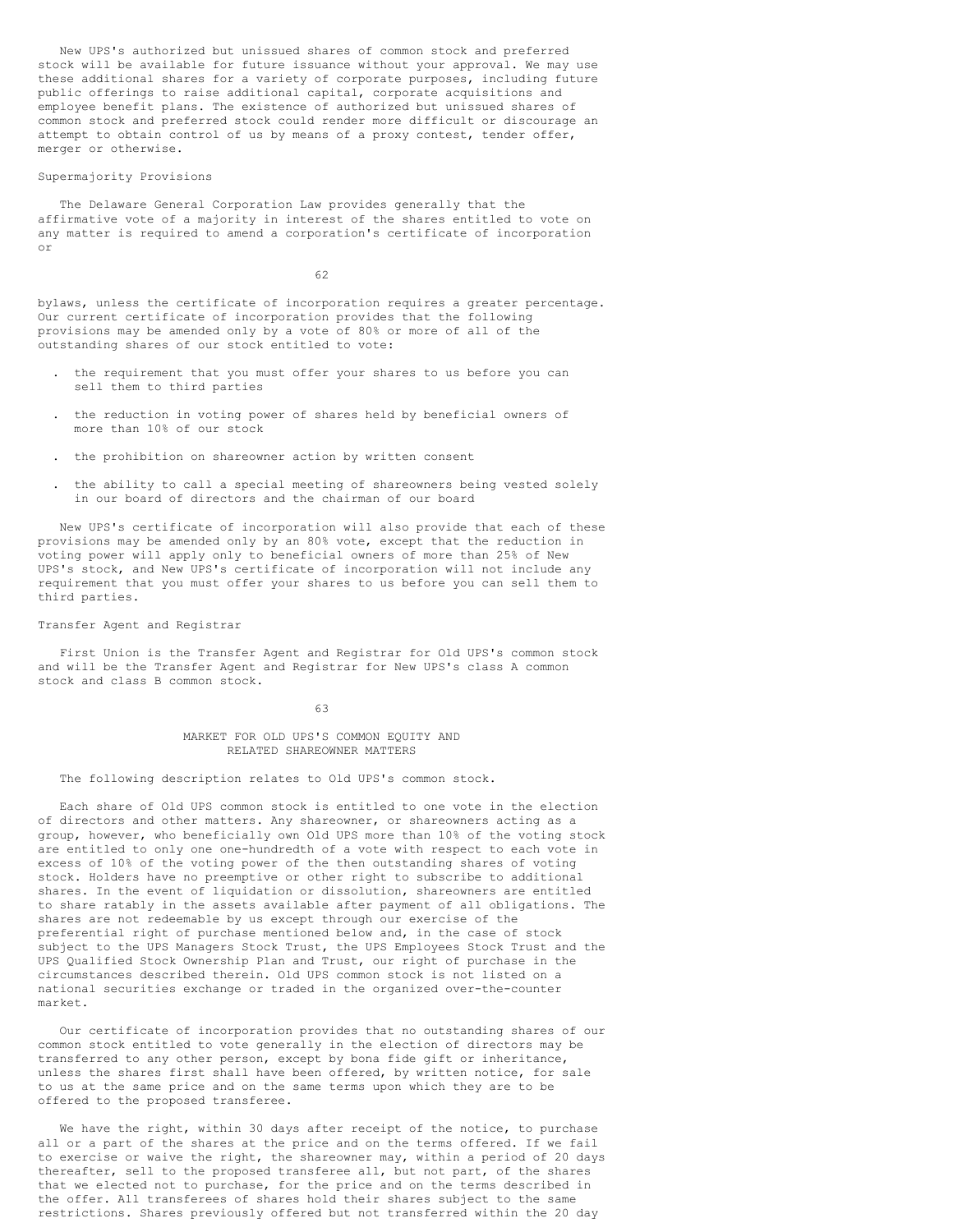period remain subject to the initial restrictions. Shares may be pledged or otherwise used for security purposes, but no transfer may be made upon a foreclosure of the pledge until the shares have been offered to us at the price and on the terms and conditions bid by the purchaser at the foreclosure.

We have been the principal purchaser of our common stock, which we have used primarily for awards under the UPS Managers Incentive Plan, the UPS 1991 Stock Option Plan, the UPS 1996 Stock Option Plan and the matching contribution of our stock under the UPS Qualified Stock Ownership Plan, and for sales under the UPS 1997 Managers Stock Purchase Plan, the UPS 1997 Employee Stock Purchase Plan. We sell shares to the UPS Qualified Stock Ownership Plan so that the matching contribution can be invested in common stock as called for under the terms of the plan and purchase shares from the plan to provide liquidity for distributions and transfers. We have notified our shareowners periodically of our willingness to purchase a limited number of shares at specified prices determined by our board of directors.

In determining the share price, our board has considered a variety of factors, including past and current earnings, earnings estimates, the ratio of our common stock to our debt, other factors affecting our business and longrange prospects and general economic conditions, as well as opinions furnished from time to time by investment counselors acting as independent appraisers.

In its determination of the prices to be paid for our stock, our board has not followed any predetermined formula. It has considered a number of formulas commonly used in the evaluation of securities of closely held and publicly held companies, but its decisions have been based primarily on its judgment as to our long-range prospects rather than what it considers to be short-range trends relating to us or to the values of securities generally. Thus, for example, the board has not given substantial weight to short-term variations in average price-earnings ratios of publicly traded securities, which at times have been considerably higher, and at other times considerably lower, than those at which we have offered to purchase our shares. But our board's decision as to price has taken into account factors generally affecting the market prices of publicly traded securities.

64

One factor in determining the prices at which securities trade in the organized securities markets is that of supply and demand. When demand is high in relation to the shares which investors seek to sell, prices tend to increase, while prices tend to decrease when demand is low in relation to shares being sold. Our board of directors has not given significant weight to supply-demand considerations in determining the prices to be paid by us for our shares. In the past, we have needed some of the shares that we have been able to acquire for purposes of awards under the plans mentioned above, and eligible employees have purchased some of the other available shares.

After the merger and the public offering are completed, we intend to discontinue our policy of purchasing shares when offered by shareowners.

The prices at which we have published notices of our willingness to purchase shares since January 1997 are as follows:

 $m \cdot n \cdot n$ 

| 1. <i>. .</i>     |               |
|-------------------|---------------|
| $<$ S>            | < <sub></sub> |
|                   |               |
|                   | 29.75         |
|                   | 30.50         |
|                   | 30.00         |
|                   | 30.75         |
|                   | 32.00         |
|                   | 34.00         |
|                   | 37.00         |
|                   | 40.00         |
|                   | 43.00         |
|                   | 47.00         |
|                   |               |
| $\langle$ /TABLE> |               |

On August 19, 1999, we expressed our willingness to purchase shares at \$51.00 per share, which is still the applicable price at the date of this proxy statement/prospectus.

In each case, the price was applicable until the date of the next published notice. From time to time, we have waived our right of first refusal to purchase our shares in order to permit eligible employees to purchase shares at the same price we were willing to pay. Persons who purchased shares in this manner were required to deposit them in the UPS Managers Stock Trust or the UPS Employees Stock Trust.

Most of the shares of Old UPS common stock owned by our employees currently are held subject to the UPS Managers Stock Trust, the UPS Employees Stock Trust or the UPS Qualified Stock Ownership Plan and Trust. First Union serves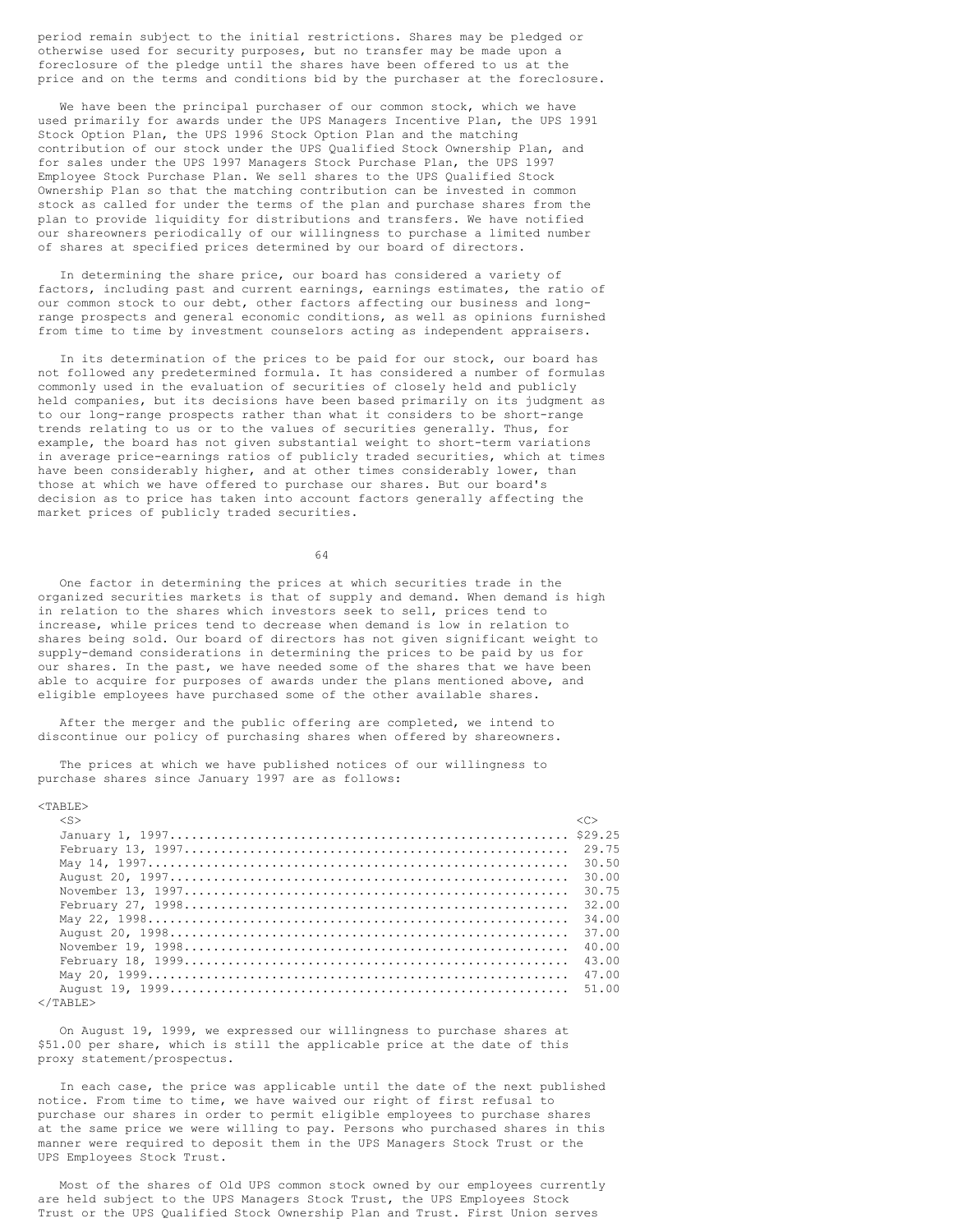as trustee under these trusts. The trust agreements for the UPS Managers Stock Trust and the UPS Employees Stock Trust have given us the right to purchase a member's shares of our common stock that have been deposited in the trusts at their fair market value, as defined, when the member retires, dies or ceases to be our employee, or when the member requests the withdrawal of shares from the trust. Fair market value has been defined under these trust agreements as the fair market value of the shares at the time of the sale, or in the event of differences of opinion as to value, the average price per share of all shares of our common stock sold during the 12 months preceding the sale involved. We also are entitled to purchase shares of our common stock held under the trusts after receipt of a request from the member to release the shares from the trust and upon occurrence of several other enumerated events. If we did not elect to purchase the shares and did not pay for the shares within the prescribed periods, the member would have become entitled, upon request, to the delivery of the shares of our common stock free and clear of the trusts, unless the purchase period had been extended by agreement of us and the member.

Members of the UPS Managers Stock Trust and UPS Employee Stock Trust are entitled to the dividends on shares of Old UPS common stock held for their accounts (except that stock dividends are added to the shares held by the trustee for the benefit of the individual members), to direct the trustee as to how the shares held for their benefit are to be voted and to request proxies from the trustee to vote shares held for their accounts.

65

Members of the UPS Qualified Stock Ownership Plan are entitled to dividends on shares of Old UPS common stock held for their accounts (stock dividends are credited to members' accounts and cash dividends may be credited to members' accounts or paid to members) and to direct the trustee as to how the shares held for their benefit are to be voted. If a member does not return instructions to First Union with respect to shares held under the UPS Qualified Stock Ownership Plan and Trust, First Union will vote that member's shares in the same proportion as other allocated shares are voted.

As of February 28, 1999, there were about 3,200 record holders of our equity securities. First Union, as trustee, owns all the shares of our common stock subject to the trusts. As of February 28, 1999, there were about 115,000 beneficial owners of shares of common stock subject to the trusts.

66

### MANAGEMENT AND STOCK OWNERSHIP INFORMATION

Directors and Executive Officers

John W. Alden, Age 57. Director since 1988. UPS Vice Chairman of the Board, Senior Vice President and Business Development Group Manager

In 1986, John joined the Management Committee and was elected Senior Vice President of Business Development. He has served on the board of directors since 1988 and in November 1996 became Vice Chairman of the Board. He currently oversees marketing, sales, advertising, public relations and the UPS Logistics Group and its subsidiaries. John, who majored in history while attending Boston University, started with UPS as an operations report clerk in Watertown, Massachusetts in 1965. Two years later, he was promoted into supervision. After several staff and hub assignments, he became the East New England District Customer Service Office Manager in 1971. The following year, John was named to manage the Customer Service function for the district. In 1977, John was promoted to Midwest Region Customer Service Manager, and in 1978 he joined the UPS corporate office as Customer Development Manager. John is also a director of Browning-Ferris Industries, Inc. and serves on its compensation committee. On August 19, 1999, John announced his retirement as Director and Senior Vice President and Business Development Group Manager. John's retirement will become effective in early 2000.

William H. Brown, III, Age 71. Director since 1983. Partner in the law firm of Schnader Harrison Segal & Lewis LLP in Philadelphia, Pennsylvania

Bill received a bachelor's degree from Temple University in 1952 and graduated from the University of Pennsylvania School of Law in 1955. From 1955 to 1968, Bill practiced in a small law firm from which four of seven partners became federal judges, and three others became state judges. In 1968, he became a Deputy District Attorney in Philadelphia. Bill was appointed to the U.S. Equal Employment Opportunity Commission by President Johnson in 1968 and was selected as its Chairman by President Nixon in 1969. While with the EEOC, he won nationwide attention for his work in negotiating a consent decree in the EEOC complaint against AT&T. Bill joined his current firm after leaving his EEOC post in 1973. Since then, his broad experience in litigation and other matters includes handling a number of legal matters on behalf of UPS.

Robert J. Clanin, Age 55. Director since 1996. UPS Senior Vice President, Treasurer and Chief Financial Officer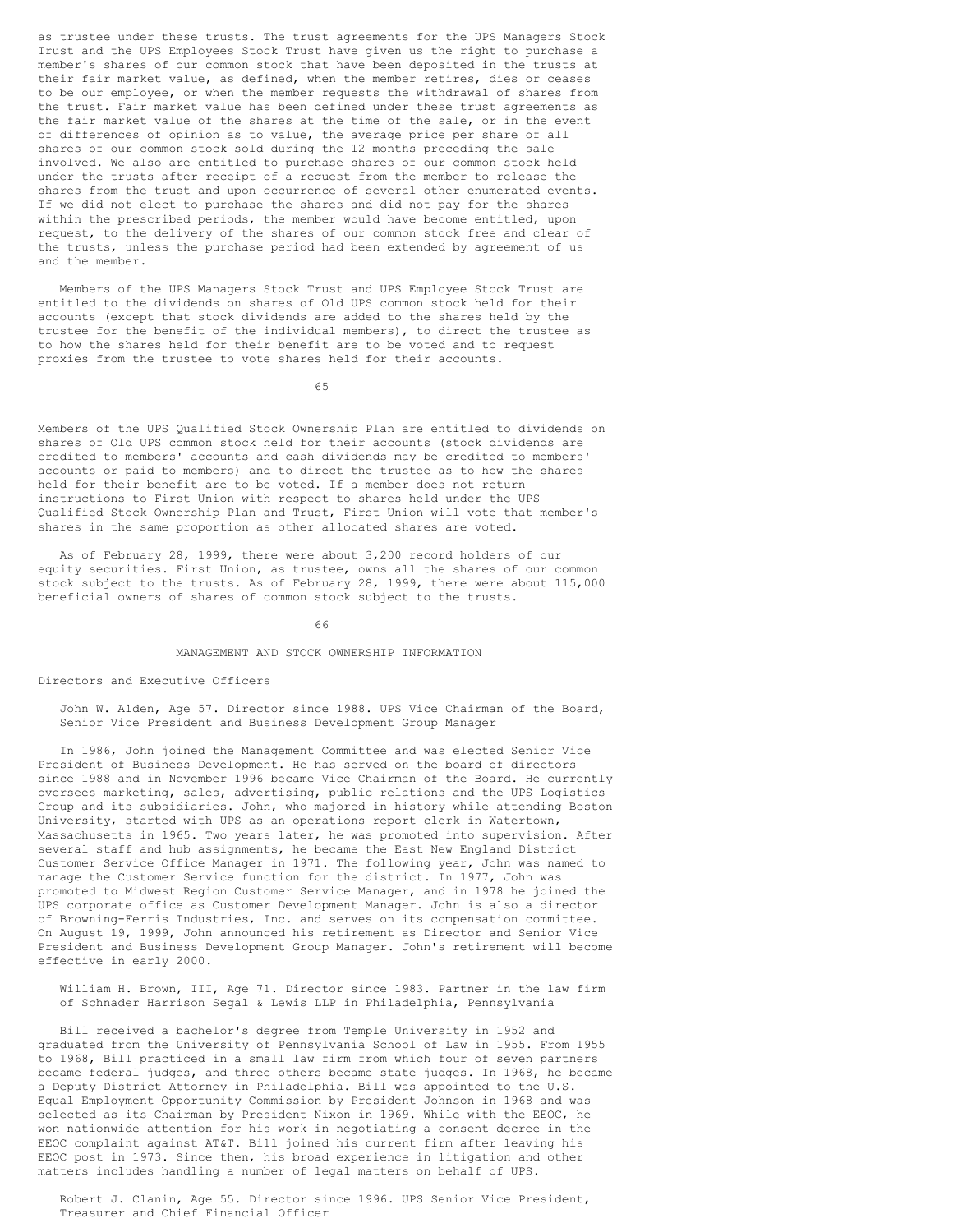Bob joined UPS in 1971 as a part-time accounting clerk in the Metro Chicago District. Two years later he was promoted to Accounting Manager. In 1979 he was named Wisconsin District Controller and worked in Corporate Finance and Accounting before accepting the position of Southwest Region Controller in 1987. Bob returned to corporate in 1989 as Treasury Manager and then Finance Manager prior to assuming responsibilities for his current position. Bob received a bachelor's degree from Bradley University in Business Administration. Bob is also a director of the Georgia Council on Economic Education and Overseas Partners Ltd.

Michael L. Eskew, Age 49. Director since 1998. UPS Executive Vice President and Group Manager for Corporate Development, Engineering, Information Systems, Logistics and Strategy

Mike joined UPS in 1972, after he received a Bachelor of Science Degree in Industrial Engineering from Purdue University. He also attended graduate school at Butler University and completed the Advanced Management Program at the Wharton School of the University of Pennsylvania. Mike was responsible for all industrial engineering activities in Germany when the Company began its international expansion into Germany. In 1982, he was named Industrial Engineering ("I.E.") Manager of our Northwest Region. He was in charge of I.E. for the Air Group from 1984 to 1991. Mike was a District Manager in the Central Jersey District from 1991 to 1993, and was promoted to Corporate I.E. Manager in 1993. He became Manager of our Engineering Group in 1996. Mike serves on the Georgia Institute of Technology's Advisory Board and is a member of the University of Michigan Trucking Industry Program.

67

James P. Kelly, Age 55. Director since 1991. UPS Chairman of the Board and Chief Executive Officer

Jim joined UPS in 1964 as a package car driver in the Metro Jersey District. He entered supervision two years later and was promoted to Center Manager in 1968. Subsequent assignments included Package Division Manager and Labor Relations Manager in the Metro Jersey District. By attending night school during that period, he earned a degree in Management from Rutgers University. Jim was named Atlantic District Manager in 1979 and later served as Pacific Region Labor Relations Manager before being promoted to North Central Region Manager in 1985. In 1988, he was assigned as a Corporate Labor Relations Manager and became U.S. Operations Manager in 1990. In June 1992, Jim became Chief Operating Officer and in February 1994, he became Executive Vice President. From May through December 1996, Jim was Vice Chairman of the Board. In January 1997, he was elected the Chief Executive Officer and Chairman of the Board of the Company. Jim is a director of Georgia-Pacific Corporation.

Ann M. Livermore, Age 40. Director since 1997. Vice President of Hewlett-Packard Company

Ann is vice president of Hewlett-Packard Company ("HP") and general manager of its Enterprise Computing Solutions Organization. Ann joined HP in 1982, was named marketing services manager for the Application Support Division in 1985, and was promoted to marketing manager of that division in 1989. Ann became the marketing manager of the Professional Services Division in 1991 and was named sales and marketing manager of the former Worldwide Customer Support Organization. Ann was elected a vice president of HP in 1995 and was promoted to general manager of Worldwide Customer Support Operations in 1996. In 1997, she took on responsibility for HP's software businesses as general manager of the newly formed Software and Services Group. In 1998, she was named general manager of the new Enterprise Computing Solutions Organization. Born in Greensboro, N.C., Ann holds a bachelor's degree in Economics from the University of North Carolina at Chapel Hill and an M.B.A. from Stanford University. Ann is also on the board of visitors of the Kenan-Flagler Business School at the University of North Carolina at Chapel Hill.

Gary E. MacDougal, Age 62. Director since 1973. Former Chairman of the Board and Chief Executive Officer of Mark Controls Corporation

From 1963 to 1968, Gary was with McKinsey & Co., an international management consulting firm, where he became a partner. From 1969 to 1987, Gary was Chairman and Chief Executive Officer of Mark Controls Corporation, a flow control products manufacturer. In 1988, he became honorary Chairman. Also in 1988, Gary was assistant campaign manager in the Bush presidential campaign, and in 1989 was appointed by President Bush as a delegate and alternate representative in the U.S. delegation to the United Nations. He is a director of the Bulgarian American Enterprise Fund and a trustee of the Annie E. Casey Foundation. From 1993 to 1997, he was Chairman of the Governor's Task Force on Human Service Reform for the State of Illinois. Gary received his bachelor's degree from the University of California at Los Angeles in Engineering in 1958. After receiving his degree, he spent three years as a U.S. Navy officer. Following service, Gary attended Harvard Business School where he received his M.B.A. degree. He is a director and Chairman of the public policy committee and a member of the compensation and nominating committee of Union Camp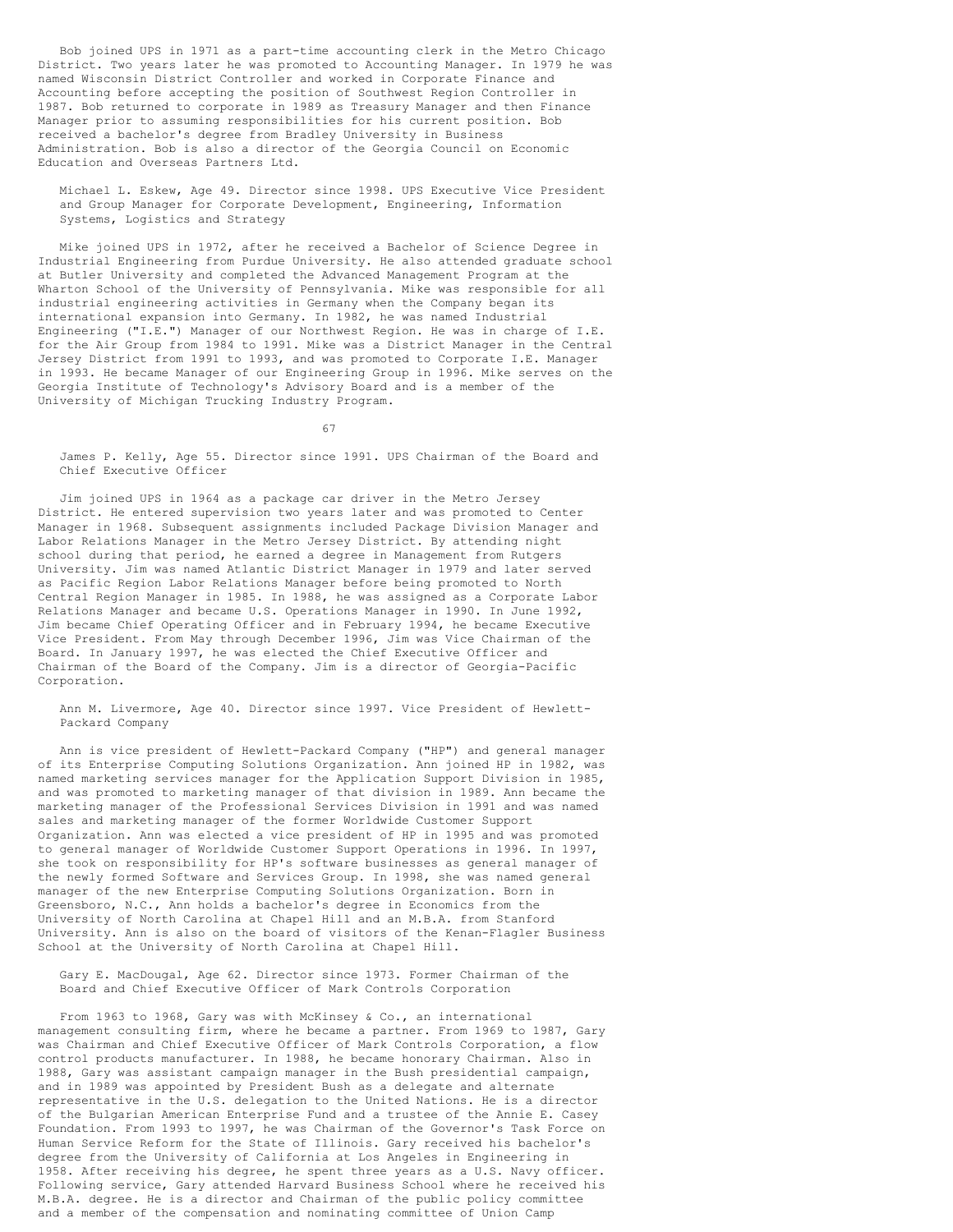Corporation, a forest products producer. He also serves as an advisory director of Saratoga Partners, a New York-based venture capital fund.

Joseph R. Moderow, Age 50. Director since 1988. UPS Senior Vice President, Secretary and Legal & Public Affairs Group Manager

In 1986, Joe was named Legal & Regulatory Group Manager and elected Senior Vice President and Secretary. He assumed additional responsibility for Public Affairs in 1989. Joe began his UPS career in 1968 as a sorter and unloader in the South California District while an undergraduate student. He earned a bachelor's degree in Economics from California State University and a law degree from Western State University. He is a member of the State Bar of California. Joe was promoted into supervision in 1973 and later served as the Arizona District Industrial Engineering Manager. In 1977, he was assigned to the National Legal & Regulatory Group. In 1981, Joe participated in the President's Commission on Executive Exchange in Washington, DC where he

68

served in the U.S. Department of Labor. In 1982, Joe became the West Virginia District Manager. He was then assigned to the national Labor Relations group and later headed the operations team during the start-up of international air service.

Kent C. ("Oz") Nelson, Age 61. Director since 1983. Former UPS Chairman of the Board and Chief Executive Officer

Oz graduated from Ball State University in 1959 with a bachelor's degree in Business Administration. Two days later he began his UPS career as a Sales and Customer Service Representative in Kokomo, Indiana. He served as Customer Service Manager in the Indiana, North Illinois and Metro Chicago Districts as well as the North Central Region. In 1973, Oz assumed national customer development responsibilities. He served first on the study team and then on the team that implemented our service in Germany in 1976. In 1978, he was named National Customer Service Manager and also was assigned to develop our Marketing Department. Oz was elected Senior Vice President in 1983 and was our Finance Group Manager and Chief Financial Officer from 1984 to 1987. He became Executive Vice President in 1986 and Vice Chairman of the Board in February 1989. In November 1989, Oz succeeded Jack Rogers as Chief Executive Officer and Chairman of the Board. In January 1997, Oz retired as Chief Executive Officer and Chairman of the Board of the Company. He also is a director of Columbia/HCA Healthcare Corporation.

Victor A. Pelson, Age 61. Director since 1990. Senior Advisor, Warburg Dillon Read, LLC

Vic is a Senior Advisor to Warburg Dillon Read LLC, investment bankers, a position he has held since 1996. He was associated with AT&T from 1959 to March 1996, and at the time of his retirement was Chairman of Global Operations and a member of the Board of Directors. He is a director of Eaton Corp., Dun & Bradstreet and Carrier 1 International, S.A. He is also Chairman of the Board of Trustees of New Jersey Institute of Technology.

John W. Rogers, Age 65. Director since 1979. Former UPS Chairman of the Board and Chief Executive Officer

Jack was elected a director and Vice President in November 1979. In January 1979, he was given responsibility for our national operations. Jack graduated from Miami University in Ohio with a degree in Business Administration in 1957. He began his career with UPS that same year as a trainee in Cincinnati. His first UPS assignments involved night loading and delivering. He next worked in industrial engineering and personnel before entering hub and delivery operations. Jack then was promoted to Division Manager in Chicago and later Operations Manager in the Wisconsin District. He became the first Georgia District Manager in 1966. In 1972, he was appointed West Region Manager. Two years later, he was named the Northeast Region Manager. In 1976, Jack was assigned to national operations with coordinating responsibilities for four regions. He was elected Senior Vice President and then Vice Chairman in 1983 and became Chief Executive Officer and Chairman of the Board of the Company in May 1984. He stepped down as Chairman of the Board in November 1989 and retired from active employment at the end of that year.

Charles L. Schaffer, Age 53. Director since 1992. UPS Senior Vice President and Chief Operating Officer

Chuck joined UPS in 1970 as a part-time loader/unloader in the Metro Chicago District. He was later promoted to hub supervisor, and became a fulltime personnel supervisor in 1973 after graduation from the University of Illinois, where he earned a bachelor's degree in Quantitative Methods. He was assigned to I.E. in 1974, and became a member of the West Region I.E. staff in 1977. Chuck was promoted to Missouri District I.E. Manager in 1978. Chuck then held a variety of package and hub operations assignments before being named North Illinois I.E. Manager in 1981. He was promoted to Midwest Region I.E. Manager in 1984. In 1986, Chuck was named Arizona District Manager. In 1988, he became the Technology Task Group Coordinator in Strategic Planning, and was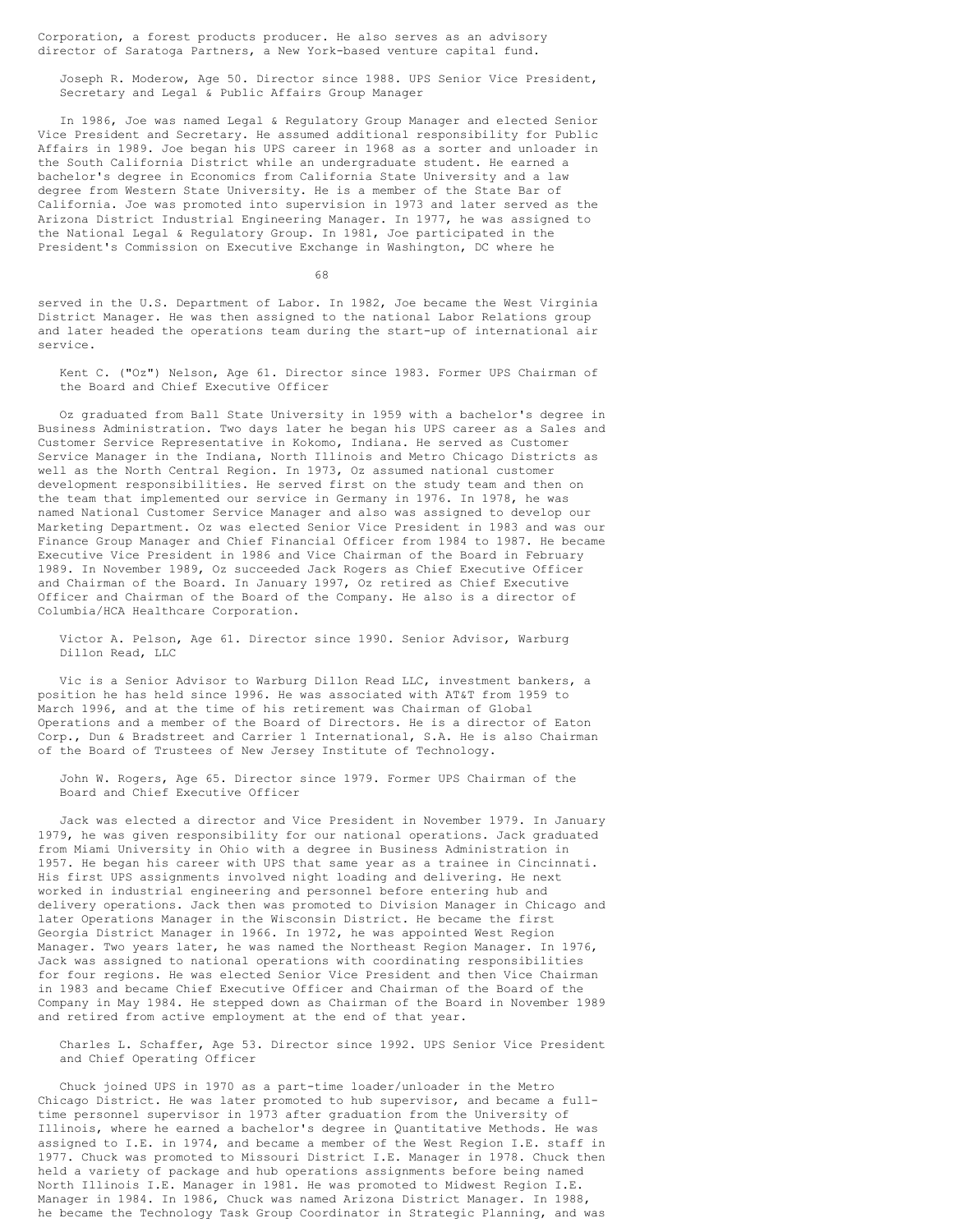promoted to Corporate Plant Engineering Manager in 1989. Chuck became our Engineering

69

Group Manager in 1990 and in 1996 was promoted to U.S. Operations Manager. In 1997, Chuck became our Chief Operating Officer. Chuck is also Chairman of the Board of Trustees for Kettering University.

Lea N. Soupata, Age 48. Director since 1998. UPS Senior Vice President and Human Resources Group Manager

A native of New York City, Lea joined UPS in 1969 and is now responsible for the human resources function for approximately 330,000 employees worldwide. Following several assignments with UPS in Human Resources, Sales and Operations, Lea became the Human Resources Manager in our North New England and Metro New York Districts. Lea also served as Regional Human Resources Manager for the East and East Central Regions. In 1990, Lea became the District Manager of the Central New York District. She was transferred in 1994 to the Company's corporate office as Vice President of Human Resources prior to being named to her current position. Lea serves as chair of The UPS Foundation, our charitable arm, and has been active in a number of community services programs, including United Way. She also is a trustee of the Annie E. Casey Foundation, the world's largest philanthropic foundation dedicated to helping disadvantaged children.

Robert M. Teeter, Age 60. Director since 1990. President of Coldwater Corporation

Bob is a graduate of Albion College and holds a master's degree from Michigan State University. He is president of Coldwater Corporation, a Michigan consulting and research firm that specializes in the areas of strategic planning, policy development and public opinion analysis. For more than 20 years he held several management positions, including President of Market Opinion Research Company, one of the nation's largest marketing research firms. Bob is also a director of Browning-Ferris Industries, Inc., Optical Imaging Systems and Durakon Industries.

Thomas H. Weidemeyer, Age 51. Director since 1998. UPS Senior Vice President and Transportation Group Manager

Tom joined UPS in 1972 in National Personnel after receiving his Law Degree from the University of North Carolina Law School and his Bachelor's Degree from Colgate University. In 1974, he moved to the Metro Detroit District and worked in various operations assignments. In 1978, he joined our Legal Department. In 1986, he was promoted to District Manager of Arkansas and later helped set up our Northwest Ohio District. Tom became Manager of the Americas Region in 1989, and in that capacity established the delivery network throughout Central and South America. In 1990, Tom became Vice President and Airline Manager of UPS Airlines and in 1994 was elected President and Chief Operating Officer of that subsidiary. Tom became Manager of the Air Group and a member of the Management Committee that same year. He serves on the Board of Directors of the Air Transport Association of America and is a member of the Military Airlift Committee. He also serves on the Board of the National Center for Family Literacy.

# 70

# Stock Ownership

Set forth below is information relating to the beneficial ownership of our common stock as of January 31, 1999 by each person known by us to own beneficially more than 5% of our outstanding common stock, each of our directors, our Chief Executive Officer and each of our four highest paid executive officers and all directors and executive officers as a group:

# $<$ TABLE>

|                          | Number of Shares as to   | Additional Shares in which                                              |                   |      |
|--------------------------|--------------------------|-------------------------------------------------------------------------|-------------------|------|
|                          |                          | which the Beneficial Owner the Beneficial Owner has or Total Shares and |                   |      |
|                          | Exercises Sole Voting or | Participates in the Voting or                                           | Percent of        |      |
| Name of Beneficial Owner | Investment Power         | Investment Power(4)                                                     | Class (6)         |      |
| $<$ S $>$                | < <sub></sub>            | <<                                                                      | < <sub></sub>     | <<>  |
| John W. Alden            | 196,651(1)(2)            | 21,834,274(a)                                                           | 22,030,925 4.01%  |      |
| William H. Brown, III    | 31,640                   | $\Omega$                                                                | 31,640 0.01       |      |
| Robert J. Clanin         | 210,009(1)(2)            | $22,882,923(a)$ (c)                                                     | 23,092,932        | 4.20 |
| Michael L. Eskew         | 110, 535(1)(2)           | 1,048,649(c)                                                            | 1,159,184 0.21    |      |
| James P. Kelly           | $207, 172(1)$ (2)        | $22,882,923(a)$ (c)                                                     | 23,090,095        | 4.20 |
| Ann M. Livermore         | 2,229                    | $\Omega$                                                                | 2,229             | 0.00 |
| Gary E. MacDougal        | 35,991(1)                | 21,834,274(a)                                                           | 21,870,265 3.98   |      |
| Joseph R. Moderow        | 154, 243(1)(2)           | $24, 183, 821(a)$ (b)                                                   | 24,338,064        | 4.42 |
| Kent C. Nelson           | 270,448(1)(2)            | $24, 183, 821(a)$ (b)                                                   | 24, 454, 269 4.45 |      |
| Victor A. Pelson         | 12,344                   |                                                                         | $12,344$ 0.00     |      |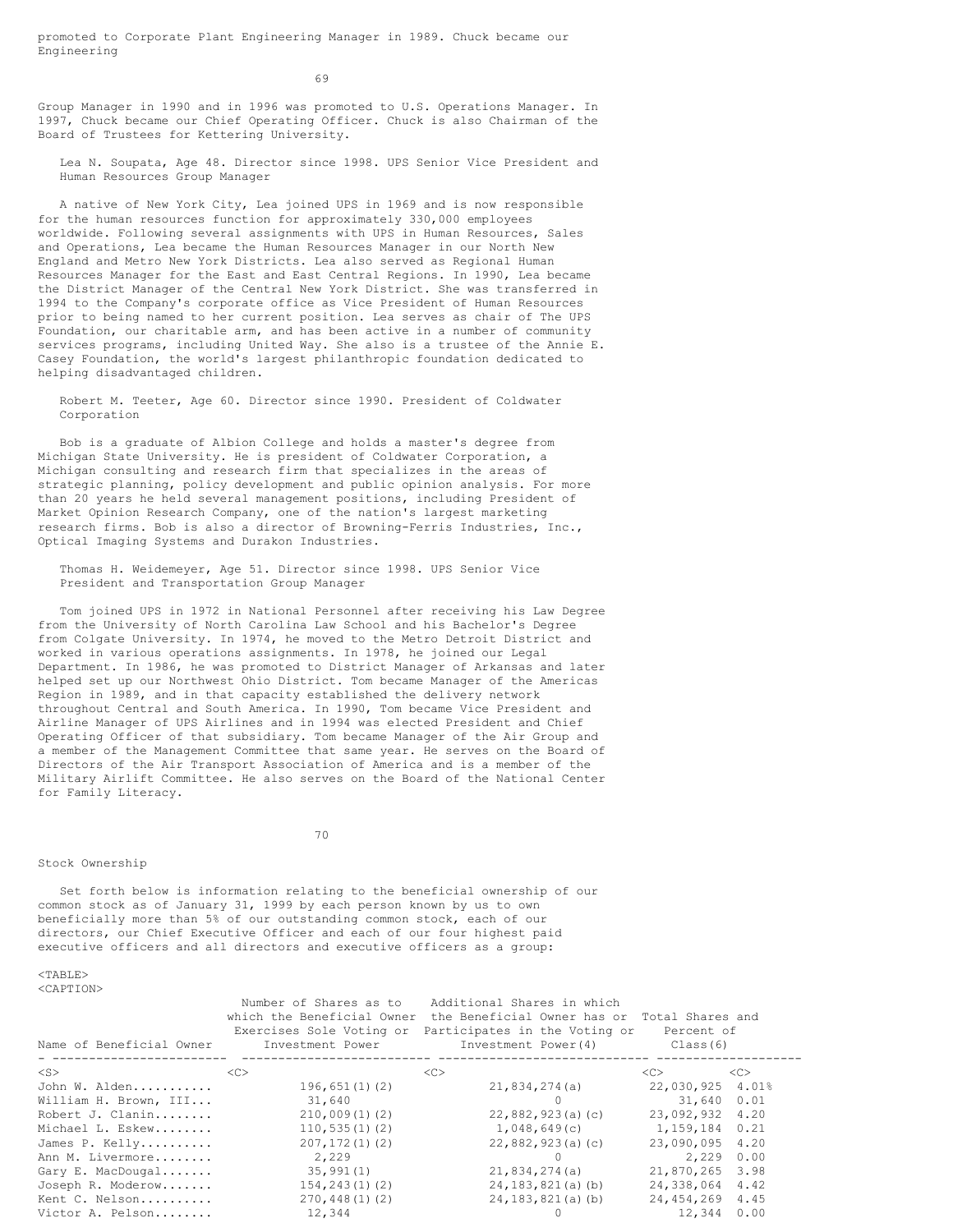| John W. Rogers<br>Charles L. Schaffer<br>Lea N. Soupata<br>Robert M. Teeter<br>Thomas H. Weidemeyer          | 450, 971(1)<br>177,838(1)(2)<br>103,060(2)<br>30,000<br>$169, 309(1)$ (2) | 1,168,900(e)<br>$24, 240, 923$ (a) (c) (d)<br>1,048,649(c) | 450,971<br>1,346,738<br>24, 343, 983 4.43<br>30,000<br>$1,217,958$ 0.22 | 0.08<br>0.24<br>0.01 |
|--------------------------------------------------------------------------------------------------------------|---------------------------------------------------------------------------|------------------------------------------------------------|-------------------------------------------------------------------------|----------------------|
| Shares held by all<br>directors and executive<br>officers as a group<br>(including the above)<br>$<$ /TABLE> | 2,853,893(3)                                                              | 27,759,370(5)                                              | 30,613,263 5.56                                                         |                      |

<sup>-</sup> --------

- (1) Includes shares owned by family members as follows: Alden--15,104; Clanin--92,347; Eskew--20,900; Kelly--29,800; MacDougal--1,000; Moderow-- 21,648; Nelson--21,324; Rogers--87,842; Schaffer--21,500; Weidemeyer-- 4,000; and five other executive officers--50,706. Each named individual disclaims all beneficial ownership of such shares.
- (2) Includes shares which may be acquired within 60 days of January 31, 1999, upon the exercise of outstanding stock options as follows: Alden--17,707; Clanin--4,293; Eskew--3,606; Kelly--21,249; Moderow--16,420; Nelson-- 33,483; Schaffer--15,776; Soupata--3,022; and Weidemeyer--9,337.
- (3) Shares owned by executive officers as a group include 163,620 shares which may be acquired within 60 days of January 31, 1999, upon the exercise of outstanding stock options.
- (4) None of the directors and the officers listed in the table above, nor members of their families, have any ownership rights in the shares listed in this column. Of the shares: (a) 21,834,274 shares are owned by the Annie E. Casey Foundation, Inc., of which Messrs. Alden, Clanin, Kelly, MacDougal, Moderow and Nelson, Ms. Soupata, and other non-UPS persons constitute the corporate Board of Trustees; (b) 2,349,547 shares are held by various trusts of which Messrs. Moderow and Nelson are co-fiduciaries; (c) 1,048,649 shares are held by the UPS Foundation, Inc., a Companysponsored charitable foundation of which Messrs. Clanin, Eskew, Kelly and Weidemeyer, Ms. Soupata and an executive officer not listed above, are trustees; (d) 1,358,000 shares are held by two Voluntary Employee Beneficiary Associations ("VEBAs") of which Ms. Soupata is a fiduciary; and (e) 1,168,900 shares that are held by an employee benefit plan of which Mr. Schaffer is a trustee.
- (5) This number includes shares held by the foundations, VEBAs, employee benefit plans and trusts of which directors and executive officers listed above are trustees or fiduciaries. This number eliminates duplications in the reported number of shares arising from the fact that several directors and executive officers share in the voting power with respect to these shares.
- (6) The percentages are calculated on the basis of the amount of outstanding shares plus the shares which may be acquired by the named individual and the group, as applicable, within 60 days of January 31, 1999, upon exercise of outstanding stock options.

71

These holdings are reported in accordance with the SEC's regulations requiring disclosure of shares as to which directors and "Named Executive Officers" hold voting or dispositive power, notwithstanding that they are held in a fiduciary rather than a personal capacity, and that such power is shared among a number of fiduciaries including, in several cases, corporate trustees, directors or other persons who are neither executive officers nor directors of UPS.

### Meetings of the Board of Directors

The UPS board of directors held four meetings during 1998. During 1998, each director of UPS attended at least 75% of the total number of meetings of the board and any committees of which he or she was a member.

# Committees of the Board of Directors

The UPS board of directors has an Executive Committee, an Audit Committee, an Officer Compensation Committee, a Salary Committee and a Nominating Committee.

Messrs. Alden, Clanin, Kelly, Moderow and Schaffer served as members of the Executive Committee throughout 1998. Calvin Tyler, a former director and officer, served as a member of the Executive Committee until his retirement on January 15, 1998, and Messrs. Eskew and Weidemeyer and Ms. Soupata have served as members of the Committee since their appointments in May 1998. This Committee may exercise all powers of the board of directors in the management of the business and affairs of UPS except for those powers expressly reserved to the board under Delaware law, such as amendment of the certificate of incorporation or bylaws, declaration of dividends, issuance of stock, mergers, consolidations, a sale of substantially all of the assets of UPS and a dissolution. In 1998, this Committee held 13 meetings.

Mr. Brown served as a member of the Audit Committee throughout 1998, Carl Kaysen, a former director, served as a member of the Committee until he retired from the board in April 1998 and Ms. Livermore has served as a member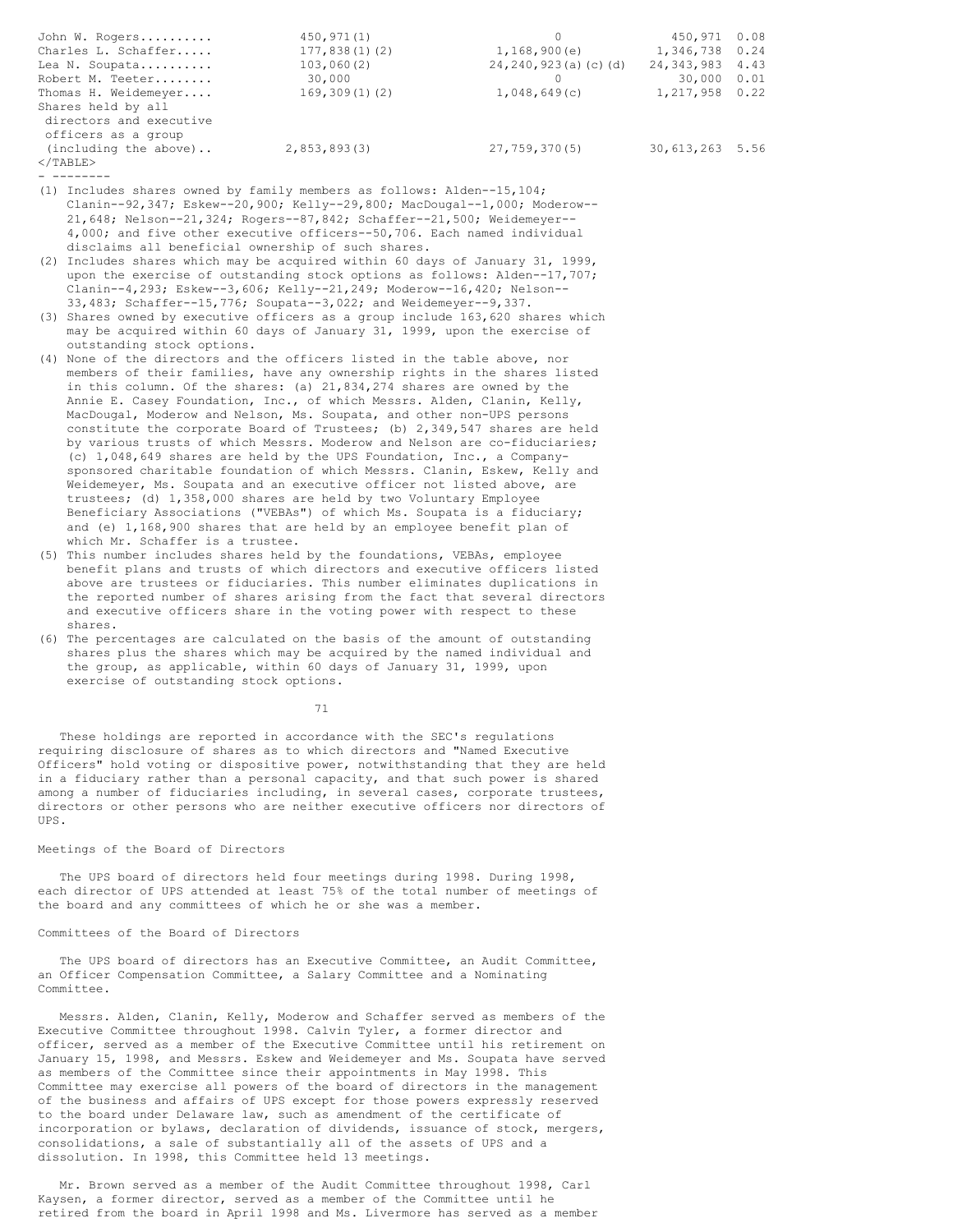of the Committee since her appointment in February 1998. The primary responsibilities of the Audit Committee are to:

- . recommend annually the independent public accountants for appointment by the board as auditors for UPS and its subsidiaries;
- . review the scope of the audit to be made by the accountants;
- . review the audit reports submitted by the accountants;
- . review the annual program for the internal audit of records and procedures;
- . review audit reports submitted by the internal auditing staff; conduct such other reviews as the Audit Committee deems appropriate and make reports and recommendations to the board within the scope of its functions.

In 1998, this Committee held three meetings.

Messrs. Pelson, MacDougal and Rogers served as members of the Officer Compensation Committee throughout 1998. The primary responsibility of this Committee is to set the proper and appropriate compensation of the Chairman and Chief Executive Officer and to set the proper and appropriate compensation of executive officers based upon the recommendation of the Chief Executive Officer. The Committee also is responsible for making awards to the executive officers under the UPS 1996 Stock Option Plan and the UPS Managers Incentive Plan. The UPS 1996 Stock Option Plan also provides for grants of options to non-employee directors. In 1998, the Officer Compensation Committee held two meetings. See "Compensation of Directors." New UPS will have a similar committee called the "Compensation Committee."

Messrs. Clanin and Kelly served as members of the Salary Committee throughout 1998, and Ms. Soupata served as administrator of the Committee until April 1998 and has since served as a member of the Committee.

72

This Committee determines the compensation for all management employees other than executive officers and is responsible for the administration of the UPS Managers Incentive Plan, the UPS 1991 Stock Option Plan and the UPS 1996 Stock Option Plan for these employees. In 1998, the Salary Committee held 12 meetings.

Messrs. Nelson, Rogers and Teeter served as members of the Nominating Committee throughout 1998. Mr. Kaysen served as a member of the Committee until he retired in April 1998. This Committee recommends nominees for election to the board. In 1998, this Committee held one meeting.

Compliance with Section 16(a) of the Securities Exchange Act of 1934

Section 16(a) of the Securities Exchange Act of 1934 requires our directors, executive officers and persons who own beneficially more than 10% of our common stock to file reports of ownership and changes in ownership of such stock with the SEC. Directors, executive officers and greater than 10% shareowners are required by SEC regulations to furnish us with copies of all such forms they file. To our knowledge, our directors and executive officers complied during 1998 with all applicable Section 16(a) filing requirements.

# Compensation of Executive Officers and Other Information

The following table shows the cash compensation paid or to be paid by us or any of our subsidiaries, as well as certain other compensation paid or accrued, during the fiscal years indicated to our Chief Executive Officer and our "Named Executive Officers" (our other four highest paid executive officers), in all capacities in which they served:

# SUMMARY COMPENSATION TABLE

<TABLE> <CAPTION>

|                                |               | Annual Compensation      |                      | Long Term<br>Compensation<br>Awards |                                                                              |
|--------------------------------|---------------|--------------------------|----------------------|-------------------------------------|------------------------------------------------------------------------------|
| Name and Principal<br>Position |               |                          |                      | Securities                          | Underlying All Other<br>Year Salary Bonus (1) Stock Options Compensation (2) |
| $<$ S $>$                      | < <sub></sub> | < <sub></sub>            | < <sub></sub>        | < <sub></sub>                       | < <sub></sub>                                                                |
| James P. Kelly                 |               | 1998 \$771,500 \$319,277 |                      | 50,468                              | \$4,800                                                                      |
| Chairman and Chief             |               |                          | 1997 717,500 169,647 | 21,621                              |                                                                              |
| Executive Officer              |               | 1996 575,500 182,260     |                      | 22,298                              |                                                                              |

John W. Alden.............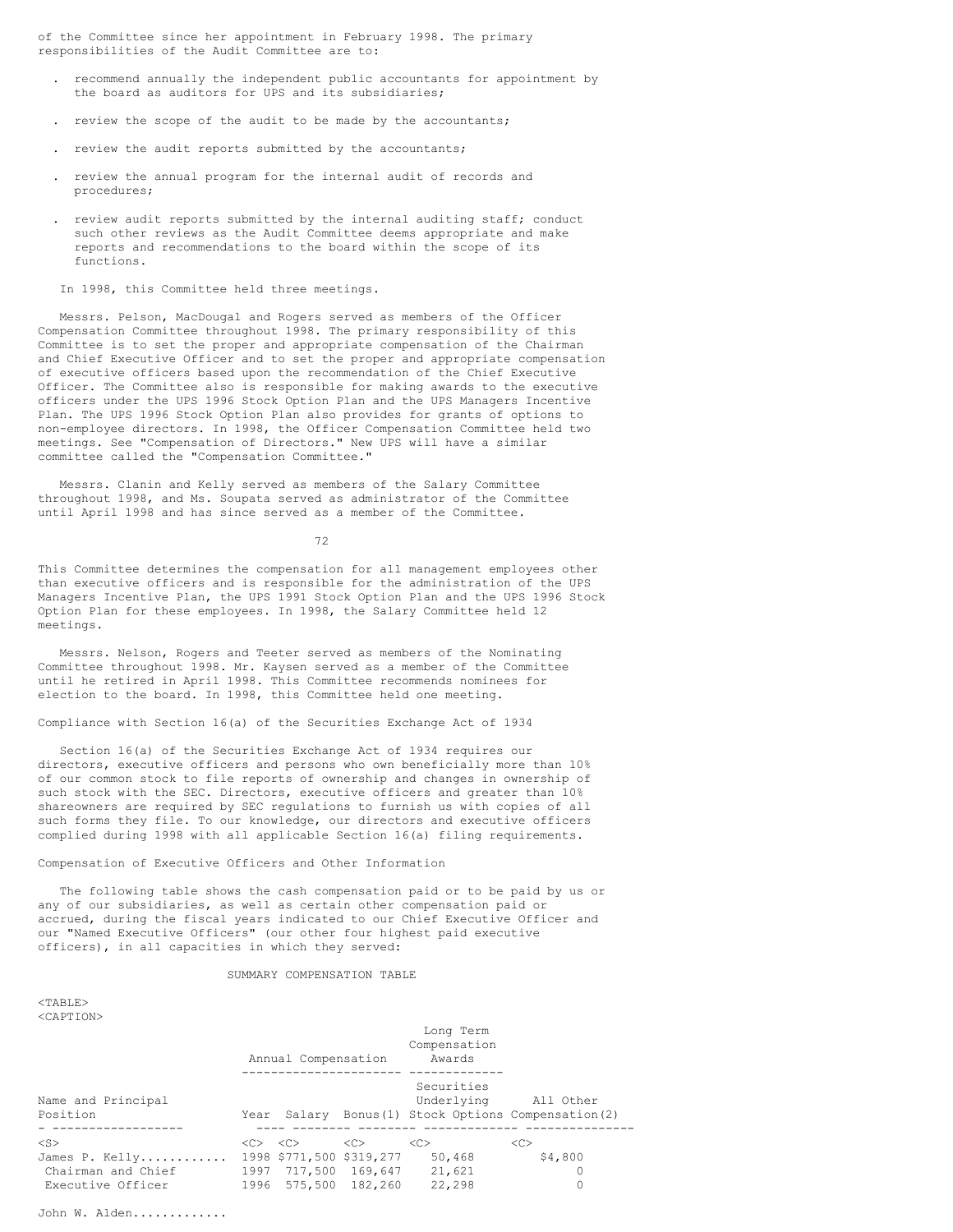| Vice Chairman, Senior<br>Vice President and<br>Business Development<br>Group Manager                    | 1998<br>1997<br>1996 | 588,000<br>550,500<br>470,000 | 252,480<br>134,726<br>148,748 | 38,493<br>19,321<br>17,737 | 4,800<br><sup>0</sup><br>$\bigcap$ |
|---------------------------------------------------------------------------------------------------------|----------------------|-------------------------------|-------------------------------|----------------------------|------------------------------------|
| Robert J. Clanin<br>Senior Vice President,<br>Treasurer and Chief<br>Financial Officer                  | 1998<br>1997<br>1996 | 450,500<br>409,000<br>363,000 | 194,620<br>102,629<br>120,635 | 29,084<br>13,801<br>13,683 | 4,800<br>$\Omega$<br>$\Omega$      |
| Joseph R. Moderow<br>Senior Vice President,<br>Secretary and Legal &<br>Public Affairs Group<br>Manager | 1998<br>1997<br>1996 | 442,000<br>417,000<br>392,000 | 189,360<br>110,160<br>134,769 | 29,084<br>14,721<br>15,203 | 4,800<br>$\Omega$<br>$\Omega$      |
| Charles L. Schaffer<br>Senior Vice President and<br>Chief Operating Officer<br>$\langle$ /TABLE>        | 1998<br>1997<br>1996 | 492,000<br>427,500<br>396,250 | 210,400<br>113,400<br>137,150 | 29,939<br>14,951<br>15,203 | 4,800<br>$\Omega$<br>$\Omega$      |

- --------

(1) Reflects the value of awards accrued and paid under the UPS Managers Incentive Plan for the respective fiscal years.

(2) Reflects the value of common stock contributed by us to the accounts of the named individuals pursuant to the UPS SavingsPLUS plan.

73

Stock Option Grants

The following table sets forth information concerning option grants to the Named Executive Officers in 1998.  $<$ TABLE $>$ <CAPTION>

|                                    | Number of<br>Securities<br>Underlying | % of Total<br>Options<br>Granted to                      | Exercise      |         |    | Potential Realized Value at<br>Assumed Annual Rates of<br>Stock Price Appreciation<br>for Option Term |          |
|------------------------------------|---------------------------------------|----------------------------------------------------------|---------------|---------|----|-------------------------------------------------------------------------------------------------------|----------|
| Name                               | Options<br>Granted                    | Employees in Price per Expiration --------------<br>1998 | Share(1)      | Date(2) |    | .5%                                                                                                   | 10%      |
| $<$ S $>$                          | < <sub></sub>                         | <<                                                       | < <sub></sub> | <<      | << | < <sub></sub>                                                                                         |          |
| James P. Kelly                     | 50,468                                | 1.23%                                                    | \$32.00       | 2003    | \$ | 446,188 \$                                                                                            | 985, 959 |
| John W. Alden                      | 38,493                                | 0.94                                                     | 32.00         | 2003    |    | 340, 317                                                                                              | 752,012  |
| Robert J. Clanin                   | 29,084                                | 0.71                                                     | 32.00         | 2003    |    | 257, 132                                                                                              | 568,194  |
| Joseph R. Moderow                  | 29,084                                | 0.71                                                     | 32.00         | 2003    |    | 257, 132                                                                                              | 568,194  |
| Charles L. Schaffer<br>$<$ /TABLE> | 29,939                                | 0.73                                                     | 32.00         | 2003    |    | 264,691                                                                                               | 584,898  |

- --------

(1) Represents the current price on the date of grant. The exercise price may be paid by the delivery of already owned shares, subject to certain conditions.

(2) Generally, options may not be exercised until the expiration of five years from the date of grant, and then from April 1 through April 30 of the year of exercise.

Stock Option Exercises and Holdings

The following table sets forth information on stock option exercises in 1998 by the Named Executive Officers and the value of such officers' unexercised options on December 31, 1998:

<TABLE>

<CAPTION>

|                     | Shares<br>Acquired on | Value     | Number of Securities<br>Underlying Unexercised<br>Options at End of<br>1998(2)<br>Exercisable/ | Value of<br>Unexercised<br>In-the-Money<br>Options at<br>End of 1998<br>Exercisable/ |
|---------------------|-----------------------|-----------|------------------------------------------------------------------------------------------------|--------------------------------------------------------------------------------------|
| Name                | Exercise(1) Realized  |           | Unexercisable                                                                                  | Unexercisable                                                                        |
|                     |                       |           |                                                                                                |                                                                                      |
| $<$ S>              | <<                    | <<        | <<                                                                                             | < <sub></sub>                                                                        |
| James P. Kelly      | 21,175                | \$280,569 | None/137,533                                                                                   | $n/a$ /\$1,669,478                                                                   |
| John W. Alden       | 18,254                | 241,866   | None/110,545                                                                                   | n/a/1,349,485                                                                        |
| Robert J. Clanin    | 3,895                 | 51,609    | None/71,233                                                                                    | n/a/801,050                                                                          |
| Joseph R. Moderow   | 17,159                | 227,357   | None/91,274                                                                                    | n/a/1,146,574                                                                        |
| Charles L. Schaffer | 15,333                | 203,162   | None/91,139                                                                                    | n/a/1, 134, 337                                                                      |
| $\langle$ /TABLE>   |                       |           |                                                                                                |                                                                                      |

- --------

- (1) Represents gross number of common shares underlying the options exercised under the 1991 Plan.
- (2) Represents common shares subject to options granted under the 1991 and 1996 Plans.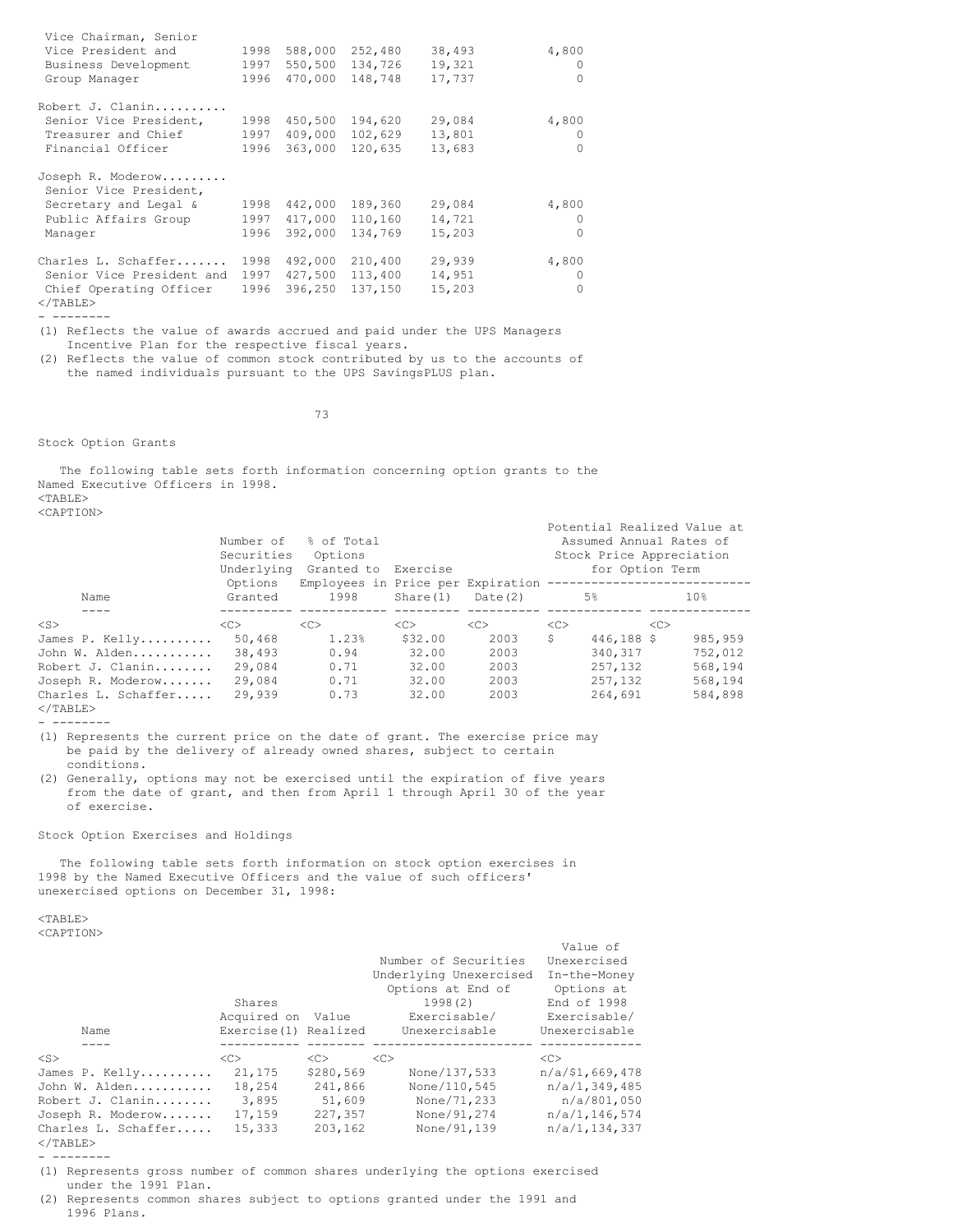### Retirement Plans

The following table shows the estimated annual retirement benefit payable on a single life only annuity basis to participating employees, including the Named Executive Officers, under the UPS Retirement Plan and UPS Excess Coordinating Benefit Plan for years of service rendered upon retirement, which is assumed to occur at age 65. Participating employees also are entitled to receive \$16,008 per year, the maximum currently payable, in primary Social Security benefits:

 $<$ TABLE>

| <caption></caption> |           |                                                         |          |                                              |         |                     |           |
|---------------------|-----------|---------------------------------------------------------|----------|----------------------------------------------|---------|---------------------|-----------|
|                     |           | Average<br>Final                                        |          |                                              |         |                     |           |
|                     |           | Earnings<br>--------                                    |          | 15 Years 20 Years 25 Years 30 Years 35 Years | ------- |                     |           |
|                     | $<$ S $>$ |                                                         | <<>      | <<                                           | <<>     | <<>                 | <<        |
|                     | Š.        | $200,000$                                               | \$45,998 | \$61,325                                     |         | $$76,669$ $$91,996$ | \$107,341 |
|                     |           | $250,000\ldots\ldots\ldots\ldots\ldots\ldots\ldots$     | 58,498   | 77,990                                       | 97,504  | 116,996             | 136,511   |
|                     |           | $300,000$                                               | 70,998   | 94,655                                       | 118,339 | 141,996             | 165,681   |
|                     |           | $350,000$                                               | 83,498   | 111,320                                      | 139,174 | 166,996             | 194,851   |
|                     |           | $400,000$                                               | 95,998   | 127,985                                      | 160,009 | 191,996             | 224,021   |
|                     |           | $450,000$                                               | 108,498  | 144,650                                      | 180,884 | 216,996             | 253,191   |
|                     |           | $500,000$                                               | 120,998  | 161,315                                      | 201,679 | 241,996             | 282,361   |
|                     |           | $600,000$                                               | 145,998  | 194.645                                      | 243,349 | 291,996             | 340,701   |
|                     |           | $700,000$                                               | 170,998  | 227,975                                      | 285,019 | 341,996             | 399,041   |
|                     |           | 800,000                                                 | 195,998  | 261,305                                      | 326,689 | 391,996             | 457,381   |
|                     |           | $900,000$                                               | 220,998  | 294,635                                      | 368,359 | 441,996             | 515,721   |
|                     |           | $1,000,000 \ldots \ldots \ldots \ldots \ldots \ldots$   | 245,998  | 327,965                                      | 410,029 | 491,996             | 574,061   |
|                     |           | $1, 100, 000 \ldots \ldots \ldots \ldots \ldots \ldots$ | 270,998  | 361,295                                      | 451,699 | 541,996             | 632,401   |
|                     |           | $1, 200, 000 \ldots \ldots \ldots \ldots \ldots \ldots$ | 295,998  | 394,625                                      | 493,369 | 591,996             | 690,741   |
| $\langle$ /TABLE>   |           |                                                         |          |                                              |         |                     |           |

Amounts exceeding \$120,000, which is adjusted from time to time by the Internal Revenue Service, would be paid under the UPS Excess Coordinating Benefit Plan. Pursuant to this plan, participants may choose to receive the benefit in the form of a life annuity, cash lump sum or life insurance with a cash value up to 100% of the present value of the benefit. Beginning with 1994, no more than \$150,000, which is adjusted from time to time by the Internal Revenue Service, of cash compensation could be taken into account in calculating benefits payable under the UPS Retirement Plan. Participants who elect forms of payment with survivor options will receive lesser amounts than those shown in the above table.

The compensation upon which the benefits are summarized in the table above includes salary and bonuses awarded under the UPS Managers Incentive Plan. The average final compensation for each participant in the plans is the average covered compensation of the participant during the five highest consecutive years out of the last ten full calendar years of service.

As of December 31, 1998, estimated or actual credited years of service under the plans to the Named Executive Officers was as follows: Kelly--34, Alden--34, Schaffer--29, Clanin--28 and Moderow--28.

The plans permit participants with 25 or more years of benefit service to retire as early as age 55 with no or only a limited reduction in the amount of their monthly benefits.

# Compensation of Directors

In 1998, directors who were not employees of UPS received an annual director's fee of \$50,000. Members of the Audit, Officer Compensation and Nominating Committees who were not employees of UPS received an additional annual fee of \$2,500 for each committee on which they served, except that committee chairmen received an additional annual fee of \$4,000. Mr. Rogers has declined to accept any fees for his services as a director.

UPS established a retirement plan in February 1991, which provided retirement and disability benefits for directors who were neither employees nor former employees of UPS. Effective January 1, 1997, the board agreed

75

to discontinue this plan and, in conjunction therewith, increase the options for which outside directors are eligible under the 1996 Plan. In satisfaction of the obligations previously accrued under the retirement plan, the board agreed to allocate to each director certain amounts. The amounts so allocated to each director will appreciate or depreciate in tandem with the changes in the share price of our common stock inclusive of dividends. At the time each director ceases to be a director of UPS, the then-current value of the account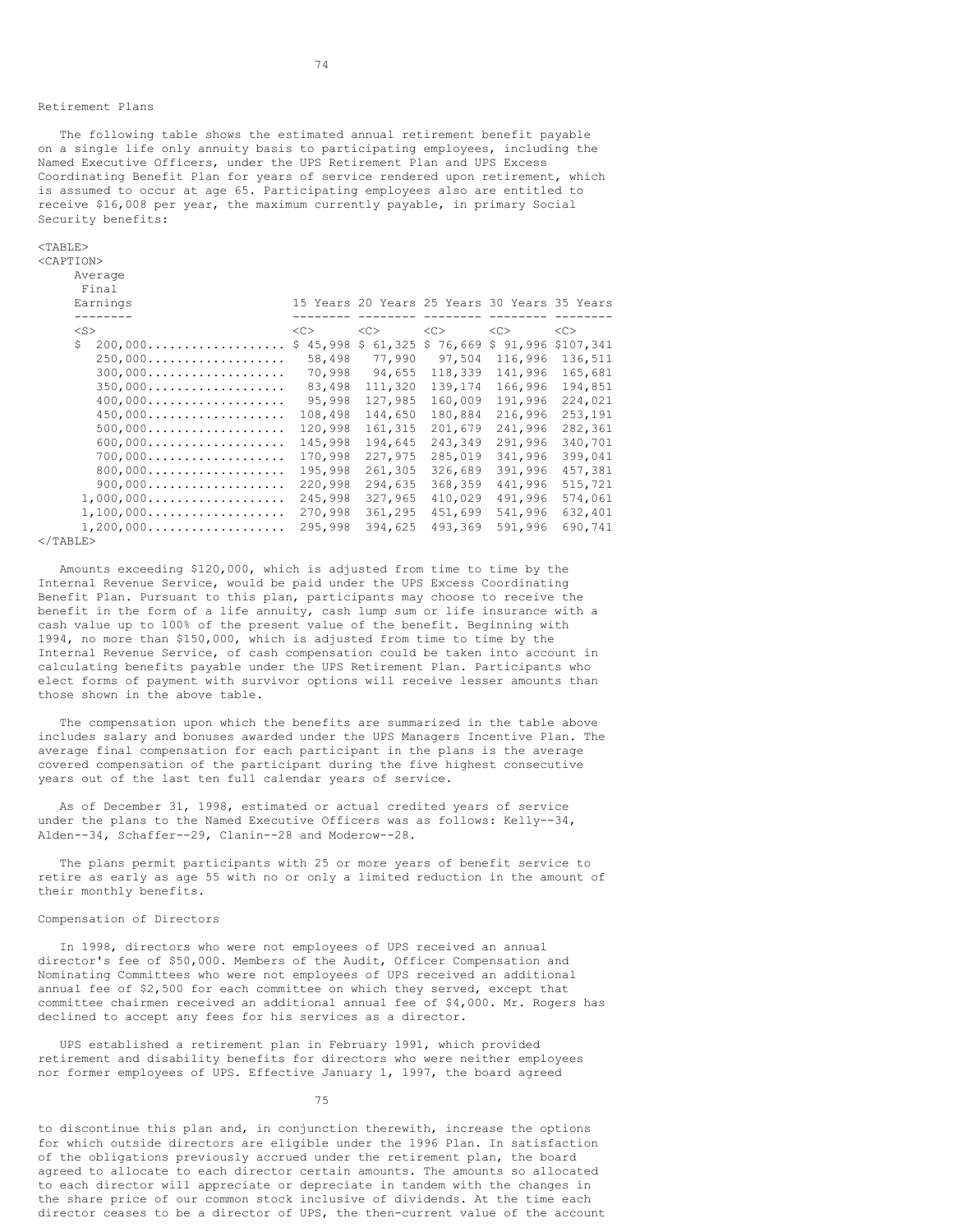will be payable to him, or his designated beneficiary, either in cash or common stock. The value of these accounts at December 31, 1998, was: Mr. Brown, \$458,029; Mr. MacDougal, \$458,029; Mr. Pelson, \$229,014; and Mr. Teeter, \$229,014. The value of Mr. Kaysen's account at the time of his retirement was \$429,632.

In addition to permitting grants of options to eligible employees, the 1996 Plan provides for grants of non-qualified options to the outside directors. These non-qualified options are granted on the first day in each year on which any option is granted to an employee optionee and allow a director to purchase a number of shares equal to 109.5% of such outside director's annual director's fee divided by the Current Price of the common stock as defined in the 1996 Plan. Each of Messrs. Brown, MacDougal, Pelson and Teeter and Ms. Livermore were granted options under the 1996 Plan during 1998.

Outside directors also have the option of deferring some or all of the fees and/or retainer payable in connection with their services on the board into the UPS Deferred Compensation Plan for Non-Employee Directors. Amounts deferred under such plan are treated as invested in certain mutual funds selected by each director. At the time a participating director ceases to be a director, the total value of the director's account will be payable to him or her, or his or her designated beneficiary, in 40 quarterly installments.

### Compensation Committee Interlocks and Insider Participation

The following non-employee directors are the members of the Officer Compensation Committee of the board of directors: Victor A. Pelson, Gary E. MacDougal and John W. Rogers. None of the members of the Compensation Committee has any direct or indirect material interest in or relationship with UPS outside of his position as director and other than his benefits accrued while serving as an employee of UPS. Mr. Rogers is a former Chairman of the Board and Chief Executive Officer of UPS. He retired from active employment with UPS in 1989. To UPS's knowledge, there were no interlocks involving members of the Compensation Committee or other directors of UPS requiring disclosure in this proxy statement/prospectus.

### Certain Business Relationships

William H. Brown, III, a director of UPS, is a partner of Schnader Harrison Segal & Lewis LLP, a law firm that provides legal services from time to time to us and our subsidiaries.

Some of our executive officers are trustees of the UPS Retirement Plan. The UPS Retirement Plan, through wholly owned subsidiaries, owns real property that is leased to our subsidiaries for operating purposes at rental rates determined by independent firms of real estate appraisers. The rentals charged to our subsidiaries for the leased real estate during 1998 by this Plan aggregated \$282,437.

#### 76

#### INCENTIVE COMPENSATION PLAN

Old UPS's board of directors has adopted, and has recommended that the shareowners approve, the United Parcel Service, Inc. Incentive Compensation Plan, pursuant to which employees and directors of New UPS and its subsidiaries, and certain other key persons as defined in the plan, would be eligible to receive options to purchase class A common stock and other awards. Immediately after the merger and the public offering, you, as holders of New UPS class A common stock, will collectively hold about 90% of New UPS's total common stock and about 99% of New UPS's total voting power. Assuming approval and consummation of the merger, we are soliciting approval of the plan in your capacity as holders of New UPS class A common stock. If the merger and the public offering do not occur, the plan will not go into effect.

The following summary of the plan does not purport to be complete and is subject to and qualified in its entirety by reference to the plan. A copy of the plan is attached to this proxy statement/prospectus as Annex C.

#### General

Purpose of the Plan. One purpose of the plan is to optimize our profitability and growth through annual and long-term incentives that are consistent with our goals and link the personal interests of participants to those of our shareowners. A further but equal purpose of the plan is to enable New UPS and its subsidiaries to attract, retain and motivate their employees and directors.

Administration of the Plan. The plan generally will be administered by the Compensation Committee of the board. The board may take on the powers of the Compensation Committee under the plan, and will have the power of the Compensation Committee with respect to the granting and interpretation of awards to outside directors. We refer to the body administering the plan, whether it is the board or a committee of the board, as the plan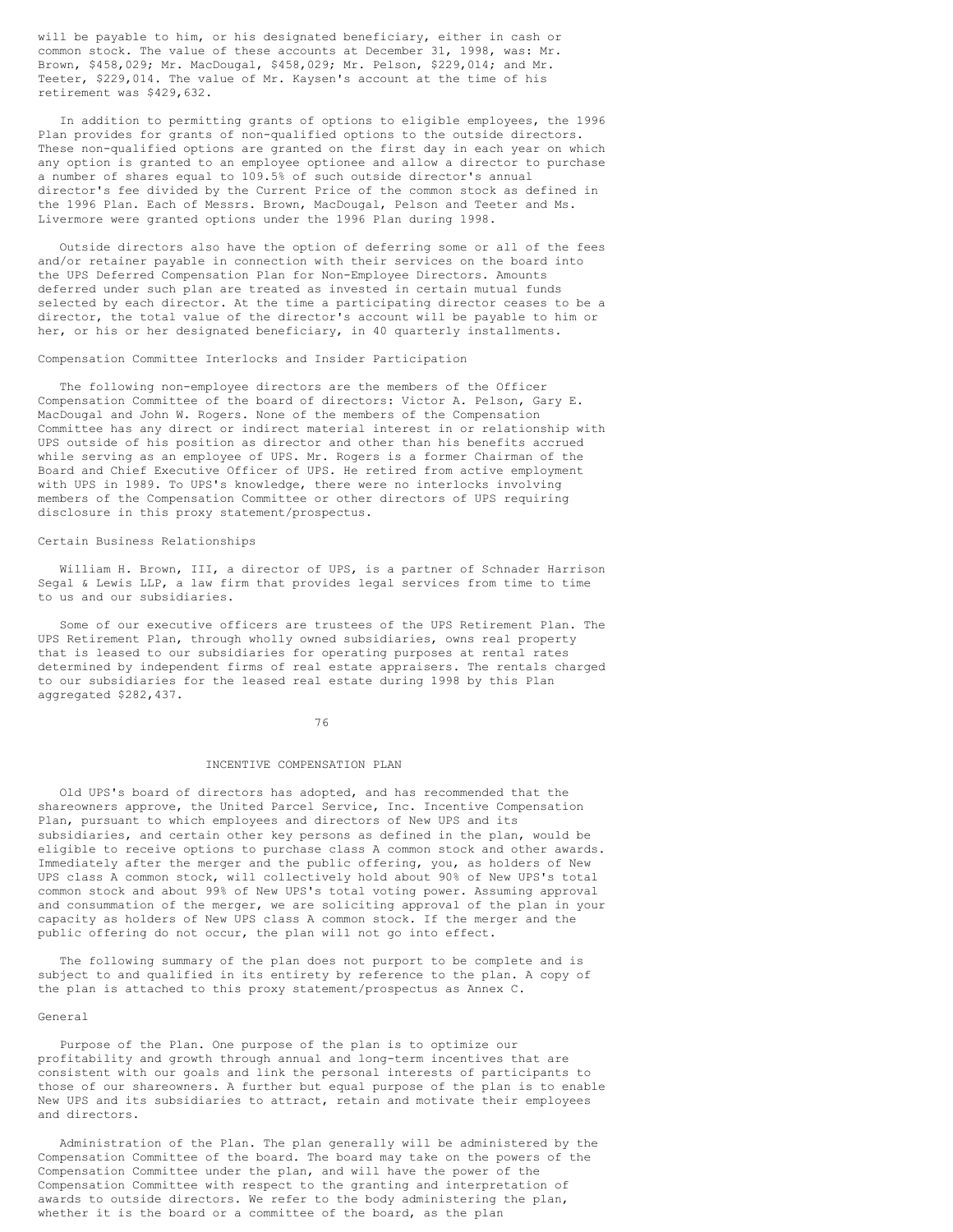The plan provides that if a committee of the board is the plan administrator, the members of the committee must consist solely of two or more "outside directors," as defined by Section 162(m) of the Internal Revenue Code, in order to grant awards intended to comply with the provisions of Section 162(m). The plan administrator will have full and final authority to select the individuals to receive awards and to grant awards and will have a wide degree of flexibility in determining the terms and conditions of awards.

Eligibility Under the Plan. All employees and directors of New UPS and its subsidiaries, as well as other key persons as defined in the plan, are eligible to participate in the plan. We estimate that about employees and directors of New UPS and its subsidiaries will be eligible to participate in the plan. Because the plan is a discretionary plan, we currently cannot determine the amount or form of any award that will be allocated to any individual during the term of the plan.

Shares Subject to the Plan. The shares issuable pursuant to awards granted under the plan will be shares of class A common stock. The maximum number of shares of class A common stock that may be issued pursuant to awards granted under the plan equals shares, all of which may be issued as incentive stock options (which we call "ISOs"). The total number of shares reserved for issuance as restricted stock will be limited to .

The plan also contains customary anti-dilution provisions.

Types of Awards. Awards under the plan are not restricted to any specified form or structure and may include:

- . stock options (both incentive stock options and non-qualified stock options, as discussed in greater detail below)
- . restricted stock

77

- . stock appreciation rights
- . performance units
- . performance shares
- . management incentive awards through bonuses of cash and/or stock (as discussed in greater detail below).

An award to a participant may consist of one security or benefit or two or more of them in tandem or in the alternative. An award granted under the plan to a participant will generally include a provision that conditions or accelerates the receipt of benefits upon the occurrence of specified events, such as a change of control of New UPS or a dissolution, liquidation, sale of substantially all of the property and assets of New UPS or other significant corporate transaction.

The exercise price for options granted under the plan will be at least equal to 100% of the fair market value of a share of class A common stock on the date of grant. The exercise price of an incentive stock option granted to a person who owns more than 10% of the total combined voting power of all classes of New UPS stock may not be less than 110% of the fair market value of a share of class A common stock on the date of grant.

Management Incentive Awards. Based upon recommendations of district, regional and corporate group managers, the plan administrator will select those participants who are to receive management incentive awards each year. Management incentive awards may consist of shares of class A common stock plus cash equal to the amount required to be withheld for taxes for the award, or exclusively of cash, as determined by the plan administrator. Generally, cashonly management incentive awards will be granted to employees of international subsidiaries and participants who are no longer employees on the date of distribution of the award.

In addition, those recipients of shares who elect to deposit the shares with a custodian selected by the plan administrator may also receive an amount equal to the lesser of:

- . one month's salary or
- . 2.5% of the cost of shares previously deposited with the custodian, less the proceeds from the sale of the shares.

Maximum Awards Issuable to Individuals. In general, the plan administrator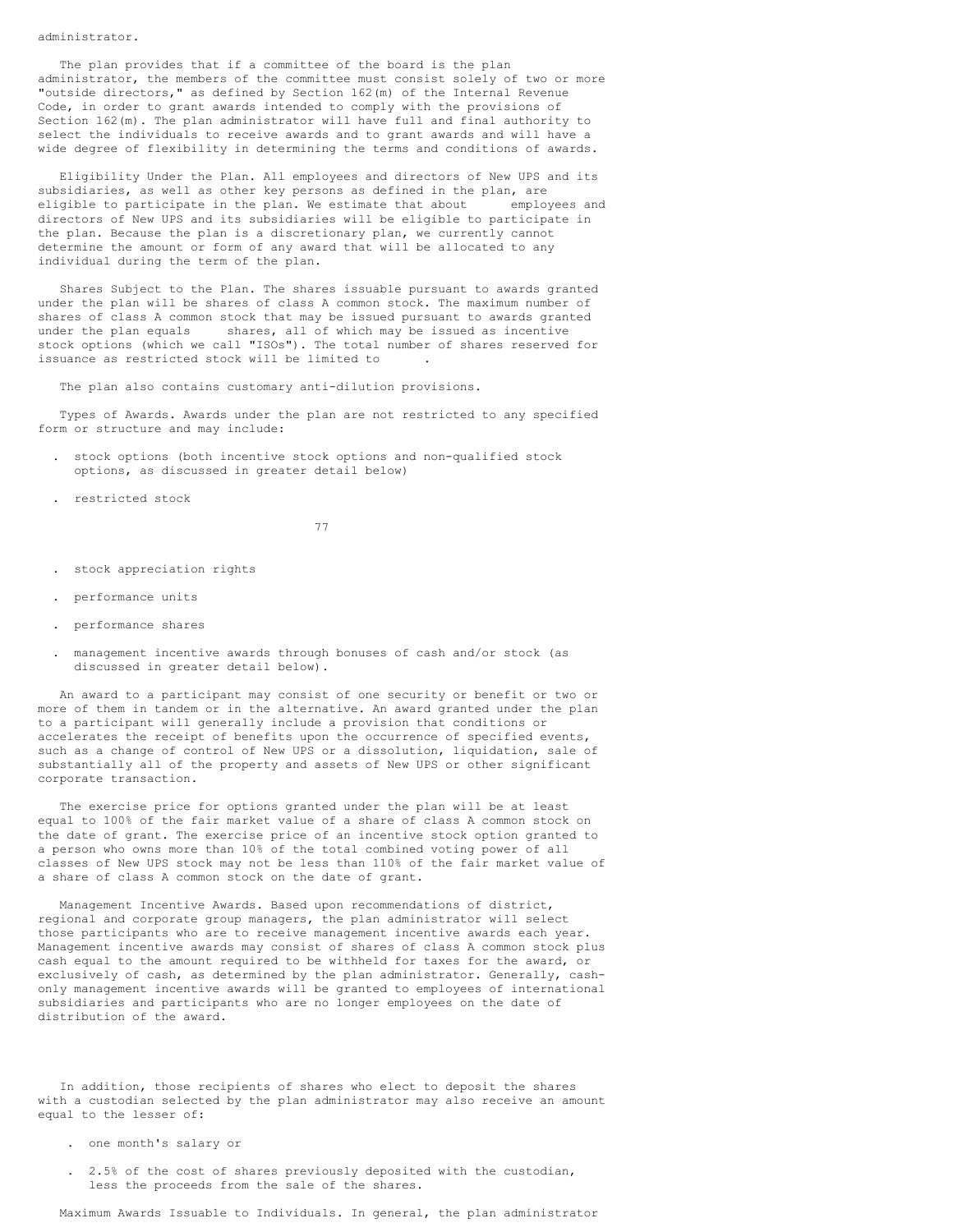may not, within any fiscal year:

- . grant options to purchase more than shares of class A common stock to a participant
- . grant stock appreciation rights to purchase more than shares of class A common stock to a participant

Amendments to and Termination of the Plan. Subject to limitations imposed by law and the plan, the New UPS's board of directors may amend or terminate the plan at any time and in any manner. No amendment or termination may deprive the recipient of an award previously granted under the plan of any rights under the award without his or her consent.

78

Duration of the Plan and of Options. The plan will remain in effect until all shares subject to the plan have been purchased or acquired pursuant to the plan. We may not grant awards under the plan on or after the tenth anniversary of the plan's adoption. We may not grant any option under the Plan that is exercisable after the 10th anniversary of the date of grant.

Compliance with Section 16(b). Pursuant to Section 16(b) of the Exchange Act, directors, executive officers and 10% shareowners of New UPS will be generally liable to New UPS for repayment of any profits realized from any non-exempt purchase and sale of common stock occurring within a six-month period. Rule 16b-3 provides an exemption from Section 16(b) liability for some transactions by an officer or director made pursuant to approval by the board of directors, a committee composed of outside directors or shareholders. It is intended that all grants made under the plan would meet the requirements of the Rule 166-3 exemption.

#### Federal Income Tax Consequences

The following is a brief description of the federal income tax treatment that will generally apply to awards made under the plan, based on federal income tax laws in effect on the date of this proxy statement/prospectus. The exact federal income tax treatment of awards will depend on the specific nature of any award.

Incentive Stock Options. Plan participants who are employees may be granted options that we intend to qualify as ISOs under Section 422 of the Code. Generally, the optionee is not taxed, and New UPS is not entitled to a deduction, on the grant or exercise of an ISO. But if the optionee sells the shares acquired upon the exercise of an ISO at any time within:

- . one year after the transfer of these shares to the optionee pursuant to the exercise of the ISO or
- . two years from the date of grant of the ISO,

then the optionee will recognize ordinary income in an amount equal to the excess, if any, of:

- . the lesser of the sale price or the fair market value of the shares on the date of exercise, over
- . the exercise price of the ISO.

In that event, New UPS will generally be entitled to a deduction equal to the amount of ordinary income recognized by the optionee. If the optionee sells the shares at any time after the optionee has held the shares for at least:

- . one year after the date of transfer of the shares to the optionee pursuant to the exercise of the ISO and
- . two years from the date of grant of the ISO,

then the optionee will recognize capital gain or loss equal to the difference between the sale price and the exercise price of the ISO, and New UPS will not be entitled to any deduction.

The amount by which the fair market value of the shares received upon exercise of an ISO exceeds the exercise price will be included as a positive adjustment in the calculation of an optionee's alternative minimum taxable income in the year of exercise. The "alternative minimum tax" imposed on individual taxpayers is generally equal to the amount by which 28% (26% of alternative minimum taxable income below specified amounts) of the individual's alternative maximum taxable income (reduced by specified exemption amounts) exceeds his or her regular income tax liability for the year.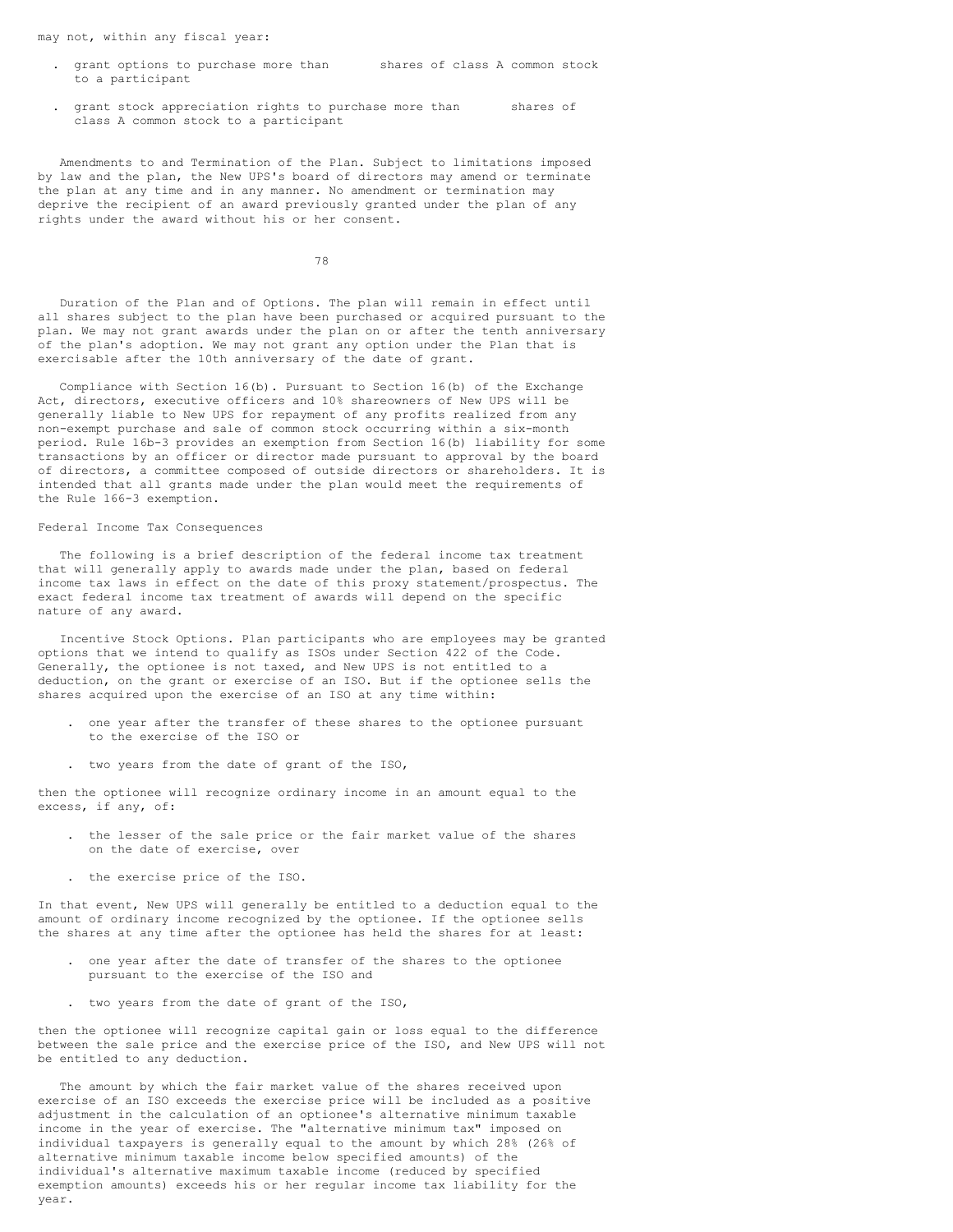Non-Qualified Stock Options. The grant of an option or other similar right to acquire stock that does not qualify for treatment as an ISO (which we call a "non-qualified stock option") is generally not a taxable event for the optionee. Upon exercise of the option, the optionee will generally recognize ordinary income in an amount equal to the excess of the fair market value of the shares acquired upon exercise (determined as of the date of exercise) over the exercise price of the option, and New UPS generally will be entitled to a deduction equal to that amount.

79

Restricted Stock. Awards under the plan may also include stock sales, stock bonuses or other grants of stock that include provisions for the delayed vesting of the recipient's rights to the stock. Unless the recipient makes an election under Internal Revenue Code section 83(b) within 30 days after the receipt of the restricted shares, he or she generally will not be taxed on the receipt of restricted shares until the restrictions on the shares expire or are removed. When the restrictions expire or are removed, the recipient will recognize ordinary income (and New UPS generally will be entitled to a deduction) in an amount equal to the excess of the fair market value of the shares at that time over the purchase price. If the recipient makes an 83(b) election within 30 days of the receipt of restricted shares, however, he or she will recognize ordinary income (and New UPS will be entitled to a deduction) equal to the excess of the fair market value of the shares on the date of receipt (determined without regard to vesting restrictions) over the purchase price.

Other Awards. We may grant awards under the plan that do not fall clearly into the categories described above. The federal income tax treatment of these awards will depend upon the specific terms of the awards. Generally, New UPS will be required to make arrangements for withholding taxes with respect to any ordinary income recognized by a recipient in connection with awards made under the plan.

Special rules will apply in cases where a recipient of an award pays the exercise or purchase price of the award or applicable withholding tax obligations under the plan by delivering previously owned shares of class A common stock or by reducing the amount of shares otherwise issuable pursuant to the award. This surrender or withholding of shares will in some circumstances result in the recognition of income with respect to these shares or a carryover basis in the shares acquired.

The terms of specific award agreements may provide for accelerated vesting or payment of an award in connection with a change of control of New UPS. In that event, and depending upon the individual circumstances of the recipient, some amounts with respect to the award may be "excess parachute payments" under the "golden parachute" provisions of the Internal Revenue Code. Pursuant to these provisions, a recipient will be subject to a 20% excise tax on any "excess parachute payments" and New UPS will be denied any deduction with respect to such a payment.

In some circumstances, New UPS may be denied a deduction for compensation (including compensation attributable to the ordinary income recognized with respect to awards made under the plan) to some officers of New UPS to the extent that the compensation to that officer exceeds \$1,000,000 in a given year.

# Vote Required and Recommendation

The board of directors has directed that the plan be submitted for shareowner approval. The affirmative vote of a majority of the shares represented at the special meeting, in person or by proxy, will be required for approval. In the absence of approval, the plan will be without effect, and no grants of awards will be made under the plan.

The board of directors unanimously recommends that you vote FOR approval of the plan.

80

#### RELATIONSHIPS WITH OVERSEAS PARTNERS LTD.

UPS has significant historical and current relationships with Overseas Partners Ltd., a Bermuda-based company that is engaged in reinsurance and other businesses. At least a majority of the current shareowners of UPS also are shareowners of OPL, and a majority of the directors and officers of OPL are current or former employees of UPS. In 1998, OPL derived approximately 30% of its revenues from reinsurance business related to UPS. UPS regularly reviews its relationships with its primary insurers and may make changes in such relationships.

In 1983, UPS spun off OPL by paying a special dividend to its shareowners of one share of OPL common stock for each share of UPS common stock. In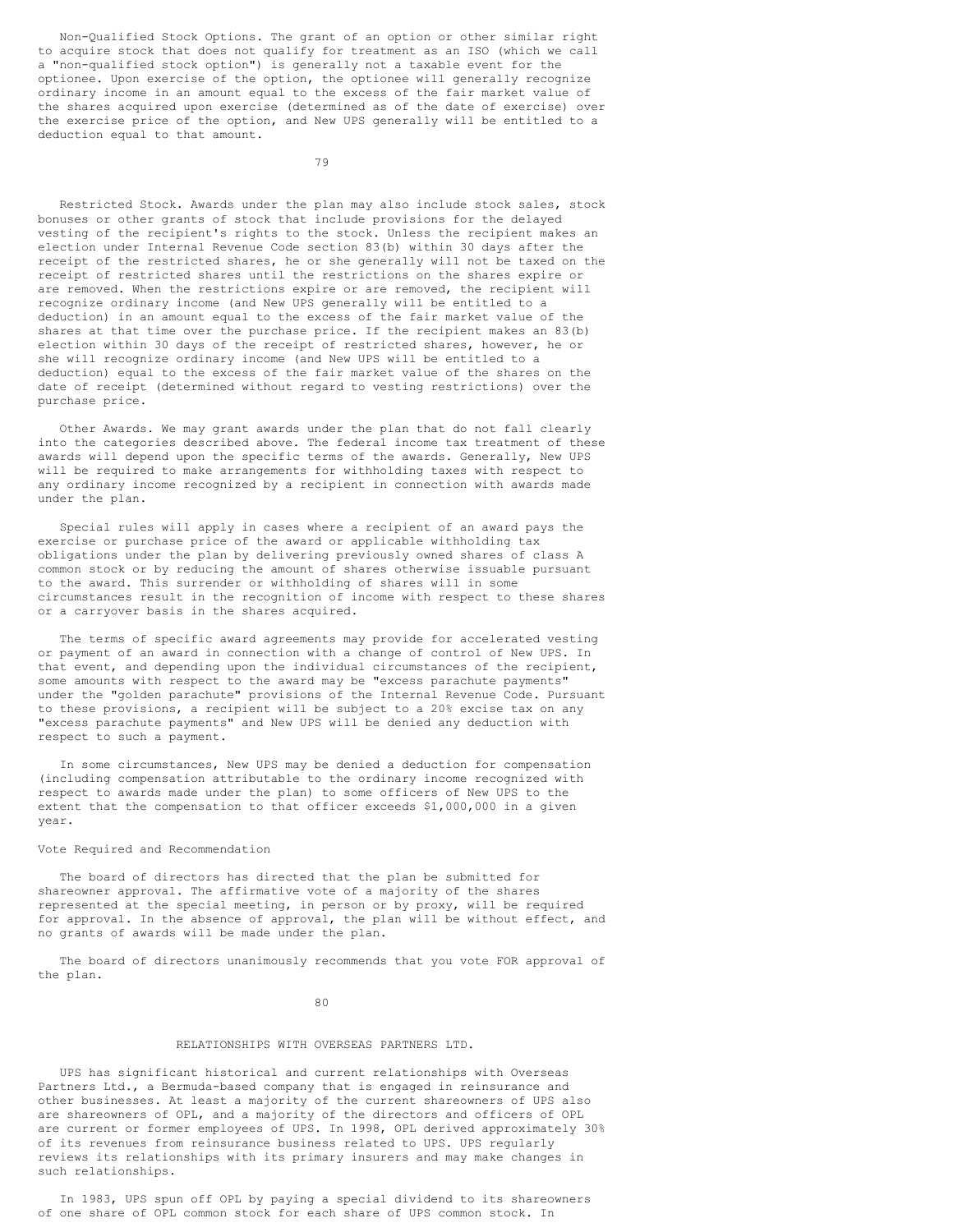addition, UPS has offered its employees the opportunity periodically to purchase OPL shares under UPS's various employee stock purchase plans.

Members of OPL's board of directors who are current or former officers of UPS are: Robert J. Clanin, UPS's Chief Financial Officer and a director of UPS; Joseph M. Pyne, UPS's Senior Vice President, Corporate Marketing; and Edwin H. Reitman, the retired former Vice President, Corporate Marketing of UPS. D. Scott Davis, formerly Vice President, Finance and Accounting for UPS, is the current Chief Executive Officer and a director of OPL.

OPL was organized to reinsure shippers' risks relating to packages carried by UPS, as well as to underwrite other reinsurance for insureds unaffiliated with UPS. Since commencing operations in 1984, OPL's primary reinsurance business has been reinsuring insurance by United States-based insurance companies unaffiliated with UPS or OPL. This reinsurance covered the risk of loss or damage to shippers' packages carried by UPS and unaffiliated foreign common carriers whose declared value exceeds \$100 or the equivalent in foreign currency. The reinsurance of shippers' risk insurance does not involve transactions conducted directly between UPS and OPL. Various subsidiaries of American International Group, Inc., an insurance company unaffiliated with OPL or UPS, insure customer packages in return for premiums paid by the customers. OPL reinsures these primary insurers, whose premium payments constitute OPL's largest source of revenues and profits. Reinsurance premiums earned by OPL for reinsuring these risks during 1998 were \$371.8 million or 29.6% of OPL's 1998 revenues, a reduction from 32.3% in 1997. OPL's reinsurance business also has included reinsurance of workers' compensation insurance issued by another unaffiliated United States-based insurance company covering risks of a UPS subsidiary in the State of California. A new arrangement, which is described below, relating to reinsurance of shippers' risk insurance provided to UPS customers is being implemented.

OPL and its subsidiaries also are engaged in the leasing of real property and, until July 1998, aircraft, to subsidiaries of UPS.

In December 1989, an OPL subsidiary acquired from UPS the Ramapo Ridge facility. In July 1990, the OPL subsidiary leased the facility to UPS for an initial term ending in 2019. UPS uses the facility as a data processing, telecommunications and operations center. Lease payments have fixed and variable components. The fixed component provides for aggregate lease payments of approximately \$216 million over the initial term of the lease. The variable component of the lease payments is based on the number of customer accounts maintained by UPS. At the conclusion of the lease, UPS has the right to purchase the Ramapo Ridge facility at fair market value. UPS has an option to purchase the land on which the facility is located, but not the buildings, from an OPL subsidiary in 2050 for approximately \$63.7 million, subject to certain adjustments for increases in the fair market value of the land. In 1998, OPL received rental payments of approximately \$27.1 million from UPS pursuant to these leases.

OPL has assigned the right to receive the fixed rentals on the Ramapo Ridge facility lease to a subsidiary, and the subsidiary pledged its interest in these payments to secure bonds issued to finance the acquisition of the leased assets. UPS's obligation to pay the fixed rental is unconditional during the initial lease term, and continues after an early lease termination unless UPS pays an amount sufficient to defease the remaining interest payments on the OPL subsidiary's bonds.

81

In December 1989, an OPL subsidiary acquired from UPS rights to purchase five Boeing 757 aircraft for approximately \$67.9 million. The manufacturer delivered the aircraft to OPL in 1990 and OPL leased them to UPS until July 1998. At that time, OPL sold the aircraft to UPS for approximately \$202 million, yielding a gain on sale to OPL before income taxes of approximately \$12 million.

In considering which risks related to UPS's business to insure or reinsure, or which leasing or other arrangements to enter into between OPL and UPS, UPS's and OPL's directors and officers consider the impact of their business decisions on each of the two companies. Although the directors consider prevailing market conditions in making such decisions, there can be no assurance that transactions relating to the two companies have been or will be on the most favorable terms that could be obtained by either party in transactions entirely with unrelated parties.

UPS and OPL do not have any formal conflict of interest resolution procedures. Nevertheless, in connection with OPL's reinsurance of risks related to UPS's business, UPS believes the rates charged by the primary insurers reinsured by OPL are competitive with those charged to shippers utilizing other carriers. In connection with other major transactions in which UPS and OPL have been involved, primarily leasing transactions, UPS generally has obtained fairness or valuation opinions from investment banking firms or other organizations with significant expertise in the evaluation of the interests involved.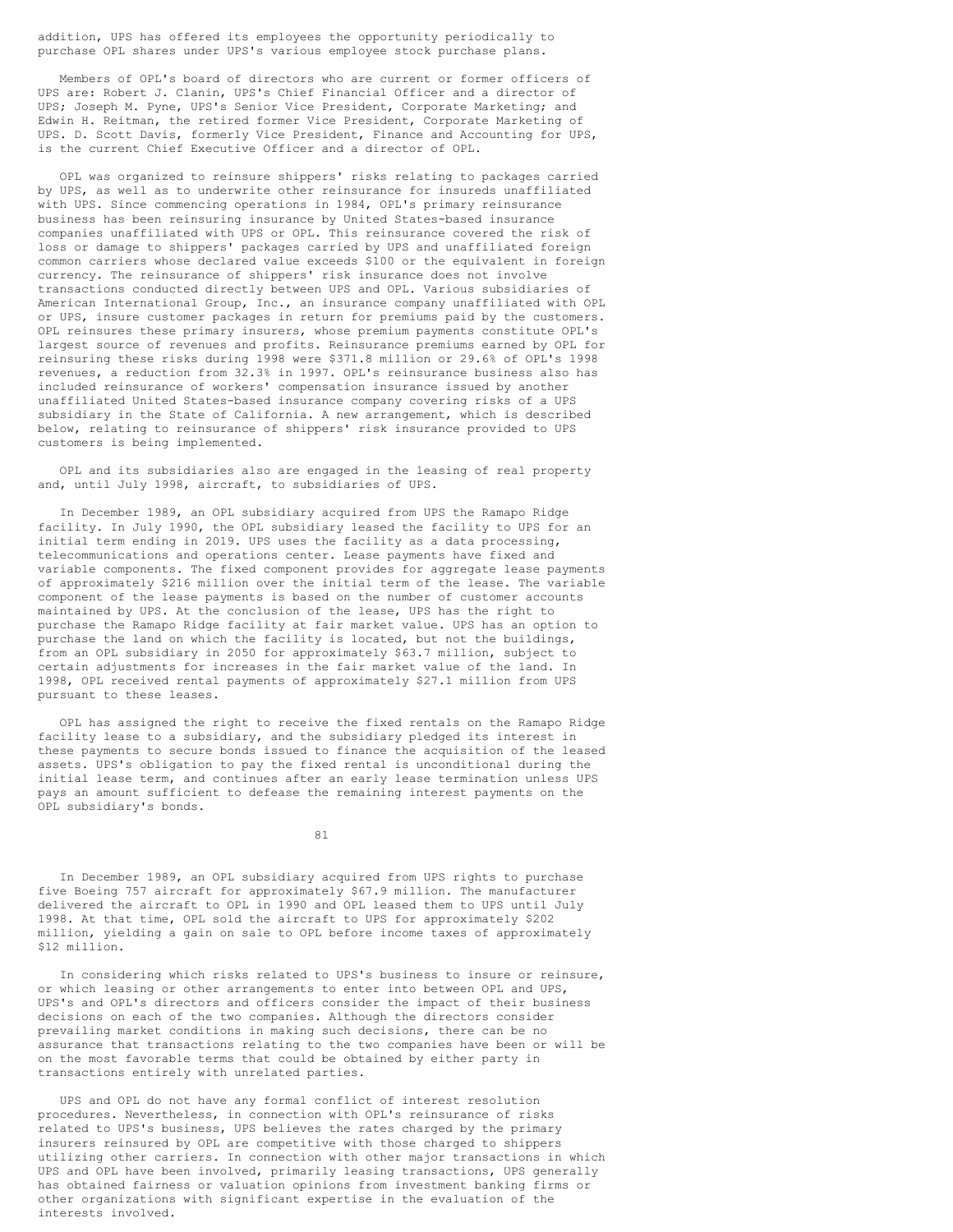As a result of the Tax Court decision released on August 9, 1999, National Union Fire Insurance Company, a subsidiary of American International Group, Inc., has notified OPL that effective September 30, 1999 it will terminate the five underlying policies that provide shippers' risk insurance for UPS customers. The termination of these policies triggers the immediate termination of the reinsurance agreement between National Union and OPL.

UPS, on behalf of its customers, and National Union have agreed on a restructuring of this program, which will become effective on October 1, 1999. Commencing on October 1, 1999, National Union will issue five new policies covering UPS customers. Glenlake Financial Corporation, a wholly owned subsidiary of UPS Capital Corporation and a licensed insurance agency formed in 1998, will offer excess value package insurance to be issued under the five new policies to UPS customers.

UPINSCO, Inc., a wholly owned subsidiary of UPS, has entered into a reinsurance agreement under which it will reinsure substantially all of the risks underwritten by National Union in exchange for substantially all of the premiums collected. UPINSCO is a licensed reinsurance company formed in 1994 to reinsure risks, both related and unrelated to UPS and its subsidiaries. UPINSCO, which is domiciled in the U.S. Virgin Islands, has elected to be taxed on its income as part of UPS's consolidated income tax return for federal income tax purposes.

82

# FEDERAL INCOME TAX CONSEQUENCES TO SHAREOWNERS

The following is a discussion of the material federal income tax considerations of the merger that are generally applicable to holders of UPS shares. Statements of law and conclusions of law in this discussion reflect the opinions of Gibson, Dunn & Crutcher LLP, counsel to UPS.

This discussion does not deal with all income tax considerations that may be relevant to particular UPS shareowners in light of their particular circumstances, such as shareowners who are dealers in securities, foreign persons, banks, insurance companies or tax-exempt entities, shareowners who hold their shares as part of a hedging, straddle, conversion or other risk reduction transaction or shareowners who acquired their shares in connection with stock option or stock purchase plans or in other compensatory transactions. In addition, the following discussion does not address the tax consequences of transactions effectuated prior to or after the merger other than the tender offer (whether or not these transactions are in connection with the merger), including transactions in which UPS shares were or are acquired or in which New UPS class A shares were or are disposed of. Furthermore, no foreign, state or local tax considerations are addressed in this proxy statement/prospectus. The discussion is based on federal income tax law in effect as of the date of this proxy statement/prospectus, which could change at any time, possibly with retroactive effect. Accordingly, UPS shareowners are urged to consult their own tax advisers as to the specific tax consequences of the merger, including the applicable federal, state, local and foreign tax consequences to them of the merger and applicable tax return reporting requirements.

The following federal income tax consequences will result from the merger:

- . No gain or loss will be recognized by holders of UPS shares solely as a result of their receipt of New UPS class A shares in the merger;
- . The aggregate tax basis of the New UPS class A shares received in the merger by a UPS shareowner will be the same as the aggregate tax basis of the UPS shares surrendered in exchange for such New UPS class A shares;
- . The holding period of the New UPS class A shares received in the merger by a UPS shareowner will include the period during which the shareowner held the UPS shares surrendered in exchange for such New UPS class A shares, so long as the UPS shares are held as a capital asset at the time of the merger; and
- . None of New UPS, UPS Merger Subsidiary, Inc. or UPS will recognize gain or loss solely as a result of the merger.

The opinion of counsel assumes:

- . the accuracy of the statements and facts concerning the merger set forth in the merger agreement and in this proxy statement/prospectus;
- that the merger is consummated in the manner contemplated by, and in accordance with, the terms of the merger agreement and this proxy statement/prospectus; and
- . the accuracy of representations made by UPS and New UPS set forth in certificates delivered to counsel.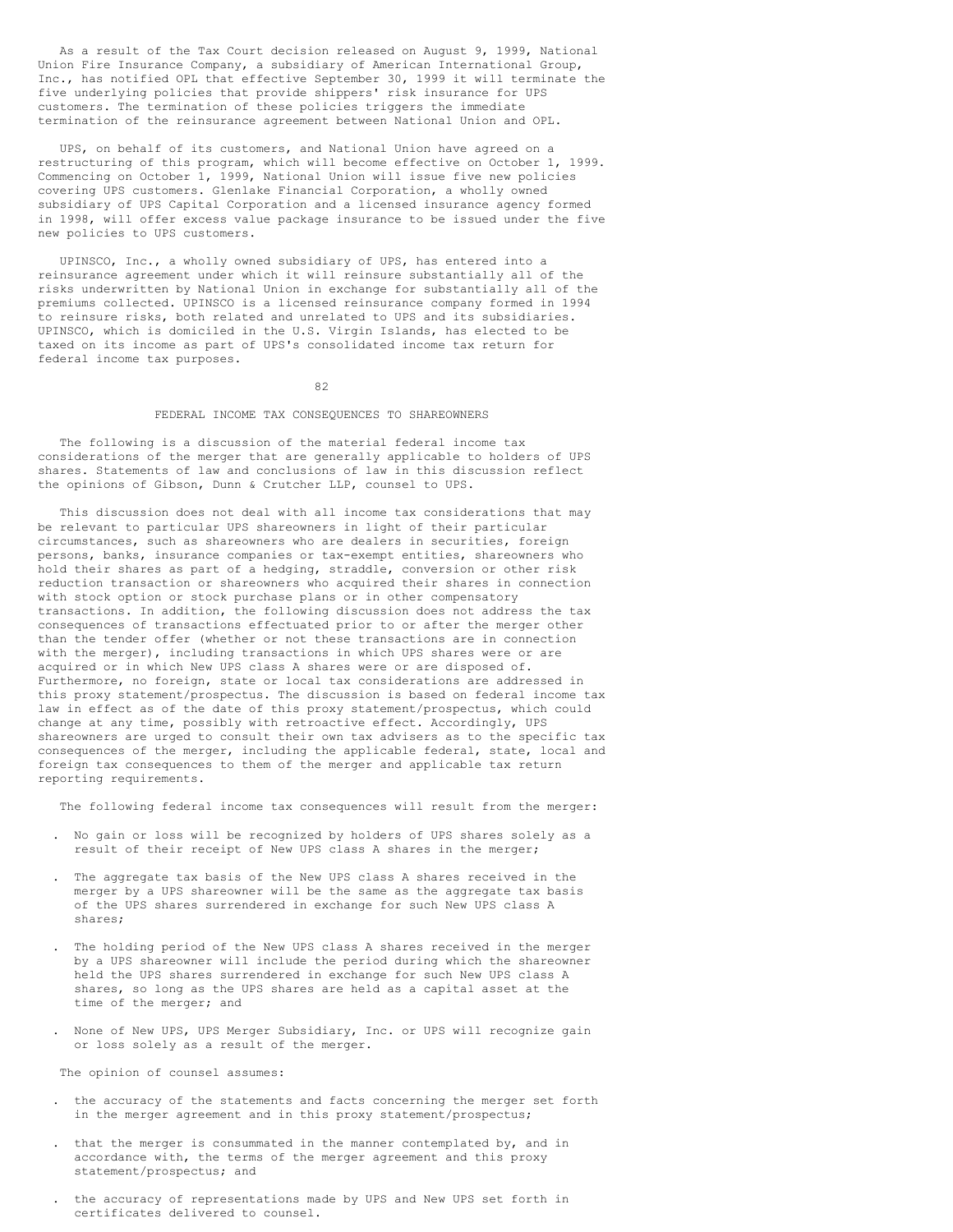The parties are not requesting a ruling from the Internal Revenue Service in connection with the merger. The opinion of counsel referred to above does not bind the IRS or prevent the IRS from adopting a contrary position.

Under the applicable regulations, the aggregate tax basis of the UPS shares surrendered by a holder in the merger may be allocated among the class A-1, class A-2 and class A-3 common stock in proportion to the fair market value of the stock in each such class. Holders may wish to consult their own tax advisers about the possibility of treating the class A shares as a single class, in which case a holder may be permitted to carry over to any of the class A-1, class A-2 and class A-3 shares the specific basis of each lot of surrendered UPS shares that the holder is able to identify therewith under applicable rules.

83

It is conceivable, although unlikely, that the contemplated cash tender offer and the merger will be treated as part of the same transaction for federal income tax purposes. In this event, if you tender shares, cash received by you in the tender offer could be treated as "boot" for federal income tax purposes. As a result, you would be required to recognize any gain realized in the merger with respect to all of your UPS shares up to the full amount of the cash received in the tender offer. In contrast, if the tender offer were not treated as part of the same transaction as the merger, you would be required to recognize gain only with respect to those New UPS shares actually tendered.

The different tax consequences of treating the merger and the tender offer as separate transactions or as a single transaction may be illustrated by the following example. Assume that, immediately after the merger, you own 100 shares of class A common stock with a value of \$5 per share, or \$500 in the aggregate, and an adjusted tax basis of \$2 per share, or \$200 in the aggregate. Assume further that you tender ten shares in the tender offer, which UPS purchases for a total price of \$50. If the tender offer and the merger are treated as separate transactions, you would recognize a gain of \$30, which is equal to the amount that you received (\$50) reduced by your basis in the shares sold (\$20). The aggregate basis in your remaining shares would be \$180. In contrast, if the merger and the tender offer were treated as part of the same transaction, you would recognize gain equal to \$50, which is .<br>equal to the lower of the total gain realized in the merger on all of your shares (\$300) and the amount of cash that you received in the tender offer (\$50), and the aggregate basis in your remaining shares would be \$200. In that case, it is unclear whether you would be required to recognize this gain at the time of the merger or at the time you sold your shares in the tender offer. Depending on your individual circumstances, you could have different tax consequences.

#### 84

# LEGAL MATTERS

The validity of the shares of our class A common stock issued as a result of the merger, and certain tax consequences of the merger, will be passed upon for us, as a condition to the merger becoming effective, by Gibson, Dunn & Crutcher LLP. Morris, Manning & Martin LLP has acted as our special counsel in connection with the merger and related transactions, and has passed upon certain legal matters for us.

# SUBMISSION OF SHAREOWNER PROPOSALS

UPS expects to hold its 2000 Annual Meeting in May 2000. If you intend to submit a proposal for inclusion in our proxy materials for UPS's 2000 Annual Meeting, you must submit the proposal to our Secretary by November 15, 1999.

SEC rules set forth standards as to what shareowner proposals we are required to include in our proxy statement for an annual meeting.

## EXPERTS

The financial statements of United Parcel Service of America, Inc. as of December 31, 1997 and 1998 and for each of the three years in the period ended December 31, 1998 included in this proxy statement/prospectus have been audited by Deloitte & Touche LLP, independent auditors, as stated in their report appearing herein, and are included in reliance upon the report of such firm given upon their authority as experts in accounting and auditing.

The balance sheet of United Parcel Service, Inc. as of July 19, 1999 included in this proxy statement/prospectus has been audited by Deloitte & Touche LLP, independent auditors, as stated in their report appearing herein, and is included in reliance upon the report of such firm given upon their authority as experts in accounting and auditing.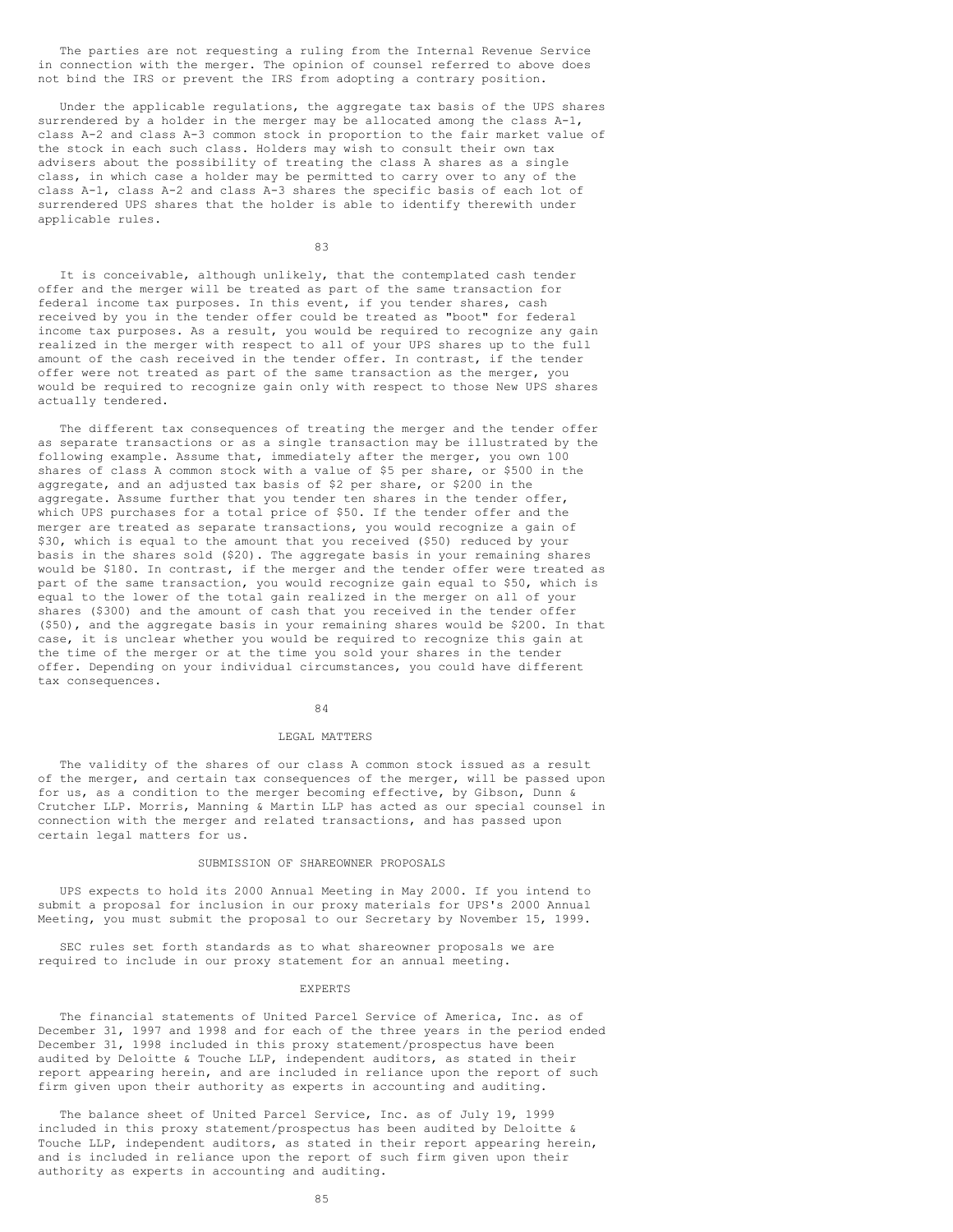#### INDEX TO FINANCIAL STATEMENTS

 $<$ TABLE> <CAPTION>

|                                                                                                                                                                                 | Page<br>Number<br>$- - - - - -$ |
|---------------------------------------------------------------------------------------------------------------------------------------------------------------------------------|---------------------------------|
| $<$ S $>$                                                                                                                                                                       | <<                              |
| Audited Consolidated Financial Statements<br>Consolidated Balance Sheets as of December 31, 1997 and 1998<br>Statements of Consolidated Income for the Years ended December 31, | $F - 2$<br>$F - 3$              |
| Statements of Consolidated Shareowners' Equity for the Years ended                                                                                                              | $F - 4$                         |
| Statements of Consolidated Cash Flows for the Years ended December 31,                                                                                                          | $F - 5$                         |
| Notes to Audited Consolidated Financial Statements                                                                                                                              | $F-6$<br>$F - 7$                |
| Unaudited Consolidated Financial Statements                                                                                                                                     |                                 |
| Consolidated Balance Sheets as of December 31, 1998 and June 30,<br>Statements of Consolidated Income (Loss) for the Six Months Ended June                                      | $F - 21$                        |
| Statement of Consolidated Shareowners' Equity for the Six Months Ended                                                                                                          | $F-22$                          |
| Statements of Consolidated Cash Flows for the Six Months Ended June                                                                                                             | $F - 2.3$                       |
| Notes to Unaudited Consolidated Financial Statements                                                                                                                            | $F-24$<br>$F - 2.5$             |

UNITED PARCEL SERVICE, INC.

### INDEX TO FINANCIAL STATEMENT

| Audited Financial Statement |  |
|-----------------------------|--|
|                             |  |
|                             |  |
|                             |  |
|                             |  |

  | $F-1$ 

UNITED PARCEL SERVICE OF AMERICA, INC. AND SUBSIDIARIES

#### INDEPENDENT AUDITORS' REPORT

Board of Directors and Shareowners United Parcel Service of America, Inc. Atlanta, Georgia

We have audited the accompanying consolidated balance sheets of United Parcel Service of America, Inc., and its subsidiaries as of December 31, 1997 and 1998, and the related consolidated statements of income, shareowners' equity, and cash flows for each of the three years in the period ended December 31, 1998. These financial statements are the responsibility of the Company's management. Our responsibility is to express an opinion on these financial statements based on our audits.

We conducted our audits in accordance with generally accepted auditing standards. Those standards require that we plan and perform the audit to obtain reasonable assurance about whether the financial statements are free of material misstatement. An audit includes examining, on a test basis, evidence supporting the amounts and disclosures in the financial statements. An audit also includes assessing the accounting principles used and significant estimates made by management, as well as evaluating the overall financial statement presentation. We believe that our audits provide a reasonable basis for our opinion.

In our opinion, such consolidated financial statements present fairly, in all material respects, the financial position of United Parcel Service of America, Inc., and its subsidiaries at December 31, 1997 and 1998, and the results of their operations and their cash flows for each of the three years in the period ended December 31, 1998 in conformity with generally accepted accounting principles.

/s/ Deloitte & Touche LLP

Atlanta, Georgia

February 8, 1999 (August 16, 1999 as to Note 4)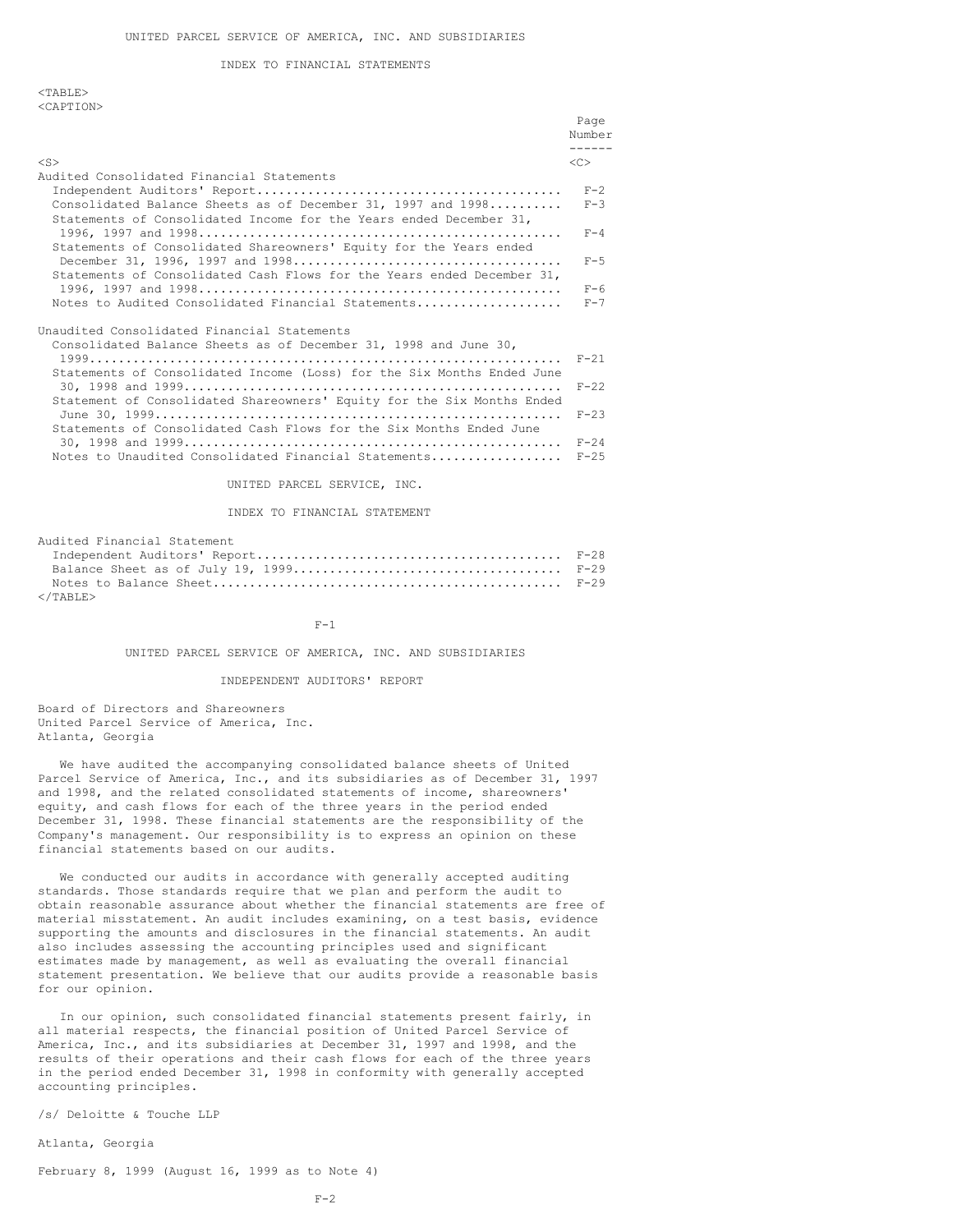### UNITED PARCEL SERVICE OF AMERICA, INC. AND SUBSIDIARIES CONSOLIDATED BALANCE SHEETS

## December 31, 1997 and 1998 (In millions except share and per share amounts)

<TABLE> <CAPTION>

|                                                                                                                  | December 31,                            |                                      |
|------------------------------------------------------------------------------------------------------------------|-----------------------------------------|--------------------------------------|
|                                                                                                                  | 1997<br>--------                        | ---------<br>1998<br>$- - - - - - -$ |
| $<$ S $>$                                                                                                        | $\langle C \rangle$ $\langle C \rangle$ |                                      |
| ASSETS                                                                                                           |                                         |                                      |
| Current Assets:                                                                                                  | 460<br>$- -$                            | \$1,240<br>389                       |
|                                                                                                                  | 2,405                                   | 2,713                                |
| Prepaid employee benefit costs<br>Materials, supplies and other prepaid expenses                                 | 669<br>417                              | 703<br>380                           |
| Common stock held for stock plans                                                                                | 526<br>--------                         | $- -$<br>-------                     |
|                                                                                                                  | 4,477<br>--------                       | 5,425<br>-------                     |
| Property, Plant and Equipment:                                                                                   |                                         |                                      |
| Aircraft (including aircraft under capitalized leases)                                                           | 3,519<br>6,771                          | 3,482<br>7,739                       |
|                                                                                                                  | 654                                     | 651                                  |
|                                                                                                                  | 1,433                                   | 1,478                                |
|                                                                                                                  | 1,734                                   | 1,803                                |
|                                                                                                                  | 4,063                                   | 4,144                                |
|                                                                                                                  | 328<br>--------                         | 257<br>-------                       |
| Less accumulated depreciation and amortization                                                                   | 7,495<br>--------                       | 18,502 19,554<br>8,170<br>-------    |
|                                                                                                                  | 11,007<br>428                           | 11,384<br>258                        |
|                                                                                                                  | --------                                | $- - - - - - -$<br>\$15,912 \$17,067 |
|                                                                                                                  | =======                                 | =======                              |
| LIABILITIES AND SHAREOWNERS' EQUITY<br>Current Liabilities:                                                      |                                         |                                      |
|                                                                                                                  |                                         | \$1,322                              |
| Accrued wages and withholdings                                                                                   | 1,194                                   | 1,092                                |
|                                                                                                                  | 191                                     | 247                                  |
|                                                                                                                  | 140                                     | 114                                  |
| Current maturities of long-term debt<br>Other current liabilities                                                | 41<br>625                               | 410<br>532                           |
|                                                                                                                  | . <u>.</u><br>-------                   | -------<br>3,717<br>$- - - - - - -$  |
| Long-Term Debt (including capitalized lease obligations) 2,583                                                   | --------                                | 2,191<br>-------                     |
| Accumulated Postretirement Benefit Obligation, Net                                                               | 911<br>--------                         | 969<br>-------                       |
| Deferred Taxes, Credits and Other Liabilities 2,933 3,017                                                        |                                         |                                      |
| Shareowners' Equity:                                                                                             |                                         |                                      |
| Preferred stock, no par value, authorized 200,000,000                                                            |                                         |                                      |
| Common stock, par value \$.10 per share, authorized<br>900,000,000 shares, issued 562,000,000 and 559,000,000 in |                                         |                                      |
| Additional paid-in capital                                                                                       | 56<br>$-$                               | 56<br>325                            |
|                                                                                                                  | 6,112                                   | 7,280                                |
| Cumulative foreign currency adjustments                                                                          | (81)                                    | (62)                                 |
| Unrealized loss on marketable securities                                                                         | $ -$<br>-------                         | (1)                                  |
|                                                                                                                  | 6,087<br>$- - - - - - -$                | 7,598<br>-------                     |
| Treasury stock, at cost $(11, 605, 952 \text{ shares}) \dots \dots \dots \dots$                                  | -------                                 | (425)<br>$- - - - - - -$             |
|                                                                                                                  | 6,087<br>-------                        | 7,173<br>-------                     |
|                                                                                                                  |                                         | \$15,912 \$17,067                    |

 $<$ /TABLE $>$ 

See notes to audited consolidated financial statements.

 $F-3$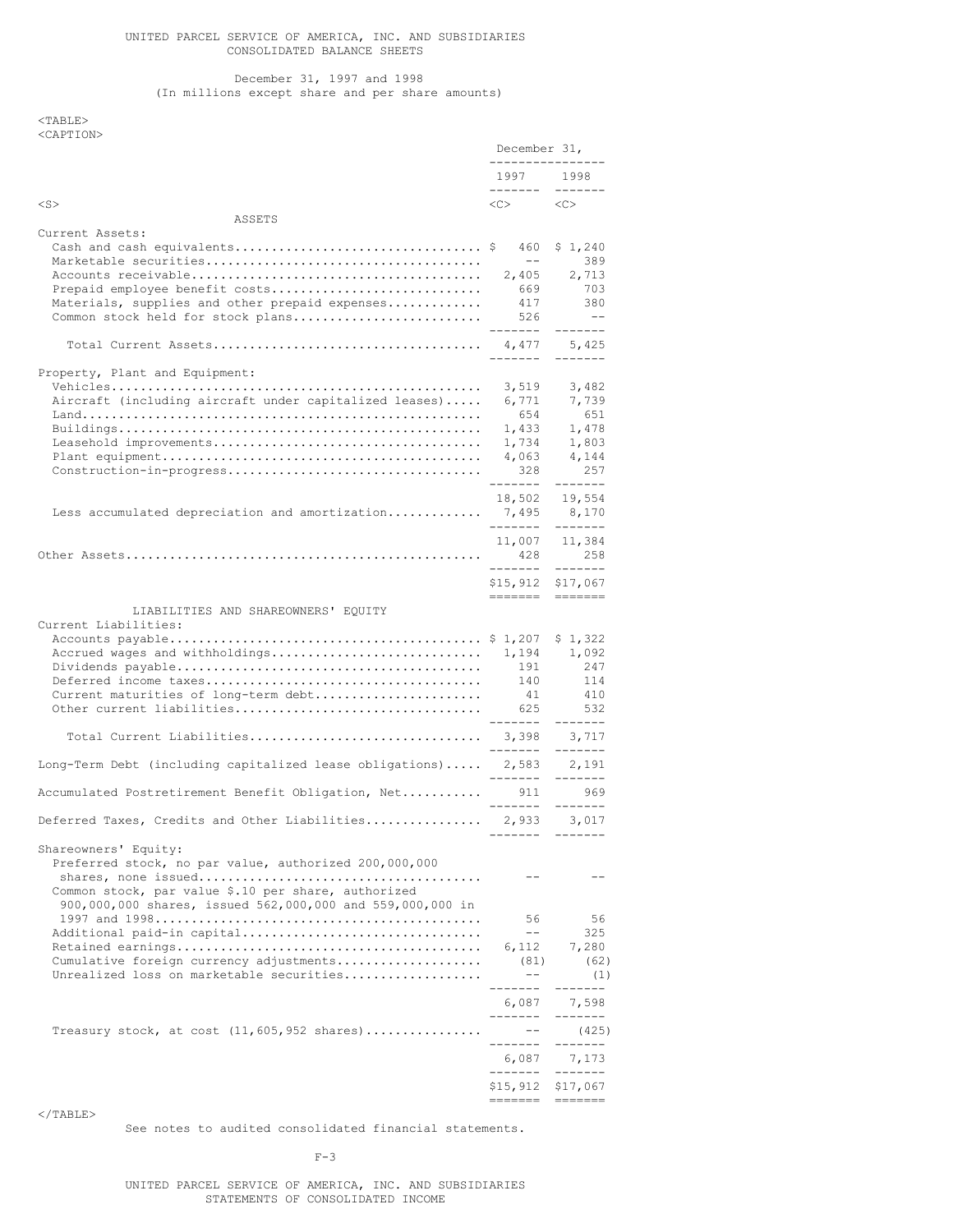<TABLE> <CAPTION>

|                                                    | Year Ended December 31, |                                                             |                 |  |  |  |
|----------------------------------------------------|-------------------------|-------------------------------------------------------------|-----------------|--|--|--|
|                                                    |                         | 1996 1997 1998<br>------- ------- ------                    |                 |  |  |  |
| $<$ S>                                             |                         | $\langle C \rangle$ $\langle C \rangle$ $\langle C \rangle$ |                 |  |  |  |
|                                                    |                         |                                                             |                 |  |  |  |
| Operating Expenses:                                |                         |                                                             |                 |  |  |  |
| Compensation and benefits 13,326  13,289  14,346   |                         |                                                             |                 |  |  |  |
|                                                    |                         | 20,339 20,760 21,698<br>_________________                   | $- - - - - - -$ |  |  |  |
|                                                    |                         |                                                             |                 |  |  |  |
| Other Income and (Expense):                        |                         |                                                             |                 |  |  |  |
|                                                    |                         | $(119)$ $(145)$ $(188)$                                     |                 |  |  |  |
|                                                    |                         |                                                             |                 |  |  |  |
|                                                    |                         | ------- ------- ------                                      |                 |  |  |  |
| Basic Earnings Per Share \$ 2.06 \$ 1.65 \$ 3.18   |                         | esesse essesse essesse                                      |                 |  |  |  |
| Diluted Earnings Per Share \$ 2.03 \$ 1.63 \$ 3.14 |                         | eesses eesses eesses                                        |                 |  |  |  |

 $<$ /TABLE $>$ 

See notes to audited consolidated financial statements.

 $F-4$ 

UNITED PARCEL SERVICE OF AMERICA, INC. AND SUBSIDIARIES

STATEMENTS OF CONSOLIDATED SHAREOWNERS' EQUITY

Years Ended December 31, 1996, 1997 and 1998 (In millions except per share amounts)

| NUZIL I LUIV                                                                                |                     |               |                                                             |         |                                                                                                  |                             |            |                                 |
|---------------------------------------------------------------------------------------------|---------------------|---------------|-------------------------------------------------------------|---------|--------------------------------------------------------------------------------------------------|-----------------------------|------------|---------------------------------|
|                                                                                             |                     | ------------- | Common Stock Additional<br>Paid-In<br>Shares Amount Capital |         | Cumulative Unrealized<br>Foreign<br>Retained Currency<br>Earnings Adjustments Securities at Cost | Loss on<br>Marketable Stock | Treasury   | Total<br>Shareowners'<br>Equity |
| $<$ S $>$                                                                                   | $\langle C \rangle$ | <<            | $\langle C \rangle$                                         | <<      | <<                                                                                               | <<                          | <<         | <<                              |
| Balance, January 1,                                                                         |                     |               |                                                             |         |                                                                                                  |                             |            |                                 |
| $1996 \ldots \ldots \ldots \ldots \ldots$<br>Comprehensive income:                          | 570                 | \$57          | \$76                                                        | \$4,961 | \$57                                                                                             | $S--$                       | \$<br>$ -$ | \$5,151                         |
| Net income<br>Foreign currency                                                              | $- -$               |               | $- -$                                                       | 1,146   | $- -$                                                                                            |                             |            | 1,146                           |
| adjustments                                                                                 |                     |               |                                                             |         | (36)                                                                                             |                             |            | (36)<br>------                  |
| Comprehensive income                                                                        |                     |               |                                                             |         |                                                                                                  |                             |            | 1,110                           |
| Dividends (\$.68 per<br>share)<br>Gain on issuance of<br>common stock held for              |                     |               |                                                             | (379)   |                                                                                                  |                             |            | (379)                           |
| stock plans<br>Exercise of stock                                                            |                     |               | 33                                                          |         |                                                                                                  |                             |            | 33                              |
| options                                                                                     |                     |               | (14)                                                        |         |                                                                                                  |                             |            | (14)                            |
|                                                                                             |                     |               |                                                             |         |                                                                                                  |                             |            |                                 |
| Balance, December 31,<br>$1996 \ldots \ldots \ldots \ldots \ldots$<br>Comprehensive income: | 570                 | 57            | 95                                                          | 5,728   | 21                                                                                               |                             |            | 5,901                           |
| Net income<br>Foreign currency                                                              | $- -$               |               |                                                             | 909     | $- -$                                                                                            |                             |            | 909                             |
| adjustments                                                                                 |                     |               |                                                             | $- -$   | (102)                                                                                            |                             |            | (102)<br>------                 |
| Comprehensive income                                                                        |                     |               |                                                             |         |                                                                                                  |                             |            | 807<br>------                   |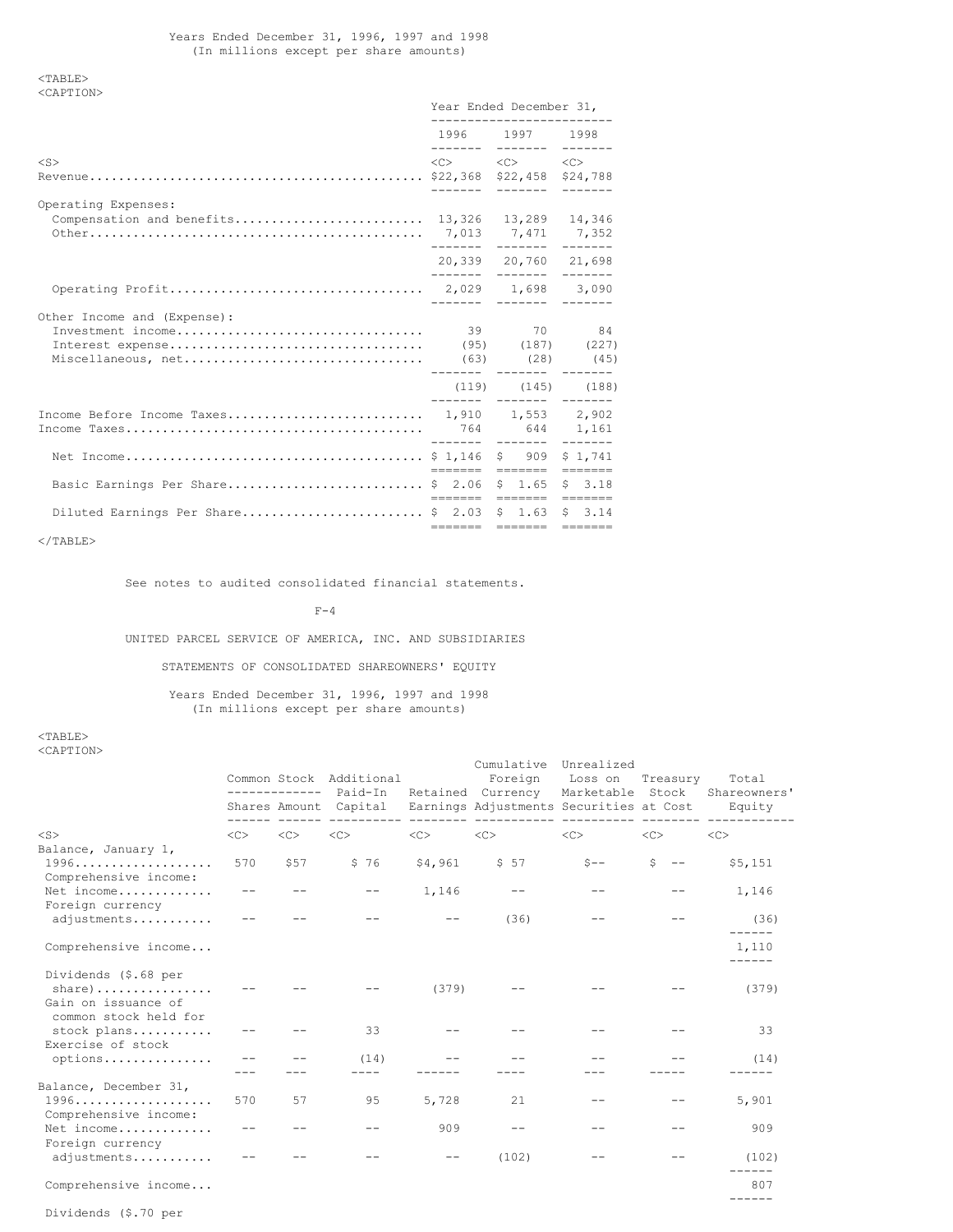| share)<br>Gain on issuance of<br>common stock held for                               |              |              |                     | (385)             |                      |                 |                   | (385)                  |
|--------------------------------------------------------------------------------------|--------------|--------------|---------------------|-------------------|----------------------|-----------------|-------------------|------------------------|
| stock plans<br>Exercise of stock                                                     |              |              | 27                  |                   | --                   | --              | --                | 27                     |
| options<br>Constructive retirement                                                   |              |              | (26)                |                   |                      | --              | --                | (26)                   |
| of common stock                                                                      | (8)<br>$---$ | (1)<br>$---$ | (96)<br>$- - - - -$ | (140)<br>------   |                      |                 |                   | (237)<br>-----         |
| Balance, December 31,                                                                |              |              |                     |                   |                      |                 |                   |                        |
| 1997<br>Comprehensive income:                                                        | 562          | 56           | $- -$               | 6,112             | (81)                 | --              | $-$               | 6,087                  |
| Net income<br>Foreign currency                                                       |              |              |                     | 1,741             | $- -$                |                 |                   | 1,741                  |
| adjustments<br>Unrealized loss on<br>marketable                                      |              |              |                     |                   | 19                   | --              |                   | 19                     |
| securities                                                                           |              |              |                     |                   |                      | (1)             |                   | (1)<br>------          |
| Comprehensive income                                                                 |              |              |                     |                   |                      |                 |                   | 1,759<br>$- - - - - -$ |
| Dividends (\$.85 per                                                                 |              |              |                     |                   |                      |                 |                   |                        |
| share) $\ldots \ldots \ldots \ldots$<br>Gain on issuance of<br>common stock held for |              |              |                     | (466)             |                      |                 |                   | (466)                  |
| stock plans<br>Exercise of stock                                                     |              |              | 70                  |                   |                      | --              | $-$               | 70                     |
| options<br>Retirement of common                                                      |              |              | (8)                 | (17)              |                      |                 |                   | (25)                   |
| $stock$<br>Reclassification of<br>common stock held for                              | (3)          |              |                     | (90)              |                      |                 |                   | (90)                   |
| stock plans<br>Managers Incentive Plan<br>award to be<br>distributed in common       |              |              |                     |                   |                      |                 | (425)             | (425)                  |
| $stock$                                                                              |              |              | 263<br>$- - - -$    |                   |                      |                 |                   | 263<br>------          |
| Balance, December 31,                                                                |              |              |                     |                   |                      |                 |                   |                        |
| 1998                                                                                 | 559<br>$==$  | \$56<br>$==$ | \$325<br>$====$     | \$7,280<br>====== | \$ (62)<br>$== == =$ | \$(1)<br>$== =$ | \$ (425)<br>===== | \$7,173<br>======      |
|                                                                                      |              |              |                     |                   |                      |                 |                   |                        |

 $<$ /TABLE>

See notes to audited consolidated financial statements.

 $F-5$ 

UNITED PARCEL SERVICE OF AMERICA, INC. AND SUBSIDIARIES

STATEMENTS OF CONSOLIDATED CASH FLOWS

Years Ended December 31, 1996, 1997 and 1998 (In millions)

|                                                                               | Year Ended December 31, |                                                             |                 |  |  |
|-------------------------------------------------------------------------------|-------------------------|-------------------------------------------------------------|-----------------|--|--|
|                                                                               |                         | 1996 1997 1998                                              |                 |  |  |
| $<$ S $>$                                                                     |                         | $\langle C \rangle$ $\langle C \rangle$ $\langle C \rangle$ |                 |  |  |
| Cash flows from operating activities:                                         |                         |                                                             |                 |  |  |
| Adjustments to reconcile net income to net cash<br>from operating activities: |                         |                                                             |                 |  |  |
| Depreciation and amortization                                                 | 964 —                   |                                                             | $1,063$ $1,112$ |  |  |
| Postretirement benefits                                                       | 78                      | 70                                                          | 58              |  |  |
| Deferred taxes, credits and other<br>Changes in assets and liabilities:       | 479                     | 406                                                         | 23              |  |  |
| Accounts receivable                                                           |                         | $(416)$ $(64)$ $(308)$                                      |                 |  |  |
| Prepaid employee benefit costs                                                |                         | $(116)$ $(268)$ $(34)$                                      |                 |  |  |
| Materials, supplies and other prepaid expenses                                |                         | $(196)$ 164 37                                              |                 |  |  |
| Accounts payable                                                              |                         | 18 52 115                                                   |                 |  |  |
| Accrued wages and withholdings                                                |                         | 74 (7) 161                                                  |                 |  |  |
| Dividends payable                                                             |                         | 16 (3) 56                                                   |                 |  |  |
|                                                                               |                         |                                                             | 184 (93)        |  |  |
| Net cash from operating activities 2,051 2,506 2,868                          |                         | _________________                                           |                 |  |  |
| Cash flows from investing activities:                                         |                         |                                                             |                 |  |  |
|                                                                               |                         |                                                             |                 |  |  |
| Disposals of property, plant and equipment                                    |                         | 127 111 216                                                 |                 |  |  |
| Purchases of marketable securities                                            |                         | $-- ---$ (390)                                              |                 |  |  |
| Other asset receipts (payments)                                               |                         | $(60)$ 46 164                                               |                 |  |  |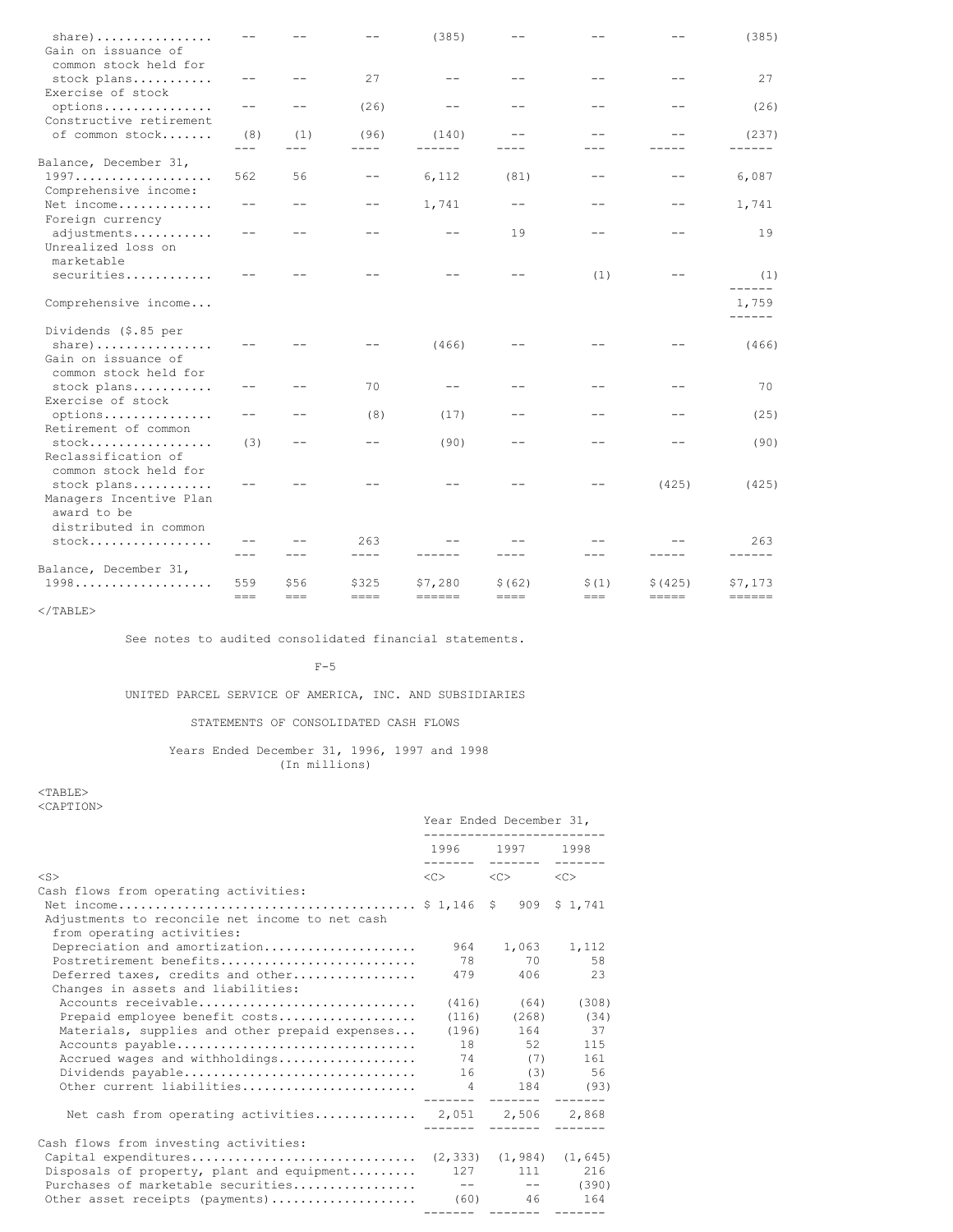| Net cash used in investing activities $(2,266)$ $(1,827)$ $(1,655)$                      |            | ------- ------- ----    |             |
|------------------------------------------------------------------------------------------|------------|-------------------------|-------------|
| Cash flows from financing activities:                                                    |            |                         |             |
| Proceeds from borrowings                                                                 |            | 1,345 2,097             | 287         |
| Repayments of borrowings                                                                 |            | $(484)$ $(2,065)$       | (310)       |
| Purchases of common stock                                                                |            | $(650)$ $(719)$         | (774)       |
| Issuances of common stock pursuant to stock awards                                       |            |                         |             |
| and employee stock purchase plans                                                        |            | 532 487 785             |             |
| $Dividends \ldots \ldots \ldots \ldots \ldots \ldots \ldots \ldots \ldots \ldots \ldots$ |            | $(379)$ $(385)$ $(466)$ |             |
| Other transactions                                                                       | 19         |                         | 1 45        |
|                                                                                          |            |                         |             |
| Net cash from (used in) financing activities                                             | . <u>.</u> | 383 (584) (433)         |             |
| Effect of exchange rate changes on cash 13 (27) $-$                                      |            |                         |             |
|                                                                                          |            |                         |             |
| Net increase in cash and cash equivalents                                                | 181        | 68 —                    | 780         |
| Cash and cash equivalents:                                                               |            |                         |             |
|                                                                                          |            |                         |             |
|                                                                                          |            |                         |             |
|                                                                                          |            |                         | $5 \t1.240$ |
|                                                                                          |            | eccese eccese eccese    |             |
| Cash paid during the period for:                                                         |            |                         |             |
| Interest, net of amount capitalized \$ 50 \$ 130 \$ 298                                  |            | eesses eesses eesses    |             |
|                                                                                          |            |                         |             |
|                                                                                          |            | eesses essess           | $=$ ======= |
|                                                                                          |            |                         |             |

 $\langle$ /TABLE>

See notes to audited consolidated financial statements.

 $F-6$ 

UNITED PARCEL SERVICE OF AMERICA, INC. AND SUBSIDIARIES

NOTES TO AUDITED CONSOLIDATED FINANCIAL STATEMENTS

### 1. SUMMARY OF ACCOUNTING POLICIES

Basis of Financial Statements and Business Activities

The accompanying consolidated financial statements include the accounts of United Parcel Service of America, Inc., and all of its subsidiaries (collectively "UPS" or the "Company"). All material intercompany balances and transactions have been eliminated.

UPS concentrates its operations in the field of transportation services, primarily domestic and international letter and package delivery. Revenue is recognized upon delivery of a letter or package.

The preparation of financial statements in conformity with generally accepted accounting principles requires management to make estimates and assumptions that affect the reported amounts of assets and liabilities and disclosure of contingent assets and liabilities at the date of the financial statements and the reported amounts of revenues and expenses during the reporting period. Actual results could differ from those estimates.

As of December 31, 1998, the Company had approximately 202,000 employees (62% of total employees) employed under collective bargaining agreements with various locals of the International Brotherhood of Teamsters. These agreements expire on July 31, 2002. In addition, the majority of the Company's pilots are employed under a collective bargaining agreement with the Independent Pilots Association ("IPA"), which becomes amendable January 1, 2004.

### Cash and Cash Equivalents

Cash and cash equivalents consist of highly liquid investments (including investments in debt and auction rate securities of \$207 and \$936 million at December 31, 1997 and 1998, respectively, with maturities or auction dates of 90 days or less when purchased) that are readily convertible into cash. The carrying amount approximates fair value because of the short-term maturity of these instruments.

## Marketable Securities

Marketable securities are classified as available-for-sale and are carried at fair value, with related unrealized gains and losses reported as other comprehensive income and as a separate component of shareowners' equity. The amortized cost of debt securities is adjusted for amortization of premiums and accretion of discounts to maturity. Such amortization is included in investment income, along with interest and dividends. The cost of securities sold is based on the specific identification method; realized gains and losses resulting from such sales are included in investment income.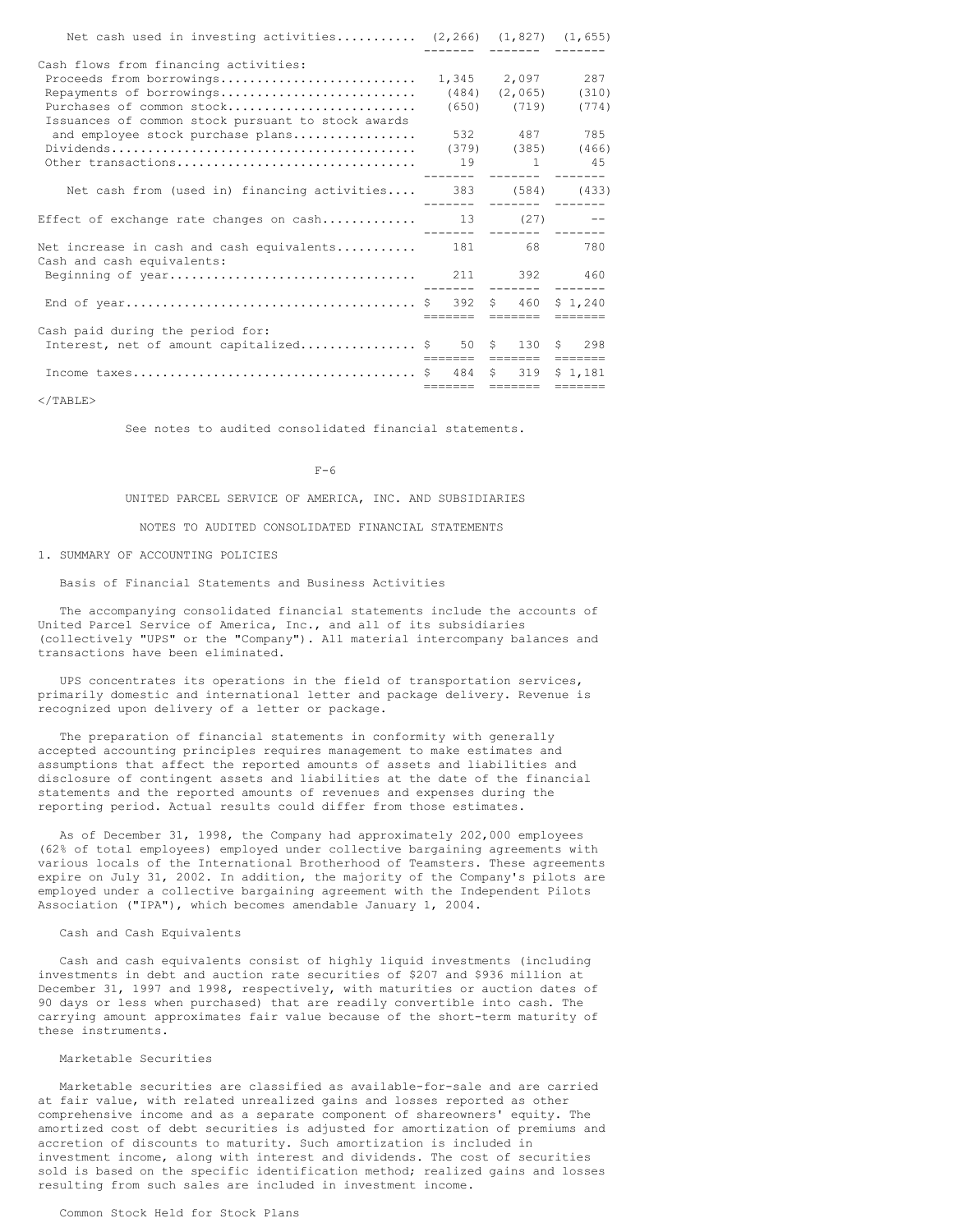Prior to December 31, 1998, UPS accounted for its common stock held for awards and distributions under various UPS stock and benefit plans as a current asset. Common stock held in excess of current requirements was constructively retired and accounted for as a reduction in Shareowners' Equity.

As a result of a change in position by the Securities and Exchange Commission ("SEC") as well as a change by the Financial Accounting Standards Board ("FASB"), UPS has reclassified its Common Stock Held for Stock Plans from current assets to Treasury Stock, a separate component of Shareowners' Equity. In 1998, 3 million shares in excess of current requirements were retired and 18 million shares previously constructively retired were also retired.

#### $F-7$

## UNITED PARCEL SERVICE OF AMERICA, INC. AND SUBSIDIARIES

NOTES TO AUDITED CONSOLIDATED FINANCIAL STATEMENTS--(Continued)

#### Property, Plant and Equipment

Property, plant and equipment are carried at cost. Depreciation (including amortization) is provided by the straight-line method over the estimated useful lives of the assets, which are as follows: Vehicles--9 years; Aircraft--12 to 20 years; Buildings--20 to 40 years; Leasehold Improvements- lives of leases; Plant Equipment--5 to 8- 1/3 years.

The costs of major airframe and engine overhauls, as well as other routine maintenance and repairs, are charged to expense as incurred.

#### Costs in Excess of Net Assets Acquired

Costs of purchased businesses in excess of net assets acquired are amortized over a 10-year period using the straight-line method.

#### Income Taxes

Income taxes are accounted for under FASB Statement No. 109, "Accounting for Income Taxes" ("FAS 109"). FAS 109 is an asset and liability approach that requires the recognition of deferred tax assets and liabilities for the expected future tax consequences of events that have been recognized in the Company's financial statements or tax returns. In estimating future tax consequences, FAS 109 generally considers all expected future events other than proposed changes in the tax law or rates.

#### Capitalized Interest

Interest incurred during the construction period of certain property, plant and equipment is capitalized until the underlying assets are placed in service, at which time amortization of the capitalized interest begins, straight-line, over the estimated useful lives of the related assets. Capitalized interest was \$53, \$43 and \$27 million for 1996, 1997 and 1998, respectively.

#### Derivative Instruments

UPS has entered into interest rate swap agreements, cross-currency interest rate swap agreements and forward currency contracts. All of these agreements relate to the Company's long-term debt and are specifically matched to the underlying cash flows. They have been entered into for the purposes of reducing UPS's borrowing costs and to protect UPS against adverse changes in foreign currency exchange rates. Any periodic settlement payments are accrued monthly, as either a charge or credit to expense, and are not material to net income. Based on estimates provided by third party investment bankers, the Company has determined that the fair value of these agreements is not material to its financial statements.

The Company also purchases options to reduce the impact of changes in foreign currency rates on its foreign currency purchases and purchases options and forward contracts to moderate the impact of price increases in the cost of crude oil on fuel expense. The forward contracts and options are adjusted to fair value at period end based on market quotes and are not material to the Company's financial statements.

The Company does not utilize derivatives for trading or other speculative purposes. UPS is exposed to credit loss in the event of nonperformance by the other parties to the interest rate swap agreements. However, UPS does not anticipate nonperformance by the counterparties. UPS is exposed to market risk based upon changes in interest rates, foreign currency exchange rates and fuel prices.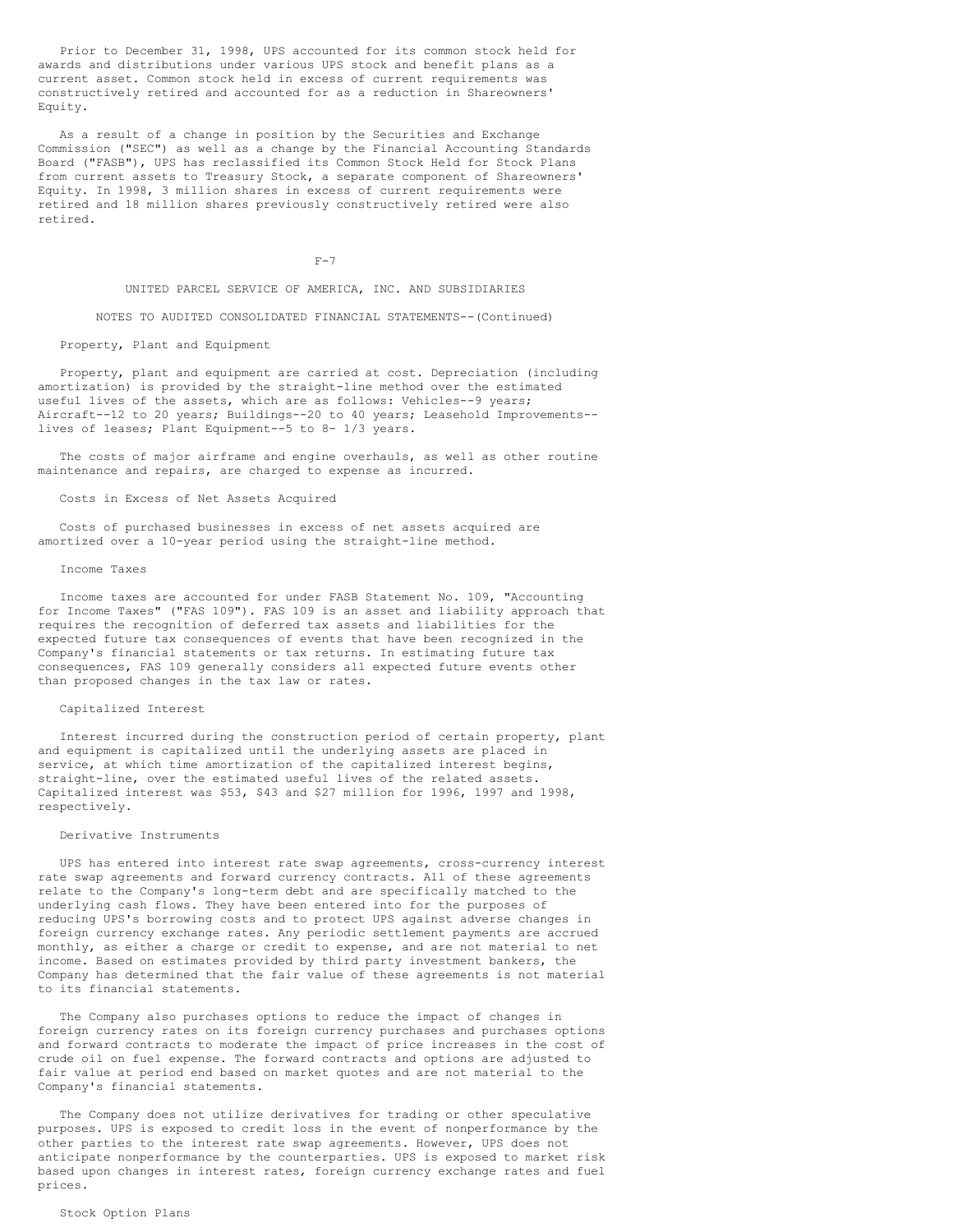UPS has elected to follow Accounting Principles Board Opinion No. 25, "Accounting for Stock Issued to Employees" ("APB 25"), and related Interpretations in accounting for its employee stock options. Under APB 25, compensation expense is generally not recognized when both the exercise price is the same as the market price and the number of shares to be issued is set on the date the employee stock option is granted. Since UPS

#### $F - 8$

### UNITED PARCEL SERVICE OF AMERICA, INC. AND SUBSIDIARIES

NOTES TO AUDITED CONSOLIDATED FINANCIAL STATEMENTS--(Continued)

employee stock options are granted on this basis, the Company does not recognize compensation expense for grants under its plans.

#### Segment Information

Effective January 1, 1998, the Company adopted FASB Statement No. 131, "Disclosures about Segments of an Enterprise and Related Information" ("FAS 131"), which changes the method used by the Company to report information about its operating segments. Information for 1997 and 1996 has been restated in order to conform to the 1998 presentation. FAS 131 establishes standards to be used by enterprises to identify and report information about operating segments and for related disclosures about products and services, geographic areas and major customers. The adoption of FAS 131 did not affect results of operations or financial position, but did affect the disclosure of segment information contained in Note 10.

Changes in Presentation

Certain prior year amounts have been reclassified to conform to the current year presentation.

#### 2. LONG-TERM DEBT AND COMMITMENTS

Long-term debt, as of December 31, consists of the following (in millions):

#### <TABLE> <CAPTION>

|                                                           |                     | 1997 1998         |
|-----------------------------------------------------------|---------------------|-------------------|
| $<$ S $>$                                                 | $\langle C \rangle$ | <<                |
| $8\,3/8\$ debentures, due April 1, 2020(i)                | \$ 700              | Ŝ.<br>424         |
| 8 3/8% debentures, due April 1, 2030(i)                   | $- -$               | 276               |
|                                                           | 98                  | 112               |
| Industrial development bonds, Philadelphia Airport        |                     |                   |
| facilities, due December 1, 2015(iii)                     | 100                 | 100               |
| Capitalized lease obligations (iv)                        | 633                 | 598               |
| $5.5\%$ Eurobond notes, due January 4, 1999               | 2.01                | 200               |
| 3.25% 200 million Swiss Franc notes, due October 22, 1999 | 166                 | 166               |
| 6.875% 100 million Pound Sterling notes, due February 25, |                     |                   |
|                                                           | 166                 | 166               |
| $6.625$ % EuroNotes, due April 25, 2001                   | 200                 | 200               |
| $6.25$ % EuroNotes, due July 7, 2000                      | 298                 | 301               |
| Installment notes, mortgages and bonds at various rates   |                     |                   |
|                                                           | 62                  | 58                |
|                                                           | 2,624               | 2,601             |
|                                                           |                     | $(41)$ $(410)$    |
|                                                           |                     | $$2,583$ $$2,191$ |
|                                                           | ======              | ======            |

 $<$ /TABLE> - --------

- (i) On January 22, 1998, the Company exchanged \$276 million of the original \$700 million debentures for new debentures of equal principal with a maturity of April 1, 2030. The new debentures have the same interest rate as the 8 3/8% debentures due 2020 until April 1, 2020, and, thereafter, the interest rate will be 7.62% for the final 10 years. The new 2030 debentures are redeemable in whole or in part at the option of the Company at any time. The redemption price is equal to the greater of 100% of the principal amount and accrued interest or the sum of the present values of the remaining scheduled payouts of principal and interest thereon discounted to the date of redemption at a benchmark treasury yield plus five basis points plus accrued interest. The remaining \$424 million of 2020 debentures are not subject to redemption prior to maturity. Interest is payable semiannually on the first of April and October for both debentures and neither debenture is subject to sinking fund requirements.
- (ii) The weighted average interest rate on the commercial paper outstanding as of December 31, 1997 and 1998, was 5.7% and 5.1%, respectively. The commercial paper has been classified as long-term debt in accordance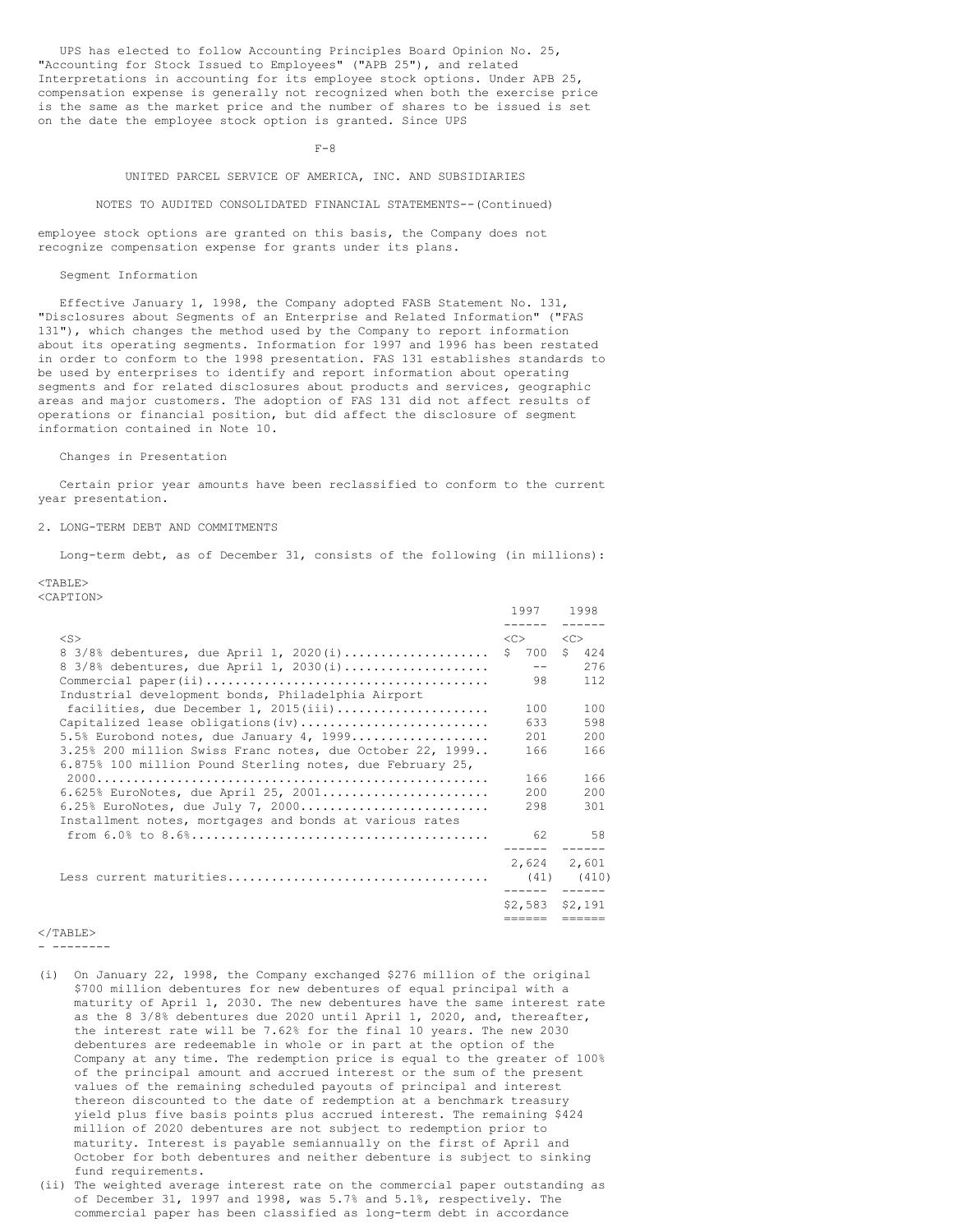$F-9$ 

UNITED PARCEL SERVICE OF AMERICA, INC. AND SUBSIDIARIES

NOTES TO AUDITED CONSOLIDATED FINANCIAL STATEMENTS--(Continued)

with the Company's intention and ability to refinance such obligations on a long-term basis under its revolving credit facilities. However, the amount of commercial paper outstanding in 1999 is expected to fluctuate. UPS is authorized to borrow up to \$2.0 billion under this program as of December 31, 1998.

- (iii) The industrial development bonds bear interest at either a daily, variable or fixed rate. The average interest rates for 1997 and 1998 were 3.5% and 3.3%, respectively.
- (iv) UPS has capitalized lease obligations for certain aircraft which are included in Property, Plant and Equipment at December 31 as follows (in millions):

<TABLE>

<CAPTION>

|                   | 1997 1998           |                     |
|-------------------|---------------------|---------------------|
|                   |                     |                     |
| $<$ S>            | $\langle C \rangle$ | $\langle C \rangle$ |
|                   |                     |                     |
|                   |                     |                     |
|                   |                     |                     |
|                   | \$598 \$576         |                     |
|                   |                     |                     |
| $\langle$ /TABLE> |                     |                     |

The aggregate annual principal payments for the next five years, excluding commercial paper and capitalized leases, are (in millions): 1999--\$371; 2000-- \$471; 2001--\$203; 2002--\$2; and 2003--\$2.

Based on the borrowing rates currently available to the Company for longterm debt with similar terms and maturities, the fair value of long-term debt, including current maturities, is approximately \$2.8 billion as of December 31, 1997 and 1998.

UPS leases certain aircraft, facilities, equipment and vehicles under operating leases which expire at various dates through 2034. Total aggregate minimum lease payments under capitalized leases and under operating leases are as follows (in millions):

#### $<$ TABLE> <CAPTION>

| Year                                                | Capitalized Operating<br>Leases Leases<br>.__________ ______ |         |
|-----------------------------------------------------|--------------------------------------------------------------|---------|
|                                                     |                                                              |         |
| $<$ S $>$                                           | <<>                                                          | <<      |
|                                                     | $S$ 67                                                       | $5$ 211 |
|                                                     | 67                                                           | 146     |
|                                                     | 67                                                           | 115     |
|                                                     | 67                                                           | 94      |
|                                                     | 67                                                           | 77      |
|                                                     | 526                                                          | 477     |
|                                                     |                                                              |         |
| Total minimum lease payments                        | 861 -                                                        | \$1,120 |
|                                                     |                                                              |         |
| Less imputed interest                               | (263)                                                        |         |
|                                                     |                                                              |         |
| Present value of minimum capitalized lease payments | 598                                                          |         |
| Less current portion                                | (39)                                                         |         |
|                                                     |                                                              |         |
| Long-term capitalized lease obligations             | \$5,59                                                       |         |

=====

#### $\langle$ /TABLE>

As of December 31, 1998, UPS has outstanding letters of credit totaling approximately \$1.2 billion issued in connection with routine business requirements.

As of December 31, 1998, UPS has commitments outstanding for capital expenditures under purchase orders and contracts of approximately \$2.6 billion, with the following amounts expected to be spent during the next five years (in millions): 1999--\$649; 2000--\$295; 2001--\$436; 2002--\$383; and 2003--\$393.

UPS maintains two credit agreements with a consortium of banks which provide revolving credit facilities of \$1.25 billion each, with one expiring April 29, 1999, and the other April 30, 2003. At December 31, 1998, there were no outstanding borrowings under these facilities.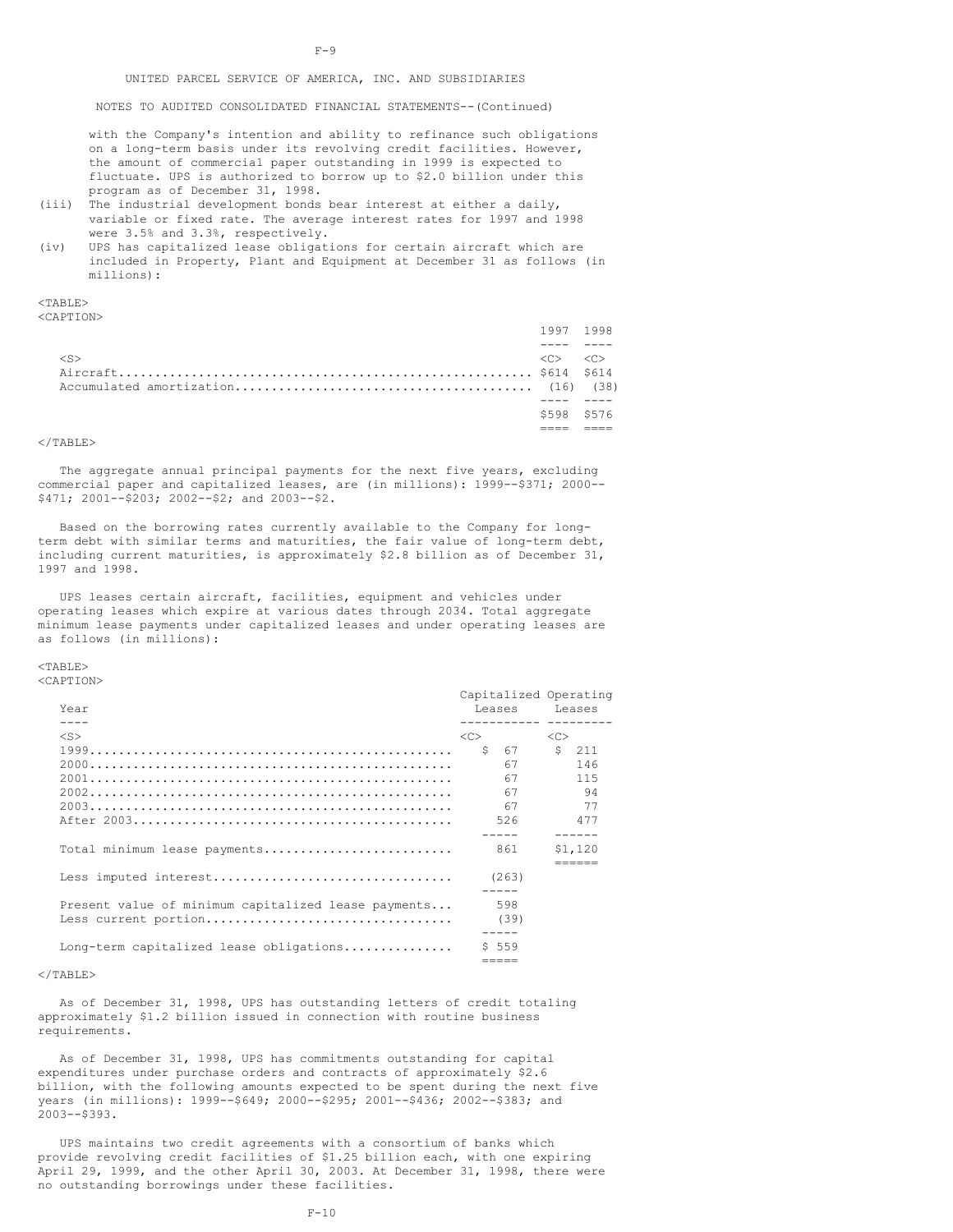NOTES TO AUDITED CONSOLIDATED FINANCIAL STATEMENTS--(Continued)

UPS also maintains a European medium-term note program with a borrowing capacity of \$1.0 billion. Under this program, UPS may, from time to time, issue notes denominated in a variety of currencies. There is currently \$500 million available under this program.

In January 1999, UPS filed a shelf registration with the SEC, under which UPS may issue debt in the U.S. marketplace of up to \$2.0 billion. There is currently no debt issued under this shelf registration.

#### 3. EARNINGS PER SHARE

The following table sets forth the computation of basic and diluted earnings per share (in millions except per share amounts):

# $<sub>TAPER></sub>$ </sub>

```
<CAPTION>
```

|                                                                                    |                                                             | 1996 1997 1998<br> |                          |
|------------------------------------------------------------------------------------|-------------------------------------------------------------|--------------------|--------------------------|
| $<$ S>                                                                             | $\langle C \rangle$ $\langle C \rangle$ $\langle C \rangle$ |                    |                          |
| Numerator:                                                                         |                                                             |                    |                          |
| Numerator for basic and diluted earnings per share--                               |                                                             |                    |                          |
|                                                                                    |                                                             |                    |                          |
| Denominator:                                                                       |                                                             |                    |                          |
| Weighted-average shares                                                            | 555 551 545                                                 |                    |                          |
| Contingent shares--Managers Incentive Plan 2 1 2                                   |                                                             |                    |                          |
|                                                                                    |                                                             |                    | 547                      |
| Denominator for basic earnings per share 557 552<br>Effect of dilutive securities: |                                                             |                    |                          |
| Additional contingent shares--Managers Incentive                                   |                                                             |                    |                          |
|                                                                                    |                                                             |                    |                          |
|                                                                                    |                                                             |                    | $3 \t 2 \t 3$            |
|                                                                                    |                                                             |                    |                          |
| Denominator for diluted earnings per share 564 558 554                             |                                                             |                    | .<br>2000 - Deces Berger |
| Basic earnings per share \$ 2.06 \$1.65 \$ 3.18                                    |                                                             |                    |                          |
|                                                                                    |                                                             |                    |                          |
| Diluted earnings per share \$ 2.03 \$1.63 \$ 3.14                                  |                                                             |                    |                          |
|                                                                                    | eesses eesse eesses                                         |                    |                          |

## $\langle$ /TABLE>

### 4. LEGAL PROCEEDINGS

On August 9, 1999 the U.S. Tax Court issued an opinion unfavorable to UPS regarding a Notice of Deficiency asserting that UPS is liable for additional tax for the 1983 and 1984 tax years. The Court held that UPS is liable for tax on income of Overseas Partners Ltd., a Bermuda company, which has reinsured excess value package insurance purchased by UPS customers beginning in 1984. The Court held that for the 1984 tax year UPS is liable for taxes of \$31 million on income reported by OPL, additions to tax of \$93 million and interest for a total after-tax exposure estimated at approximately \$246 million.

In addition, during the first quarter of 1999, the IRS issued two Notices of Deficiency asserting that UPS is liable for additional tax for the 1985 through 1987 tax years, and the 1988 through 1990 tax years. The primary assertions by the IRS relate to the reinsurance of excess value package insurance, the issue raised for the 1984 tax year. The IRS has based its assertions on the same theories included in the 1983-1984 Notice of Deficiency.

UPS anticipates that the IRS will take similar positions for tax years subsequent to 1990. Based on the Tax Court opinion, management currently estimates that the Company's total after-tax exposure for the tax years 1984 through 1999 could be as high as \$2.353 billion. UPS is in the process of analyzing its position in light of the Tax Court opinion and is evaluating its options, including appeal of the Tax Court decision, continuance of the litigation or negotiation of a settlement.

#### $F - 11$

## UNITED PARCEL SERVICE OF AMERICA, INC. AND SUBSIDIARIES

### NOTES TO AUDITED CONSOLIDATED FINANCIAL STATEMENTS--(Continued)

In the second quarter 1999 financial statements, the Company has recorded a tax assessment charge of \$1.786 billion, which includes an amount for related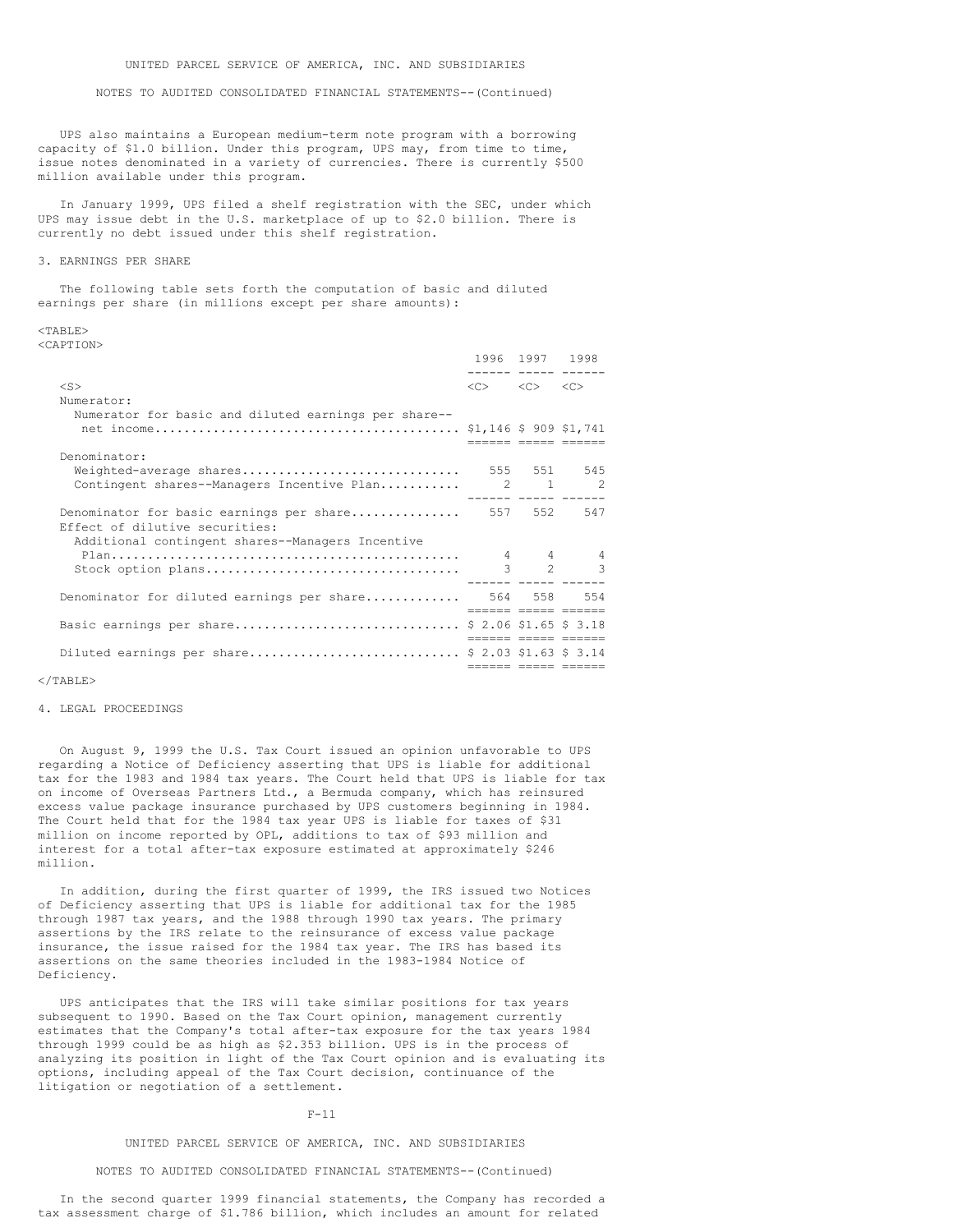state tax liabilities. The charge includes taxes of \$915 million and interest of \$871 million. This assessment resulted in a tax benefit of \$344 million related to the interest component of the assessment. As a result, the net charge to net income for the tax assessment was \$1.442 billion, increasing our total after-tax reserve with respect to these matters to \$1.672 billion.

The Company determined the size of its reserve with respect to these matters in accordance with generally accepted accounting principles based on its estimate of its most likely liability. In making this determination, the Company concluded that it was more likely that it would be required to pay taxes on income reported by OPL and interest, but that it was not probable that it would be required to pay any additions to tax. If additions to tax ultimately are determined to be payable, the Company would have to record an additional charge of up to \$681 million.

The Company is in the process of implementing a new arrangement for providing excess value package insurance for its customers through UPS subsidiaries. This new arrangement will result in including in the Company's non-package operating segment the net operations of the excess value insurance program offered to its customers. This revised arrangement, once in place, should eliminate for future periods the issues considered by the Tax Court in the Notices of Deficiency relating to OPL.

The IRS has also raised a number of unrelated issues regarding the timing of deductions, the characterization of expenses as capital rather than ordinary and the Company's entitlement to the Investment Tax Credit and the Research Tax Credit in the 1985 through 1990 tax years. These issues total \$88 million in tax for the 1985 through 1987 tax years and \$245 million in tax for the 1988 through 1990 tax years. Additions to tax and interest are in addition to these amounts. The IRS may take similar positions for periods subsequent to 1990. The majority of these adjustments capitalize items for which depreciation deductions would be allowed in future years, and management believes their eventual resolution will not result in a material effect upon our financial condition, results of operations or liquidity.

UPS is a defendant in various employment-related lawsuits. In one of these actions, which alleges employment discrimination by UPS, class action status has been granted, and the United States Equal Employment Opportunity Commission has been granted the right to intervene. UPS is also a defendant in various other lawsuits that arose in the normal course of business. In management's opinion, none of these cases is expected to have a material effect upon our financial condition, results of operations or liquidity.

## 5. EMPLOYEE BENEFIT PLANS

UPS maintains several defined benefit plans (the "Plans"). The Plans are noncontributory and include all employees who meet certain minimum age and years of service requirements, except those employees covered by certain multi-employer plans provided for under collective bargaining agreements.

The Plans provide for retirement benefits based on either service credits or average compensation levels earned by employees prior to retirement. The Plans' assets consist primarily of publicly traded stocks and bonds and include approximately 13.3 million and 13.5 million shares of UPS common stock at December 31, 1997 and 1998, respectively. UPS's funding policy is consistent with relevant federal tax regulations. Accordingly, UPS contributes amounts deductible for federal income tax purposes.

UPS sponsors postretirement medical plans that provide health care benefits to its retirees who meet certain eligibility requirements and who are not otherwise covered by multi-employer plans. Generally, this includes employees with at least 10 years of service who have reached age 55 and employees who are eligible for postretirement medical benefits from a Company-sponsored plan pursuant to collective bargaining. The Company has the right to modify or terminate certain of these plans. In many cases, these benefits have been provided to retirees on a noncontributory basis; however, in certain cases, employees are required to contribute towards the cost of the coverage.

#### $F-12$

#### UNITED PARCEL SERVICE OF AMERICA, INC. AND SUBSIDIARIES

### NOTES TO AUDITED CONSOLIDATED FINANCIAL STATEMENTS--(Continued)

The following tables provide a reconciliation of the changes in the plans' benefit obligations and fair value of assets, and a statement of funded status as of September 30, with certain amounts included in the balance sheet as of December 31 (in millions):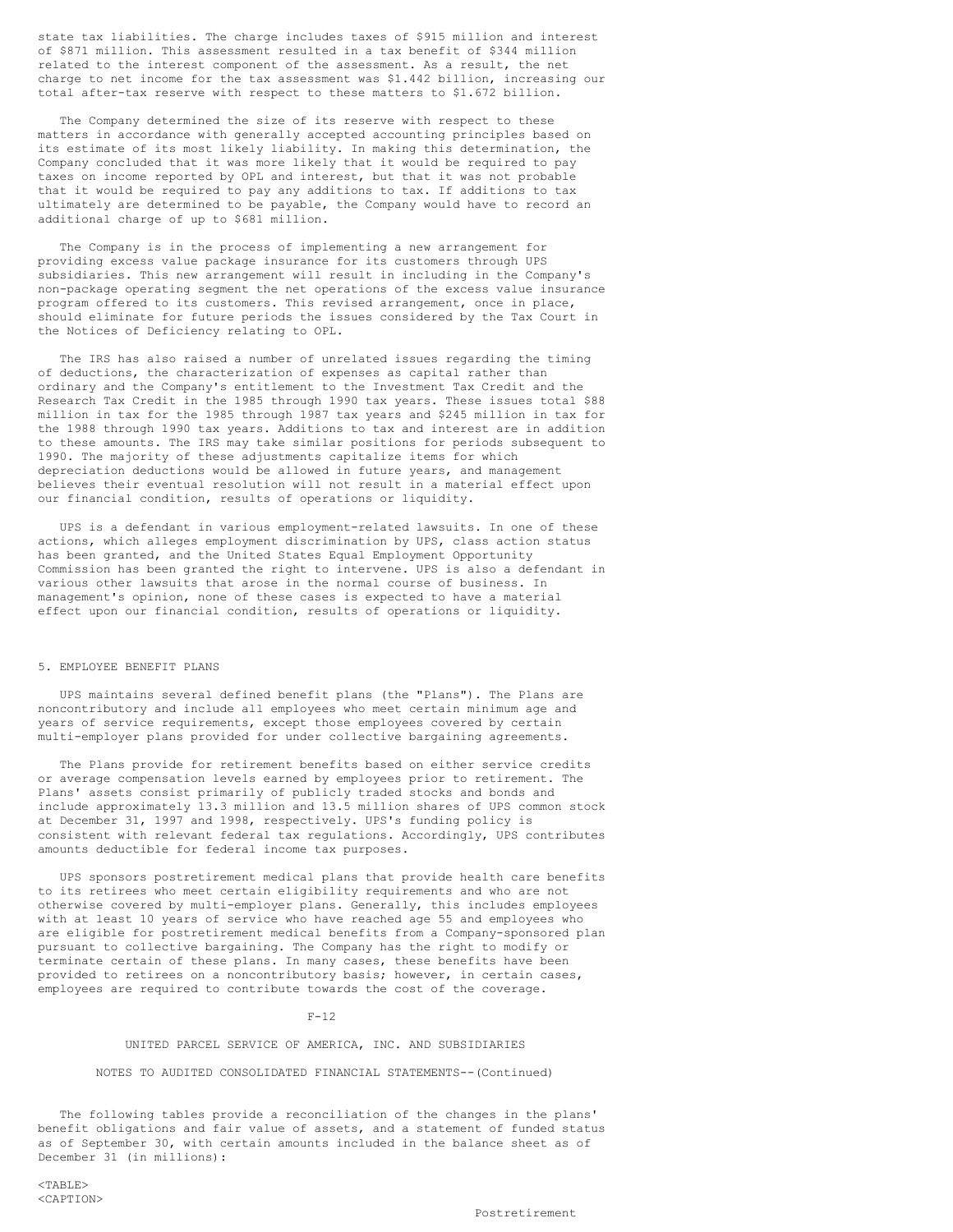|                                                                                                                                                                                                                                            | Pension Benefits<br>_____________ |                                               |  | Medical Benefits                                                                                                                |  |                 |  |           |
|--------------------------------------------------------------------------------------------------------------------------------------------------------------------------------------------------------------------------------------------|-----------------------------------|-----------------------------------------------|--|---------------------------------------------------------------------------------------------------------------------------------|--|-----------------|--|-----------|
|                                                                                                                                                                                                                                            |                                   | 1997 1998 1997 1998<br>---------<br>--------- |  | ---------                                                                                                                       |  |                 |  |           |
| $<$ S $>$                                                                                                                                                                                                                                  |                                   |                                               |  | $\begin{matrix} \langle C \rangle & \langle C \rangle & \langle C \rangle & \langle C \rangle & \langle C \rangle \end{matrix}$ |  |                 |  |           |
| Change in Benefit Obligation<br>Net benefit obligation at<br>beginning of year \$ 2,678 \$ 3,311 \$ 1,096 \$ 1,139<br>Service cost<br>Interest cost<br>Plan amendments<br>Actuarial (gain) loss<br>Gross benefits paid (89) (93) (41) (46) |                                   |                                               |  | 108 147 41<br>220 260<br>98 60 (29) (24)<br>296 518 (17) 18<br>---------                                                        |  | 89<br>--------- |  | 39<br>86  |
| Net benefit obligation at end of                                                                                                                                                                                                           |                                   |                                               |  |                                                                                                                                 |  |                 |  |           |
| Change in Plan Assets<br>Fair value of plan assets at<br>Actual return on plan assets<br>Employer contributions<br>Gross benefits paid (89) (93) (41) (46)                                                                                 |                                   | . <i>.</i>                                    |  | 768 53 53 3<br>409 114 42 42                                                                                                    |  |                 |  |           |
| Fair value of plan assets at<br>September 30, 1998 3,856 3,930 291 290                                                                                                                                                                     |                                   | ---------                                     |  | ---------                                                                                                                       |  | ---------       |  | --------- |
| Funded status at end of year 545 (273) (848) (922)<br>Unrecognized net actuarial (gain)                                                                                                                                                    |                                   |                                               |  |                                                                                                                                 |  |                 |  |           |
| loss<br>Unrecognized prior service cost<br>Unrecognized net transition                                                                                                                                                                     |                                   |                                               |  | $(495)$ 280 $(65)$ $(24)$<br>224 305                                                                                            |  | $\overline{2}$  |  | (23)      |
|                                                                                                                                                                                                                                            |                                   |                                               |  | ---------                                                                                                                       |  | ---------       |  |           |
| Net asset (liability) recorded at<br>end of year \$ 345 \$ 331 \$ (911) \$ (969)                                                                                                                                                           |                                   |                                               |  | ======== ======== ======== ========                                                                                             |  |                 |  |           |

## </TABLE>

Net periodic benefit cost for the years ended December 31 included the following components (in millions):

## <TABLE>

<CAPTION>

|                                   |               | Pension Benefits |               | Postretirement<br>Medical Benefits |               |               |  |
|-----------------------------------|---------------|------------------|---------------|------------------------------------|---------------|---------------|--|
|                                   | 1997<br>1996  |                  | 1998<br>1996  |                                    | 1997          | 1998          |  |
|                                   |               |                  |               |                                    |               |               |  |
| $<$ S>                            | < <sub></sub> | < <sub></sub>    | < <sub></sub> | < <sub></sub>                      | < <sub></sub> | < <sub></sub> |  |
| Service cost                      | \$109         | \$108            | \$147         | Ŝ.<br>37                           | S.<br>41      | Ŝ.<br>39      |  |
| Interest cost                     | 203           | 220              | 260           | 82                                 | 89            | 86            |  |
| Expected return on assets $(202)$ |               | (240)            | (310)         | (18)                               | (21)          | (26)          |  |
| Amortization of:                  |               |                  |               |                                    |               |               |  |
| Transition obligation             | 4             | 4                | 8             |                                    |               |               |  |
| Prior service cost                | 11            | 11               | 23            | 3                                  | 3             |               |  |
| Actuarial loss                    | $\mathcal{P}$ |                  |               |                                    |               |               |  |
|                                   |               |                  |               |                                    |               |               |  |
| Net periodic benefit cost \$ 127  |               | \$103            | \$128         | S 105                              | S 112         | 100<br>S.     |  |
|                                   |               |                  |               |                                    |               |               |  |

</TABLE>

F-13

UNITED PARCEL SERVICE OF AMERICA, INC. AND SUBSIDIARIES

NOTES TO AUDITED CONSOLIDATED FINANCIAL STATEMENTS--(Continued)

The significant assumptions used in the measurement of the Company's benefit obligations are as follows:

## <TABLE> <CAPTION>

|                                                                      | 1996 1997 1998                                              |  |
|----------------------------------------------------------------------|-------------------------------------------------------------|--|
|                                                                      |                                                             |  |
| $\langle S \rangle$                                                  | $\langle C \rangle$ $\langle C \rangle$ $\langle C \rangle$ |  |
| Expected long-term rate of earnings on plan assets $9.5\%$ 9.5% 9.5% |                                                             |  |
|                                                                      |                                                             |  |
| Rate of increase in future compensation levels for pen-              |                                                             |  |
|                                                                      |                                                             |  |
|                                                                      |                                                             |  |

  |  |Future postretirement medical benefit costs were forecasted assuming an initial annual increase of 6.0% for pre-65 medical costs and an increase of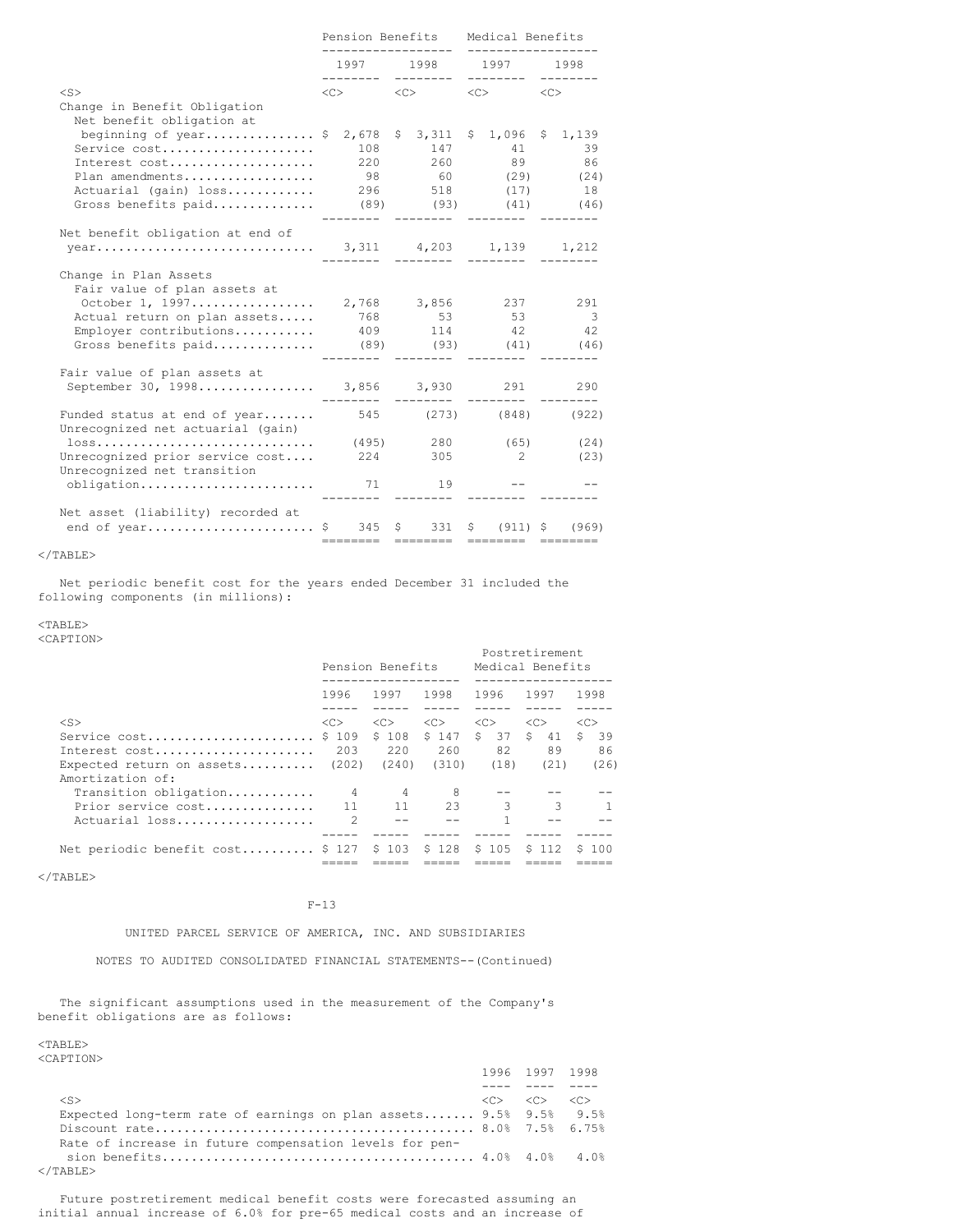5.0% for post-65 medical costs, decreasing to 5.0% for pre-65 and 4.0% for post-65 by the year 2000 and with consistent annual increases at those ultimate levels thereafter.

Assumed health care cost trends have a significant effect on the amounts reported for the health care plans. A one-percent change in assumed health care cost trend rates would have the following effects (in millions):

# $<$ TABLE>

<CAPTION>

|                                                   |      | 1% Increase 1% Decrease |
|---------------------------------------------------|------|-------------------------|
|                                                   |      |                         |
| $\langle S \rangle$                               |      | -10                     |
| Effect on total of service and interest cost com- |      |                         |
|                                                   | \$10 | \$(10)                  |
| Effect on post retirement benefit obligation      | S94  | S(94)                   |
|                                                   |      |                         |

  |  |UPS also contributes to several multi-employer pension plans for which the above information is not determinable. Amounts charged to operations for pension contributions to these multi-employer plans were \$652, \$597 and \$757 million during 1996, 1997 and 1998, respectively.

UPS also contributes to several multi-employer health and welfare plans which cover both active and retired employees for which the above information is not determinable. Amounts charged to operations for contributions to multiemployer health and welfare plans were \$441, \$448 and \$458 million during 1996, 1997 and 1998, respectively.

UPS also sponsors a defined contribution plan for all employees not covered under collective bargaining agreements. Beginning January 1, 1998, the Company matched, in shares of UPS common stock, a portion of the participating employees' contributions. Matching contributions charged to expense were \$49 million for 1998.

## 6. MANAGEMENT INCENTIVE PLANS

UPS maintains the UPS Managers Incentive Plan. Persons earning the right to receive awards are determined annually by either the Officer Compensation Committee or the Salary Committee of the UPS Board of Directors. Awards consist primarily of UPS common stock and cash equivalent to the tax withholdings on such awards. The total of all such awards is limited to 15% of consolidated income before income taxes for the 12-month period ending each September 30, exclusive of gains and losses from the sale of real estate and stock of subsidiaries and the effect of certain other nonrecurring transactions or accounting changes. Amounts charged to operations were \$324, \$244 and \$448 million during 1996, 1997 and 1998, respectively.

As a result of the reclassification of Common Stock Held for Stock Plans discussed in Note 1, the Company recorded \$263 million of the \$448 million 1998 Managers Incentive Plan award, that was distributed in UPS common stock in February 1999, as Additional Paid-In Capital.

 $F-14$ 

#### UNITED PARCEL SERVICE OF AMERICA, INC. AND SUBSIDIARIES

NOTES TO AUDITED CONSOLIDATED FINANCIAL STATEMENTS--(Continued)

UPS maintains fixed stock option plans under which options are granted to purchase shares of UPS common stock at the current price of UPS shares as determined by the Board of Directors on the date of option grant. UPS applies APB Opinion 25 and related Interpretations in accounting for these plans. Accordingly, no compensation expense has been recorded for the grant of stock options during 1996, 1997 or 1998. Pro forma information regarding net income and earnings per share is required by Statement of Financial Accounting Standards No. 123 ("FAS 123") and has been determined as if the Company had accounted for its employee stock options under the fair value method of that Statement. For purposes of pro forma disclosures, the estimated fair value of the options granted in 1996, 1997 and 1998 is amortized to expense over the vesting period of the options.

The pro forma information is as follows (in millions except per share amounts):

|                                                          |                                                                                                     | 1996 1997 1998 |  |
|----------------------------------------------------------|-----------------------------------------------------------------------------------------------------|----------------|--|
|                                                          |                                                                                                     |                |  |
| $\langle S \rangle$                                      | $\langle C \rangle$ $\langle C \rangle$ $\langle C \rangle$ $\langle C \rangle$ $\langle C \rangle$ |                |  |
| Net income As reported \$1,146 \$ 909 \$1,741            |                                                                                                     |                |  |
|                                                          | Pro forma \$1,143 \$ 904 \$1,734                                                                    |                |  |
| Basic earnings per share As reported $$2.06 $1.65 $3.18$ |                                                                                                     |                |  |
|                                                          | Pro forma $$2.05 $1.64 $3.17$                                                                       |                |  |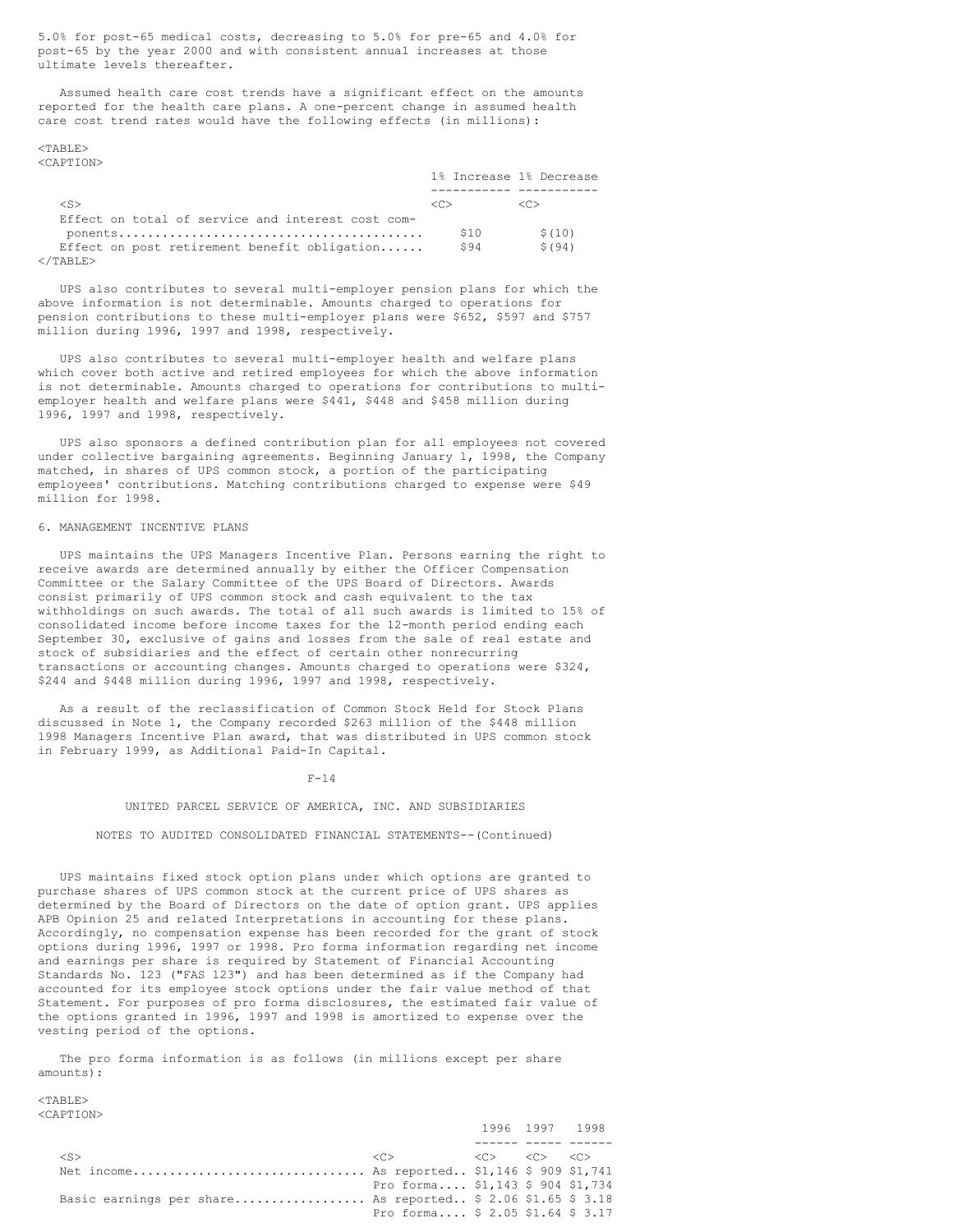|  | Diluted earnings per share As reported \$ 2.03 \$1.63 \$ 3.14 |                                  |  |  |  |
|--|---------------------------------------------------------------|----------------------------------|--|--|--|
|  |                                                               | Pro forma \$ 2.03 \$1.62 \$ 3.13 |  |  |  |

 $<$ /TABLE>

The weighted average fair value of options granted during 1996, 1997 and 1998 was \$3.80, \$5.24 and \$3.60, respectively, using the minimum value method for nonpublic entities specified by FAS 123. The assumptions used, by year, are as follows:

<TABLE> <CAPTION>

|                                                    | 1996 1997 1998                                              |  |
|----------------------------------------------------|-------------------------------------------------------------|--|
|                                                    |                                                             |  |
| $\langle S \rangle$                                | $\langle C \rangle$ $\langle C \rangle$ $\langle C \rangle$ |  |
| Semiannual dividend per share \$0.35 \$0.35 \$0.45 |                                                             |  |
|                                                    |                                                             |  |
|                                                    |                                                             |  |
|                                                    |                                                             |  |

  |  |Persons earning the right to receive stock options are determined each year by either the Officer Compensation Committee or the Salary Committee of the UPS Board of Directors. Options covering a total of 30 million common shares may be granted during the five-year period ending in 2001 under the UPS 1996 Stock Option Plan. Except in the case of death, disability or retirement, options are exercisable only during a limited period after the expiration of five years from the date of grant but are subject to earlier cancellation or exercise under certain conditions.

 $F-15$ 

UNITED PARCEL SERVICE OF AMERICA, INC. AND SUBSIDIARIES

NOTES TO AUDITED CONSOLIDATED FINANCIAL STATEMENTS--(Continued)

Following is an analysis of options for shares of common stock issued and outstanding:

 $<$ TABLE> <CAPTION>

|                                                                                  | Weighted Average<br>Exercise Price (in thousands)<br>--------------- | Number of<br>Shares |
|----------------------------------------------------------------------------------|----------------------------------------------------------------------|---------------------|
| $<$ S>                                                                           | < <sub></sub>                                                        | <<                  |
| Outstanding at January 1, 1996                                                   | \$19.16                                                              | 19.333              |
|                                                                                  | \$15.25                                                              | (3, 474)            |
|                                                                                  | \$27.00                                                              | 3,322               |
| $Canceled \ldots \ldots \ldots \ldots \ldots \ldots \ldots \ldots \ldots \ldots$ | \$21.64                                                              | (225)               |
|                                                                                  |                                                                      |                     |
| Outstanding at December 31, 1996                                                 | \$21.21                                                              | 18,956              |
| Exercised                                                                        | \$16.50                                                              | (3, 956)            |
|                                                                                  | \$29.75                                                              | 3,262               |
| $Canceled \ldots \ldots \ldots \ldots \ldots \ldots \ldots \ldots \ldots \ldots$ | \$22.72                                                              | (313)               |
|                                                                                  |                                                                      | ------              |
| Outstanding at December 31, 1997                                                 | \$23.77                                                              | 17,949              |
|                                                                                  | \$18.75                                                              | (3, 894)            |
|                                                                                  | \$32.00                                                              | 4,150               |
| $Canceled \ldots \ldots \ldots \ldots \ldots \ldots \ldots \ldots \ldots \ldots$ | \$24.75                                                              | (220)               |
|                                                                                  |                                                                      | $- - - - - -$       |
| Outstanding at December 31, 1998                                                 | \$26.74                                                              | 17,985              |
|                                                                                  |                                                                      | ======              |

 $\langle$ /TABLE>

No options were exercisable at December 31, 1996, 1997 or 1998. The following table summarizes information about stock options outstanding at December 31, 1998:

| Number of<br>Shares<br>(in thousands) | Weighted Average<br>Remaining Life<br>(in years) | Weighted Average<br>Exercise Price |
|---------------------------------------|--------------------------------------------------|------------------------------------|
| $<$ S $>$                             | < <sub></sub>                                    | <<                                 |
| 3,823                                 | 0.3                                              | \$21.25                            |
| 3,721                                 | 1.3                                              | \$23.75                            |
| 3,154                                 | 2.3                                              | \$27.00                            |
| 3,168                                 | 3.3                                              | \$29.75                            |
| 4,119                                 | 4.3                                              | \$32.00                            |
|                                       |                                                  |                                    |
| 17,985                                | 2.3                                              | \$26.74                            |
|                                       |                                                  |                                    |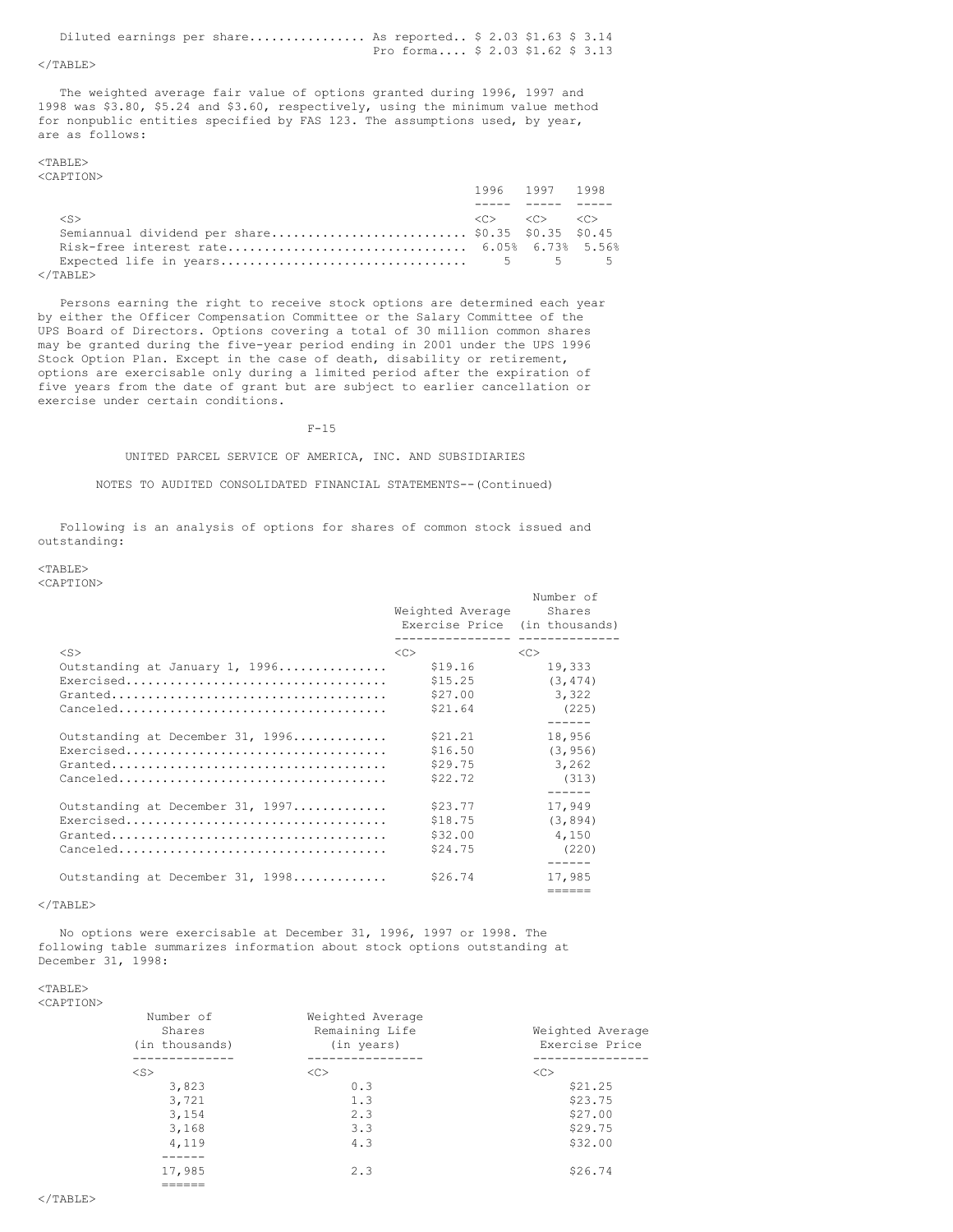### 7. INCOME TAXES

The provision for income taxes for the years ended December 31 consists of the following (in millions):

<TABLE> <CAPTION>

|           |                                                             | 1996 1997 1998                        |
|-----------|-------------------------------------------------------------|---------------------------------------|
| $<$ S>    | $\langle C \rangle$ $\langle C \rangle$ $\langle C \rangle$ |                                       |
| Current:  |                                                             |                                       |
|           |                                                             |                                       |
| Deferred: |                                                             | 324 100 104<br><u>aada aada aadad</u> |
|           |                                                             |                                       |
|           |                                                             |                                       |

#### $<$ /TABLE $>$

Income before income taxes includes losses of international subsidiaries of \$160, \$70 and \$20 million for 1996, 1997 and 1998, respectively.

F-16

UNITED PARCEL SERVICE OF AMERICA, INC. AND SUBSIDIARIES

NOTES TO AUDITED CONSOLIDATED FINANCIAL STATEMENTS--(Continued)

A reconciliation of the statutory federal income tax rate to the effective income tax rate for the years ended December 31 consists of the following:

 $<$ TABLE $>$ 

<CAPTION>

|                                                         | 1996 1997 1998                                              |  |
|---------------------------------------------------------|-------------------------------------------------------------|--|
|                                                         |                                                             |  |
| $\langle$ S>                                            | $\langle C \rangle$ $\langle C \rangle$ $\langle C \rangle$ |  |
|                                                         |                                                             |  |
| State income taxes (net of federal benefit) 3.8 3.7 3.1 |                                                             |  |
|                                                         |                                                             |  |
|                                                         |                                                             |  |
|                                                         |                                                             |  |
|                                                         |                                                             |  |

## $<$ /TABLE>

Deferred tax liabilities and assets are comprised of the following at December 31 (in millions):

 $<$ TABLE $>$ 

<CAPTION>

|                                                         | 1997 1998           |               |
|---------------------------------------------------------|---------------------|---------------|
|                                                         |                     |               |
| $<$ S>                                                  | $\langle$ C> $\sim$ | < <sub></sub> |
|                                                         |                     | \$1,957       |
|                                                         | 300                 | 265           |
|                                                         | 131                 | 124           |
|                                                         |                     | 62            |
|                                                         |                     | 400           |
|                                                         |                     |               |
|                                                         |                     | 2,808         |
|                                                         |                     |               |
|                                                         |                     | 407           |
|                                                         |                     | 308           |
|                                                         | 74                  | 104           |
|                                                         |                     | 229           |
|                                                         |                     |               |
|                                                         |                     |               |
| Deferred tax assets valuation allowance $(322)$ $(308)$ |                     |               |
|                                                         |                     | 740           |
|                                                         |                     |               |
|                                                         |                     |               |
|                                                         | ------              |               |

 $<$ /TABLE>

The valuation allowance decreased \$43 million and \$14 million during the years ended December 31, 1997 and 1998, respectively.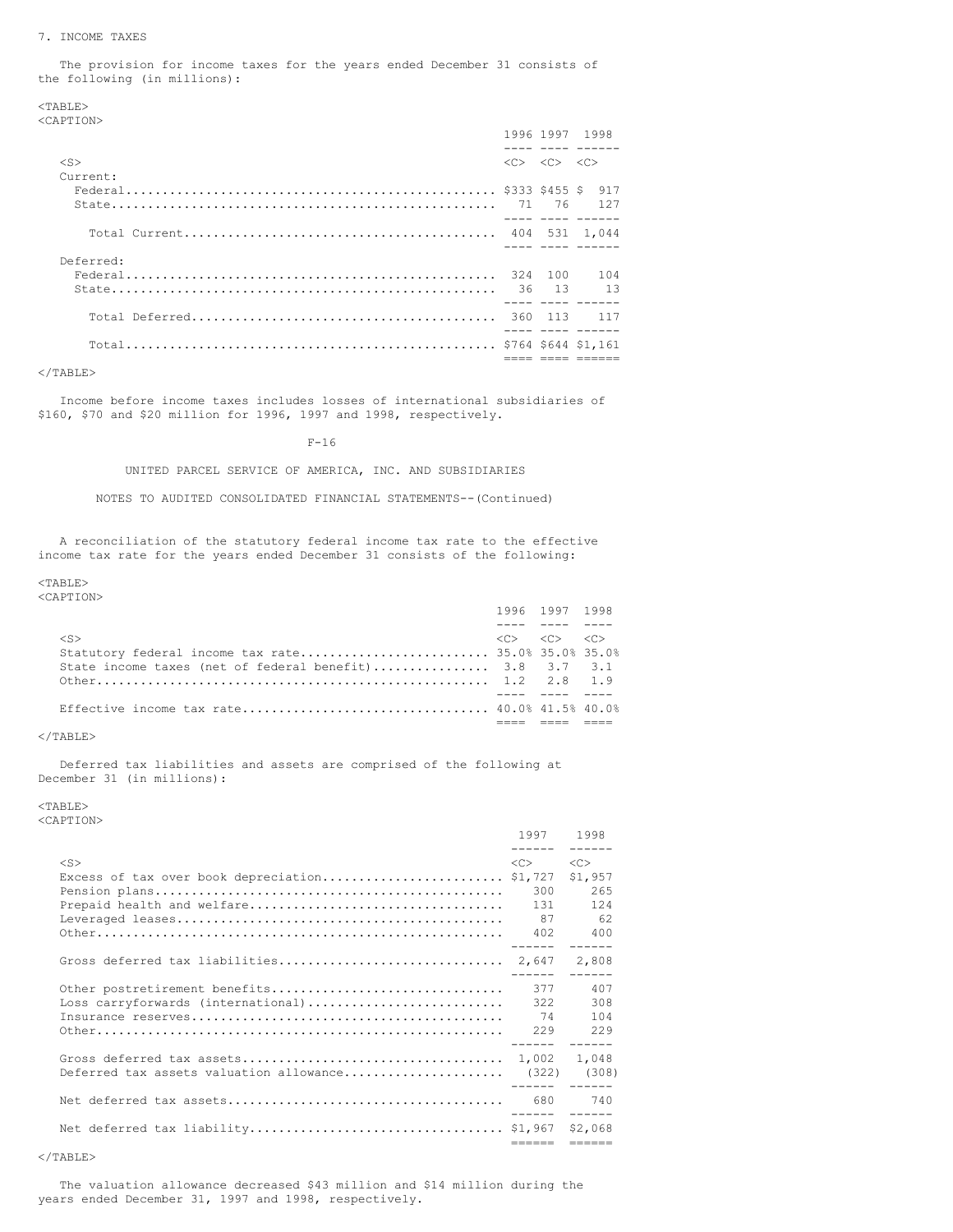UPS has international loss carryforwards of approximately \$698 million as of December 31, 1998. Of this amount, \$324 million expires in varying amounts through 2008. The remaining \$374 million may be carried forward indefinitely. These international loss carryforwards have been fully reserved in the deferred tax assets valuation allowance due to the uncertainty resulting from a lack of previous international taxable income within certain international tax jurisdictions. In addition, a portion of these losses has been deducted on the U.S. tax return, which could affect the amount of any future benefit.

#### 8. DEFERRED TAXES, CREDITS AND OTHER LIABILITIES

Deferred taxes, credits and other liabilities, as of December 31, consist of the following (in millions):

 $<$ TABLE> <CAPTION>

|                                                         | 1997 1998           |                 |
|---------------------------------------------------------|---------------------|-----------------|
|                                                         |                     |                 |
| $<$ S>                                                  | $\langle C \rangle$ | $<<$ C $>$      |
| Deferred federal and state income taxes \$1,829 \$1,954 |                     |                 |
|                                                         | 606                 | 704             |
| Other credits and noncurrent liabilities 498 359        |                     |                 |
|                                                         |                     |                 |
|                                                         |                     | \$2,933 \$3,017 |
|                                                         |                     |                 |

## $<$ /TABLE>

 $F-17$ 

## UNITED PARCEL SERVICE OF AMERICA, INC. AND SUBSIDIARIES

NOTES TO AUDITED CONSOLIDATED FINANCIAL STATEMENTS--(Continued)

## 9. OTHER OPERATING EXPENSES

The major components of other operating expenses for the years ended December 31 are as follows (in millions):

<TABLE> <CAPTION>

|                                              | -1996 - 1997 - 1998                                         |                         |
|----------------------------------------------|-------------------------------------------------------------|-------------------------|
|                                              |                                                             |                         |
| $<$ S $>$                                    | $\langle C \rangle$ $\langle C \rangle$ $\langle C \rangle$ |                         |
| Repairs and maintenance \$ 823 \$ 804 \$ 864 |                                                             |                         |
|                                              |                                                             |                         |
|                                              |                                                             |                         |
|                                              | 685 736                                                     | 604                     |
|                                              |                                                             |                         |
|                                              |                                                             |                         |
|                                              |                                                             |                         |
|                                              |                                                             | \$7,013 \$7,471 \$7,352 |
|                                              |                                                             |                         |

1996 1997 1998

### $\langle$ /TABLE>

#### 10. SEGMENT AND GEOGRAPHIC INFORMATION

The Company is managed based on two primary segments of operation: package and non-package. Package operations represent the core business of the Company and are broken down into regional levels worldwide. Regional operations managers are responsible for both domestic and export operations within their geographic region with the exception of the U.S., which is further divided between U.S. domestic and U.S. export operations. International package operations include U.S. export operations as a separate geographic region. Non-package operations, which include the UPS Logistics Group, are distinct from package operations and are thus managed and reported separately. Based on the requirements of FAS 131, reportable segments include U.S. domestic package operations, international package operations and non-package operations.

In evaluating financial performance, management focuses on operating profit as a segment's measure of profit or loss. Operating profit is before interest expense, interest income, other non-operating gains and losses and income taxes. The accounting policies of the reportable segments are the same as those described in the summary of accounting policies (Note 1), with certain expenses allocated between the segments using activity-based costing methods.

Segment information as of, and for the years ended December 31, is as follows (in millions):

|                        |                            | 1996 1997 | 1998 |
|------------------------|----------------------------|-----------|------|
|                        | ____                       |           |      |
|                        | $\langle$ $\cap$ $\rangle$ |           | <(∶> |
| U.S. Domestic Package: |                            |           |      |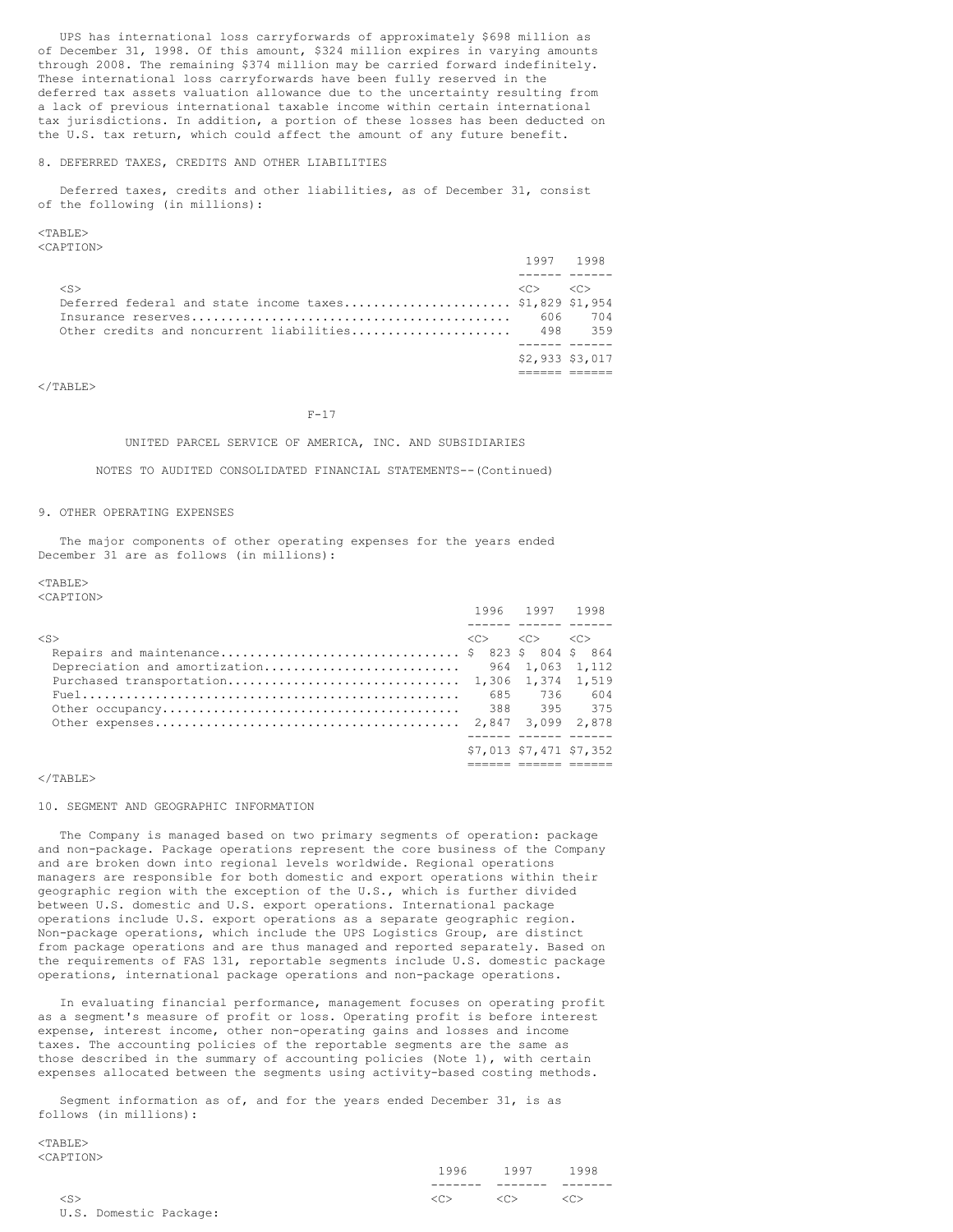|                                             | \$18,868<br>\$1.654<br>\$10,985 | \$20,650<br>\$2.899<br>\$11,225 |
|---------------------------------------------|---------------------------------|---------------------------------|
| International Package:                      |                                 |                                 |
|                                             |                                 |                                 |
| Operating profit/(loss) \$ (281) \$ (67) \$ |                                 | 56                              |
|                                             |                                 | \$2,325                         |
| Non-Package:                                |                                 |                                 |
|                                             |                                 | 901<br>- \$                     |
|                                             | 111                             | 135<br>S.                       |
|                                             | \$1.858                         | \$1.824                         |
| Consolidated:                               |                                 |                                 |
|                                             | \$22,458                        | \$24,788                        |
|                                             | \$1,698                         | \$3,090                         |
|                                             | \$15,912                        | \$17,067                        |
| $\langle$ /TABLE>                           |                                 |                                 |

F-18

UNITED PARCEL SERVICE OF AMERICA, INC. AND SUBSIDIARIES

NOTES TO AUDITED CONSOLIDATED FINANCIAL STATEMENTS--(Continued)

Non-package operating profit included \$129, \$111 and \$102 million for 1996, 1997 and 1998, respectively, of intersegment profit with a corresponding amount of operating expense included in the U.S. domestic package segment. Consolidated assets include \$1.082, \$1.018 and \$1.693 billion for 1996, 1997 and 1998, respectively, which are not allocated to individual segments.

Revenue by product type for the years ended December 31, is as follows (in millions):

 $<$ TABLE $>$ <CAPTION>

|                     | 1996 1997 1998                                              |                            |
|---------------------|-------------------------------------------------------------|----------------------------|
|                     |                                                             |                            |
| $\langle S \rangle$ | $\langle C \rangle$ $\langle C \rangle$ $\langle C \rangle$ |                            |
|                     |                                                             |                            |
|                     | 498 656 901                                                 |                            |
|                     |                                                             |                            |
|                     |                                                             | \$22,368 \$22,458 \$24,788 |
|                     |                                                             |                            |

Geographic information as of, and for the years ended December 31, is as follows (in millions):

<CAPTION>

|                                              |                                         | 1996 1997 1998 |               |
|----------------------------------------------|-----------------------------------------|----------------|---------------|
|                                              |                                         |                |               |
| $<$ S>                                       | $\langle C \rangle$ $\langle C \rangle$ |                | < <sub></sub> |
| $U.S.$ :                                     |                                         |                |               |
|                                              |                                         |                |               |
| Long-lived assets \$ 9,376 \$10,063 \$ 9,832 |                                         |                |               |
| International:                               |                                         |                |               |
|                                              |                                         |                |               |
|                                              |                                         |                |               |
| Consolidated:                                |                                         |                |               |
|                                              |                                         |                |               |
|                                              |                                         |                |               |
|                                              |                                         |                |               |

  |  |  |Revenue, for geographic disclosure, is based on the location in which service originates. Long-lived assets include property, plant and equipment, long-term investments and goodwill.

## 11. MARKETABLE SECURITIES

The following is a summary of marketable securities at December 31, 1998 (in millions):

|                                      | Cost | Gross                                   | Gross<br>Unrealized Unrealized Estimated<br>Gains Losses Fair Value |                |
|--------------------------------------|------|-----------------------------------------|---------------------------------------------------------------------|----------------|
|                                      |      |                                         |                                                                     |                |
| $<$ S>                               |      | $\langle C \rangle$ $\langle C \rangle$ | <c></c>                                                             | < <sub></sub>  |
| U.S. government securities \$194 \$2 |      |                                         | $S \rightarrow$                                                     | \$196          |
| U.S. corporate securities 188        |      | $\mathcal{L}$                           | $ -$                                                                | 190            |
|                                      |      |                                         |                                                                     | $\overline{2}$ |
|                                      |      |                                         |                                                                     |                |
| Total debt securities                | -384 | - 4                                     |                                                                     | 388            |
| Equity securities 6                  |      |                                         | 5                                                                   |                |
|                                      |      |                                         |                                                                     |                |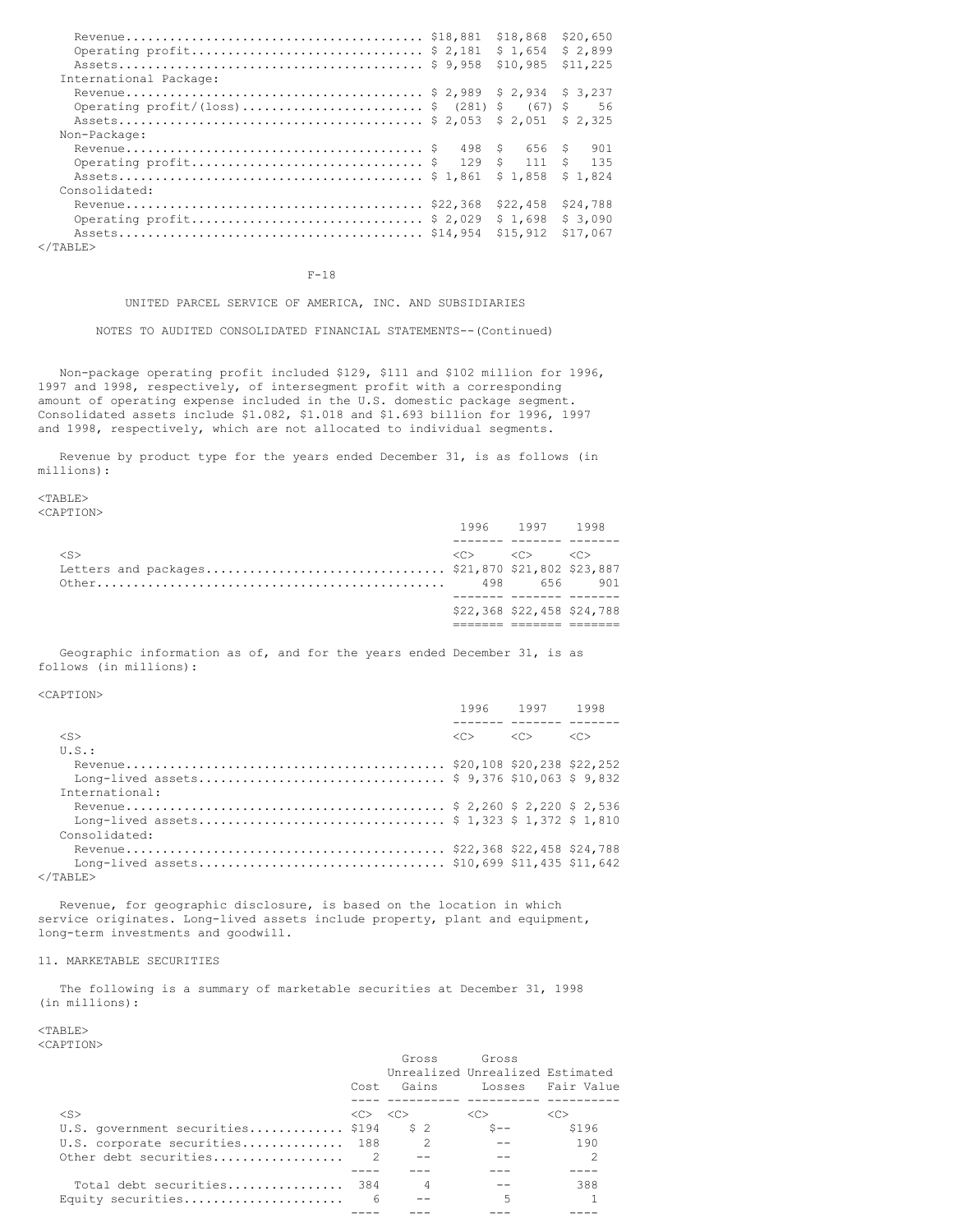| ____                | ___ | ___ | ____ |
|---------------------|-----|-----|------|
| ____                | ___ | ___ | ____ |
|                     |     |     |      |
| c<br>$\mathbf{r}$ . |     |     |      |

## F-19

## UNITED PARCEL SERVICE OF AMERICA, INC. AND SUBSIDIARIES

## NOTES TO AUDITED CONSOLIDATED FINANCIAL STATEMENTS--(Continued)

The gross realized gains on sales of marketable securities totaled \$6 million, and the gross realized losses totaled \$1 million. The net adjustment to unrealized holding losses on marketable securities included in other comprehensive income, and as a separate component of shareowners' equity, totaled \$1 million.

The amortized cost and estimated fair value of marketable securities at December 31, 1998, by contractual maturity, are shown below (in millions). Expected maturities will differ from contractual maturities because the issuers of the securities may have the right to prepay obligations without prepayment penalties.

#### $<$ TABLE>

<CAPTION>

|                                              |                                         | Estimated       |
|----------------------------------------------|-----------------------------------------|-----------------|
|                                              |                                         | Cost Fair Value |
|                                              |                                         |                 |
| $<$ S>                                       | $\langle C \rangle$ $\langle C \rangle$ |                 |
|                                              | $S$ 44                                  | \$44            |
| Due after one year through three years       | 66                                      | -67             |
| Due after three years through five years 156 |                                         | 1.59            |
|                                              | 118                                     | 118             |
|                                              |                                         |                 |
|                                              | 384                                     | 388             |
|                                              | - 6                                     |                 |
|                                              |                                         |                 |
|                                              | \$390                                   | \$389           |
|                                              |                                         |                 |

## $<$ /TABLE>

F-20

## UNITED PARCEL SERVICE OF AMERICA, INC. AND SUBSIDIARIES

## CONSOLIDATED BALANCE SHEETS

December 31, 1998 and June 30, 1999 (unaudited) (In millions except share and per share amounts)

|                                                                                                                                                                       | December 31, 30,<br>1998<br>_____________ | June<br>1999                                   |
|-----------------------------------------------------------------------------------------------------------------------------------------------------------------------|-------------------------------------------|------------------------------------------------|
| $<$ S>                                                                                                                                                                | $\langle C \rangle$                       | <<                                             |
| ASSETS                                                                                                                                                                |                                           |                                                |
| Current Assets:<br>Cash and cash equivalents<br>Marketable securities<br>Prepaid employee benefit costs                                                               | \$1,240<br>389<br>2,713<br>703            | \$1,778<br>1,465<br>2,628<br>291               |
| Materials, supplies and other prepaid expenses                                                                                                                        | 380                                       | 442                                            |
|                                                                                                                                                                       | --------                                  |                                                |
| Property, Plant and Equipment (including aircraft under<br>capitalized lease obligations)--at cost, net of<br>accumulated depreciation and amortization of \$8,170 in | 5,425                                     | 6,604                                          |
|                                                                                                                                                                       | 11,384 11,466                             |                                                |
|                                                                                                                                                                       | 258                                       | 232                                            |
|                                                                                                                                                                       | --------<br>\$17.067<br>=======           | -------<br>\$18,302<br>$=$ $=$ $=$ $=$ $=$ $=$ |
| LIABILITIES AND SHAREOWNERS' EQUITY                                                                                                                                   |                                           |                                                |
| Current Liabilities:                                                                                                                                                  |                                           |                                                |
|                                                                                                                                                                       | $S \t - -$                                | 5, 719                                         |
|                                                                                                                                                                       | 1,322                                     | 1,282                                          |
| Accrued wages and withholdings                                                                                                                                        | 1,092                                     | 1,232                                          |
|                                                                                                                                                                       | 247                                       | $- -$                                          |
|                                                                                                                                                                       | $--$                                      | 1,672                                          |
| Income taxes payable                                                                                                                                                  | 12                                        | 226                                            |
| Deferred income taxes                                                                                                                                                 | 114                                       | 94                                             |
| Current maturities of long-term debt                                                                                                                                  | 410                                       | 376                                            |
| Other current liabilities                                                                                                                                             | 520                                       | 569                                            |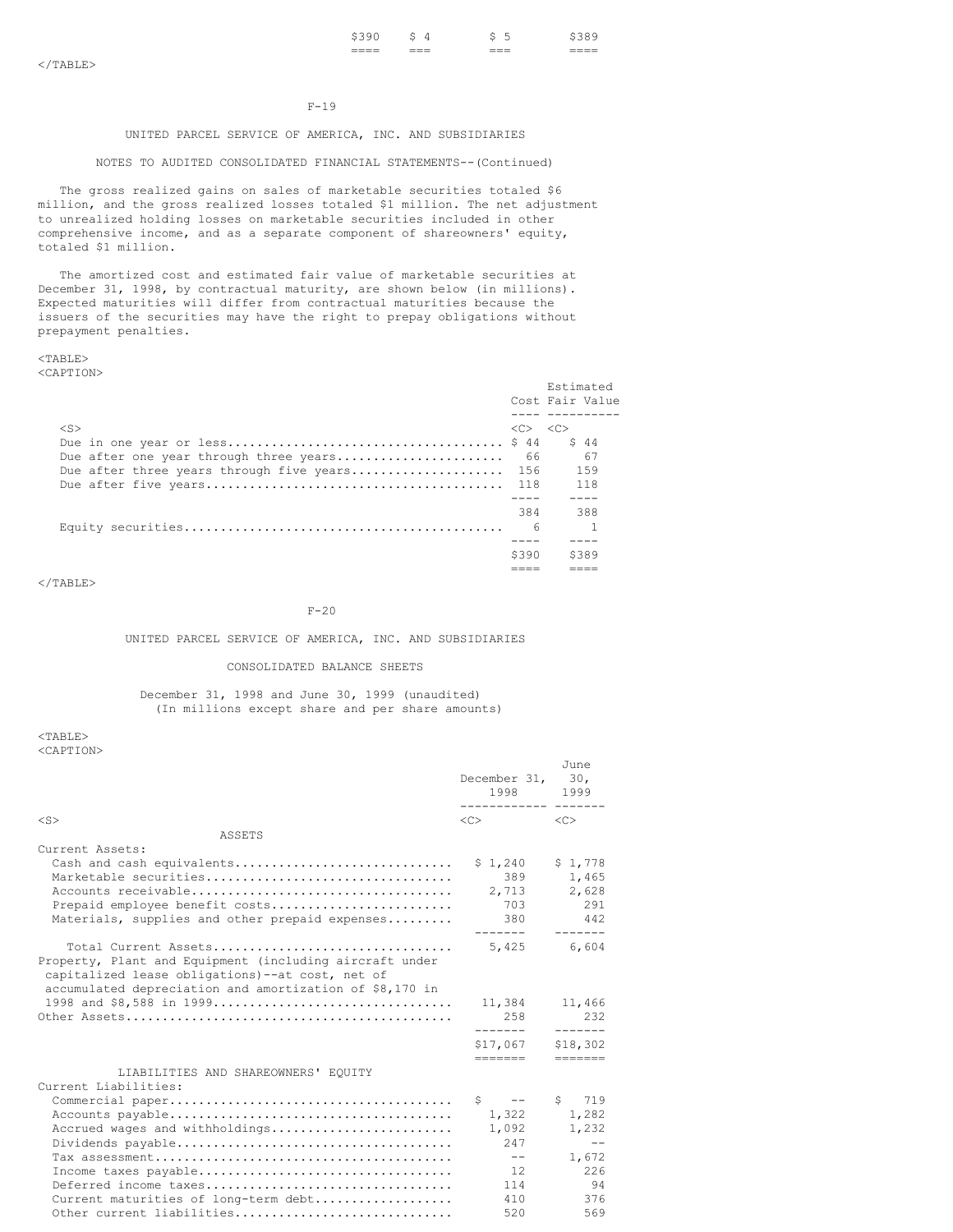| Total Current Liabilities<br>Long-term Debt (including capitalized lease      |               | 3,717 6,170         |
|-------------------------------------------------------------------------------|---------------|---------------------|
|                                                                               |               |                     |
| Accumulated Postretirement Benefit Obligation, Net                            | 969 1,017     |                     |
| Deferred Taxes, Credits and Other Liabilities                                 | 3,017 2,855   |                     |
| Shareowners' Equity:<br>Preferred stock, no par value, authorized 200,000,000 |               |                     |
| Common stock, par value \$.10 per share, authorized                           |               |                     |
| 900,000,000 shares, issued $559,000,000$                                      |               | 56 56               |
| Additional paid-in capital                                                    |               | 325 189             |
|                                                                               | 7,280 6,614   |                     |
| Accumulated other comprehensive loss                                          |               | $(63)$ $(147)$      |
|                                                                               |               | 7,598 6,712         |
| Treasury stock, at cost (11,605,952 and 12,547,559                            |               |                     |
| shares in 1998 and $1999)$                                                    | $(425)$ (590) |                     |
|                                                                               |               | 7,173 6,122         |
|                                                                               |               | $$17,067$ $$18,302$ |
|                                                                               | --------      |                     |

 $<$ /TABLE $>$ 

See notes to unaudited consolidated financial statements.

F-21

UNITED PARCEL SERVICE OF AMERICA, INC. AND SUBSIDIARIES

STATEMENTS OF CONSOLIDATED INCOME (LOSS)

Six Months Ended June 30, 1998 and 1999 (In millions except per share amounts) (unaudited)

 $<$ TABLE>

<CAPTION>

| SUAPTIUN2                                 | Six Months Ended<br>June 30,<br>------------------            |                             |
|-------------------------------------------|---------------------------------------------------------------|-----------------------------|
|                                           | 1998 1999                                                     |                             |
| $<$ S>                                    | $\langle C \rangle$ $\langle C \rangle$<br>--------- -------- |                             |
| Operating Expenses:                       |                                                               |                             |
|                                           | 10,521 11,023                                                 |                             |
|                                           |                                                               |                             |
| Other Income and (Expense):               |                                                               | 30 70                       |
|                                           |                                                               | $(79)$ $(1, 843)$           |
|                                           |                                                               |                             |
|                                           | ========                                                      | \$ (355)<br><b>EEEEEEEE</b> |
| Basic Earnings (Loss) Per Share \$ 1.49   |                                                               | \$ (0.64)                   |
| Diluted Earnings (Loss) Per Share \$ 1.47 | ==================                                            | \$ (0.64)                   |

 $<$ /TABLE>

See notes to unaudited consolidated financial statements.

F-22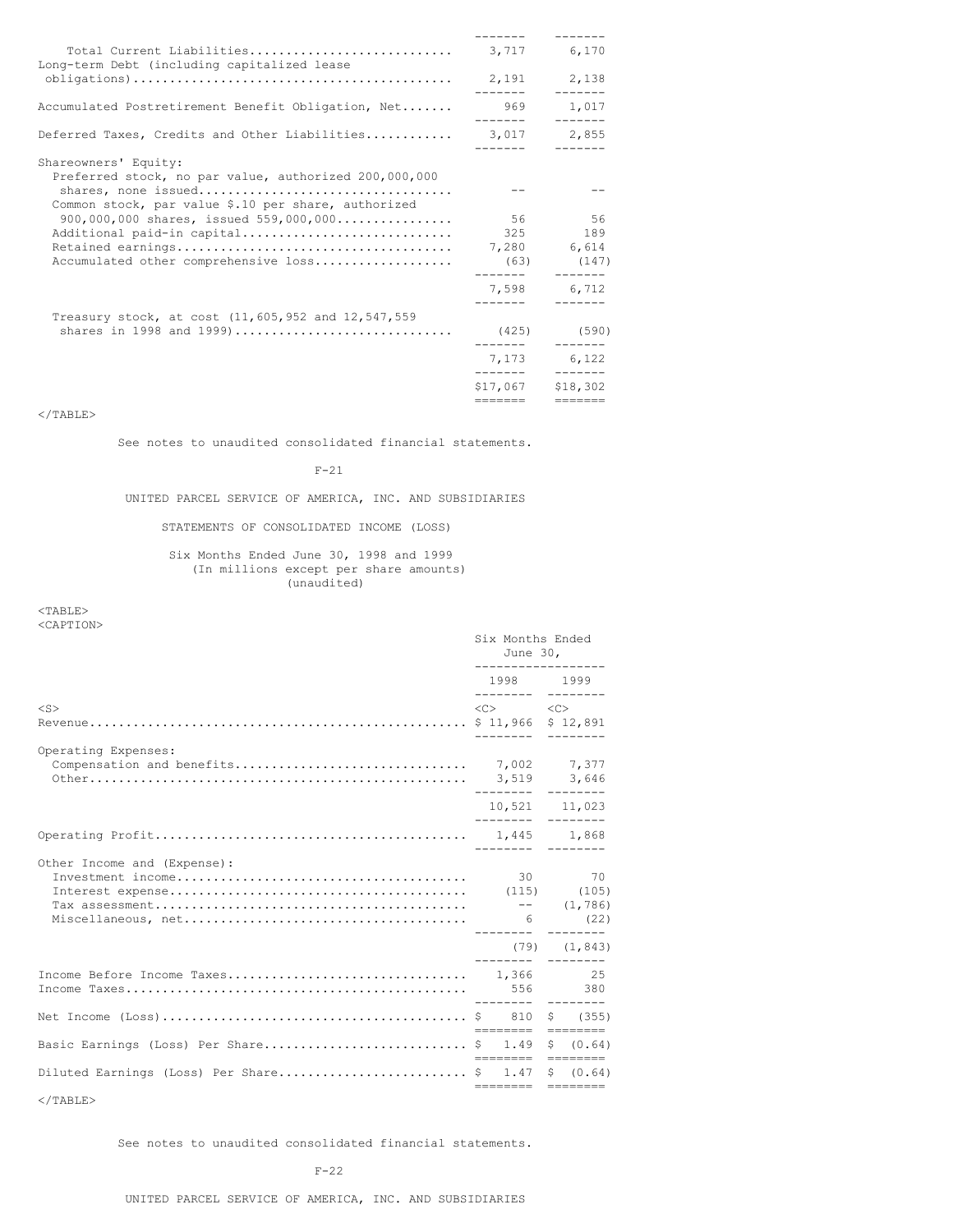## Six Months Ended June 30, 1999

## (In millions except per share amounts) (unaudited)

 $<$ TABLE>

<CAPTION>

| NUAE LIUNZ                                                                              |                    |                     |                                    |                                                                                                                                                                                                                                                                                                                                                                                                                                                                                                   |                                                                                                                                                                                                                                                                                                                                                                                                                                                                                                   |                                 |                          |                                                                                                                                                                                                                                                                                                                                                                                                                                                                                                   |
|-----------------------------------------------------------------------------------------|--------------------|---------------------|------------------------------------|---------------------------------------------------------------------------------------------------------------------------------------------------------------------------------------------------------------------------------------------------------------------------------------------------------------------------------------------------------------------------------------------------------------------------------------------------------------------------------------------------|---------------------------------------------------------------------------------------------------------------------------------------------------------------------------------------------------------------------------------------------------------------------------------------------------------------------------------------------------------------------------------------------------------------------------------------------------------------------------------------------------|---------------------------------|--------------------------|---------------------------------------------------------------------------------------------------------------------------------------------------------------------------------------------------------------------------------------------------------------------------------------------------------------------------------------------------------------------------------------------------------------------------------------------------------------------------------------------------|
|                                                                                         |                    | -------------       | Common Stock Additional<br>Paid-In |                                                                                                                                                                                                                                                                                                                                                                                                                                                                                                   | Accumulated Treasury Stock,<br>Other<br>Retained Comprehensive -------------------                                                                                                                                                                                                                                                                                                                                                                                                                | At Cost                         |                          | Total<br>Shareowners'                                                                                                                                                                                                                                                                                                                                                                                                                                                                             |
|                                                                                         |                    |                     | Shares Amount Capital              |                                                                                                                                                                                                                                                                                                                                                                                                                                                                                                   | Earnings Loss                                                                                                                                                                                                                                                                                                                                                                                                                                                                                     | Shares                          | Amount<br>---------      | Equity                                                                                                                                                                                                                                                                                                                                                                                                                                                                                            |
| $<$ S $>$                                                                               | <<>                | <<>                 | <<>                                | $\langle C \rangle$                                                                                                                                                                                                                                                                                                                                                                                                                                                                               | $<<$ $>>$                                                                                                                                                                                                                                                                                                                                                                                                                                                                                         | $<<$ $C>$                       | <<                       | <<                                                                                                                                                                                                                                                                                                                                                                                                                                                                                                |
| Balance, January 1,<br>$1999 \ldots \ldots \ldots \ldots \ldots$<br>Comprehensive loss: | 559                | \$56                | \$325                              | \$7,280                                                                                                                                                                                                                                                                                                                                                                                                                                                                                           | \$ (63)                                                                                                                                                                                                                                                                                                                                                                                                                                                                                           | $(12)$ \$                       | (425)                    | \$7,173                                                                                                                                                                                                                                                                                                                                                                                                                                                                                           |
| Net loss<br>Foreign currency                                                            |                    |                     |                                    | (355)                                                                                                                                                                                                                                                                                                                                                                                                                                                                                             |                                                                                                                                                                                                                                                                                                                                                                                                                                                                                                   |                                 |                          | (355)                                                                                                                                                                                                                                                                                                                                                                                                                                                                                             |
| adjustments<br>Unrealized loss on<br>marketable                                         |                    |                     |                                    |                                                                                                                                                                                                                                                                                                                                                                                                                                                                                                   | (81)                                                                                                                                                                                                                                                                                                                                                                                                                                                                                              |                                 |                          | (81)                                                                                                                                                                                                                                                                                                                                                                                                                                                                                              |
| securities                                                                              |                    |                     |                                    |                                                                                                                                                                                                                                                                                                                                                                                                                                                                                                   | (3)                                                                                                                                                                                                                                                                                                                                                                                                                                                                                               |                                 |                          | (3)                                                                                                                                                                                                                                                                                                                                                                                                                                                                                               |
| Comprehensive loss                                                                      |                    |                     |                                    |                                                                                                                                                                                                                                                                                                                                                                                                                                                                                                   |                                                                                                                                                                                                                                                                                                                                                                                                                                                                                                   |                                 |                          | \$ (439)                                                                                                                                                                                                                                                                                                                                                                                                                                                                                          |
| Dividends (\$.55 per                                                                    |                    |                     |                                    |                                                                                                                                                                                                                                                                                                                                                                                                                                                                                                   |                                                                                                                                                                                                                                                                                                                                                                                                                                                                                                   |                                 |                          |                                                                                                                                                                                                                                                                                                                                                                                                                                                                                                   |
| share)<br>Gain on issuance of                                                           |                    |                     |                                    | (311)                                                                                                                                                                                                                                                                                                                                                                                                                                                                                             |                                                                                                                                                                                                                                                                                                                                                                                                                                                                                                   |                                 |                          | (311)                                                                                                                                                                                                                                                                                                                                                                                                                                                                                             |
| treasury stock                                                                          |                    |                     | 5                                  |                                                                                                                                                                                                                                                                                                                                                                                                                                                                                                   |                                                                                                                                                                                                                                                                                                                                                                                                                                                                                                   |                                 |                          | 5                                                                                                                                                                                                                                                                                                                                                                                                                                                                                                 |
| Stock award plans<br>Treasury stock                                                     |                    |                     | (141)                              |                                                                                                                                                                                                                                                                                                                                                                                                                                                                                                   |                                                                                                                                                                                                                                                                                                                                                                                                                                                                                                   | 10                              | 406                      | 265                                                                                                                                                                                                                                                                                                                                                                                                                                                                                               |
| purchases<br>Treasury stock                                                             |                    |                     |                                    |                                                                                                                                                                                                                                                                                                                                                                                                                                                                                                   |                                                                                                                                                                                                                                                                                                                                                                                                                                                                                                   | (25)                            | (1, 140)                 | (1, 140)                                                                                                                                                                                                                                                                                                                                                                                                                                                                                          |
| issuances                                                                               |                    |                     |                                    |                                                                                                                                                                                                                                                                                                                                                                                                                                                                                                   |                                                                                                                                                                                                                                                                                                                                                                                                                                                                                                   | 14                              | 569                      | 569<br>------                                                                                                                                                                                                                                                                                                                                                                                                                                                                                     |
| Balance, June 30, 1999                                                                  | 559<br>$=$ $=$ $=$ | \$56<br>$=$ $=$ $=$ | \$189<br>-----                     | \$6.614<br>$\begin{array}{cccccccccc} \multicolumn{2}{c}{} & \multicolumn{2}{c}{} & \multicolumn{2}{c}{} & \multicolumn{2}{c}{} & \multicolumn{2}{c}{} & \multicolumn{2}{c}{} & \multicolumn{2}{c}{} & \multicolumn{2}{c}{} & \multicolumn{2}{c}{} & \multicolumn{2}{c}{} & \multicolumn{2}{c}{} & \multicolumn{2}{c}{} & \multicolumn{2}{c}{} & \multicolumn{2}{c}{} & \multicolumn{2}{c}{} & \multicolumn{2}{c}{} & \multicolumn{2}{c}{} & \multicolumn{2}{c}{} & \multicolumn{2}{c}{} & \mult$ | \$(147)<br>$\begin{array}{cccccccccc} \multicolumn{2}{c}{} & \multicolumn{2}{c}{} & \multicolumn{2}{c}{} & \multicolumn{2}{c}{} & \multicolumn{2}{c}{} & \multicolumn{2}{c}{} & \multicolumn{2}{c}{} & \multicolumn{2}{c}{} & \multicolumn{2}{c}{} & \multicolumn{2}{c}{} & \multicolumn{2}{c}{} & \multicolumn{2}{c}{} & \multicolumn{2}{c}{} & \multicolumn{2}{c}{} & \multicolumn{2}{c}{} & \multicolumn{2}{c}{} & \multicolumn{2}{c}{} & \multicolumn{2}{c}{} & \multicolumn{2}{c}{} & \mult$ | (13)<br>$=$ $=$ $=$ $=$ $=$ $=$ | Ŝ<br>(590)<br>---------- | \$6,122<br>$\begin{array}{cccccccccc} \multicolumn{2}{c}{} & \multicolumn{2}{c}{} & \multicolumn{2}{c}{} & \multicolumn{2}{c}{} & \multicolumn{2}{c}{} & \multicolumn{2}{c}{} & \multicolumn{2}{c}{} & \multicolumn{2}{c}{} & \multicolumn{2}{c}{} & \multicolumn{2}{c}{} & \multicolumn{2}{c}{} & \multicolumn{2}{c}{} & \multicolumn{2}{c}{} & \multicolumn{2}{c}{} & \multicolumn{2}{c}{} & \multicolumn{2}{c}{} & \multicolumn{2}{c}{} & \multicolumn{2}{c}{} & \multicolumn{2}{c}{} & \mult$ |

 $<$ /TABLE $>$ 

See notes to unaudited consolidated financial statements.

F-23

UNITED PARCEL SERVICE OF AMERICA, INC. AND SUBSIDIARIES

## STATEMENTS OF CONSOLIDATED CASH FLOWS

## Six Months Ended June 30, 1998 and 1999 (In millions) (unaudited)

|                                                             | 1998 1999<br>------- | -------             |
|-------------------------------------------------------------|----------------------|---------------------|
| $<$ S $>$                                                   | $\langle$ C> $\sim$  | $\langle C \rangle$ |
| Cash flows from operating activities:                       |                      |                     |
|                                                             |                      |                     |
| Adjustments to reconcile net income (loss) to net cash from |                      |                     |
| operating activities:                                       |                      |                     |
| Depreciation and amortization                               | 547                  | 563                 |
|                                                             | 50                   | 48                  |
| Deferred taxes, credits, and other                          | (1)                  | 38                  |
|                                                             | $- -$                | (95)                |
| Changes in assets and liabilities:                          |                      |                     |
|                                                             | 58                   | 85                  |
| Prepaid employee benefit costs                              | 69                   | 412                 |
| Materials, supplies and other prepaid expenses              | (62)                 | (62)                |
|                                                             | (113)                | (40)                |
| Accrued wages and withholdings                              |                      | 74 140              |
|                                                             |                      | $(191)$ $(247)$     |
|                                                             |                      | $-- 1,442$          |
|                                                             |                      | $(73)$ 214          |
|                                                             |                      | 110 49              |
|                                                             |                      | .                   |
| Net cash from operating activities 1,278 2.192              |                      |                     |
|                                                             | -------              |                     |
| Cash flows from investing activities:                       |                      |                     |
|                                                             |                      | $(504)$ $(597)$     |
| Disposals of property, plant and equipment                  |                      | 120<br>50           |
| Purchases of marketable securities                          |                      | $---(1, 753)$       |
| Sales and maturities of marketable securities               | $- -$                | 674                 |
| Construction funds in escrow                                | $- -$                | (140)               |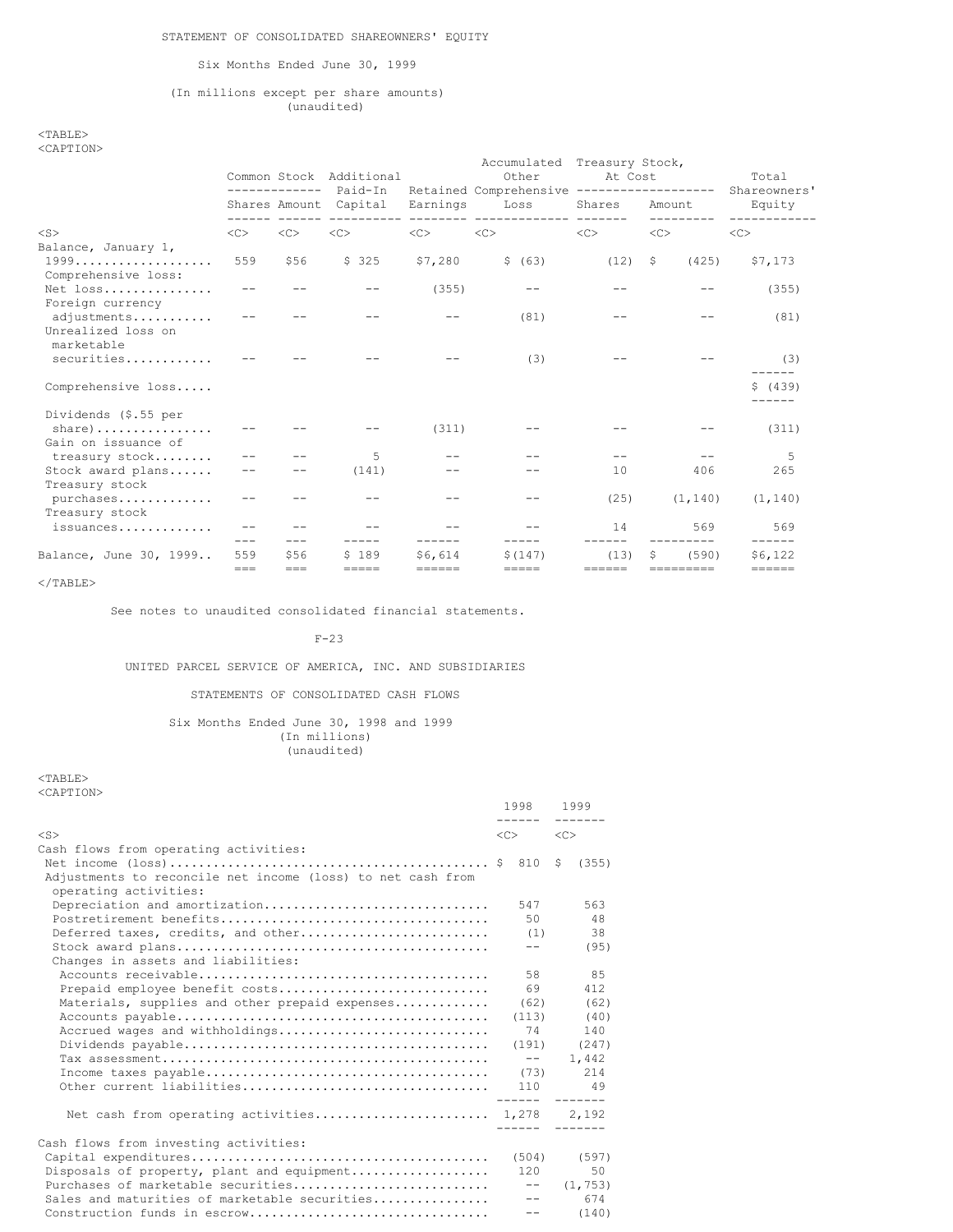| Net cash used in investing activities (302) $(1,749)$                                                                              | ------ -------                                                                 |
|------------------------------------------------------------------------------------------------------------------------------------|--------------------------------------------------------------------------------|
| Cash flows from financing activities:<br>Issuances of treasury stock pursuant to stock awards and<br>employee stock purchase plans | 166 999<br>$(173)$ $(367)$<br>$(418)$ $(1, 140)$<br>340 975<br>$(219)$ $(311)$ |
| Net cash from (used in) financing activities (321) 115                                                                             | _______ ______<br>------ -------                                               |
|                                                                                                                                    |                                                                                |
| Net increase in cash and cash equivalents 643<br>Cash and cash equivalents:                                                        | 538                                                                            |
|                                                                                                                                    |                                                                                |
|                                                                                                                                    | ====== =======                                                                 |
| Cash paid during the period for:<br>Interest (net of amount capitalized) \$ 205 \$ 85                                              | eeesse eessese                                                                 |
|                                                                                                                                    | eesse eesses                                                                   |
|                                                                                                                                    |                                                                                |

 $\langle$ /TABLE>

See notes to unaudited consolidated financial statements.

F-24

## UNITED PARCEL SERVICE OF AMERICA, INC. AND SUBSIDIARIES

## NOTES TO UNAUDITED CONSOLIDATED FINANCIAL STATEMENTS

1. For interim consolidated financial statement purposes, we compute our tax provision on the basis of our estimated annual effective income tax rate, and provide for accruals under our various employee benefit plans for each three month period based on one quarter of the estimated annual expense.

In March 1998, the Accounting Standards Executive Committee issued Statement of Position (SOP) 98-1, "Accounting for the Costs of Computer Software Developed or Obtained for Internal Use," which requires that certain costs to develop or obtain computer software for internal use be capitalized. We adopted the new standard on January 1, 1999. Prior to adoption of SOP 98-1, we expensed all internal use software costs as incurred. The effect of adopting the SOP was to decrease the net loss for the six months ended June 30, 1999 by \$35 million or \$.06 per share on a basic and diluted basis.

2. In our opinion, the accompanying interim, unaudited, consolidated financial statements contain all adjustments (consisting of normal recurring accruals) necessary to present fairly the financial position as of June 30, 1999, the results of operations for the six months ended June 30, 1998 and 1999, and cash flows for the six months ended June 30, 1998 and 1999.

3. The following table sets forth the computation of basic and diluted earnings (loss) per share (in millions except per share amounts):

<TABLE> <CAPTION>

|                                                                                                  | 1998 1999                               |              |
|--------------------------------------------------------------------------------------------------|-----------------------------------------|--------------|
| $<$ S $>$                                                                                        | $\langle C \rangle$ $\langle C \rangle$ |              |
| Numerator:                                                                                       |                                         |              |
| Numerator for basic and diluted earnings (loss) per share--net                                   |                                         |              |
| Denominator:                                                                                     |                                         |              |
| Weighted-average shares--denominator for basic earnings (loss)<br>Effect of dilutive securities: |                                         | 545 557      |
| Contingent shares--Managers Incentive Plan                                                       | 5                                       | $\sim$ $-$   |
|                                                                                                  |                                         |              |
|                                                                                                  |                                         |              |
| Denominator for diluted earnings (loss) per share 552 557                                        |                                         |              |
|                                                                                                  |                                         |              |
|                                                                                                  |                                         |              |
|                                                                                                  |                                         | seese eessee |
|                                                                                                  |                                         |              |
|                                                                                                  |                                         |              |

 $<$ /TABLE>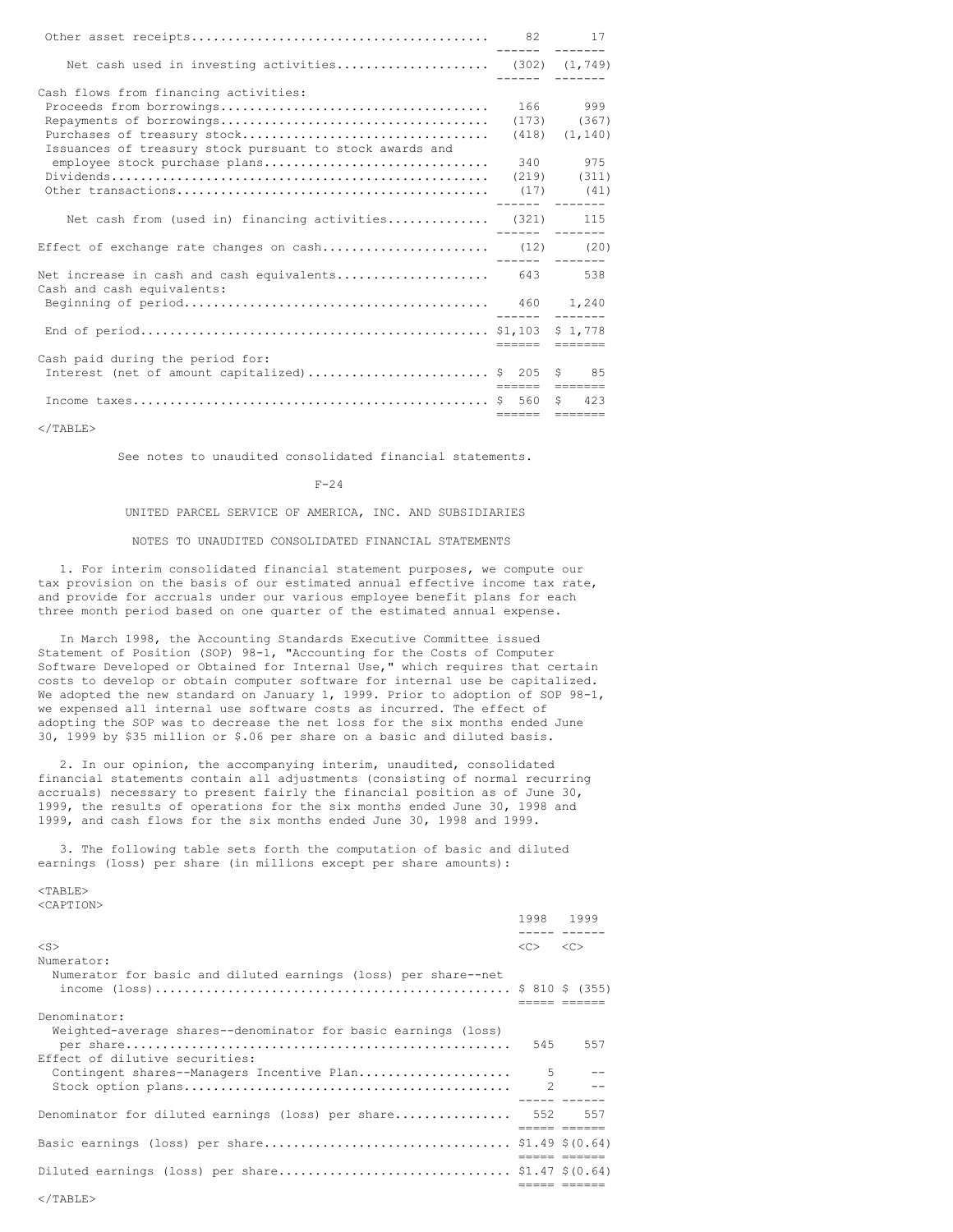4. On August 9, 1999 the U.S. Tax Court issued an opinion unfavorable to UPS regarding a Notice of Deficiency asserting that we are liable for additional tax for the 1983 and 1984 tax years. The Court held that we are liable for tax on income of Overseas Partners Ltd., a Bermuda company, which has reinsured excess value package insurance purchased by our customers beginning in 1984. The Court held that for the 1984 tax year we are liable for taxes of \$31 million on income reported by OPL, additions to tax of \$93 million and interest for a total after-tax exposure we estimate at approximately \$246 million.

In addition, during the first quarter of 1999, the IRS issued two Notices of Deficiency asserting that we are liable for additional tax for the 1985 through 1987 tax years, and the 1988 through 1990 tax years. The primary assertions by the IRS relate to the reinsurance of excess value package insurance, the issue raised for the 1984 tax year. The IRS has based its assertions on the same theories included in the 1983-1984 Notice of Deficiency.

We anticipate that the IRS will take similar positions for tax years subsequent to 1990. Based on the Tax Court opinion, we currently estimate that our total after-tax exposure for the tax years 1984 through 1999 could be as high as \$2.353 billion. We are in the process of analyzing our position in light of the Tax Court opinion and are evaluating our options, including appeal of the Tax Court decision, continuance of the litigation or negotiation of a settlement.

 $F-25$ 

### UNITED PARCEL SERVICE OF AMERICA, INC. AND SUBSIDIARIES

## NOTES TO UNAUDITED CONSOLIDATED FINANCIAL STATEMENTS--(Continued)

In our second quarter 1999 financial statements, we have recorded a tax assessment charge of \$1.786 billion, which includes an amount for related state tax liabilities. The charge includes taxes of \$915 million and interest of \$871 million. This assessment resulted in a tax benefit of \$344 million related to the interest component of the assessment. As a result, our net charge to net income for the tax assessment was \$1.442 billion, increasing our total after-tax reserve with respect to these matters to \$1.672 billion. The tax benefit of deductible interest is included in income taxes; however, since none of the income on which this tax assessment is based is our income, we have not classified the tax charge as income taxes.

We determined the size of our reserve with respect to these matters in accordance with generally accepted accounting principles based on our estimate of our most likely liability. In making this determination, we concluded that it was more likely that we would be required to pay taxes on income reported by OPL and interest, but that it was not probable that we would be required to pay any additions to tax. If additions to tax ultimately are determined to be payable, we would have to record an additional charge of up to \$681 million.

We have sufficient cash, cash equivalents and marketable securities on hand to deposit with the IRS, if we choose to do so, the full amount necessary to satisfy our total estimated maximum after-tax exposure for these tax matters, without affecting our ability to meet our foreseeable operating expenses and budgeted capital expenditures.

We are in the process of implementing a new arrangement for providing excess value package insurance for our customers through UPS subsidiaries. This new arrangement will result in including in our non-package operating segment the net operations of the excess value package insurance program offered to our customers. This revised arrangement, once in place, should eliminate for future periods the issues considered by the Tax Court in the Notices of Deficiency relating to OPL.

The IRS has also raised a number of unrelated issues regarding the timing of deductions, the characterization of expenses as capital rather than ordinary and our entitlement to the Investment Tax Credit and the Research Tax Credit in the 1985 through 1990 tax years. These issues total \$88 million in tax for the 1985 through 1987 tax years and \$245 million in tax for the 1988 through 1990 tax years. Additions to tax and interest are in addition to these amounts. The IRS may take similar positions for periods subsequent to 1990. The majority of these adjustments capitalize items for which depreciation deductions would be allowed in future years, and we believe their eventual resolution will not result in a material adverse effect on our financial condition, results of operations or liquidity.

We are a defendant in various employment-related lawsuits. In one of these actions, which alleges employment discrimination by UPS, class action status has been granted, and the United States Equal Employment Opportunity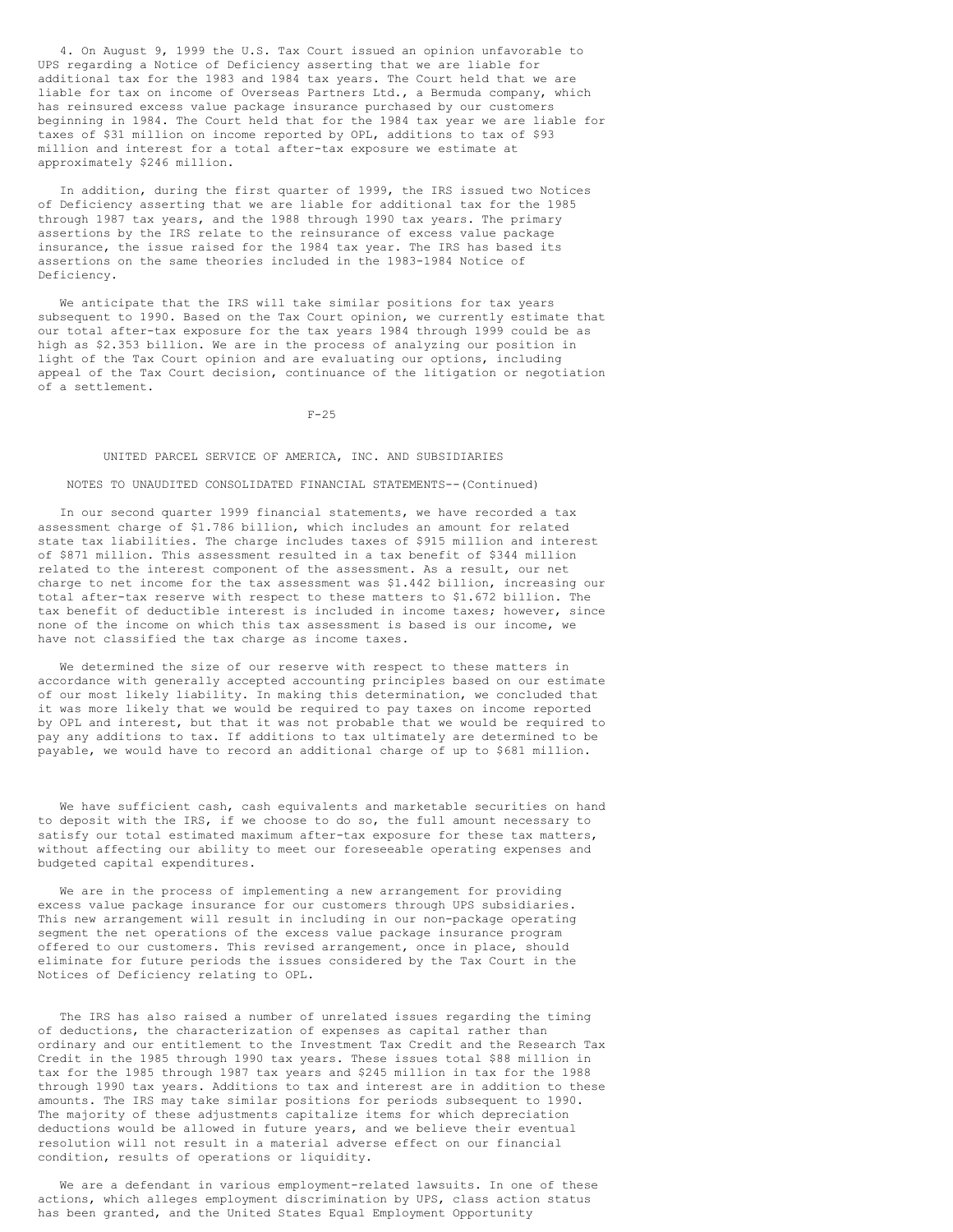Commission has been granted the right to intervene. We are also a defendant in various other lawsuits that arose in the normal course of business. In our opinion, none of these cases is expected to have a material adverse effect upon our financial condition, results of operations or liquidity.

5. We report our operations in three segments: U.S. domestic package operations, international package operations and non-package operations. Package operations represent our core business and are divided into regional operations around the world. Regional operations managers are responsible for both domestic and export operations within their geographic region. International package operations include shipments wholly outside the U.S. as well as shipments with either origin or distribution outside the U.S. Nonpackage operations, including logistics, are distinct from package operations.

### $F - 26$

#### UNITED PARCEL SERVICE OF AMERICA, INC. AND SUBSIDIARIES

#### NOTES TO UNAUDITED CONSOLIDATED FINANCIAL STATEMENTS--(Continued)

Segment information for the six months ended June 30, is as follows (in millions):

#### $<$ TABLE> <CAPTION>

Six Months Ended June 30, --------------- 1998 1999 ------- ------- <S> <C> <C> Revenue: U.S. domestic package......................................... \$ 9,982 \$10,665 International package......................................... 1,560 1,700 Non-package................................................... 424 526 ------- ------- Consolidated................................................. \$11,966 \$12,891 ======= ======= Operating profit: U.S. domestic package......................................... \$ 1,341 \$ 1,643 International package......................................... 34 109 Non-package................................................... 70 58 Corporate..................................................... -- 58 ------- ------- Consolidated................................................. \$ 1,445 \$ 1,868 ======= =======

#### $\langle$ /TABLE>

Non-package operating profit included \$53 and \$58 million for the six months ended June 30, 1998 and 1999, respectively, of intersegment profit with a corresponding amount of operating expense included in the U.S. domestic package segment. Consolidated operating profit for the six months ended June 30, 1999 included \$58 million of capitalized software costs that were not allocated to individual segments.

6. Certain prior period amounts have been reclassified to conform to the current period presentation.

#### F-27

## INDEPENDENT AUDITORS' REPORT

Board of Directors and Shareowner United Parcel Service, Inc. Atlanta, Georgia

We have audited the accompanying balance sheet of United Parcel Service, Inc. as of July 19, 1999. This financial statement is the responsibility of the Company's management. Our responsibility is to express an opinion on this financial statement based on our audit.

We conducted our audit in accordance with generally accepted auditing standards. Those standards require that we plan and perform the audit to obtain reasonable assurance about whether the balance sheet is free of material misstatement. An audit includes examining, on a test basis, evidence supporting the amounts and disclosures in the balance sheet. An audit also includes assessing the accounting principles used and significant estimates made by management, as well as evaluating the overall balance sheet presentation. We believe that our audit of the balance sheet provides a reasonable basis for our opinion.

In our opinion, such balance sheet presents fairly, in all material respects, the financial position of United Parcel Service, Inc. at July 19,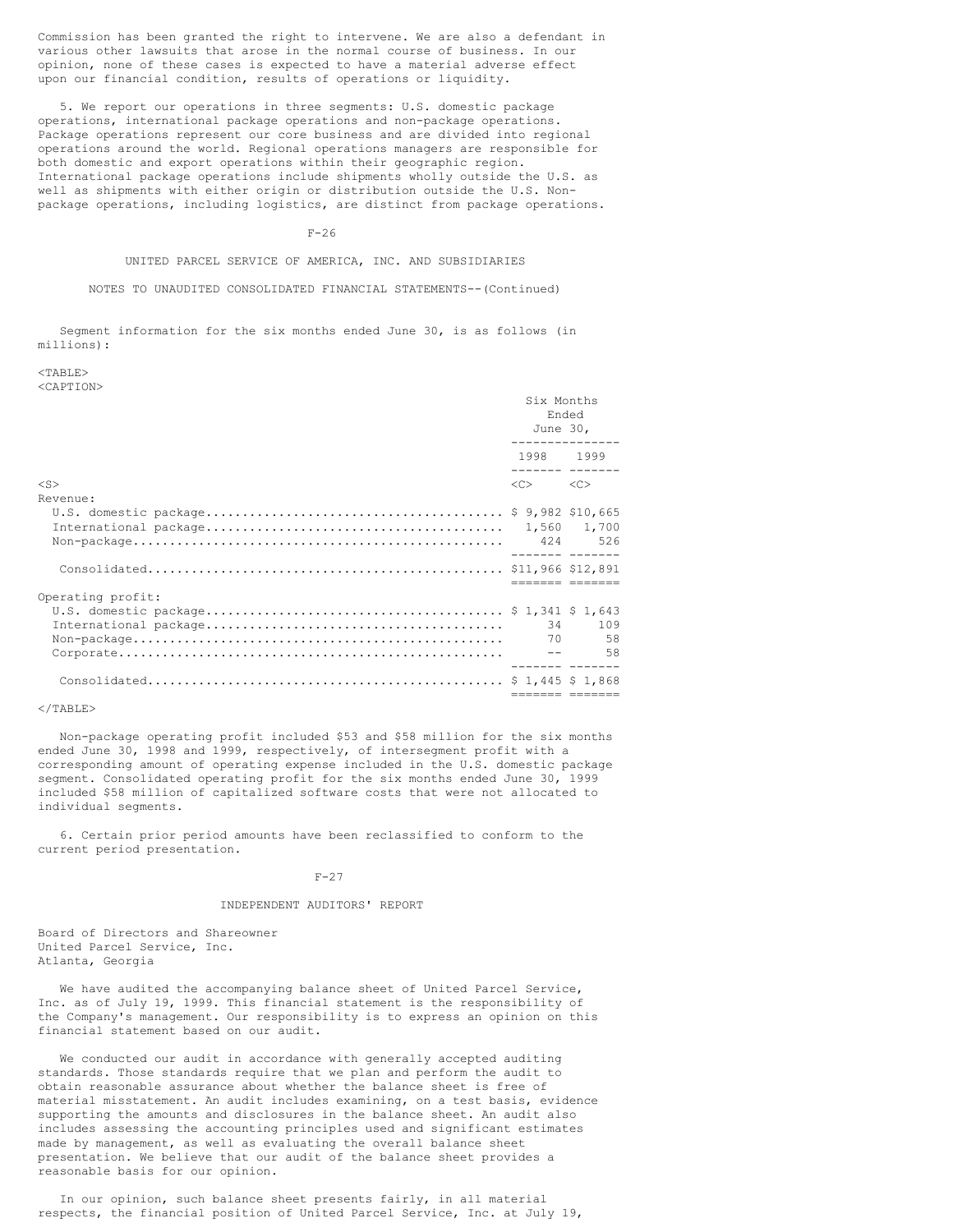1999 in conformity with generally accepted accounting principles.

/s/ Deloitte & Touche LLP

Atlanta, Georgia July 20, 1999

F-28

#### UNITED PARCEL SERVICE, INC.

#### BALANCE SHEET July 19, 1999

| $<$ TARLE $>$                                      |  |
|----------------------------------------------------|--|
| < S >                                              |  |
|                                                    |  |
|                                                    |  |
| SHAREOWNER'S EQUITY--Common stock subscribed \$100 |  |
|                                                    |  |

 $<$ /TABLE>

#### NOTES TO BALANCE SHEET

1. ORGANIZATION AND PURPOSE--United Parcel Service, Inc. (the "Company") was incorporated in Delaware on July 15, 1999 to become a wholly-owned subsidiary of United Parcel Service of America, Inc. ("UPS"). Subject to the approval of the shareowners of UPS, a wholly-owned subsidiary of the Company will merge with UPS, and all of the outstanding common stock of UPS will be exchanged for new Class A common stock of the Company.

2. SHAREOWNER'S EQUITY--The Company is authorized to issue 1,000 shares of \$.01 par value common stock. UPS has subscribed for 100 shares in exchange for \$100.

 $F - 29$ 

ANNEX A

### FORM OF AGREEMENT AND PLAN OF MERGER

This AGREEMENT AND PLAN OF MERGER is dated as of September , 1999 (this "Agreement") among United Parcel Service of America, Inc. ("UPS"), United Parcel Service, Inc. ("New UPS") and UPS Merger Subsidiary, Inc. ("UPS MergerSub"), each a Delaware corporation.

#### RECITALS

A. UPS is a corporation duly organized and existing under the laws of the State of Delaware. New UPS is a corporation duly organized and existing under the laws of the State of Delaware and a wholly owned subsidiary of UPS. UPS MergerSub is a corporation duly organized and existing under the laws of the State of Delaware and a wholly-owned subsidiary of New UPS.

B. The respective boards of directors of UPS, New UPS and UPS MergerSub have determined that it is advisable and in the best interests of each corporation that UPS MergerSub merge with and into UPS (the "Merger") upon the terms and subject to the conditions of this Agreement. As a result of the Merger, UPS will become a wholly owned subsidiary of New UPS and the separate existence of UPS MergerSub will cease.

C. The respective boards of directors of UPS, New UPS and UPS MergerSub have been duly advised of the terms and conditions of the Merger and, by resolutions duly adopted, have authorized, approved and adopted this Agreement. The stockholders of UPS will approve and adopt this Agreement at a special meeting of stockholders on October , 1999. The stockholder of MergerSub will approve and adopt this Agreement by written consent without a meeting.

D. The parties intend by this Agreement to effect a "reorganization" under Section 368 of the Internal Revenue Code of 1986, as amended.

NOW, THEREFORE, UPS, New UPS and UPS MergerSub hereby agree as follows.

#### ARTICLE I THE MERGER

Section 1.01 The Merger. Upon the terms and subject to the conditions of this Agreement, and in accordance with the relevant provisions of the Delaware General Corporation Law (the "DGCL"), UPS MergerSub will merge with and into UPS upon the Effective Time, as defined in this Agreement. UPS will be the surviving corporation in the Merger (the "Surviving Corporation"). Upon the Effective Time, the separate existence of UPS MergerSub will cease, and the Surviving Corporation will succeed, without other transfer, to all of the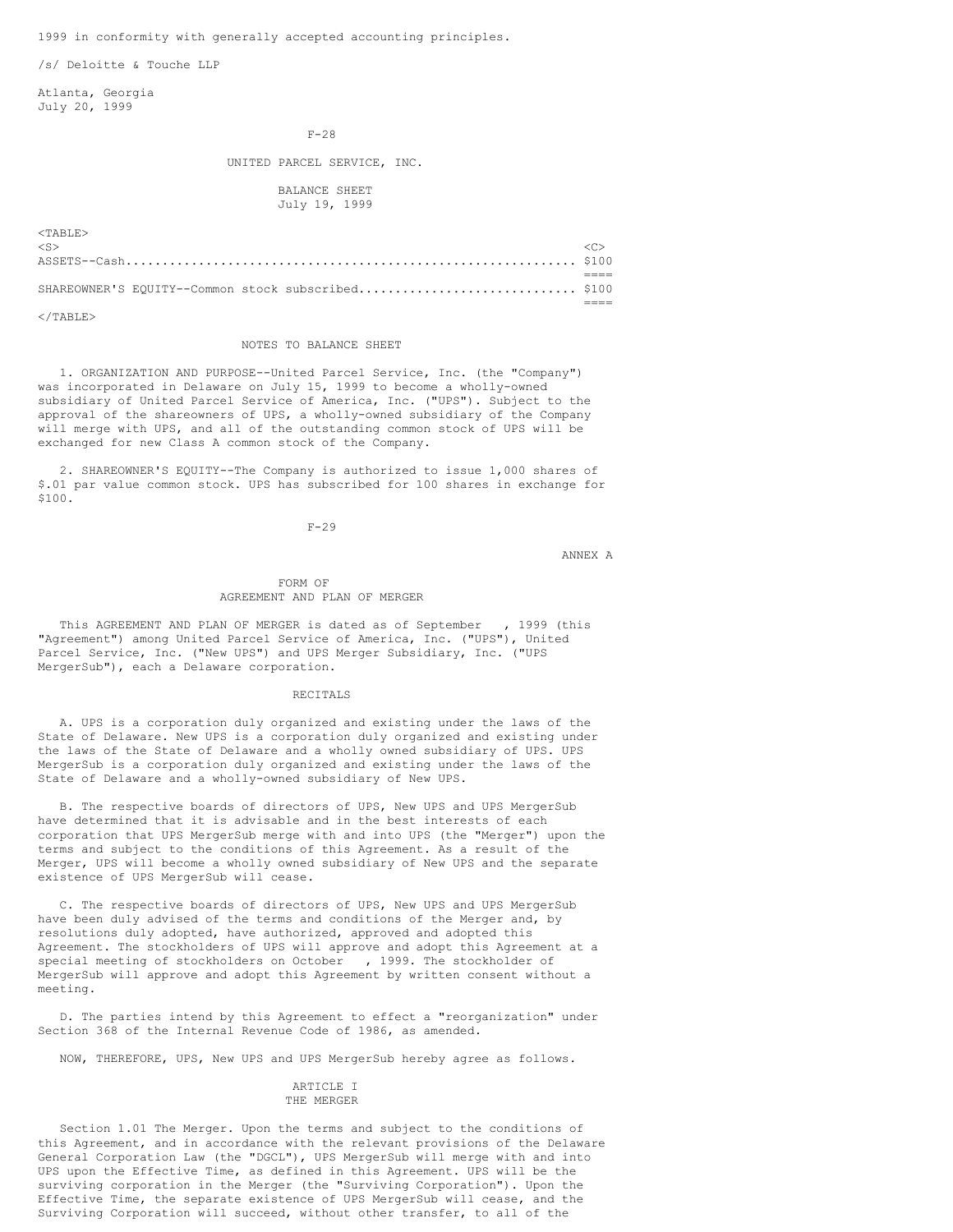rights and property of UPS MergerSub, and will be subject to all of the debts and liabilities of UPS MergerSub, as provided for in Section 259 of the DGCL. On and after the Effective Time, the Surviving Corporation will carry on its business with the assets of UPS MergerSub, as well as with the assets of the Surviving Corporation.

Section 1.02 Effective Time. As soon as practicable following the satisfaction or waiver of the conditions set forth in Article II, the Merger will be consummated by filing a certificate of merger (the "Certificate of Merger") with the Secretary of State of the State of Delaware in accordance with the DGCL. The Merger will become effective when the Certificate of Merger is filed or such later time as is set forth in the Certificate of Merger. The time when the Merger becomes effective is called the "Effective Time".

Section 1.03 Certificate of Incorporation and By-Laws. The Certificate of Incorporation and the By-Laws of UPS in effect at the Effective Time will be the Certificate of Incorporation and By-Laws of the Surviving Corporation and will remain in effect until changed or amended as provided therein or by applicable law. The name of the Surviving Corporation will be United Parcel Service of America, Inc.

Section 1.04 Directors and Officers. The directors and officers of UPS immediately before the Effective Time will continue as the directors and officers of the Surviving Corporation from and after the Effective Time until the earlier of their resignation or removal or until their respective successors are duly elected and qualified.

Section 1.05 Effect on Capital Stock. At the Effective Time, by virtue of the Merger and without any action on the part of the holder of any capital stock of UPS:

- (a) Each share of common stock, par value \$0.10 per share, of UPS issued and outstanding immediately before the Effective Time will convert into the right to receive shares of validly issued, fully paid and nonassessable class A-1 common stock, par value \$.01 per share, of New UPS; shares of validly issued, fully paid and nonassessable class A-2 common stock, par value \$.01 per share, of New UPS; and shares of validly issued, fully paid and nonassessable class A-3 common stock, par value \$.01 per share, of New UPS. As of the Effective Time, all such shares of UPS common stock will no longer be outstanding and will automatically be canceled and retired and will cease to exist, and each holder of a certificate representing any such shares of UPS common stock will cease to have any rights with respect thereto, except the right to receive the shares of class A-1 common stock, class A-2 common stock and class A-3 common stock of New UPS to be issued in consideration therefor upon surrender of such certificate.
- (b) Each share of UPS MergerSub common stock outstanding immediately before the Effective Time will convert into one validly issued, fully paid and nonassessable share of common stock, par value \$.01 per share, of the Surviving Corporation.
- (c) Each option or other right to purchase or otherwise acquire shares of UPS common stock pursuant to UPS's stock option or other stock-based plans granted and outstanding immediately before the Effective Time, by virtue of the Merger and without any action on the part of the holder of the option or right, will convert into and become a right to purchase or otherwise acquire the number of shares of New UPS's class A-1, class A-2 and class A-3 common stock that the holder would have been entitled to receive if the holder had exercised the option or right to purchase in full immediately before the Effective Time. After the Effective Time, the exercise price of each such option or right will be the exercise price of that option or right immediately before the Effective Time, divided by the number of shares of class A common stock subject to the option or right as determined by this Section 1.06(c). The parties will take all action necessary to implement the provisions of this Section  $1.06(c)$ , including, if necessary, to amend any agreement or plan providing an option or other right to acquire shares of UPS common stock, to ensure that after giving effect to the foregoing no such option or right will be exercisable for UPS common stock following the Effective Time.

## ARTICLE II CONDITIONS TO CONSUMMATION OF THE MERGER

Section 2.01 Conditions to Each Party's Obligation to Effect the Merger. The respective obligations of each party to effect the Merger are subject to the satisfaction or waiver, where permissible, prior to the Effective Time, of the following conditions:

- (a) more than 50% of the outstanding shares of UPS common stock entitled to vote have voted to adopt this Agreement;
- (b) New UPS simultaneously has consummated an initial public offering of shares of its class B common stock;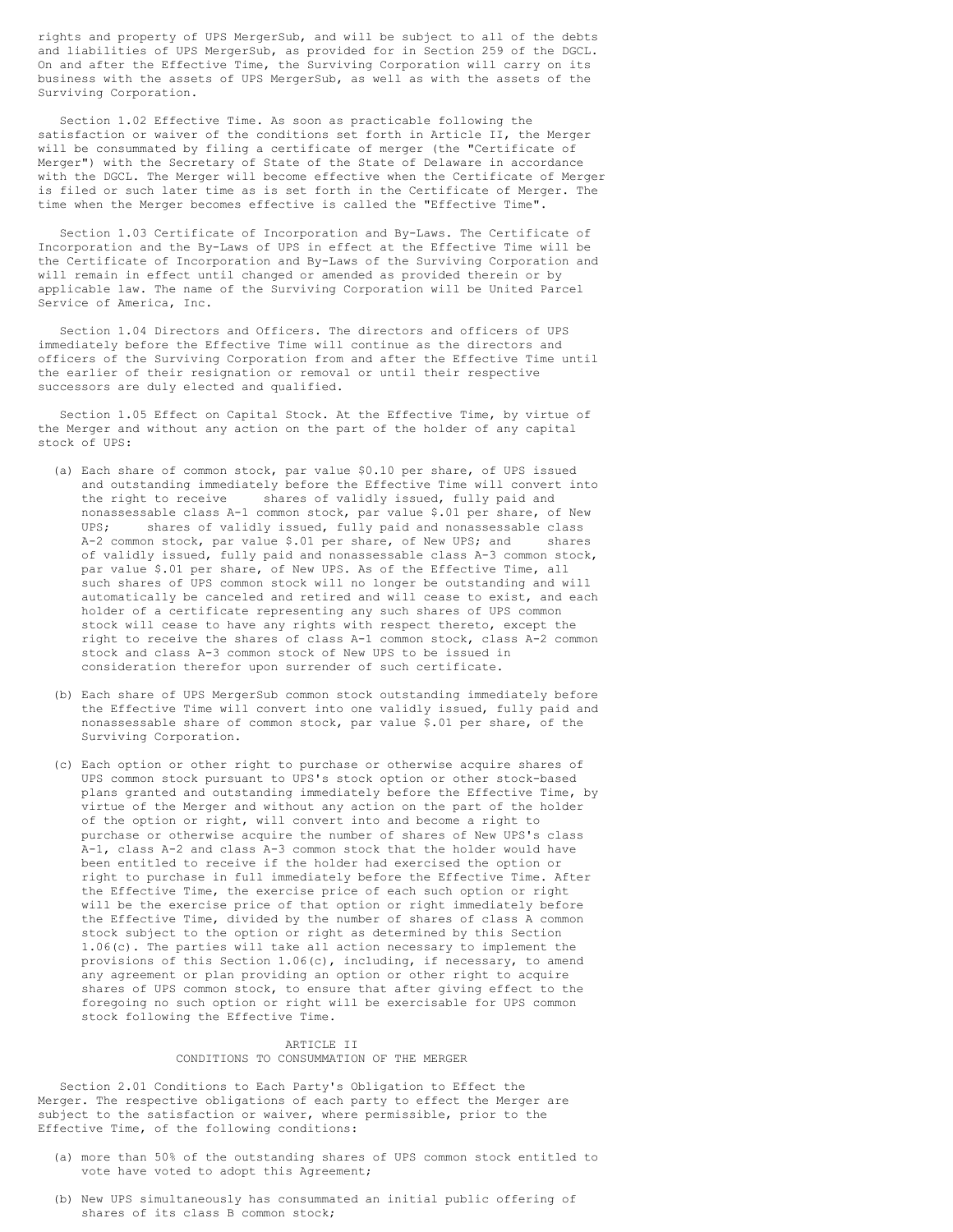- (c) no statute, rule, regulation, executive order, decree, injunction or other order has been enacted, entered, promulgated or enforced by any court or governmental authority that is in effect and has the effect of prohibiting the consummation of the Merger; and
- (d) all approvals and consents necessary or desirable, if any, in connection with consummation of the Merger have been obtained.

#### $A-2$

### ARTICLE III COVENANT TO CONTRIBUTE CAPITAL

Upon the Effective Time, each issued and outstanding share of common stock of New UPS that is owned by UPS immediately prior to the Effective Time will be returned to New UPS as a contribution to capital.

### ARTICLE IV MISCELLANEOUS

Section 4.01 Amendment; Waiver. At any time before the Effective Time, UPS and UPS MergerSub may, to the extent permitted by the DGCL, by written agreement amend, modify or supplement any provision of this Agreement.

Section 4.02 Entire Agreement; Assignment. This Agreement constitutes the entire agreement and supersedes all prior agreements and understandings, both written and oral, among the parties with respect to the subject matter hereof. Neither this Agreement nor any right, interest or obligation under this Agreement may be assigned, in whole or in part, by operation of law or otherwise, without the prior written consent of the other parties.

Section 4.03 Governing Law. This Agreement will be governed by and construed in accordance with the substantive laws of the State of Delaware regardless of the laws that might otherwise govern under principles of conflicts of laws applicable thereto.

Section 4.04 Parties in Interest. Nothing in this Agreement, express or implied, is intended to confer upon any other person any rights or remedies of any nature whatsoever under or by reason of this Agreement.

Section 4.05 Counterparts. This Agreement may be executed in one or more counterparts, each of which will be deemed to be an original, but all of which will constitute one and the same agreement, and will become effective when one or more counterparts have been signed by each of the parties and delivered to the other parties.

Section 4.06 Abandonment. At any time before the Effective Time, this Agreement may be terminated and the Merger may be abandoned by the board of directors of UPS or UPS MergerSub.

A-3

IN WITNESS WHEREOF, each of the parties has caused this Agreement to be executed on its behalf by its respective officers thereunto duly authorized, all as of the day and year first above written.

| UNITED PARCEL SERVICE OF AMERICA,<br>INC.    |
|----------------------------------------------|
| a Delaware corporation                       |
| By:<br>_______________                       |
| Name:<br>Title:                              |
| UNITED PARCEL SERVICE, INC.,                 |
| a Delaware corporation                       |
| By:<br>--------------                        |
| Name:<br>Title:                              |
| UPS MERGER SUBSIDIARY, INC.,                 |
| a Delaware corporation                       |
| By:<br>_____________________________________ |
| Name:<br>Title:                              |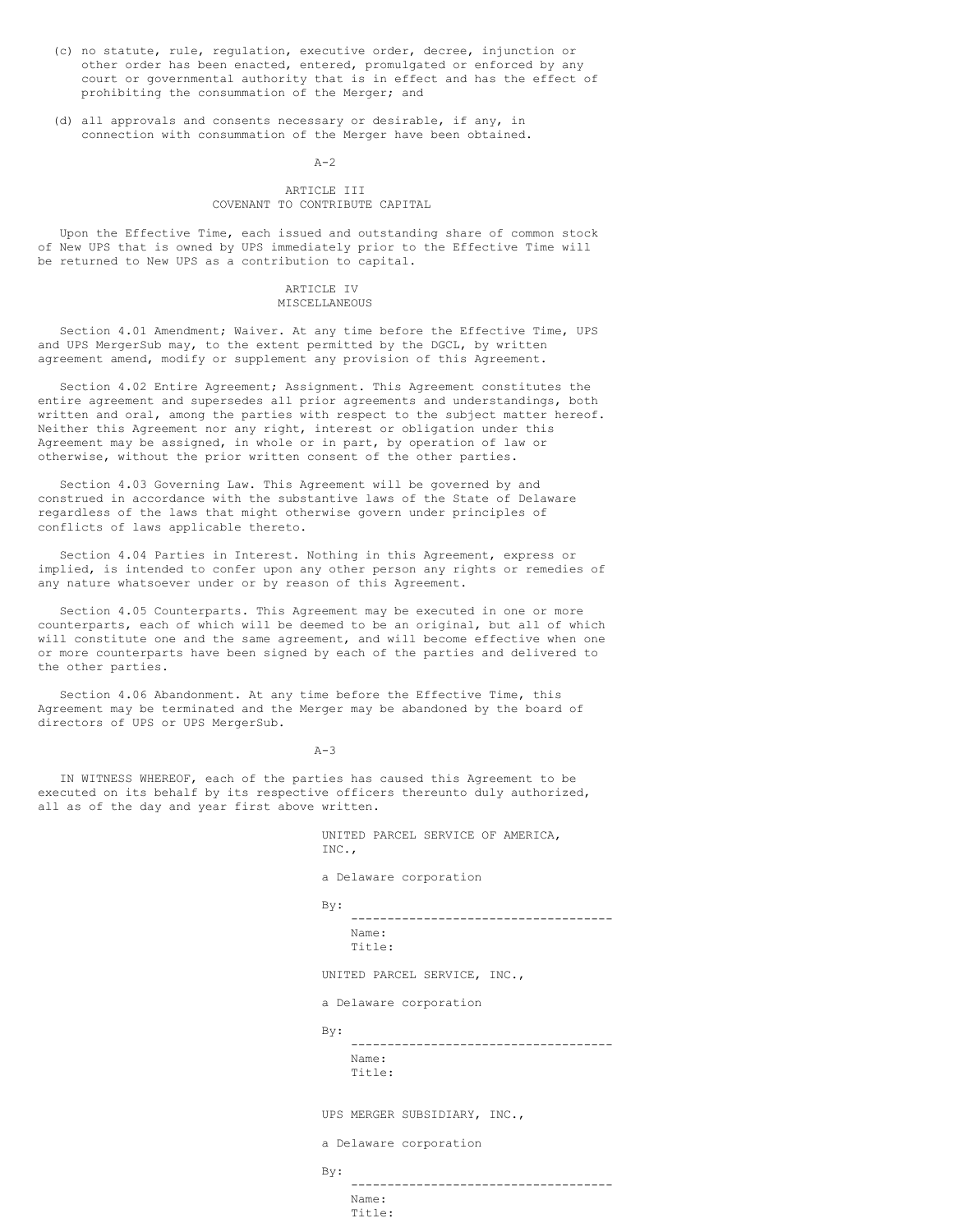ANNEX B

### FORM OF RESTATED CERTIFICATE OF INCORPORATION OF UNITED PARCEL SERVICE, INC. (ORIGINALLY INCORPORATED ON JULY 15, 1999)

 $A - 4$ 

United Parcel Service, Inc., a corporation organized and existing under the laws of the State of Delaware, hereby certifies as follows:

FIRST: The name of the Corporation is United Parcel Service, Inc.

SECOND: The address of the Corporation's registered office in the State of Delaware is Corporation Trust Center, 1209 Orange Street, in the City of Wilmington, County of New Castle. The name of its registered agent at this address is The Corporation Trust Company.

THIRD: The purpose of the Corporation is to engage in any lawful act or activity for which corporations may be organized under the Delaware General Corporation Law.

FOURTH: (a) The total number of shares of stock that the Corporation has authority to issue is  $\qquad \qquad$ , of which:

- (i) shares shall be shares of Class A-1 Common Stock, par value \$.01 per share (the "Class A-1 Common Stock");
- (ii) shares shall be shares of Class A-2 Common Stock, par value \$.01 per share (the "Class A-2 Common Stock");
- (iii) shares shall be shares of Class A-3 Common Stock, par value \$.01 per share (the "Class A-3 Common Stock");
- (iv) shares shall be shares of Class B Common Stock, par value \$.01 per share (the "Class B Common Stock"); and
- (v) shares shall be shares of Preferred Stock, par value \$.01 per share (the "Preferred Stock").

The Class A-1 Common Stock, the Class A-2 Common Stock, the Class A-3 Common Stock and the Class B Common Stock are referred to collectively as the "Common Stock".

(b) The number of authorized shares of any class or classes of stock may be increased or decreased (but not below the number of shares thereof then outstanding) by the affirmative vote of the holders of a majority of the votes entitled to be cast by the holders of the Common Stock, voting together as a single class, irrespective of the provisions of Section 242(b)(2) of the Delaware General Corporation Law or any corresponding provision hereinafter enacted.

(c) The following is a statement of the relative powers, preferences and participating, optional or other special rights, and the qualifications, limitations and restrictions of the classes of Common Stock:

- (1) Except as otherwise set forth in this Article Fourth, the relative powers, preferences and participating, optional or other special rights, and the qualifications, limitations or restrictions of each class of Common Stock shall be identical in all respects.
- (2) Subject to the rights of the holders of Preferred Stock, holders of each class of Common Stock shall be entitled to receive such dividends and other distributions in cash, stock of any corporation (other than Common Stock) or property of the Corporation as may be declared thereon by the Board of Directors from time to time out of assets or funds of the Corporation legally available

therefor, and shall share equally on a per share basis in all such dividends and other distributions. In the case of dividends or other distributions payable in Common Stock, including distributions pursuant to stock splits or divisions of Common Stock: (i) only shares of Class A-1 Common Stock shall be paid or distributed with respect to Class A-1 Common Stock; (ii) only shares of Class A-2 Common Stock shall be paid or distributed with respect to Class A-2 Common Stock; (iii) only shares of Class A-3 Common Stock shall be paid or distributed with respect to Class A-3 Common Stock; and (iv) only shares of Class B Common Stock shall be paid or distributed with respect to Class B Common Stock. No class of Common Stock may be reclassified, subdivided or combined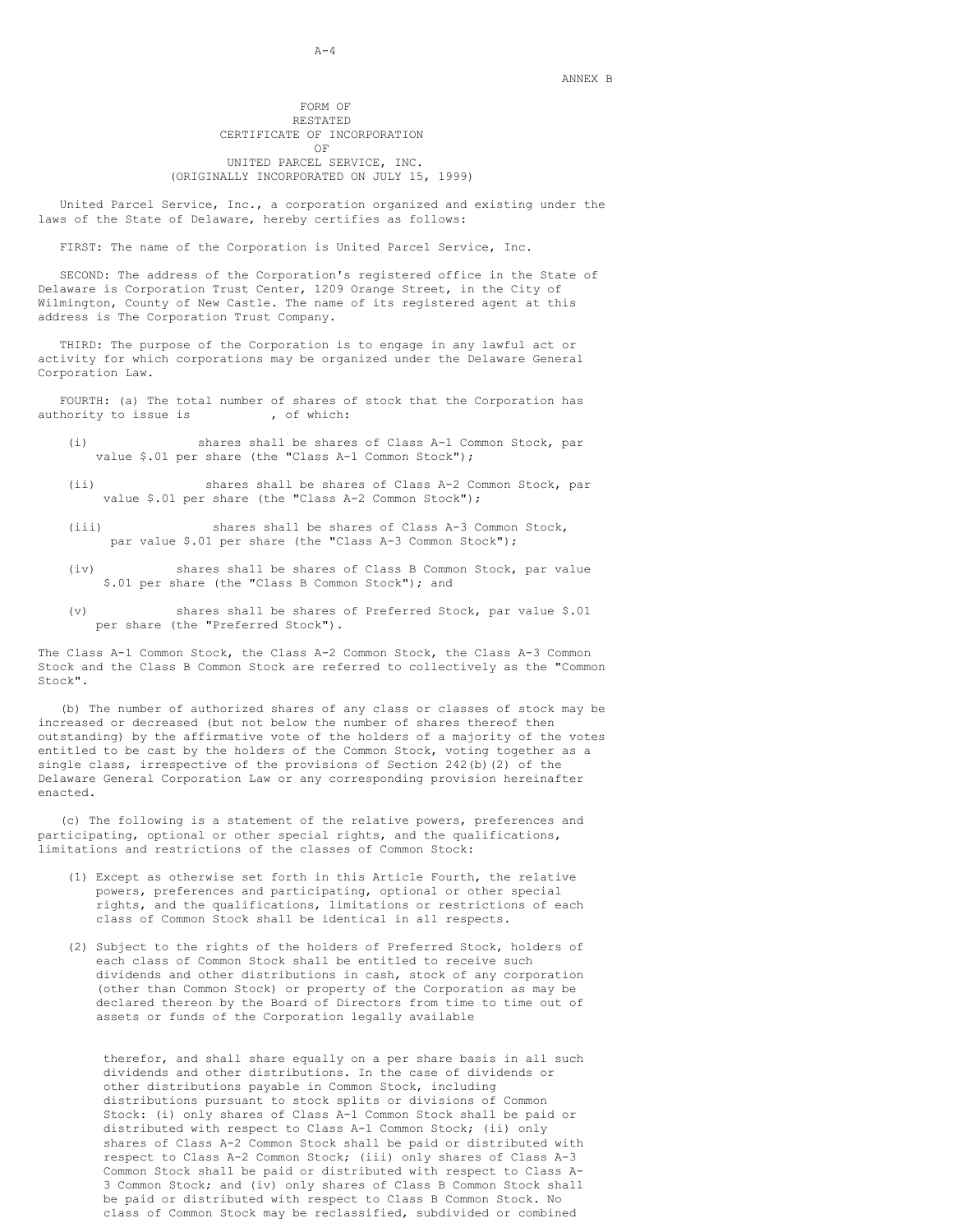unless the reclassification, subdivision or combination occurs simultaneously and in the same proportion for each class of Common Stock, except that Class A-1 Common Stock, Class A-2 Common Stock and Class A-3 Common Stock may be reclassified as a single class of common stock at any time after 540 days after without any reclassification of Class B Common Stock.

- (3)(A) At every meeting of the stockholders of the Corporation in connection with the election of directors and all other matters submitted to a vote of stockholders: (i) every holder of Class A-1 Common Stock, Class A-2 Common Stock or Class A-3 Common Stock shall be entitled to ten votes in person or by proxy for each share of Class A-1 Common Stock, Class A-2 Common Stock and Class A-3 Common Stock registered in his or her name on the transfer books of the Corporation; and (ii) every holder of Class B Common Stock shall be entitled to one vote in person or by proxy for each share of Class B Common Stock registered in his or her name on the transfer books of the Corporation. Except as otherwise required by law or by this Article Fourth, the holders of each class of Common Stock shall vote together as a single class, subject to any right that may be conferred upon holders of Preferred Stock to vote together with holders of Common Stock on all matters submitted to a vote of stockholders of the Corporation.
- (B) Except as otherwise provided by law, the provisions of this Restated Certificate of Incorporation shall not be modified, revised, altered or amended, repealed or rescinded, in whole or in part, without the approval of the holders of a majority of the votes entitled to be cast by the holders of each class of Common Stock, voting together as a single class; provided, however, that any proposal to modify, revise, alter or amend this Restated Certificate of Incorporation in any manner that would alter or change the powers, preferences or special rights of the shares of any class of Common Stock so as to affect them adversely also will require the approval of the holders of a majority of the votes entitled to be cast by the holders of the shares of the class so affected by the proposed amendment, voting separately as a class. An increase in the authorized number of shares of any class or classes of stock of the Corporation or creation, authorization or issuance of any securities convertible into, or warrants, options or similar rights to purchase, acquire or receive, shares of any such class or classes of stock, shall be deemed not to affect adversely the powers, preferences or special rights of the shares of any class of Common Stock.
- (4) In the event of any dissolution, liquidation or winding up of the affairs of the Corporation, whether voluntary or involuntary, after payment in full of the amounts required to be paid to the holders of Preferred Stock, the remaining assets and funds of the Corporation shall be distributed pro rata to the holders of shares of Common Stock. For purposes of this paragraph (c)(4), the voluntary sale, conveyance, lease, exchange or transfer (for cash, shares of stock, securities or other consideration) of all or substantially all of the assets of the Corporation or a consolidation or merger of the Corporation with one or more other corporations (whether or not the Corporation is the corporation surviving the consolidation or merger) shall not be deemed to be a liquidation, dissolution or winding up, voluntary or involuntary.
- (5) In case of any reorganization or any consolidation of the Corporation with one or more other corporations or a merger of the Corporation with another corporation, each holder of a share of

 $B-2$ 

Common Stock of any class shall be entitled to receive with respect to that share the same kind and amount of shares of stock and other securities and property (including cash) receivable upon the reorganization, consolidation or merger by a holder of a share of any other class of Common Stock.

(6) Each record holder of shares of Class A-1 Common Stock, Class A-2 Common Stock or Class A-3 Common Stock may convert any or all of those shares into an equal number of shares of Class B Common Stock; provided, however, that: (i) no share of Class A-1 Common Stock may be converted into a share of Class B Common Stock before 180 days after  $\qquad$  ; (ii) no share of Class A-2 Common Stock may be converted into a share of Class B Common Stock before 360 days after ; and (iii) no share of Class A-3 Common Stock may be converted into a share of Class B Common Stock before 540 days after . A record holder of shares of Class A-1 Common Stock, Class A-2 Common Stock or Class A-3 Common Stock may effect a voluntary conversion of any or all of those shares in accordance with this paragraph (c)(6) by surrendering the certificates for the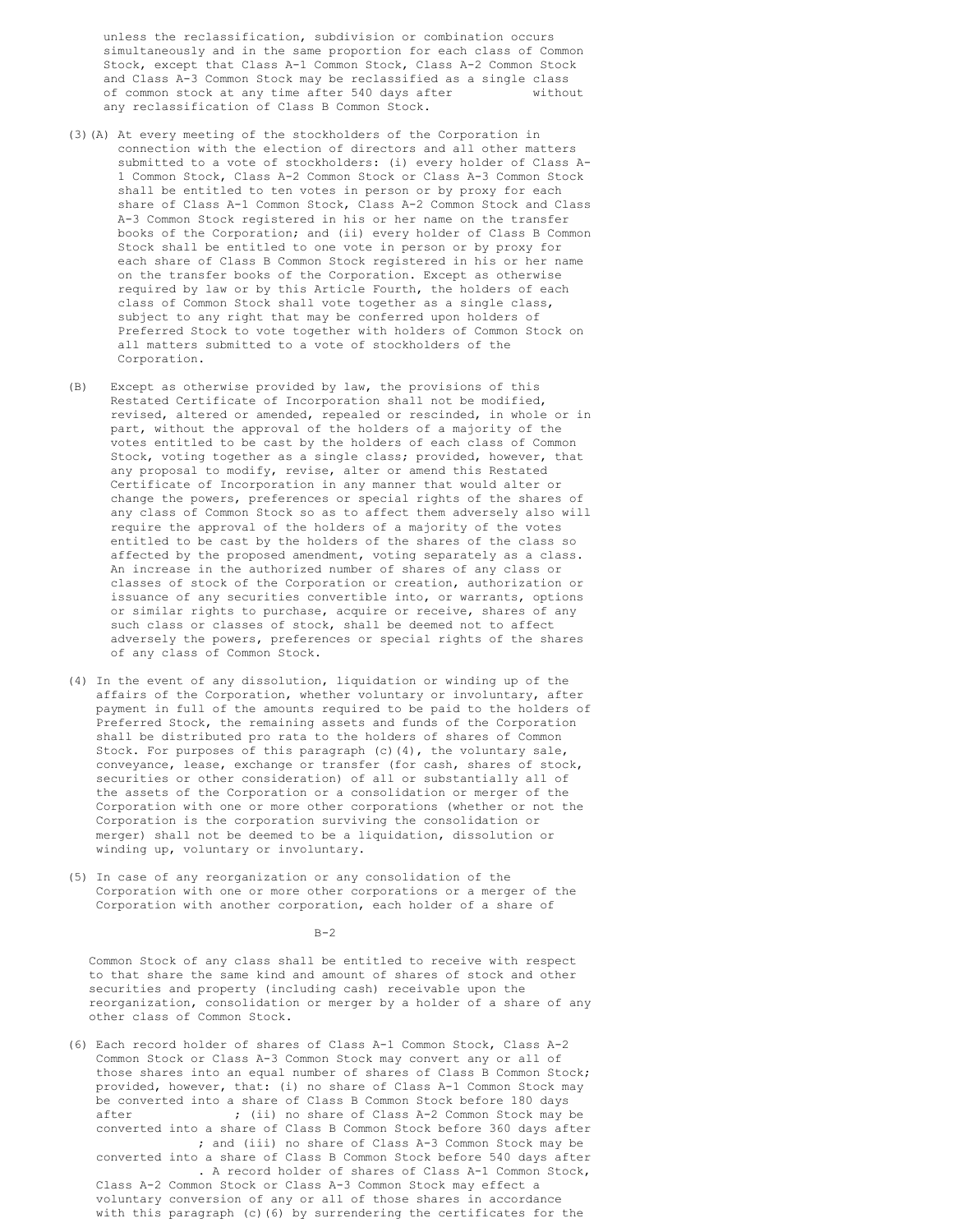number of shares to be converted, accompanied by any required tax transfer stamps and by a written notice by the record holder to the Corporation stating that such record holder desires to convert such shares into the same number of shares of Class B Common Stock and requesting that the Corporation issue such shares of Class B Common Stock to persons named therein, setting forth the number of shares of Class B Common Stock to be issued to each such person and the denominations in which the certificates therefor are to be issued. To the extent permitted by law, such a voluntary conversion shall be deemed to have been effected at the close of business on the date of surrender. Shares of Class B Common Stock may not be converted into shares of Class A-1 Common Stock, Class A-2 Common Stock or Class A-3 Common Stock.

- (7) Shares of Class A-1 Common Stock may not be transferred to anyone other than a permitted transferee prior to 180 days after . Shares of Class A-2 Common Stock may not be transferred to anyone other than a permitted transferee prior to 360 days after . Shares of Class A-3 Common Stock may not be transferred to anyone other than a permitted transferee prior<br>to 540 days after . For purposes of this . For purposes of this paragraph (c)(7), the terms "transferred" and "permitted transferee" have the meanings set forth in paragraph (c)(17). Except as provided in this paragraph (c)(7), any purported transfer of shares of Class A-1 Common Stock, Class A-2 Common Stock or Class A-3 Common Stock prior to the applicable date referred to in this paragraph (c)(7) shall be void. Shares of Class A-1 Common Stock, Class A-2 Common Stock and Class A-3 Common Stock may be transferred to a permitted transferee prior to the applicable date referred to in this paragraph (c)(7), and such permitted transferee will take such shares subject to the provisions of this paragraph (c)(7).
- (8) Each share of Class A-1 Common Stock, Class A-2 Common Stock and Class A-3 Common Stock shall automatically convert into one share of Class B Common Stock upon the transfer of that share if (i) the transfer is permitted by paragraph (c)(7) of this Article Fourth and (ii) after the transfer, the share is not owned by a permitted transferee. For purposes of this paragraph (c)(8), the term "permitted transferee" has the meaning set forth in paragraph  $(c)$   $(17)$ .
- (9) Each share of Class A-1 Common Stock, Class A-2 Common Stock and Class A-3 Common Stock shall automatically convert into one share of Class B Common Stock if at any time the outstanding shares of Class A-1 Common Stock, Class A-2 Common Stock and Class A-3 Common Stock constitute less than % of the total voting power of all shares of Common Stock and Preferred Stock then outstanding. The Corporation shall provide notice of any automatic conversion of all outstanding shares of Class A-1 Common Stock, Class A-2 Common Stock and Class A-3 Common Stock pursuant to this paragraph (c)(9) to holders of record as soon as practicable following the conversion by firstclass mail, postage-prepaid, to each holder of record of the Common Stock, at the holder's address as it appears on the transfer books of the Corporation. No failure to give notice nor any defect in the notice will affect the validity of the automatic conversion

B-3

of shares of Class A-1 Common Stock, Class A-2 Common Stock and Class A-3 Common Stock. Each notice shall state, as appropriate: (i) the automatic conversion date; (ii) that all outstanding shares of Class A-1 Common Stock, Class A-2 Common Stock and Class A-3 Common Stock are automatically converted; (iii) the place or places where certificates are to be surrendered for conversion; and (iv) that no dividends shall be declared on the shares of Class A-1 Common Stock, Class A-2 Common Stock or Class A-3 Common Stock converted after the conversion date. Immediately upon conversion, the rights of the holders of shares of Class A-1 Common Stock, Class A-2 Common Stock and Class A-3 Common Stock as such shall cease and these holders shall be treated for all purposes as having become the record owners of the shares of Class B Common Stock issuable upon the conversion; provided, however, that such holders shall be entitled to receive when paid any dividends declared on the Class A-1 Common Stock, Class A-2 Common Stock and Class A-3 Common Stock as of a record date preceding the time of the conversion and unpaid as of the time of the conversion.

(10) Shares of Class A-1 Common Stock, Class A-2 Common Stock and Class A-3 Common Stock shall be transferred on the books of the Corporation, and a new certificate therefor issued, upon presentation at the office of the Secretary of the Corporation (or at such additional place or places as may from time to time be designated by the Secretary of the Corporation) of the certificate for the shares, in proper form for transfer and accompanied by all requisite stock transfer tax stamps, only if the certificate when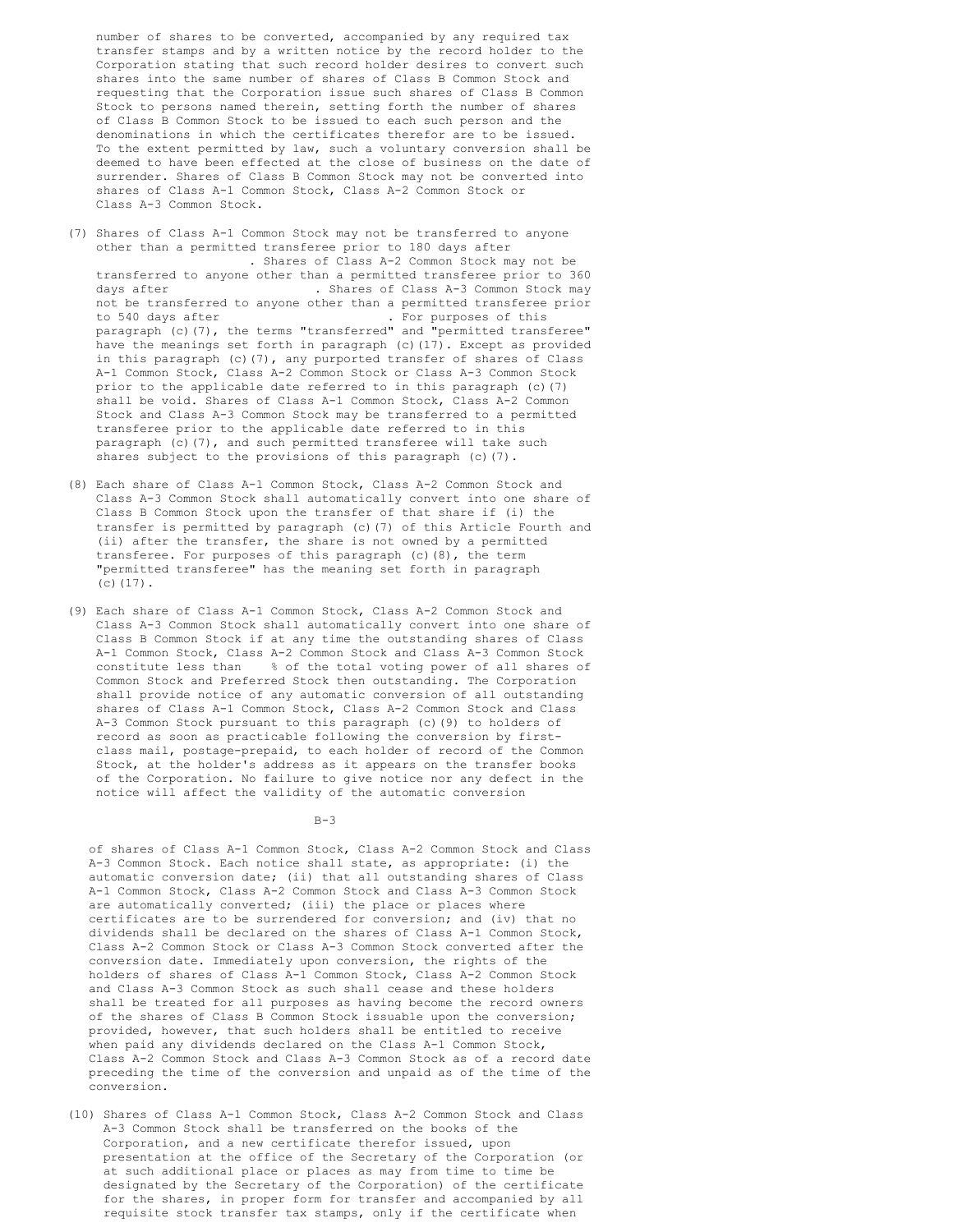so presented is accompanied by an affidavit from the record holder stating that the certificate is being presented to effect a transfer of the shares to a permitted transferee. The affidavit of a record holder furnished pursuant to this paragraph (c)(10) shall be verified as of a date not earlier than five days prior to the date of delivery of the affidavit, and, where the record holder is a corporation or partnership, shall be verified by an officer of the corporation or by a general partner of the partnership, as the case may be.

- (11) Any person (other than a permitted transferee) who takes shares of Class A-1 Common Stock, Class A-2 Common Stock and Class A-3 Common Stock in a transfer that complies with the provisions of this paragraph (c) may treat the endorsement on the certificate representing such shares, or the instrument of transfer accompanying such shares, as authorizing such person on behalf of the transferor to convert the shares in the manner provided in paragraph (c)(8) for the purpose of registering the transfer to such person of the shares of Class B Common Stock issuable upon conversion, and to give on behalf of the transferor the written notice of conversion above required, and may convert such shares of Class A-1 Common Stock, Class A-2 Common Stock and Class A-3 Common Stock accordingly.
- (12) Every certificate for shares of Class A-1 Common Stock, Class A-2 Common Stock and Class A-3 Common Stock shall bear a legend on its face reading as follows:

"The shares of Common Stock represented by this certificate may not be transferred (which term includes, without limitation, the entering into of a swap or other arrangement that transfers any of the economic consequences of ownership of the shares) to any person in connection with a transfer that does not meet the qualifications set forth in paragraphs (c)(7) and (c)(8) of Article Fourth of the Restated Certificate of Incorporation of this Corporation, and no person who receives the shares represented by this certificate in connection with a transfer that does not meet the qualifications prescribed by paragraphs (c)(7) and (c)(8) of Article Fourth is entitled to own or to be registered as the record holder of the shares of Common Stock represented by this certificate, but the record holder of this certificate may at any time (except as provided in paragraph (c)(6) of Article Fourth) convert the shares of Common Stock represented by this certificate into the same number of shares of Class B Common Stock for purposes of effecting the sale or other disposition of the shares of Class B Common Stock to any person. Each holder of this certificate, by accepting the certificate, accepts and agrees to all of the foregoing."

(13) Upon any conversion of shares of Class A-1 Common Stock, Class A-2 Common Stock and Class A-3 Common Stock into shares of Class B Common Stock pursuant to the provisions of paragraph

 $B-4$ 

(c)(6), any dividend, for which the record date or payment date is subsequent to the conversion, that has been declared on the shares of Class A-1 Common Stock, Class A-2 Common Stock or Class A-3 Common Stock so converted shall be deemed to have been declared, and shall be payable, with respect to the shares of Class B Common Stock into or for which the shares of Class A-1 Common Stock, Class A-2 Common Stock or Class A-3 Common Stock are so converted, and any such dividend that is declared on the shares of Class A-1 Common Stock, Class A-2 Common Stock and Class A-3 Common Stock payable in shares of Class A-1 Common Stock, Class A-2 Common Stock and Class A-3 Common Stock shall be deemed to have been declared, and shall be payable, in shares of Class B Common Stock.

- (14) The Corporation shall not reissue or resell any shares of Class A-1 Common Stock, Class A-2 Common Stock or Class A-3 Common Stock that have been converted into shares of Class B Common Stock.
- (15) The Corporation at all times shall reserve and keep available, out of its authorized but unissued Class B Common Stock, at least the number of shares of Class B Common Stock that would become issuable upon the conversion of all shares of Class A-1 Common Stock, Class A-2 Common Stock and Class A-3 Common Stock then outstanding.
- (16) In connection with any transfer or conversion of any shares of any class of Common Stock pursuant to or as permitted by the provisions of this paragraph (c), or in connection with the making of any determination referred to in this paragraph (c), neither the Corporation nor any director, officer, employee or agent of the Corporation shall be liable in any manner for any action taken or omitted in good faith.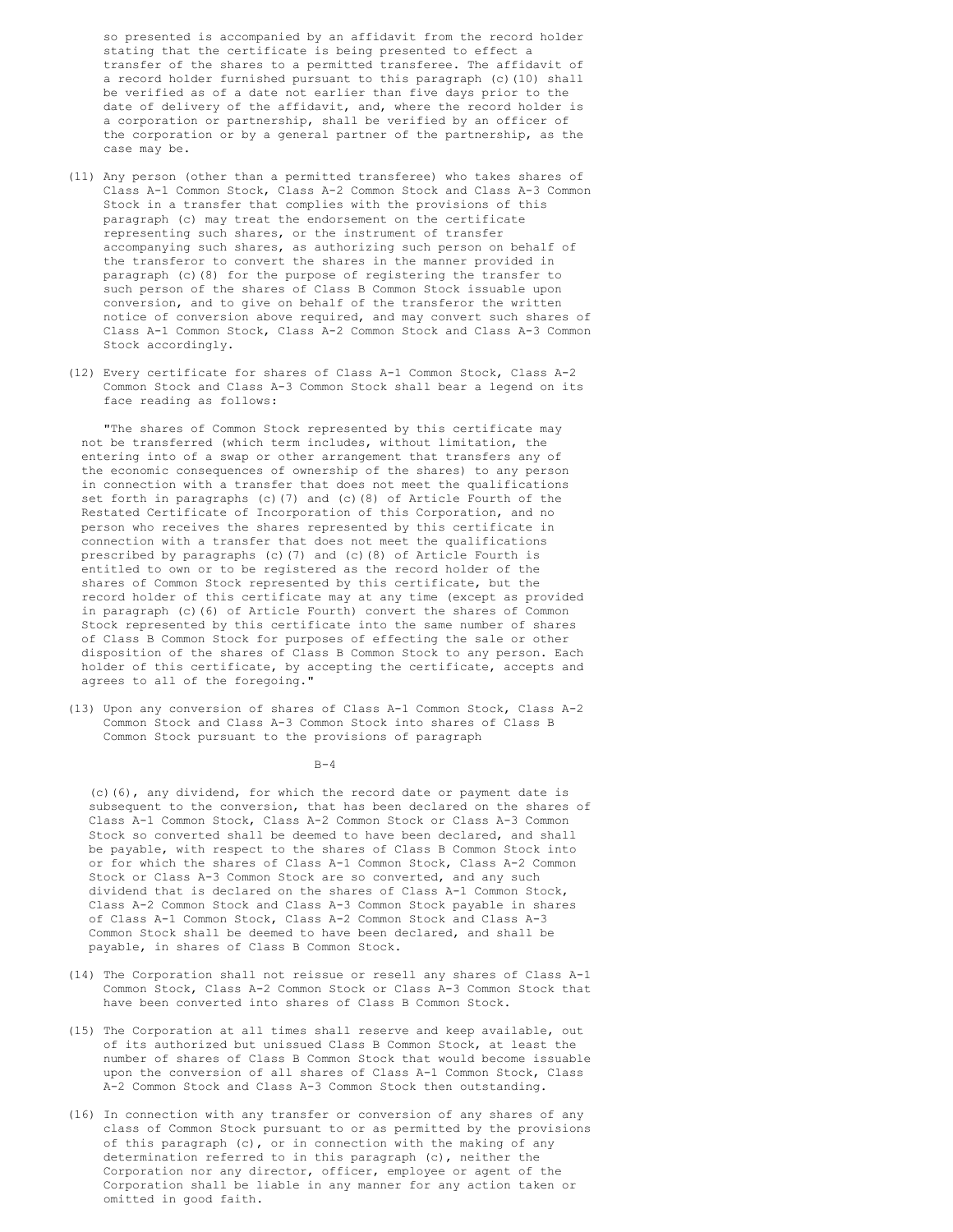- (17) For purposes of this Article Fourth, the following terms have the following meanings:
	- (i) A "permitted transferee" means:
		- (A) the transferor's spouse or child, provided that (1) the transferor was a holder on of the shares being transferred and the transfer occurs within 540 days of such date; or (2) the transferor is an employee of the corporation or one of its subsidiaries;
		- (B) a trust for the sole benefit of the transferor or the transferor's spouse or child provided that (1) the transferor was a holder on of the shares being transferred and the transfer occurs within 540 days of such date; or (2) the transferor is an employee of the corporation or one of its subsidiaries;
		- (C) an individual retirement account that receives shares of Class A-1 Common Stock, Class A-2 Common Stock or Class A-3 Common Stock directly from any employee benefit plan sponsored by the Corporation or any of its subsidiaries, from any distributee of such employee benefit plan or from another individual retirement account for the benefit of such distributee;
		- (D) the beneficial owner of an individual retirement account that receives such shares from such individual retirement account; and
		- (E) the estate of a deceased holder of shares provided that (1) the deceased holder was a holder on of the shares being transferred and the transfer occurs within 18 months of such date; or (2) the deceased was an employee of the corporation or one of its subsidiaries on the date of death and such transfer was pursuant to the deceased holder's will or the laws of distribution;
		- (F) the beneficiary of an estate referred to in clause (E) above, provided that such beneficiary is the spouse or child of the deceased or a trust for the sole benefit of such spouse or child;
		- (G) an employee benefit plan sponsored by the Corporation or any of its subsidiaries;

 $B-5$ 

- (H) a bank or trust company in connection with a pledge of shares by a person who either was a holder on , 1999 of the shares being pledged and such pledge is made within 540 days of such date or was an employee of the Corporation or one if its subsidiaries on the date of the pledge of such shares as bona fide collateral for a loan to such person provided such lending institution agrees in writing to immediately sell such shares to the Corporation in the event such lending institution forecloses on such shares;
- (I) a charitable organization that agrees in writing to sell such shares to the Corporation immediately following the transfer;
- (J) the Corporation or any of its subsidiaries; and
- (K) any distributee that receives such shares from any employee benefit plan sponsored by the Corporation or any of its subsidiaries pursuant to the terms of such plan.
- (ii) A "transfer" (and the related term "transferred") means any sale, pledge, gift, assignment or other transfer of any ownership or voting interest in any share of Class A-1 Common Stock, Class A-2 Common Stock or Class A-3 Common Stock, including:
	- (A) any offer, pledge, sale, contract to sell, sale of any option or contract to purchase, purchase of any option or contract to sell, grant of any option, right or warrant to purchase, loan or other direct or indirect transfer or disposal of: (1) any shares of Class A-1 Common Stock, Class A-2 Common Stock or Class A-3 Common Stock; (2) any securities convertible into or exercisable or exchangeable for Class A-1 Common Stock, Class A-2 Common Stock or Class A-3 Common Stock; or (3) any shares of Class B Common Stock into which the shares of Class A-1 Common Stock, Class A-2 Common Stock or Class A-3 Common Stock are convertible; or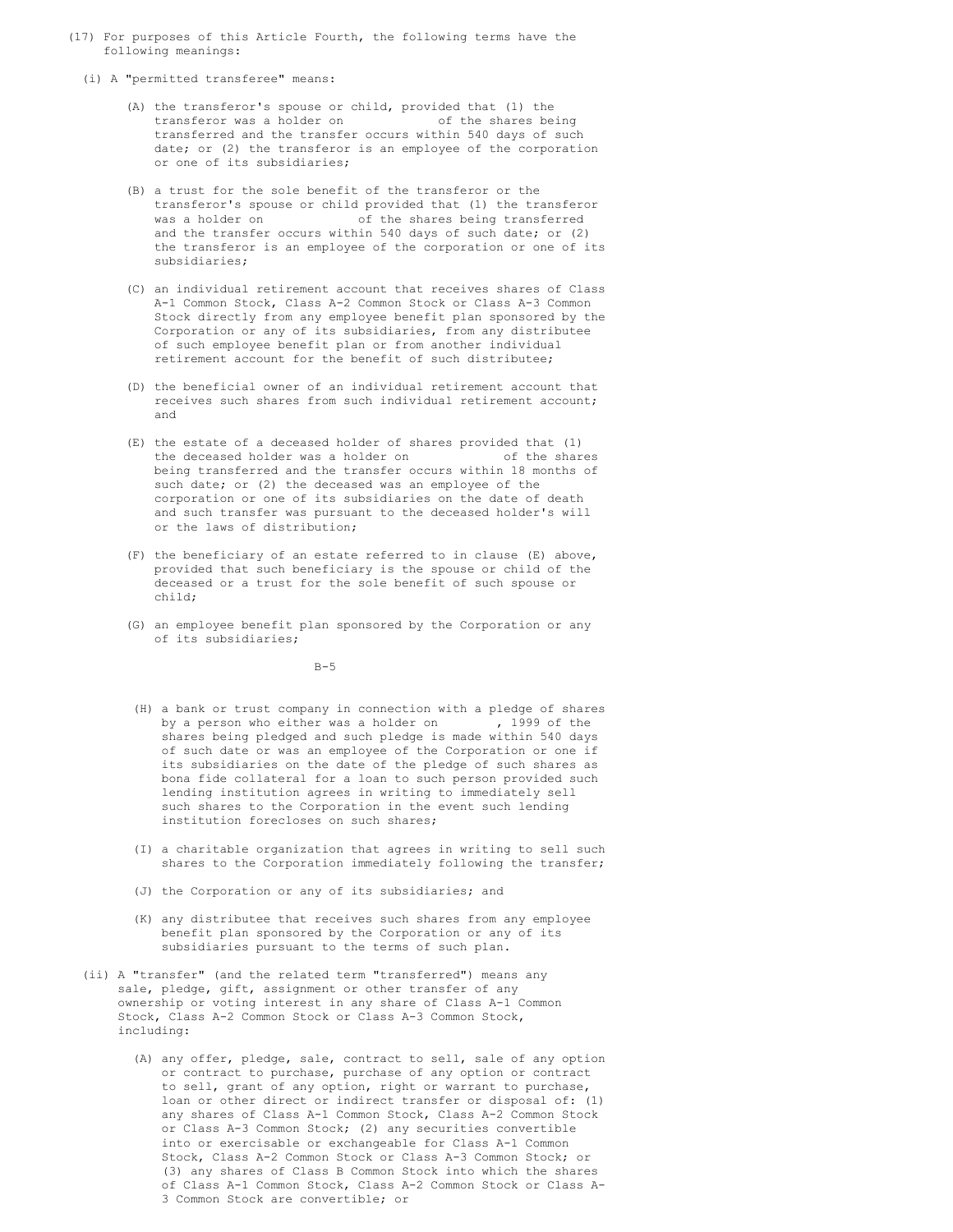(B) entry into any swap or other arrangement that transfers to another, in whole or in part, any of the economic consequences of ownership of any shares of Class A-1 Common Stock, Class A-2 Common Stock or Class A-3 Common Stock or any shares of Class B Common Stock into which the shares of Class A-1 Common Stock, Class A-2 Common Stock or Class A-3 Common Stock are convertible;

whether any transaction described in clause (A) or (B) above is to be settled by delivery of Class A-1 Common Stock, Class A-2 Common Stock or Class A-3 Common Stock, Class B Common Stock or other securities, in cash or otherwise.

(d) All rights to vote and all voting power shall be vested exclusively in the holders of Common Stock, except as otherwise expressly provided by the Board of Directors in connection with the issuance of any shares of Preferred Stock pursuant to Article Fifth of this Restated Certificate of Incorporation or as otherwise expressly required by the law of the State of Delaware. At every meeting of stockholders duly called and held at which a quorum is present (i) in all matters other than the election of directors, a majority of the votes that could be cast at the meeting upon a given question and (ii) in the case of the election of directors, a plurality of the votes that could be cast at the meeting upon the election, by the holders who are present in person or by proxy, shall be necessary, in addition to any vote or other action that may be expressly required by the provisions of this Restated Certificate of Incorporation or by the law of the State of Delaware, to decide the question or election.

FIFTH: The Board of Directors shall have authority to issue shares of Preferred Stock from time to time on such terms as it may determine, and to divide the Preferred Stock into one or more series. In connection with the creation of any such series, the Board of Directors shall have authority to fix by the resolution or resolutions providing for the issue of shares thereof the designations, voting powers, preferences and relative participating, optional or other special rights of such series, and the qualifications, limitations or restrictions thereof, to the full extent now or hereafter permitted by law.

SIXTH: The number of directors of the Corporation constituting the whole Board shall be fixed in the manner provided in the by-laws. The election of directors need not be by ballot unless the by-laws so require.

 $B-6$ 

SEVENTH: In furtherance and not in limitation of the powers conferred by the laws of the State of Delaware, the Board of Directors is expressly authorized to make, alter, amend and repeal the by-laws of the Corporation, in any manner not inconsistent with the laws of the State of Delaware or this Restated Certificate of Incorporation of the Corporation.

EIGHTH: No holder of stock of any class of the Corporation shall have any preemptive or preferential right of subscription to any shares of any class of stock of the Corporation whether now or hereafter authorized, or to any obligation convertible into stock of the Corporation, or any right of subscription therefor, other than such rights, if any, as the Board of Directors in its discretion may from time to time determine.

NINTH: A director of the Corporation shall not be personally liable to the Corporation or its stockholders for monetary damages for breach of fiduciary duty as a director, except for liability (i) for any breach of the director's duty of loyalty to the Corporation or its stockholders, (ii) for acts or omissions not in good faith or which involve intentional misconduct or a knowing violation of law, (iii) under Section 174 of the Delaware General Corporation Law, or (iv) for any transaction from which the director derived an improper personal benefit. Any repeal or modification of this Article Ninth shall be prospective only, and shall not adversely affect any elimination or limitation of the personal liability of a director of the Corporation existing at the time of such repeal or modification.

TENTH: Subject to the rights of the holders of any series of Preferred Stock, any action required or permitted to be taken by the stockholders of the Corporation must be effected at a duly called annual or special meeting of such holders and may not be effected by any consent in writing by such holders. Subject to the rights of the holders of any series of Preferred Stock, special meetings of stockholders of the Corporation may be called only by the Chairman of the Board or by the Board of Directors pursuant to a resolution. Business transacted at any special meeting of stockholders shall be confined to the purpose or purposes of the meeting as stated in the notice of the meeting. Notwithstanding anything contained in this Restated Certificate of Incorporation to the contrary, any amendment to or deletion of this Article Tenth shall require the affirmative vote of the holders of at least 80% of the voting power of all outstanding shares of capital stock of the Corporation entitled to vote generally in the election of directors.

ELEVENTH: (a) So long as any person (as defined in this Article Eleventh)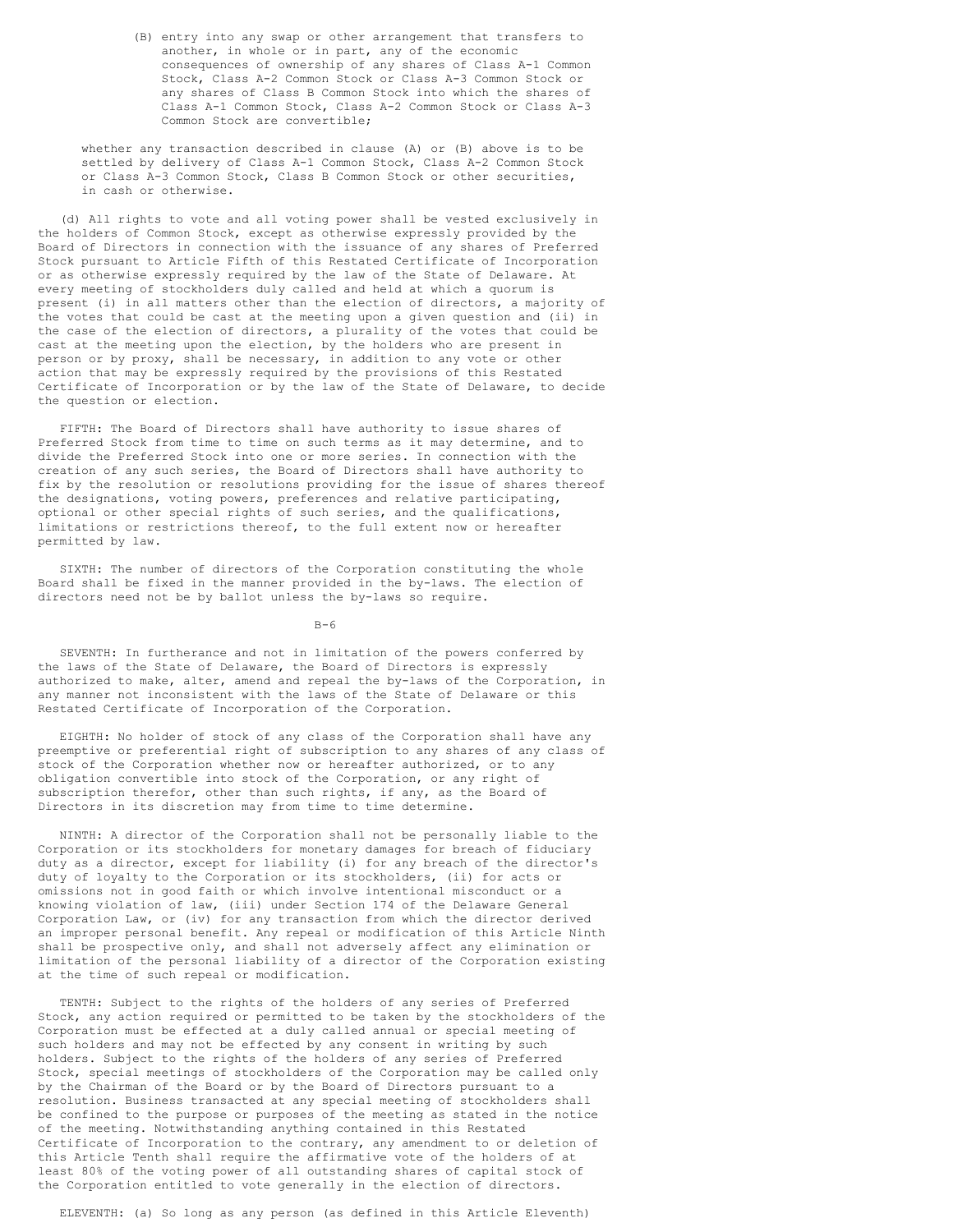is the beneficial owner (as defined in this Article Eleventh) of more than 25% of the voting power, determined without giving effect to the provisions of this Article Eleventh, of the then outstanding shares of the capital stock of the Corporation entitled to vote generally in the election of directors (the "Voting Stock"), the record holders of such shares so beneficially owned by such person (hereinafter a "Substantial Stockholder") shall have limited voting rights on any matter requiring their vote or consent as set forth in this Article Eleventh; provided, however, that the voting restrictions of this Article Eleventh shall not apply to any employee benefit plan of the Corporation or any Subsidiary, any person holding Voting Stock for or pursuant to the terms of such plan or to any person who is a fiduciary, participant, beneficiary or alternate payee under the terms of such plan, and such plan or person shall not be deemed to be a Substantial Stockholder as defined herein with respect to such shares held pursuant to such plan. With respect to each vote in excess of 25% of the voting power of the then outstanding shares of Voting Stock which such record holders would be entitled to cast without giving effect to this Article Eleventh, the record holders in the aggregate shall be entitled to cast only 1/100 of a vote and the aggregate voting power of such record holders, so limited, for all shares of Voting Stock beneficially owned by the Substantial Stockholder shall be allocated proportionately among such record holders. For each such record holder, this allocation shall be accomplished by multiplying the aggregate voting power, as so limited, of the outstanding shares of Voting Stock beneficially owned by the Substantial Stockholder by a fraction whose numerator is the number of votes represented by the shares of Voting Stock owned of record by such record holder (and which are beneficially owned by the Substantial Stockholder) and whose denominator is the total number of votes represented by the shares of Voting Stock beneficially owned by the Substantial Stockholder, in each case before giving effect to the limitation on voting power provided by this Article. A person who is a record holder of shares of Voting Stock that are beneficially owned simultaneously by more than one person shall have, with respect to such shares, the right to cast the least number of votes that such person would be entitled to cast under this Article Eleventh by virtue of such shares being so beneficially owned by any of such persons.

 $B-7$ 

(b) The Board of Directors shall have the power to construe and apply the provisions of this Article Eleventh and to make all determinations necessary or desirable to implement such provisions, including but not limited to matters with respect to (i) the number of shares of Voting Stock beneficially owned by any person, (ii) whether a person is an Affiliate or Associate of another, (iii) whether a person has an agreement, arrangement or understanding with another as to the matters referred to in the definition of beneficial ownership, (iv) the application of any other definition or operative provision of this Article Eleventh to the given facts or (v) any other matter relating to the applicability or effect of this Article Eleventh.

(c) The Board of Directors shall have the right to demand that any person who after reasonable inquiry is believed to be a Substantial Stockholder supply the Corporation with complete information as to (i) the record holder(s) of all shares beneficially owned by such person who is so believed to be a Substantial Stockholder, (ii) the number of, and class or series of, shares beneficially owned by such person who is so believed to be a Substantial Stockholder and held of record by each record holder and the number(s) of the stock certificate(s) evidencing such shares and (iii) any other factual matter relating to the applicability or effect of this Article Eleventh, as may reasonably be requested of such person. Such person shall furnish such information within ten days after the receipt of such demand. If the Board of Directors reasonably believes the shares of Voting Stock held of record by any person or represented by a proxy holder are beneficially owned by a Substantial Stockholder, it may demand that the record holder of such shares, or the proxy holder thereof, provide to the Corporation a list of (i) names and addresses of the beneficial owners of all shares of Voting Stock held by such record holder or represented by such proxy holder; (ii) the number of, and class or series of, shares of Voting Stock held by such record holder or represented by such record holder or represented by such proxy holder on behalf of each beneficial owner and (iii) any other factual matter relating to the applicability or effect of this Article Eleventh. Such record holder or proxy holder shall furnish such information within ten days (or such longer period as is required by law or regulation) after the receipt of such demand; provided, however, that any such request shall be made in accordance with the requirements of applicable law and regulation. If as of the date of any stockholder vote or consent, a demand made pursuant to this paragraph has not been timely responded to, the Corporation, to the extent permitted by law, shall treat such votes as are reasonably believed by the Board of Directors to have been cast with respect to the shares of Voting Stock beneficially owned by a Substantial Stockholder as subject to the limitation provided by this Article Eleventh.

(d) Except as otherwise provided by law or expressly provided in this paragraph (d), the presence, in person or by proxy, of the holders of record of shares of capital stock of the Corporation entitling the holders thereof to cast a majority of the votes (after giving effect, if applicable, to the provisions of this Article Eleventh) entitled to be cast by the holders of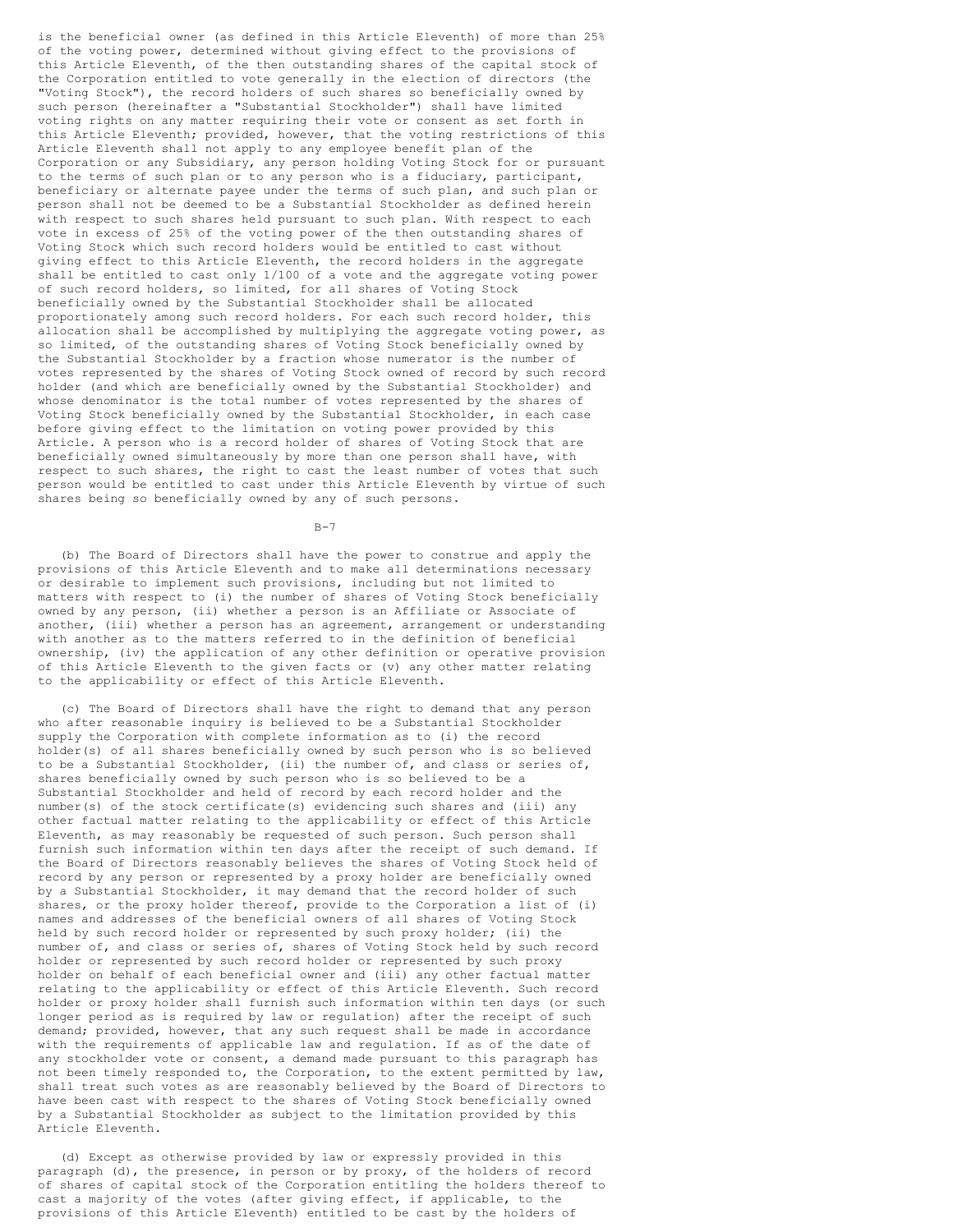shares of capital stock of the Corporation entitled to vote shall constitute a quorum at all meetings of the stockholders, and every reference in this Restated Certificate of Incorporation to a majority or other proportion of capital stock (or the holders thereof) for the purposes of determining any quorum requirement or any requirement for stockholder consent or approval shall be deemed to refer to such majority or other proportion of the votes (or the holders thereof) then entitled to be cast in respect of such capital stock.

(e) Any construction, application or determination made by the Board of Directors pursuant to this Article Eleventh in good faith and on the basis of such information and assistance as was then reasonably available for such purpose shall be conclusive and binding upon the Corporation and its stockholders including any Substantial Stockholder.

(f) Nothing contained in this Article Eleventh shall be construed to relieve any Substantial Stockholder from any fiduciary obligation imposed by law.

(g) Notwithstanding any other provisions of this Restated Certificate of Incorporation or any provision of law which might otherwise permit a lesser vote or no vote, but in addition to any affirmative vote of the holders of any particular class or series of the capital stock required by law, this Restated Certificate of Incorporation or any resolution of the Board of Directors referred to in Article Fifth, the affirmative vote of the holders of at least 80% of the voting power of all of the then-outstanding shares of the Voting Stock (after giving effect to the provisions of paragraph (a) of this Article Eleventh), voting together as a single class, shall be required to alter, amend or repeal this Article Eleventh.

 $B - 8$ 

(h) In the event any provision (or portion thereof) of this Article Eleventh shall be found to be invalid, prohibited or unenforceable for any reason, the remaining provisions (or portions thereof) of this Article Eleventh shall remain in full force and effect, and shall be construed as if such invalid, prohibited or unenforceable provision had been stricken herefrom or otherwise rendered inapplicable, it being the intent of this Corporation and its stockholders that each such remaining provision (or portion thereof) of this Article Eleventh remain, to the fullest extent permitted by law, applicable and enforceable as to all stockholders, including any Substantial Stockholder, notwithstanding any such finding.

- (i) For the purposes of this Article Eleventh:
- (1) A "person" means any individual, limited partnership, general partnership, corporation or other firm or entity.
- (2) Except as expressly provided by this Article Eleventh, a person shall be a "beneficial owner" of all of the outstanding shares of Voting Stock, other than shares held in the Corporation's treasury:
	- (i) which such person or any of its Affiliates or Associates (as hereinafter defined) beneficially owns, directly or indirectly; or
	- (ii) which such person or any of its Affiliates or Associates has (A) the right to acquire (whether such right is exercisable immediately or only after the passage of time), pursuant to any agreement, arrangement or understanding or upon the exercise of conversion rights, exchange rights, warrants or options or otherwise or (B) the right to vote pursuant to any agreement, arrangement or understanding (but shall not be deemed to be the beneficial owner of any shares of Voting Stock solely by reason of a revocable proxy granted for a particular meeting of stockholders, pursuant to a public solicitation of proxies for such meeting, and with respect to which shares neither such person nor any such Affiliate or Associate is otherwise deemed the beneficial owner); and
	- (iii) which are beneficially owned, directly or indirectly, by any other person with which such person or any of its Affiliates or Associates has any agreement, arrangement or understanding for the purpose of acquiring, holding, voting or disposing of any shares of Voting Stock.

Notwithstanding the foregoing: (x) no director, officer or employee of the Corporation or any Subsidiary (nor any Affiliate or Associate of any such director, officer or employee) shall, solely by reason of his capacity as such or by reason of the Board of Director's determination to oppose any proxy solicitation or any other offer or attempt to cause a change in control of the Corporation or the public disclosure of such determination by the Board of Directors, be deemed, for any purpose hereof, to be the beneficial owner of any Voting Stock beneficially owned by any other director, officer or employee (or any Affiliate or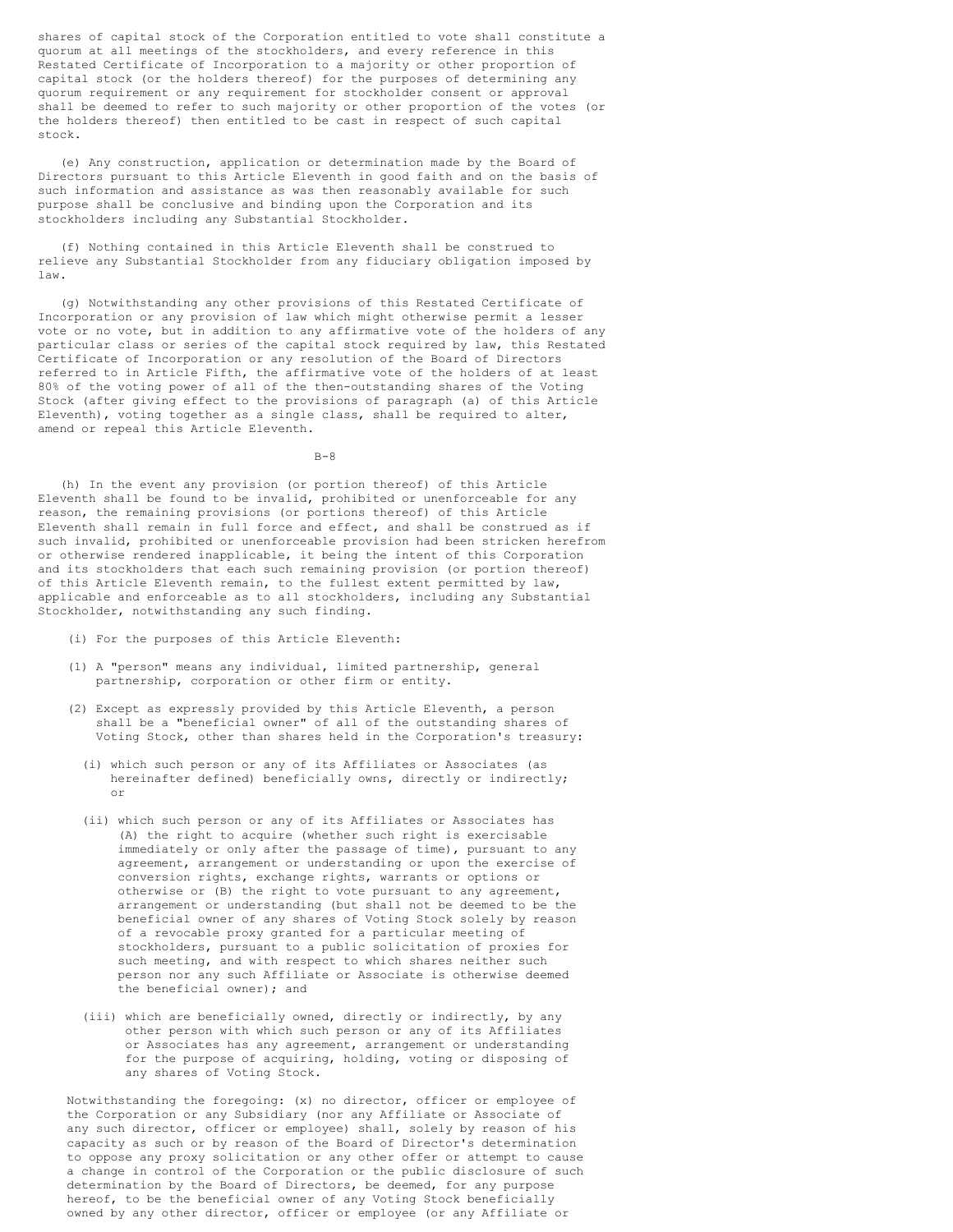Associate thereof); (y) no director, trustee or officer of The Annie E. Casey Foundation, Inc. or any corporate successor thereto (the "Foundation") shall be deemed for any purpose hereof to be the beneficial owner of shares of Voting Stock beneficially owned by the Foundation, nor shall the Foundation be deemed for any purposes hereof to be the beneficial owner of any Voting Stock beneficially owned by its directors, trustees or officers; and (z) in the case of any employee stock ownership or similar employee benefit plan of the Corporation or of any Subsidiary, no such plan nor any trustee or any member of an administrative committee or other representative with respect thereto (nor any Affiliate or Associate of such trustee or other representative), solely by reason of such capacity of such trustee or other representative shall be deemed, for any purposes hereof, to beneficially own any shares of Voting Stock held under any such plan.

(3) "Affiliate" or "Associate" shall have the respective meanings ascribed to such terms in Rule 12b-2 of the General Rules and Regulations under the Securities Exchange Act of 1934, as in effect on , 1999.

 $B-9$ 

(4) "Subsidiary" means any corporation of which a majority of any class of equity security is owned, directly or indirectly, by the Corporation.

TWELFTH: Subject to the provisions hereof, the Corporation reserves the right to amend, alter, change or repeal any provision contained in this Restated Certificate of Incorporation, in the manner now or hereafter prescribed by statute, and all rights conferred upon stockholders herein are granted subject to this reservation.

 $\star$   $\star$   $\star$ 

IN WITNESS WHEREOF, this Restated Certificate of Incorporation, which restates and integrates and further amends the provisions of the Certificate of Incorporation of this Corporation, and which has been duly adopted in accordance with Sections 242 and 245 of the Delaware General Corporation Law, has been executed by a duly authorized officer on this day of , 1999.

UNITED PARCEL SERVICE, INC.

By:

--------------------------- James P. Kelly Chairman and Chief Executive Officer

 $B-10$ 

Annex C

Form of United Parcel Service, Inc. Incentive Compensation Plan

Article 1. Establishment, Objectives, and Duration

1.1. Establishment of the Plan. United Parcel Service, Inc. ("UPS"), a Delaware corporation (hereinafter referred to as the "Company"), hereby establishes an incentive compensation plan to be known as the "United Parcel Service, Inc. Incentive Compensation Plan" (hereinafter referred to as the "Plan"), as set forth in this document. The Plan permits the grant of Nonqualified Stock Options, Incentive Stock Options, Stock Appreciation Rights, Restricted Stock, Performance Shares, Performance Units, and Management Incentive Awards.

Subject to approval by the Company's stockholders, the Plan shall become effective as of the Effective Date and shall remain in effect as provided in Section 1.3 hereof.

1.2. Objectives of the Plan. The objectives of the Plan are to optimize the profitability and growth of the Company through annual and long-term incentives which are consistent with the Company's goals and which link the compensation of Participants to the value of the Company's Stock and thereby align the interests of Participants more closely with those of the Company's stockholders; to provide Participants with an incentive for excellence in individual performance; and to promote teamwork among Participants.

The Plan is further intended to provide flexibility to the Company in its ability to motivate, attract, and retain the services of Participants who make significant contributions to the Company's success and to allow Participants to share in the success of the Company.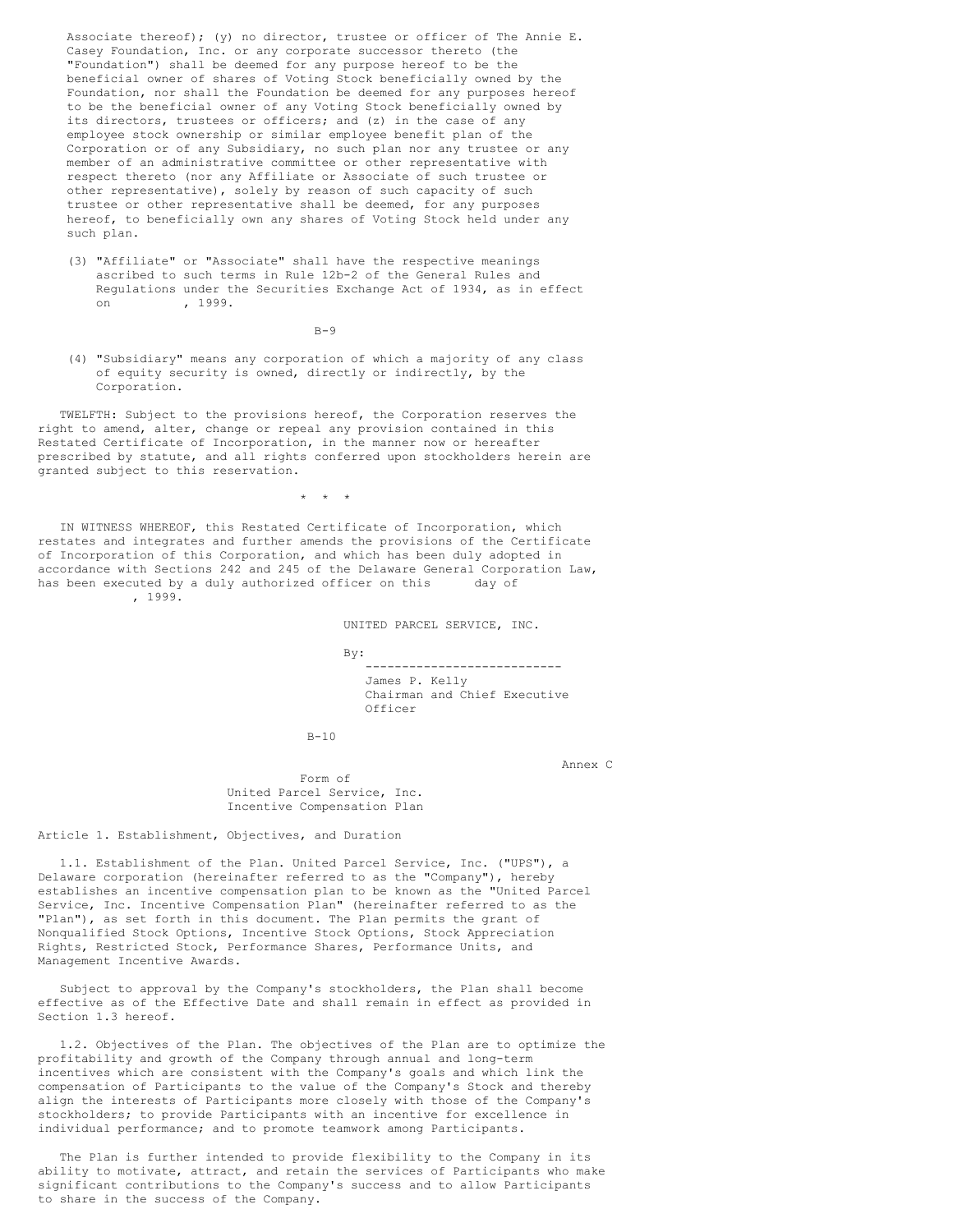1.3. Duration of the Plan. The Plan shall commence on the Effective Date, as described in Section 2.14 hereof, and shall remain in effect, subject to the right of the Committee of Directors to amend or terminate the Plan at any time pursuant to Article 15 hereof, until all Shares subject to the Plan shall have been purchased or acquired according to the Plan's provisions. However, in no event may an Award be granted under the Plan on or after the tenth anniversary of the Effective Date.

### Article 2. Definitions

Whenever used in the Plan, the following terms shall have the meanings set forth below, and when the meaning is intended, the initial letter of the word shall be capitalized:

- 2.1. "Affiliate" means any corporation, partnership, joint venture or other entity in which the Company either directly or indirectly controls at least 25% of the voting interest or owns 25% or more of the value or capital interest of such entity.
- 2.2. "Award" means, individually or collectively, a grant under this Plan of Nonqualified Stock Options, Incentive Stock Options, Stock Appreciation Rights, Restricted Stock, Performance Shares, Performance Units, or Management Incentive Awards.
- 2.3. "Award Agreement" means an agreement entered into by the Company and each Participant setting forth the terms and provisions applicable to an Award granted under this Plan.
- 2.4. "Beneficial Owner" or "Beneficial Ownership" shall have the meaning ascribed to such term in Rule 13d-3 of the General Rules and Regulations under the Exchange Act.
- 2.5. "Board" or "Board of Directors" means the Board of Directors of the Company.
- 2.6. "Change in Control" of the Company shall be deemed to have occurred as of the first day that any one or more of the following conditions shall have been satisfied:
	- (a) The approval by the shareholders of UPS of a reorganization, merger, share exchange or consolidation, in each case, where persons who were shareholders of UPS immediately prior to such reorganization, merger, share exchange or consolidation do not, immediately thereafter, own more than 50% of the combined voting power of the reorganized, merged, surviving or consolidated company's then outstanding securities entitled to vote generally in the election of directors; or a liquidation or dissolution of UPS or the sale of substantially all of UPS' assets; or
	- (b) Individuals who, as of the effective date of this Plan, constitute the Board of Directors (the "Incumbent Board") and who cease for any reason to constitute at least an 80% majority of the Board of Directors, provided that any person becoming a director subsequent to the effective date whose election, or nomination for election by UPS' shareholders, was approved by a vote of at least a majority of the directors then comprising the Incumbent Board (other than an election or nomination of an individual whose initial assumption of office is in connection with an actual or threatened election contest relating to the election of the directors of UPS, as such terms are used in Rule 14a-11 of Regulation 14A promulgated under the Exchange Act) shall be considered as though such person were a member of the Incumbent Board; or
	- (c) A change (other than due to Retirement) of 50% or more of the executive officers of UPS at the level of Senior Vice President and above within a consecutive 12 month period.
- 2.7. "Code" means the Internal Revenue Code of 1986, as amended from time to time.
- 2.8. "Committee" means the Compensation Committee of the Board.
- 2.9. "Common Stock" means shares of Class A and Class B common stock of the Company.
- 2.10. "Company" means UPS, a Delaware corporation.
- 2.11. "Covered Employee" means a Participant, employed by the Company or a Subsidiary, who, as of the date an award is treated as compensation for purposes of Code (S)162(m), is a "covered employee," as defined in the regulations promulgated under Code (S)162(m), or any successor statute.
- 2.12. "Director" means any individual who is a member of the Board of Directors of the Company; provided, however, that any Director who is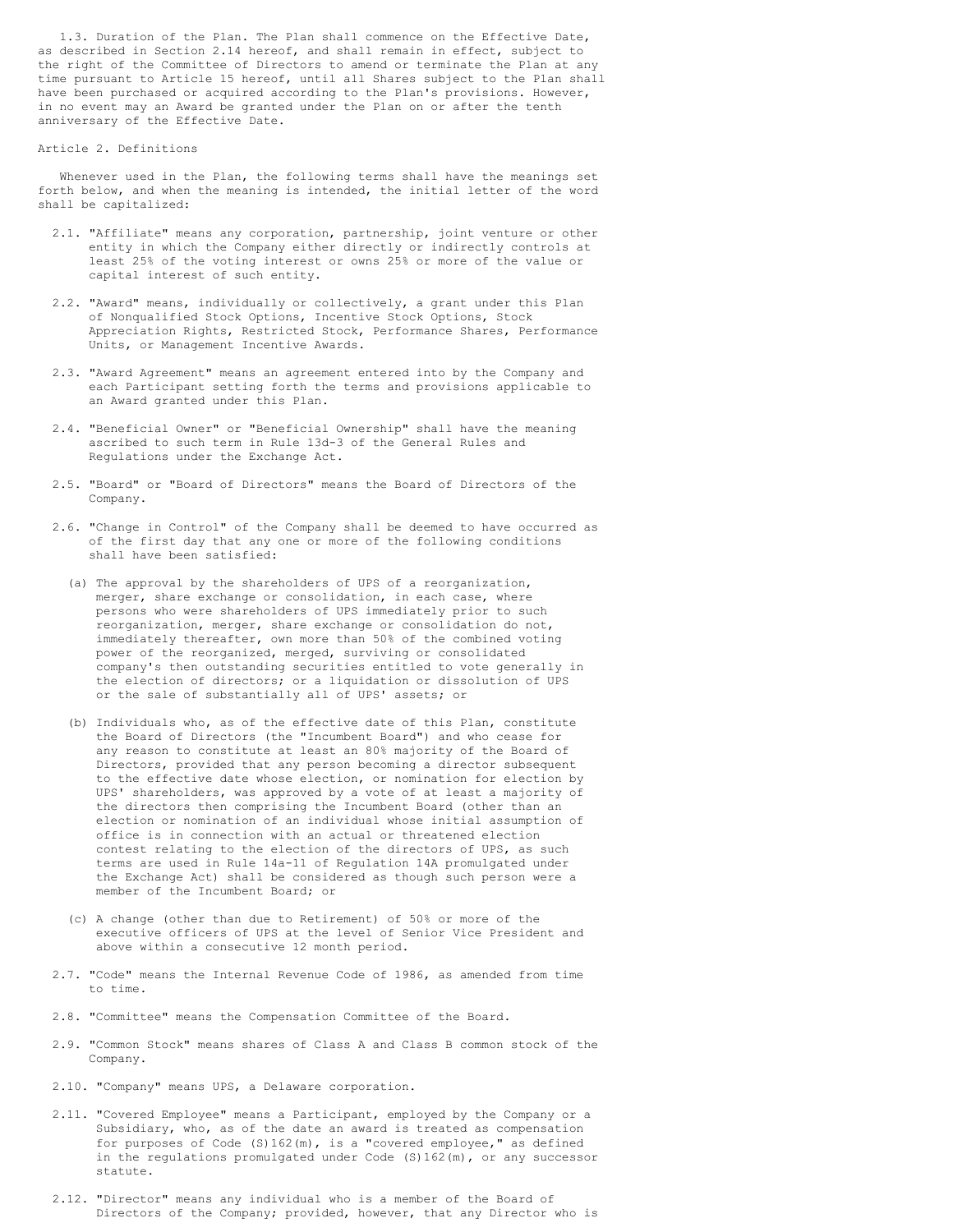employed by the Company shall be considered an Employee under the Plan.

- 2.13. "Disability" shall have the meaning ascribed to such term in the Participant's governing long-term disability plan, or if no such plan exists, at the discretion of the Committee.
- 2.14. "Effective Date" shall mean , 1999.
- 2.15 "Employee" means any employee of the Company or its Subsidiaries or Affiliates. Under no circumstances shall an individual who performs services for the Company or its Subsidiaries or Affiliates, but who is not classified on the payroll of such entity as an employee (for example, an individual performing services for the Company or its Subsidiaries or Affiliates pursuant to a leasing agreement), be treated as an Employee even if such individual qualifies as an "employee" of the Company or its Subsidiaries or Affiliates by virtue of common law principles or the leased employee rules under Code (S)414(n). Further, if an individual performing services for the Company or its Subsidiaries or Affiliates is retroactively reclassified as an employee of the Company or its Subsidiaries or Affiliates for any reason, such reclassified individual shall not be treated as an Employee for purposes of this Plan for any period prior to the actual date (and not the effective date)

 $C-2$ 

of such reclassification. Directors who are employed by the Company shall be considered Employees under this Plan.

- 2.16. "ERISA" shall mean the Employee Retirement Income Security Act of 1974, as amended from time to time.
- 2.17. "Exchange Act" means the Securities Exchange Act of 1934, as amended from time to time, or any successor act thereto.
- 2.18. "Fair Market Value" shall mean, as of any date, the value of Common Stock determined as follows:
	- (a) The value of a Share shall be deemed equal to the value of a share of the Class B common stock of the Company, as determined in accordance with the following provisions:
		- (1) If shares of Class B common stock are listed on any established stock exchange or a national market system, including without limitation The NASDAQ National Market System, the Fair Market Value of a share of the Class B common stock shall be the average of the highest and lowest sale price for a share of Class B common stock (or either the average of the highest and lowest bid and asked prices, if no sales were reported), as quoted on such exchange or system on the date of such determination, as reported in The Wall Street Journal or such other source as the Committee deems reliable.
		- (2) If shares of Class B common stock are not listed on any established stock exchange or a national market system, the Fair Market Value of a share shall be determined by the Committee in its sole and absolute discretion.
	- (b) If, for any reason, the Fair Market Value of a Share cannot be ascertained or is unavailable for the date in question, the Fair Market Value of a Share may, in the sole and absolute discretion of the Committee, be determined as of the nearest preceding date on which such Fair Market Value can be ascertained under the appropriate method indicated above.
- 2.19. "Freestanding SAR" means an SAR that is granted independently of any Options, as described in Article 7 herein.
- 2.20. "Incentive Stock Option" or "ISO" means an option to purchase Shares granted under Article 6 herein and which is designated as an Incentive Stock Option and which is intended to meet the requirements of Code (S)422.
- 2.21. "Insider" shall mean an individual who is, on the relevant date, an officer, director or ten percent (10%) beneficial owner of any class of the Company's equity securities that is registered pursuant to Section 12 of the Exchange Act, all as defined under Section 16 of the Exchange Act.
- 2.22. "Key Person" shall mean a consultant, distributor or other person who has rendered or will render valuable services to the Company or a Subsidiary.
- 2.23. "Management Incentive Award" shall mean an Award granted to a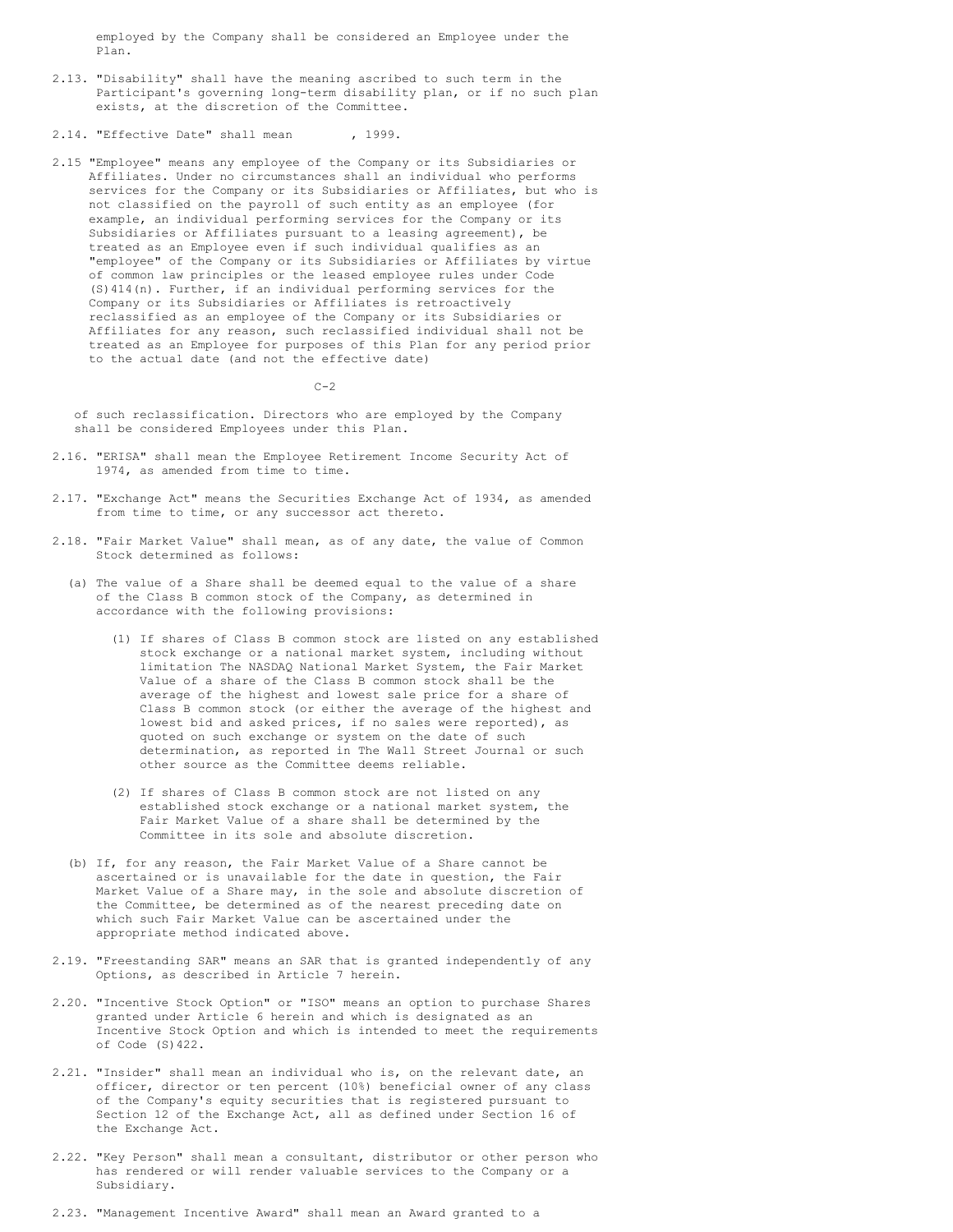Participant, as described in Article 10 herein.

- 2.24. "Nonqualified Stock Option" or "NQSO" means an option to purchase Shares granted under Article 6 herein and which is not intended to be treated as an ISO under Code (S)422.
- 2.25. "Option" means an Incentive Stock Option or a Nonqualified Stock Option, as described in Article 6 herein.

 $C-3$ 

- 2.26. "Option Price" means the price at which a Share may be purchased by a Participant pursuant to an Option.
- 2.27. "Outside Director" means a member of the Board who is not an employee of the Company or any Affiliate thereof and who qualifies as (1) "non-employee director" under Rule 16b-3(b)(3) under the 1934 Act, as amended from time to time, and (2) an "outside director" under Code (S)162(m) and the regulations promulgated thereunder.
- 2.28. "Participant" means an Employee or Director or Key Person who has been selected to receive an Award or who has outstanding an Award granted under the Plan.
- 2.29."Performance-Based Exception" means the performance-based exception from the tax deductibility limitations of Code (S)162(m).
- 2.30. "Performance Share" means an Award granted to a Participant, as described in Article 9 herein.
- 2.31. "Performance Unit" means an Award granted to a Participant, as described in Article 9 herein.
- 2.32. "Period of Restriction" means the period during which the transfer of Shares of Restricted Stock is subject to a substantial risk of forfeiture, as provided in Article 8 herein.
- 2.33. "Person" shall have the meaning ascribed to such term in Section 3(a)(9) of the Exchange Act and used in Sections 13(d) and 14(d) thereof, including a "group" as defined in Section 13(d) thereof.
- 2.34. "Restricted Stock" means an Award granted to a Participant pursuant to Article 8 herein. Such term shall also include awards of units tied to the value of Shares, but not in the form of actual Shares during the Period of Restriction.
- 2.35. "Retirement" shall mean (1) with respect to Participants who participate in the Company's tax-qualified retirement plan, the attainment of Early Retirement Age (as defined in the Company's taxqualified retirement plan) accompanied by a cessation of employment with the Company and all Subsidiaries and an election by the employee to receive (or commence receiving) retirement benefits under the Company's tax-qualified retirement plan, and (2) with respect to all other Participants, "retirement" as determined by the Committee in its sole discretion.
- 2.36. "Shares" means the shares of the Class A common stock of the Company.
- 2.37. "Stock Appreciation Right" or "SAR" means an Award, granted alone or in connection with a related Option, designated as an SAR, pursuant to the terms of Article 7 herein.
- 2.38. "Subsidiary" means any corporation, partnership, joint venture, or other entity in which the Company has a 50% or greater voting interest.
- 2.39. "Tandem SAR" means an SAR that is granted in connection with a related Option pursuant to Article 7 herein, the exercise of which shall require forfeiture of the right to purchase a Share under the related Option (and when a Share is purchased under the Option, the Tandem SAR shall similarly be canceled).

### Article 3. Administration

3.1. General. The Plan shall be administered by the Committee; provided, however, (1) the Board may at any time take on the powers, authority and duties of the Committee hereunder, and (2) the Board shall have the powers, authority and duties of the Committee with respect to the granting and interpretation of Awards to Outside Directors. The members of the Committee shall be appointed from time to time by, and shall serve at

 $C-4$ 

the discretion of, the Board of Directors. The Committee shall have the authority to delegate administrative duties to officers or Directors of the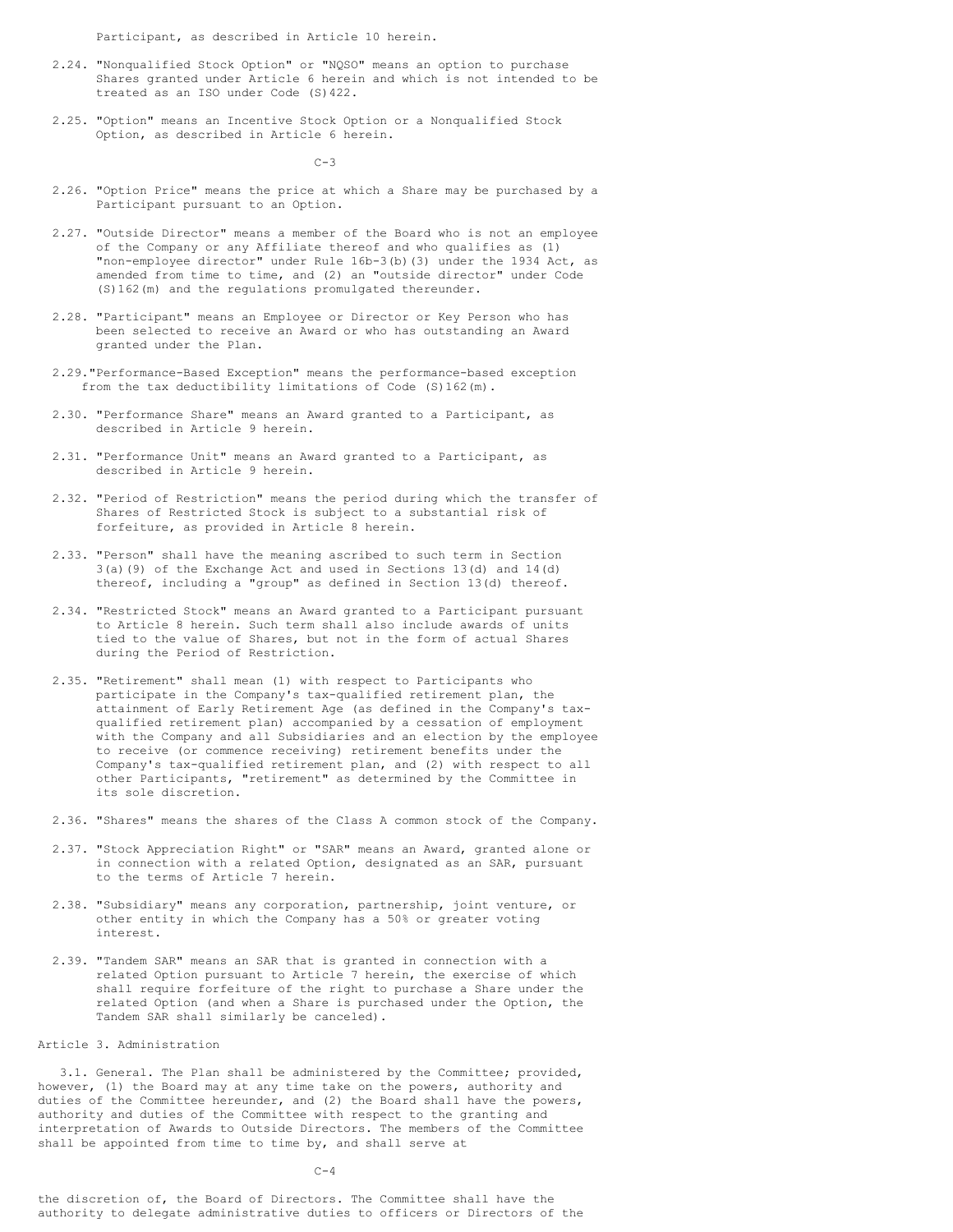Company. With respect to Committee appointments and composition, while the Board has complete discretion with respect to such matters, it should be noted that only a Committee (or a sub-committee thereof) comprised solely of two or more Outside Directors may grant Awards which will meet the Performance-Based Exception.

3.2. Authority of the Committee. Except as limited by law or by the Certificate of Incorporation or Bylaws of the Company, and subject to the provisions herein, the Committee shall have full power to select Employees and Directors and Key Persons who shall participate in the Plan; determine the sizes and types of Awards; determine the terms and conditions of Awards in a manner consistent with the Plan; construe and interpret the Plan and any agreement or instrument entered into under the Plan; establish, amend, or waive rules and regulations for the Plan's administration: and (subject to the provisions of Article 14 herein) amend the terms and conditions of any outstanding Award as provided in the Plan. Further, the Committee shall make all other determinations which may be necessary or advisable for the administration of the Plan. As permitted by law (and subject to Section 3.1 herein), the Committee may delegate its authority as identified herein.

3.3. Decisions Binding. All determinations and decisions made by the Committee pursuant to the provisions of the Plan and all related orders and resolutions of the Committee shall be final, conclusive and binding on all persons, including the Company, its stockholders, Directors, Employees, Key Persons, Participants, and their estates and beneficiaries.

Article 4. Shares Subject to the Plan and Maximum Awards

4.1. Number of Shares Available for Grants. Subject to adjustment as provided in Section 4.2 herein, the number of Shares hereby reserved for issuance to Participants under the Plan shall be , all of which may be issued as ISOs. The total number of shares reserved for issuance as restricted stock shall be limited to . The Committee shall determine the appropriate methodology for calculating the number of Shares actually issued pursuant to the Plan. Unless and until the Committee determines that an Award to a Covered Employee shall not be designed to comply with the Performance-Based Exception, the following rules shall apply to grants of such Awards under the Plan:

- (a) Stock Options: The maximum aggregate number of Shares that may be granted in the form of Stock Options, pursuant to any Award granted in any one fiscal year to any one single Participant shall be
- (b) SAR's: The maximum aggregate number of Shares that may be granted in the form of Stock Appreciation Rights, pursuant to any Award granted in any one fiscal year to any one single Participant shall be
- (c) Restricted Stock. The maximum aggregate grant with respect to Awards of Restricted Stock granted in any one fiscal year to any one Participant shall be .
- (d) Performance Shares/Units. The maximum aggregate payout (determined as of the end of the applicable performance period) with respect to Awards of Performance Shares/Units granted in any one fiscal year to any one Participant shall be equal to the value of Shares.
- (e) Management Incentive Awards. The maximum aggregate payout with respect to Management Incentive Awards granted in any one fiscal year to any one Participant shall be equal to the value of Shares.

### $C-5$

4.2. Adjustments in Authorized Shares. In the event of any change in corporate capitalization, such as a stock split, or a corporate transaction, such as any merger, consolidation, separation, including a spin-off, or other distribution of stock or property of the Company, any reorganization (whether or not such reorganization comes within the definition of such term in Code (S)368) or any partial or complete liquidation of the Company, such adjustment shall be made in the number and class of Shares which may be delivered under Section 4.1, in the number and class of and/or price of Shares subject to outstanding Awards granted under the Plan, and in the Award limits set forth in subsections  $4.1(a)$  and  $4.1(b)$ , as may be determined to be appropriate and equitable by the Committee, in its sole discretion, to prevent dilution or enlargement of rights; provided, however, that the number of Shares subject to any Award shall always be a whole number.

## Article 5. Eligibility and Participation

5.1. Eligibility. Persons eligible to participate in this Plan include all Employees and Directors and Key Persons.

5.2. Actual Participation. Subject to the provisions of the Plan, the Committee may, from time to time, select from all eligible Employees and Directors and Key Persons, those to whom Awards shall be granted and shall determine the nature and amount of each Award.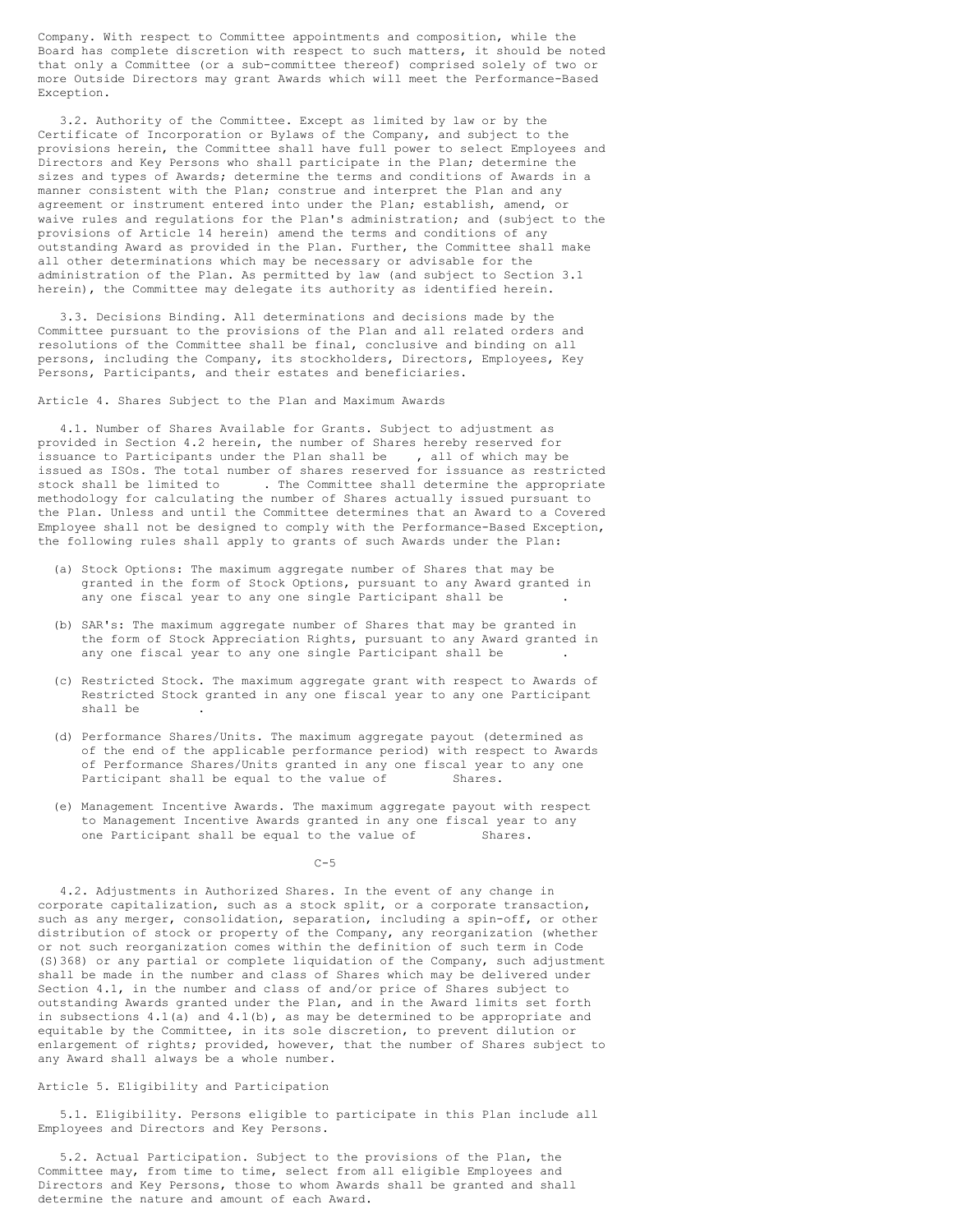### Article 6. Stock Options

6.1. Grant of Options. Subject to the terms and provisions of the Plan, Options may be granted to Participants in such number, and upon such terms, and at any time and from time to time as shall be determined by the Committee; provided, however, that ISO's may only be granted to Participants who are Employees of the Company or a subsidiary (within the meaning of Code (S)424(f)) of the Company.

6.2. Award Agreement. Each Option grant shall be evidenced by an Award Agreement that shall specify the Option Price, the duration of the Option, the number of Shares to which the Option pertains, and such other provisions as the Committee shall determine. The Award Agreement also shall specify whether the Option is intended to be an ISO within the meaning of Code (S)422, or an NQSO whose grant is intended not to fall under the provisions of Code (S)422.

6.3. Option Price. The Option Price for each grant of an Option under this Plan shall be at least equal to one hundred percent (100%) of the Fair Market Value of a Share on the date the Option is granted. With respect to granting Awards of ISO's, the Option Price of any ISO may not be less than 100% of the Fair Market Value of a Share on the date the Option is granted, and the Option Price of any ISO which is granted to an individual who owns more than 10% of the voting power of all classes of stock of the Company or any "parent" or "subsidiary" corporation of the Company (within the meaning of Code (S)424(e) and (f)) may not be less than 110% of the Fair Market Value of a Share on the date the Option is granted.

6.4. Duration of Options. Each Option granted to a Participant shall expire at such time as the Committee shall determine at the time of grant; provided, however, that no Option shall be exercisable later than the tenth (10th) anniversary date of its grant.

6.5. Exercise of Options. Options granted under this Article 6 shall be exercisable at such times and be subject to such restrictions and conditions as the Committee shall in each instance approve, which need not be the same for each grant or for each Participant.

6.6. Payment. Options granted under this Article 6 shall be exercised by the delivery of a written notice of exercise to the Company, setting forth the number of Shares with respect to which the Option is to be exercised, accompanied by full payment for the Shares.

The Option Price upon exercise of any Option shall be payable to the Company in full either: (a) in cash or its equivalent, or (b) by tendering previously acquired Shares having an aggregate Fair Market Value at the time

 $C-6$ 

of exercise equal to the total Option Price, or (c) by a combination of (a) and (b); provided, however, that Shares tendered must have been held by the Participant for at least six (6) months prior to their tender to satisfy the Option Price. Further, with respect to any Participant who is an Insider, such tendering transaction (1) must have met the requirements of an exemption under Rule 16b-3 of the General Rules and Regulations of the Exchange Act, or (2) be a subsequent transaction the terms of which were provided for in a transaction initially meeting the requirements of an exemption under Rule 16b-3 of the General Rules and Regulations of the Exchange Act.

Subject to any governing rules or regulations, as soon as practicable after receipt of a written notification of exercise or other means approved by the Committee (such as, for example, telephonic or electronic means) and full payment, the Company shall deliver to the Participant, in the Participant's name, Share certificates in an appropriate amount based upon the number of Shares purchased under the Option(s).

6.7. Restrictions on Share Transferability. The Committee may impose such restrictions on any Shares acquired pursuant to the exercise of an Option granted under this Article 6 as it may deem advisable, including, without limitation, restrictions under applicable federal securities laws, under the requirements of any stock exchange or market upon which such Shares are then listed and/or traded, and under any blue sky or state securities laws applicable to such Shares.

6.8. Termination of Employment/Directorship/Other Relationship. Each Participant's Option Award Agreement shall set forth the extent to which the Participant shall have the right to exercise the Option following termination of the Participant's employment or directorship or other relationship with the Company. Such provisions shall be determined in the sole discretion of the Committee, shall be included in the Award Agreement entered into with each Participant, need not be uniform among all Options issued pursuant to this Article 6, and may reflect distinctions based on the reasons for termination.

# 6.9. Nontransferability of Options.

(a) Incentive Stock Options. No ISO granted under the Plan may be sold,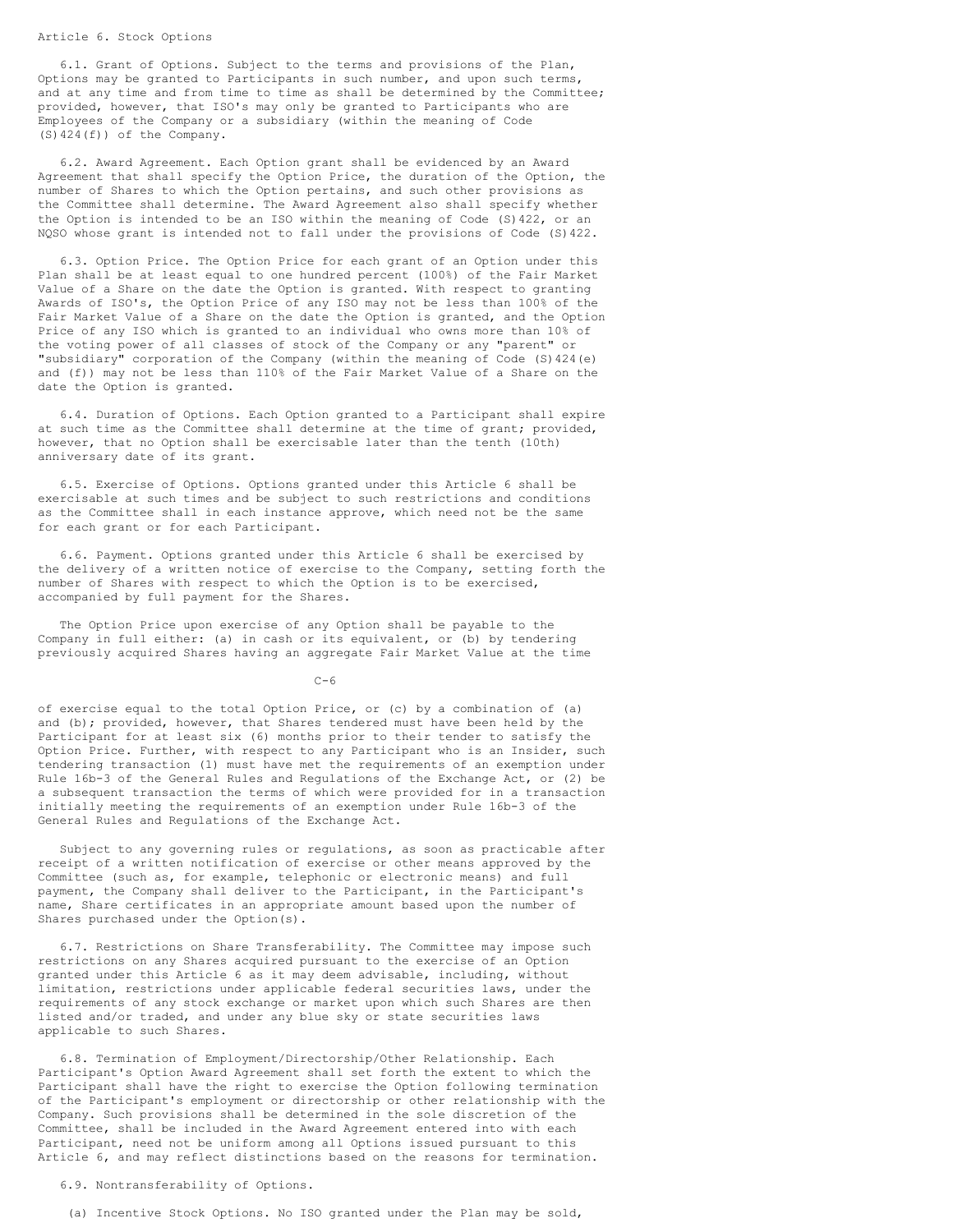transferred, pledged, assigned, or otherwise alienated or hypothecated, other than by will or by the laws of descent and distribution. Further, all ISO's granted to a Participant under the Plan shall be exercisable during his or her lifetime only by such Participant; provided, however, that in the event the Participant is incapacitated and unable to exercise his ISO, such ISO may be exercised by such Participant's legal guardian, legal representative, or other representative whom the Committee deems appropriate based on applicable facts and circumstances. The determination of incapacity of a Participant and the determination of the appropriate representative of the Participant who shall be able to exercise the ISO if the Participant is incapacitated shall be determined by the Committee in its sole and absolute discretion.

(b) Nonqualified Stock Options. Except as otherwise provided in a Participant's Award Agreement, no NQSO granted under this Article 6 may be sold, transferred, pledged, assigned, or otherwise alienated or hypothecated, other than by will or by the laws of descent and distribution. Further, except as otherwise provided in a Participant's Award Agreement, all NQSO's granted to a Participant under this Article 6 shall be exercisable during his or her lifetime only by such Participant; provided, however, that in the event the Participant is incapacitated and unable to exercise his NQSO, such NQSO may be exercised by such Participant's legal guardian, legal representative, or other representative whom the Committee deems appropriate based on applicable facts and circumstances. The determination of incapacity of a Participant and the determination of the appropriate representative of the Participant who shall be able to exercise the NQSO if the Participant is incapacitated shall be determined by the Committee in its sole and absolute discretion.

# Article 7. Stock Appreciation Rights

7.1. Grant of SAR's. Subject to the terms and conditions of the Plan, SAR's may be granted to Participants at any time and from time to time as shall be determined by the Committee. The Committee may grant Freestanding SAR's, Tandem SAR's, or any combination of these forms of SAR.

 $C-7$ 

The Committee shall have complete discretion in determining the number of SAR's granted to each Participant (subject to Article 4 herein) and, consistent with the provisions of the Plan, in determining the terms and conditions pertaining to such SAR's.

The grant price of a Freestanding SAR shall equal the Fair Market Value of a Share on the date of grant of the SAR. The grant price of Tandem SAR's shall equal the Option Price of the related Option.

7.2. Exercise of Tandem SAR's. Tandem SAR's may be exercised for all or part of the Shares subject to the related Option upon the surrender of the right to exercise the equivalent portion of the related Option. A Tandem SAR may be exercised only with respect to the Shares for which its related Option is then exercisable.

Notwithstanding any other provision of this Plan to the contrary, with respect to a Tandem SAR granted in connection with an ISO: (i) the Tandem SAR will expire no later than the expiration of the underlying ISO; (ii) the value of the payout with respect to the Tandem SAR may be for no more than one hundred percent (100%) of the difference between the Option Price of the underlying ISO and the Fair Market Value of the Shares subject to the underlying ISO at the time the Tandem SAR is exercised; and (iii) the Tandem SAR may be exercised only when the Fair Market Value of the Shares subject to the ISO exceeds the Option Price of the ISO.

7.3. Exercise of Freestanding SAR's. Freestanding SAR's may be exercised upon whatever terms and conditions the Committee, in its sole discretion, imposes upon them.

7.4. SAR Agreement. Each SAR grant shall be evidenced by an Award Agreement that shall specify the grant price, the term of the SAR, and such other provisions as the Committee shall determine.

7.5. Term of SAR's. The term of an SAR granted under the Plan shall be determined by the Committee, in its sole discretion; provided, however, that such term shall not exceed ten (10) years.

7.6. Payment of SAR Amount. Upon exercise of an SAR, a Participant shall be entitled to receive payment from the Company in an amount determined by multiplying:

(a) The difference between the Fair Market Value of a Share on the date of exercise over the grant price; by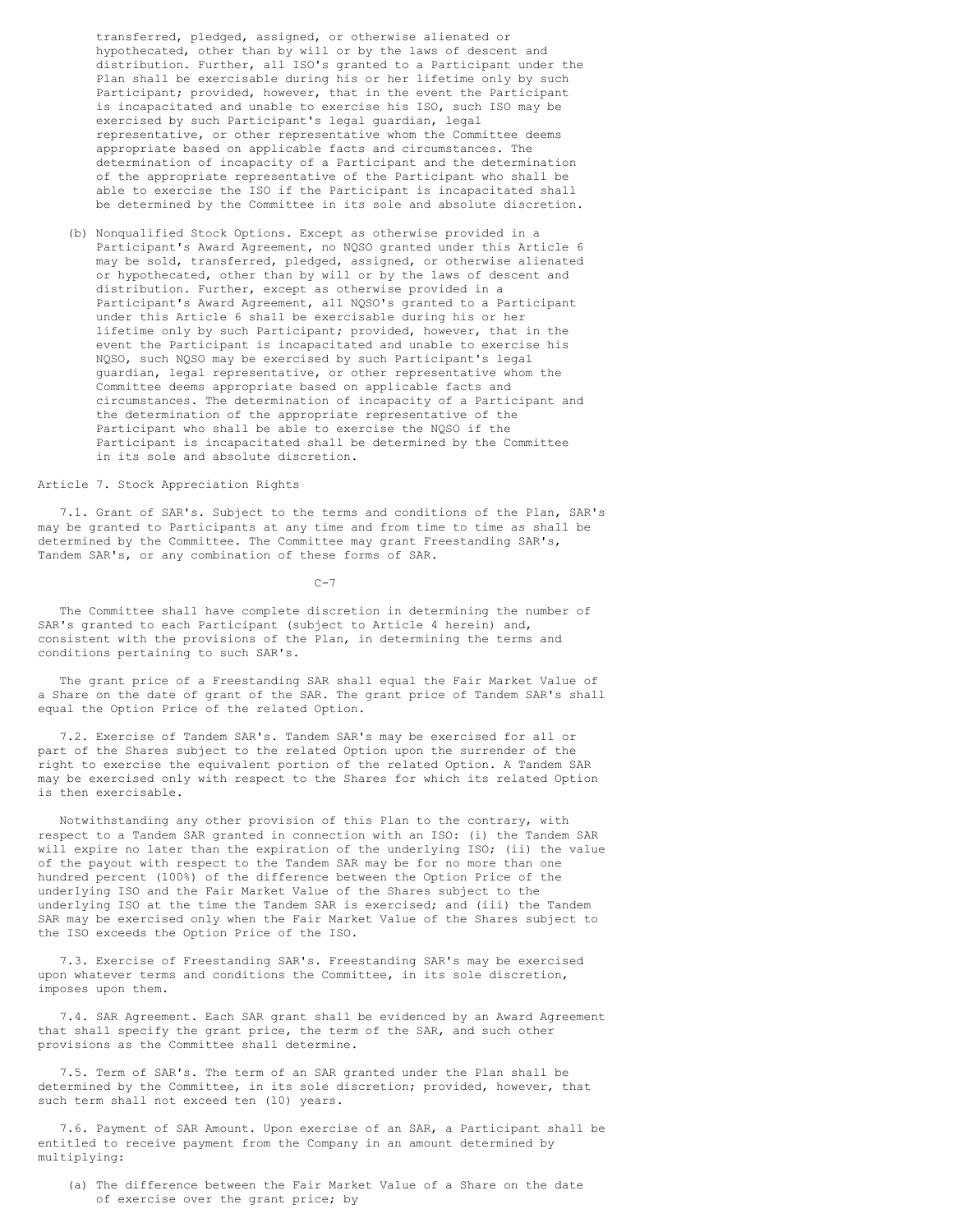(b) The number of Shares with respect to which the SAR is exercised.

At the discretion of the Committee, the payment upon SAR exercise may be in cash, in Shares of equivalent value, or in some combination thereof. The Committee's determination regarding the form of SAR payout shall be set forth in the Award Agreement pertaining to the grant of the SAR.

7.7. Termination of Employment/Directorship/Other Relationship. Each SAR Award Agreement shall set forth the extent to which the Participant shall have the right to exercise the SAR following termination of the Participant's employment or directorship or other relationship with the Company and/or its subsidiaries. Such provisions shall be determined in the sole discretion of the Committee, shall be included in the Award Agreement entered into with Participants, need not be uniform among all SAR's issued pursuant to the Plan, and may reflect distinctions based on the reasons for termination.

7.8. Nontransferability of SAR's. Except as otherwise provided in a Participant's Award Agreement, no SAR granted under the Plan may be sold, transferred, pledged, assigned, or otherwise alienated or hypothecated, other than by will or by the laws of descent and distribution. Further, except as otherwise provided in a Participant's Award Agreement, all SAR's granted to a Participant under the Plan shall be exercisable during his or her lifetime only by such Participant; provided, however, that in the event the Participant is incapacitated and unable to exercise his SAR, such SAR may be exercised by such Participant's legal guardian, legal representative, or other representative whom the Committee deems appropriate based on applicable facts and circumstances. The determination of incapacity of a Participant and the determination of the appropriate representative of the Participant who shall be able to exercise the SAR if the Participant is incapacitated shall be determined by the Committee in its sole and absolute discretion.

 $C - 8$ 

### Article 8. Restricted Stock

8.1. Grant of Restricted Stock. Subject to the terms and provisions of the Plan, the Committee, at any time and from time to time, may grant Shares of Restricted Stock to Participants in such amounts as the Committee shall determine.

8.2. Restricted Stock Agreement. Each Restricted Stock grant shall be evidenced by a Restricted Stock Award Agreement that shall specify the Period(s) of Restriction, the number of Shares of Restricted Stock granted, and such other provisions as the Committee shall determine.

8.3. Transferability. Except as otherwise provided in a Participant's Award Agreement, the Shares of Restricted Stock granted herein may not be sold, transferred, pledged, assigned, or otherwise alienated or hypothecated until the end of the applicable Period of Restriction established by the Committee and specified in the Restricted Stock Award Agreement, or upon earlier satisfaction of any other conditions, as specified by the Committee in its sole discretion and set forth in the Restricted Stock Award Agreement, other than by will or by the laws of descent and distribution.

8.4. Other Restrictions. The Committee shall impose such other conditions and/or restrictions on any Shares of Restricted Stock granted pursuant to the Plan as it may deem advisable including, without limitation, a requirement that Participants pay a stipulated purchase price for each Share of Restricted Stock, restrictions based upon the achievement of specific performance goals (Company-wide, divisional, and/or individual), time-based restrictions on vesting following the attainment of the performance goals, and/or restrictions under applicable federal or state securities laws, and such restrictions may apply after the Period of Restriction specified in the Restricted Stock Award Agreement or earlier satisfaction of any other conditions set forth in the Restricted Stock Award Agreement. Shares of Restricted Stock shall be forfeited to the extent that a Participant fails to satisfy the applicable conditions or restrictions during the Period of Restriction.

The Company may retain the certificates representing Shares of Restricted Stock in the Company's possession until such time as all conditions and/or restrictions applicable to such Shares have been satisfied.

Except as otherwise provided in this Article 8 or as otherwise provided in the Restricted Stock Award Agreement, Shares of Restricted Stock covered by each Restricted Stock grant made under the Plan shall become freely transferable by the Participant after the last day of the applicable Period of Restriction.

8.5. Voting Rights. Participants holding Shares of Restricted Stock granted hereunder shall be granted the right to exercise full voting rights with respect to those Shares during the Period of Restriction, unless otherwise provided in the Restricted Stock Award Agreement.

8.6. Dividends and Other Distributions. During the Period of Restriction, Participants holding Shares of Restricted Stock granted hereunder shall be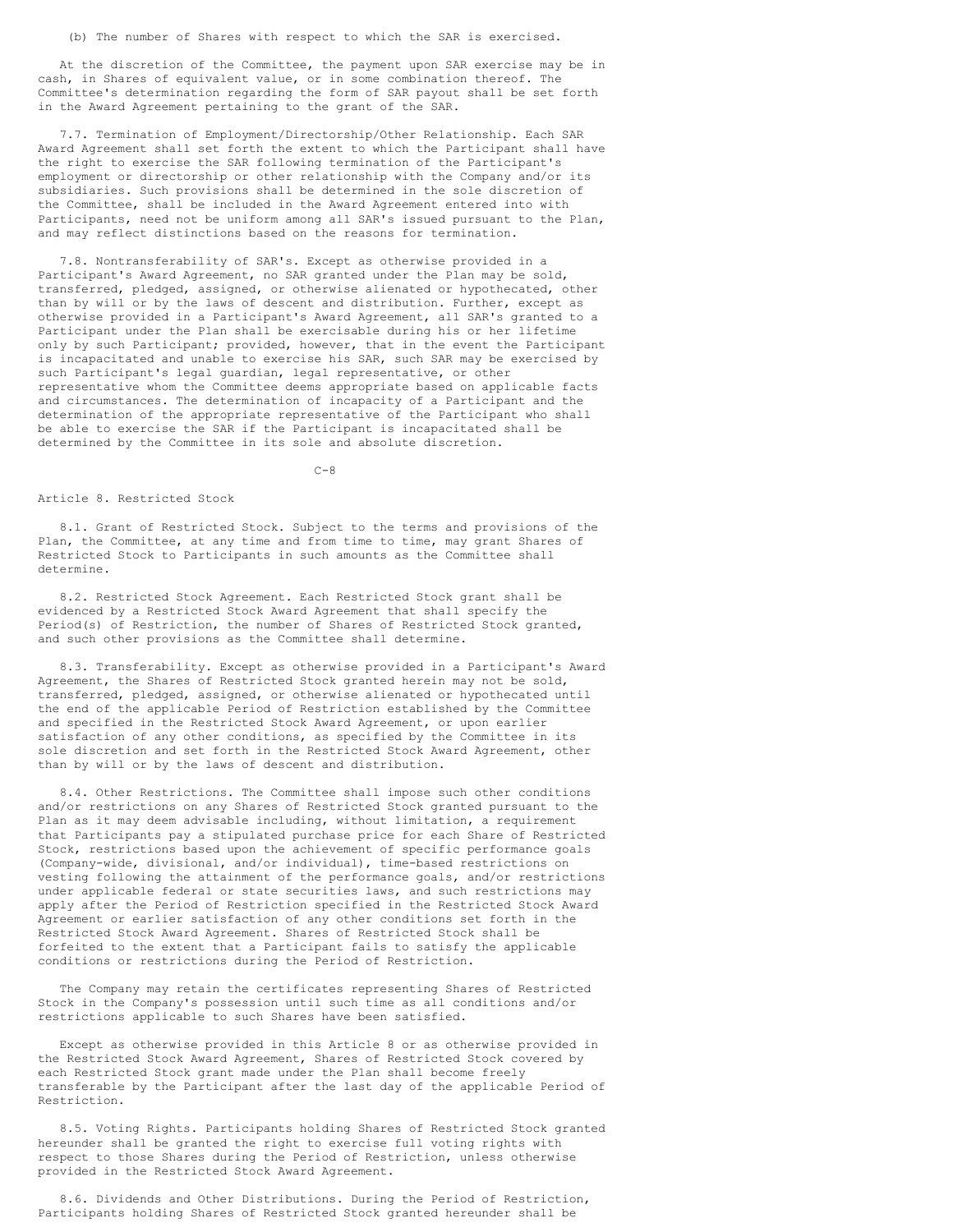credited with and shall be paid regular cash dividends paid with respect to the underlying Shares while they are so held, unless otherwise provided in the Restricted Stock Award Agreement. The Committee may apply any restrictions to the dividends that the Committee deems appropriate. Without limiting the generality of the preceding sentence, if the grant or vesting of Restricted Shares granted to a Covered Employee is designed to comply with the requirements of the Performance-Based Exception, the Committee may apply any restrictions it deems appropriate to the payment of dividends declared with respect to such Restricted Shares, such that the dividends and/or the Restricted Shares maintain eligibility for the Performance-Based Exception.

8.7. Termination of Employment/Directorship/Other Relationship. Each Restricted Stock Award Agreement shall set forth the extent to which the Participant shall have the right to receive unvested Restricted Shares following termination of the Participant's employment or directorship or other relationship with the Company. Such provisions shall be determined in the sole discretion of the Committee, shall be included in the Award Agreement entered into with each Participant, need not be uniform among all Shares of Restricted Stock issued pursuant to the Plan, and may reflect distinctions based on the reasons for termination.

 $C-9$ 

### Article 9. Performance Units and Performance Shares

9.1. Grant of Performance Units/Shares. Subject to the terms of the Plan, Performance Units and Performance Shares may be granted to Participants in such amounts and upon such terms, and at any time and from time to time, as shall be determined by the Committee.

9.2. Value of Performance Units/Shares. Each Performance Unit shall have an initial value that is established by the Committee at the time of grant. Each Performance Share shall have an initial value equal to the Fair Market Value of a Share on the date of grant. The Committee shall set performance goals in its discretion which, depending on the extent to which they are met, will determine the number and/or value of Performance Units/Shares that will be paid out to the Participant. For purposes of this Article 9, the time period during which the performance goals must be met shall be called a "Performance Period."

9.3. Earning of Performance Units/Shares. Subject to the terms of this Plan, after the applicable Performance Period has ended, the holder of Performance Units/Shares shall be entitled to receive payout on the number and value of Performance Units/Shares earned by the Participant over the Performance Period, to be determined as a function of the extent to which the corresponding performance goals have been achieved.

9.4. Form and Timing of Payment of Performance Units/Shares. Payment of earned Performance Units/Shares shall be made in a single lump sum following the close of the applicable Performance Period. Subject to the terms of this Plan, the Committee, in its sole discretion, may pay earned Performance Units/Shares in the form of cash or in Shares (or in a combination thereof) which have an aggregate Fair Market Value equal to the value of the earned Performance Units/Shares at the close of the applicable Performance Period. Such Shares may be granted subject to any restrictions deemed appropriate by the Committee. The determination of the Committee with respect to the form of payout of such Awards shall be set forth in the Award Agreement pertaining to the grant of the Award.

At the discretion of the Committee and as provided in the Award Agreement, Participants may be entitled to receive any dividends declared with respect to Shares which have been earned in connection with grants of Performance Units and/or Performance Shares which have been earned, but not yet distributed to Participants. In addition, Participants may, at the discretion of the Committee, be entitled to exercise their voting rights with respect to such Shares.

9.5. Termination of Employment/Directorship/Other Relationship. Each Performance Unit/Share Award Agreement shall set forth the extent to which the Participant shall have the right to receive unvested Restricted Shares following termination of the Participant's employment or directorship or other relationship with the Company. Such provisions shall be determined in the sole discretion or the Committee, shall be included in the Award Agreement entered into with each Participant, need not be uniform among all Performance Units/Shares issued pursuant to this Plan, and may reflect distinctions based on the reasons for termination.

9.6. Nontransferability. Except as otherwise provided in a Participant's Award Agreement, Performance Units/Shares may not be sold, transferred, pledged, assigned, or otherwise alienated or hypothecated, other than by will or by the laws of descent and distribution.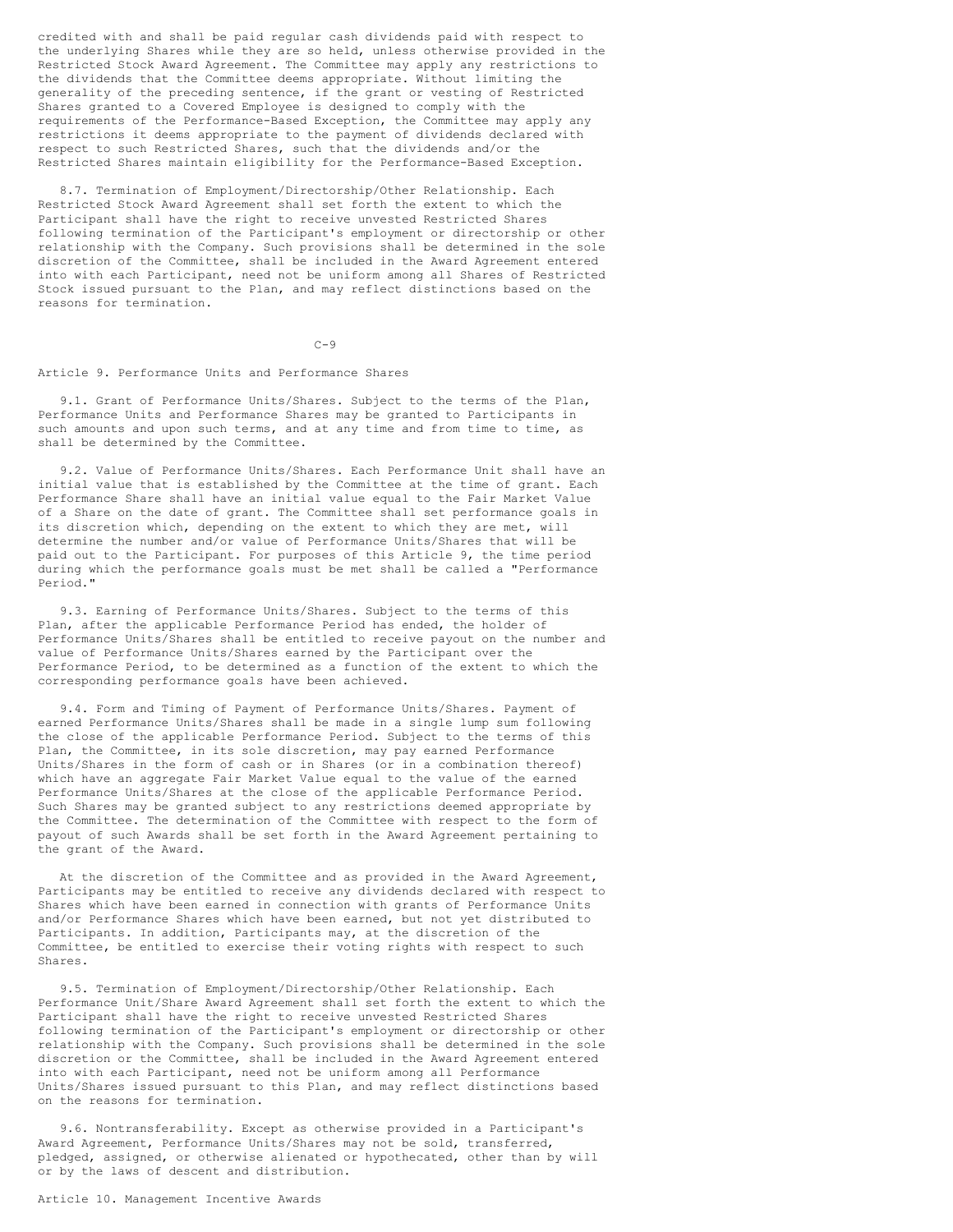10.1. Grant of Management Incentive Awards. Subject to the terms and provisions of the Plan, Management Incentive Awards may be granted to Participants who are Employees of the Company or a Subsidiary at such times and in such amount and upon such terms as shall be determined by the Committee consistent with this Article. The Committee (or a committee thereof which has been delegated such authority) shall select those Participants who shall receive Awards under the Plan for a given calendar year, and shall base its decision upon the recommendations of district, regional and corporate group managers. The Committee shall have full discretion and authority to decide which Participants should receive Management Incentive Awards and how such Participants should be determined.

 $C - 10$ 

10.2. Form of Awards. Each Management Incentive Award shall consist either of Shares and a cash amount approximately equal to the amount the Company is required to withhold to satisfy certain tax withholding obligations on the Awards, or exclusively of cash. However, Management Incentive Awards may consist of contributions to a tax-qualified plan sponsored and maintained by the Company. Generally, the cash only Management Incentive Awards shall be used with respect to Employees of international subsidiaries and Employees who are no longer Employees on the date of actual distribution of such Awards. However, the Committee maintains sole and complete discretion to determine the form that a Management Incentive Award will take for any specific Participant.

10.3. Amount of Awards. The aggregate amount of the Management Incentive Awards granted at the end of a calendar year shall be determined by the Board (or a committee thereof which has been delegated such authority) in its sole discretion. The aggregate amount determined for Management Incentive Awards for a given calendar year shall be divided among those Participants who have been selected to receive Management Incentive Awards for such calendar year in proportion to (1) the respective Participant's monthly salary rate as of the September 30th occurring during such calendar year with respect to Participants whose position is deemed to be below the level of Operating Center Manager, or (2) twice the respective Participant's monthly salary rate as of the September 30th occurring during such calendar year with respect to Participants whose position is deemed to be at or above the level of Operating Center Manager.

10.4. Custody of Management Incentive Awards Paid in Shares. Upon issuance to a Participant, Shares shall be held by a custodian chosen by the Committee. Each recipient of Shares may elect to have the custodian continue to hold the Shares as custodian without cost or may elect to have the Shares delivered to him or her. The custodian shall register Shares held by it for a Participant in the custodian's name and shall sell or otherwise dispose of the Shares only pursuant to the Participant's instructions. Dividends and other distributions on Shares held by the custodian shall be promptly remitted by the custodian to Participants owning such Shares. Participants owning Shares held by the custodian shall receive periodic statements of the number of Shares held for their account and of dividends paid on such Shares. Notice of any regular or special meeting of Company shareholders shall be forwarded to Participants owning Shares held by the custodian by the custodian, which shall furnish such Participants a proxy permitting the Participant to vote the number of Shares held by him or her by the custodian.

10.5. Additional Management Incentive Award for Custodial Shares. In addition to the remuneration that a Participant receives pursuant to Section 10.3 above, a Participant receiving a Management Incentive Award for a calendar year may (in the discretion of the Committee) also receive, as a part of such Award, an amount equal to the lesser of (1) one month's salary of the Participant determined as of the September 30th during such calendar year, or (2) 2% of the cost of Shares previously deposited with the custodian for such Participant, less the proceeds from the sale of any such Shares (other than proceeds derived from such Participant's participation in any Company sponsored issuer tender offer), determined as of October 31st of such calendar year.

10.6. Timing of Awards. Generally, Management Incentive Awards for a given calendar year shall be announced prior to the end of such calendar year, but shall actually be paid on or before March 15th of the following calendar year. Once a determination has been made as to which Participants shall receive Management Incentive Awards for a given calendar year, such Participants shall be notified, and the Participant's right to a Management Incentive Award vests immediately upon notification.

### Article 11. Performance Measures

Unless and until the Committee proposes for shareholder vote and shareholders approve a change in the general performance measures set forth in this Article, the attainment of which may determine the degree of payout and/or vesting with respect to Awards to Covered Employees which are designed to qualify for the Performance-Based Exception, the performance measure(s) to be used for purposes of such grants shall be chosen from among: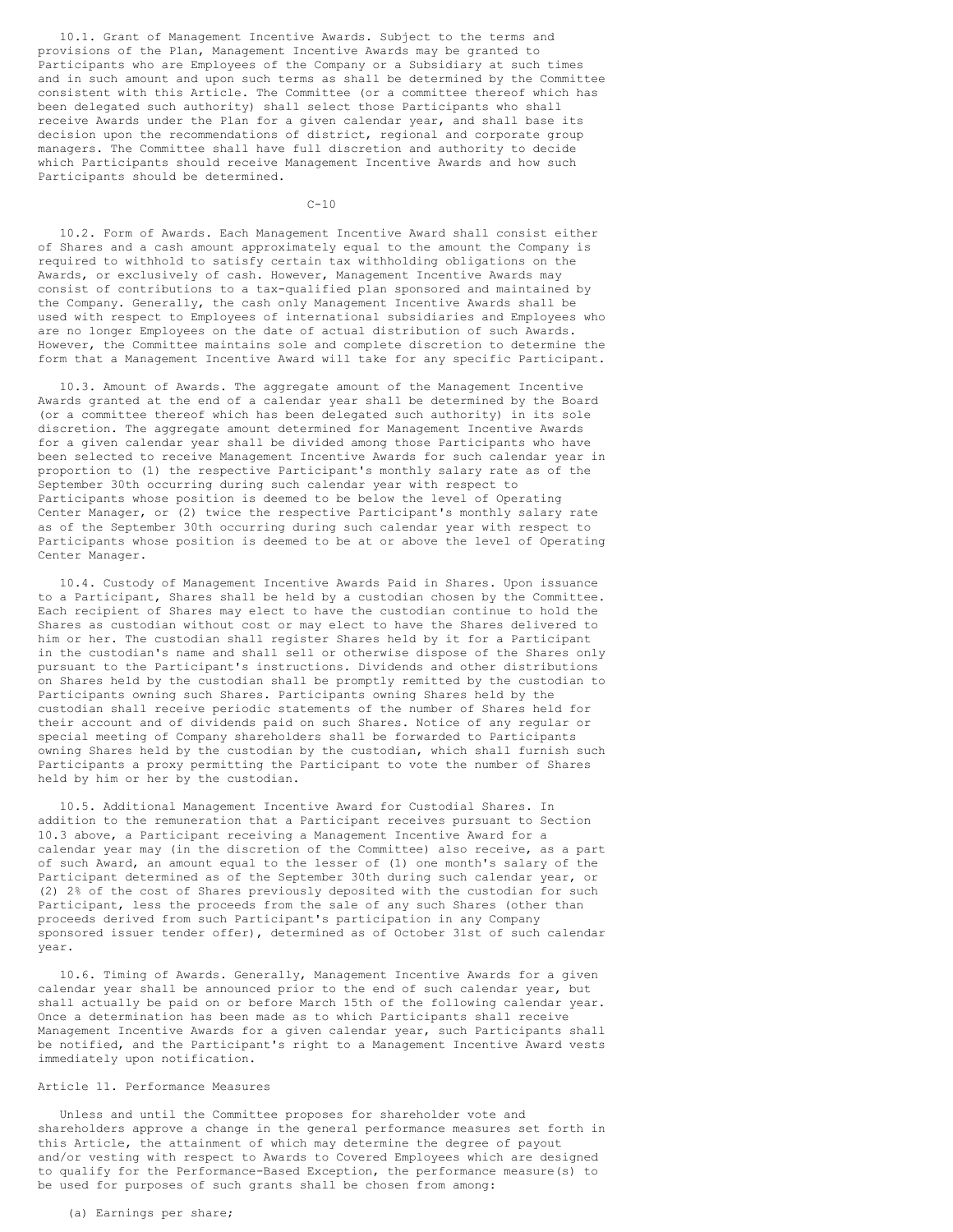(b) Net income (before or after taxes):

 $C - 11$ 

- (c) Return measures (including, but not limited to, return on assets, equity, or sales);
- (d) Cash flow return on investments which equals net cash flows divided by owners equity;
- (e) Earnings before or after taxes;
- (f) Gross revenues;
- (g) Share price (including, but not limited to, growth measures and total shareholder return); and/or
- (h) Pretax profit.

The Committee shall have the discretion to adjust the determinations of the degree of attainment of the pre-established performance goals; provided, however, that Awards which are designed to qualify for the Performance-Based Exception, and which are held by Covered Employee, may not be adjusted upward (the Committee shall retain the discretion to adjust such Awards downward).

In the event that applicable tax and/or securities laws change to permit Committee discretion to alter the governing performance measures without obtaining shareholder approval of such changes, the Committee shall have sole discretion to make such changes without obtaining shareholder approval. In addition, in the event that the Committee determines that it is advisable to grant Awards which shall not qualify for the Performance-Based Exception, the Committee may make such grants without satisfying the requirements of Code (S)162(m).

### Article 12. Deferrals

The Committee may permit or require a Participant to defer such Participant's receipt of the payment of cash or the delivery of Shares that would otherwise be due to such Participant by virtue of the exercise of an Option or SAR, the lapse or waiver of restrictions with respect to Restricted Stock, or the satisfaction of any requirements or goals with respect to Performance Units/Shares. If any such deferral election is required or permitted, the Committee shall, in its sole discretion, establish rules and procedures for such payment deferrals. However, notwithstanding the preceding provisions of this Article and notwithstanding any other provision of this Plan to the contrary, the Committee shall not, (1) in establishing the terms and provisions of any Award, or (2) in exercising its powers under this Article, create any arrangement which would constitute an employee pension benefit plan as defined in ERISA (S)3(3) unless the arrangement provides benefits solely to one or more individuals who constitute members of a select group of management or highly compensated employees (within the meaning of ERISA (S)(S)201(2), 301(a)(3), 401(a)(1) and 4021(b)(6)).

## Article 13. Rights of Employees/Directors

13.1. Employment and Performance of Services. Nothing in the Plan shall interfere with or limit in any way the right of the Company to terminate any Participant's employment at any time, nor confer upon any Participant any right to continue in the employ of the Company. Nothing in this Plan shall interfere with or limit in any way the right of the Company to terminate any Participant's services at any time, nor confer upon any Participant any right to continue performing services for the Company.

13.2. Participation. No Employee or Director or Key Person shall have the right to be selected to receive an Award under this Plan, or, having been so selected, to be selected to receive a future Award.

## Article 14. Change in Control

14.1. Treatment of Outstanding Awards. Upon the occurrence of a Change in Control, unless otherwise specifically prohibited under applicable laws, or by the rules and regulations of any governing governmental agencies or national securities exchanges:

(a) Vesting of Options and SAR's. Any and all Options and SAR's granted hereunder shall become immediately exercisable, and shall remain exercisable throughout their entire term;

 $C-12$ 

(b) Lapse of Restricted Share Restrictions. Any restriction periods and restrictions imposed on Restricted Shares which are not performance-based shall lapse; and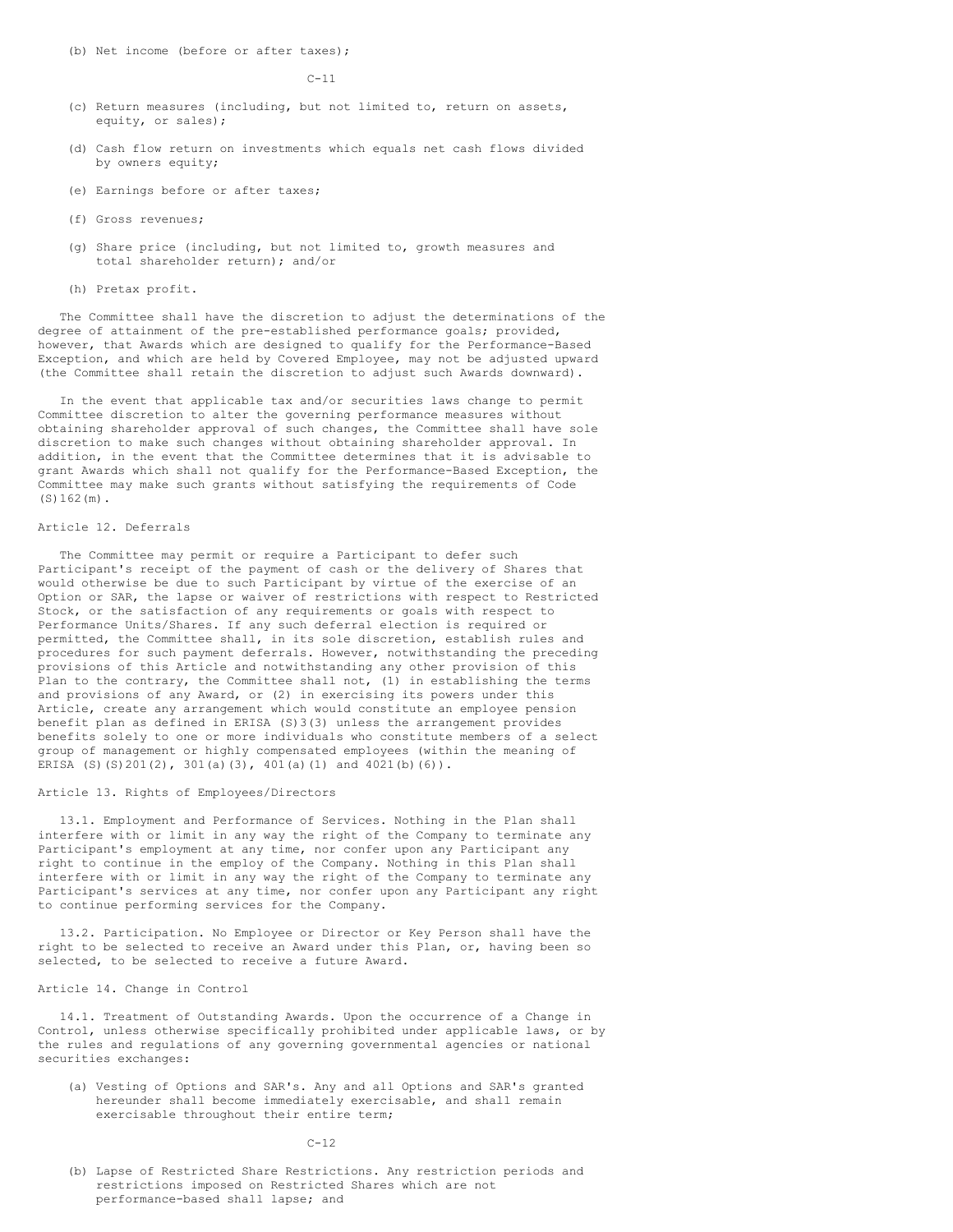(c) Vesting, Payment and Achievement of Performance Criteria on Other Awards. The target payout opportunities attainable under all outstanding Awards of performance-based Restricted Stock, Performance Units and Performance Shares shall be deemed to have been fully earned for the entire Performance Period(s) as of the effective date of the Change in Control. The vesting of all Awards denominated in Shares shall be accelerated as of the effective date of the Change in Control, and there shall be paid out to Participants within thirty (30) days following the effective date of the Change in Control a pro rata number of shares based upon an assumed achievement of all relevant targeted performance goals and upon the length of time within the Performance Period which has elapsed prior to the Change in Control. Awards denominated in cash shall be paid pro rata to participants in cash within thirty (30) days following the effective date of the Change in Control, with the proration determined as a function of the length of time within the Performance Period which has elapsed prior to the Change in Control, and based on an assumed achievement of all relevant targeted performance goals.

14.2. Special Gross-Up Payment for Excise Tax Imposed.

- (a) Upon a Change In Control, the Company shall appoint an independent tax consultant (herein the "ITC") who shall be a lawyer, certified public accountant or a compensation consultant with expertise in the area of executive compensation tax law, who shall be selected by the Company and whose fees and disbursements shall be paid by the Company.
- (b) Upon a Change in Control, each Participant who believes that they might be required to pay any Code (S)4999 excise tax shall be entitled to request the calculation and payment of a Gross-Up Payment (as defined below); provided, however, that any Participant requesting the calculation and payment of a Gross-Up Payment must provide the ITC with all information necessary for the ITC to determine the proper amount of Gross-Up Payment which should be made to requesting Participant, and must agree with the release of such information by the Company to the ITC.
- (c) The ITC shall, with respect to each Participant making a request for the calculation and payment of a Gross-Up Payment (a "Requesting Participant"), make a determination as to whether (1) the amounts paid to such Participant under Awards issued under this Plan and (2) other payments otherwise paid to such Participant, which constitute "parachute payments" (as defined in Code (S)280G) (hereinafter referred to as "Parachute Payments") would be subject to the Code (S)4999 excise tax. If the ITC determines that the Parachute Payments to a Requesting Participant would be subject to the Code (S)4999 excise tax, then such Participant shall receive an additional lump sum cash payment (herein the "Gross-Up Payment") in an amount such that after payment by the Requesting Participant of all federal and state taxes (including the Code (S)4999 excise tax) imposed upon the Gross-Up Payment, the Requesting Participant retains from the Gross-Up Payment an amount equal to the Code (S)4999 excise tax imposed upon the Parachute Payments.
- (d) If the ITC shall determine that no Code (S)4999 excise tax is payable by a Requesting Participant, the ITC shall furnish the Requesting Participant with a written opinion that the Requesting Participant has substantial authority not to report any Code (S)4999 excise tax due on the Requesting Participant's income tax returns. A Requesting Participant shall notify the Company in writing within 15 days of any claim by the Internal Revenue Service ("IRS") that, if successful, would require the payment by the Company of a Gross-Up Payment. If the Requesting Participant is subsequently required to make a payment of any Code (S)4999 excise tax by the IRS, then the Company shall make a payment (the "Gross-Up Underpayment") to the Requesting Participant equal to the amount assessed as a Code (S)4999 excise tax by the IRS; provided, however, the Company may, in lieu of making such Gross-Up Underpayment to the Requesting Participant, notify the Requesting Participant in writing that it desires that

 $C-13$ 

the Requesting Participant contest the IRS claim, in which case the Requesting Participant and the Company shall cooperate, and the Company shall bear all costs and expenses (including payment of any resulting Code (S)4999 excise tax ultimately determined to be due, additional interest and penalties) incurred in connection with contesting such claim.

14.3. Termination, Amendment, and Modifications of Change-in-Control Provisions. Notwithstanding any other provision of this Plan or any Award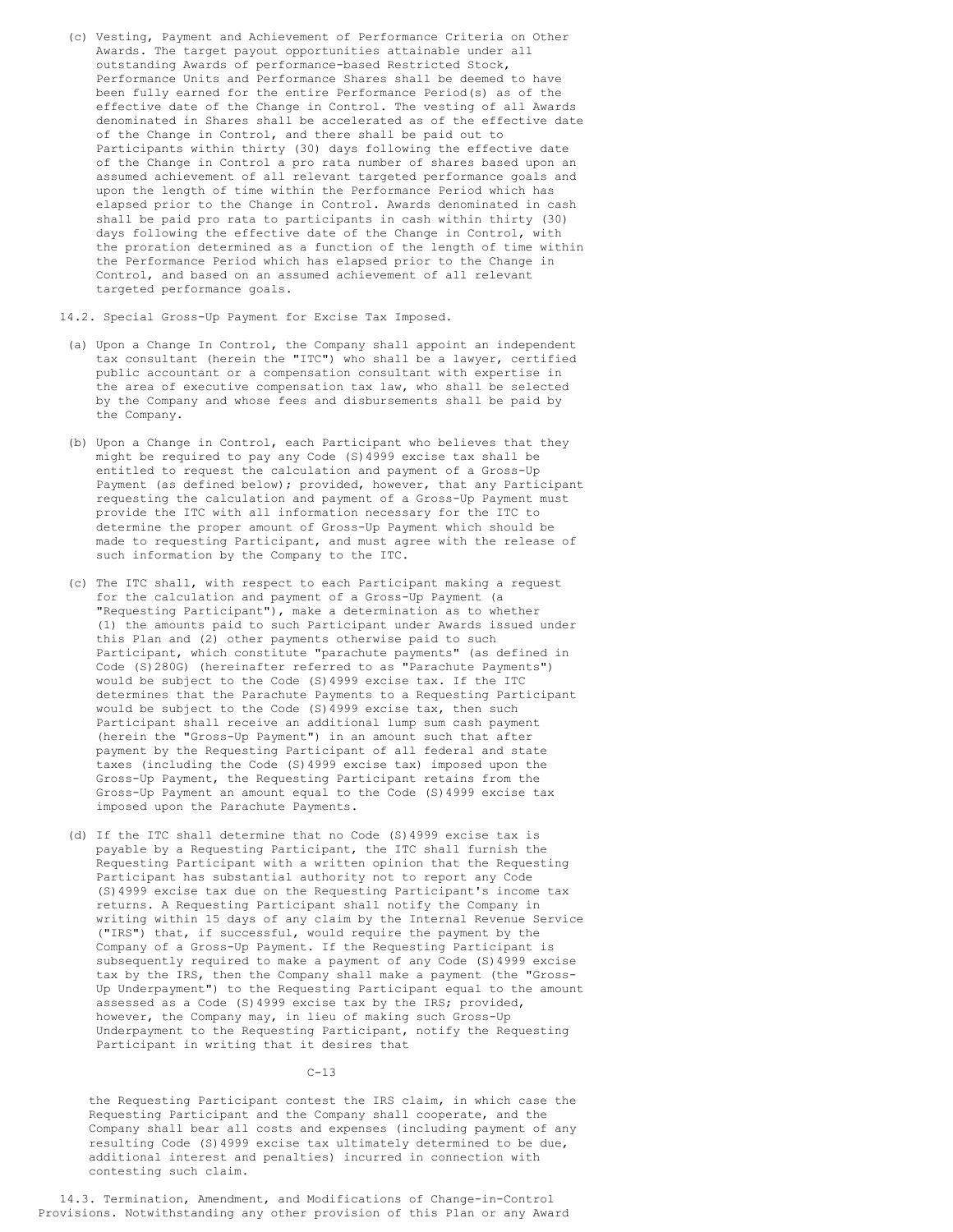Agreement provision to the contrary, the provisions of this Article may not be terminated, amended, or modified on or after the date of a Change in Control to affect adversely any Award theretofore granted under the Plan without the prior written consent of the Participant with respect to said Participant's outstanding Awards; provided, however, the Committee may terminate, amend, or modify this Article and Section 2.6 at any time and from time to time prior to the date of a Change in Control.

## Article 15. Amendment, Modification, and Termination

15.1. Amendment, Modification, and Termination. Subject to the terms of the Plan, the Committee may at any time and from time to time, alter, amend, suspend or terminate the Plan in whole or in part.

15.2. Adjustment of Awards Upon the Occurrence of Certain Unusual or Nonrecurring Events. The Committee may make adjustments in the terms and conditions of, and the criteria included in, Awards in recognition of unusual or nonrecurring events (including, without limitation, the events described in Section 4.2 hereof) affecting the Company or the financial statements of the Company or of changes in applicable laws, regulations, or accounting principles, whenever the Committee determines that such adjustments are appropriate in order to prevent dilution or enlargement of the benefits or potential benefits intended to be made available under the Plan; provided that, unless the Committee determines otherwise at the time such adjustment is considered, no such adjustment shall be authorized to the extent that such authority would be inconsistent with the Plan's meeting the requirements of Code (S)162(m), as from time to time amended.

15.3. Awards Previously Granted. Notwithstanding any other provision of the Plan to the contrary, no termination, amendment, or modification of the Plan shall adversely affect in any material way any Award previously granted under the Plan, without the written consent of the Participant holding such Award.

15.4. Compliance with Code (S)162(m). The Committee shall have full and absolute discretion to determine whether an Award granted under this Plan is intended to comply with the requirements of Code (S)162(m) and the regulations thereunder. In addition, in the event that changes are made to Code (S)162(m) to permit greater flexibility with respect to any Award or Awards made available under the Plan, the Committee may make any adjustments it deems appropriate.

### Article 16. Withholding

16.1. Tax Withholding. The Company shall have the power and the right to deduct or withhold, or require a Participant to remit to the Company as a condition precedent for the fulfillment of any Award, an amount sufficient to satisfy Federal, state, and local taxes, domestic or foreign, required by law or regulation to be withheld with respect to any taxable event arising as a result of this Plan.

16.2. Share Withholding. Whenever Shares are to be issued or cash paid to an Optionee upon exercise of an Option, the Company shall have the right to require the Optionee to remit to the Company, as a condition of exercise of the Option, an amount sufficient to satisfy federal, state and local withholding tax requirements at the time of exercise. However, notwithstanding the foregoing, to the extent that a Participant is an Insider, satisfaction withholding requirements by having the Company withhold Shares may only be made to the extent that such withholding of Shares (1) has met the requirements of an exemption under Rule 16b-3 of the General Rules and Regulations of the Exchange Act, or (2) is a subsequent transaction the terms of which were provided for in a transaction initially meeting the requirements of an exemption under Rule 16b-3 of the General Rules and Regulations of the Exchange Act.

# $C - 14$

# Article 17. Indemnification

Each person who is or shall have been a member of the Committee, or of the Board, shall be indemnified and held harmless by the Company against and from any loss, cost, liability, or expense that may be imposed upon or reasonably incurred by him or her in connection with or resulting from any claim, action, suit, or proceeding to which he or she may be a party or in which he or she may be involved by reason of any action taken or failure to act under the Plan and against and from any and all amounts paid by him or her in settlement thereof, with the Company's approval, or paid by him or her in satisfaction of any judgement in any such action, suit, or proceeding against him or her, provided he or she shall give the Company an opportunity, at its own expense, to handle and defend the same before he or she undertakes to handle and defend it on his or her own behalf. The foregoing right of indemnification shall not be exclusive of any other rights of indemnification to which such persons may be entitled under the Company's Articles of Incorporation of Bylaws, as a matter of law, or otherwise, or any power that the Company may have to indemnify them or hold them harmless.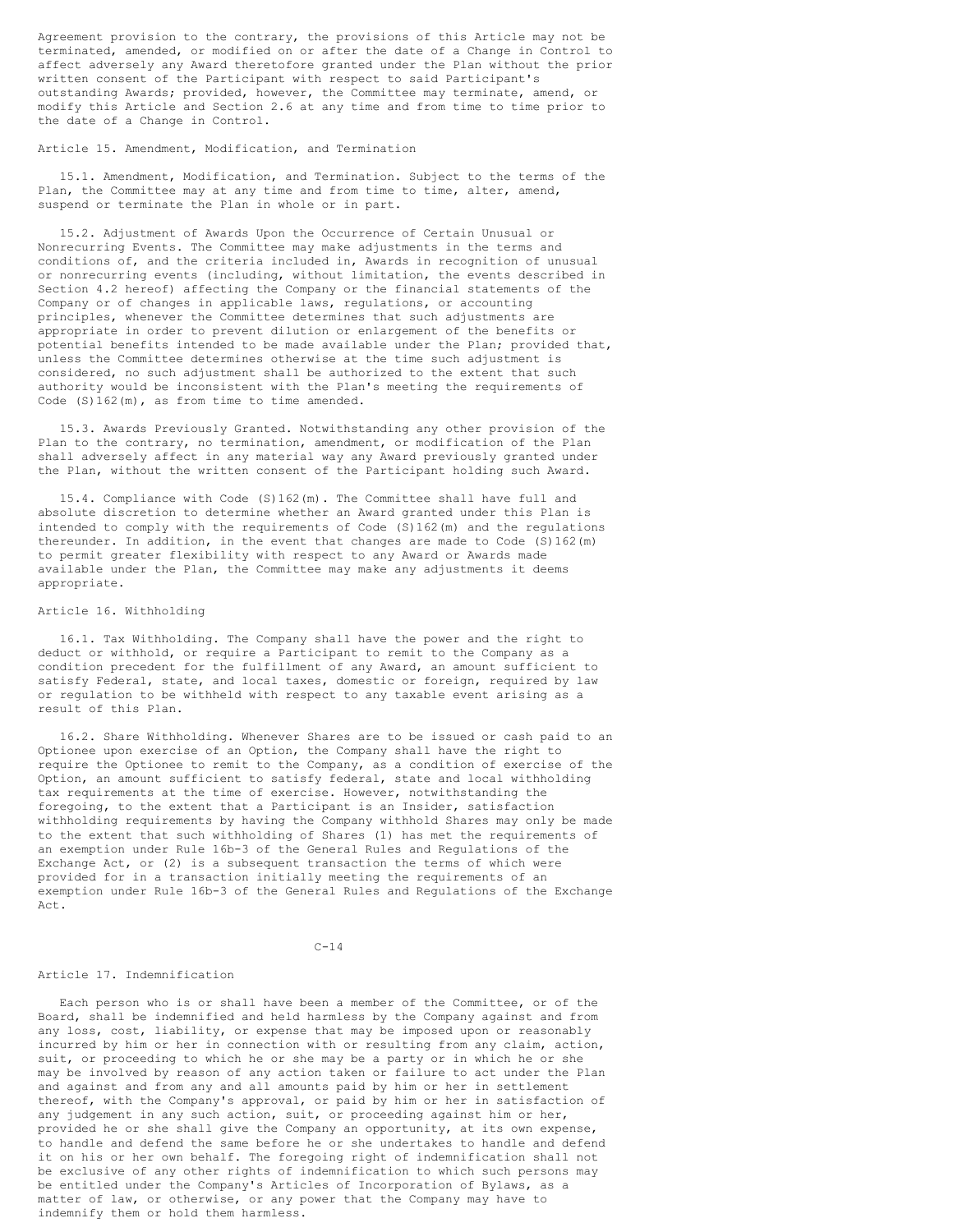### Article 18. Successors

All obligations of the Company under the Plan with respect to Awards granted hereunder shall be binding on any successor to the Company.

Article 19. Miscellaneous

19.1. Gender and Number. Except where otherwise indicated by the context, any masculine term used herein also shall include the feminine; the plural shall include the singular and the singular shall include the plural.

19.2. Severability. In the event any provision of the Plan shall be held illegal or invalid for any reason, the illegality or invalidity shall not affect the remaining parts of the Plan, and the Plan shall be construed and enforced as if the illegal or invalid provision had not been included.

19.3. Requirements of Law. The granting of Awards and the issuance of Shares under the Plan shall be subject to all applicable laws, rules, and regulations, and to such approvals by any governmental agencies or national securities exchanges as may be required.

19.4. Securities Law Compliance. With respect to Insiders, transactions under this Plan are intended to comply with all applicable conditions or Rule 16b-3 or its successors under the 1934 Act. To the extent any provision of the plan or action by the Committee fails to so comply, it shall be deemed null and void, to the extent permitted by law and deemed advisable by the Committee.

19.5. Governing Law. To the extent not preempted by federal law, the Plan, and all agreements hereunder, shall be construed in accordance with and governed by the internal laws of the state of Georgia.

19.6. Plan Document Controls. In the event of any conflict between the provisions of an Award Agreement and the Plan, the Plan shall control, and the conflicting provisions of the Award Agreement shall be null and void ab initio.

19.7. Unfunded Arrangement. The Plan shall not be funded, and except for reserving a sufficient number of authorized shares to the extent required by law to meet the requirements of the Plan, the Company shall not be required to establish any special or separate fund or to make any other segregation of assets to assure the payment of any grant under the Plan.

19.8. Awards Granted in Substitution. Notwithstanding any contrary provision, in the event the Company engages in a recapitalization, reorganization, merger, consolidation, combination, exchange of shares, spinoff, spin-out, acquisition or other business transaction with another organization, the Committee in its absolute discretion may grant Awards under this Plan in substitution and cancellation of options, stock appreciation rights, restricted stock, performance shares or performance units awarded to an individual by such other organization. Awards made under this Section in substitution for awards canceled as a result of such business transaction may have an Option Price or grant price less than one hundred percent (100%) of the Fair Market Value on the date such award is granted.

### $C-15$

### PART II--INFORMATION NOT REQUIRED IN PROSPECTUS

Item 20. Indemnification of Directors and Officers.

Section 145 of the Delaware General Corporation Law ("DGCL") generally provides that all directors and officers (as well as other employees and individuals) may be indemnified against expenses (including attorney's fees) judgments, fines and amounts paid in settlement actually and reasonably incurred in connection with certain specified actions, suits or proceedings, whether civil, criminal, administrative or investigative (other than an action by or in the right of the corporation--a "derivative action"), if they acted in good faith and in a manner they reasonably believed to be in or not opposed to the best interests of the corporation, and, with respect to any criminal action or proceeding, had no reasonable cause to believe their conduct was unlawful. A similar standard of care is applicable in the case of derivative actions, except that indemnification extends only to expenses (including attorneys' fees) actually and reasonably incurred in connection with defense or settlement of an action and the DGCL requires court approval before there can be any indemnification where the person seeking indemnification has been found liable to the corporation. Section 145 of the DGCL also provides that the rights conferred thereby are not exclusive of any other right which any person may be entitled to under any bylaw, agreement, vote of shareowners or disinterested directors or otherwise, and permits a corporation to advance expenses to or on behalf of a person to be indemnified upon receipt of an undertaking to repay the amounts advanced if it is determined that the person is not entitled to be indemnified.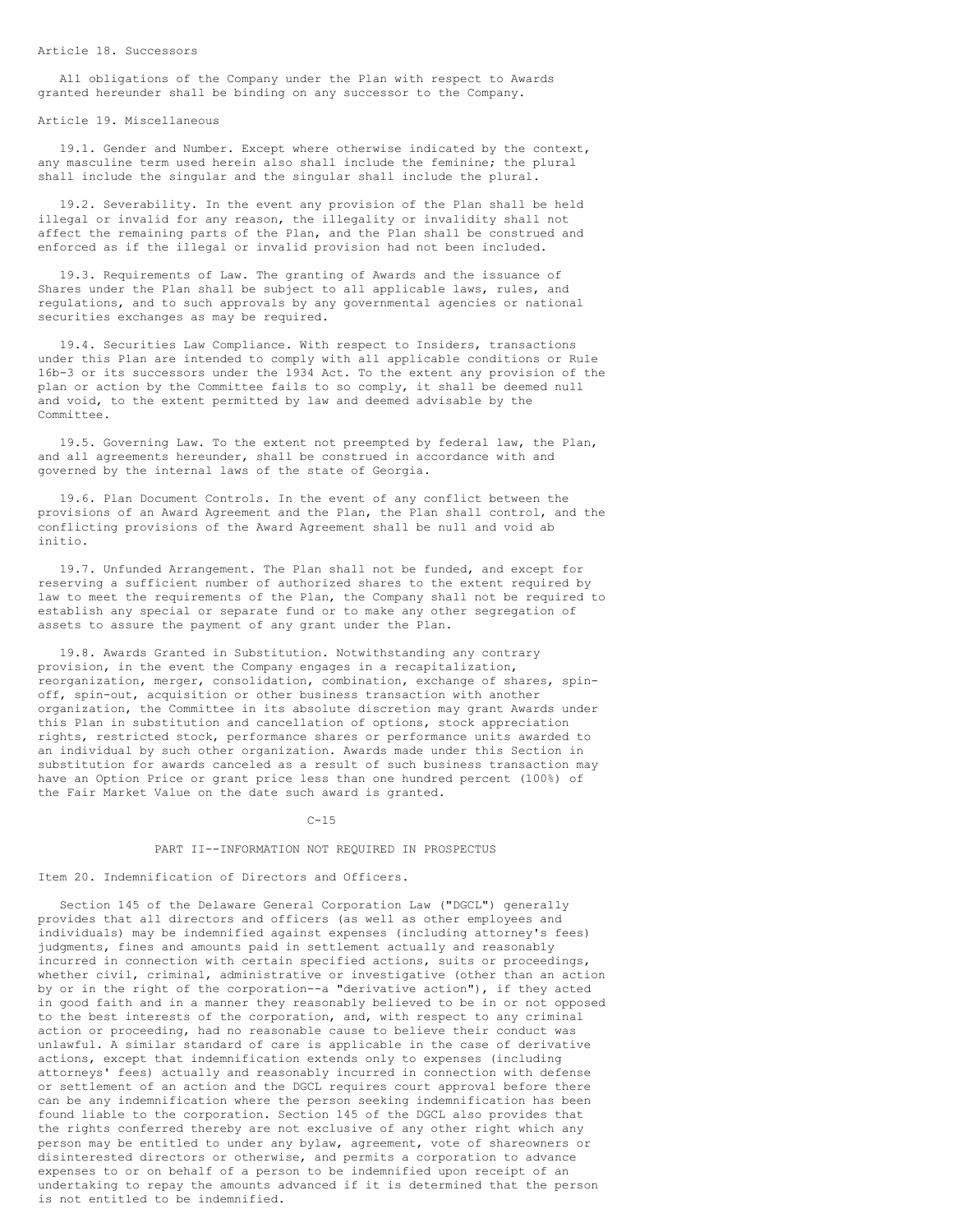New UPS's bylaws provide that each person who was or is made a party or is threatened to be made a party to or is involved in any action, suit or proceeding by reason of the fact that he is or was a director or officer of the Company (or is or was serving at the request of the Company as director, officer, employee or agent of another entity), shall be indemnified and held harmless by the Company to the fullest extent authorized by the DGCL, as in effect (or to the extent that indemnification is broadened, as it may be amended), against all expense, liability and loss (including attorneys' fees, judgments, fines, ERISA excise taxes or penalties and amounts paid or to be paid in settlement) reasonably incurred or suffered by such person in connection therewith. Except with respect to actions initiated by an officer or director against the Company to recover the amount of an unpaid claim, the Company is required to indemnify an officer or director in connection with an action, suit or proceeding initiated by such person only if such action, suit or proceeding was authorized by the board of directors of the Company. The bylaws further provide that an officer or director may (thirty days after a written claim has been received by the Company) bring suit against the Company to recover an unpaid claim and, if such suit is successful, the expense of bringing such suit. While it is a defense to such suit that the claimant has not met the applicable standards of conduct which make indemnification permissible under the DGCL, neither the failure of the board of directors to have made a determination that indemnification is proper, nor an actual determination that the claimant has not met the applicable standard of conduct, shall be a defense to the action or create a presumption that the claimant has not met the applicable standard of conduct. The bylaws also provide that the rights conferred thereby are contract rights, that they are not exclusive of any other rights which an officer or director may have or hereafter acquire under any statute, any other provision of the certificate of incorporation, bylaw, agreement, vote of shareowners or disinterested directors or otherwise, and that they include the right to be paid by the Company the expenses incurred in defending any specified action, suit or proceeding in advance of its final disposition provided that, if the DGCL so requires, such payment shall only be made upon delivery to the Company by the officer or director of an undertaking to repay all amounts so advanced if it shall ultimately be determined that such director or officer is not entitled to be indemnified under the bylaws or otherwise.

 $TT-1$ 

Item 21. Exhibits and Financial Statement Schedules.

(a) Exhibits

 $<$ TABLE $>$ <CAPTION> Exhibit No. Description ------- -----------  $\langle$ C>  $\langle$ S> 2.1 Form of Agreement and Plan of Merger, dated as of September , 1999, among United Parcel Service of America, Inc., United Parcel Service, Inc. and UPS Merger Subsidiary, Inc. (included as Annex A to the proxy statement/prospectus). 3.1 Form of Restated Certificate of Incorporation of United Parcel Service, Inc. (included as Annex B to the proxy statement/prospectus). 3.2 Form of Bylaws of United Parcel Service, Inc. 4.1 Form of Class A Common Stock Certificate. 4.2 Form of Class B Common Stock Certificate. 4.3 Specimen Certificate of Capital Stock of UPS (incorporated by reference to Exhibit 3(a) to Form 10, as filed April 29, 1970). 4.4 UPS Managers Stock Trust Agreement, as amended and restated (incorporated by reference to Exhibit 4(b) to Post-Effective Amendment No. 1 to Registration Statement on Form S-3 (No. 33-54297)). 4.5 Specimen Certificate of 8 3/8% Debentures due April 1, 2020 (incorporated by reference to Exhibit 4(c) to Registration Statement No. 33-32481, filed December 7, 1989). 4.6 Indenture relating to 8 3/8% Debentures due April 1, 2020 (incorporated by reference to Exhibit 4(c) to Registration Statement No. 33-32481, filed December 7, 1989). 4.7 UPS Employees Stock Trust Agreement (incorporated by reference to Exhibit 4(iv) to Registration Statement on Form S-8 (No. 33-62169), filed August 28, 1995). 4.8 Specimen Certificate of \$166,000,000 of 3.25% Swiss Franc Notes due October 22, 1999 (available to the Commission upon request). 4.9 Indenture relating to \$166,000,000 of 3.25% Swiss Franc Notes due October 22, 1999 (available to the Commission upon request).

4.10 Specimen Certificate of Sterling 100 million of 6.875% Notes due 2000 (available to the Commission upon request).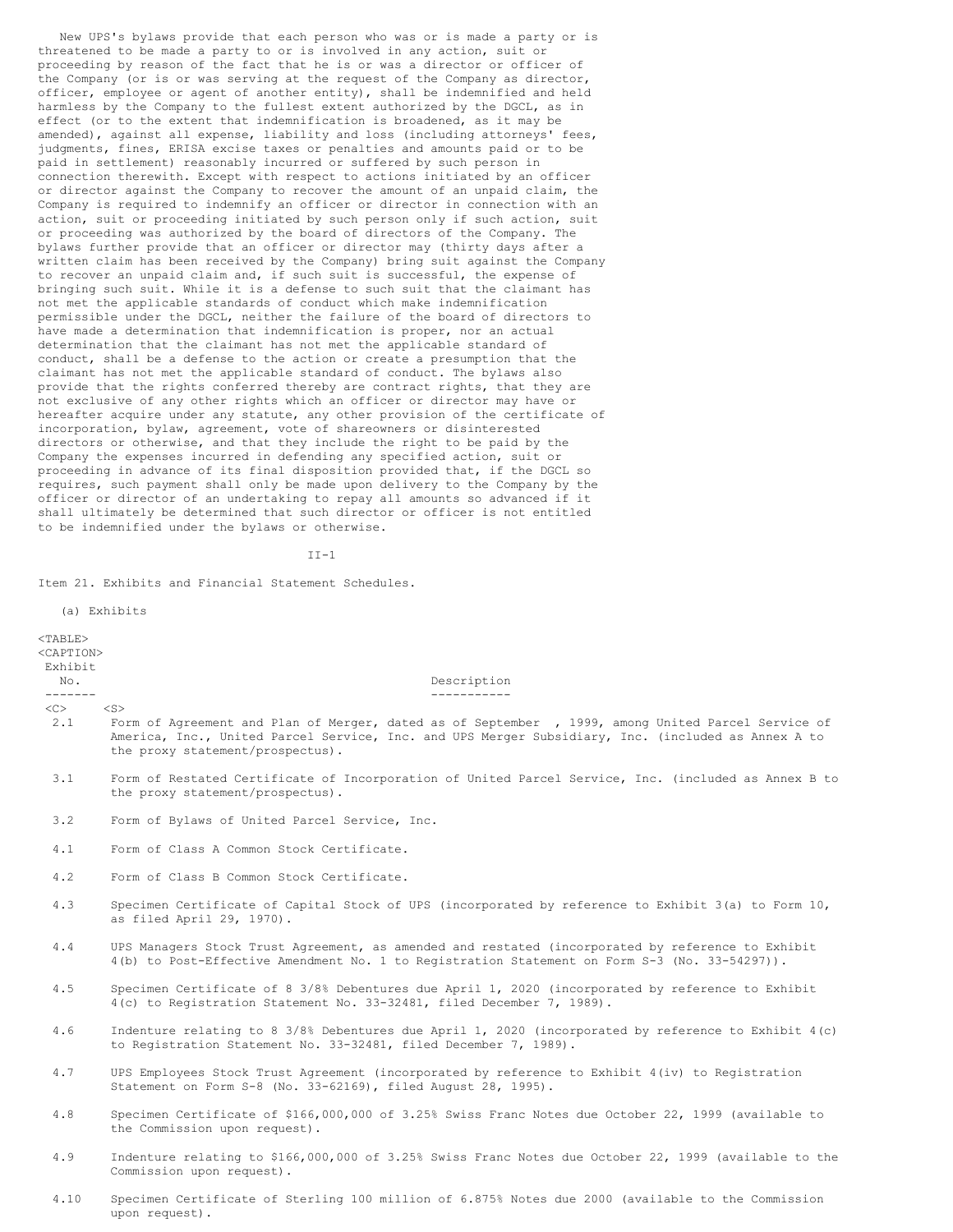- 4.11 Indenture relating to Sterling 100 million of 6.8755% Notes due 2000 (available to the Commission upon request).
- 4.12 Specimen Certificate of \$500,000,000 of Temporary and Permanent Global Notes in connection with the European medium term note program (available to the Commission upon request).
- 4.13 Indenture relating to the \$500,000,000 European Medium term note program (available to the Commission upon request).
- 4.14 Specimen Certificate of Exchange Offer Notes Due 2030 (incorporated by reference to Exhibit T-3C to Form T-3 filed December 18, 1997).
- 4.15 Indenture relating to Exchange Offer Notes Due 2030 (incorporated by reference to Exhibit T-3C to Form T-3 filed December 18, 1997).
- 4.16 Specimen Certificate of \$200,000,000 of 6.625% Euro Notes due April 25, 2001 (available to the Commission upon request).
- 4.17 Indenture relating to \$200,000,000 of 6.625% Euro Notes due April 25, 2001 (available to the Commission upon request).

 $\langle$ /TABLE>

 $K$ ).

| <table><br/><caption><br/>Exhibit</caption></table> |                                                                                                                                                                                                                                   |  |  |  |  |  |  |
|-----------------------------------------------------|-----------------------------------------------------------------------------------------------------------------------------------------------------------------------------------------------------------------------------------|--|--|--|--|--|--|
| No.<br>$- - - - - - -$                              | Description                                                                                                                                                                                                                       |  |  |  |  |  |  |
| $<<$ $>$                                            | $<\heartsuit$ < $<\heartsuit$<br>4.18 Specimen Certificate of \$300,000,000 of 6.25% Euro Notes due July 7,<br>2000 (available to the Commission upon request).                                                                   |  |  |  |  |  |  |
| 4.19                                                | Indenture relating to \$300,000,000 of 6.25% Euro Notes due July 7, 2000<br>(available to the Commission upon request).                                                                                                           |  |  |  |  |  |  |
| 4.20                                                | Specimen Certificate of \$1,000,000,000 of Temporary and Permanent<br>Global Notes in connection with the European medium term note program<br>(available to the Commission upon request).                                        |  |  |  |  |  |  |
| 4.21                                                | Indenture relating to the \$1,000,000,000 European medium term note<br>program (available to the Commission upon request).                                                                                                        |  |  |  |  |  |  |
| 4.22                                                | Indenture relating to \$2,000,000,000 of debt securities (incorporated<br>by Reference to Exhibit 4.1 to Pre-Effective Amendment No. 1 to<br>Registration Statement on Form S-3 (No. 333-08369) as filed January 26,<br>$1999$ ). |  |  |  |  |  |  |
| 4.23                                                | Subscription Agreement--Cash Purchase (incorporated by reference to<br>Exhibit 4(u) to 1998 Annual Report on Form 10-K).                                                                                                          |  |  |  |  |  |  |
| 4.24                                                | Subscription Agreement--Eligible Fiduciaries (incorporated by reference<br>to Exhibit 4(v) to 1998 Annual Report on Form 10-K).                                                                                                   |  |  |  |  |  |  |
| 5.1                                                 | Opinion of Gibson, Dunn & Crutcher LLP regarding the legal validity of<br>the securities being registered for issuance.                                                                                                           |  |  |  |  |  |  |
| 8.1                                                 | Form of opinion of Gibson, Dunn & Crutcher LLP regarding certain tax<br>matters.                                                                                                                                                  |  |  |  |  |  |  |
| 10.1                                                | UPS Thrift Plan, as Amended and Restated January 1, 1976, including<br>Amendment Nos. 1 and 2 (incorporated by reference to Exhibit 10(a) to<br>1980 Annual Report on Form 10-K).                                                 |  |  |  |  |  |  |
|                                                     | Amendment No. 3 to the UPS Thrift Plan (incorporated by reference<br>(1)<br>to Exhibit 20(b) to 1980 Annual Report on Form $10-K$ ).                                                                                              |  |  |  |  |  |  |
|                                                     | Amendment No. 4 to the UPS Thrift Plan (incorporated by reference<br>(2)<br>to Exhibit 20(b) to 1981 Annual Report on Form $10-K$ ).                                                                                              |  |  |  |  |  |  |
|                                                     | Amendment No. 5 to the UPS Thrift Plan (incorporated by reference<br>(3)<br>to Exhibit $19(b)$ to 1983 Annual Report on Form $10-K$ ).                                                                                            |  |  |  |  |  |  |
|                                                     | Amendment No. 6 to the UPS Thrift Plan (incorporated by reference<br>(4)<br>to Exhibit $10(a)$ (4) to 1985 Annual Report on Form $10-K$ ).                                                                                        |  |  |  |  |  |  |
|                                                     | Amendment No. 7 to the UPS Thrift Plan (incorporated by reference<br>(5)<br>to Exhibit $10(a)$ (5) to 1985 Annual Report on Form $10-K$ ).                                                                                        |  |  |  |  |  |  |
|                                                     | Amendment No. 8 to the UPS Thrift Plan (incorporated by reference<br>(6)<br>to Exhibit $10(a)$ (6) to 1987 Annual Report on Form $10-K$ ).                                                                                        |  |  |  |  |  |  |
|                                                     | Amendment No. 9 to the UPS Thrift Plan (incorporated by Reference<br>(7)<br>to Exhibit $10(a)$ (7) to 1987 Annual Report on Form $10-K$ ).                                                                                        |  |  |  |  |  |  |
|                                                     | Amendment No. 10 to the UPS Thrift Plan (incorporated by<br>(8)<br>reference to Exhibit 10(a) (8) to 1990 Annual Report on Form 10-<br>$K)$ .                                                                                     |  |  |  |  |  |  |
|                                                     | Amendment No. 11 to the UPS Thrift Plan (incorporated by<br>(9)<br>reference to Exhibit 10(a) (9) to 1991 Annual Report on Form 10-                                                                                               |  |  |  |  |  |  |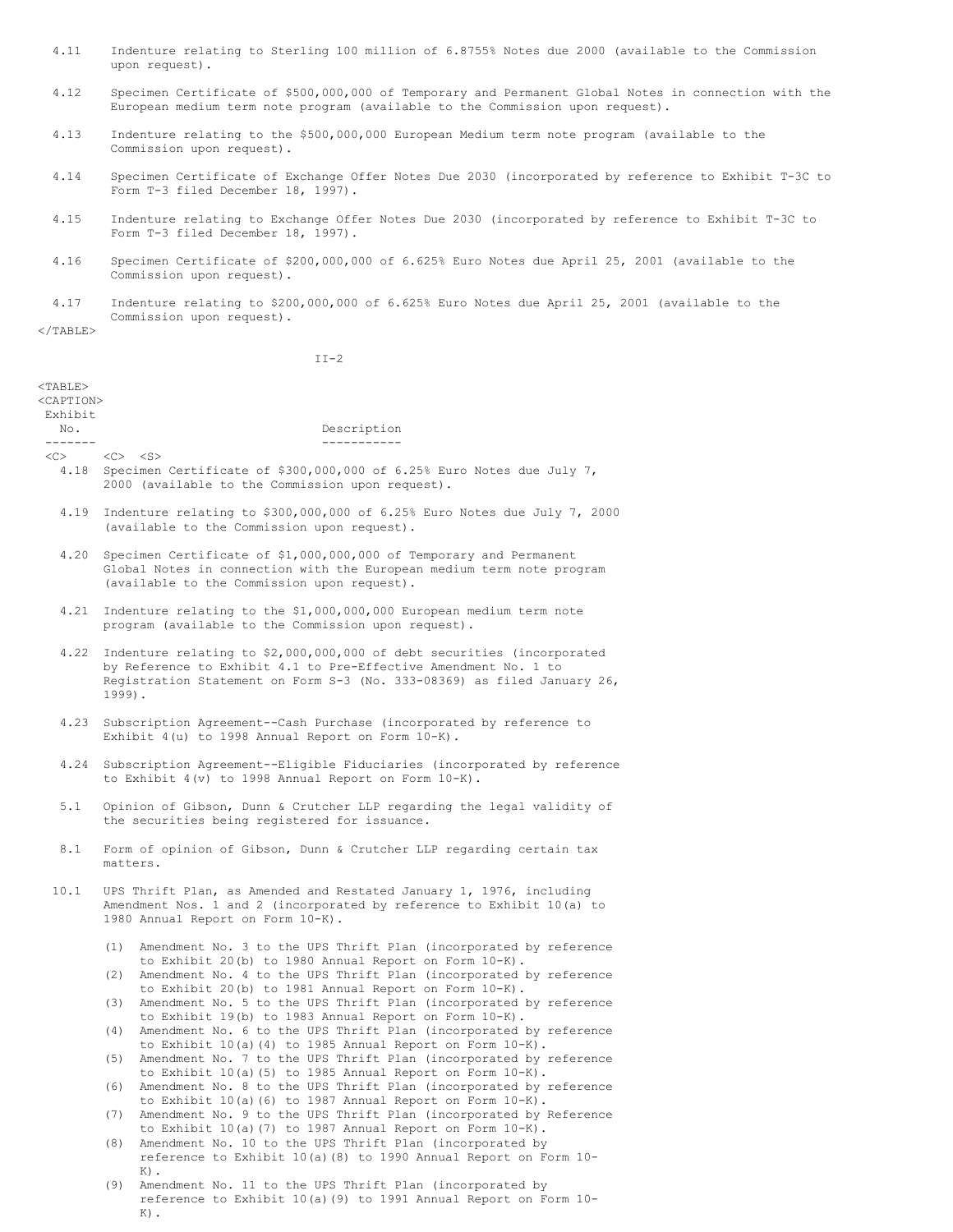- (10) Amendment No. 12 to the UPS Thrift Plan (incorporated by reference to Exhibit 10(a)(10) to 1991 Annual Report on Form 10- K).
- (11) Amendment No. 13 to the UPS Thrift Plan (incorporated by reference to Exhibit 10(a)(11) to 1991 Annual Report on Form 10-  $K$ ).
- (12) Amendment No. 14 to the UPS Thrift Plan (incorporated by reference to Exhibit 10(a)(12) to 1991 Annual Report on Form 10- K).
- (13) Amendment No. 15 to the UPS Thrift Plan (incorporated by reference to Exhibit 10(a)(13) to 1992 Annual Report on Form 10-  $K)$ .

 $<$ /TABLE>

| $TABLE>$<br><caption><br/>Exhibit</caption> |                                         |        |                                                                                                                                                                                                     |
|---------------------------------------------|-----------------------------------------|--------|-----------------------------------------------------------------------------------------------------------------------------------------------------------------------------------------------------|
| No.                                         |                                         |        | Description                                                                                                                                                                                         |
| -------                                     |                                         |        | -----------                                                                                                                                                                                         |
| <<>                                         | $\langle C \rangle$ $\langle S \rangle$ | $K)$ . | (14) Amendment No. 16 to the UPS Thrift Plan (incorporated by<br>reference to Exhibit 10(a) (14) to 1993 Annual Report on Form 10-                                                                  |
|                                             |                                         | $K)$ . | (15) Amendment No. 17 to the UPS Thrift Plan (incorporated by<br>reference to Exhibit 10(a) (15) to 1993 Annual Report on Form 10-                                                                  |
|                                             |                                         | $K)$ . | (16) Amendment No. 18 to the UPS Thrift Plan (incorporated by<br>reference to Exhibit 10(a) (16) to 1994 Annual Report on Form 10-                                                                  |
|                                             |                                         | $K)$ . | (17) Amendment No. 19 to the UPS Thrift Plan (incorporated by<br>reference to Exhibit 10(a) (17) to 1994 Annual Report on Form 10-                                                                  |
|                                             |                                         | $K$ ). | (18) Amendment No. 20 to the UPS Thrift Plan (incorporated by<br>reference to Exhibit 10(a) (18) to 1995 Annual Report on Form 10-                                                                  |
|                                             |                                         | $K)$ . | (19) Amendment No. 21 to the UPS Thrift Plan (incorporated by<br>reference to Exhibit 10(a) (19) to 1995 Annual Report on Form 10-                                                                  |
|                                             |                                         | $K)$ . | (20) Amendment No. 22 to the UPS Thrift Plan (incorporated by<br>reference to Exhibit 10(a) (20) to 1996 Annual Report on Form 10-                                                                  |
|                                             |                                         | $K)$ . | (21) Amendment No. 23 to the UPS Thrift Plan (incorporated by<br>reference to Exhibit 10(a) (21) to 1996 Annual Report on Form 10-                                                                  |
| 10.2                                        |                                         |        | UPS Retirement Plan (including Amendments 1 through 4) (incorporated                                                                                                                                |
|                                             |                                         |        | by reference to Exhibit 9 to 1979 Annual Report on Form 10-K).                                                                                                                                      |
|                                             |                                         |        | (1) Amendment No. 5 to the UPS Retirement Plan (incorporated by<br>reference to Exhibit 20(a) to 1980 Annual Report on Form 10-K).                                                                  |
|                                             | (2)                                     |        | Amendment No. 6 to the UPS Retirement Plan (incorporated by<br>reference to Exhibit 19(a) to 1983 Annual Report on Form 10-K).                                                                      |
|                                             | (3)                                     | $K)$ . | Amendment No. 7 to the UPS Retirement Plan (incorporated by<br>reference to Exhibit 10(b) (3) to 1984 Annual Report on Form 10-                                                                     |
|                                             | (4)                                     | $K)$ . | Amendment No. 8 to the UPS Retirement Plan (incorporated by<br>reference to Exhibit 10(b) (4) to 1985 Annual Report on Form 10-                                                                     |
|                                             | (5)                                     | $K)$ . | Amendment No. 9 to the UPS Retirement Plan (incorporated by<br>reference to Exhibit 10(b) (5) to 1985 Annual Report on Form 10-                                                                     |
|                                             | (6)                                     |        | Amendment No. 10 to the UPS Retirement Plan (incorporated by<br>reference to Exhibit 19(a) to 1988 Annual Report on Form $10-K$ ).                                                                  |
|                                             | (7)                                     |        | Amendment No. 11 to the UPS Retirement Plan (incorporated by                                                                                                                                        |
|                                             | (8)                                     | $K)$ . | reference to Exhibit 19(b) to 1988 Annual Report on Form 10-K).<br>Amendment No. 12 to the UPS Retirement Plan (incorporated by<br>reference to Exhibit 10(b) (8) to 1989 Annual Report on Form 10- |
|                                             | (9)                                     | $K)$ . | Amendment No. 13 to the UPS Retirement Plan (incorporated by<br>Reference to Exhibit 10(b) (9) to 1989 Annual Report on Form 10-                                                                    |
|                                             |                                         | $K)$ . | (10) Amendment No. 14 to the UPS Retirement Plan (incorporated by<br>reference to Exhibit 10(b) (10) to 1990 Annual Report on Form 10-                                                              |
|                                             |                                         | $K)$ . | (11) Amendment No. 15 to the UPS Retirement Plan (incorporated by<br>reference to Exhibit $10(b)$ (11) to 1992 Annual Report on Form $10-$                                                          |
|                                             |                                         | $K)$ . | (12) Amendment No. 16 to the UPS Retirement Plan (incorporated by<br>reference to Exhibit 10(b) (12) to 1994 Annual Report on Form 10-                                                              |
|                                             |                                         | $K$ ). | (13) Amendment No. 17 to the UPS Retirement Plan (incorporated by<br>reference to Exhibit 10(b) (13) to 1994 Annual Report on Form 10-                                                              |
|                                             |                                         |        | (14) Amendment No. 18 to the UPS Retirement Plan (incorporated by                                                                                                                                   |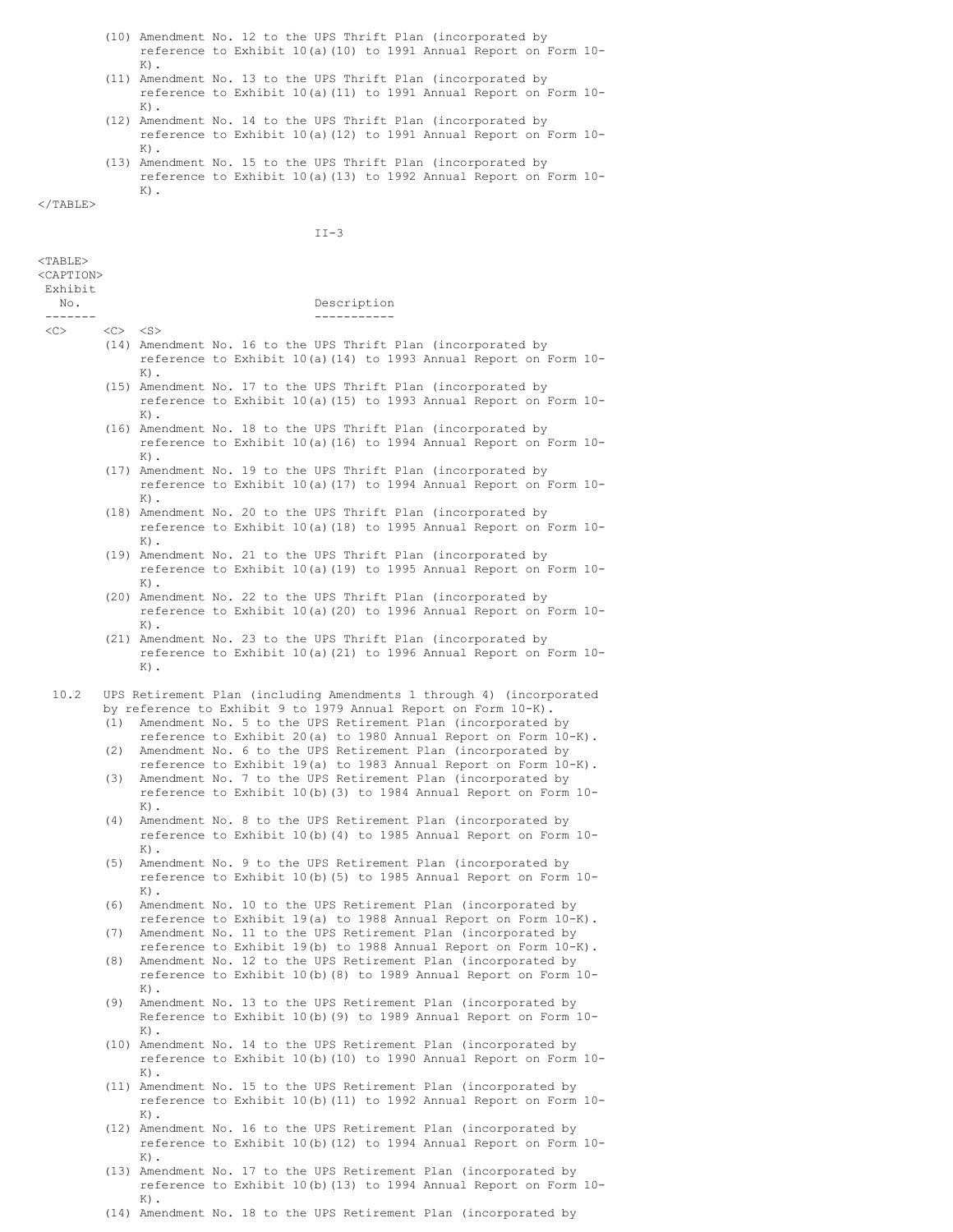reference to Exhibit 10(b)(14) to 1995 Annual Report on Form 10-  $K$ ).

- (15) Amendment No. 19 to the UPS Retirement Plan (incorporated by reference to Exhibit 10(b)(15) to 1995 Annual Report on Form 10- K).
- (16) Amendment No. 20 to the UPS Retirement Plan (incorporated by reference to Exhibit 10(b)(16) to 1995 Annual Report on Form 10-  $K)$ .

 $<$ /TABLE>

| $<$ TABLE $>$                   |                                                                                                                                                                                                                                                                                                                                                                                                                                                                                                                                                                                                                                                                    |  |  |  |  |  |  |  |
|---------------------------------|--------------------------------------------------------------------------------------------------------------------------------------------------------------------------------------------------------------------------------------------------------------------------------------------------------------------------------------------------------------------------------------------------------------------------------------------------------------------------------------------------------------------------------------------------------------------------------------------------------------------------------------------------------------------|--|--|--|--|--|--|--|
| <caption><br/>Exhibit</caption> |                                                                                                                                                                                                                                                                                                                                                                                                                                                                                                                                                                                                                                                                    |  |  |  |  |  |  |  |
| No.                             | Description                                                                                                                                                                                                                                                                                                                                                                                                                                                                                                                                                                                                                                                        |  |  |  |  |  |  |  |
| -------<br><<>                  | -----------<br>$<\heartsuit$ < $<\heartsuit$                                                                                                                                                                                                                                                                                                                                                                                                                                                                                                                                                                                                                       |  |  |  |  |  |  |  |
|                                 | (17) Amendment No. 21 to the UPS Retirement Plan (incorporated by<br>reference to Exhibit 10(b) (17) to 1996 Annual Report on Form 10-<br>$K)$ .                                                                                                                                                                                                                                                                                                                                                                                                                                                                                                                   |  |  |  |  |  |  |  |
|                                 | (18) Amendment No. 22 to the UPS Retirement Plan (incorporated by<br>reference to Exhibit 10(b) (18) to 1997 Annual Report on Form 10-<br>$K)$ .                                                                                                                                                                                                                                                                                                                                                                                                                                                                                                                   |  |  |  |  |  |  |  |
|                                 | (19) Amendment No. 23 to the UPS Retirement Plan (incorporated by<br>reference to Exhibit 10(b) (19) to 1998 Annual Report on Form 10-<br>$K)$ .                                                                                                                                                                                                                                                                                                                                                                                                                                                                                                                   |  |  |  |  |  |  |  |
| 10.3                            | UPS Managers Incentive Plan (as amended) (incorporated by reference to<br>Definitive Proxy Statement for 1992 Special Meeting of Shareholders).                                                                                                                                                                                                                                                                                                                                                                                                                                                                                                                    |  |  |  |  |  |  |  |
| 10.4                            | Indemnification Contracts or Arrangements (incorporated by reference<br>to Item 8 of Form 10, as filed April 29, 1970).                                                                                                                                                                                                                                                                                                                                                                                                                                                                                                                                            |  |  |  |  |  |  |  |
| 10.5                            | Agreement of Sale between Delaware County Industrial Development<br>Authority and Penallen Corporation, dated as of December 1, 1985;<br>Remarketing Agreement, dated as of December 1, 1985, among United<br>Parcel Service of America, Inc., Penallen Corporation and Salomon<br>Brothers Inc; Guarantee Agreement, dated as of December 1, 1985,<br>between United Parcel Service of America, Inc. and Irving Trust<br>Company; Guarantee by United Parcel Service of America, Inc. to<br>Delaware County Industrial Development Authority, dated as of December<br>1, 1985 (incorporated by reference to Exhibit 10(m) to 1985 Annual<br>Report on Form 10-K). |  |  |  |  |  |  |  |
| 10.6                            | Receivables Purchase and Sale Agreement, dated as of November 24,<br>1987, among United Parcel Service, Inc., an Ohio corporation, United<br>Parcel Service, Inc., a New York corporation, United Parcel Service of<br>America, Inc., Cooperative Receivables Corporation and Citicorp North<br>America, Inc. (incorporated by reference to Exhibit 10(1) to 1987<br>Annual Report on Form 10-K).                                                                                                                                                                                                                                                                  |  |  |  |  |  |  |  |
| 10.7                            | Receivables Purchase and Sale Agreement, dated as of November 24,<br>1987, among United Parcel Service, Inc., an Ohio corporation, United<br>Parcel Service, Inc., a New York corporation, United Parcel Service of<br>America, Inc., Citibank, N.A., and Citicorp North America, Inc.<br>(incorporated by reference to Exhibit 10(m) to 1987 Annual Report on<br>Form $10-K$ ).                                                                                                                                                                                                                                                                                   |  |  |  |  |  |  |  |
| 10.8                            | Membership Agreement, dated as of November 24, 1987, by and between<br>Cooperative Receivables Corporation and United Parcel Service of<br>America, Inc. (incorporated by reference to Exhibit 10(n) to 1987<br>Annual Report on Form 10-K).                                                                                                                                                                                                                                                                                                                                                                                                                       |  |  |  |  |  |  |  |
| 10.9                            | Amended and Restated Facility Lease Agreement, dated as of November 6,<br>1990, among Overseas Partners Leasing, Inc., United Parcel Service<br>General Services Co. and United Parcel Service of America, Inc.<br>(incorporated by reference to Exhibit 10(r) to 1990 Annual Report on<br>Form $10-K$ ).                                                                                                                                                                                                                                                                                                                                                          |  |  |  |  |  |  |  |
| 10.10                           | Amended and Restated Facility Lease Agreement, dated as of November 6,<br>1990, among Overseas Partners Leasing, Inc., United Parcel Service Co.<br>and United Parcel Service of America, Inc. (incorporated by reference<br>to Exhibit $10(s)$ to 1990 Annual Report on Form $10-K$ ).                                                                                                                                                                                                                                                                                                                                                                            |  |  |  |  |  |  |  |

- 10.11 Agreement of Sale, dated as of December 28, 1989, between Edison Corporation and Overseas Partners Leasing, Inc. (incorporated by reference to Exhibit 10(t) to 1989 Annual Report on Form 10-K).
- 10.12 Assignment and Assumption Agreement, dated as of December 28, 1989, between and among Edison Corporation, Overseas Partners Leasing, Inc., McBride Enterprises, Inc. and Ramapo Ridge-McBride Office Park (incorporated by reference to Exhibit 10(u) to 1989 Annual Report on Form 10-K).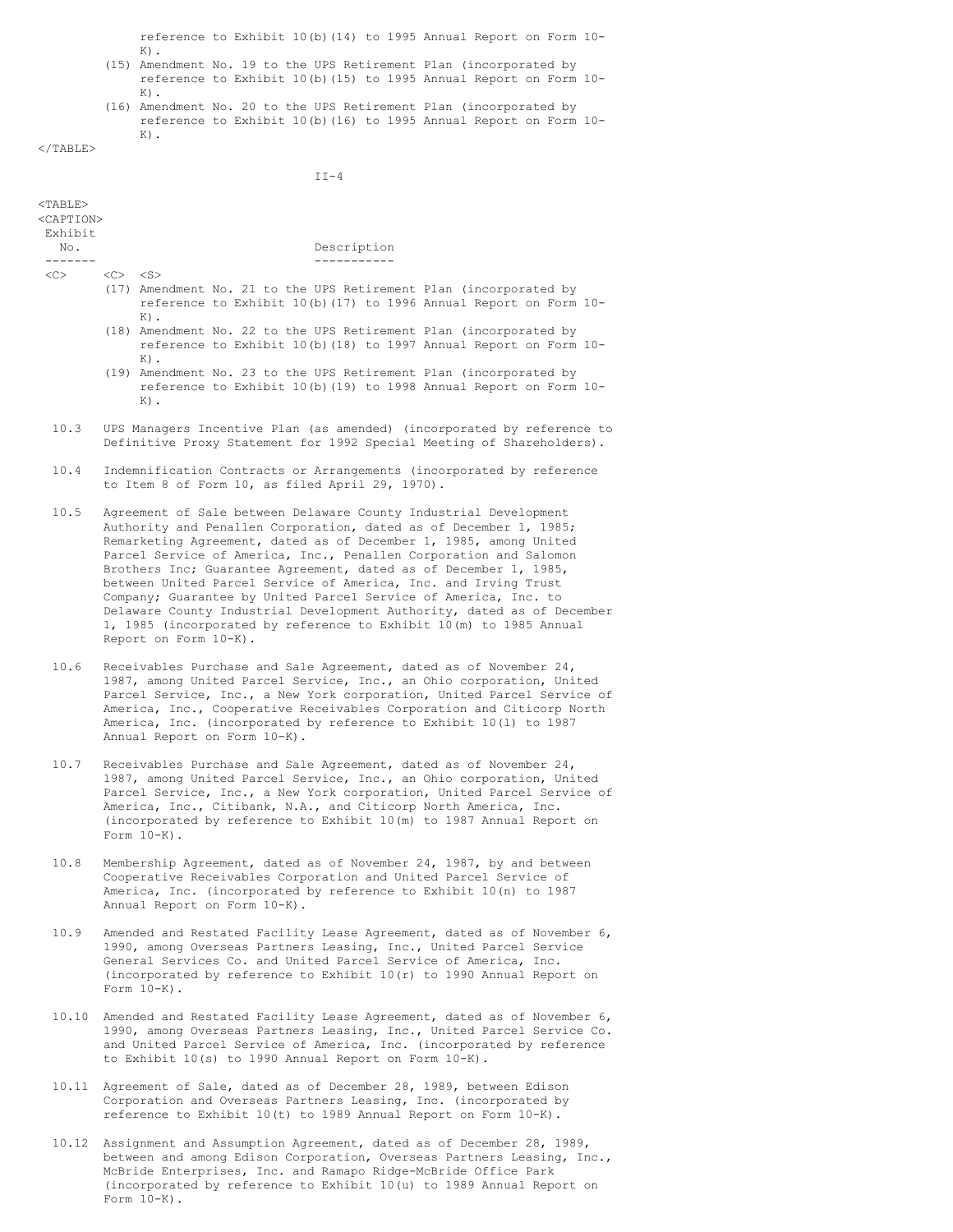10.13 UPS Deferred Compensation Plan for Non-Employee Directors (incorporated by reference to Exhibit 10(v) to 1990 Annual Report on Form 10-K).

 $<$ /TABLE>

 $II-5$ 

| <table><br/><caption><br/>Exhibit<br/>No.</caption></table> | Description                                                                                                                                                                                                                                                                                                                                                                                                                               |
|-------------------------------------------------------------|-------------------------------------------------------------------------------------------------------------------------------------------------------------------------------------------------------------------------------------------------------------------------------------------------------------------------------------------------------------------------------------------------------------------------------------------|
| -------                                                     | -----------                                                                                                                                                                                                                                                                                                                                                                                                                               |
| $<<$ $>$                                                    | $\langle$ C> $\langle$ S><br>10.14 UPS Retirement Plan for Outside Directors (incorporated by reference to<br>Exhibit $10(w)$ to 1990 Annual Report on Form $10-K$ ).                                                                                                                                                                                                                                                                     |
|                                                             | 10.15 UPS Savings Plan, as Amended and Restated, including Amendment Nos. 1-5<br>(incorporated by reference to Exhibit 10(x) to 1990 Annual Report on<br>Form $10-K$ ).                                                                                                                                                                                                                                                                   |
|                                                             | (1) Amendment No. 6 to the UPS Savings Plan (incorporated by<br>reference to Exhibit 10(x)(1) to 1990 Annual Report on Form 10-<br>$K)$ .                                                                                                                                                                                                                                                                                                 |
|                                                             | Amendment No. 7 to the UPS Savings Plan (incorporated by<br>(2)<br>reference to Exhibit $10(x)(2)$ to 1991 Annual Report on Form $10-$<br>$K$ ).                                                                                                                                                                                                                                                                                          |
|                                                             | (3)<br>Amendment No. 8 to the UPS Savings Plan (incorporated by<br>reference to Exhibit $10(x)(3)$ to 1992 Annual Report on Form $10-$<br>$K)$ .                                                                                                                                                                                                                                                                                          |
|                                                             | Amendment No. 9 to the UPS Savings Plan (incorporated by<br>(4)<br>reference to Exhibit $10(x)$ (4) to 1992 Annual Report on Form $10-$<br>$K$ ).                                                                                                                                                                                                                                                                                         |
|                                                             | (5) Amendment No. 10 to the UPS Savings Plan (Incorporated by<br>Reference to Exhibit 10(x) (5) to 1992 Annual Report on Form 10-<br>$K)$ .                                                                                                                                                                                                                                                                                               |
|                                                             | Amendment No. 11 to the UPS Savings Plan (incorporated by<br>(6)<br>reference to Exhibit $10(x)$ (6) to 1994 Annual Report on Form $10-$<br>$K$ ).                                                                                                                                                                                                                                                                                        |
|                                                             | (7)<br>Amendment No. 12 to the UPS Savings Plan (incorporated by<br>reference to Exhibit $10(x)$ (7) to 1994 Annual Report on Form $10-$<br>$K)$ .                                                                                                                                                                                                                                                                                        |
|                                                             | Amendment No. 13 to the UPS Savings Plan (incorporated by<br>(8)<br>reference to Exhibit 10(x) (8) to 1994 Annual Report on Form 10-<br>$K$ ).                                                                                                                                                                                                                                                                                            |
|                                                             | Amendment No. 14 to the UPS Savings Plan (incorporated by<br>(9)<br>reference to Exhibit 10(x) (9) to 1994 Annual Report on Form 10-<br>$K)$ .                                                                                                                                                                                                                                                                                            |
|                                                             | (10) Amendment No. 15 to the UPS Savings Plan (incorporated by<br>reference to Exhibit $10(x)$ (10) to 1994 Annual Report on Form $10-$<br>$K$ ).                                                                                                                                                                                                                                                                                         |
|                                                             | (11) Restatement Amendment No. 1 to the UPS Savings Plan (incorporated<br>by reference to Exhibit $10(x)$ (11) to 1996 Annual Report on Form<br>$10-K$ ).                                                                                                                                                                                                                                                                                 |
|                                                             | (12) Restatement Amendment No. 2 to the UPS Savings Plan (incorporated<br>by reference to Exhibit $10(x)$ (12) to 1995 Annual Report on Form<br>$10-K$ ).                                                                                                                                                                                                                                                                                 |
|                                                             | (13) Restatement Amendment No. 3 to the UPS Savings Plan (incorporated<br>by reference to Exhibit 10(o) (13) to 1996 Annual Report on Form<br>$10-K$ ).                                                                                                                                                                                                                                                                                   |
|                                                             | (14) Restatement Amendment No. 4 to the UPS Savings Plan (incorporated<br>by reference to Exhibit 10(o) (14) to 1996 Annual Report on Form<br>$10-K$ ).                                                                                                                                                                                                                                                                                   |
|                                                             | (15) Restatement Amendment No. 5 to the UPS Savings Plan (incorporated<br>by reference to Exhibit 10(o) (15) to 1996 Annual Report on Form<br>$10-K$ ).                                                                                                                                                                                                                                                                                   |
|                                                             | (16) Restatement Amendment No. 6 to the UPS Savings Plan (incorporated<br>by reference to Exhibit 10(o) (16) to 1997 Annual Report on Form<br>$10-K$ ).                                                                                                                                                                                                                                                                                   |
|                                                             | 10.16 Credit Agreement (364-Day Facility) dated April 30, 1998 among United<br>Parcel Service of America, Inc., the initial lenders named therein,<br>CitiCorp Securities, Inc. as Co-Arranger and BancAmerica Robertson as<br>Co-Arranger and Bank of America NT & SA., as Agent, and Citibank, N.A.,<br>as Agent (incorporated by reference to Exhibit 10(a) to Quarterly<br>Report on Form 10-Q for the Quarter Ended March 30, 1998). |
|                                                             | 10.17 Credit Agreement (Five-Year Facility) dated April 30, 1998 among United<br>Parcel Service of America, Inc., the initial lenders named therein,<br>Citicorp Securities, Inc. as Co-Arranger and BancAmerica Robertson as                                                                                                                                                                                                             |

10.18 UPS 1991 Stock Option Plan (Amended and Restated as of February 20, 1992) (incorporated by reference to Appendix A to Definitive Proxy

Report on Form 10-Q for the Quarter Ended March 30, 1998).

Co-Arranger and Bank of America NT & SA as Agent and Citibank, N.A., as Agent. (incorporated by reference to Exhibit 10(b) to the Quarterly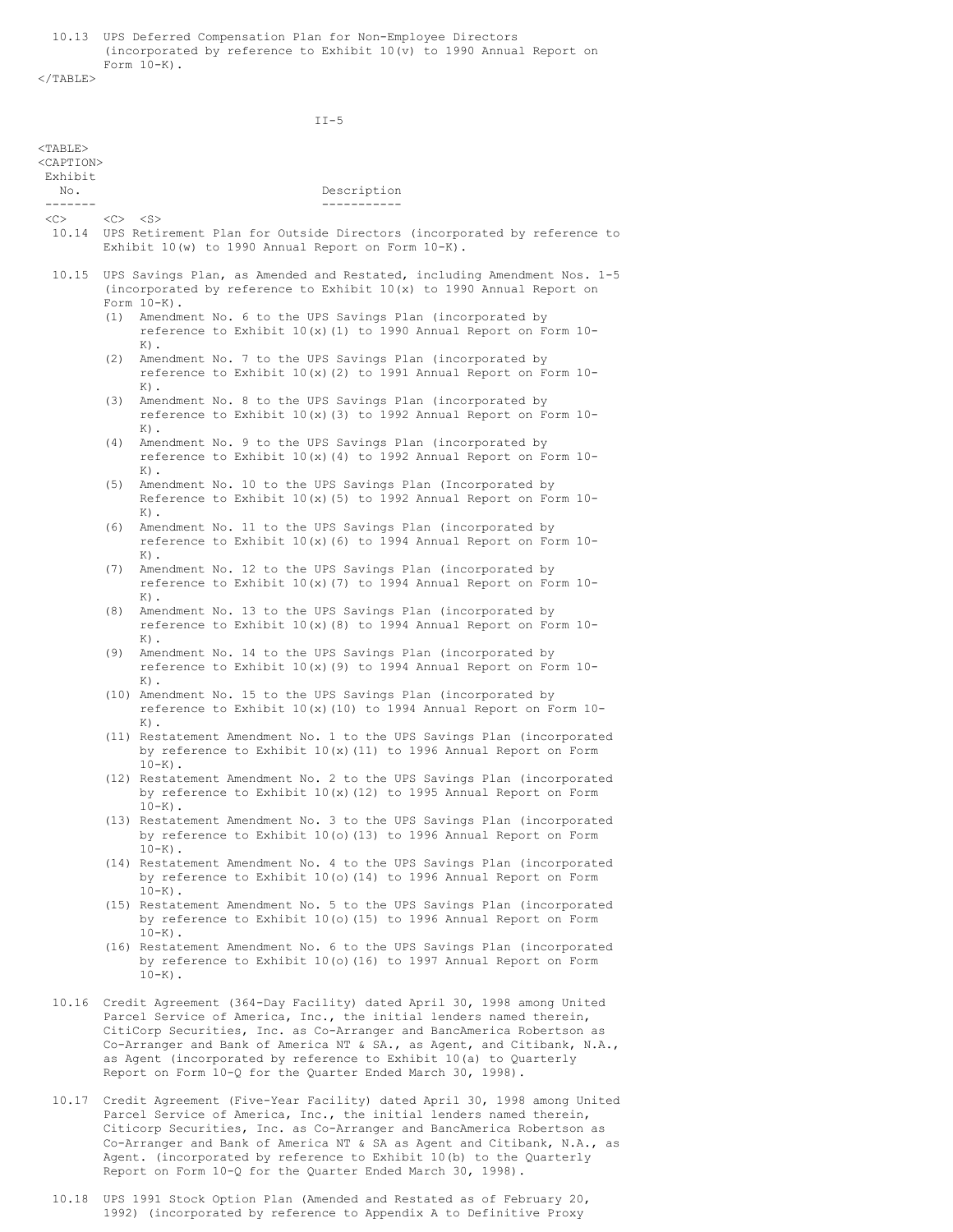II-6

| $<$ TABLE $>$<br><caption><br/>Exhibit</caption> |                                                                                                                                                                                                                                                                                                                                        |  |  |  |  |
|--------------------------------------------------|----------------------------------------------------------------------------------------------------------------------------------------------------------------------------------------------------------------------------------------------------------------------------------------------------------------------------------------|--|--|--|--|
| No.<br>-------                                   | Description<br>-----------                                                                                                                                                                                                                                                                                                             |  |  |  |  |
| <<>                                              | $\langle$ C> $\langle$ S><br>10.19 UPS Excess Coordinating Benefit Plan to 1997 Annual Report on Form<br>10-K (incorporated by reference to Exhibit 10(s) to 1997 Annual<br>Report on Form 10-K).                                                                                                                                      |  |  |  |  |
| 10.20                                            | UPS 1997 Employees Stock Purchase Plan (incorporated by reference<br>to Exhibit 99 to the Form S-8 Registration Statement No. 333-<br>23971, as filed on March 26, 1997).                                                                                                                                                              |  |  |  |  |
| 10.21                                            | UPS 1997 Managers Stock Purchase Plan (incorporated by reference<br>to Exhibit 99 to the Form S-8 Registration Statement No. 333-<br>23971, as filed on March 26, 1997).<br>(1) First Amendment to the UPS 1997 Managers Stock Purchase Plan<br>(incorporated by reference to Exhibit 10(u)(1) to 1998 Annual<br>Report on Form 10-K). |  |  |  |  |
| 10.22                                            | UPS 1996 Stock Option Plan, as amended and restated (incorporated<br>by reference to Exhibit 10(a) to Quarterly Report on Form 10-Q for<br>the Quarter ended September 30, 1997).                                                                                                                                                      |  |  |  |  |
| 10.23                                            | UPS Qualified Stock Ownership Plan and Trust Agreement<br>(incorporated by reference to Exhibit 4.1 to Registration<br>Statement No. 333-67479, filed November 18, 1998).                                                                                                                                                              |  |  |  |  |
|                                                  | 10.24 Form of United Parcel Service, Inc. Incentive Compensation Plan<br>(included as Annex C to the proxy statement/prospectus).                                                                                                                                                                                                      |  |  |  |  |
| 21                                               | Subsidiaries of the Registrant.                                                                                                                                                                                                                                                                                                        |  |  |  |  |
| 23.1                                             | Consents of Deloitte & Touche LLP.                                                                                                                                                                                                                                                                                                     |  |  |  |  |
| 23.2                                             | Consent of Gibson, Dunn & Crutcher LLP (included in its opinion<br>filed as Exhibit 5.1 hereto).                                                                                                                                                                                                                                       |  |  |  |  |
| 23.3                                             | Consent of Gibson, Dunn & Crutcher LLP (included in its opinion<br>filed as Exhibit 8.1 hereto).                                                                                                                                                                                                                                       |  |  |  |  |
| 24.1                                             | Powers of Attorney (previously filed).                                                                                                                                                                                                                                                                                                 |  |  |  |  |
| 27                                               | Financial Data Schedule (previously filed).                                                                                                                                                                                                                                                                                            |  |  |  |  |
| 99.1<br>$<$ /TABLE>                              | Proxy cards and voting instructions.                                                                                                                                                                                                                                                                                                   |  |  |  |  |
|                                                  | (b) Financial Statement Schedules                                                                                                                                                                                                                                                                                                      |  |  |  |  |
|                                                  | Schedules are omitted because of the absence of conditions under which they<br>are required under the pertinent portion of the instructions for Form S-4.                                                                                                                                                                              |  |  |  |  |
|                                                  | (c) Opinion Materially Relating to the Transaction                                                                                                                                                                                                                                                                                     |  |  |  |  |
| None.                                            |                                                                                                                                                                                                                                                                                                                                        |  |  |  |  |
|                                                  | Item 22. Undertakings.                                                                                                                                                                                                                                                                                                                 |  |  |  |  |
|                                                  | (1) Insofar as indemnification for liabilities arising under the Securities<br>Act of 1933 may be permitted to directors, officers and controlling persons of<br>the registrant pursuant to the foregoing provisions, or otherwise, the                                                                                                |  |  |  |  |

the registrant pursuant to the foregoing provisions, or otherwise, the registrant has been advised that in the opinion of the SEC such indemnification is against public policy as expressed in the Securities Act of 1933 and is, therefore, unenforceable.

(2) The undersigned registrant hereby undertakes to respond to requests for information that is incorporated by reference into the prospectus pursuant to Item 4, 10(b), 11, or 13 of this form, within one business day of receipt of such request, and to send the incorporated documents by first class mail or other equally prompt means. This includes information contained in documents filed subsequent to the effective date of the registration statement through the date of responding to the request.

II-7

(3) The undersigned registrant hereby undertakes to supply by means of a post-effective amendment all information concerning a transaction, and the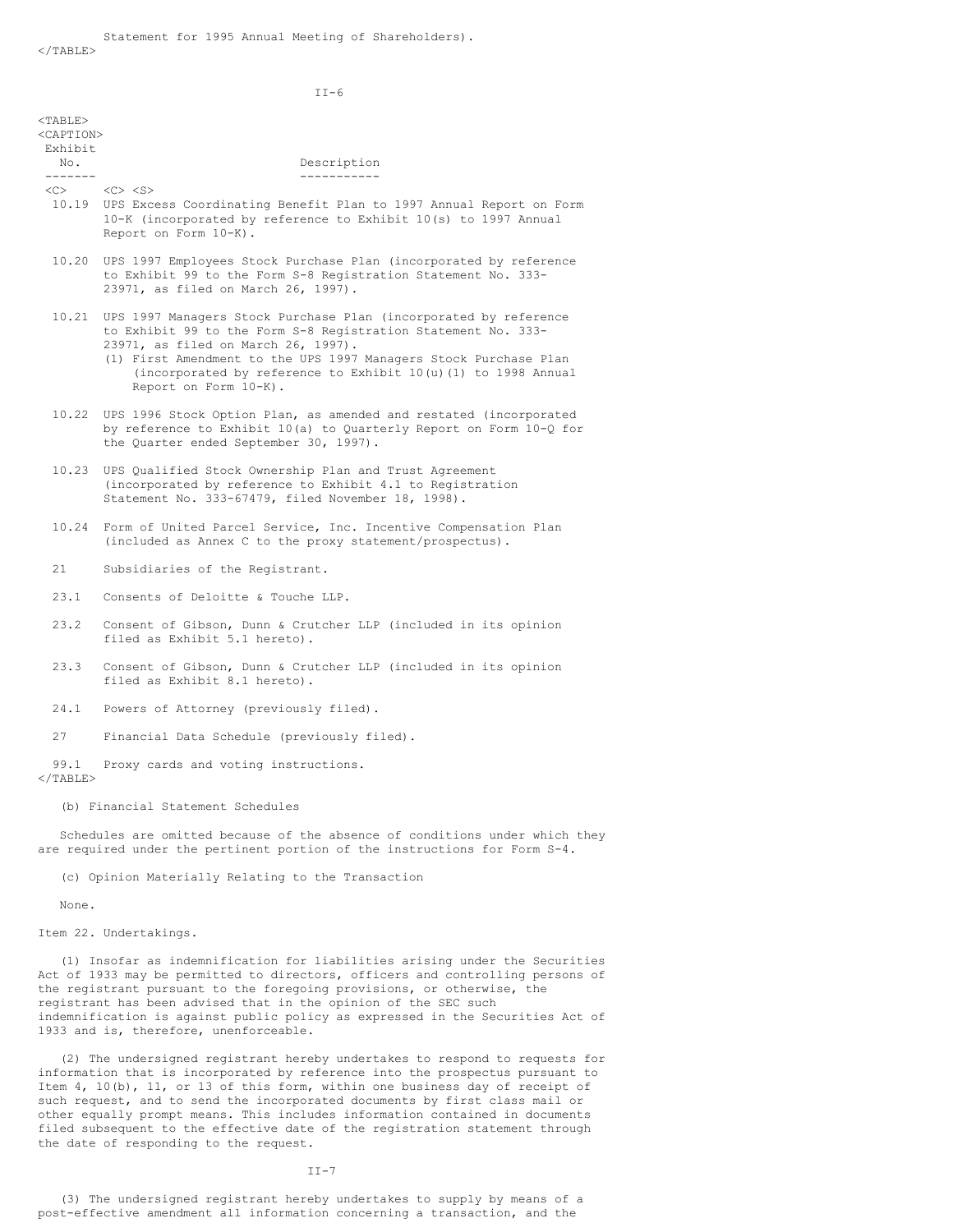company being acquired involved therein, that was not the subject of and included in the registration statement when it became effective.

(4) The undersigned registrant hereby undertakes that prior to any public reoffering of the securities registered hereunder through use of a prospectus which is a part of this registration statement, by a person or party who is deemed to be an underwriter within the meaning of Rule 145(c), such reoffering prospectus will contain the information called for by the applicable registration form with respect to reofferings by persons who may be deemed underwriters, in addition to the information called for by the other items of the applicable form.

(5) The registrant undertakes that every prospectus (i) that is filed pursuant to paragraph (4) immediately preceding, or (ii) that purports to meet the requirements of Section 10(a)(3) of the Securities Act of 1933 and is used in connection with an offering of securities subject to Rule 415, will be filed as part of an amendment to the registration statement and will not be used until such amendment is effective, and that, for purposes of determining any liability under the Securities Act of 1933, each such post-effective amendment shall be deemed to be a new registration statement relating to the securities offered therein, and the offering of such securities at that time shall be deemed to be the initial bona fide offering thereof.

### $TT - 8$

# SIGNATURES

Pursuant to the requirements of the Securities Act of 1933, the registrant certifies that it has reasonable grounds to believe that it meets all of the requirements for filing on Form S-4 and has duly caused this registration statement to be signed on its behalf by the undersigned, thereunto duly authorized, in the County of Fulton, State of Georgia, on September 1, 1999.

United Parcel Service, Inc.

/s/ James P. Kelly\*

 $By:$ James P. Kelly Chairman of the Board and Chief Executive Officer

Pursuant to the requirements of the Securities Act of 1933, this Registration Statement has been signed by the following persons in the capacities and on the date indicated.

 $<$ TABLE> <CAPTION> Signature Date Date Date Date Date --------- ----- ---- <S> <C> <C> /s/ John W. Alden\* Vice Chairman of the September 1, 1999 Board, Senior Vice John W. Alden President and Director /s/ William H. Brown III\* Director September 1, 1999 \_\_\_\_\_\_\_\_\_\_\_\_\_\_\_\_\_\_\_\_\_\_\_\_\_\_\_\_\_\_\_\_\_\_\_\_\_\_ William H. Brown III /s/ Robert J. Clanin\* Senior Vice President, September 1, 1999 Chief Financial Officer, Robert J. Clanin Treasurer and Director (Principal Financial and Accounting Officer) /s/ Michael L. Eskew\* Executive Vice President September 1, 1999 \_\_\_\_\_\_\_\_\_\_\_\_\_\_\_\_\_\_\_\_\_\_\_\_\_\_\_\_\_\_\_\_\_\_\_\_\_\_ and Director Michael L. Eskew  $<$ /TABLE>

<TABLE> <CAPTION> Signature Title Date --------- ----- ---- <S> <C> <C> /s/ James P. Kelly\* Chairman of the Board, September 1, 1999 Chief Executive Officer James P. Kelly **and Director (Principal** Executive Officer) /s/ Ann M. Livermore\* Director September 1, 1999

\_\_\_\_\_\_\_\_\_\_\_\_\_\_\_\_\_\_\_\_\_\_\_\_\_\_\_\_\_\_\_\_\_\_\_\_\_\_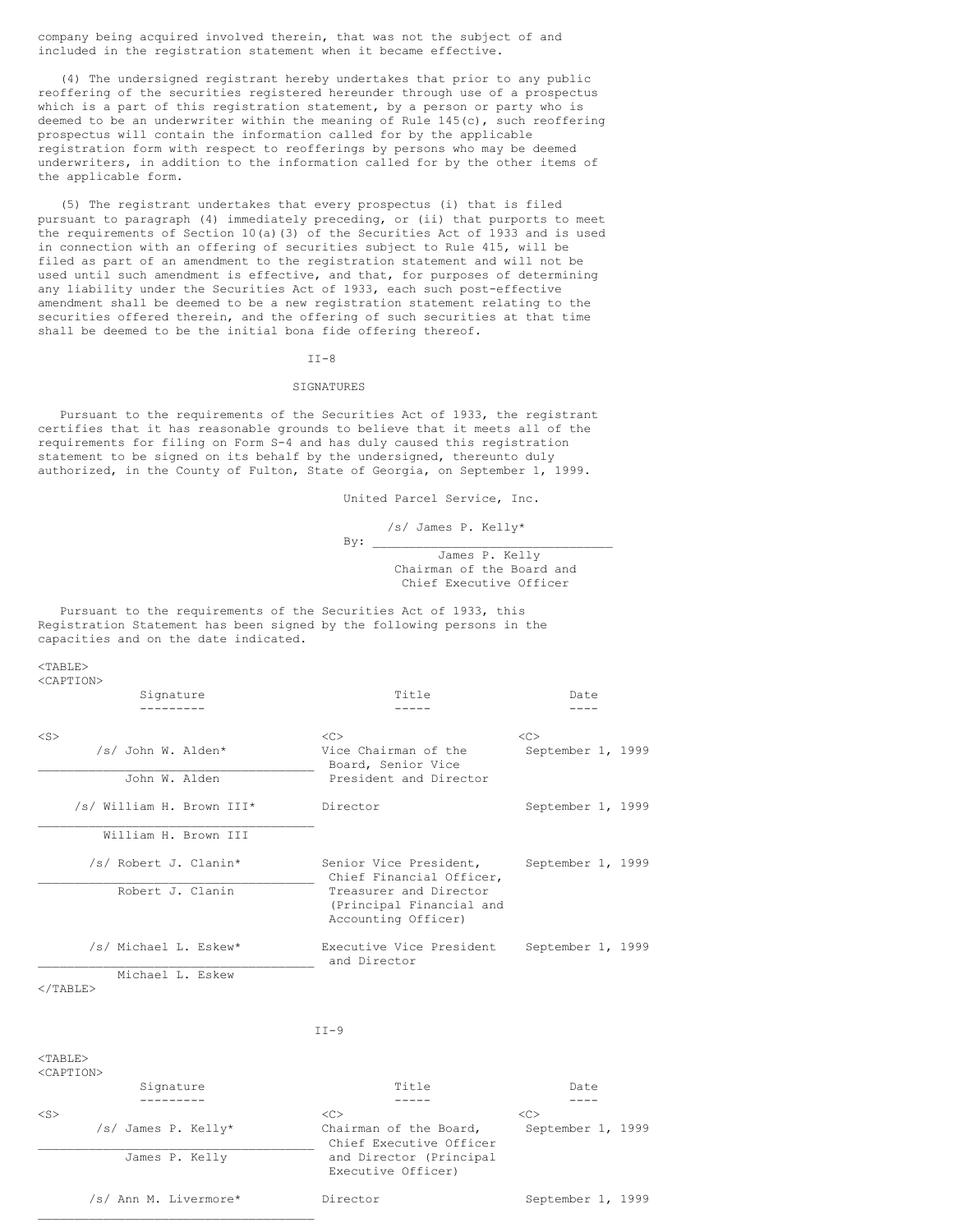Ann M. Livermore

| /s/ Gary E. MacDougal*    | Director                                         | September 1, 1999 |
|---------------------------|--------------------------------------------------|-------------------|
| Gary E. MacDougal         |                                                  |                   |
| /s/ Joseph R. Moderow     | Senior Vice President,<br>Secretary and Director | September 1, 1999 |
| Joseph R. Moderow         |                                                  |                   |
| /s/ Kent C. Nelson*       | Director                                         | September 1, 1999 |
| Kent C. Nelson            |                                                  |                   |
| /s/ Victor A. Pelson*     | Director                                         | September 1, 1999 |
| Victor A. Pelson          |                                                  |                   |
| /s/ John W. Rogers*       | Director                                         | September 1, 1999 |
| John W. Rogers            |                                                  |                   |
| /s/ Charles L. Schaffer*  | Senior Vice President and<br>Director            | September 1, 1999 |
| Charles L. Schaffer       |                                                  |                   |
| /s/ Lea N. Soupata*       | Senior Vice President and<br>Director            | September 1, 1999 |
| Lea N. Soupata            |                                                  |                   |
| /s/ Robert M. Teeter*     | Director                                         | September 1, 1999 |
| Robert M. Teeter          |                                                  |                   |
| /s/ Thomas H. Weidemeyer* | Senior Vice President and<br>Director            | September 1, 1999 |
| Thomas H. Weidemeyer      |                                                  |                   |

 $<$ /TABLE>

\*By: /s/ Joseph R. Moderow

Joseph R. Moderow Attorney-in-fact

\_\_\_\_\_\_\_\_\_\_\_\_\_\_\_\_\_\_\_\_\_\_\_\_\_\_\_\_\_\_\_\_\_\_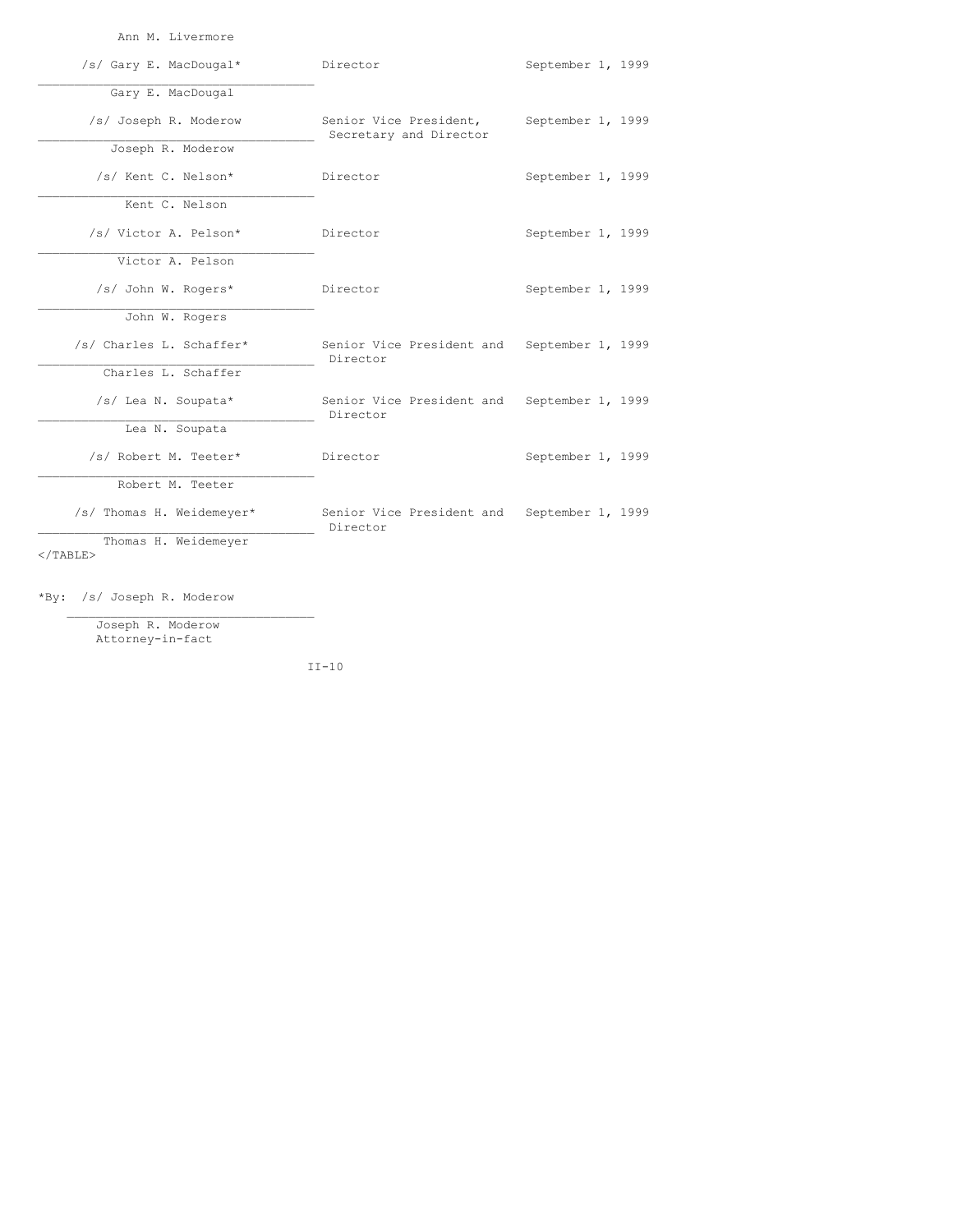### By-Laws

# United Parcel Service, Inc.

### (a Delaware corporation)

 $\frac{1999}{2}$ 

### ARTICLE I.

### Offices.

Section 1. Principal Office. The principal office of United Parcel Service, Inc. (hereinafter called the Corporation), in the State of Delaware, shall be in the City of Wilmington, County of New Castle. The name of the resident agent in charge thereof is The Corporation Trust Company of America.

Section 2. Other Offices. The Corporation may also have an office or offices at such other place or places either within or outside the State of Delaware as the Board of Directors may from time to time determine or the business of the Corporation requires.

# ARTICLE II.

# Meetings of Stockholders.

Section 1. Meeting of Stockholders for Election of Directors. All meetings of the stockholders for the election of directors of the Corporation shall be held at such date, time and place, either within or without the State of Delaware, as may be designated from time to time by resolution of the Board of Directors or any Committee constituted pursuant to Article IV of these bylaws. Such place of meeting shall not be changed within sixty days next before the day on which the election is to be held. A notice of any change shall be given to each stockholder entitled to vote at least twenty days before the election is held in person or by letter mailed to him at his post office address last known to the Secretary of the Corporation.

Section 2. Other Meetings of Stockholders. All other meetings of the stockholders shall be held at such date, time and place, within or without the State of Delaware, as may from time to time be fixed by the Board of Directors or any Committee constituted pursuant to Article IV of these by-laws.

Section 3. Special Meetings. A special meeting of the stockholders for any purpose or purposes, unless otherwise proscribed by statute, may be called at any time by the Chairman of the Board or by the Board of Directors or by any Committee constituted pursuant to Article IV of these by-laws.

Section 4. Notice of Meetings. Except as otherwise provided by statute, notice of each meeting of the stockholders, whether annual or special, shall be given at least fourteen days before the day on which the meeting is to be held, to each stockholder of record entitled to vote at such meeting by delivering a written or printed notice thereof to him personally, or by mailing at least fourteen days before the day on which such meeting is to be held, such notice in a postage prepaid envelope addressed to him at his post office address furnished by him to the Secretary of the Corporation for such purpose, or, if he shall not have furnished to the Secretary of the Corporation his address for such purpose, then at his post office address last known to the Secretary of the Corporation, or by transmitting a notice thereof to him at such address by telegraph, cable, radio or wireless. Except

where expressly required by law, no publication of any notice of a meeting of stockholders shall be required. Every such notice shall state the time and place of the meeting but need not state the purposes thereof except as otherwise in these by-laws expressly provided and except in special cases where other provision is made by statute. Notice of any meeting of stockholders shall not be required to be given to any stockholder who shall attend such meeting in person or by proxy; and if any stockholder shall, in person or by attorney thereunto authorized, in writing or by telegraph, cable, radio or wireless waive notice of any meeting, whether before or after such meeting be held, notice thereof need not be given to him. Notice of any adjourned meeting of the stockholders shall not be required to be given, except where expressly required by law.

Section 5. List of Stockholders. It shall be the duty of the Secretary or other officer who shall have charge of the stock ledger either directly or through a Transfer Agent appointed by the Board of Directors, to prepare and make, at least ten days before every election, complete lists of the stockholders entitled to vote thereat, arranged in alphabetical order, the holders of Common Stock and Preferred Stock appearing separately, and indicating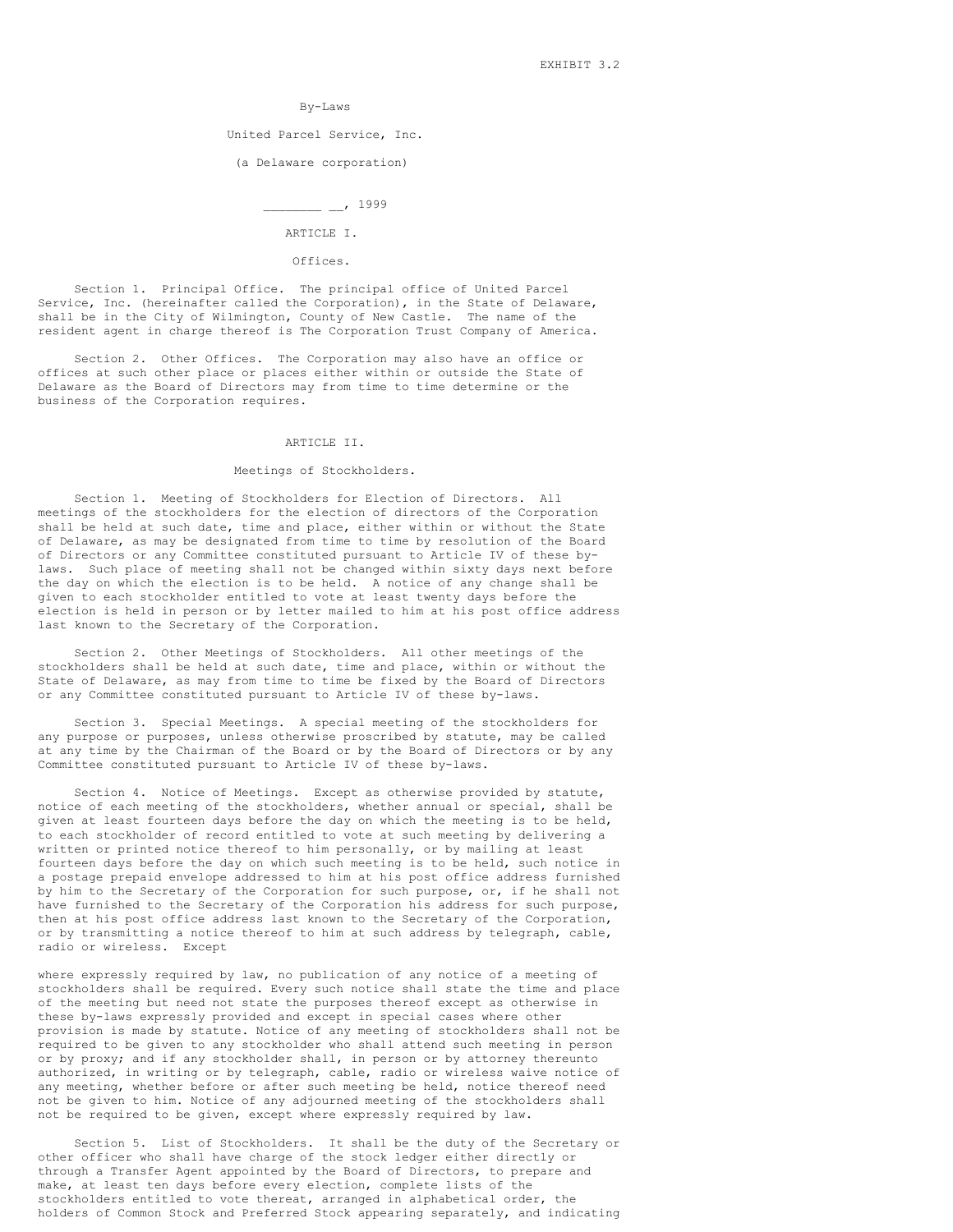the number of shares held by each certified by the Secretary or Transfer Agent. For said ten days such lists shall be open to the examination of any stockholder at the place where said election is to held, and shall be-produced and kept at the time and place of the election during the whole time thereof, and subject to the inspection of any stockholder who may be present. Upon the willful neglect or refusal of the directors to produce such lists at any election, they shall be ineligible to any office at such election. The original or a duplicate stock ledger shall be the only evidence as to who are the stockholders entitled to examine such lists or the books of the Corporation or to vote in person or by proxy at such election.

Section 6. Quorum. At each meeting of the stockholders, the holders of the majority of the issued and outstanding stock of the Corporation present either in person or by proxy and entitled to vote at such meeting shall constitute a quorum for the transaction of business except where otherwise provided by law or by the Certificate of Incorporation. In the absence of a quorum, the stockholders of the Corporation present in person or by proxy and entitled to vote, by majority vote, or, in the absence of all the stockholders, any officer entitled to preside or act as Secretary at such meeting, shall have the power to adjourn the meeting from time to time, until stockholders holding the requisite amount of stock shall be present or represented. At any such adjourned meeting at which a quorum may be present any business may be transacted which might have been transacted at the meeting as originally called. The absence from any meeting of the number required by the laws of the State of Delaware or by the Certificate of Incorporation of the Corporation or by these by-laws for action upon any given matter shall not prevent action at such meetings upon any other matter or matters which may properly come before the meeting, if the number of stockholders required in respect of such other matter or matters shall be present.

Section 7. Organization. The Chairman of the Board, or in his absence the Vice Chairman, or in the absence of both the President, shall call meetings of the stockholders to order and shall act as Chairman thereof. In the absence of the

 $\overline{2}$ 

Chairman of the Board, Vice Chairman and President, the holders of a majority in interest of the stock present in person or by proxy and entitled to vote, may elect any person present to act as Chairman of the meeting. The Secretary, or, in his absence, an Assistant Secretary, shall act as secretary at all meetings of the stockholders. In the absence from any such meeting of the Secretary and the Assistant Secretary or Secretaries, the Chairman may appoint any person present to act as secretary of the meeting. Such person shall be sworn to the faithful discharge of his duties as such secretary of the meeting before entering thereon.

Section 8. Business and Order of Business. At each meeting of the stockholders such business may be transacted as may properly be brought before such meeting, whether or not such business is stated in the notice of such meeting or in a waiver of notice thereof except as otherwise in these by-laws expressly provided. The order of business at all meetings of the stockholders shall be as determined by the Chairman, subject to the approval of a majority in interest of the stockholders present in person or by proxy at such meeting and entitled to vote thereat.

Section 9. Voting. Each stockholder of the Corporation shall, except as otherwise provided by law or in these by-laws or in the Certificate of Incorporation of the Corporation, at every meeting of the stockholders be entitled to the number of votes prescribed by the Certificate of Incorporation, in person or by proxy, for each share of the capital stock of the Corporation registered in his name on the books of the Corporation

(1) on the date fixed pursuant to Section 6 of Article VII of these by-laws as the record date for the determination of stockholders entitled to vote at such meeting; or

(2) if no such record date shall have been fixed, then at the date of such meeting; provided, however, that in this event, unless the stock transfer books shall have been closed as provided in said Section 6 of said Article VII, no share of stock of the Corporation which shall have been transferred on the books of the Corporation within 20 days next preceding any such meeting at which directors shall be elected shall be voted in such election.

Shares of its own capital stock belonging to the Corporation shall not be voted upon directly or indirectly. Persons holding in a fiduciary capacity stock having voting rights shall be entitled to vote the shares so held, and persons whose stock having voting rights is pledged shall be entitled to vote, unless in the transfer by the pledgor on books he shall have expressly empowered the pledgee to vote thereon, in which case only the pledgee, or his proxy, may represent said stock and vote thereon. Any vote on stock may be given by the stockholder entitled thereto in person or by his proxy appointed by an instrument in writing, subscribed by such stockholder or by his attorney thereunto authorized, and delivered to the secretary of the meeting; provided,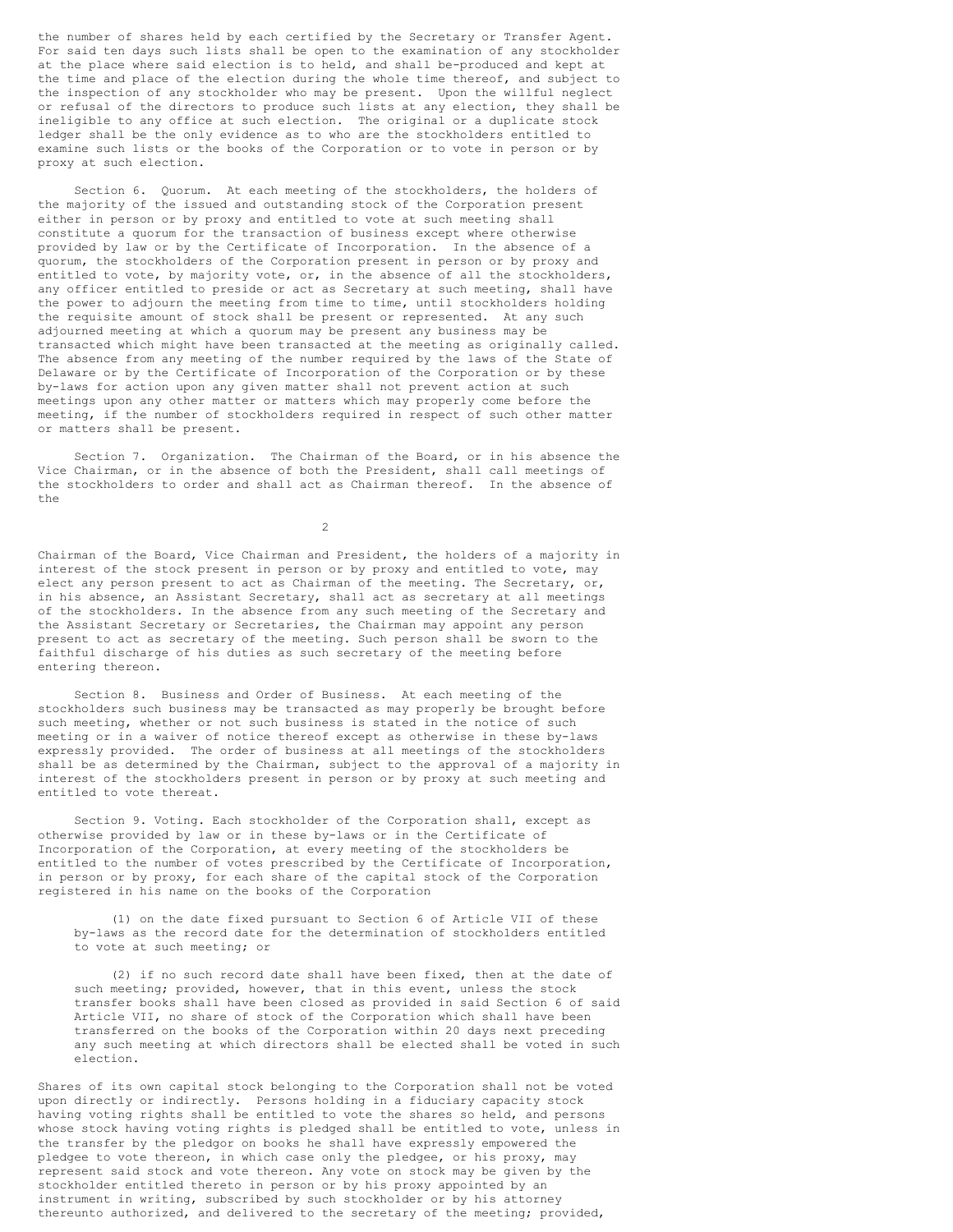however, that no proxy shall be voted on after three years from its date unless said proxy provides for a longer period. At all meetings of the stockholders, all matters (except those specified in Sections 2 and 12 of Article III and Article XI of these by-laws, and except also in special cases where other

3

provision is made by statute, and except as otherwise provided in the Certificate of Incorporation) shall be decided by the vote of a majority in interest of the stockholders present in person or by proxy and entitled to vote thereat, a quorum being present. Except as otherwise provided by statute, and unless demanded by a stockholder present in person or by proxy at any meeting, and entitled to vote thereat, the vote on any question need not be by ballot. Upon a demand for a vote by ballot, upon any question by any stockholder entitled to vote thereon, present in person or by proxy at any meeting and entitled to vote thereat, such a vote shall immediately be taken.

Section 10. Notice of Stockholder Business. At an annual meeting of the stockholders, only such business shall be conducted as shall have been brought before the meeting (a) by or at the direction of the Board of Directors or (b) by any stockholder of the Corporation who complies with the notice procedures set forth in this Section 10. For business to be properly brought before an annual meeting by a stockholder, the stockholder must have given timely notice thereof in writing to the Secretary of the Corporation. To be timely, a stockholder's notice must be delivered to or mailed and received at the principal executive offices of the Corporation, not less than 120 calendar days in advance of the date of the Corporation's proxy statement released to shareowners in connection with the previous year's annual meeting of shareowners. A stockholder's notice to the Secretary shall set forth as to each matter the stockholder proposes to bring before the annual meeting (a) a brief description of the business desired to be brought before the annual meeting and the reasons for conducting such business at the annual meeting, (b) the name and address, as they appear on the Corporation's books, of the stockholder proposing such business, (c) the class and number of shares of the Corporation which are beneficially owned by the stockholder and (d) any material interest of the stockholder in such business. Notwithstanding anything in the By-Laws to the contrary, no business shall be conducted at an annual meeting except in accordance with the procedures set forth in this Section 10. The Chairman of an annual meeting shall, if the facts warrant, determine and declare to the meeting that business was not properly brought before the meeting and in accordance with the provisions of this Section 10, and if he should so determine, he shall so declare to the meeting and any such business not properly brought before the meeting shall not be transacted.

### ARTICLE III.

# Board of Directors.

Section 1. General Powers. The property, affairs and business of the Corporation shall be managed by the Board of Directors.

Section 2. Number, qualifications, election and terms of office. The number of Directors shall be not less than seven nor more than sixteen, as determined from time to time by resolution of the Board of Directors. The Directors need not be stockholders of the corporation. The election of Directors need not be by ballot except as otherwise provided by law or by the By-Laws.

4

Section 3. Quorum and Manner of Action. A majority of the whole number of Directors shall be required to constitute a quorum for the transaction of business at any meeting and the act of a majority of the Directors present at any meeting at which a quorum is present shall be the act of the Board of Directors. In the absence of a quorum the majority of the Directors present may adjourn the meeting from time to time until a quorum be had. Notice of any adjourned meeting need not be given, otherwise than by announcement at the meeting being adjourned.

Section 4. Place of Meeting, etc. The Board of Directors may hold its meetings, have one or more offices, and keep the books and records of the Corporation, at such place or places within or without the State of Delaware as the Board of Directors may from time to time determine or as shall be specified or fixed in the respective notices or waivers of notice thereof.

Section 5. First Meeting. After each annual election of directors and within a reasonable time thereafter, the Board of Directors shall meet for the purpose of organization, the election of officers and the transaction of other business at the same hour and place at which regular meetings of the Board of Directors are held. Notice of such meeting shall be given as hereinafter provided for special meetings of the Board of Directors or in a consent and waiver of notice thereof signed by all the directors.

Section 6. Regular Meetings. Regular meetings of the Board of Directors shall be held quarterly at such place and at such times as the Board of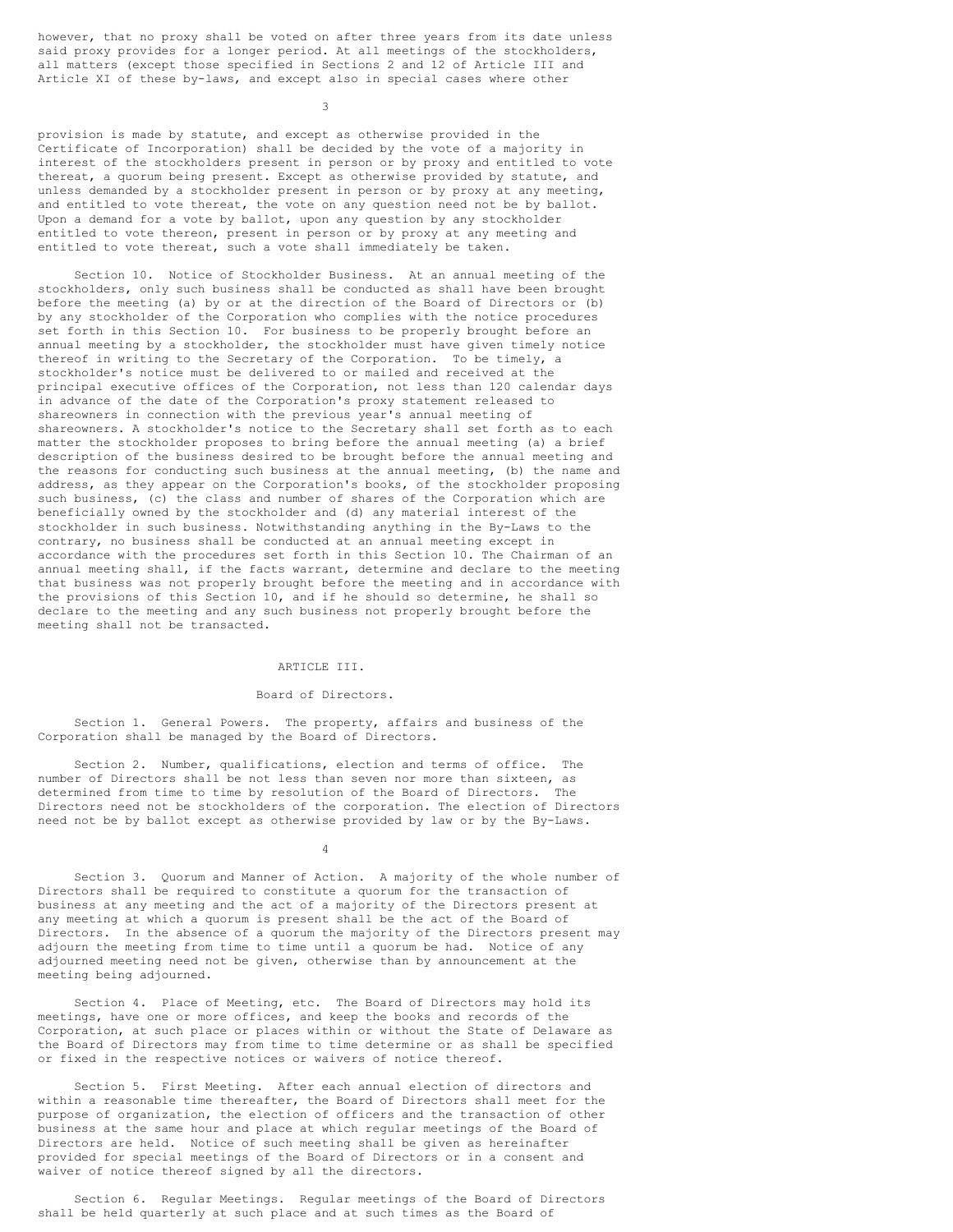Directors shall from time to time by resolution determine. If any day fixed for a regular meeting shall be a legal holiday at the place where the meeting is to be held at the same hour on the next succeeding business day not a legal holiday. Notice of the regular meetings need not be given.

Section 7. Special Meetings; Notice. Special meetings of the Board of Directors shall be held whenever called by the Chairman of the Board of Directors or by the President or by one of the directors. Notice of each meeting shall be mailed to each director, addressed to him at his residence or usual place of business, at least two days before the day on which the meeting is being held, or shall be sent to him at such place by telegraph, cable, radio or wireless, or be delivered personally or by telephone, not later than the day before the day on which the meeting is to be held. Every such notice shall state the time and place of the meeting but need not state the purposes thereof except as otherwise in these by-laws or by statute expressly provided. Notice of any meeting of the Board of Directors need not be given to any director, however, if waived by him in writing or by telegraph, cable, radio or wireless whether before or after such meeting be held or if he shall be present at the meeting; and any meeting of the Board of Directors shall be a legal meeting without any notice thereof having been given if all of the directors shall be present thereat.

Section 8. Organization. At each meeting of the Board of Directors, the Chairman of the Board of Directors, or, in his absence, the President, or in the absence of both the Chairman of the Board of Directors and the President, a director chosen by a majority of the directors present shall act as Chairman. The Secretary,

5

or, in his absence, an Assistant Secretary, or, in the absence of both the Secretary and assistant secretaries, any person appointed by the Chairman shall act as Secretary of the meeting. Such person shall be sworn to the faithful discharge of his duties as Secretary of the meeting before entering thereon.

Section 9. Order of Business. At all meetings of the Board of Directors business shall be transacted in the order determined by the Board of Directors.

Section 10. Resignations. Any directors of the Corporation may resign at any time by giving written notice to the Chairman of the Board of Directors or to the President or to the Secretary of the Corporation. The resignation of any director shall take effect at the time of the receipt of such notice or at any later time specified therein; and, unless otherwise specified therein, the acceptance of such resignation shall not be necessary to make it effective.

Section 11. Removal of Directors. Any director may be removed either with or without cause, at any time after the date of incorporation of this Corporation, by the affirmative vote of a majority in interest of the holders of record of the stock having voting power at a special meeting of the stockholders called for the purpose; and the vacancy in the Board of Directors caused by any such removal may be filled by the stockholders at such meeting.

Section 12. Vacancies. Any vacancy in the Board of Directors caused by death, resignation, removal, disqualification, an increase in the number of directors, or any other cause may be filled by the directors then in office or by the stockholders of the Corporation at the next annual meeting or any special meeting called for the purpose and at which a quorum is present, and each director so elected, shall hold office for a term to expire at the next annual election of directors, and until his successor shall be duly elected and qualified, or until his death or until he shall resign or shall have been removed in the manner therein provided. In case of a vacancy in the Board of Directors, the remaining directors shall continue to act, but if at any time the number of directors in office shall be reduced to less than a majority of the number necessary to constitute a full Board of Directors the remaining directors shall forthwith call a special meeting of the stockholders for the purpose of filling vacancies. In case all the directors shall die or resign or be removed or disqualified, any stockholder having voting power may call a special meeting of the stockholders, upon notice given as herein provided for meetings of the stockholders, at which directors for the unexpired term may be elected.

Section 13. Fees. Each director shall be paid such fee, if any, as shall be fixed by the Board of Directors, for each meeting of the Board of Directors which he shall attend and in addition such transportation and other expenses actually incurred by him in going to the meeting and returning therefrom as the Board of Directors shall approve.

Section 14. Notice of Stockholders Nominees. Only persons who are nominated in accordance with the procedures set forth in the By-Laws shall be eligible for election as Directors. Nominations of persons for election to the Board

6

of Directors of the Corporation may be made at a meeting of stockholders (a) by or at the direction of the Board of Directors or (b) by any beneficial owner of at least \$1,000 in current value of shares of the Corporation entitled to be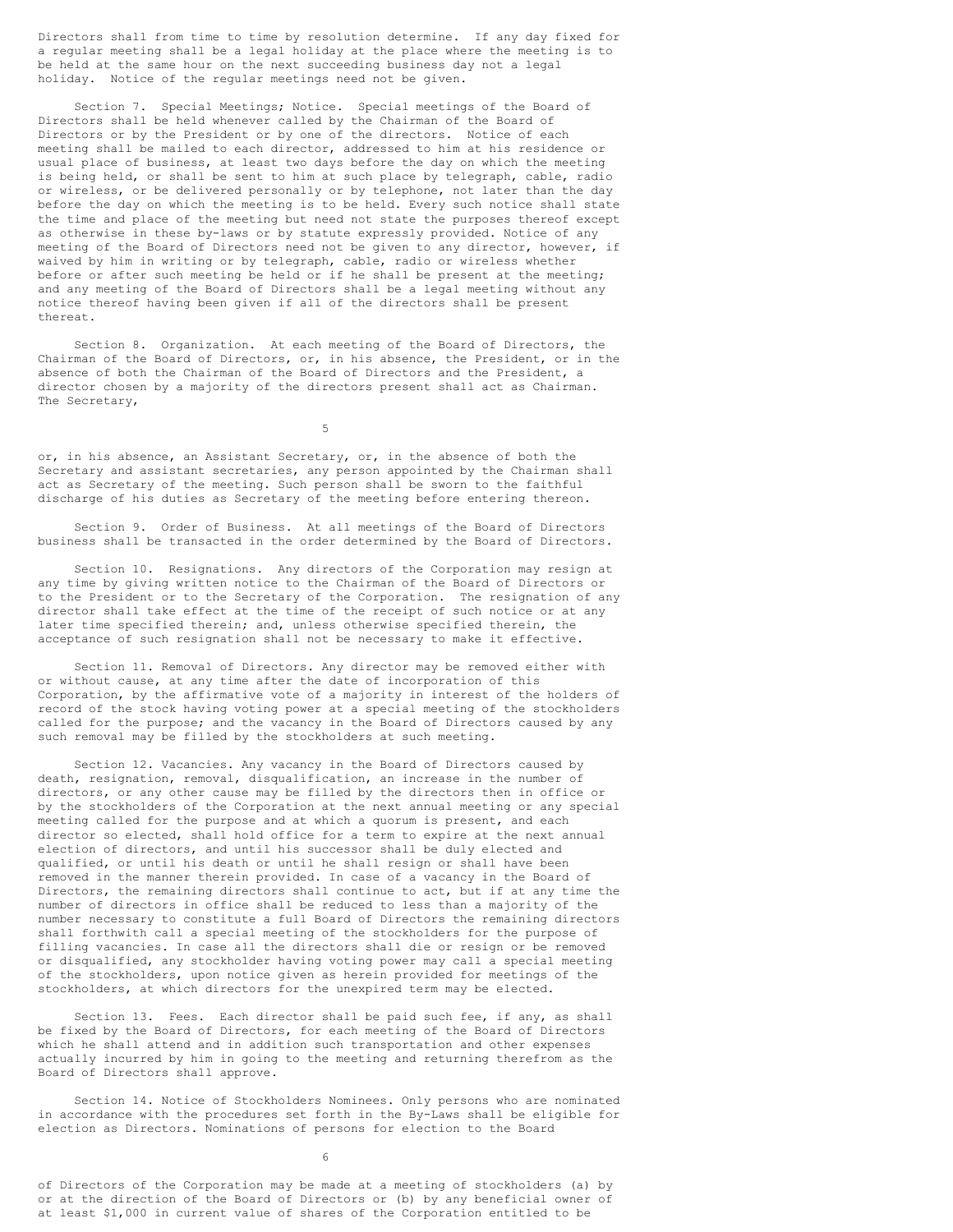voted for the election of Directors at the meeting who complies with the notice procedures set forth in this Section 14. Nominations by stockholders shall be made pursuant to timely notice in writing to the Secretary of the Corporation. To be timely, a stockholder's notice shall be delivered to or mailed and received at the principal executive offices of the Corporation not less than 120 calendar days in advance of the Corporation's proxy statement in connection with the previous year's annual meeting of shareowners. Such stockholder's notice shall set forth (a) as to each person whom the stockholder proposes to nominate for election or re-election as a Director, all information relating to such person that is required to be disclosed in solicitation of proxies for election of Directors, or is otherwise required, in each case pursuant to regulation 14A under the Securities Exchange Act of 1934, as amended (including such person's written consent to being named in the proxy statement as a nominee and to serving as a director if elected); and (b) as to the stockholder giving the notice (i) the name and address, as they appear on the Corporation's books, of such stockholder and (ii) the class and number of shares of the Corporation which are beneficially owned by such stockholder. At the request of the Board of Directors any person nominated by the Board of Directors for election as a Director shall furnish to the Secretary of the Corporation that information required to be set forth in a stockholder's notice of nomination which pertains to the nominee. No person shall be eligible for election as a Director of the Corporation unless nominated in accordance with the procedures set forth in the By-Laws. The Chairman of the meeting shall, if the facts warrant, determine and declare to the meeting that a nomination was not made in accordance with the procedures prescribed in this Section 14, and if he should so determine, he shall so declare to the meeting and the defective nomination shall be disregarded.

## ARTICLE IV.

#### Committees.

Section 1. How Constituted, Powers, Name. The Board of Directors may, by resolution or resolutions, passed by a majority of the whole board, designate one or more committees, each committee to consist of two or more of the directors of the Corporation, which, to the extent provided in said resolution or resolutions or in these by-laws, shall have and may exercise the powers of the Board of Directors in the management of the business and affairs of the Corporation, and may have power to authorize the seal of the Corporation to be affixed to all papers which may require it. Such committee or committees shall have such name or names as may be stated in these by-laws or as may be determined from time to time by resolution adopted by the Board of Directors. The term "Committee" as used in this Article IV means any committee constituted pursuant to the Certificate of Incorporation of the Corporation and these bylaws.

Section 2. Term of Office and Vacancies. Each member of a Committee shall continue in office until the first meeting of the Board of Directors following the annual meeting of stockholders held by the Board of Directors next succeeding his election and until a director to succeed him shall have been elected and shall have

7

qualified, or until his death or until he shall have resigned or shall have been removed in the manner hereinafter provided. Any vacancy in a Committee shall be filled by the vote of a majority of the whole Board of Directors at any regular or special meeting thereof.

Section 3. Organization. The Chairman of each Committee shall be designated by the Board of Directors and the Secretary of the Corporation shall act as Secretary thereof. In the absence from any meeting of any Committee of its Chairman or its Secretary such Committee shall appoint a Chairman or Secretary, as the case may be, of the meeting. Each Committee shall keep a record of its acts and proceedings and report the same from time to time to the Board of Directors.

Section 4. Resignations. Any member of a Committee may resign at any time by giving written notice to the Chairman of the Board of Directors, to the President, or to the Secretary of the Corporation. Such resignation shall take effect at the time of the receipt of such notice or at any later time specified therein, and, unless otherwise specified therein, the acceptance of such resignation shall not be necessary to make it effective.

Section 5. Removal. Any member of a Committee may be removed with or without cause at any time by the affirmative vote of a majority of the whole Board of Directors given at any regular meeting or at any special meeting called for the purpose.

Section 6. Meetings. Regular meetings of each Committee, of which no notice shall be necessary, shall be held on such days and at such place as shall be fixed by a resolution adopted by the vote of a majority of all the members of such Committee. Special meetings of each Committee may be called by any member of such Committee. Notice of each special meeting of the Committee shall be sent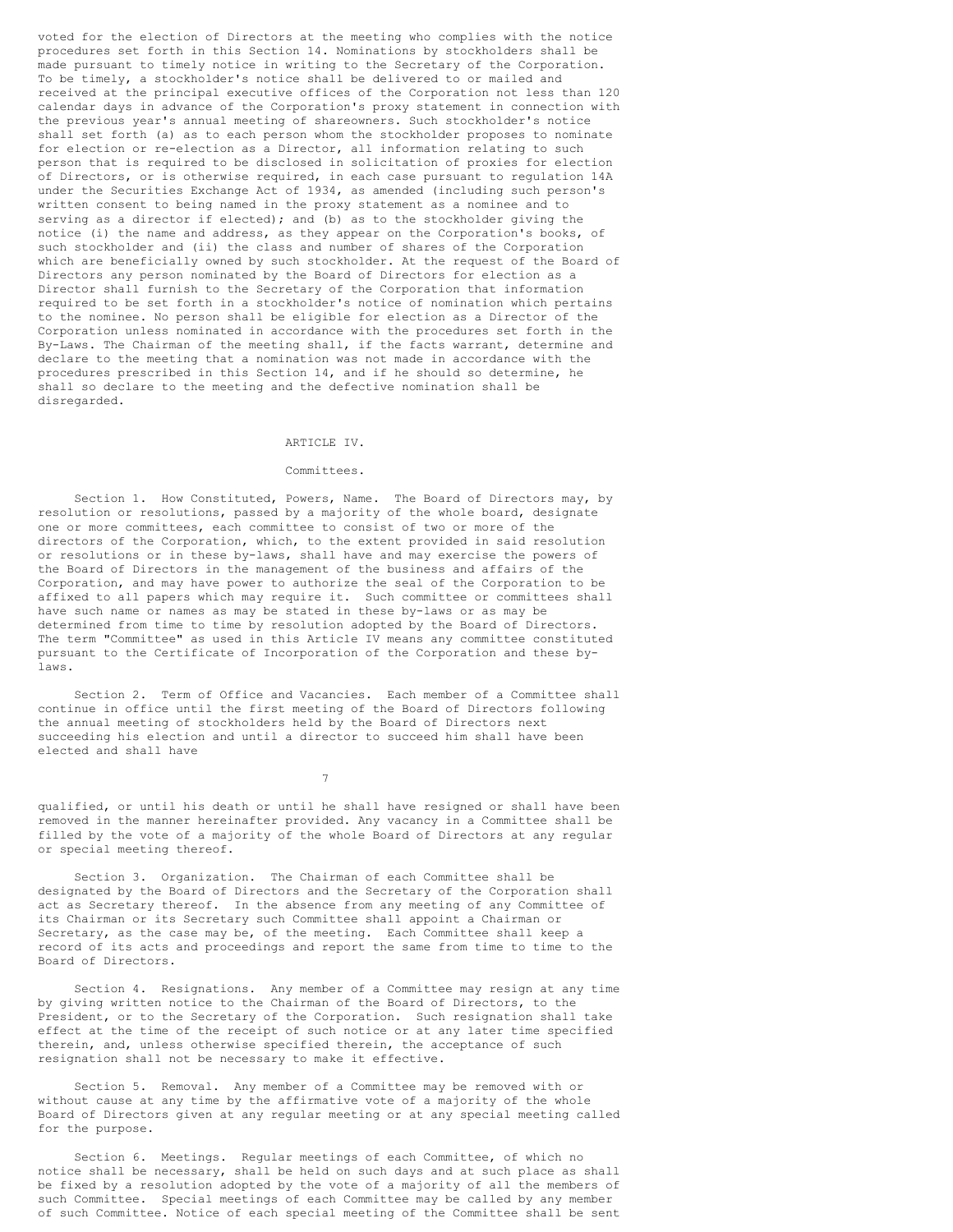by mail to each member thereof, addressed to him at his residence or usual place of business, not later than the day before the day on which the meeting is to be held, or shall be sent to each such member by telegraph, cable, radio or wireless, or delivered to him personally or by telephone, not less than three (3) hours before the time set for the meeting. Every such notice shall state the time and place, but need not state the purposes, of the meeting. Notice of any such meeting need not be given to any member of a Committee, however, if waived by him in writing or by telegraph, cable, radio, or wireless, or if he shall attend such meeting in person, and any meeting of a Committee shall be a legal meeting without any notice thereof having been given if all of the members of the Committee shall be present thereat.

Section 7. Quorum and Manner of Acting. Unless otherwise provided by resolution of the Board of Directors, a majority of a Committee shall constitute a quorum for the transaction of business and the act of a majority of those present at a meeting at which a quorum is present shall be the act of such Committee. The members of each Committee shall act only as a committee and the individual members shall have no power as such.

Section 8. Fees. Each member of a Committee shall be paid such fee, if any, as shall be fixed by the Board of Directors, for each meeting of such

8

Committee which he shall attend, and in addition such transportation and other expenses actually incurred by him in going to the meeting and returning therefrom as the said Board of Directors or Committee shall approve.

## ARTICLE V.

### Officers.

Section 1. Numbers. The officers of the Corporation shall be a Chairman of the Board of Directors, a Vice Chairman of the Board of Directors if the Board so elects, a President, a Treasurer, a Secretary, one or more Executive Vice Presidents if the Board so elects, one or more Senior Vice Presidents if the Board so elects, and one or more Vice Presidents, Assistant Treasurers, Assistant Secretaries, and such other officers as may be appointed in accordance with the provisions of Section 3 of this Article. Any number of offices may be held by the same person.

Section 2. Election, Term of Office and Qualifications. The officers shall be elected annually by the Board of Directors. Each office, except such officers as may be appointed in accordance with the provisions of Section 3 of this Article, shall hold office until his successor shall have been duly elected and qualified in his stead, or until his death or until he shall have resigned or shall have been removed in the manner hereinafter provided. The Chairman of the Board of Directors, and the President shall be chosen from among the Directors. Other officers herein provided for need not be members of the Board of Directors.

Section 3. Subordinate Officers. The Board of Directors may from time to time appoint such other officers or committees as it may deem necessary, and the Board of Directors or the Chairman of the Board of Directors or the President may from time to time appoint such agents and employees of the Corporation as may be deemed proper. Such officers, committees, agents and employees shall hold office for such period, have such authority, and perform such duties as in these by-laws provided or as the Board of Directors or the Chairman of the Board of Directors or the President may from time to time prescribe. The Board of Directors or the Chairman of the Board of Directors or the President may from time to time authorize any officer to appoint and remove agents and employees and to prescribe the powers and duties thereof.

Section 4. Removal. An officer may be removed, either with or without cause, by the vote of a majority of the whole Board of Directors at a special meeting called for purpose or by any superior officer upon whom the power of removal may be conferred by the Board of Directors or by these by-laws.

Section 5. Resignations. Any officer may resign at any time by giving written notice to the Board of Directors or to the Chairman of the Board of Directors or to the President or to the Secretary. Any such resignation shall take effect at the date of receipt of such notice or at any later time specified therein; and unless otherwise specified therein, the acceptance of such resignation shall not be necessary to make it effective.

9

Section 6. Vacancies. A vacancy in any office because of death, resignation, removal, disqualification or any other cause shall be filled for the unexpired portion of the term in the manner prescribed in these by-laws for regular election or appointment to such office.

Section 7. The Chairman of the Board of Directors. The Chairman of the Board shall be a director and shall preside at all meetings of the Board and of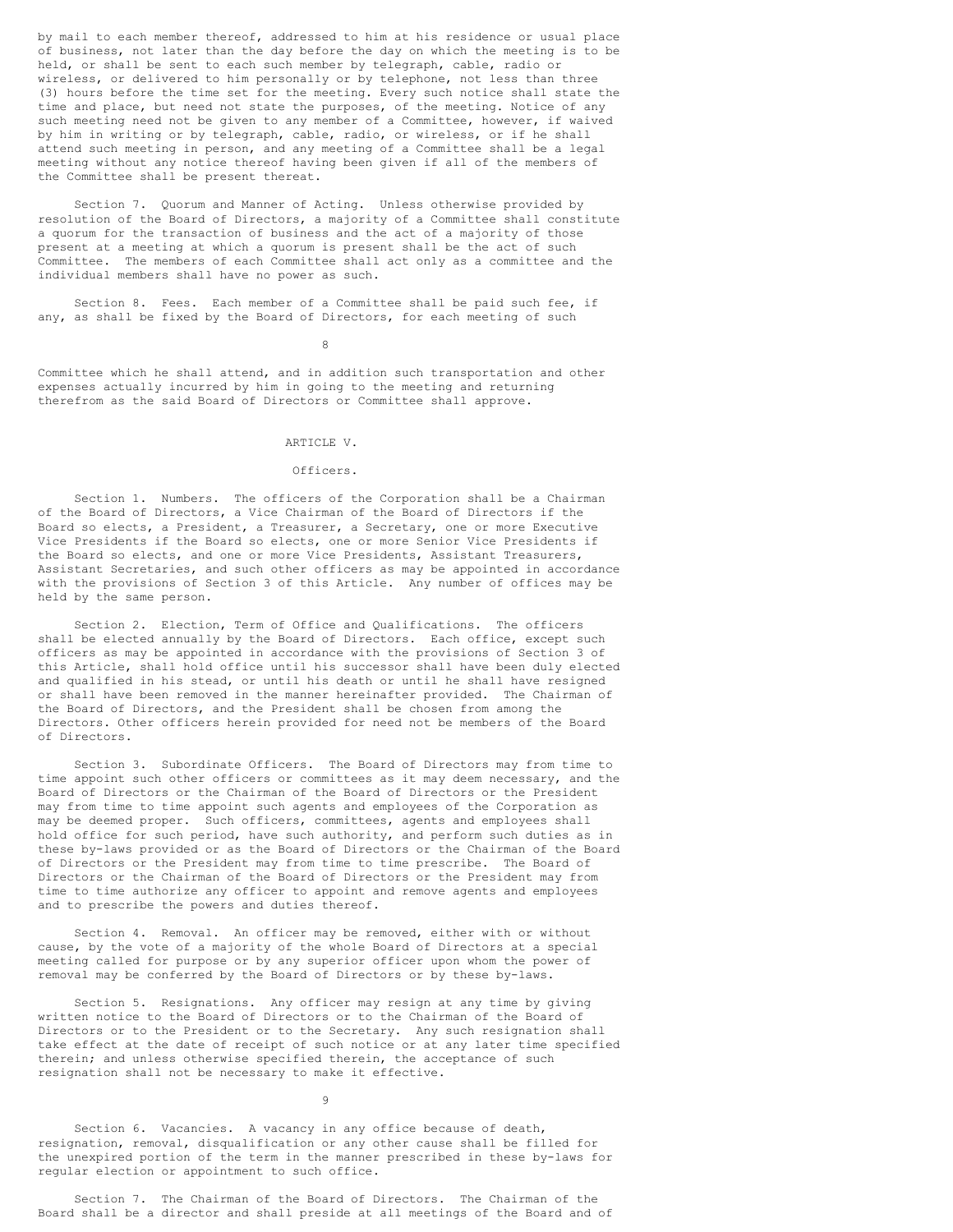the stockholders. He shall be the chief executive officer of the Corporation and ex-officio a member of all committees of the Board of Directors and of the stockholders; may sign with the Treasurer or an Assistant Treasurer or the Secretary or an Assistant Secretary any or all certificates of stock of the Corporation; may sign and execute in the name of the Corporation all deeds, mortgages, bonds, contracts or other instruments authorized by the Board of Directors, except in cases where the signing and execution thereof shall be expressly delegated by the Board of Directors or by these By-Laws to some other officer or agent of the Corporation, and shall perform such other duties as may be assigned to him from time to time by the Board of Directors. In case of the absence or disability of the Chairman the Board of Directors may designate the Vice Chairman, President, a Senior Vice President, Vice President or other person to act in place of the Chairman during his absence or disability, and when so acting such Vice Chairman, President, Senior Vice President, Vice President or other person shall have all the powers of and be subject to all the restrictions upon the Chairman, except as may otherwise be provided in the resolution of the Board of Directors making such designation.

Section 8. The Vice Chairman of the Board of Directors. The Vice Chairman of the Board of Directors shall be a director and shall perform such duties as may be assigned to him from time to time by the Board of Directors or the Chairman of the Board. In the absence of the Chairman he shall preside at all meetings of the Board and of the stockholders. He may sign with the Treasurer or an Assistant Treasurer or the Secretary or an Assistant Secretary any or all certificates of stock of the Corporation; and may sign and execute in the name of the Corporation all deeds, mortgages, bonds, contracts or other instruments authorized by the Board of Directors, except in cases where the signing and execution thereof shall be expressly delegated by the Board of Directors or by these By-Laws to some other officer or agent of the Corporation.

Section 9. The President. The President shall be a director and shall perform such duties as may from time to time be assigned to him by the Board of Directors, the Chairman of the Board, or an Executive Committee constituted pursuant to Article IV of these By-Laws. He may sign with the Treasurer or an Assistant Treasurer or the Secretary or an Assistant Secretary any or all certificates of stock of the Corporation; in the absence or inability to act of the Chairman or Vice Chairman of the Board shall preside at meetings of the Board of Directors and of the stockholders; and may sign and execute in the name of the Corporation all deeds, mortgages, bonds, contracts or other instruments authorized by the Board of Directors, except in cases where the signing and execution thereof shall be expressly delegated by the Board of Directors or by these By-Laws to some other officer or agent of the Corporation.

10

Section 10. Executive Vice Presidents, Senior Vice Presidents and Vice Presidents. Each Executive Vice President, each Senior Vice President and each Vice President shall perform such duties as may from time to time be assigned to him by the Board of Directors, the Chairman of the Board, or an Executive Committee constituted pursuant to Article IV of these By-Laws. He may also sign with the Treasurer or an Assistant Treasurer or the Secretary or an Assistant Secretary any or all certificates of stock of the Corporation.

Section 11. The Secretary. The Secretary shall be sworn to the faithful discharge of his duties; shall keep or cause to be kept in books provided for the purpose the minutes of the meetings of the stockholders, of the Board of Directors and any Committee constituted pursuant to Article IV of these by-laws; shall see that all notices are duly given in accordance with the provisions of these by-laws and as required by law; shall be custodian of the records and of the seal of the Corporation and see that the seal is affixed to all documents the execution of which on behalf of the Corporation under its seal is duly authorized in accordance with the provisions of these by-laws; shall keep a register of the post office address of each stockholder, and make all proper changes in such register, retaining and filing his authority for all such entries; shall see that the books, reports, statements, certificates and all other documents and records required by law are properly kept and filed; may sign with the Chairman of the Board, Vice Chairman, President, a Senior Vice President or a Vice President any or all certificates of stock of the Corporation; and in general, the Secretary shall perform all duties incident to the office of Secretary and such other duties as from time to time may be assigned to him by the Board of Directors, the Chairman of the Board, or any Committee constituted pursuant to Article IV of these By-Laws with power for the purpose.

Section 12. Assistant Secretaries. At the request of the Secretary or in his absence or disability the Assistant Secretary designated by him shall perform all the duties of the Secretary and, when so acting, shall have all the powers of, and be subject to all the restrictions upon, the Secretary. The Assistant Secretaries shall perform such other duties as from time to time may be assigned to them by the Chairman of the Board of Directors, the President, the Secretary or the Board of Directors or any Committee constituted pursuant to Article IV of these by-laws with power for the purpose, and shall be sworn to the faithful discharge of their duties.

Section 13. The Treasurer. The Treasurer shall give such bond for the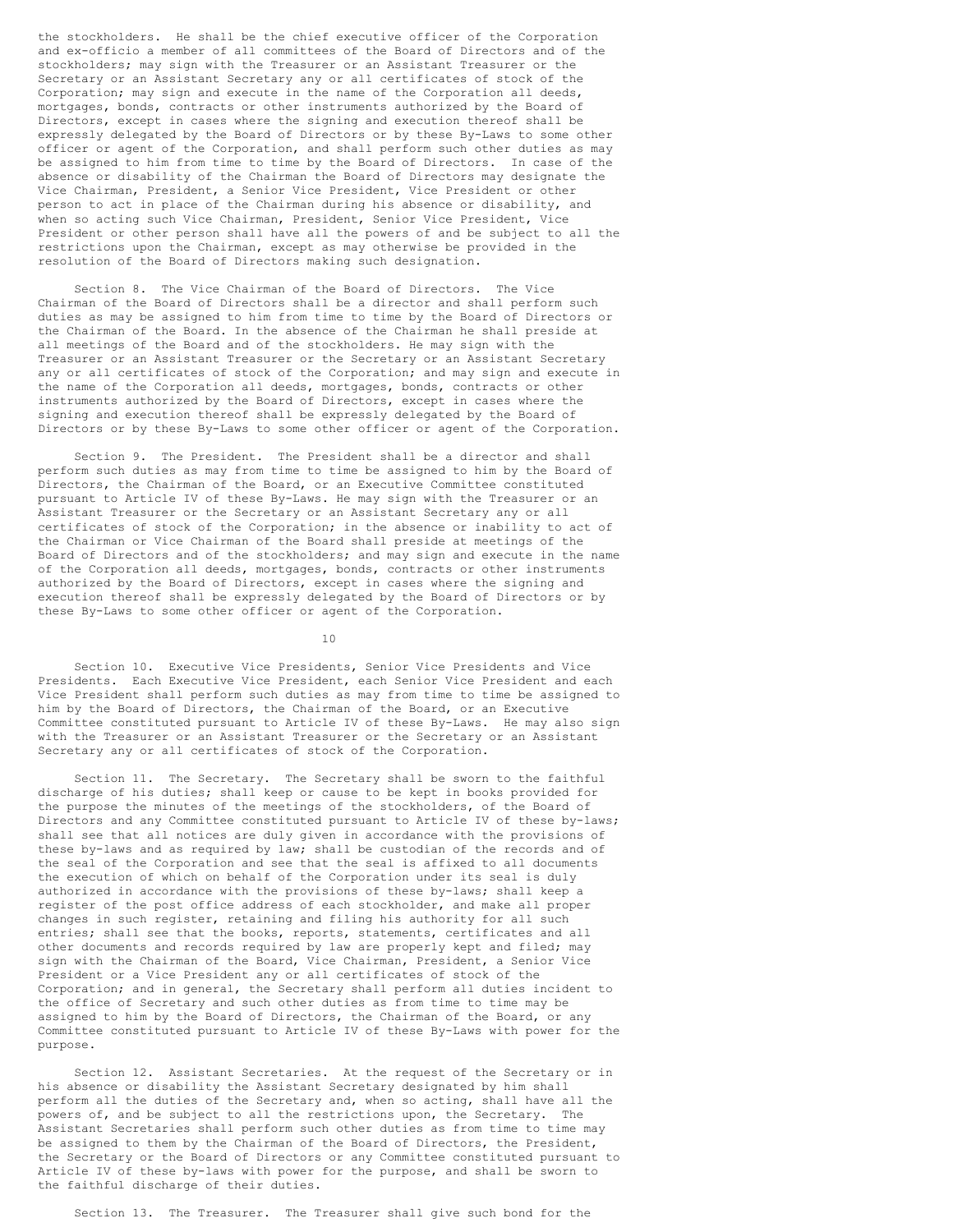faithful performance of his duties as the Board of Directors shall require. He shall have charge and custody of, and be responsible for, all funds and securities of the Corporation, and deposit all such funds in the name of the Corporation in such banks, trust companies or other depositaries as shall be selected in accordance with the provisions of these by-laws; at all reasonable times exhibit his books of account and records, and cause to be exhibited the books of account and records of any corporation all of whose stock except directors' shares is owned by the Corporation, to any of the directors of the Corporation upon application during business hours at the office of the Corporation or such other corporation, where such books and records are kept; render a statement of the condition of the finances of the

11

Corporation at all regular meetings of the Board of Directors, and a full financial report at the annual meeting of the stockholders, if called upon to do so; receive, and give receipts for, moneys due and payable to the Corporation from any source whatsoever; sign with the Chairman of the Board, Vice Chairman, President, a Senior Vice President or a Vice President any or all certificates of stock of the Corporation; and in general, perform all duties incident to the office of Treasurer and such other duties as from time to time may be assigned to him by the Board of Directors, the Chairman of the Board, or any Committee constituted pursuant to Article IV of these By-Laws with power for the purpose.

Section 14. Assistant Treasurers. At the request of the Treasurer or in his absence or disability the Assistant Treasurer designated by him shall perform all the duties of the Treasurer, and when so acting, shall have all the powers of, and be subject to all the restrictions upon, the Treasurer. The Assistant Treasurers shall perform such other duties as from time to time may be assigned to them by the Chairman of the Board of Directors, the President, the Treasurer or the Board of Directors or any Committee constituted pursuant to Article IV of these by-laws with power for the purpose.

Section 15. Salaries. The salaries of the officers shall be fixed from time to time by the Board of Directors. No officer shall be prevented from receiving such salary by reason of the fact that he is also a director of the Corporation.

## Section 16. Indemnification.

(a) Each person who was or is made a party or is threatened to be made a party to or is otherwise involved in any action, suit or proceeding, whether civil, criminal, administrative or investigative (hereinafter a "proceeding"), by reason of the fact that he or she is or was a director or an officer of the Corporation or is or was serving at the request of the Corporation as a director, officer, employee or agent of another corporation or of a partnership, joint venture, trust or other enterprise, including service with respect to an employee benefit plan (hereinafter an "indemnitee"), whether the basis of such proceeding is alleged action in an official capacity as a director, officer, employee or agent or in any other capacity while serving as a director, officer, employee or agent, shall be indemnified and held harmless by the Corporation to the fullest extent authorized by the Delaware General Corporation Law, as the same exists or may hereafter be amended (but, in the case of any such amendment, only to the extent that such amendment permits the Corporation to provide broader indemnification rights than such law permitted the Corporation to provide prior to such amendment), against all expense, liability and loss (including attorneys' fees, judgments, fines, ERISA excise taxes or penalties and amounts paid in settlement) reasonably incurred or suffered by such indemnitee in connection therewith; provided, however, that, except as provided in paragraph (c) of this Section 16 with respect to proceedings to enforce rights to indemnification, the Corporation shall indemnify any such indemnitee in connection with a proceeding (or part thereof) initiated by such indemnitee only if such proceeding (or part thereof) was authorized by the Board of Directors of the Corporation.

12

(b) The right to indemnification conferred in paragraph (a) of this Section 16 shall include the right to be paid by the Corporation the expenses (including attorney's fees) incurred in defending any such proceeding in advance of its final disposition (hereinafter an "advancement of expenses"); provided, however, that, if the Delaware General Corporation Law requires, an advancement of expenses incurred by an indemnitee in his or her capacity as a director or officer (and not in any other capacity in which service was or is rendered by such indemnitee, including, without limitation, service to an employee benefit plan) shall be made only upon delivery to the Corporation of an undertaking (hereinafter an "undertaking"), by or on behalf of such indemnitee, to repay all amounts so advanced if it shall ultimately be determined by final judicial decision from which there is no further right to appeal (hereinafter a "final adjudication") that such indemnitee is not entitled to be indemnified for such expenses under this paragraph (b) or otherwise. The rights to indemnification and to the advancement of expenses conferred in paragraphs (a) and (b) of this Section 16 shall be contract rights and such rights shall continue as to an indemnitee who has ceased to be a director, officer, employee or agent and shall inure to the benefit of the indemnitee's heirs, executors and administrators.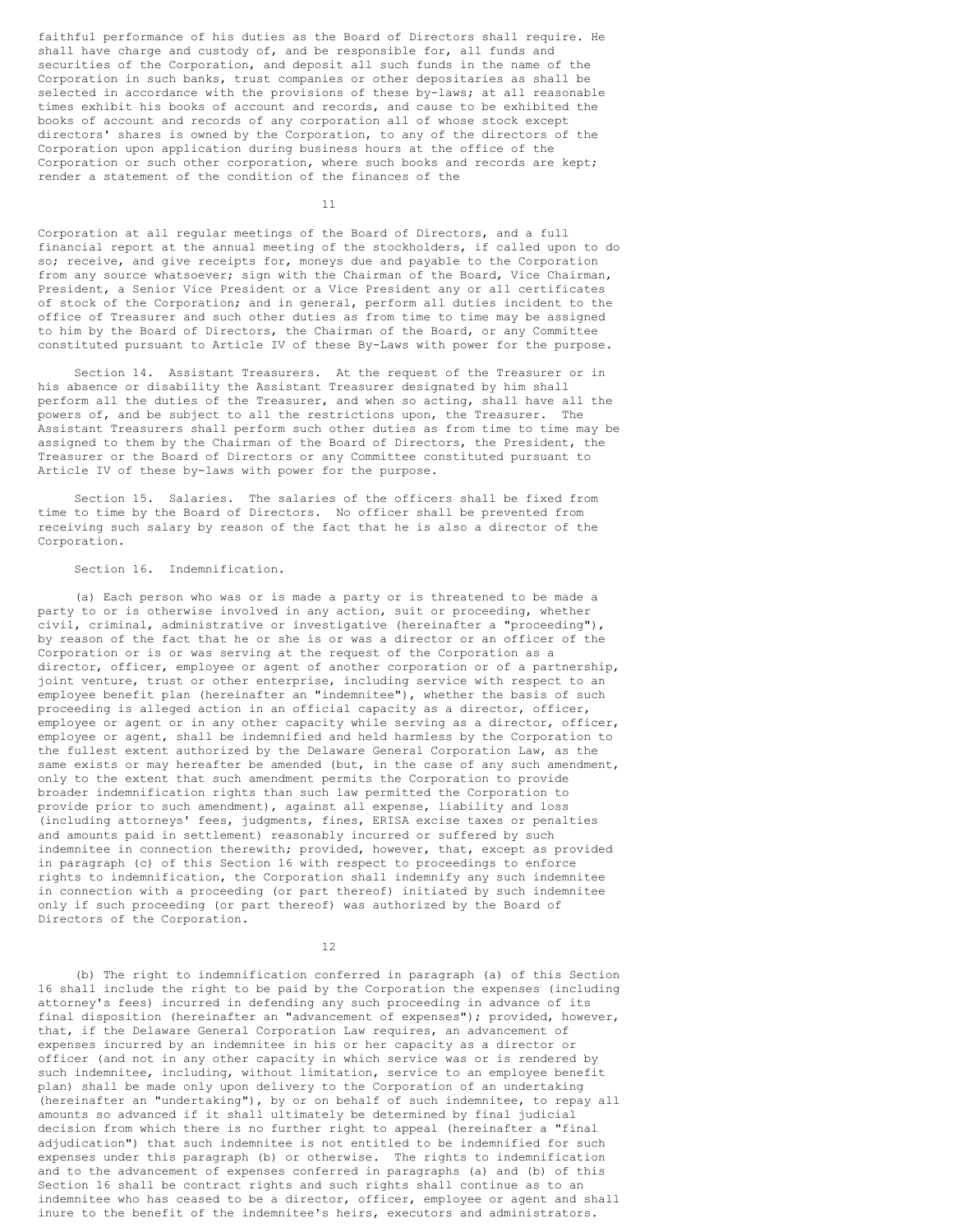(c) If a claim under paragraph (a) or (b) of this Section 16 is not paid in full by the Corporation within 60 days after a written claim has been received by the Corporation, except in the case of a claim for an advancement of expenses, in which case the applicable period shall be 20 days, the indemnitee may at any time thereafter bring suit against the Corporation to recover the unpaid amount of the claim. If successful in whole or in part in any such suit, or in a suit brought by the Corporation to recover an advancement of expenses pursuant to the terms of an undertaking, the indemnitee shall be entitled to be paid also the expense of prosecuting or defending such suit. In (i) any suit brought by the indemnitee to enforce a right to indemnification hereunder (but not in a suit brought by the indemnitee to enforce a right to an advancement of expenses) it shall be a defense that, and (ii) in any suit brought by the Corporation to recover an advancement of expenses pursuant to the terms of an undertaking, the Corporation shall be entitled to recover such expenses upon a final adjudication that, the indemnitee has not met any applicable standard for indemnification set forth in the Delaware General Corporation Law. Neither the failure of the Corporation (including its Board of Directors, independent legal counsel, or its stockholders) to have made a determination prior to the commencement of such suit that indemnification of the indemnitee is proper in the circumstances because the indemnitee has met the applicable standard of conduct set forth in the Delaware General Corporation Law, nor an actual determination by the Corporation (including its Board of Directors, independent legal counsel, or its stockholders) that the indemnitee has not met such applicable standard of conduct, shall create a presumption that the indemnitee has not met the applicable standard of conduct or, in the case of such a suit brought by the indemnitee, be a defense to such suit. In any suit brought by the indemnitee to enforce a right to indemnification or to an advancement of expenses hereunder, or brought by the Corporation to recover an advancement of expenses pursuant to the terms of an undertaking, the burden of proving that the indemnitee is not entitled to be indemnified, or to such advancement of expenses, under this Section 16 or otherwise shall be on the Corporation.

13

(d) The rights to indemnification and to the advancement of expenses conferred in this Section 16 shall not be exclusive of any other right which any person may have or hereafter acquire under any statute, the Corporation's Certificate of Incorporation, By-laws, agreement, vote of stockholders or disinterested directors or otherwise.

(e) The Corporation may maintain insurance, at its expense, to protect itself and any director, officer, employee or agent of the Corporation or another corporation, partnership, joint venture, trust or other enterprise against any expense, liability or loss, whether or not the Corporation would have the power to indemnify such person against such expense, liability or loss under the Delaware General Corporation Law.

(f) The Corporation may, to the extent authorized from time to time by the Board of Directors, grant rights to indemnification and to the advancement of expenses to any employee or agent of the Corporation to the fullest extent of the provisions of this Section 16 with respect to the indemnification and advancement of expenses of directors and officers of the Corporation.

### ARTICLE VI.

### Contracts, Checks, Drafts, Bank Accounts, etc.

Section 1. Contracts, etc., How Executed. The Board of Directors, or any Committee constituted pursuant to Article IV of these by-laws with power for the purpose, except as in these by-laws otherwise provided, may authorize any officer or officers, agent or agents, of the Corporation to enter into any contract or execute and deliver any instrument in the name of and on behalf of the Corporation, and such authority may be general or confined to specific instances: and, unless so authorized by the Board of Directors or by such Committee or by these by-laws, no officer, agent or employee shall have any power or authority to bind the Corporation by any contract or agreement or to pledge its credit or to render it liable pecuniarily for any purpose or to any amount.

Section 2. Loans. No loan shall be contracted on behalf of the Corporation, and no negotiable paper shall be issued in its name, unless authorized by the Board of Directors or by any Committee constituted pursuant to Article IV of these by-laws with power for the purpose. When so authorized, the Chairman of the Board of Directors or the President or a Vice President and the Secretary or the Treasurer of the Corporation may effect loans and advances at any time for the Corporation from any bank, trust company or other institution, or from any firm, corporation or individual, and for such loans and advances may make, execute and deliver promissory notes or other evidences of indebtedness of the Corporation and, when authorized as aforesaid, as security for the payment of any and all loans, advances, indebtedness and liabilities of the Corporation, may mortgage, pledge, hypothecate or transfer any real or personal property at any time held by the Corporation and to that end execute instruments of mortgage or pledge or otherwise transfer such property. Such authority may be general or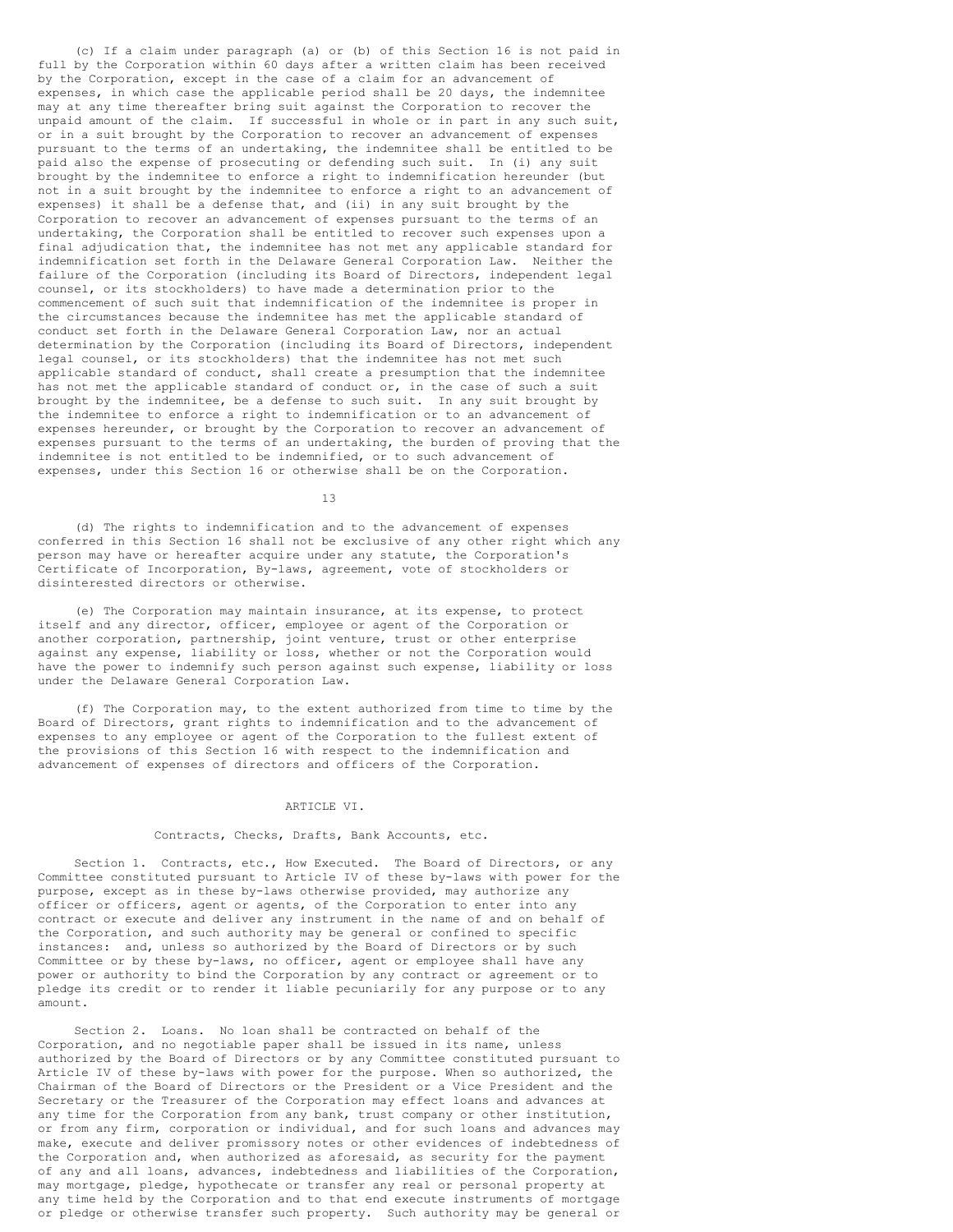Section 3. Checks, Drafts, etc. All checks, drafts or other orders for the payment of money, notes, or other evidences of indebtedness issued in the name of the Corporation, shall be signed by such officer or officers, employee or employees, of the Corporation as shall from time to time be determined by resolution of the Board of Directors or by any Committee constituted pursuant to Article IV of these by-laws with power for the purpose.

Section 4. Deposits. All funds of the Corporation shall be deposited from time to time to the credit of the Corporation in such banks, trust companies or other depositaries as the Board of Directors or any Committee constituted pursuant to Article IV of these by-laws with power for the purpose may from time to time designate, or as may be designated by an officer or officers of the Corporation to whom such power may be delegated by the Board of Directors, or by such Committee, and for the purpose of such deposit, the Chairman of the Board of Directors, or the President, or a Vice President, or the Treasurer, or an Assistant Treasurer, or the Secretary, or an Assistant Secretary, may endorse, assign and deliver checks, drafts, and other orders for the payment of money which are payable to the order of the Corporation.

Section 5. General and Special Bank Accounts. The Board of Directors or any Committee constituted pursuant to Article IV of these by-laws with power for the purpose, may from time to time authorize the opening and keeping with such banks, trust companies or other depositaries as it may designate of general and special bank accounts, may make such special rules and regulations with respect thereto, not inconsistent with the provisions of these by-laws, as it may deem expedient.

Section 6. Proxies. Except as otherwise in these by-laws or in the Certificate of Incorporation of the Corporation provided, and unless otherwise provided by resolution of the Board of Directors, or of any Committee constituted pursuant to Article IV of these by-laws with power for the purpose, the Chairman of the Board of Directors or the President may from time to time appoint an attorney or attorneys or agent or agents, of the Corporation, in the name and on behalf of the Corporation to cast the votes which the Corporation may be entitled to cast as a stockholder or otherwise in any other corporation any of whose stock or other securities may be held by the Corporation, at meetings of the holders of the stock or other securities of such other corporation, or to consent in writing to any action by such other corporation, and may instruct the person or persons so appointed as to the manner of casting such votes or giving such consent, and may execute or cause to be executed in the name and on behalf of the Corporation and under its corporate seal, or otherwise, all such written proxies or other instruments as he may deem necessary or proper in the premises.

## ARTICLE VII.

# Shares and Their Transfer.

Section 1. Certificates of Stock. Certificates for shares of the capital stock of the Corporation shall be in such form as shall be approved by the Board of Directors or by any Committee constituted pursuant to Article IV of these By-Laws

15

with power for the purpose. They shall be numbered, shall certify the number of shares held by the holder thereof and shall be signed by the Chairman of the Board or the President or a Vice President and by the Treasurer or an Assistant Treasurer or the Secretary or an Assistant Secretary of the Corporation, and the seal of the Corporation shall be affixed thereto, provided that where any such certificate is signed by a transfer agent or an assistant transfer agent or by a transfer clerk acting in behalf of the Corporation and by a registrar, the signatures of any such Chairman of the Board, President, Vice President, Treasurer, Assistant Treasurer, Secretary or Assistant Secretary and the seal of the Corporation upon such certificate may be facsimiles. In case any officer or officers who shall have signed, or whose facsimile signature or signatures shall have been used on, any such certificate or certificates shall cease to be such officer or officers of the Corporation, whether because of death, resignation, or otherwise, before such certificate or certificates shall have been delivered by the Corporation, such certificate or certificates may nevertheless be adopted by the Corporation and be issued and delivered as though the person or persons who signed such certificate or certificates or whose facsimile signature shall have been used thereon had not ceased to be such officer or officers of the Corporation.

Section 2. Transfer of Stock. Transfers of shares of the capital stock of the Corporation shall be made only on the books of the Corporation by the holder thereof, or by his attorney thereunto authorized by a power of attorney duly executed and filed with the Secretary of the Corporation, or a transfer agent of the Corporation, if any, and on surrender of the certificate or certificates for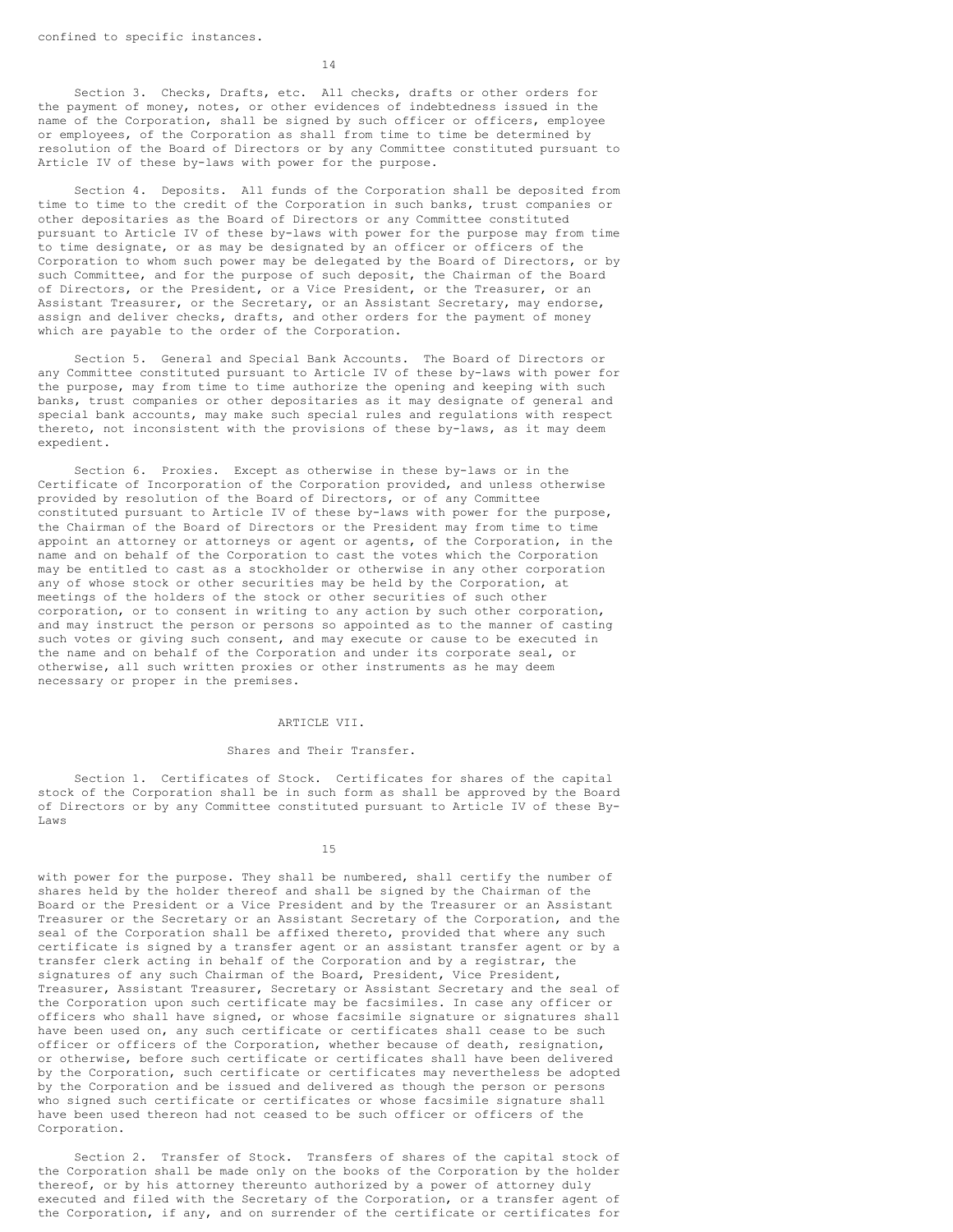such shares properly endorsed. A person in whose name shares of stock stand on the books of the Corporation shall be deemed the owner thereof as regards to the Corporation, provided that whenever any transfer of shares shall be made for collateral security, and not absolutely, such fact if known to the Secretary or to said transfer agent, shall be so expressed in the entry of transfer.

Section 3. Addresses of Stockholders. Each stockholder shall designate to the Secretary of the Corporation an address at which notices of meetings and all other corporate notices may be served or mailed to him, and if any stockholder shall fail to designate such address, corporate notices may be served upon him by mail directed to him at his last known post office address.

Section 4. Lost, Destroyed and Mutilated Certificates. The holder of any stock of the Corporation shall immediately notify the Corporation of any loss, destruction or mutilation of the certificate thereof, and the Board of Directors or any Committee constituted pursuant to Article IV of these by-laws with power for the purpose, may, in its discretion, cause to be issued to him a new certificate or certificates of stock, upon the surrender of the mutilated certificate or, in case of loss or destruction of the certificate, upon satisfactory proof of such loss or destruction and, the Board of Directors or such Committee may, in its discretion, require the owner of the lost or destroyed certificate or his legal representative to give the Corporation a bond in such sum, and with surety or sureties, as it may direct, to indemnify the Corporation against any claim that may be made against it on account of the alleged loss or destruction of any such certificate.

16

Section 5. Transfer Agent and Registrar; Regulations. The Corporation shall, if and whenever the Board of Directors or any Committee constituted pursuant to Article IV of these by-laws with power for the purpose shall so determine, maintain one or more transfer offices or agencies, each in charge of a transfer agent designated by the Board of Directors or by such Committee, where the shares of the capital stock of the Corporation shall be directly transferable, and also one or more registry offices, each in charge of a register designated by the Board of Directors or by such Committee, where such shares of stock shall be registered, and no certificate for shares of the capital stock of the Corporation, in respect of which a registrar and transfer agent shall have been designated, shall be valid unless countersigned by such transfer agent and registered by such registrar. The Board of Directors or any such Committee may also make such additional rules and regulations as it may deem expedient concerning the issue, transfer and registration of certificates for shares of the capital stock of the Corporation.

Section 6. Closing of Transfer Books. The Board of Directors or any Committee constituted pursuant to Article IV of these by-laws with power for the purpose may, by resolution, direct that the stock transfer books of the Corporation be closed for a period not exceeding sixty days preceding the date of any meeting of stockholders or the date for the payment of any dividend or the date for the allotment of rights or the date when any change or conversion or exchange of capital stock shall go into effect; provided, however, that in lieu of closing the stock transfer books as aforesaid, the Board of Directors or any such Committee may fix in advance a date, not exceeding sixty days preceding the date of any meeting of stockholders, or the date for the payment of any dividend, or the date for the allotment of rights, or the date when any change or conversion or exchange of capital stock shall go into effect, as a record date for the determination of such stockholders entitled to notice of, and to vote at, any such meeting or entitled to receive payment of any such dividend, or to any such allotment of rights, or to exercise the rights in respect of any change, conversion or exchange of the capital stock, and in each such case only such stockholders of record on the date so fixed shall be entitled to notice of, or to vote at, such meeting, or to receive payment of such dividend, or to receive such allotment of rights, or to exercise such rights, as the case may be, notwithstanding and transfer of any stock on the books of the Corporation after such record date as aforesaid.

Section 7. Examination of Books by Stockholders. The Board of Directors or any Committee constituted pursuant to Article IV of these by-laws with power for the purpose shall, subject to the laws of the State of Delaware, have power to determine, from time to time, whether and to what extent and under what conditions and regulations the accounts and books of the Corporation, or any of them, shall be open to the inspection of the stockholders; and no stockholder shall have any right to inspect any book or document of the Corporation, except as conferred by the laws of the State of Delaware, unless and until authorized so to do by resolution of the Board of Directors or any Committee constituted pursuant to Article IV of these by-laws with power for the purpose or of the stockholders of the Corporation.

17

Section 8. Treasury Shares. The Treasurer of this Corporation may be authorized by the Board of Directors from time to time, to purchase out of surplus any outstanding fully paid shares of this Corporation, together with any rights, privileges and benefits appurtenant thereto, the same to be held in the treasury of this Corporation until and unless disposed of as hereinafter set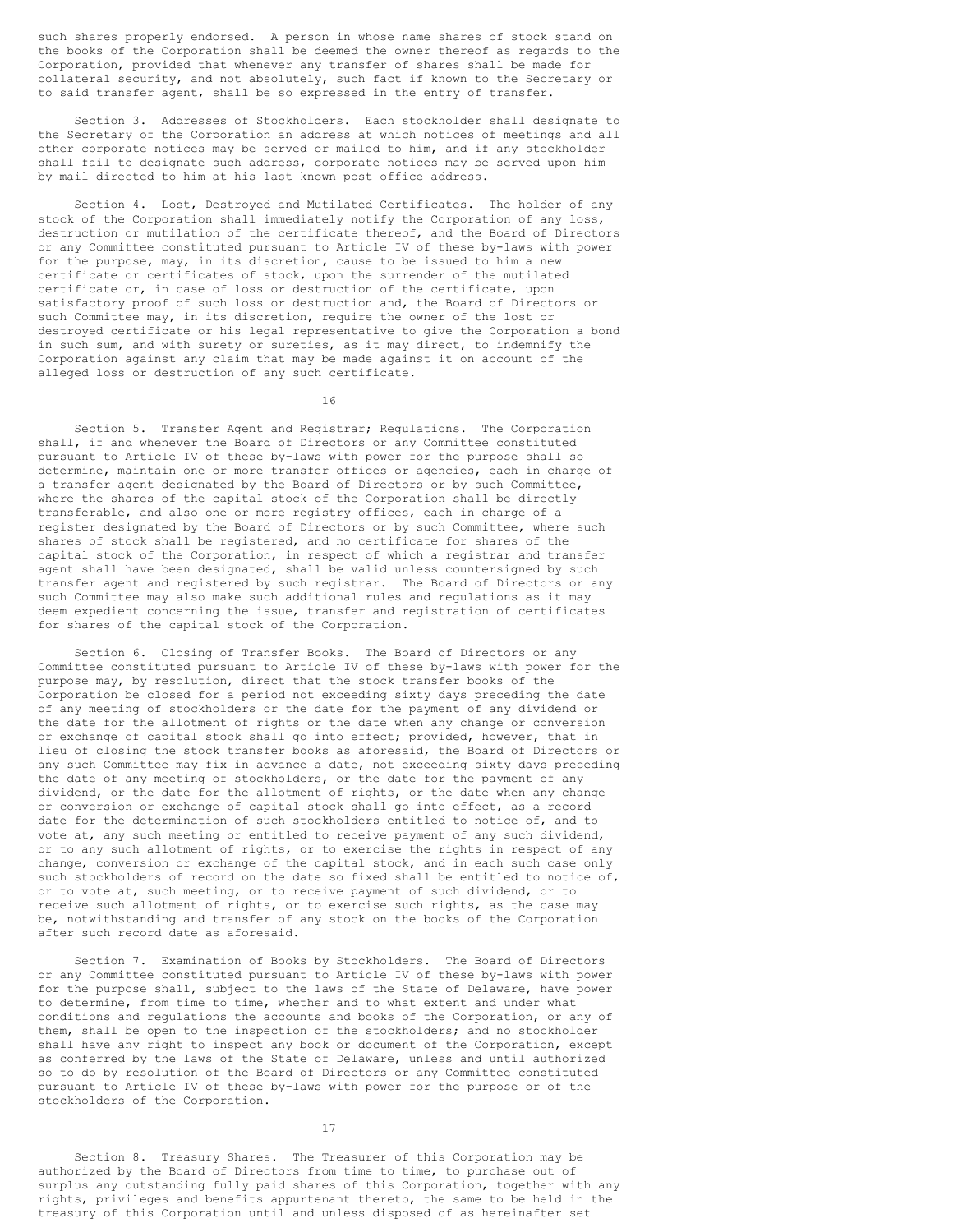forth. The price at which the same may be purchased and placed in the treasury shall not exceed such sum as the Board of Directors may determine from time to time. Any shares so purchased and placed in the treasury of this Corporation may be sold in such manner and on such terms as the Board of Directors may determine from time to time.

# ARTICLE VIII.

### Dividends, Surplus, etc.

Subject to the provisions of the Certificate of Incorporation and any restrictions imposed by statute, the Board of Directors may declare dividends from the surplus of the Corporation or from the net profits arising from its business, whenever, and in such amounts as, in its opinion, the condition of the affairs of the Corporation shall render advisable. If the date appointed for the payment of any dividend shall in any year fall on a legal holiday then the dividend payable on such date shall be payable on the next succeeding business day. The Board of Directors in its discretion may from time to time set aside from such surplus or net profits such sum or sums as it, in its absolute discretion, may think proper as a working capital or as a reserve fund to meet contingencies, or for the purpose of maintaining or increasing the property or business of the Corporation, or for any other purpose it may think conducive to the best interests of the Corporation. All such surplus or net profits, until actually declared in dividends, or used and applied as aforesaid, shall be deemed to have been so set aside by the Board for one or more of said purposes.

#### ARTICLE IX.

### Seal.

The corporate seal of the Corporation shall consist of a metallic stamp, circular in form, bearing in its center the figures and word "1999, Delaware", and at the outer edge the name of the Corporation.

## ARTICLE X.

### Fiscal Year.

The fiscal year of the Corporation shall begin on the first day of January in each year.

# ARTICLE XI.

#### Amendments.

All by-laws of the Corporation shall be subject to alteration or repeal, and new by-laws not inconsistent with any provision of the Certificate of Incorporation

### 18

of the Corporation or any provision of law, may be made, either by the affirmative vote of the holders of record of a majority of the outstanding stock of the Corporation entitled to vote in respect thereof, given at an annual meeting or at any special meeting or by the Board of Directors at any regular or special meeting; provided, however, that the by-laws of the Corporation shall not be subject to alteration, amendment or repeal for a period of three years from and after the date of incorporation, except by the affirmative vote of the holders of record of two-thirds (2/3) of the outstanding stock of the Corporation entitled to vote in respect thereof, and a resolution of the Board of Directors consenting to such alteration, amendment or repeal, which consent shall be in addition to all other requirements necessary for the accomplishment of any such alteration, amendment or repeal.

19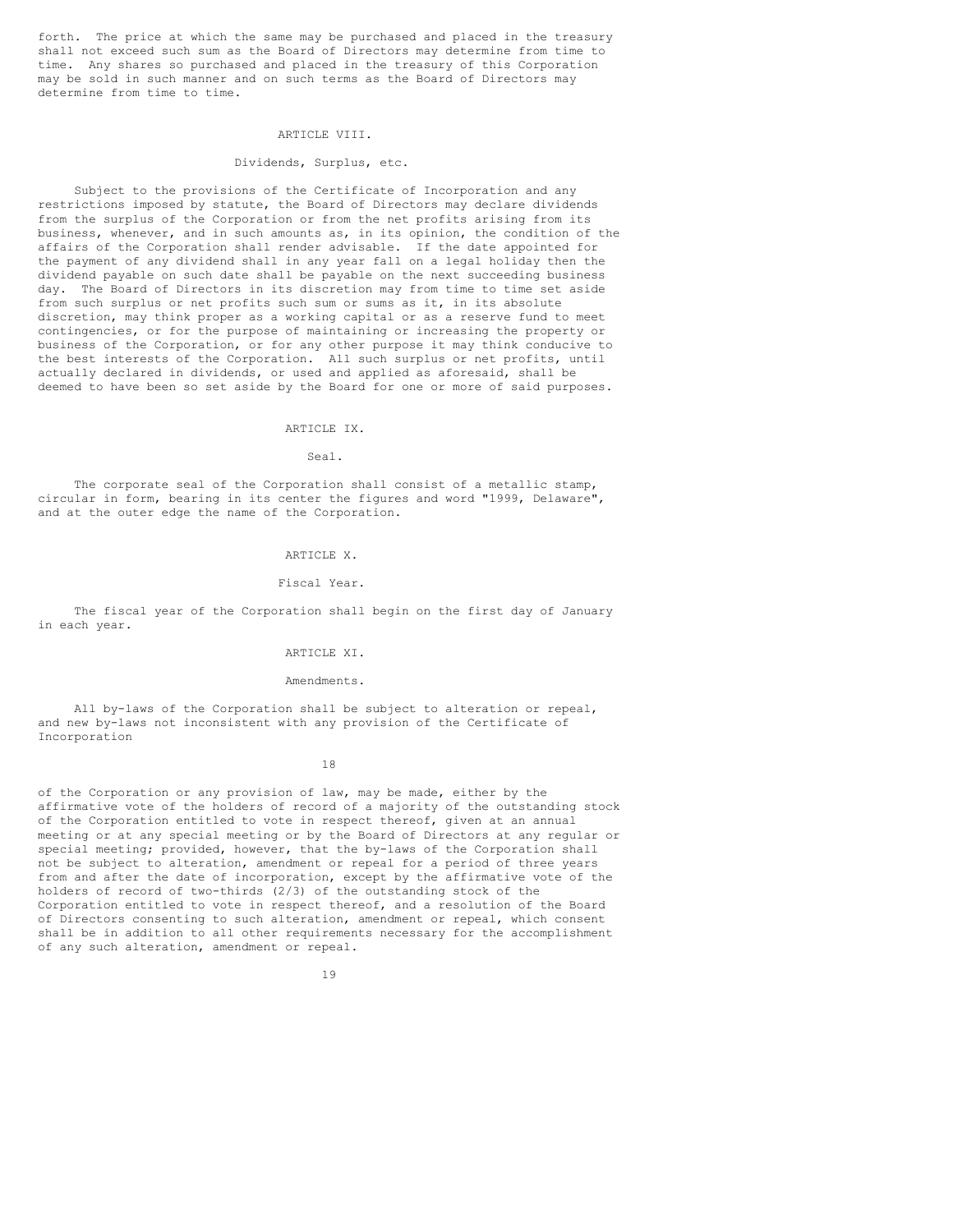CLASS A- COMMON STOCK CLASS A- COMMON STOCK Number Shares

- ------ ------

### UNITED PARCEL SERVICE, INC.

INCORPORATED UNDER THE LAWS OF THE STATE OF DELAWARE THIS CERTIFICATE IS TRANSFERABLE **CUSIP** IN NEW YORK, NY

SEE REVERSE FOR CERTAIN DEFINITIONS

THIS CERTIFIES THAT **is the owner of** FULLY PAID AND NONASSESSABLE SHARES OF CLASS A- COMMON STOCK OF THE PAR VALUE OF \$.01 EACH OF UNITED PARCEL SERVICE, INC. (hereinafter and on the back hereof called the "Corporation"), transferable on the books of the Corporation by the holder hereof in person or by duly authorized attorney upon surrender of this Certificate properly endorsed. This Certificate and the shares represented hereby are issued and shall be subject to all of the provisions of the Certificate of Incorporation and Bylaws of the Corporation and the amendments from time to time made thereto, copies of which are on file at the principal office of the Corporation, to all of which the holder of this Certificate by acceptance hereof assents. This Certificate is not valid until countersigned and registered by the Transfer Agent and Registrar.

The shares of Common Stock represented by this certificate may not be transferred (which term includes, without limitation, the entering into of a swap or other arrangement that transfers any of the economic consequences of ownership of the shares) to any person in connection with a transfer that does not meet the qualifications set forth in paragraphs (c)(7) and (c)(8) of Article Fourth of the Restated Certificate of Incorporation of this Corporation, and no person who receives the shares represented by this certificate in connection with a transfer that does not meet the qualifications prescribed by paragraphs (c)(7) and (c)(8) of Article Fourth is entitled to own or to be registered as the record holder of the shares of Common Stock represented by this certificate, but the record holder of this certificate may at any time (except as provided in paragraph (c)(6) of Article Fourth) convert the shares of Common Stock represented by this certificate into the same number of shares of Class B Common Stock for purposes of effecting the sale or other disposition of the shares of Class B Common Stock to any person. Each holder of this certificate, by accepting the certificate, accepts and agrees to all of the foregoing.

WITNESS the facsimile signatures of the Corporation's duly authorized officers.

Dated:

/s/ /s/

President Secretary

Countersigned and Registered: First Union National Bank TRANSFER AGENT AND REGISTRAR

 $Bv: /s/$ Authorized Signature

# [Reverse of Certificate]

The Corporation will furnish without charge to each stockholder who so requests the powers, designations, preferences and relative, participating, optional or other special rights of each class of stock or series thereof and the qualifications, limitations or restrictions of such powers, preferences and/or rights. Any such request should be addressed to the Secretary of United Parcel Service, Inc., 55 Glenlake Parkway, N.E., Atlanta, Georgia 30328 or to the Transfer Agent named on the face of this Certificate.

The following abbreviations, when used in the inscription on the face of this Certificate, shall be construed as though they were written out in full according to applicable laws or regulations:

| TEN COM--as tenants in common         |  |     |        |                                                                |
|---------------------------------------|--|-----|--------|----------------------------------------------------------------|
| TEN ENT--as tenants by the entireties |  |     |        | (Minor)                                                        |
| JT TEN-- as joint tenants with right  |  |     |        |                                                                |
| of survivorship and not as            |  |     |        |                                                                |
| tenants in common                     |  |     |        |                                                                |
|                                       |  |     |        |                                                                |
|                                       |  | Act | (Cust) | UNIF GIFT MIN ACT-- Custodian<br>Under Uniform Gifts to Minors |

(State)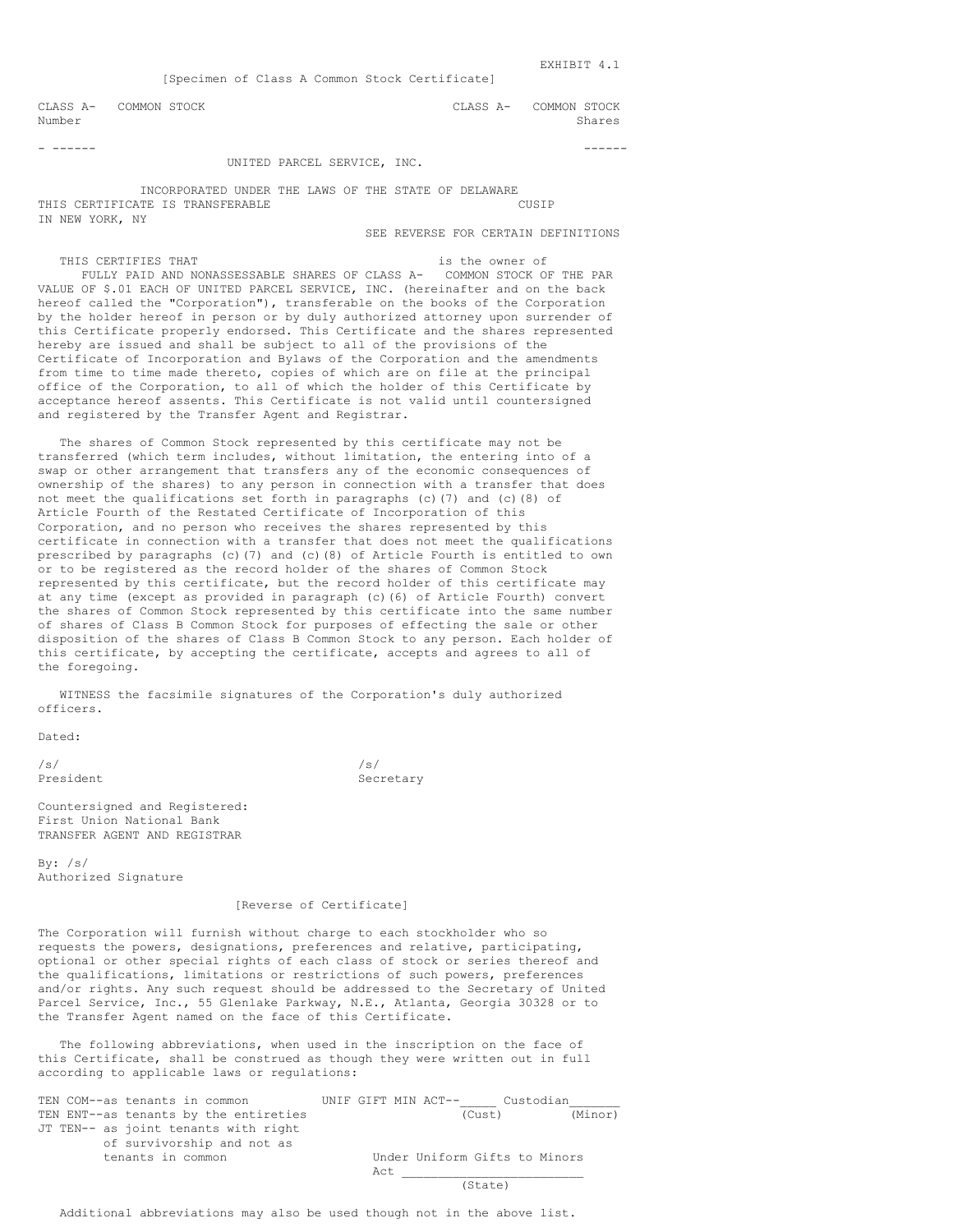FOR VALUE RECEIVED, \_\_\_\_\_\_\_\_\_\_\_\_\_\_\_\_\_\_ hereby sell(s), assign(s) and transfer(s) unto PLEASE INSERT SOCIAL SECURITY OR OTHER IDENTIFYING NUMBER OF ASSIGNEE \_\_\_\_\_\_\_\_\_\_\_\_\_\_\_\_\_\_\_\_\_\_\_\_\_\_\_\_\_\_\_\_\_\_\_\_\_\_\_\_\_\_\_\_\_\_\_\_\_\_\_\_\_\_\_\_\_\_\_\_\_\_

Please print or typewrite name and address of Assignee \_ \_\_\_\_\_\_\_\_\_\_\_\_\_\_\_\_\_\_\_\_\_\_\_\_\_\_\_\_ Shares of the Class A-\_\_ Common Stock represented by the within Certificate, and do hereby irrevocably constitute and appoint **Example 20** Attorney to transfer the said stock on the books of the within-named Corporation with full power of substitution in the premises.

```
Dated:
```
 $X:$ NOTICE: THE SIGNATURE TO THIS ASSIGNMENT MUST CORRESPOND WITH THE NAME AS WRITTEN UPON THE FACE OF THE CERTIFICATE, IN EVERY PARTICULAR, WITHOUT ALTERATION OR ENLARGEMENT OR ANY CHANGE WHATEVER.

# Signature(s) Guaranteed:

THE SIGNATURE(S) SHOULD BE GUARANTEED BY AN ELIGIBLE GUARANTOR INSTITUTION (BANKS, STOCKBROKERS, SAVINGS AND LOAN ASSOCIATIONS AND CREDIT UNIONS WITH MEMBERSHIP IN AN APPROVED SIGNATURE GUARANTEE MEDALLION PROGRAM), PURSUANT TO SEC RULE 17Ad-15.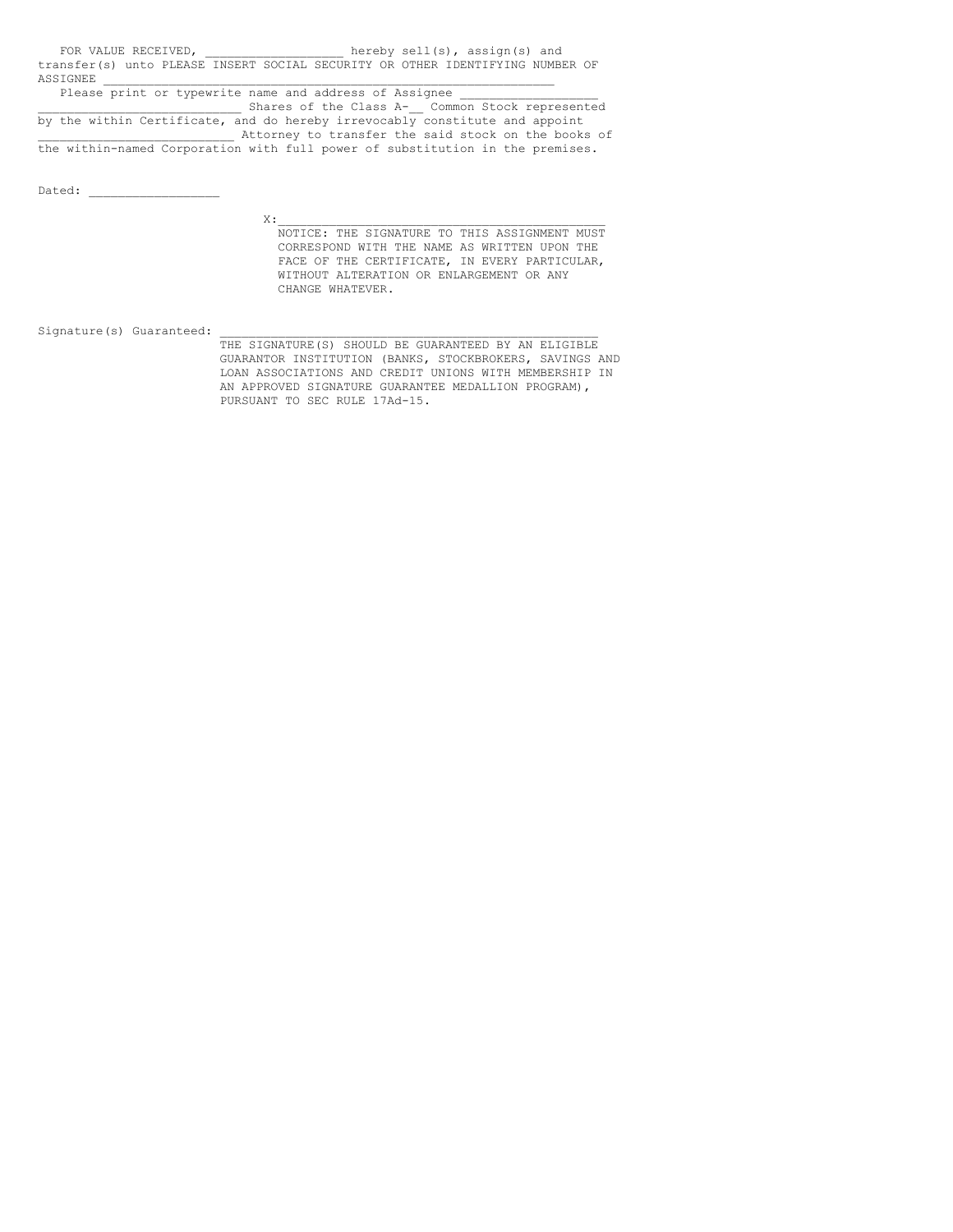CLASS B COMMON STOCK CLASS B COMMON STOCK Number Shares

- ------ ------

### UNITED PARCEL SERVICE, INC.

INCORPORATED UNDER THE LAWS OF THE STATE OF DELAWARE THIS CERTIFICATE IS TRANSFERABLE **CUSIP** IN NEW YORK, NY

SEE REVERSE FOR CERTAIN DEFINITIONS

THIS CERTIFIES THAT **is the owner** of FULLY PAID AND NONASSESSABLE SHARES OF CLASS B COMMON STOCK OF THE PAR VALUE OF \$.01 EACH OF UNITED PARCEL SERVICE, INC. (hereinafter and on the back hereof called the "Corporation"), transferable on the books of the Corporation by the holder hereof in person or by duly authorized attorney upon surrender of this Certificate properly endorsed. This Certificate and the shares represented hereby are issued and shall be subject to all of the provisions of the Certificate of Incorporation and Bylaws of the Corporation and the amendments from time to time made thereto, copies of which are on file at the principal office of the Corporation, to all of which the holder of this Certificate by acceptance hereof assents. This Certificate is not valid until countersigned and registered by the Transfer Agent and Registrar.

WITNESS the facsimile signatures of the Corporation's duly authorized officers.

Dated:

/s/ /s/

President Secretary Secretary

Countersigned and Registered: First Union National Bank TRANSFER AGENT AND REGISTRAR

By:  $/s/$ Authorized Signature

### [Reverse of Certificate]

The Corporation will furnish without charge to each stockholder who so requests the powers, designations, preferences and relative, participating, optional or other special rights of each class of stock or series thereof and the qualifications, limitations or restrictions of such powers, preferences and/or rights. Any such request should be addressed to the Secretary of United Parcel Service, Inc., 55 Glenlake Parkway, N.E., Atlanta, Georgia 30328 or to the Transfer Agent named on the face of this Certificate.

The following abbreviations, when used in the inscription on the face of this Certificate, shall be construed as though they were written out in full according to applicable laws or regulations:

TEN COM--as tenants in common UNIF GIFT MIN ACT--<br>TEN ENT--as tenants by the entireties (Cust) (Cust) (Minor) TEN ENT--as tenants by the entireties

JT TEN--as joint tenants with right of survivorship and not as tenants in common

> Under Uniform Gifts to Minors  $\mathsf{Act}\_\_$

(State)

Additional abbreviations may also be used though not in the above list.

FOR VALUE RECEIVED, a metallies between the hereby sell(s), assign(s) and transfer(s) unto PLEASE INSERT SOCIAL SECURITY OR OTHER IDENTIFYING NUMBER OF  ${\tt ASSIGNEE}$ 

Please print or typewrite name and address of Assignee

Shares of the Class B Common Stock represented by the within Certificate, and do hereby irrevocably constitute and appoint Attorney to transfer the said stock on the books of the within-named Corporation with full power of substitution in the premises.

Dated:

 $X:$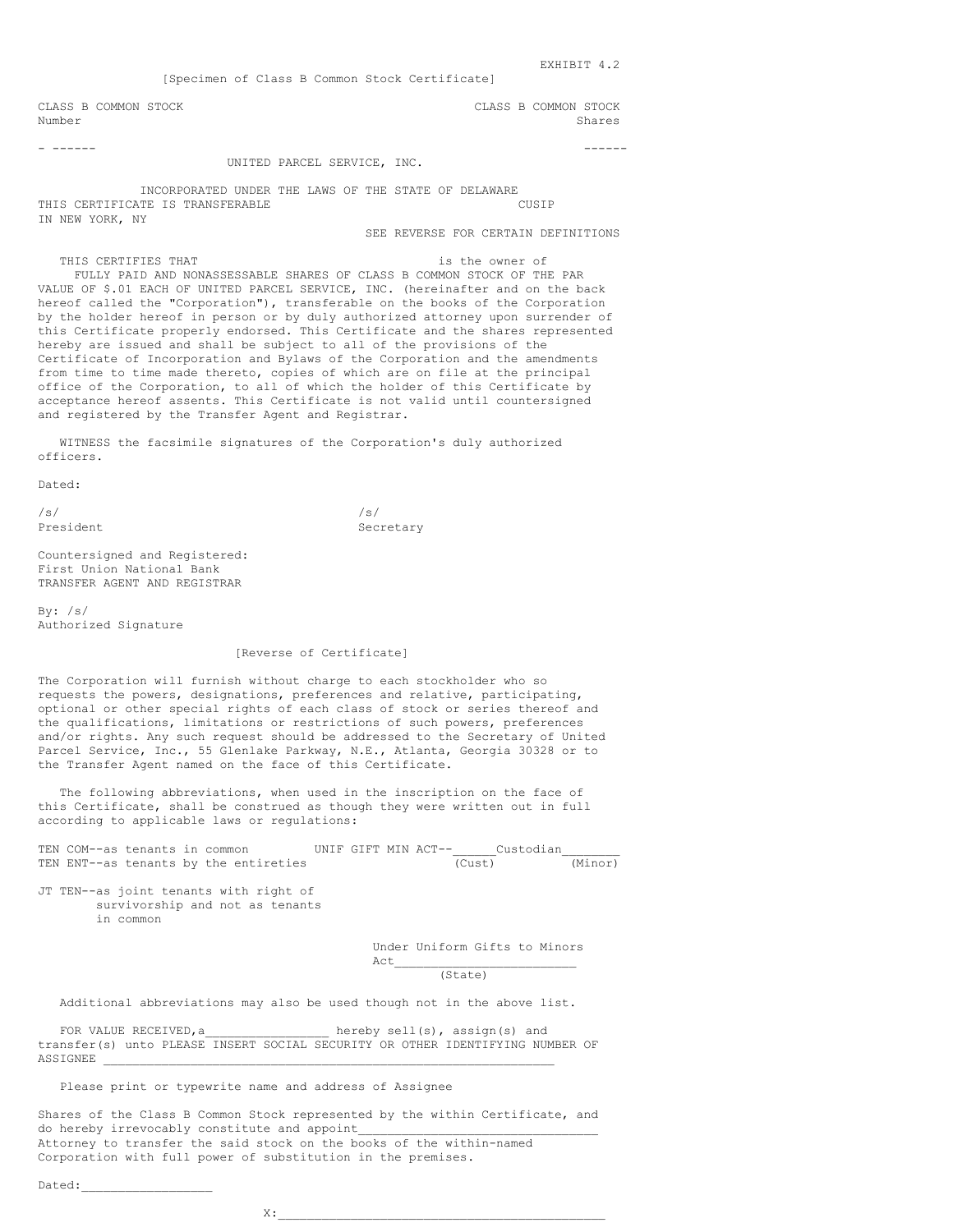NOTICE: THE SIGNATURE TO THIS ASSIGNMENT MUST CORRESPOND WITH THE NAME AS WRITTEN UPON THE FACE OF THE CERTIFICATE, IN EVERY PARTICULAR, WITHOUT ALTERATION OR ENLARGEMENT OR ANY CHANGE WHATEVER.

Signature(s) Guaranteed:

THE SIGNATURE(S) SHOULD BE GUARANTEED BY AN ELIGIBLE GUARANTOR INSTITUTION (BANKS, STOCKBROKERS, SAVINGS AND LOAN ASSOCIATIONS AND CREDIT UNIONS WITH MEMBERSHIP IN AN APPROVED SIGNATURE GUARANTEE MEDALLION PROGRAM), PURSUANT TO SEC RULE 17Ad-15.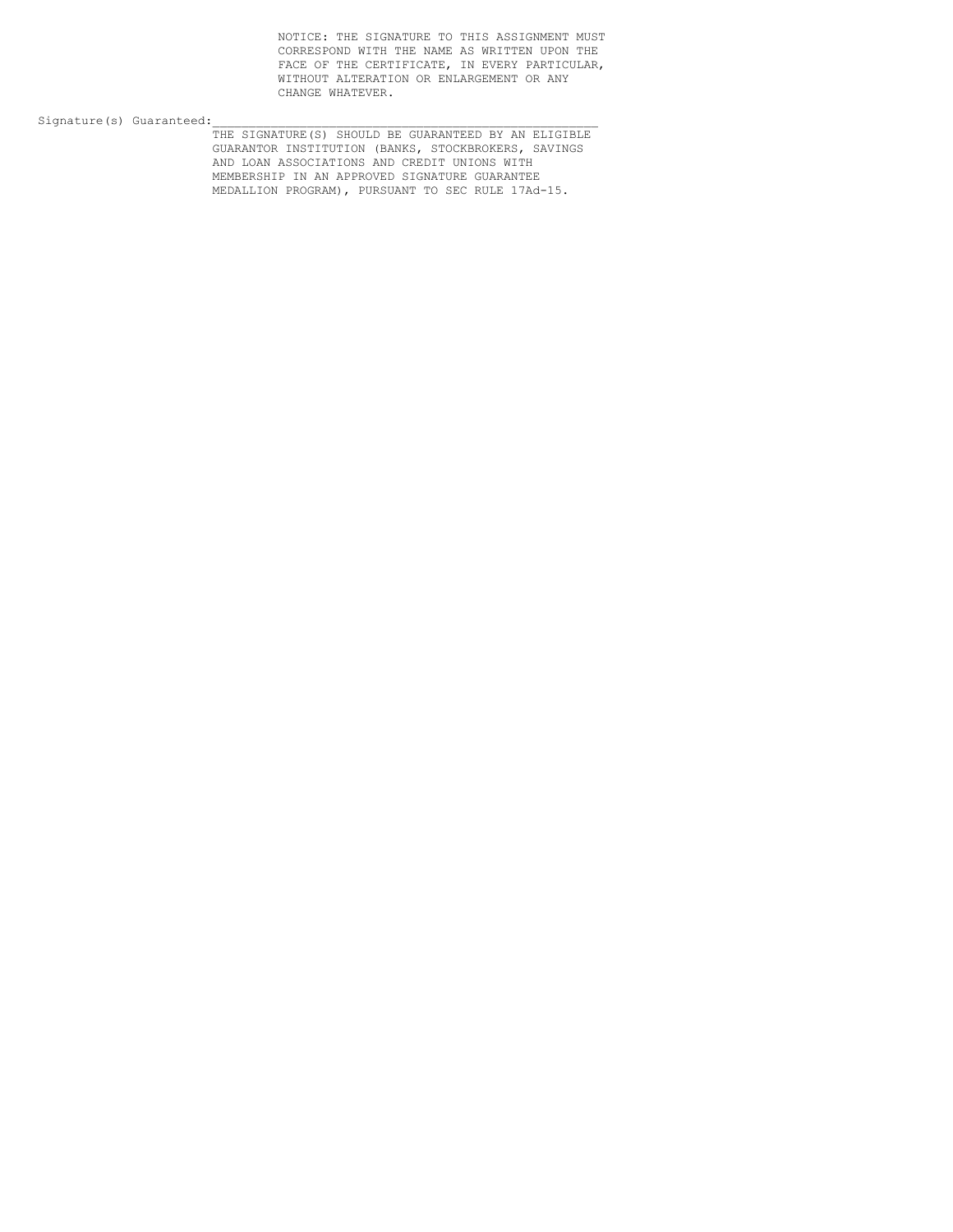September 1, 1999

(212) 351-4000 C 93024-03589

United Parcel Service, Inc. 55 Glenlake Parkway, N.E. Atlanta, GA 30328

> Re: United Parcel Service, Inc. - Registration Statement on Form S-4 (File No. 333-83349)

Ladies and Gentlemen:

We have examined the Registration Statement on Form S-4, File No. 333-83349, as amended (the "Registration Statement"), of United Parcel Service, Inc., a Delaware corporation (the "Company"), filed with the Securities and Exchange Commission (the "Commission") pursuant to the Securities Act of 1933, as amended (the "Securities Act"), in connection with the offering by the Company to the shareowners of United Parcel Service of America, Inc. ("UPS") of the Company's Class A-1 common stock, par value \$0.01 per share, the Company's Class A-2 common stock, par value \$0.01 per share, and the Company's Class A-3 common stock, par value \$0.01 per share (collectively, the "Shares"), in connection with the proposed merger of UPS Merger Subsidiary, Inc., the Company's wholly owned subsidiary, with and into UPS.

We have examined the originals, or photostatic or certified copies, of such records of the Company and certificates of officers of the Company and of public officials and such other documents as we have deemed relevant and necessary as the basis for the opinions set forth below. In such examination, we have assumed the genuineness of all signatures, the authenticity of all documents submitted to us as originals, the conformity to original documents of all documents submitted to us as certified or photostatic copies and the authenticity of the originals of such copies.

September 1, 1999 Page 2

Based upon the foregoing examination and in reliance thereon, and subject to the assumptions stated and in reliance on statements of fact contained in the documents that we have examined, we are of the opinion that Shares, when issued, will be validly issued, fully paid and non-assessable.

We render no opinion herein as to matters involving the laws of any jurisdiction other than the laws of the United States of America and the Delaware General Corporation Law. In rendering this opinion, we assume no obligation to revise or supplement this opinion should current laws, or the interpretations thereof, be changed.

We consent to the filing of this opinion as an exhibit to the Registration Statement, and we further consent to the use of our name under the caption "Legal Matters" in the Registration Statement and the proxy statement/prospectus which forms a part thereof. In giving these consents, we do not thereby admit that we are within the category of persons whose consent is required under Section 7 of the Securities Act or the Rules and Regulations of the Commission.

Very truly yours,

/s/ Gibson, Dunn & Crutcher LLP

SRF/EMG/JDF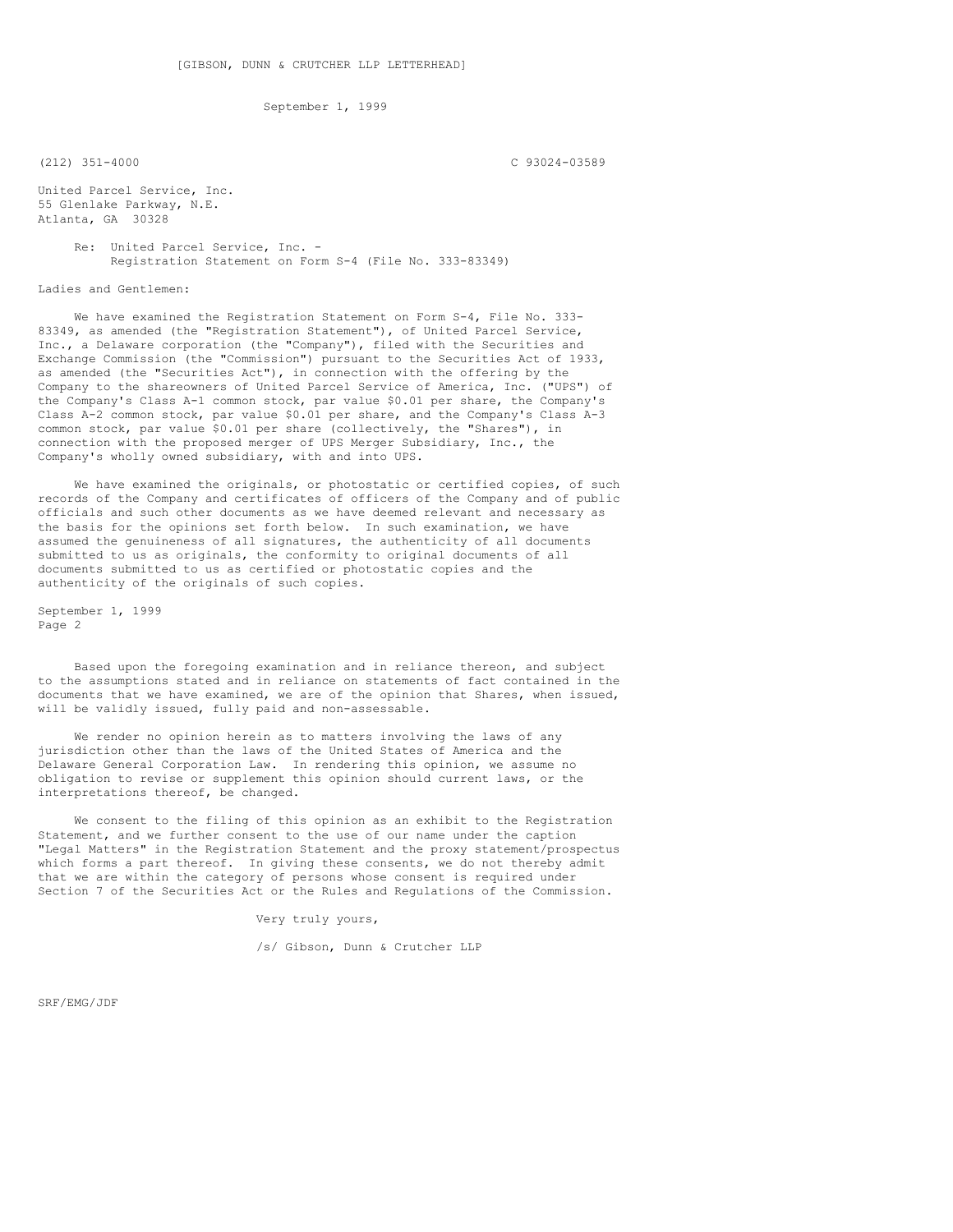EXHIBIT 8.1

[Form of Opinion]

September , 1999

(202) 955-8500 C 93024-03589

United Parcel Service, Inc. 55 Glenlake Parkway, N.E. Atlanta, Georgia 30328

Ladies and Gentlemen:

You have requested our opinion regarding certain federal income tax consequences of the proposed merger (the "Merger") of United Parcel Service of America, Inc.a Delaware corporation ("Target Company"), with UPS Merger Subsidiary, Inc., a Delaware corporation ("Sub"), which is a direct, wholly owned subsidiary of United Parcel Service, Inc., a Delaware corporation ("Parent"). In that proposed merger, Target Company will be the surviving entity.

In formulating our opinion, we have reviewed such documents as we deemed necessary or appropriate, including that certain Agreement and Plan of Merger, dated as of September , 1999, among Parent, Sub, and Target Company (as amended, the "Merger Agreement"), and that certain Registration Statement on Form S-4 of Parent (File No. 333-83349), as amended (the "Registration Statement"), and the proxy statement/prospectus that forms a part thereof (the "Prospectus").

Our opinion set forth below assumes (i) the accuracy of the statements and facts concerning the Merger set forth in the Merger Agreement and the Prospectus, (ii) that the Merger is consummated in the manner contemplated by, and in accordance with, the terms set forth in the Merger Agreement and the Prospectus, and (iii) the accuracy of (a) the representations made to us by Parent, which are set forth in the certificate delivered to us by Parent, dated September , 1999, and (b) the representations made to us by Target Company, which are set forth in the certificate delivered to us by Target Company, dated September , 1999.

Based upon the facts and statements set forth above, our examination and review of the documents referred to above, and subject to the assumptions set forth above, we hereby confirm that the statements of law and conclusions of law set forth under the heading "Federal Income Tax Consequences to Shareowners" in the Prospectus reflect our opinion as to the material federal income tax consequences of the Merger.

Our opinion is based on provisions of the Internal Revenue Code of 1986, as amended, the Treasury Regulations promulgated thereunder, published pronouncements of the Internal Revenue Service and case law as of the date hereof, any of which may be changed at any time with retroactive effect. Any change in applicable laws or the facts and circumstances surrounding the Merger, or any inaccuracy in the statements, facts, assumptions and representations on which we relied, may affect the continuing validity of the opinion set forth herein. We assume no responsibility to inform you of any such change or inaccuracy that may occur or come to our attention.

We consent to the filing of this opinion as an exhibit to the Registration Statement, and we further consent to the use of our name under the captions "Federal Income Tax Consequences to Shareowners" and "Legal Matters" in the Registration Statement and the Prospectus. In giving these consents, we do not thereby admit that we are within the category of persons whose consent is required under Section 7 of the Securities Act or the Rules and Regulations of the Securities and Exchange Commission.

Very truly yours,

GIBSON, DUNN & CRUTCHER LLP

ADP/DWM/MJH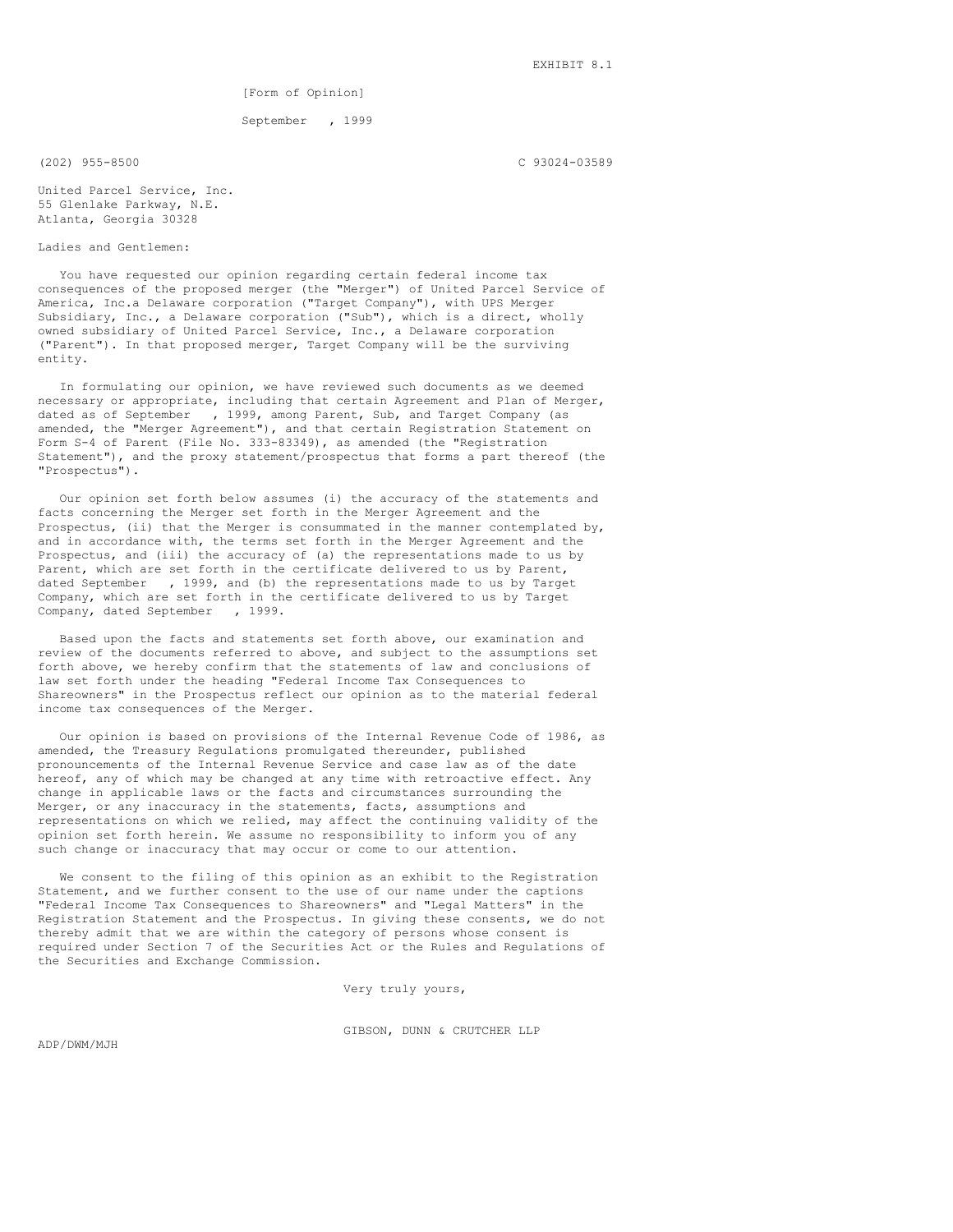# DOMESTIC ENTITIES AS OF AUGUST 20, 1999

### <TABLE> <CAPTION>

| <b>SUAPIIUNA</b>                       |                                       |                              |
|----------------------------------------|---------------------------------------|------------------------------|
|                                        | State of                              | Date of                      |
| Subsidiaries<br>- ------------         | Organization<br>------------          | Organization<br>------------ |
| Bardale Company                        | Illinois                              | July 01, 1965                |
| $<$ S>                                 | <<>                                   | <<                           |
| Burdence Corporation                   | Rhode Island                          | September 26, 1969           |
| Elsil Corporation                      | Illinois                              | July 03, 1986                |
| Evind Corporation                      | Indiana                               | November 06, 1969            |
| Merchants Parcel Delivery              | Washington                            | April 05, 1909               |
| Mexalb Corporation                     | New Mexico                            | September 15, 1975           |
| Moroc Corporation                      | Missouri                              | October 16, 1972             |
| Nubee, Inc.                            | New York                              | December 09, 1943            |
| Oasis Wholesale Supply Corporation     | Louisiana                             | June 15, 1998                |
| Parkprop, Inc.                         | Kansas                                | March 07, 1989               |
| Saskan Corporation                     | Kansas                                | June 16, 1969                |
| Socol Company, Inc.                    | South Carolina                        | July 02, 1969                |
| Solacal Company                        | California                            | February 16, 1966            |
| Lacalos Corporation                    | Nevada                                | January 29, 1986             |
| Trailer Conditioners, Inc.             | Delaware                              | March 22, 1982               |
| United Parcel Service Co.              | Delaware                              | January 22, 1953             |
| United Parcel Service General Services |                                       |                              |
| Co.                                    | Delaware                              | November 04, 1957            |
| United Parcel Service Oasis Supply     |                                       |                              |
| Corporation                            | Delaware                              | September 09, 1997           |
| UPICO Corporation                      | Delaware                              | December 26, 1974            |
| UPINSCO, INC.                          | U.S. Virgin Islands December 01, 1994 |                              |
| UPS (Germany), Inc.                    | Delaware                              | September 10, 1980           |
| UPS Air Leasing, Inc.                  | Delaware                              | October 12, 1989             |
| Avenair Corporation                    | Nevada                                | November 14, 1994            |
| Nevair Corporation                     | Nevada                                | November 10, 1994            |
| UPS Aviation Services, Inc.            | Delaware                              | February 07, 1989            |
| UPS Aviation Technologies, Inc.        | Oregon                                | March 09, 1982               |
| UPS Business Communications Services,  |                                       |                              |
| Inc.                                   | Delaware                              | July 31, 1998                |
| UPS Capital Corporation                | Delaware                              | May 28, 1998                 |
| Glenlake Insurance Agency, Inc.        | Delaware                              | July 29, 1998                |
| Glenlake Insurance Agency, Inc. of     |                                       |                              |
| Kentucky                               | Kentucky                              | December 10, 1998            |
| UPS Customhouse Brokerage, Inc.        | Delaware                              | April 01, 1985               |
| UPS International General Services Co. | Delaware                              | August 12, 1988              |
| UPS International, Inc.                | Delaware                              | July 05, 1988                |
| United Parcel Service Espana Ltd.      | Delaware                              | December 04, 1992            |
| United Parcel Service Italia, S.R.L.   | Delaware                              | January 11, 1993             |
| UPS International Forwarding, Inc.     | Delaware                              | August 13, 1990              |
| UPS of Argentina, Inc.                 | Delaware                              | March 17, 1992               |
| UPS of Brazil, Inc.                    | Delaware                              | November 12, 1993            |
| UPS of China, Inc.                     | Delaware                              | April 25, 1995               |
| UPS of Greece, Inc.                    | Delaware                              | May 10, 1996                 |
| UPS of Norway, Inc.                    | Delaware                              | September 25, 1992           |
| UPS of Portugal, Inc.                  | Delaware                              | June 30, 1992                |
|                                        |                                       |                              |

  |  || - -------- |  |  |
|  |  |  |
/1 /Subsidiaries of United Parcel Service of America, Inc. as of August 20, 1999, to become subsidiaries of United Parcel Service, Inc. upon effectiveness of the merger.

<TABLE>

<CAPTION>

|                                   | State of Date of |                           |
|-----------------------------------|------------------|---------------------------|
| Subsidiaries                      |                  | Organization Organization |
|                                   |                  |                           |
| $<$ S $>$                         | < <sub></sub>    | < <sub></sub>             |
| UPS Internet Services, Inc.       | Delaware         | August 08, 1997           |
| UPS Logistics Group, Inc.         | Delaware         | May 24, 1996              |
| Diversified Trimodal, Inc.        | Delaware         | July 25, 1979             |
| Pax Logistics International, Ltd. | Delaware         | March 18, 1998            |
| Roadnet Technologies, Inc.        | Delaware         | May 12, 1986              |
| SonicAir, Inc.                    | Arizona          | February 16, 1995         |
| UPS Professional Services, Inc.   | Delaware         | December 08, 1997         |
| UPS Truck Leasing, Inc.           | Delaware         | September 11, 1991        |
| UPS Worldwide Logistics, Inc.     | Delaware         | December 18, 1992         |
| Worldwide Logistics--TriState     |                  |                           |
| A UPS Worldwide Logistics Company | Delaware         | June 25, 1998             |
| Worldwide Logistics--Nevada, Inc. | Delaware         | January 04, 1999          |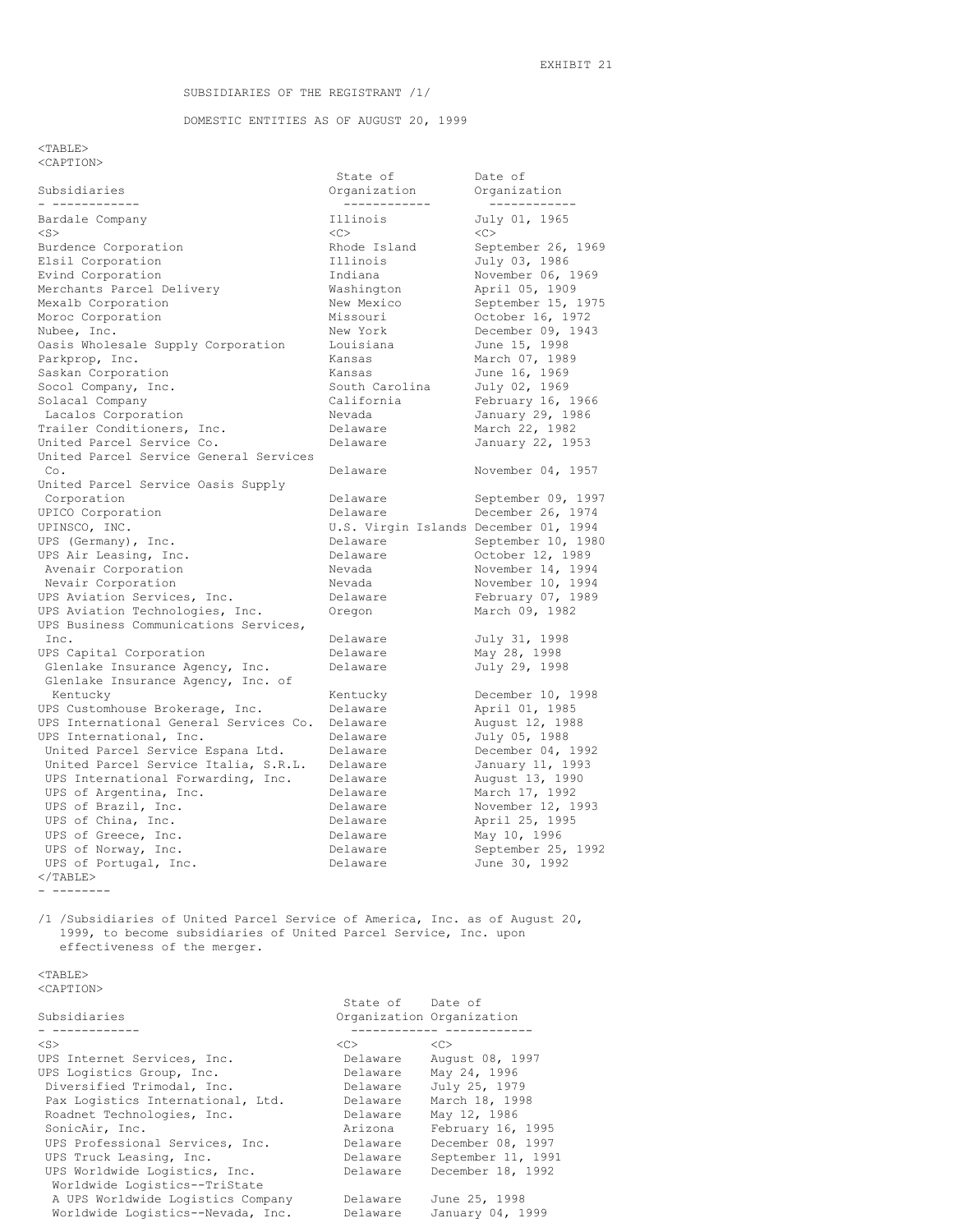| Worldwide Dedicated Services, Inc.      | Delaware   | June 09, 1995      |
|-----------------------------------------|------------|--------------------|
| UPS Procurement Services Corporation    | Delaware   | September 09, 1997 |
| UPS Properties, Inc.                    | Delaware   | May 09, 1990       |
| El Paso Distribution Center, Inc. (One) | Texas      | September 17, 1990 |
| El Paso Distribution Center, Inc. (Two) | Texas      | September 17, 1990 |
| Tri-State Distribution, Inc. (One)      | Illinois   | September 14, 1990 |
| Tri-State Distribution, Inc. (Two)      | Illinois   | September 14, 1990 |
| Tri-State Distribution, Inc. (Three)    | Illinois   | September 14, 1990 |
| Tri-State Distribution, Inc. (Four)     | Illinois   | September 14, 1990 |
| Tri-State Distribution, Inc. (Five)     | Illinois   | September 14, 1990 |
| Vista Distribution Center, Inc. (One)   | Nevada     | September 14, 1990 |
| Vista Distribution Center, Inc. (Two)   | Nevada     | September 14, 1990 |
| Vista Distribution Center, Inc. (Three) | Nevada     | September 14, 1990 |
| Vista Distribution Center, Inc. (Four)  | Nevada     | September 14, 1990 |
| Vista Distribution Center, Inc. (Five)  | Nevada     | September 14, 1990 |
| UPS Telecommunications, Inc.            | Delaware   | April 25, 1990     |
| UPS Worldwide Forwarding, Inc.          | Delaware   | August 12, 1988    |
| BT Property Holdings, Inc.              | Delaware   | June 25, 1999      |
| BT Property, LLC                        | Delaware   | June 04, 1999      |
| United Parcel Service, Inc.             | New York   | June 27, 1930      |
| BT Realty Holdings, Inc.                | Delaware   | May 18, 1999       |
| BT Realty, Inc.                         | Maryland   | May 12, 1999       |
| BT-Newyo, LLC                           | Delaware   | June 11, 1999      |
| Condel, LLC                             | Delaware   | June 11, 1999      |
| C. C.& E. Holding, LLC                  | Delaware   | June 11, 1999      |
| C.C. & E. I, LLC                        | Delaware   | June 01, 1983      |
| United Parcel Service, Inc.             | Ohio       | March 19, 1934     |
| BT Realty Holdings II, Inc.             | Delaware   | May 18, 1999       |
| BT Realty II, Inc.                      | Maryland   | May 12, 1999       |
| BT-OH, LLC                              | Delaware   | June 04, 1999      |
| Valacal Company                         | California | July 07, 1966      |
| $<$ /TABLE>                             |            |                    |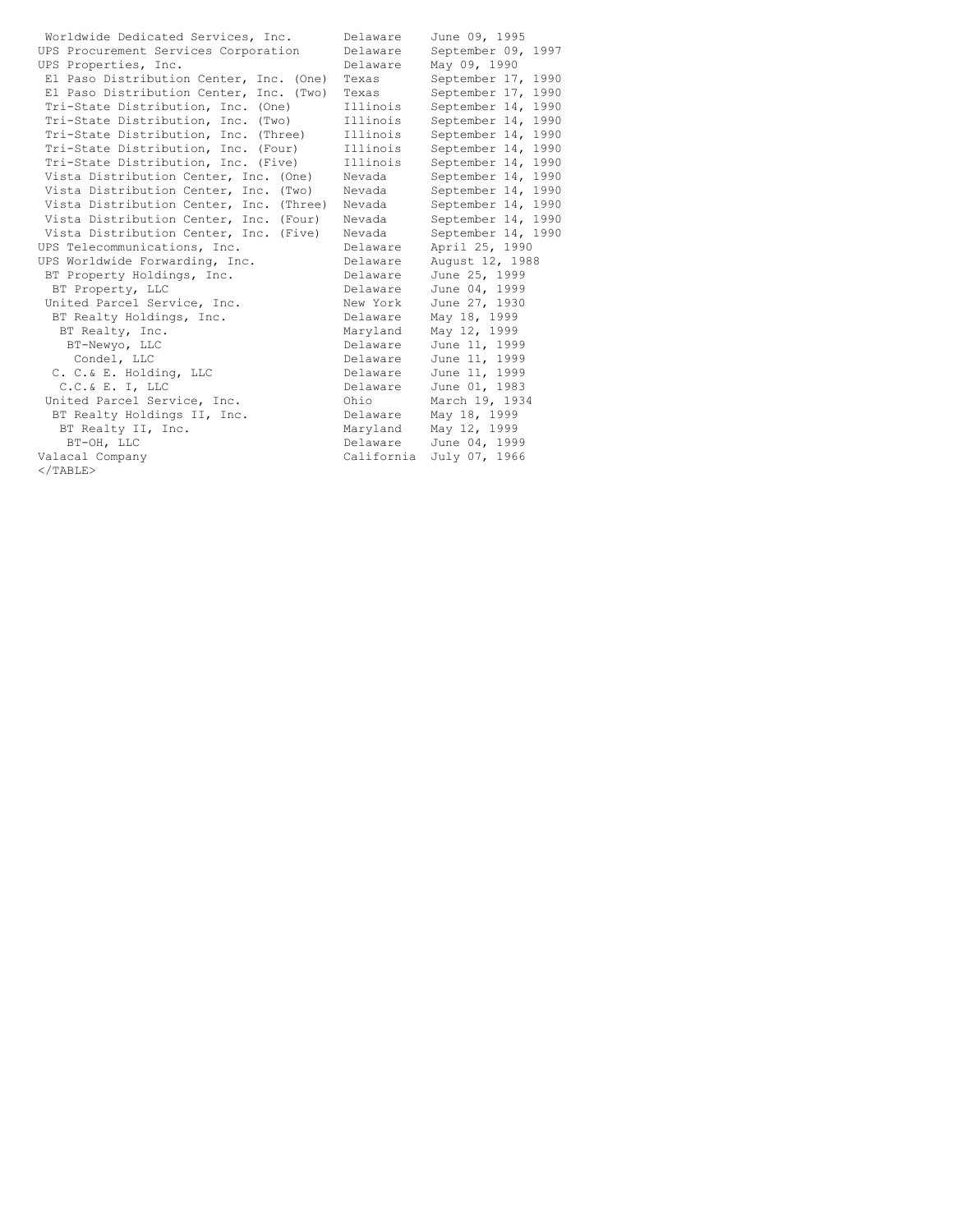## INDEPENDENT AUDITORS' CONSENT

We consent to the use in this Amendment No. 1 to Registration Statement No. 333-83349 of United Parcel Service, Inc. on Form S-4 of our report dated February 8, 1999 (August 16, 1999 as to Note 4) (relating to the consolidated financial statements of United Parcel Service of America, Inc.), appearing in the proxy statement/prospectus, which is part of this Registration Statement, and to the reference to us under the heading "Experts" in such proxy statement/prospectus.

/s/ Deloitte & Touche LLP - ---------------------

DELOITTE & TOUCHE LLP

Atlanta, Georgia

August 30, 1999

# INDEPENDENT AUDITORS' CONSENT

We consent to the use in this Amendment No. 1 to Registration Statement No. 333-83349 of United Parcel Service, Inc. on Form S-4 of our report dated July 20, 1999, appearing in the proxy statement/prospectus, which is part of this Registration Statement, and to the reference to us under the heading "Experts" in such proxy statement/prospectus.

/s/ Deloitte & Touche LLP - ---------------------

DELOITTE & TOUCHE LLP

Atlanta, Georgia

August 30, 1999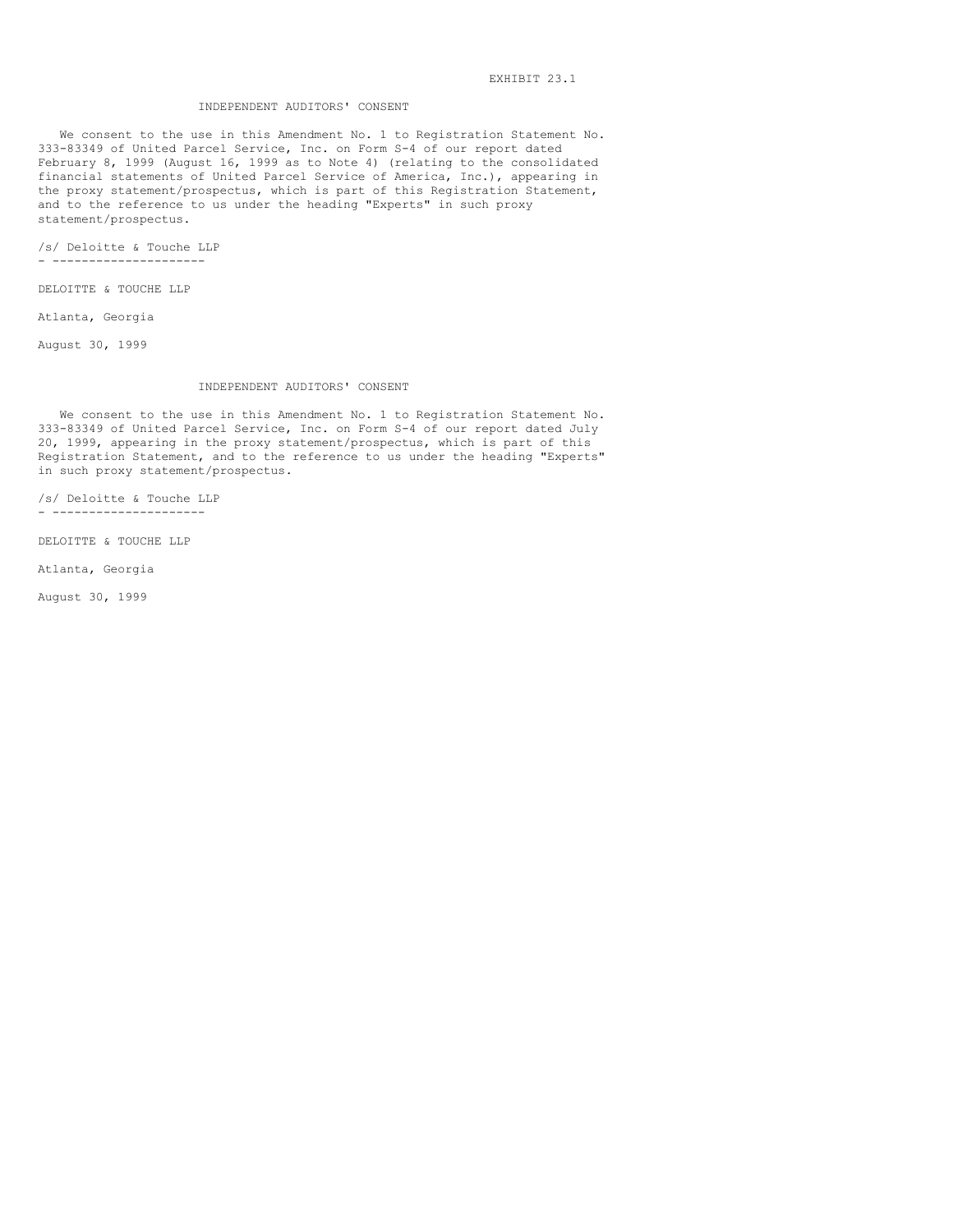UPS QUALIFIED STOCK OWNERSHIP PLAN AND TRUST Letter of Instructions to Execute Proxy for Special Meeting of Shareowners of UNITED PARCEL SERVICE OF AMERICA, INC. Solicited on Behalf of the Board of Directors

FIRST UNION NATIONAL BANK P.O. Box 41784 Philadelphia, PA 19101-1784

#### Ladies and Gentlemen:

In connection with the special meeting of shareowners of United Parcel Service of America, Inc. to be held in Wilmington, Delaware, on October 1999, you are hereby instructed and directed to deliver a proxy to James  $\overline{P}$ . Kelly and Joseph R. Moderow, or either of them, with power of substitution, instructing and authorizing them to vote all shares that you are holding for the benefit of the undersigned in the UPS Qualified Stock Ownership Plan and Trust as of August 30, 1999, as follows:

1. FOR [ ] AGAINST [ ] ABSTAIN [ ]

the Agreement and Plan of Merger, dated as of September \_, 1999, among United Parcel Service of America, Inc., United Parcel Service, Inc. and UPS Merger Subsidiary, Inc.

2. FOR [ ]  $AGAINST$  [ ]  $ABSTAIN$  [ ]

the United Parcel Service, Inc. Incentive Compensation Plan

and in their discretion upon such other matters as may properly come before the meeting or any adjournment or postponement thereof.

--- [Reverse of Card] ---

This Letter of Instructions to Execute Proxy, when properly executed, will be voted in the manner directed herein by the undersigned shareowner. If no direction is made, the Proxy will be voted in the same proportion as the stock allocated under the UPS Qualified Stock Ownership Plan and Trust for which Letters of Instruction to Execute Proxy are received and voted.

 $\mathcal{L}_\mathcal{L}$  , and the set of the set of the set of the set of the set of the set of the set of the set of the set of the set of the set of the set of the set of the set of the set of the set of the set of the set of th

SIGNATURE (sign exactly as name SIGNATURE OF CO-OWNER IF ANY

appears hereon) and in the Form of Form of Form of the secounts, all co-owners must sign. Executors, administrators, custodians, trustees, etc. should so indicate when signing.

Dated this \_\_\_\_\_\_\_\_\_ day of \_\_\_\_\_\_\_\_\_\_\_, 1999.

UNITED PARCEL SERVICE OF AMERICA, INC. This Proxy is Solicited on Behalf of the Board of Directors Proxy for Special Meeting of Shareowners -- October , 1999

United Parcel Service of America, Inc. ATTN: Secretary 55 Glenlake Parkway, N.E. Atlanta, Georgia 30328

The undersigned hereby appoints JAMES P. KELLY and JOSEPH R. MODEROW, or either of them, with power of substitution, as attorneys and proxies to vote all of the shares of stock outstanding in the name of the undersigned as of August 30, 1999 at the special meeting of shareowners of United Parcel Service of America, Inc. to be held at The Corporation Trust Company, 1209 Orange Street, Wilmington, Delaware 19801 on October \_\_, 1999, and at any or all adjournments thereof; and the undersigned hereby instructs and authorizes said attorneys to vote as follows:

1. FOR [ ] AGAINST [ ] ABSTAIN [ ]

the Agreement and Plan of Merger, dated as of September \_, 1999, among United Parcel Service of America, Inc., United Parcel Service, Inc. and UPS Merger Subsidiary, Inc.

2. FOR [ ] AGAINST [ ] ABSTAIN [ ]

the United Parcel Service, Inc. Incentive Compensation Plan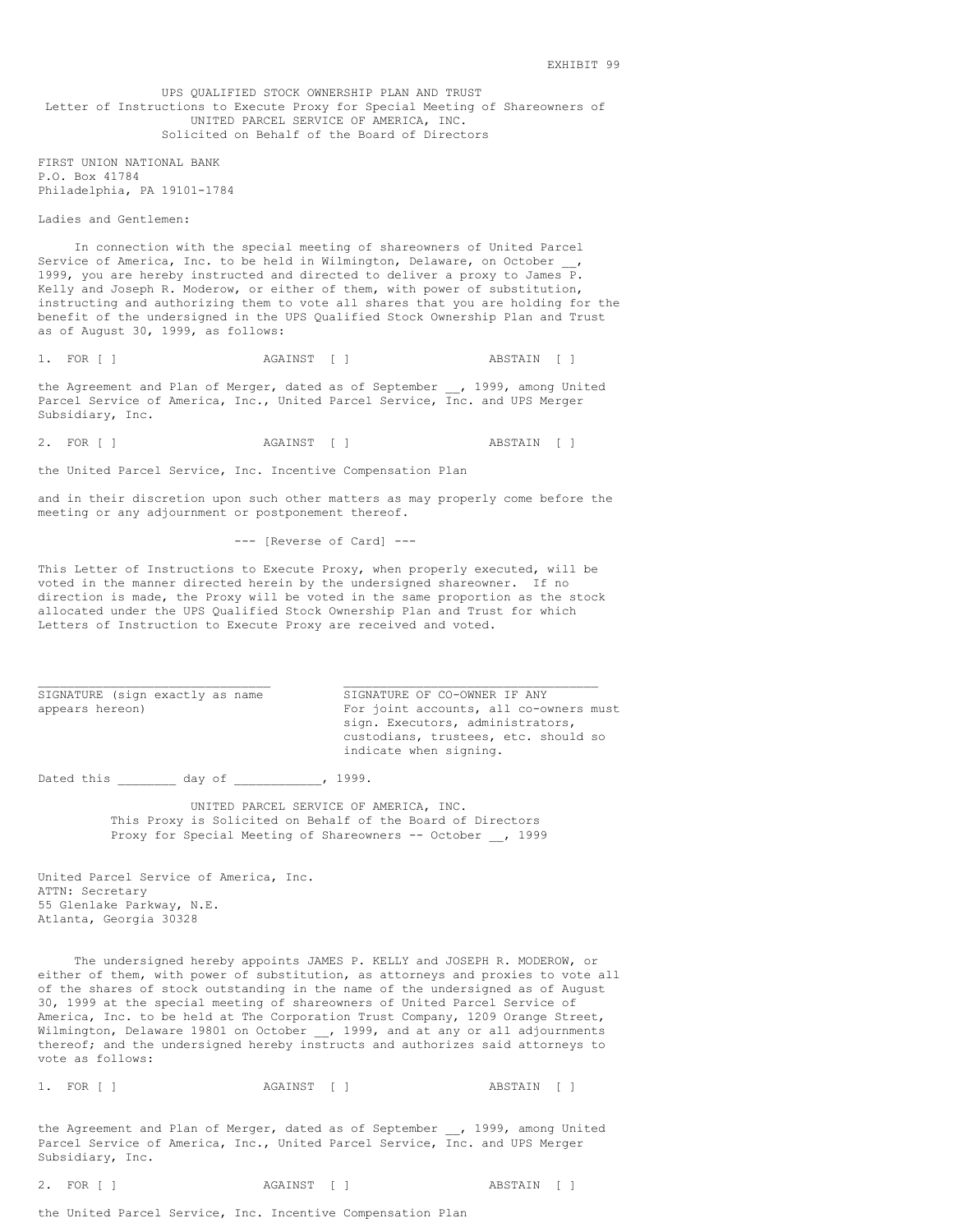and in their discretion upon such other matters as may properly come before the meeting or any adjournment or postponement thereof.

--- [Reverse of Card] ---

This Proxy, when properly executed, will be voted in the manner directed herein by the undersigned shareowner. If no direction is made, this Proxy will be voted FOR Proposals 1 and 2.

SIGNATURE (sign exactly as name SIGNATURE OF CO-OWNER IF ANY appears hereon) For joint accounts, all co-owners must sign. Executors, administrators, custodians, trustees, etc. should so indicate when signing. Dated this \_\_\_\_\_\_\_\_ day of \_\_\_\_\_\_\_\_\_\_\_, 1999.

 $\mathcal{L}_\mathcal{L} = \mathcal{L}_\mathcal{L} = \mathcal{L}_\mathcal{L} = \mathcal{L}_\mathcal{L} = \mathcal{L}_\mathcal{L} = \mathcal{L}_\mathcal{L} = \mathcal{L}_\mathcal{L} = \mathcal{L}_\mathcal{L} = \mathcal{L}_\mathcal{L} = \mathcal{L}_\mathcal{L} = \mathcal{L}_\mathcal{L} = \mathcal{L}_\mathcal{L} = \mathcal{L}_\mathcal{L} = \mathcal{L}_\mathcal{L} = \mathcal{L}_\mathcal{L} = \mathcal{L}_\mathcal{L} = \mathcal{L}_\mathcal{L}$ 

UPS STOCK TRUSTS Which include the following: The UPS Stock Trust, UPS Managers Stock Trust and the UPS Employees Stock Trust Letter of Instructions to Execute Proxy for Special Meeting of Shareowners of UNITED PARCEL SERVICE OF AMERICA, INC. Solicited on Behalf of the Board of Directors

FIRST UNION NATIONAL BANK P.O. Box 41784 Philadelphia, PA 19101-1784

Ladies and Gentlemen:

In connection with the special meeting of shareowners of United Parcel Service of America, Inc. to be held in Wilmington, Delaware, on October \_ 1999, you are hereby instructed and directed to deliver a proxy to James P. Kelly and Joseph R. Moderow, or either of them, with power of substitution, instructing and authorizing them to vote all shares that you are holding for the benefit of the undersigned in the various UPS Stock Trusts as of August 30, 1999, as follows:

1. FOR [ ] AGAINST [ ] ABSTAIN [ ]

the Agreement and Plan of Merger, dated as of September \_, 1999, among United Parcel Service of America, Inc., United Parcel Service, Inc. and UPS Merger Subsidiary, Inc.

2. FOR [ ] AGAINST [ ] ABSTAIN [ ]

the United Parcel Service, Inc. Incentive Compensation Plan

and in their discretion upon such other matters as may properly come before the meeting or any adjournment or postponement thereof.

In addition, with regard to the termination of each of the Stock Trust or Trusts under which you hold shares for the benefit of the undersigned, the undersigned hereby votes all shares you are holding for the benefit of the undersigned under the Stock Trust or Trusts as of August 30, 1999 as follows:

FOR [ ] AGAINST [ ] ABSTAIN [ ]

--- [Reverse of Card] ---

This Letter of Instructions to Execute Proxy, when properly executed, will be voted in the manner directed herein by the undersigned shareowner. If no direction is made, the Proxy will be voted FOR Proposals 1 and 2.

 $\mathcal{L}_\mathcal{L}$  , and the contribution of the contribution of the contribution of the contribution of the contribution of the contribution of the contribution of the contribution of the contribution of the contribution of

SIGNATURE (sign exactly as name  $\overline{S}$  SIGNATURE OF CO-OWNER IF ANY appears hereon)  $\overline{S}$  For joint accounts, all co-ou

For joint accounts, all co-owners must sign. Executors, administrators, custodians, trustees, etc. should so indicate when signing.

Dated this \_\_\_\_\_\_\_\_\_ day of \_\_\_\_\_\_\_\_\_\_\_, 1999.

ANNIE E. CASEY FOUNDATION STOCK COMPENSATION PLAN Letter of Instructions to Execute Proxy for Special Meeting of Shareowners of UNITED PARCEL SERVICE OF AMERICA, INC. Solicited on Behalf of the Board of Directors